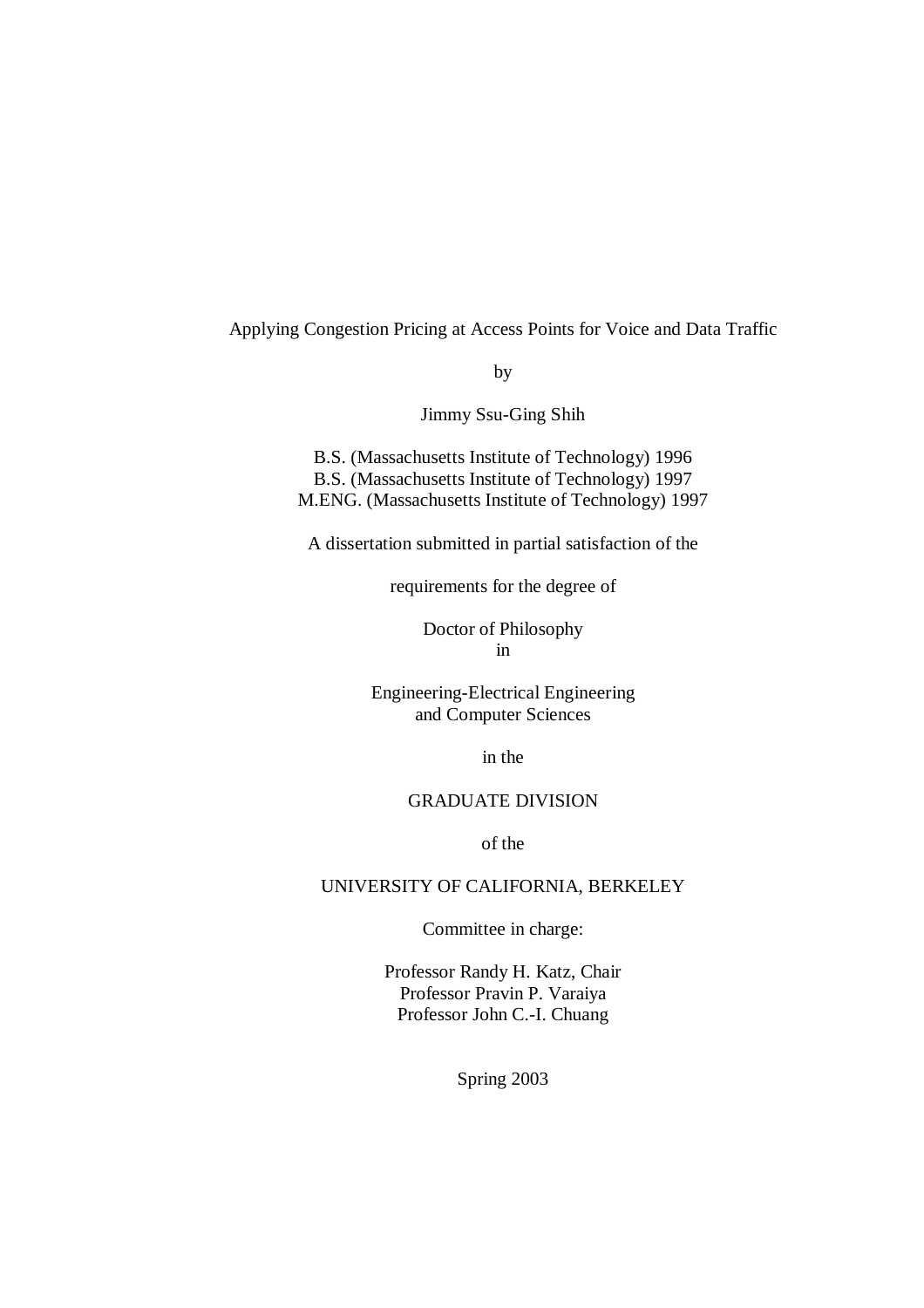The dissertation of Jimmy Ssu-Ging Shih is approved:

Chair Date

\_\_\_\_\_\_\_\_\_\_\_\_\_\_\_\_\_\_\_\_\_\_\_\_\_\_\_\_\_\_\_\_\_\_\_\_\_\_\_\_\_\_\_\_\_\_\_\_\_\_\_\_\_\_\_\_\_\_\_\_\_\_\_\_\_\_\_\_\_\_\_\_

Date

Date

University of California, Berkeley

\_\_\_\_\_\_\_\_\_\_\_\_\_\_\_\_\_\_\_\_\_\_\_\_\_\_\_\_\_\_\_\_\_\_\_\_\_\_\_\_\_\_\_\_\_\_\_\_\_\_\_\_\_\_\_\_\_\_\_\_\_\_\_\_\_\_\_\_\_\_\_

\_\_\_\_\_\_\_\_\_\_\_\_\_\_\_\_\_\_\_\_\_\_\_\_\_\_\_\_\_\_\_\_\_\_\_\_\_\_\_\_\_\_\_\_\_\_\_\_\_\_\_\_\_\_\_\_\_\_\_\_\_\_\_\_\_\_\_\_\_\_\_\_

Spring 2003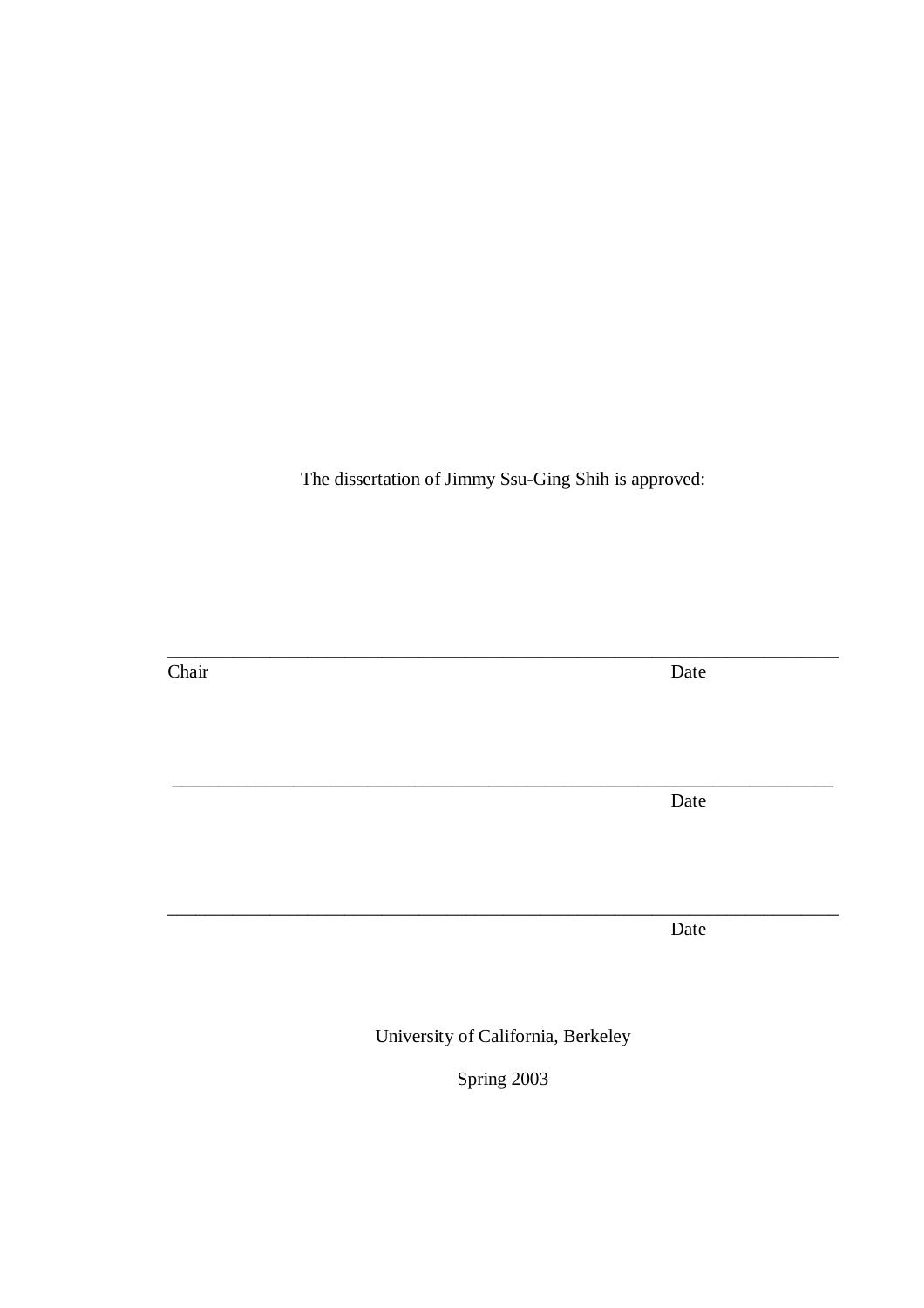## Applying Congestion Pricing at Access Points for Voice and Data Traffic

Copyright 2003

by

Jimmy Ssu-Ging Shih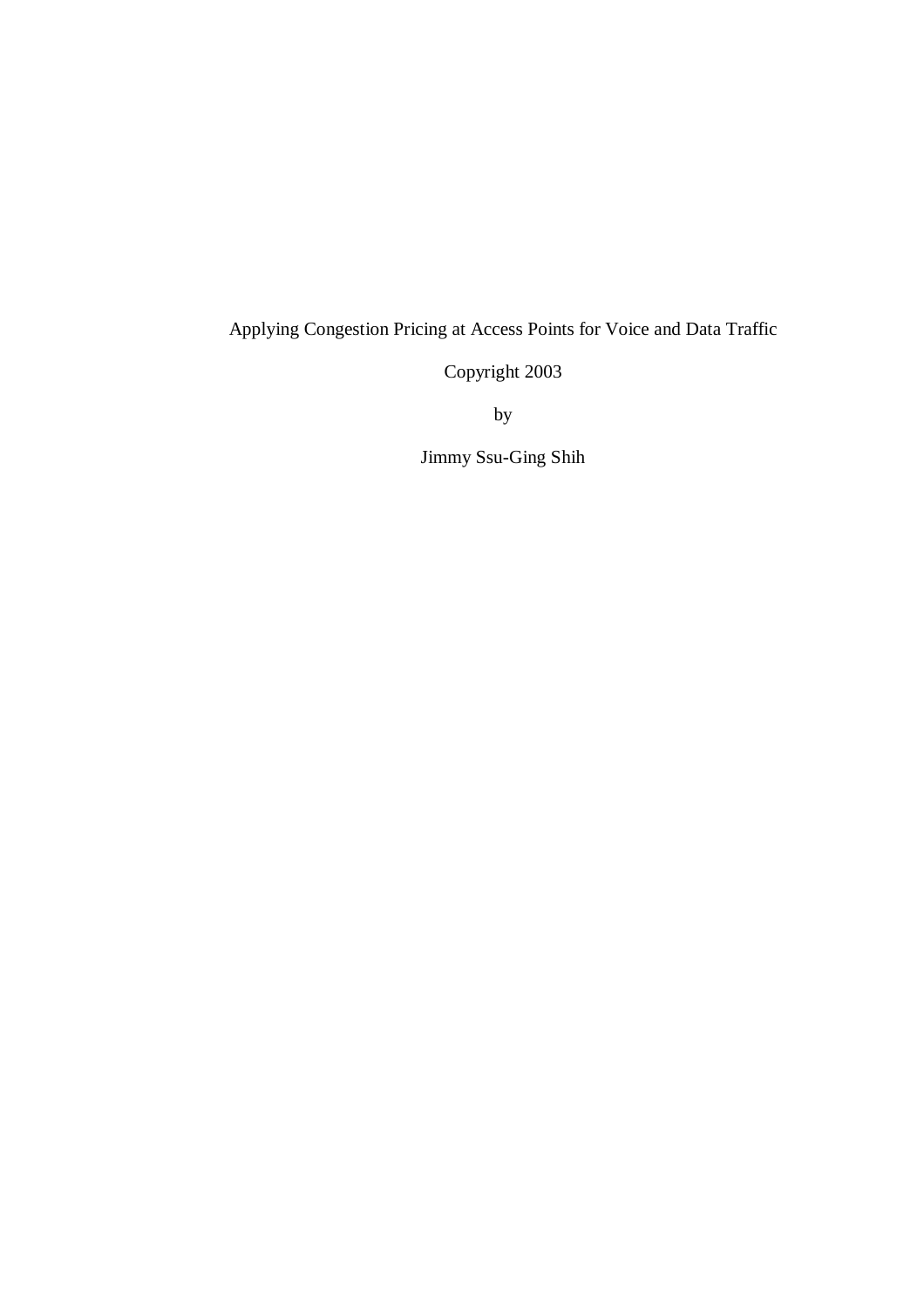#### Abstract

Applying Congestion Pricing at Access Points for Voice and Data Traffic

by

Jimmy Ssu-Ging Shih

Doctor of Philosophy in Engineering-Electrical Engineering and Computer Sciences University of California, Berkeley

Professor Randy H. Katz, Chair

For alleviating network congestion, many researchers [24-26] have advocated the use of congestion pricing, varying prices according to load, as a feedback mechanism for modifying user demand. However, it is not clear whether it can be designed to be acceptable to users and still be effective for operators. Thus we investigate user interface and system issues by applying congestion pricing at access points for voice and data traffic.

For voice, we deployed a computer-telephony service to 100 users for over one year to investigate changing prices during phone calls. We conducted user experiments to understand user response and acceptance to price changes. Using the results, we developed a user behavioral model to drive large-scale simulations for understanding how operators should manage congestion pricing and the tradeoffs they would face. The latter strongly depends on the user model. Therefore, we re-measured user reactions to price changes under a large-scale emulated service with many simulated users making calls and responding to the same price changes. We found that dynamic pricing can be effective for large user populations because users are receptive and responsive to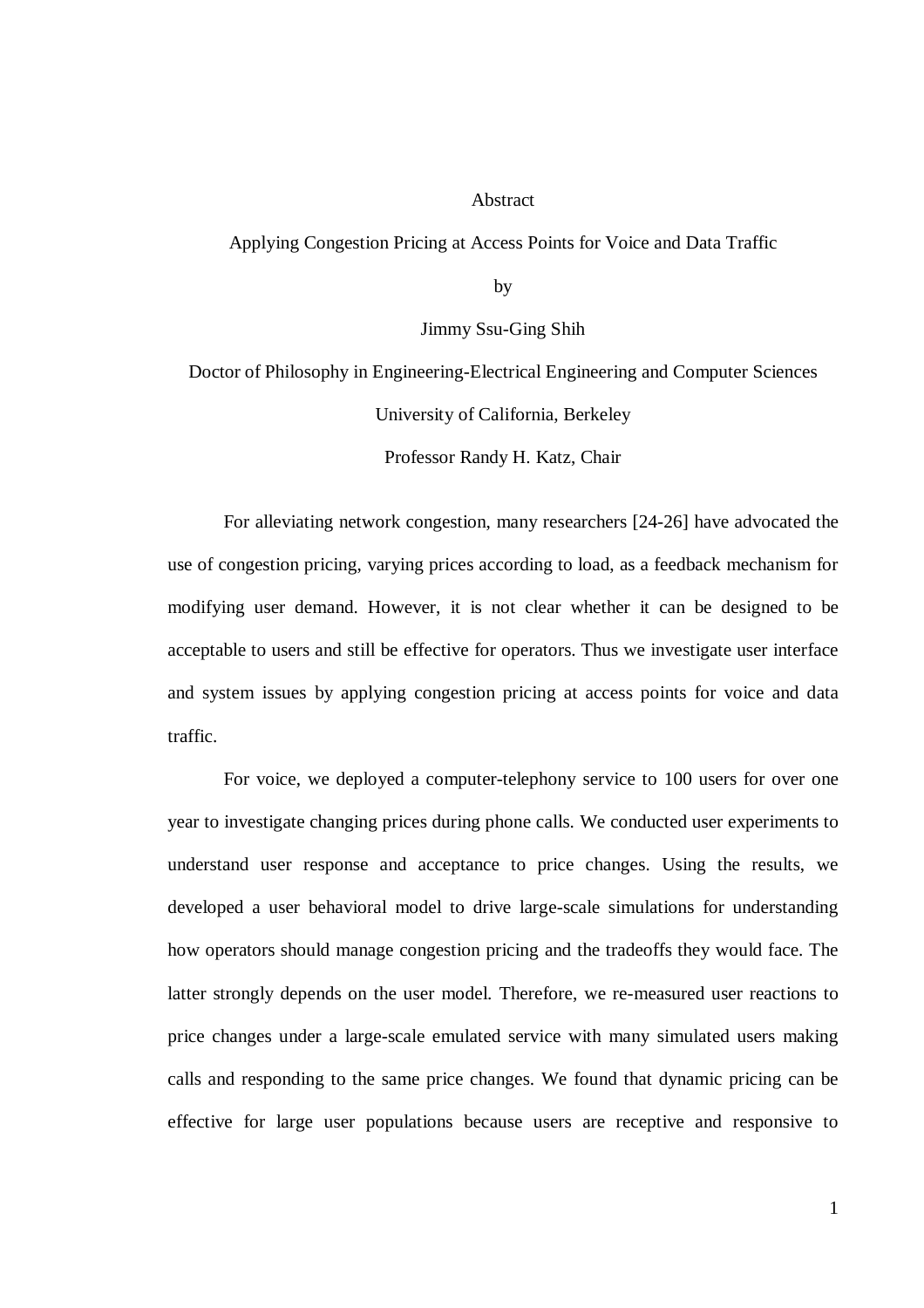occasional price increases. Prices only need to change 4% of the time, and doing so can dramatically reduce call blocking rate by 50% or save provisioning by 20%.

For data, we conducted user trials with 10 participants to examine using dynamic pricing to allocate bandwidth at a LAN access link. We found that offering users three classes of service based on traffic smoothing and charging once every 10-15 minutes is effective and acceptable. Through experimentations, users can easily be enticed to have their traffic smoothed by changing prices. Using surveys, users stated that they like choosing between different average performances and making purchasing decisions at most once every 15 minutes. Using simulations, we found that applying the scheme in a large network can easily reduce its access link bursts by 20-30%.

Through user studies and simulations, we show that applying congestion pricing at access points for voice and data traffic can be effective and acceptable. Thus, it should be considered for allocating limited bandwidth at access points.

Professor Randy H. Katz

Dissertation Committee Chair

\_\_\_\_\_\_\_\_\_\_\_\_\_\_\_\_\_\_\_\_\_\_\_\_\_\_\_\_\_\_\_\_\_\_\_\_\_\_\_\_\_\_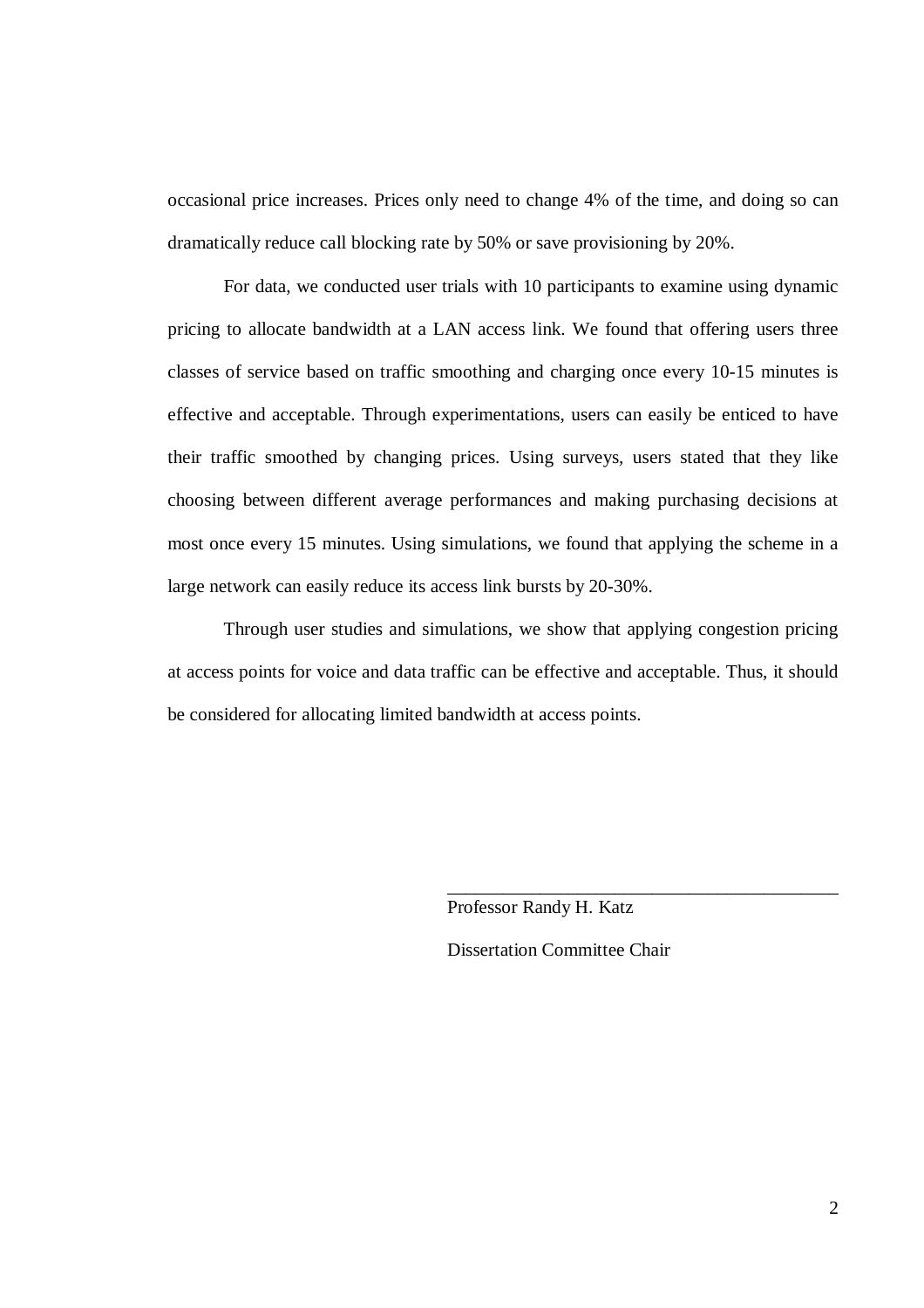*To my parents,*

*Scott Shih and Shiew-Mei Shih*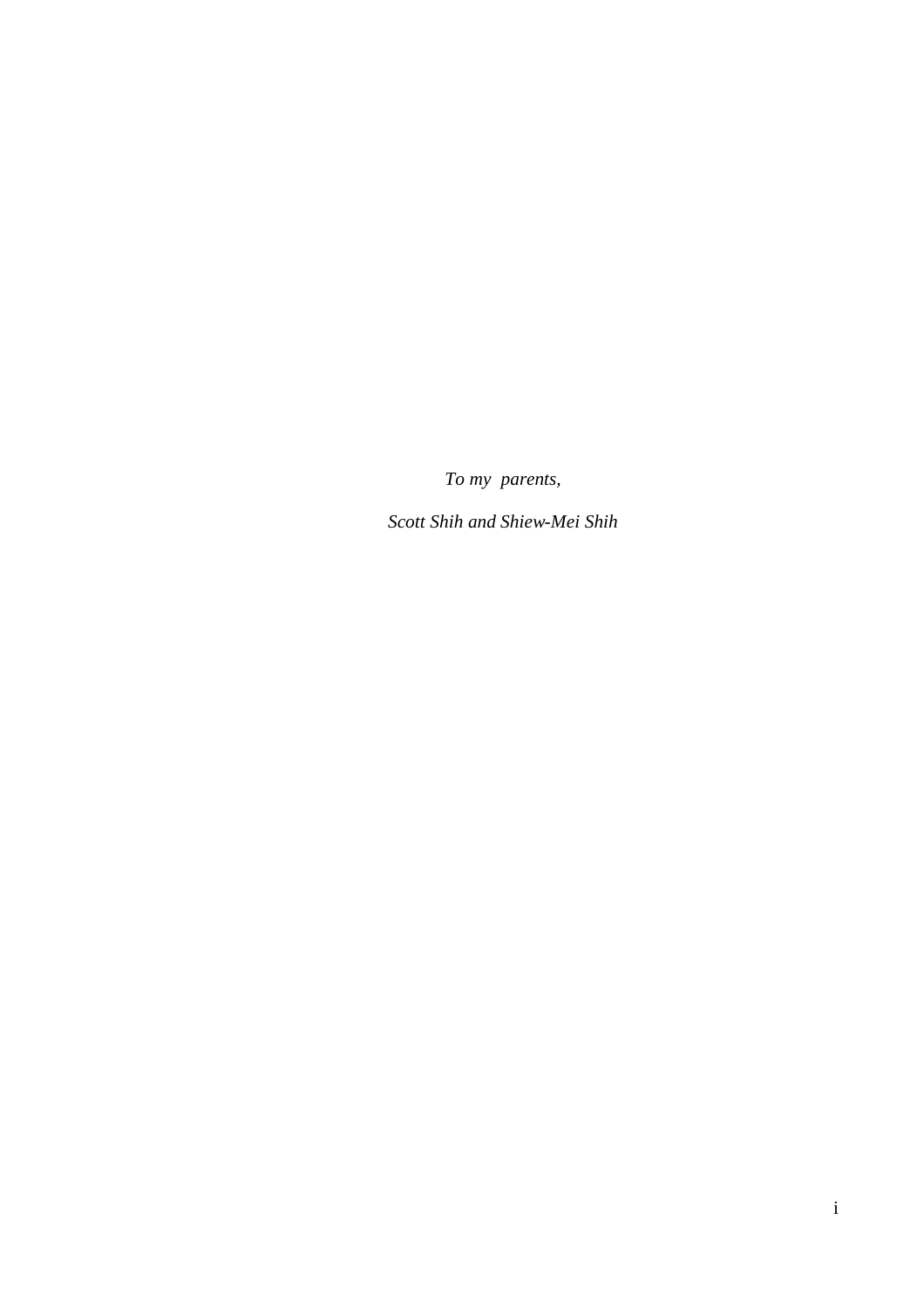# **Contents**

| 1.1<br>1.2<br>1.3<br>1.4<br>1.5                                       |                                      |
|-----------------------------------------------------------------------|--------------------------------------|
| <b>CHAPTER 2</b>                                                      |                                      |
| 2.1<br>2.2<br>2.3<br>2.4<br>2.4.1                                     |                                      |
| 2.4.2                                                                 |                                      |
| 2.5<br>2.6                                                            |                                      |
| 2.7                                                                   |                                      |
| 2.8                                                                   |                                      |
| <b>CHAPTER 3</b>                                                      |                                      |
| 3.1                                                                   |                                      |
| 3.2                                                                   |                                      |
| 3.3                                                                   |                                      |
| 3.4                                                                   |                                      |
| 3.5                                                                   |                                      |
| 3.6                                                                   |                                      |
| <b>CHAPTER 4</b>                                                      | VOICE TRAFFIC TESTBED DEVELOPMENT 46 |
| 4.1<br>4.2<br>4.3<br>4.4<br>4.4.1<br>4.4.2<br>4.4.3<br>4.4.4<br>4.4.5 |                                      |
|                                                                       | $\mathbf{ii}$                        |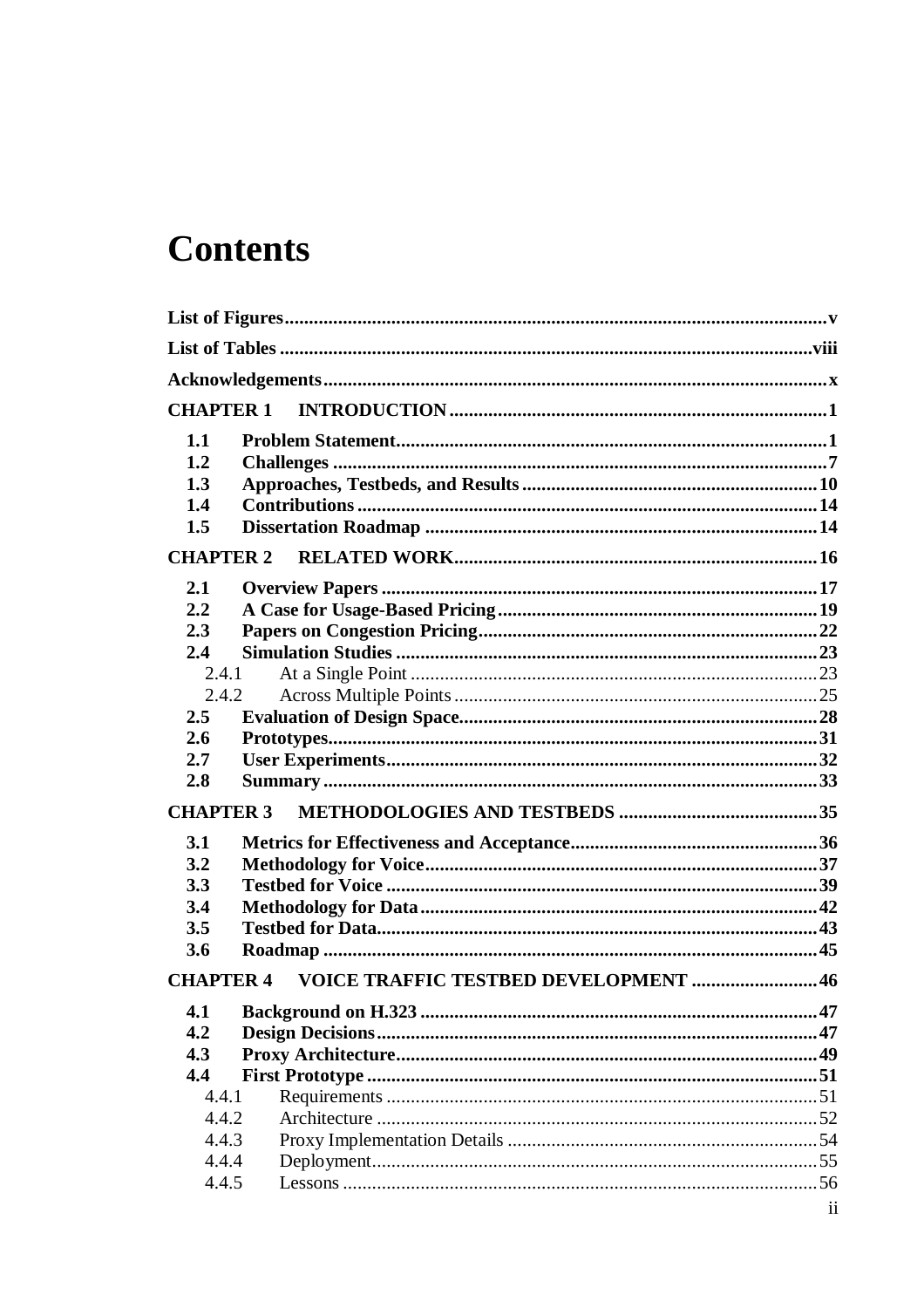| 4.5              |                                                |  |
|------------------|------------------------------------------------|--|
| 4.5.1            |                                                |  |
| 4.5.2            |                                                |  |
| 4.5.3            |                                                |  |
| 4.5.4            |                                                |  |
| 4.5.5            |                                                |  |
| 4.6              |                                                |  |
| 4.6.1            |                                                |  |
| 4.6.2            |                                                |  |
| 4.6.3            |                                                |  |
| 4.6.4            |                                                |  |
| 4.6.5            |                                                |  |
| 4.7              |                                                |  |
| <b>CHAPTER 5</b> |                                                |  |
|                  |                                                |  |
| 5.1              |                                                |  |
| 5.2              |                                                |  |
| 5.3              |                                                |  |
| 5.3.1            |                                                |  |
| 5.3.2            |                                                |  |
| 5.3.3            |                                                |  |
| 5.3.4            |                                                |  |
| 5.3.5            |                                                |  |
| 5.3.6            |                                                |  |
| 5.4              |                                                |  |
| 5.5              |                                                |  |
| <b>CHAPTER 6</b> |                                                |  |
|                  |                                                |  |
| 6.1              |                                                |  |
| 6.1.1            |                                                |  |
| 6.1.2            |                                                |  |
| 6.2              |                                                |  |
| 6.3              |                                                |  |
| 6.4              |                                                |  |
| 6.5              |                                                |  |
| <b>CHAPTER 7</b> | APPLYING CONGESTION PRICING TO DATA TRAFFIC112 |  |
| 7.1              |                                                |  |
| 7.1.1            |                                                |  |
| 7.1.2            |                                                |  |
| 7.1.3            |                                                |  |
| 7.2              |                                                |  |
| 7.2.1            |                                                |  |
| 7.2.2            |                                                |  |
| 7.2.3            |                                                |  |
| 7.3              |                                                |  |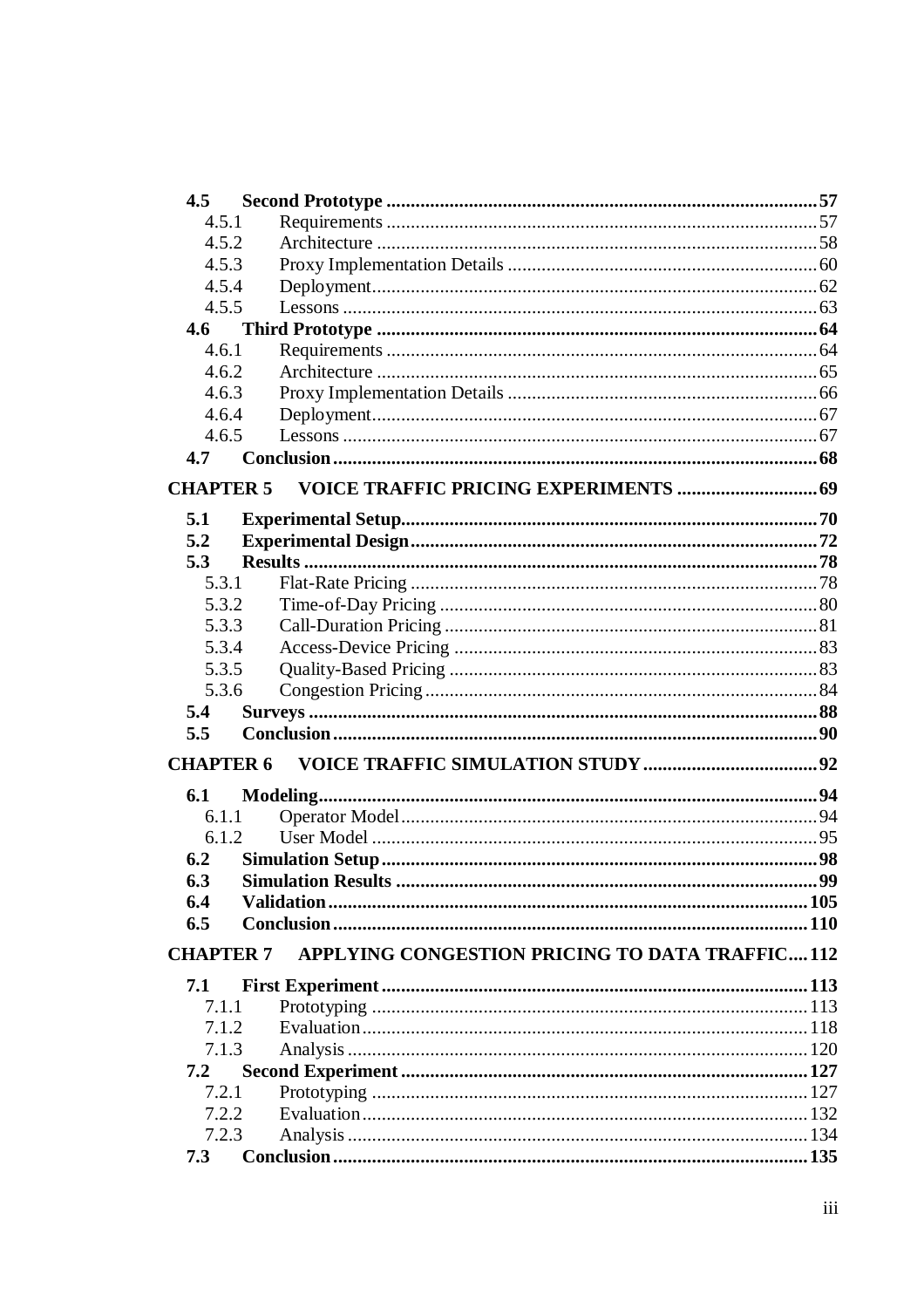| <b>CHAPTER 8</b>                                                          |  |
|---------------------------------------------------------------------------|--|
| 8.1                                                                       |  |
| 8.2                                                                       |  |
| 8.3                                                                       |  |
| 8.4                                                                       |  |
| 8.5                                                                       |  |
| 8.6                                                                       |  |
|                                                                           |  |
| <b>Appendix A: Survey Questions and Answers for Voice Experiments 148</b> |  |
|                                                                           |  |
|                                                                           |  |
|                                                                           |  |
|                                                                           |  |
|                                                                           |  |
|                                                                           |  |
|                                                                           |  |
| Appendix B: Survey Questions and Answers for Data Experiments  160        |  |
|                                                                           |  |
|                                                                           |  |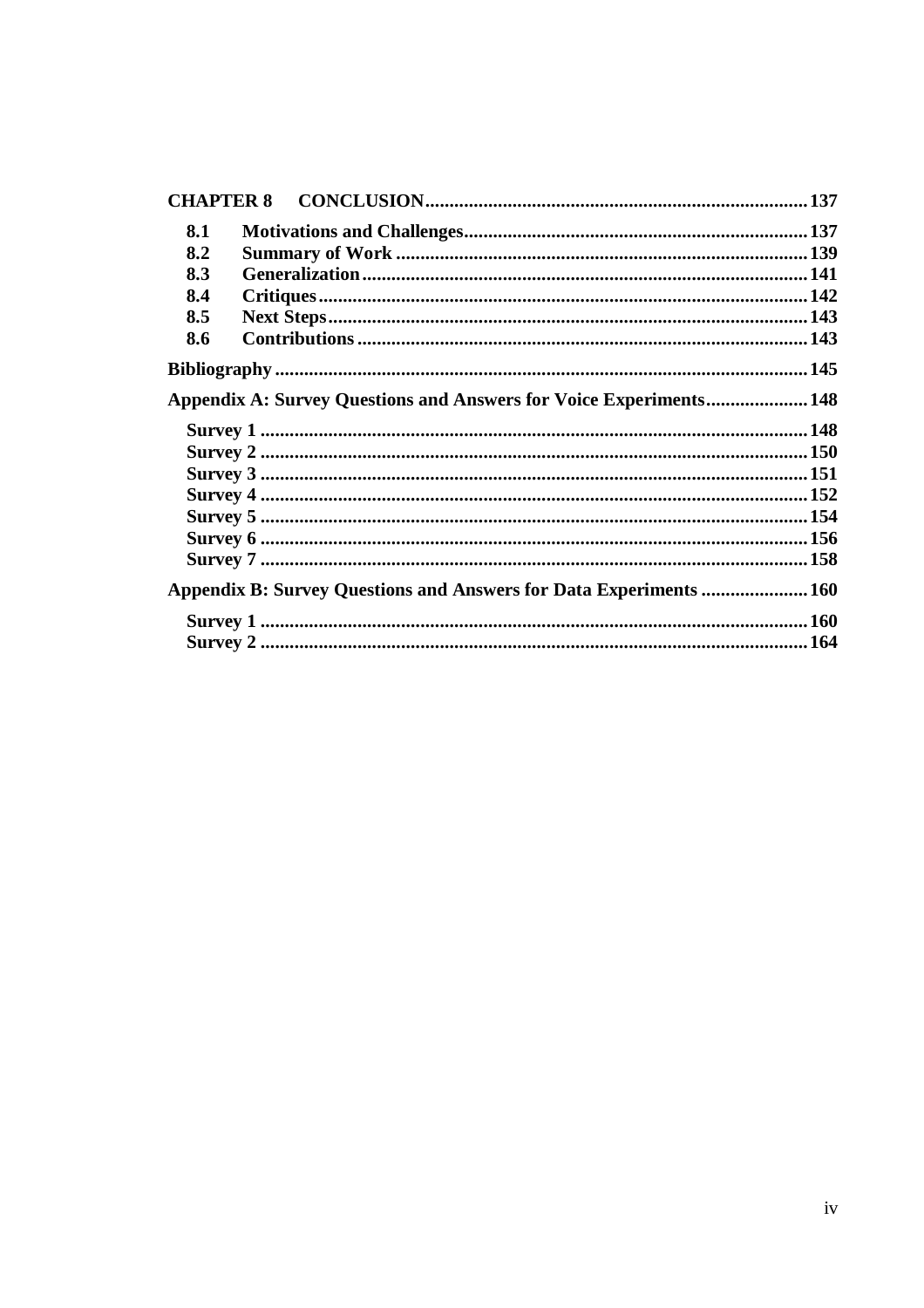# **List of Figures**

| FIGURE 1.1: A CLASSIFICATION OF THE APPROACHES FOR RESOURCE ALLOCATION3        |  |
|--------------------------------------------------------------------------------|--|
| FIGURE 1.2: FLOW OF INFORMATION BETWEEN USERS, OPERATORS, AND RESOURCES IN     |  |
|                                                                                |  |
|                                                                                |  |
| FIGURE 1.4: METHODOLOGY FOR SCALING THE RESULTS FROM A SMALL-SCALE USER        |  |
|                                                                                |  |
| FIGURE 1.5: INTERNET-TO-PSTN GATEWAY ARCHITECTURE WITH GATEWAYS AT THE         |  |
|                                                                                |  |
| FIGURE 2.1: CLASSIFICATION IN [7] ON THE PRICING RELATED WORK 18               |  |
| FIGURE 2.2: DIMENSIONS IN [40] OF THE VARIOUS PRICING SCHEMES 18               |  |
| FIGURE 2.3: A GENERAL SIMULATION FRAMEWORK FOR USING PRICING TO ALLOCATE       |  |
|                                                                                |  |
| FIGURE 3.1: A FOUR-STEP METHODOLOGY FOR EVALUATING THE SCALING ISSUES OF       |  |
|                                                                                |  |
| FIGURE 3.2: ARCHITECTURE FOR A VOICE-OVER-IP GATEWAY SERVICE.  40              |  |
| FIGURE 3.3: WEB INTERFACE FOR MAKING AND RECEIVING PHONE CALLS41               |  |
| FIGURE 3.4: METHODOLOGY FOR APPLYING CONGESTION PRICING TO DATA TRAFFIC.  42   |  |
| FIGURE 3.5: ARCHITECTURE FOR APPLYING CONGESTION PRICING TO A LAN 43           |  |
| FIGURE 3.6: USER INTERFACE FOR REQUESTING DIFFERENT BANDWIDTH 44               |  |
|                                                                                |  |
|                                                                                |  |
|                                                                                |  |
|                                                                                |  |
|                                                                                |  |
|                                                                                |  |
|                                                                                |  |
| FIGURE 4.8: IMPLEMENTATION OF THE FIRST PROTOTYPE USING THE FOUR-STATE FSM55   |  |
|                                                                                |  |
|                                                                                |  |
|                                                                                |  |
| FIGURE 4.12: PROGRAM STRUCTURE OF THE H.323 PROXY FOR THE SECOND PROTOTYPE. 60 |  |
| FIGURE 4.13: IMPLEMENTATION OF THE SECOND PROTOTYPE USING THE FOUR-STATE FSM.  |  |
|                                                                                |  |
|                                                                                |  |
|                                                                                |  |
|                                                                                |  |
|                                                                                |  |
|                                                                                |  |
| FIGURE 5.4: PROBABILITY OF A CALL TERMINATING AFTER A CERTAIN DURATION79       |  |
| FIGURE 5.5: TIME-OF-DAY PRICING WITH 30 TOKENS/MIN FROM 7-11PM AND 10          |  |
|                                                                                |  |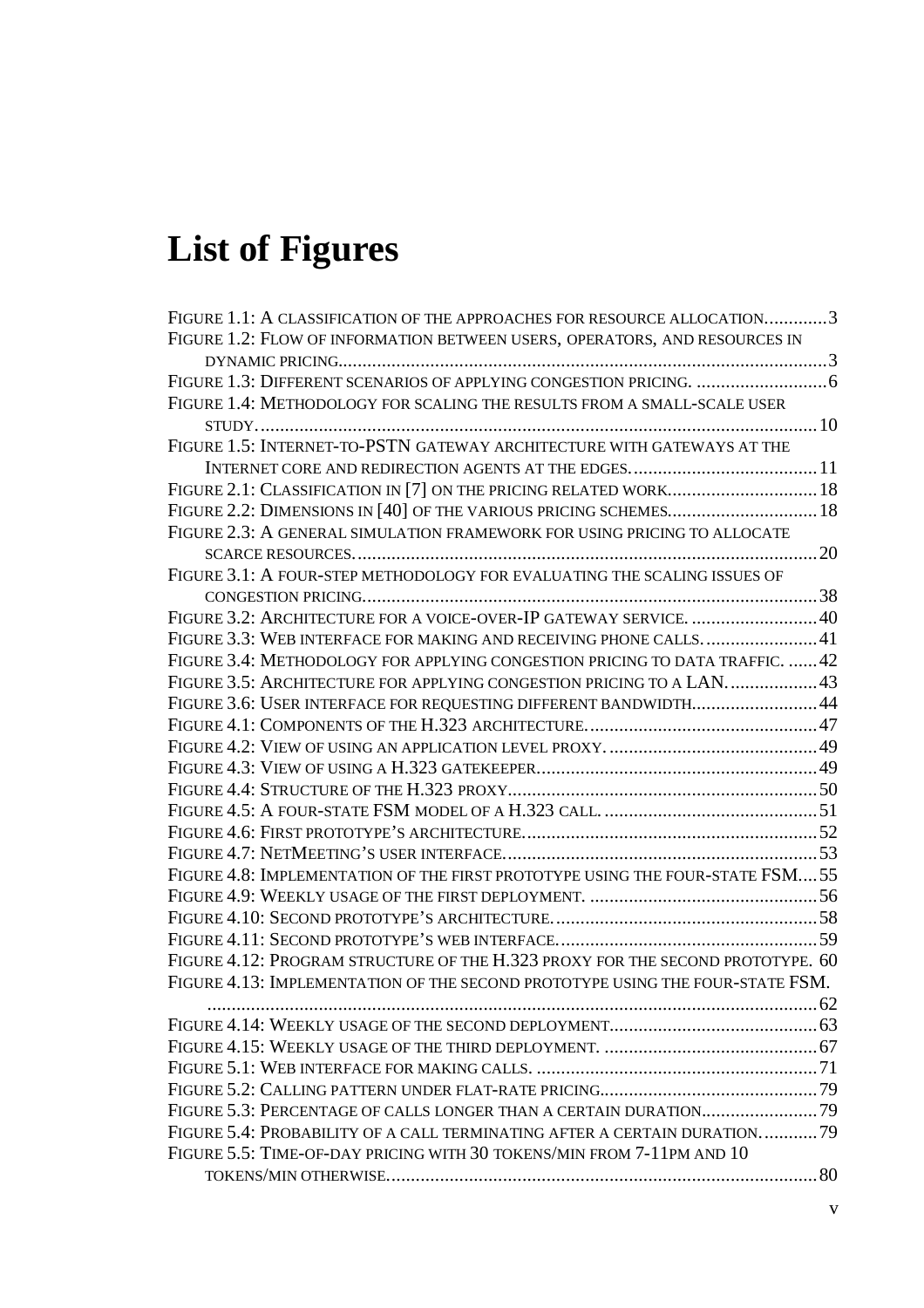| FIGURE 5.6: TIME-OF-DAY PRICING WITH 25 TOKENS/MIN FROM 7-11PM AND 10            |  |
|----------------------------------------------------------------------------------|--|
|                                                                                  |  |
| FIGURE 5.7: TIME-OF-DAY PRICING WITH 20 TOKENS/MIN FROM 7-11PM AND 10            |  |
|                                                                                  |  |
| FIGURE 5.8: CALL-DURATION PRICING (WEEK OF 2/19/01) WITH A PRICE INCREASE AFTER  |  |
|                                                                                  |  |
| FIGURE 5.9: CALL-DURATION PRICING (WEEK OF 3/26/01) WITH A PRICE INCREASE AFTER  |  |
|                                                                                  |  |
| FIGURE 5.10: PERCENTAGE OF CALLS TERMINATING AFTER A PRICE INCREASE.  85         |  |
| FIGURE 5.11: PERCENTAGE OF CALLS TERMINATING AFTER A PRICE DECREASE.  85         |  |
| FIGURE 5.12: PRICES CAN CHANGE AT MOST ONCE EVERY THREE MINUTES  86              |  |
|                                                                                  |  |
| FIGURE 5.14: BREAKDOWN OF CALLS THAT TERMINATE WITHIN A MINUTE OF A PRICE        |  |
|                                                                                  |  |
|                                                                                  |  |
| FIGURE 6.1: TRACES OF THE NUMBER OF CALLS A USER MAKES A WEEK 96                 |  |
|                                                                                  |  |
|                                                                                  |  |
| FIGURE 6.4: ONE WEEK OF CALLING PATTERN BY 10,000 SIMULATED USERS 97             |  |
|                                                                                  |  |
| FIGURE 6.6: CALL BLOCKING RATE FOR DIFFERENT THRESHOLD VALUES 100                |  |
| FIGURE 6.7: PRICE ANNOUNCEMENT RATE FOR DIFFERENT THRESHOLD VALUES 101           |  |
| FIGURE 6.8: CALL BLOCKING RATE AS THE INTERVAL AND THE INIT CHANGE.  102         |  |
| FIGURE 6.9: PRICE ANNOUNCEMENT RATE AS THE INTERVAL AND THE INIT CHANGE 102      |  |
| FIGURE 6.10: CALL BLOCKING RATE FOR FLAT-RATE AND DIFFERENT                      |  |
| PROBABILITY_END_10TOKEN VALUES UNDER CONGESTION PRICING 103                      |  |
| FIGURE 6.11: PRICE ANNOUNCEMENT RATE FOR DIFFERENT PROBABILITY_END_10TOKEN       |  |
|                                                                                  |  |
| FIGURE 6.12: SETUP FOR RE-MEASURING USER REACTIONS TO PRICE CHANGES 106          |  |
| FIGURE 6.13: GROUP 1'S REACTION TO DIFFERENT PRICE INCREASES.  108               |  |
| FIGURE 6.14: FLAT-RATE AND CONGESTION PRICING CALLING PATTERN.  109              |  |
| FIGURE 7.1: INITIAL USER INTERFACE OF THE FIRST PROTOTYPE.  117                  |  |
| FIGURE 7.2: USER INTERFACE OF THE FIRST PROTOTYPE AFTER PRESSING THE "NEED MORE  |  |
|                                                                                  |  |
| FIGURE 7.3: POP-UP WINDOW OF THE FIRST PROTOTYPE TO REMIND USERS TO UPGRADE. 118 |  |
|                                                                                  |  |
| FIGURE 7.4: ILLUSTRATION OF TRAFFIC SMOOTHING WHEN $\alpha$ EQUALS 0.3.  123     |  |
| FIGURE 7.5: ILLUSTRATION OF TRAFFIC SMOOTHING WHEN HALF OF THE USERS ARE         |  |
| RESPONSIVE $(\alpha=0.1)$ TO PRICE INCREASES AND THE OTHER HALF ARE UNRESPONSIVE |  |
|                                                                                  |  |
| FIGURE 7.6: ALGORITHM FOR EMULATING SMOOTHING USING THE PACKETSHAPER.  125       |  |
| FIGURE 7.7: ILLUSTRATION OF TRAFFIC SMOOTHING BY SPENDING 5 SECONDS AT EACH      |  |
| LEVEL WHEN LOAD INCREASES AND 1 SECOND AT EACH LEVEL WHEN LOAD                   |  |
|                                                                                  |  |
| FIGURE 7.8: PERFORMANCE OF DIFFERENT QOSS WHEN TRANSFERRING LESS THAN 1M128      |  |
| FIGURE 7.9: PERFORMANCE OF DIFFERENT QOSS WHEN TRANSFERRING LESS THAN 10M.       |  |
|                                                                                  |  |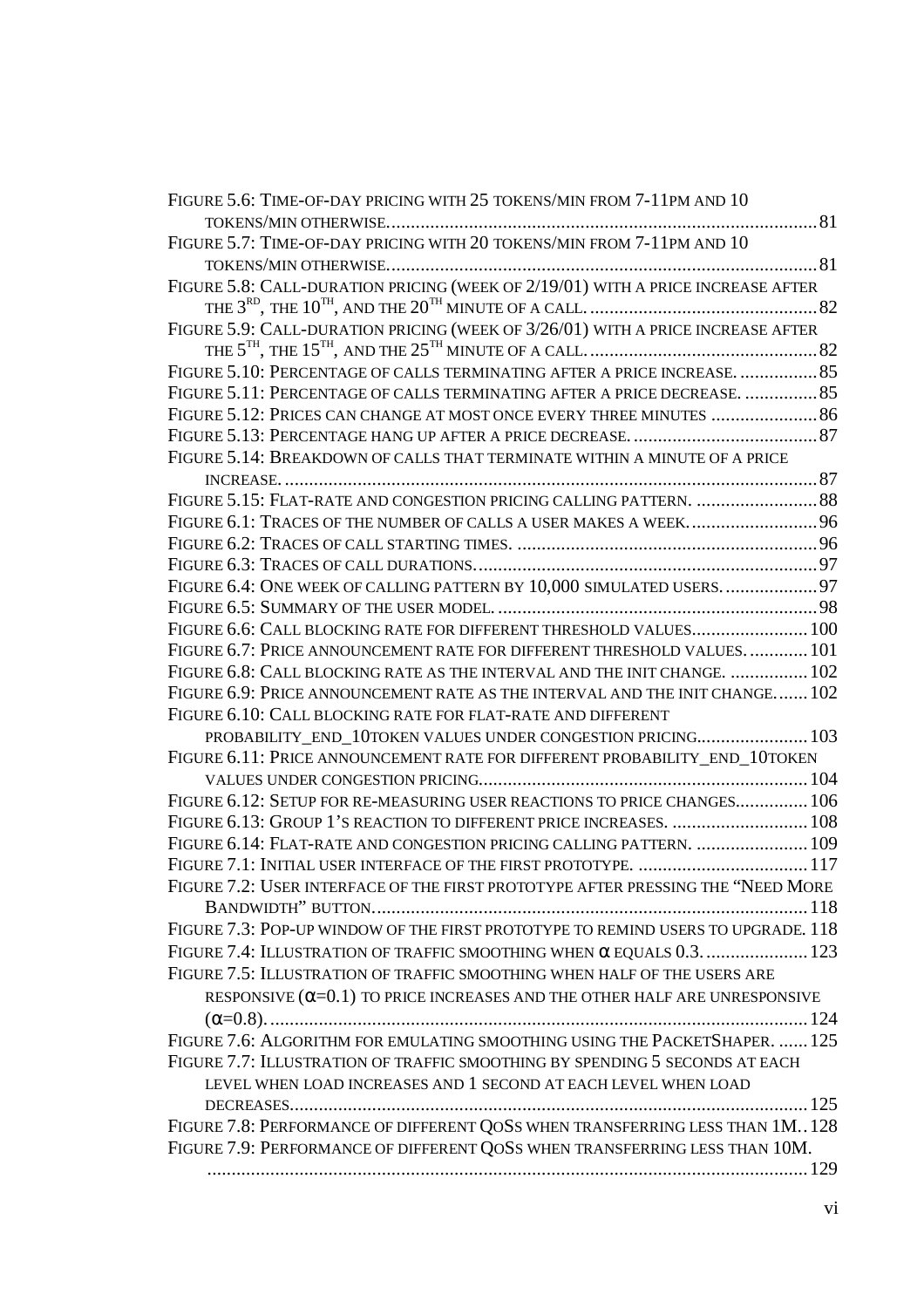| FIGURE 7.11: USER INTERFACE OF THE SECOND PROTOTYPE AFTER PRESSING THE "NEED |  |
|------------------------------------------------------------------------------|--|
|                                                                              |  |
| FIGURE 7.12: POP-UP WINDOW IN THE SECOND PROTOTYPE AFTER A PURCHASE HAS      |  |
|                                                                              |  |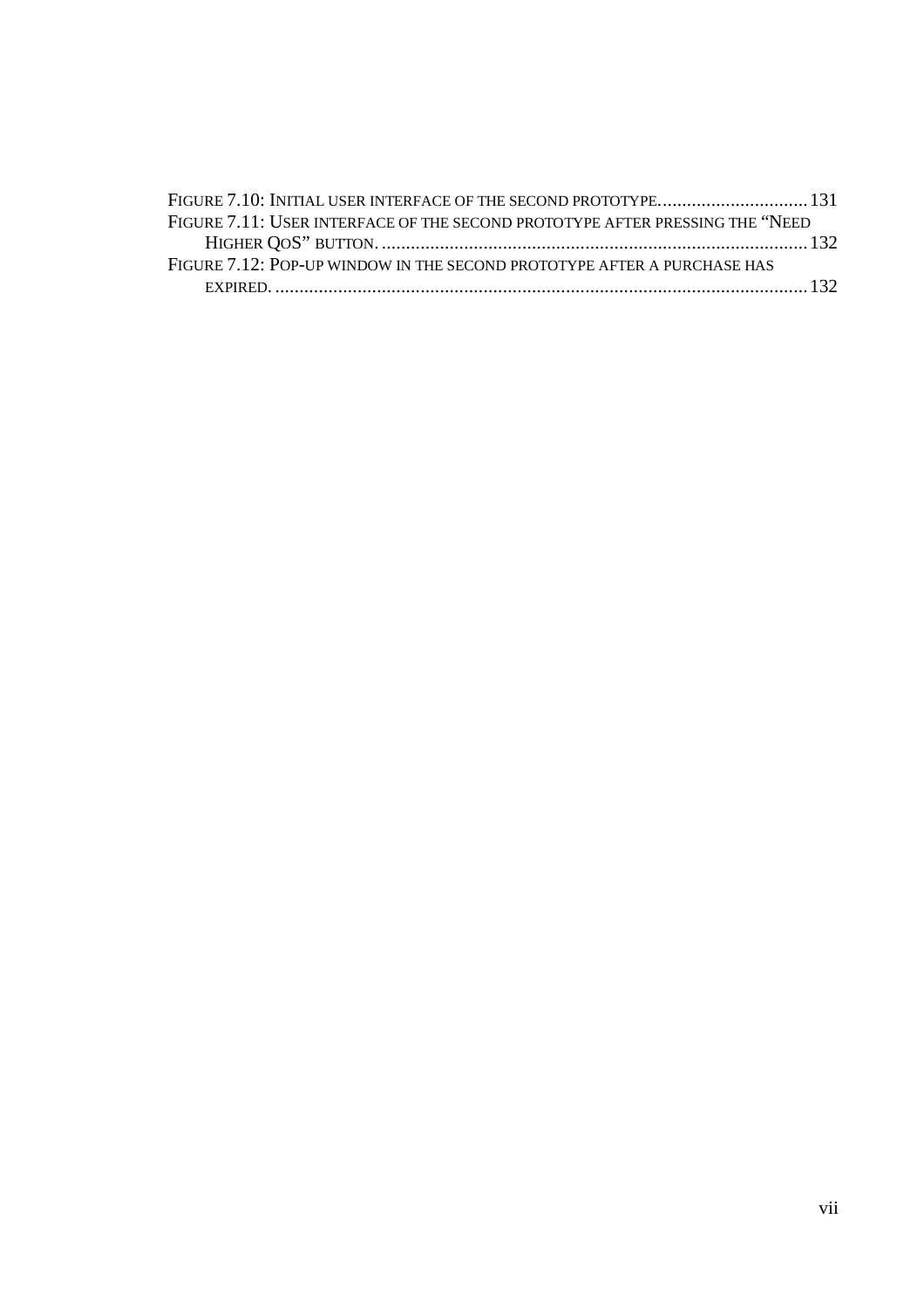# **List of Tables**

| TABLE 2.1: SUMMARY OF THE SIMULATION SETUPS FOR USAGE-BASED PRICING. 21           |  |
|-----------------------------------------------------------------------------------|--|
| TABLE 2.2: SUMMARY OF THE SIMULATION SETUPS FOR DYNAMIC PRICING AT A SINGLE       |  |
|                                                                                   |  |
| TABLE 2.3: SUMMARY OF THE SIMULATION SETUPS FOR USING DYNAMIC PRICING TO          |  |
|                                                                                   |  |
| TABLE 2.4: SUMMARY OF THE SIMULATION SETUPS FOR USING DYNAMIC PRICING TO          |  |
|                                                                                   |  |
| TABLE 2.5: SUMMARY OF THE SIMULATION SETUPS TO INVESTIGATE DIFFERENT DESIGN       |  |
|                                                                                   |  |
| TABLE 2.6: SUMMARY OF THE SIMULATION SETUP TO VERIFY A DYNAMIC PRICING            |  |
|                                                                                   |  |
|                                                                                   |  |
| TABLE 5.2: EXPERIMENTS DURING THE FIRST PART OF THE SPRING OF 2001                |  |
| TABLE 5.3: EXPERIMENTS DURING THE SECOND PART OF THE SPRING OF 2001. 77           |  |
|                                                                                   |  |
|                                                                                   |  |
|                                                                                   |  |
|                                                                                   |  |
|                                                                                   |  |
| TABLE 6.1: SUMMARY OF THE SIMULATION VARIABLES AND THE PARAMETER RANGES 99        |  |
|                                                                                   |  |
|                                                                                   |  |
| TABLE 6.4: GROUP 1'S AND GROUP 2' REACTION TO PRICE INCREASES.  108               |  |
| TABLE 6.5: SAMPLE MEAN AND STANDARD ERROR OF THE PROBABILITY THAT A USER WILL     |  |
|                                                                                   |  |
| TABLE 7.1: PRICES AND COLOR INDICATORS OF THE PER-SESSION CONGESTION PRICING AS A |  |
|                                                                                   |  |
| TABLE 7.2: PRICES AND COLOR INDICATORS OF THE PER-MINUTE CONGESTION PRICING AS A  |  |
|                                                                                   |  |
| TABLE 7.3: EFFECT OF TRAFFIC SMOOTHING WHEN VARYING $\alpha$ OF THE EXPONENTIAL   |  |
|                                                                                   |  |
| TABLE 7.4: EFFECT OF TRAFFIC SMOOTHING WHEN HALF OF THE USERS ARE RESPONSIVE TO   |  |
| PRICE INCREASES AND THE OTHER HALF ARE UNRESPONSIVE 123                           |  |
| TABLE 7.5: EFFECT OF TRAFFIC SMOOTHING BY SPENDING DIFFERENT AMOUNT OF TIME AT    |  |
|                                                                                   |  |
| TABLE 7.6: EFFECT OF DIFFERENT CHARGING GRANULARITY ON LIKELIHOOD OF A REPEAT     |  |
|                                                                                   |  |
| TABLE 7.7: EFFECT OF DIFFERENT CHARGING GRANULARITY ON REDUCING ACCESS LINK       |  |
|                                                                                   |  |
| TABLE 7.8: TIME IN SECONDS AT EACH LEVEL WHEN LOAD INCREASES 128                  |  |
| TABLE 7.9: COLORS USED TO INDICATE THE RESPONSIVE PRICES 132                      |  |
|                                                                                   |  |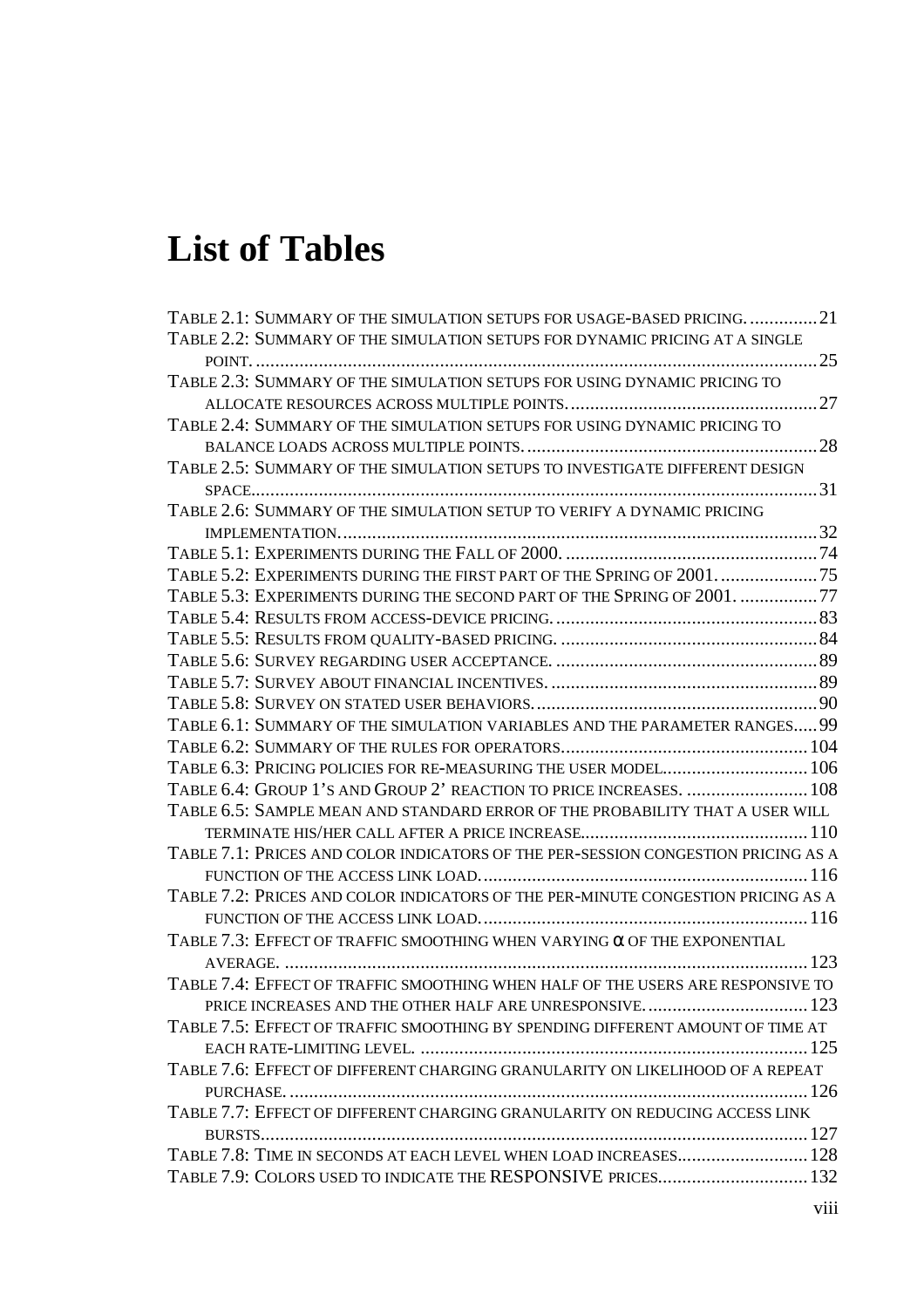| TABLE 7.10: PERCENTAGE PURCHASING THE RESPONSIVE AT DIFFERENT PRICES.  133 |  |
|----------------------------------------------------------------------------|--|
| TABLE 7.11: TIME AT EACH LEVEL WHEN LOAD INCREASES- WHEN COMBINING TRAFFIC |  |
|                                                                            |  |
| TABLE 7.12: EFFECTIVENESS OF DIFFERENT QOSS ON REDUCING ACCESS LINK BURSTS |  |
|                                                                            |  |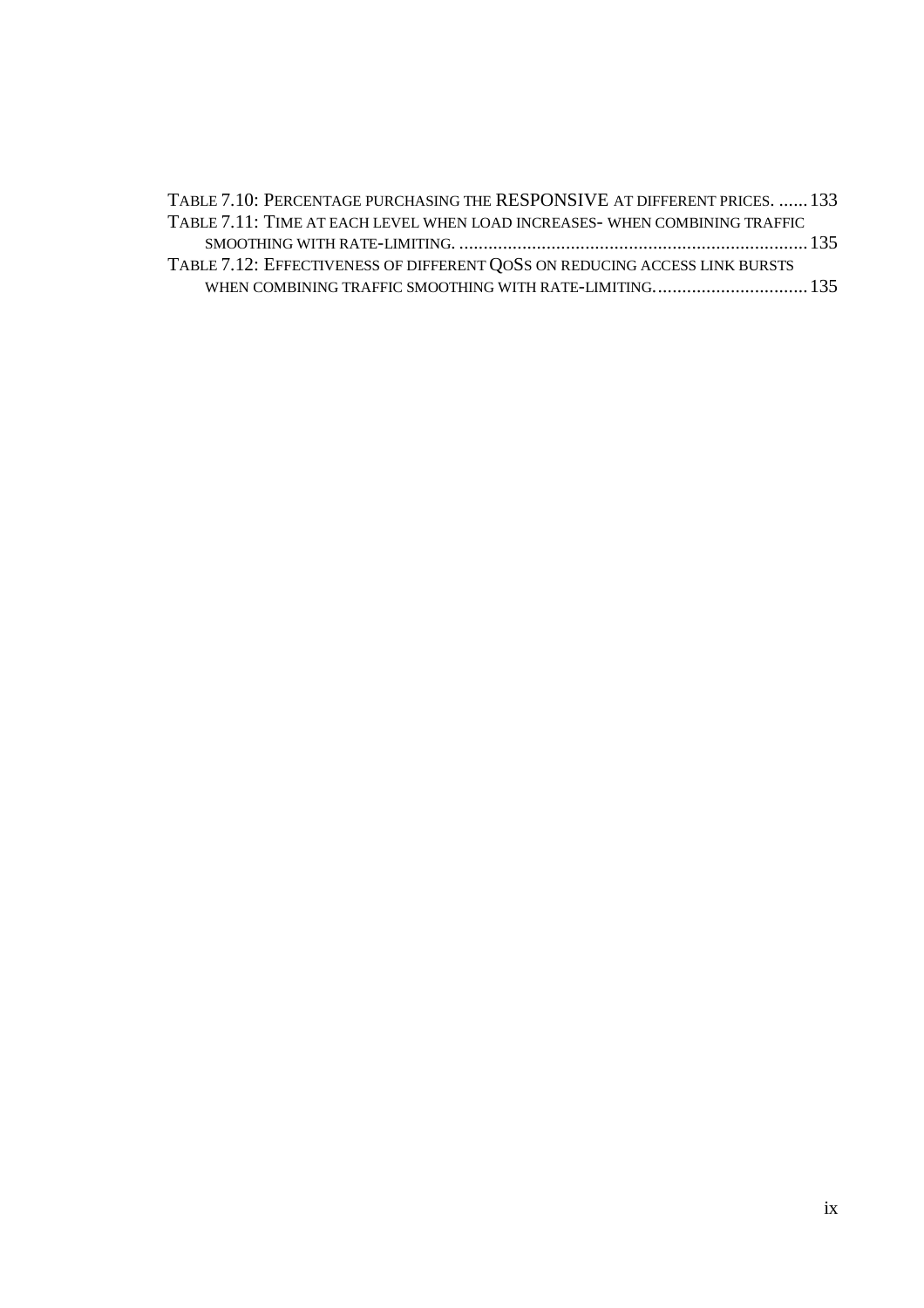## **Acknowledgements**

The two great things about graduate school are the professors and the graduate students. I was fortunately to have Randy Katz as my advisor. He taught me a great deal about conducting research and working with people. I also want to thank Professor Anthony Joseph who continuously provided me with advice and support throughout my graduate study. Finally, I want to thank Professor Pravin Varaiya and Professor John Chuang for being my dissertation committee and providing me with feedback on my thesis.

Throughout my study, I was able to work with and befriend with many exceptional graduate students at Berkeley. I especially enjoy working with Helen Wang and Bhaskar Raman, and everyone at the ICEBERG and SAHARA project.

My graduate school experience would not have gone smoothly without the hard work by the group's staff members. I want to thank Keith Sklower for setting up and teaching me various computer networks and systems. I also want to thank Bob Miller and Damon Hinson for ordering all sorts of equipments for me.

In graduate school, I was very fortunate to receive strong assistance from several companies. I want to thank Ericsson, Motorola, Lucent Elemedia, and Packeteer for providing me with equipments, technical support, funding, and feedback on my research.

Finally, I want to thank my family and friends for their support and encouragement throughout my study in graduate school.

Thank you everyone

*Jimmy Shih, March 2003*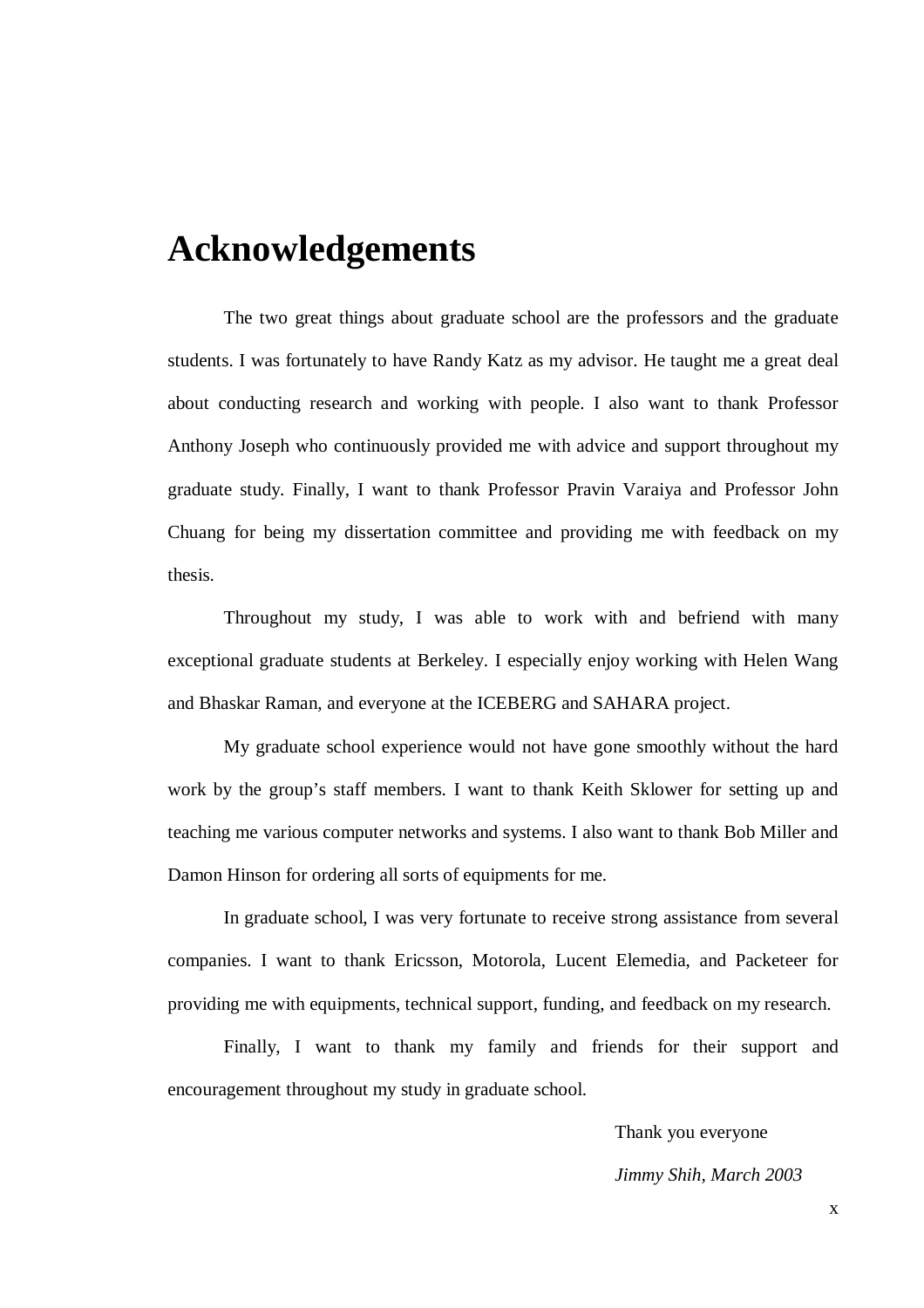## **Chapter 1 Introduction**

## **1.1 Problem Statement**

#### **Allocating Scarce Resources**

There is never going to be enough network resources. Even though capacity increases with new technological advances, demand has always eventually outpaced supply. Furthermore, shortages will be an even more pressing issue in the future. With faster connections to networks, a few users with demanding applications, like streaming video, can easily consume tremendous amount of resources. Thus resource will exhibit a wider range of utilization (with unpredictable pattern of usage). With low average utilization but high peak usage, it will be more expensive for operators to provide resources for peak situations. Thus, congestion will occur more frequently and become more severe. In sum, resource allocation is an issue that needs to be addressed.

#### **Using Congestion Pricing**

From an economic perspective, there are two approaches for allocating scarce resources. One is to vary the quality of the resources while the other is to vary the prices (see Figure 1.1). When the prices are fixed, the quality needs to be varied. In the simplest scenario of one service class, when demand exceeds capacity, everyone needs to suffer degraded performance or some users need to be denied usage. A single service class assumes that everyone values resources equally during contention. In the scenario of multiple service classes, each class charges a fixed price and everyone within a class is treated the same. However, the burden of congestion can shift from one class to another;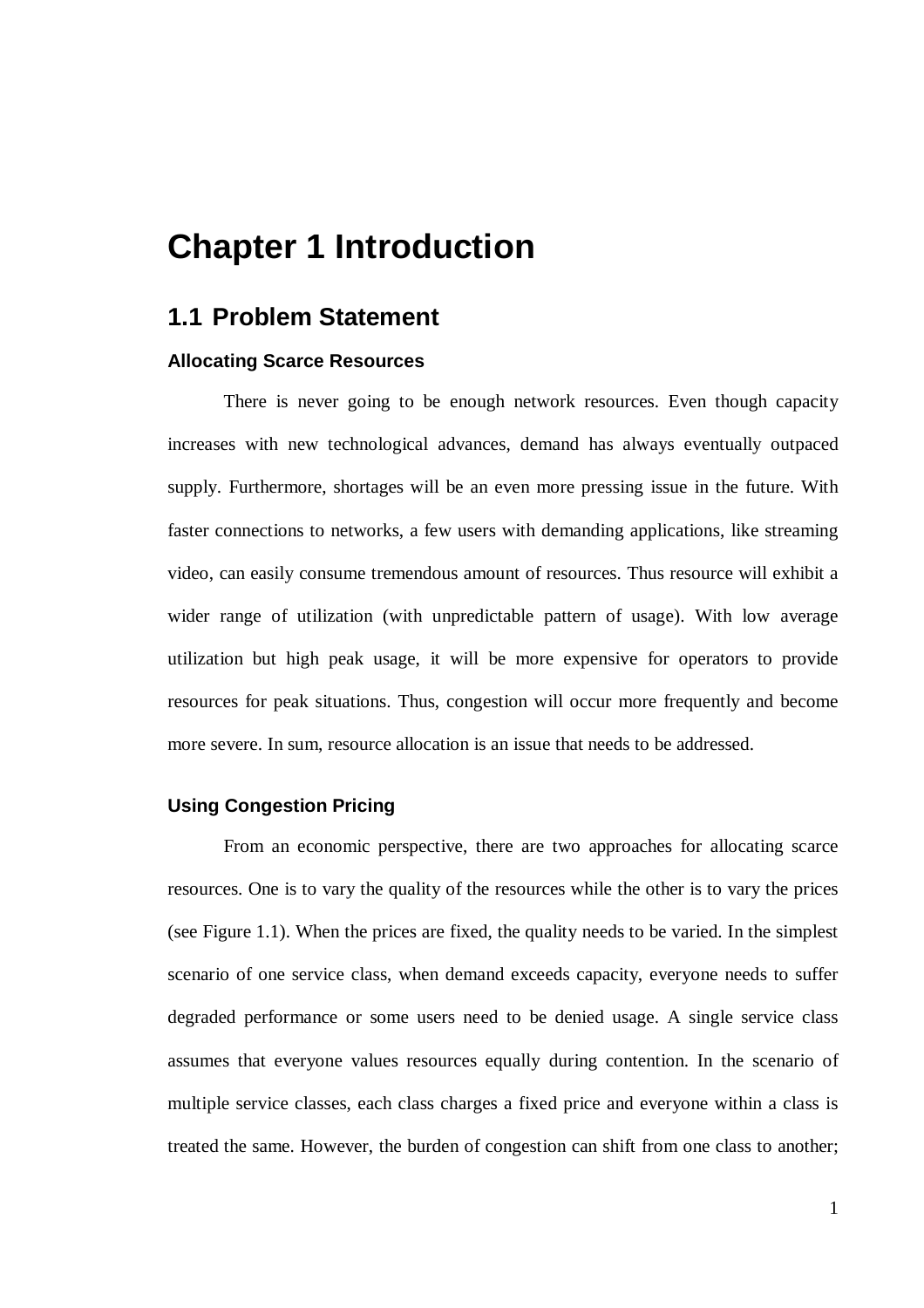thus, the capacity for each class can vary. Regarding user demand, if users can only switch between classes on a long time-scale, then multiple service classes simply take into account that different users value resources differently and would select and pay for different classes. If users can switch between classes dynamically, then multiple service classes also take into account that a user would value resources differently at different times. Even though both the demand and the capacity for each class can vary, with fixed prices, when the demand of a class exceeds its capacity, the quality for that class still needs to be varied. The second approach for congestion control is to vary the prices dynamically. The idea is to match demand to capacity by increasing prices during congestion to reduce demand, and decreasing prices during low utilization to increase usage. Thus, dynamic prices act as a feedback mechanism from resources to users (see Figure 1.2). With dynamic pricing, one can keep the quality constant or still have it varied. Additionally, one can apply dynamic pricing in situations with one service class or multiple service classes. Dynamic pricing is promising for resources like telecommunication bandwidth where congestion can occur all of a sudden and users can quickly adjust their usages<sup>1</sup>. While much of the network research on resource allocation concentrate on the approach of fixed prices and variable quality, in this work, we instead focus on varying prices and predictable quality as an alternative mechanism for resource allocation.

 $<sup>1</sup>$  The frequency of price changes depends on the predictability of demand pattern and the time-scale of</sup> concern. If demand is predictable on an hourly basis, then time-of-day pricing, a form of variable pricing, can be used to alleviate congestion on this time-sale. In this thesis, we assume that demand varies on a short time-scale (minutes and seconds) and that we want to use prices to deal with these sudden changes in demand.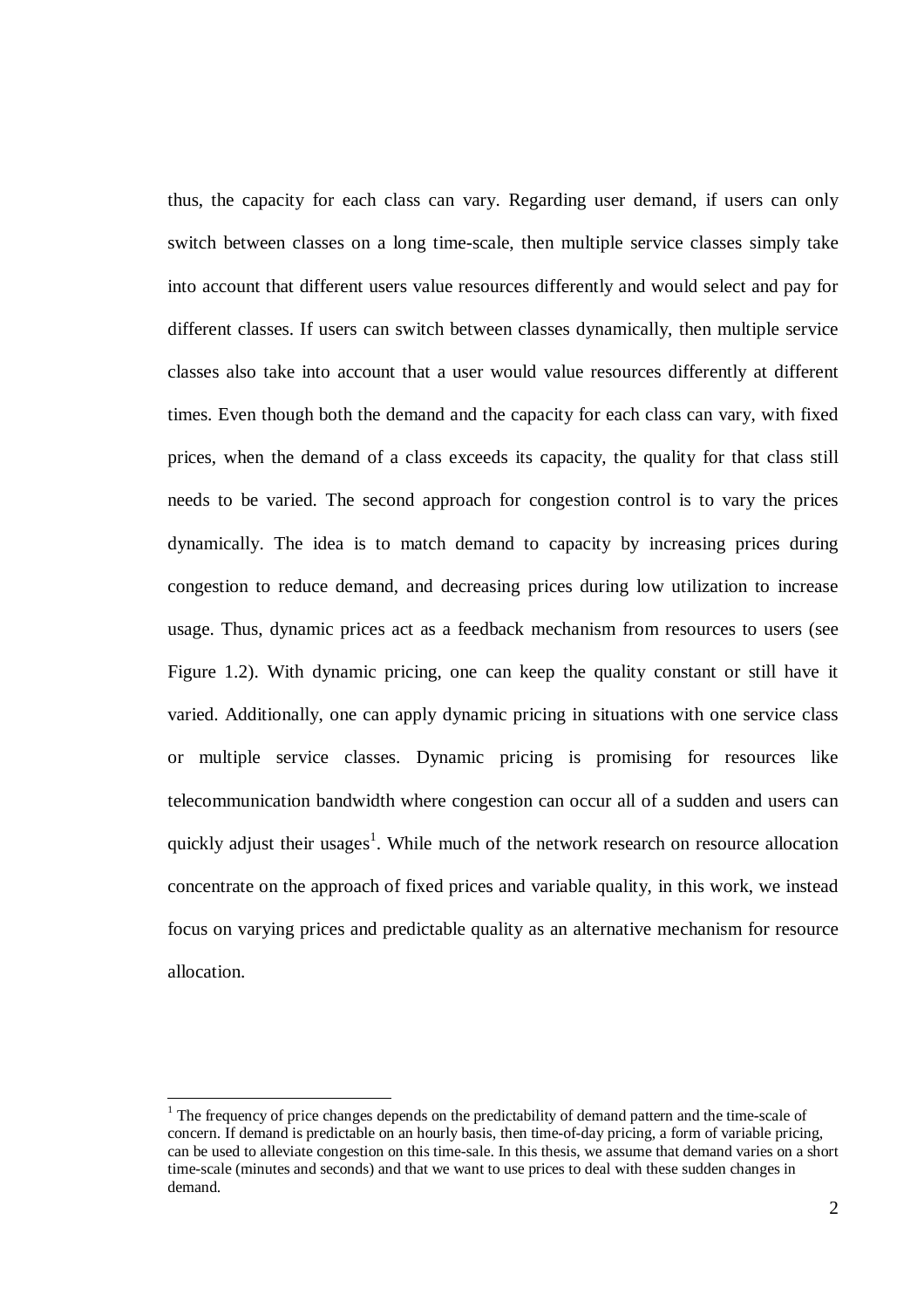

**Figure 1.1: A classification of the approaches for resource allocation.**



**Figure 1.2: Flow of information between users, operators, and resources in dynamic pricing.**

There are actually two models for varying prices to reduce congestion. One is to use *congestion pricing* where prices are set according to load and users decide how much to purchase at the current prices. The other is to use *auctions* where users make bids and resources are given to the highest bidders. The advantages of congestion pricing are that it will scale to more users and that users are more certain of the outcomes. Scaling is easier because users do not need to synchronize their actions. Users have more certainty because they know they can obtain resources if they are willing to pay. In contrast, both prices and allocations are unknown for users until the end of an auction. However, the advantage of auctions is that it provides resource owners more certainty by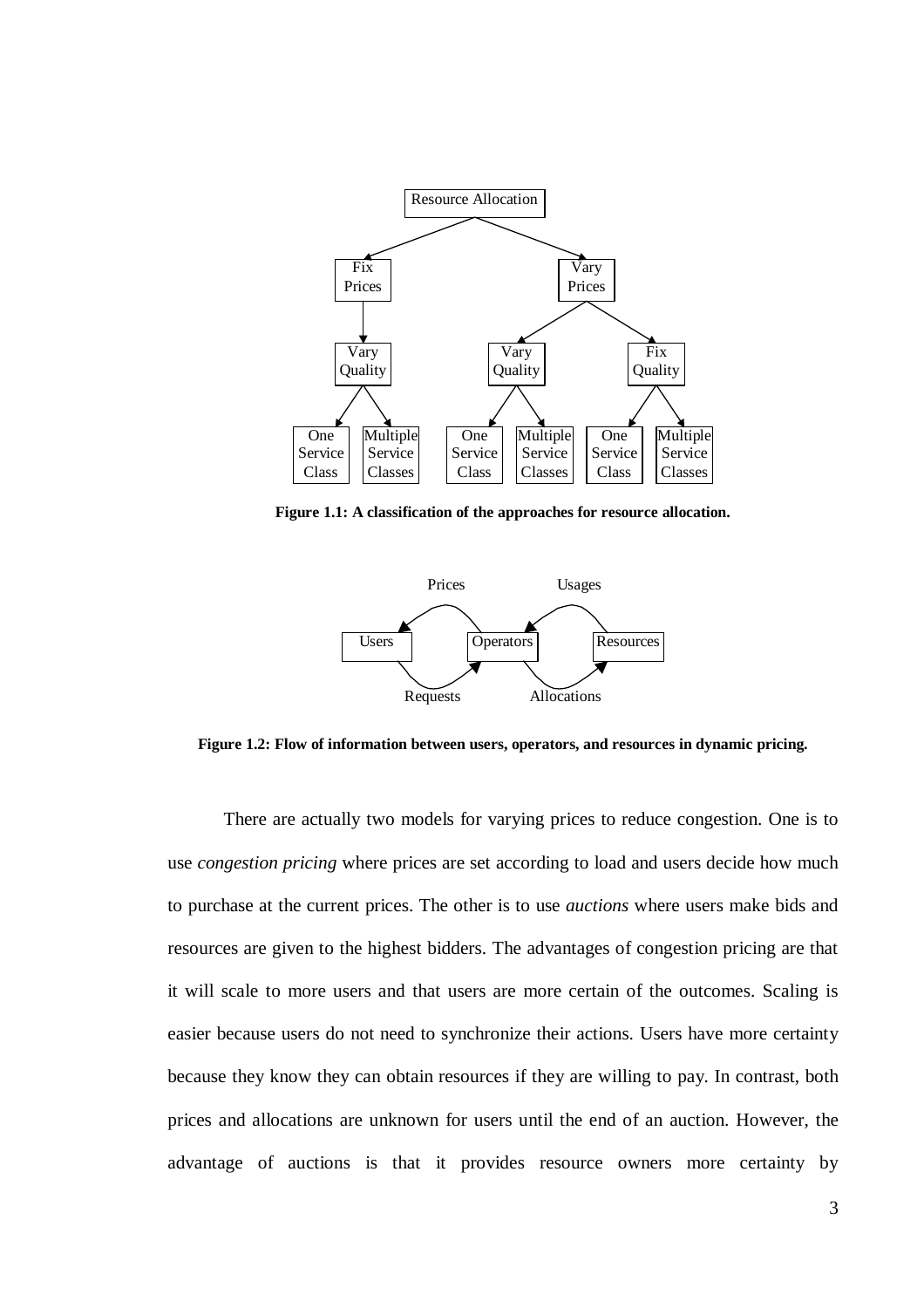instantaneously matching demand to supply without any surplus or shortage. In comparison, under congestion pricing, owners need to continuously monitor past usages and adjust prices. Thus congestion pricing places the burden of uncertainty on operators while auctions shifts the burden to users. In this work, we select congestion pricing for varying prices because it can scale to larger number of users and because owners of network resources are in a better position to handle the uncertainty of allocation than users.

Congestion pricing can benefit both operators and users. For operators, dynamic pricing can achieve *economic efficiency*, meaning that no user who is being denied of a resource would value it more than those who are currently using it. It can achieve economic efficiency by using prices to modify user behavior. More specifically, it can vary prices according to load and inform users of the current prices to encourage some users to conserve resources or to shift their usages to another time of lower contention. Thus, those who value the resources the most would use them first. Furthermore, it offers operators an extra dimension of flexibility in making tradeoffs between system performance and user satisfaction. It can improve system performance by reducing congestion, supporting more users with a given capacity, and saving money in terms of the needed capacity. On the other hand, it can reduce user satisfaction by interrupting users with announcements of price changes and causing users not to be able to predict their costs ahead of the time. Thus operators can trade user satisfaction for system performance. Congestion pricing can also benefit users through reduction in congestion level. With less congestion, less capacity would be needed, and cost and prices would decrease. Furthermore, with dynamic pricing, users have the option of obtaining good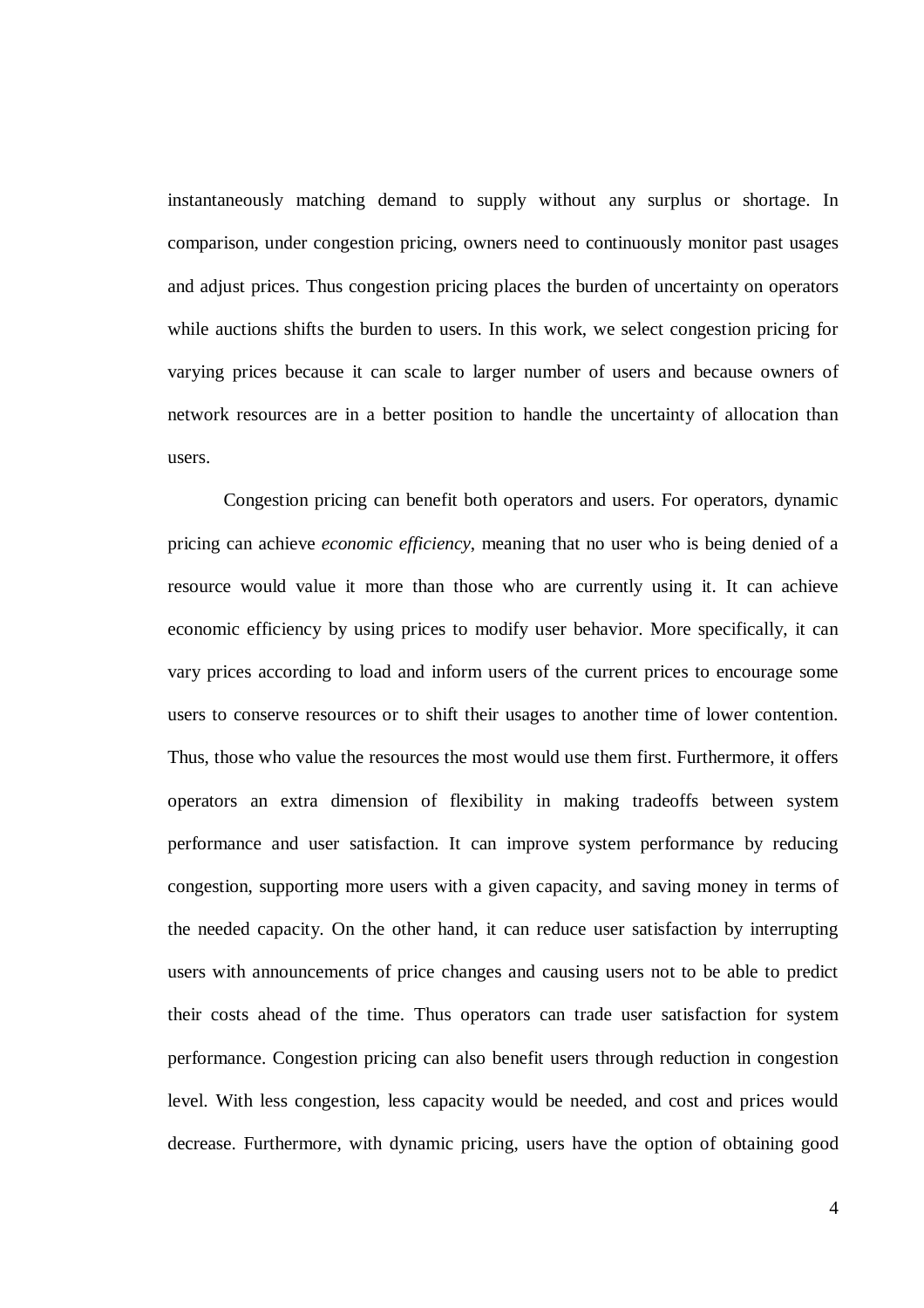service quality when they are willing to pay, as opposed to always suffering poor performance during congestion. Thus, congestion pricing is a promising resource allocation mechanism for both operators and users.

However, there are also drawbacks of using congestion pricing for operators and users. For operators, dynamic pricing makes implementation and accounting more complicated. For users, besides being interrupted with current price information and forced to tolerate unpredictable costs, they need to trust operators to set prices according to load. Under congestion pricing, operators have incentives to set prices higher than needed or let congestion persist unabated. However, operators can alleviate these user concerns and entice users to accept congestion pricing by passing some of its benefits, less congestion and lower infrastructure cost, to users.

#### **At Access Points**

There are four scenarios of applying congestion pricing to network resources. The first is to apply it at a single bottleneck like an *access point*, the first aggregation point for accessing network resources (see Figure 1.3A). The second is to apply it locally at multiple bottlenecks where users only need to access one of the bottlenecks at a time (see Figure 1.3B). For example, congestion pricing can be applied so as to allow users to choose between a slow modem pool and a fast modem pool. By informing users of the prices at both modem pools, congestion pricing can be used to adjust load at each modem pool and balance loads across the two. The third scenario is to apply congestion pricing locally at well-defined bottlenecks where usages need to span multiple bottlenecks (see Figure 1.3C). For example, an Internet Service Provider can apply congestion pricing at each router to allocate a path's bandwidth. The last scenario is to apply congestion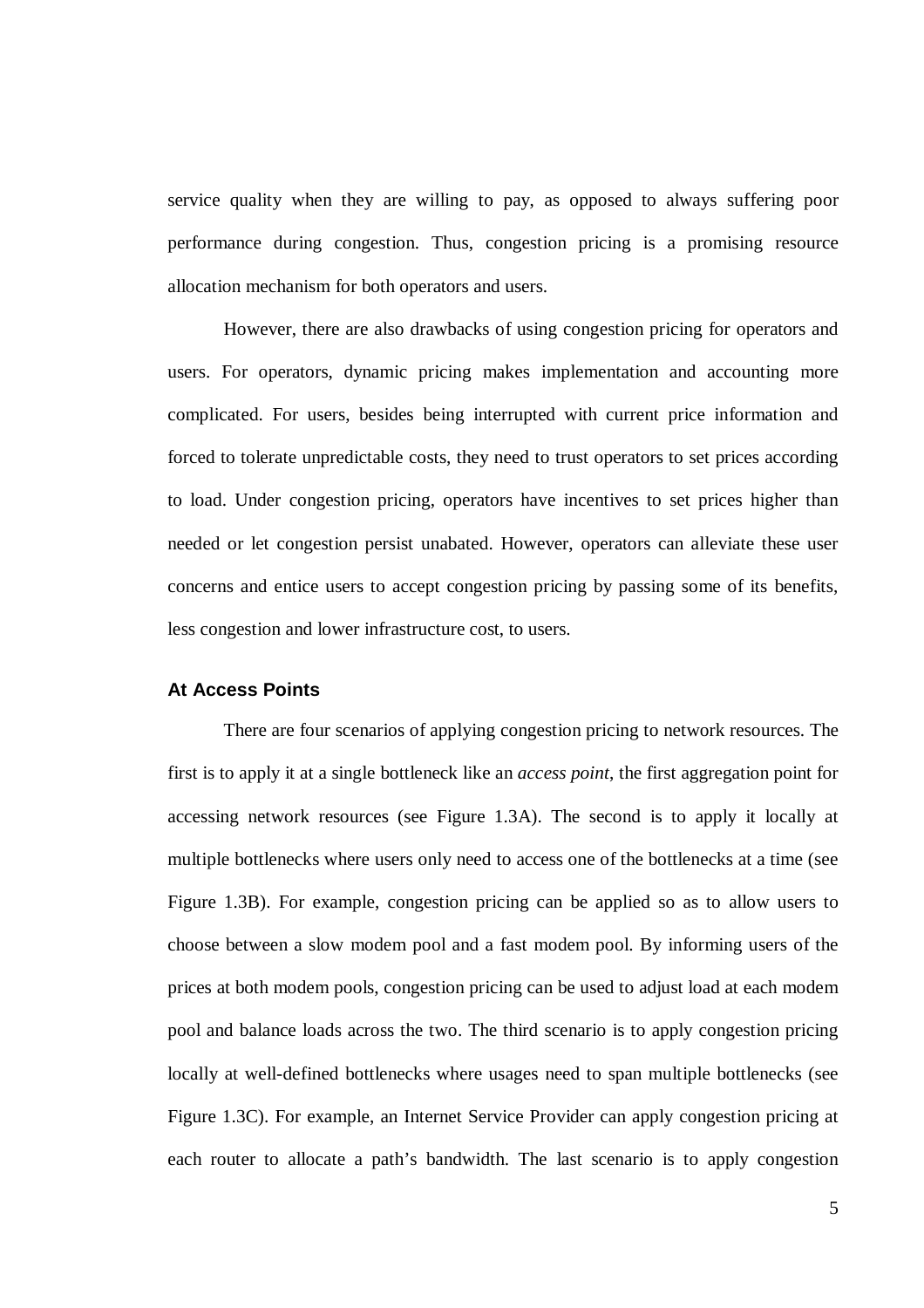pricing at the edges of a network (see Figure 1.3D). It treats the network as an opaque cloud when adjusting the prices at the edges according to the overall congestion level within the network. These scenarios gradually increase in their complexity in determining prices.



**Figure 1.3: Different scenarios of applying congestion pricing.**

In this thesis, we focus on applying congestion pricing at the simplest scenario, a single bottleneck. The bottleneck can be a physical or a logical resource. A good example of a single bottleneck is an access point because it is frequently congested. Furthermore, by focusing on an access point, we simplify issues like monitoring, price setting, allocation, and accounting that would have made the more complicated scenarios more difficult to study. Finally, it is good to first understand the usefulness of congestion pricing in the simplest scenario because its feasibility and acceptance in real systems are unclear.

### **For Voice and Data Traffic**

In this thesis, we investigate applying congestion pricing at an access point for both voice and data traffic. These two resources are quite different. Voice traffic is session-oriented and each session (call) usually lasts on the order of minutes. At an access point, each session uses a bounded amount of resources. For voice calls, users only require one service class, one that can support a two-way conversation. Users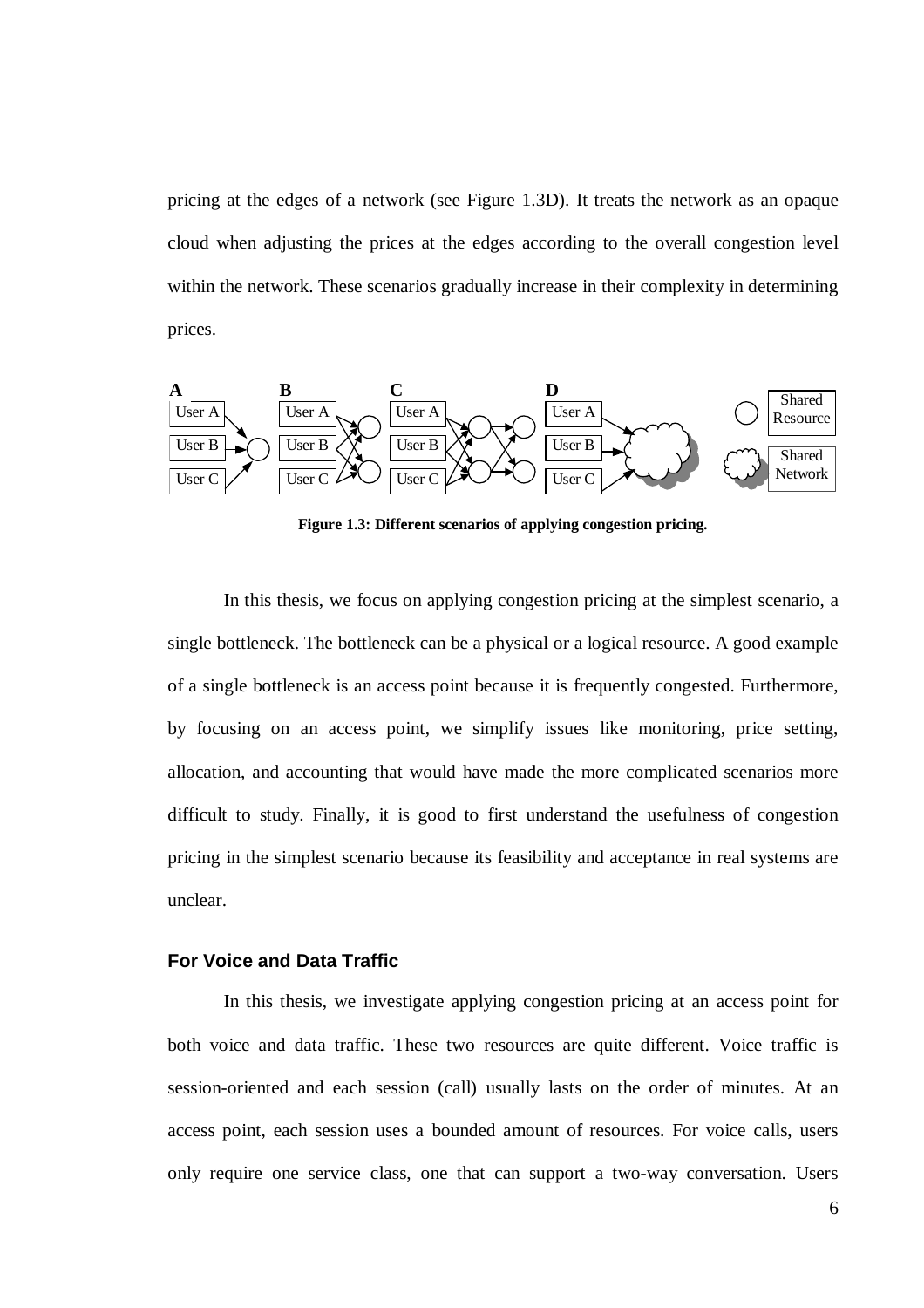usually have some general calling pattern (e.g., some users prefer to call at night), however, users always want to call when they need to. In comparison, data usage is bursty in duration and in volume. Users have multiple service requirements in terms of quality and resources. Furthermore, users tend to send data at the same time, causing traffic to be self-similar [23] and bursty. In summary, voice traffic allows us to explore applying congestion pricing for a single class of service with constant bandwidth requirement while data allows us to investigate multiple classes of service with variable bandwidth demand.

In summary, the problem we address in this thesis is allocating scarce network resources. In particular, we explore using congestion pricing to achieve economic efficiency by modifying user behaviors. We focus on control at an access point because it is the simplest and perhaps the most feasible scenario for congestion pricing. We study voice and data traffic because they represent very different resources for evaluating congestion pricing.

## **1.2 Challenges**

There has been much discussion [15, 24-26] on the benefits and drawbacks of congestion pricing in the literature. Other works [28, 31- 33] have used calculations and simulations to compare congestion pricing with flat-rate pricing. However, these studies strongly depend on how they model user behavior in response to price changes. There are very few works [10, 11, 22, 35] that perform pricing studies with real users in real systems. More user evaluations of congestion pricing on actual systems are needed to understand the practical engineering issues like how to apply congestion pricing and how to manage it.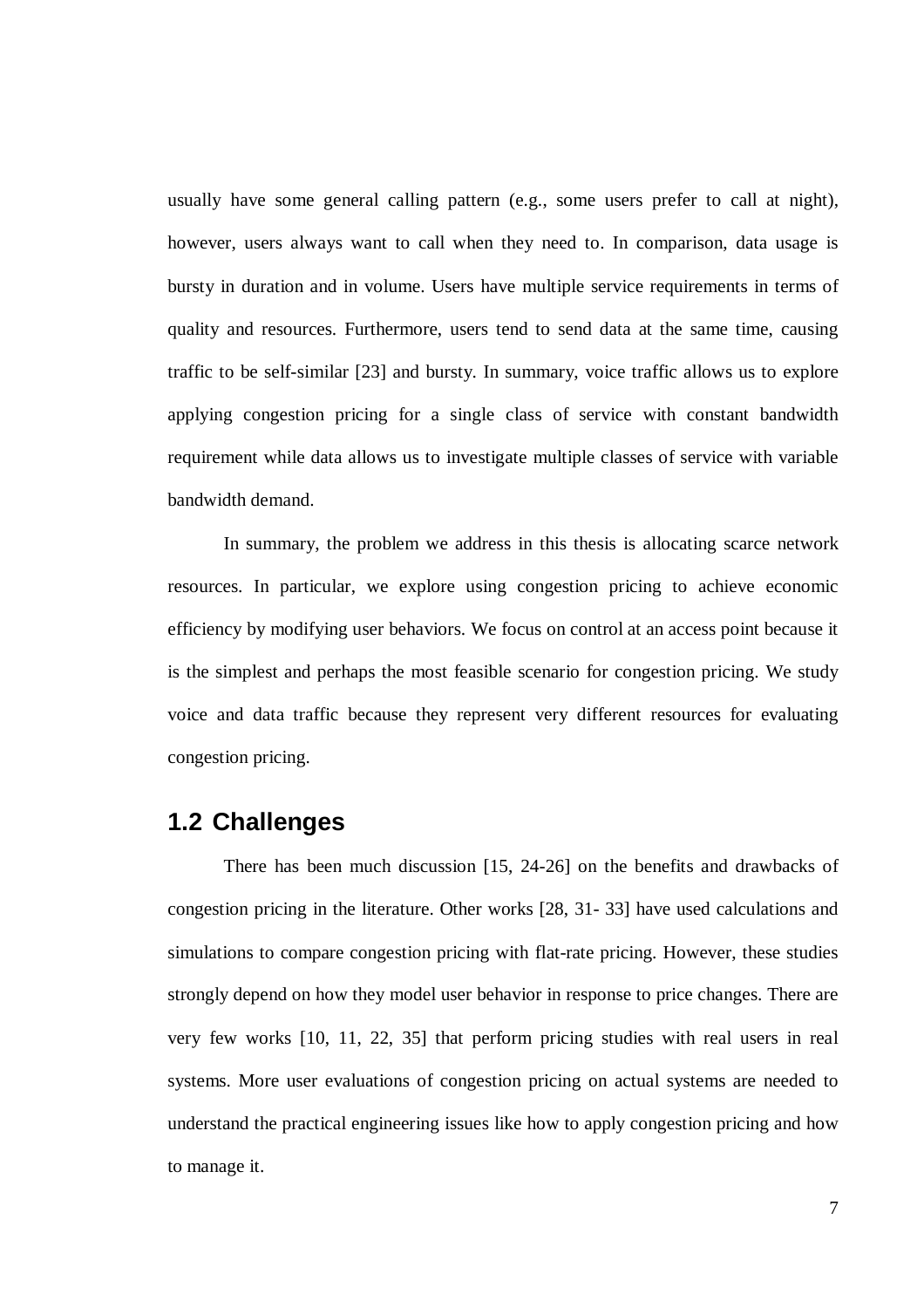The goal of user evaluations is to design a scheme that is acceptable to users and effective for operators. To be acceptable, users need to be willing to use and tolerate dynamic pricing. We can understand user acceptance by surveying users about their experience and measuring how frequent prices need to change. To be effective, users first need to be responsive to price changes. For voice traffic, it means encouraging users to terminate their sessions early or shift their sessions in time. For data traffic, it means enticing users to use less bandwidth, tolerate more delay, or experience more loss. Next, having users respond to price changes would need to actually be effective in reducing overall congestion. For voice traffic, effective means reducing call blocking rate or capacity. Similarly, for data traffic, effective means reducing burstiness (so that less packets are dropped or delayed) or capacity. We will elaborate more on the metrics of acceptance and effectiveness for voice and data traffic in the beginning of Chapter 3.

To find an acceptable and effective scheme, we need to address both user interface and system issues. The former is particularly important because congestion pricing requires users in the control loop. Thus congestion pricing needs to provide users with real-time pricing information. Users need to understand the implications of pricing information, the choices they have, and the consequences of their actions. We also need to provide users with incentives for changing their behavior, and we should not overburden them with information and decisions. For system issues, we need to make sure that having a certain percentage of users change their behavior would actually have an impact in reducing overall congestion. Furthermore, we need to ensure that the extra load imposed by congestion pricing, such as sending out periodic pricing information, is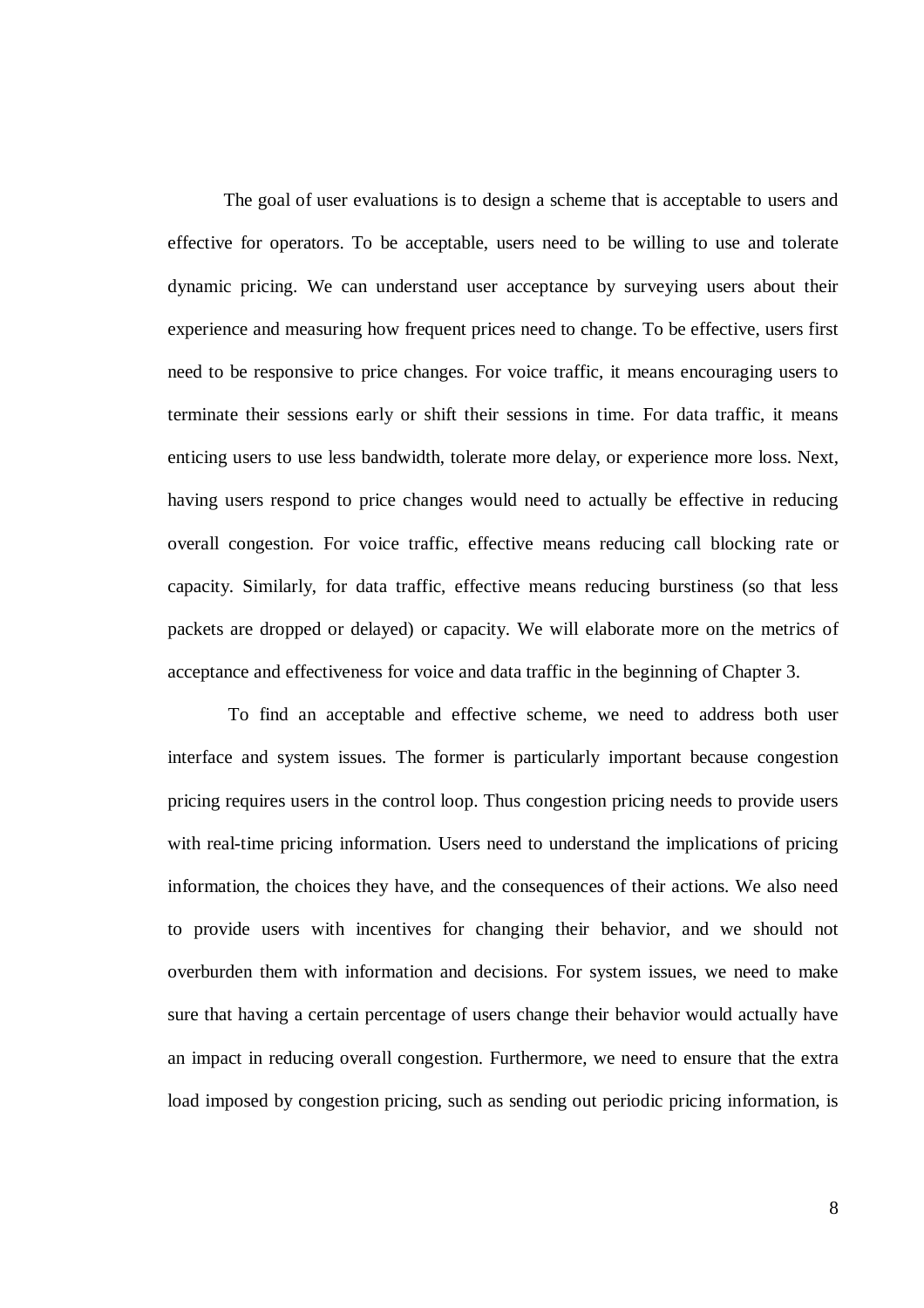not excessive. User interface and system issues come into play when deciding on design issues like:

- What are the goods to charge?
- What constraint to place on users?
- How to set prices?
- How often to charge users?
- How and how often to provide feedbacks to users?

For voice traffic, in addition to finding a scheme that is acceptable and effective, we need to understand the tradeoffs (e.g., expected reduction in provisioning, expected frequency of price changes, etc.) under large user populations. The tradeoffs under a small group of users are of limited importance. Each phone call only requires a fixed amount of resources. Thus the scale of operation that operators are really concerned about involves many thousands of users. However, it is difficult to conduct a large-scale user experiment. Thus we need a methodology that can make convincing the results based on a small-scale user study.

For data traffic, the main challenge is that dynamic pricing for bandwidth is a concept foreign to most users. Most people just want to accomplish their tasks when using bandwidth. They are resistant to using an extra layer of pricing functions. Furthermore, there is a large design space for applying congestion pricing to data. For example, the goods to charge can depend on bandwidth, delay, loss, etc. Thus, a congestion pricing scheme can vary in many dimensions, and we need to explore a large design space to find an acceptable and effective scheme.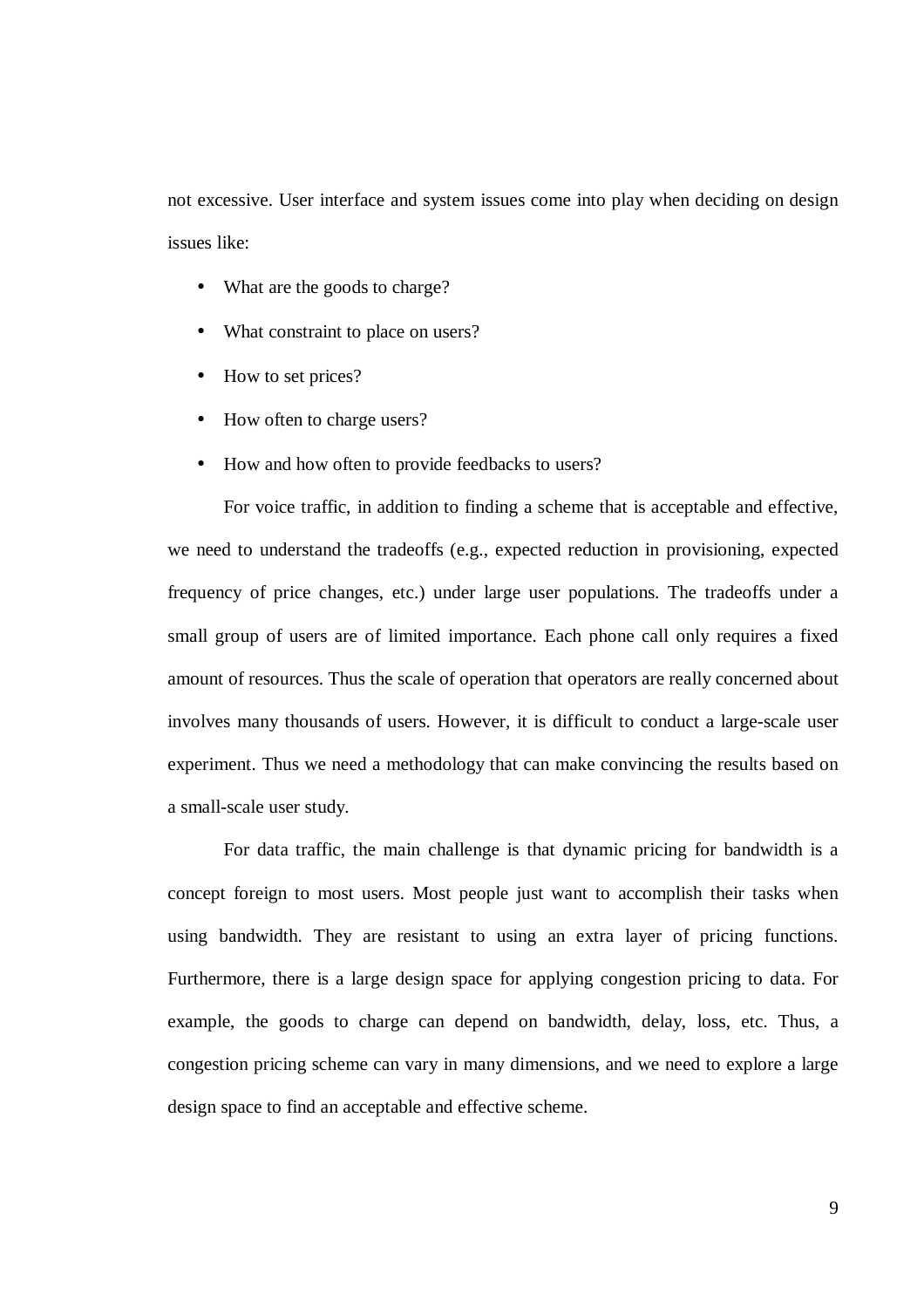## **1.3 Approaches, Testbeds, and Results**

#### **Approach for Voice**

For voice traffic, we utilize the following methodology to scale up the results from a small-scale user study (see Figure 1.4). We first conduct a small-scale user study to understand how users behave under congestion pricing. In particular, we study whether they would react to dynamic prices, how sensitive they are to different price increases, and whether they would accept congestion pricing. Then using a user model derived from these user experiments, we use simulations to understand how an operator, when involving many users, should set the appropriate parameters for managing congestion pricing and the tradeoffs it would face. The latter strongly depends on the user model. Therefore, we combine user experiments with simulations to further re-measure the user model in an environment emulating a large-scale service. In emulation, we have users reacting to price changes set by an operator who is responding to the load and the reactions of many simulated users. Thus, we verify our user model by re-measuring real user behavior under a large-scale service setting with many simulated users behaving in a realistic manner in their resource demand and responses to price changes.



**Figure 1.4: Methodology for scaling the results from a small-scale user study.**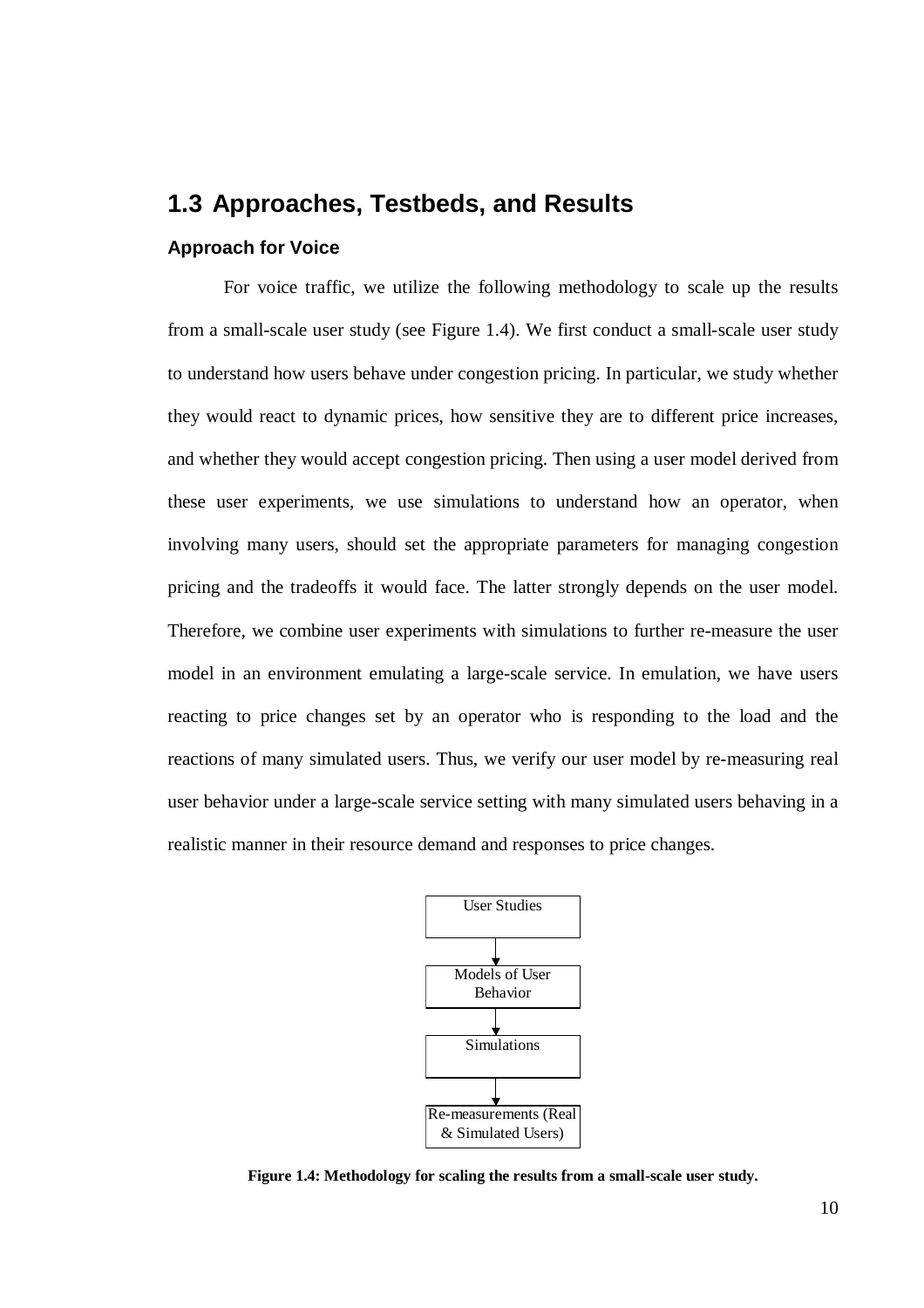## **Testbed for Voice**

For voice traffic, we investigate applying congestion pricing for a voice-over-IP gateway service. The service allows users to make calls using their computers or phones through the use of gateways connecting the Internet to the  $PSTN<sup>2</sup>$ . For the service, we assume that the owner has many gateways located at the core of the Internet (see Figure 1.5). We assume that the latency between the gateways is negligible for voice applications, and that the owner can use redirection agents to direct or migrate calls to less crowded gateways. Therefore, all the gateways together can be viewed as a single large logical access point serving many users. The service's bottleneck is the number of phone lines connecting to the PSTN at the gateways. Phone lines are a dedicated resource with fixed cost irrespective of usage. It costs money to have phone lines even if no call is placed. Thus the owner would like to minimize the number of phone lines required to achieve a certain call blocking rate.



**Figure 1.5: Internet-to-PSTN gateway architecture with gateways at the Internet core and redirection agents at the edges.**

#### **Results for Voice**

We deployed a voice-over-IP gateway service to 100 students in dormitories for over one year. Through experimentation, we found that users are responsive to price

<sup>&</sup>lt;sup>2</sup> Public Switched Telephone Network (PSTN).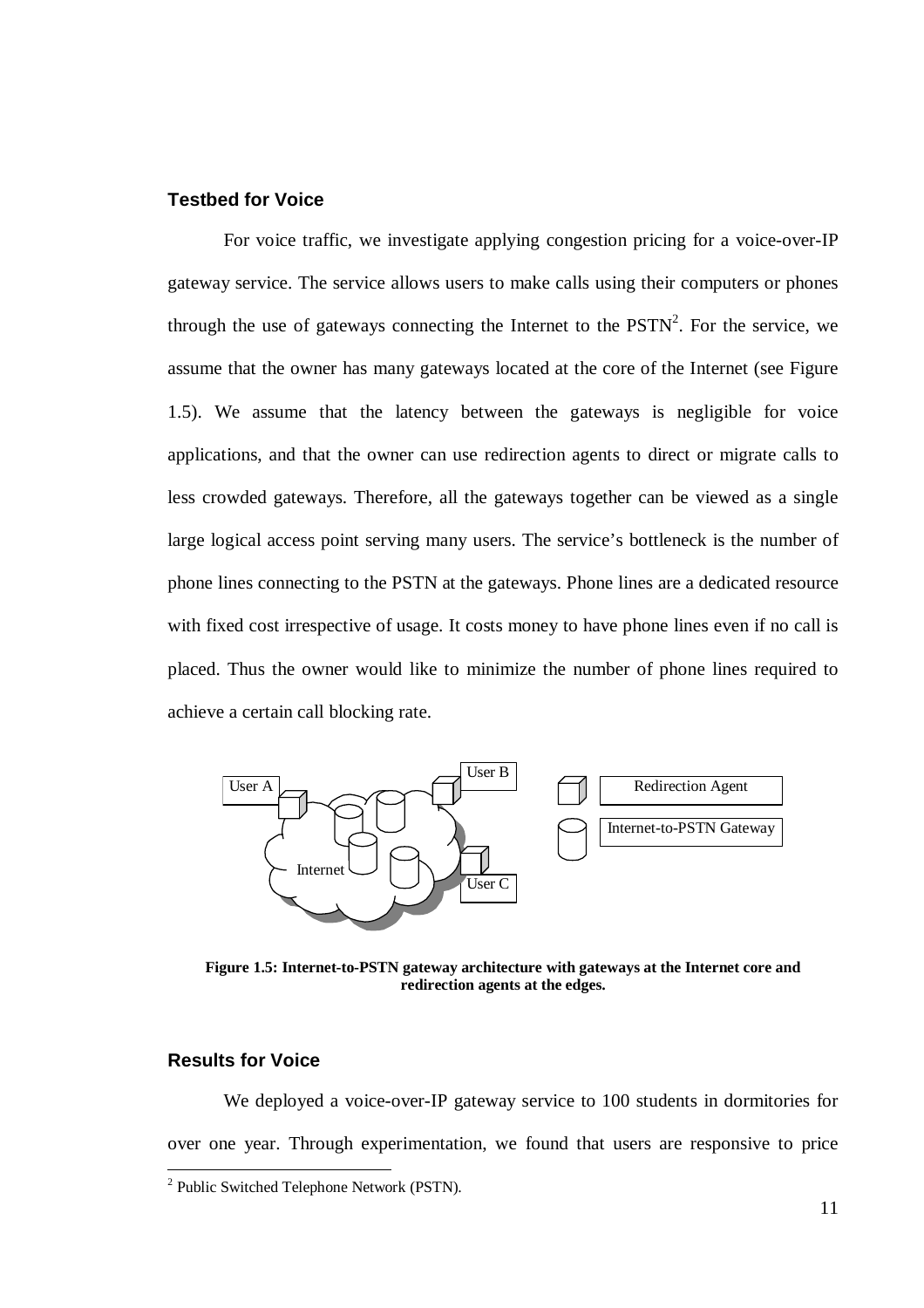increases if prices change neither quickly (at most once every three minutes) nor frequently (at most a few percentage of the time they are talking). From simulations and re-measurements, we found that increasing prices only during congested periods can easily reduce call blocking rate by 50% or reduce provisioning requirements by 20%, while only causing users to experience price changes in 4% of their usages.

### **Approach for Data**

For data traffic, we use a simple methodology of iteratively performing prototyping, deployment, and analysis to discover a scheme that is acceptable to users and effective for operators. It is also difficult to conduct large-scale user experimentations. Therefore, we use a small-scale deployment to understand user reaction and acceptance to congestion pricing, and analysis to evaluate the tradeoffs under larger user populations.

### **Testbed for Data**

For data traffic, we investigate applying congestion pricing at a Local Area Network (LAN). The bottleneck is the LAN's *access link*, its connection to the rest of the Internet, because it is shared among many users. Furthermore, one needs to pay Internet Service Provider money for usage and capacity of the access link; thus, system administrators have financial reasons to further limit the access link bandwidth. LAN congestion can be severe because a few users running bandwidth intensive applications can easily cause others to suffer poor performance. A possible solution is to limit each user to a certain amount of bandwidth, but this would forbid demanding applications and reduce the value of the network. In sum, system administrators would like to minimize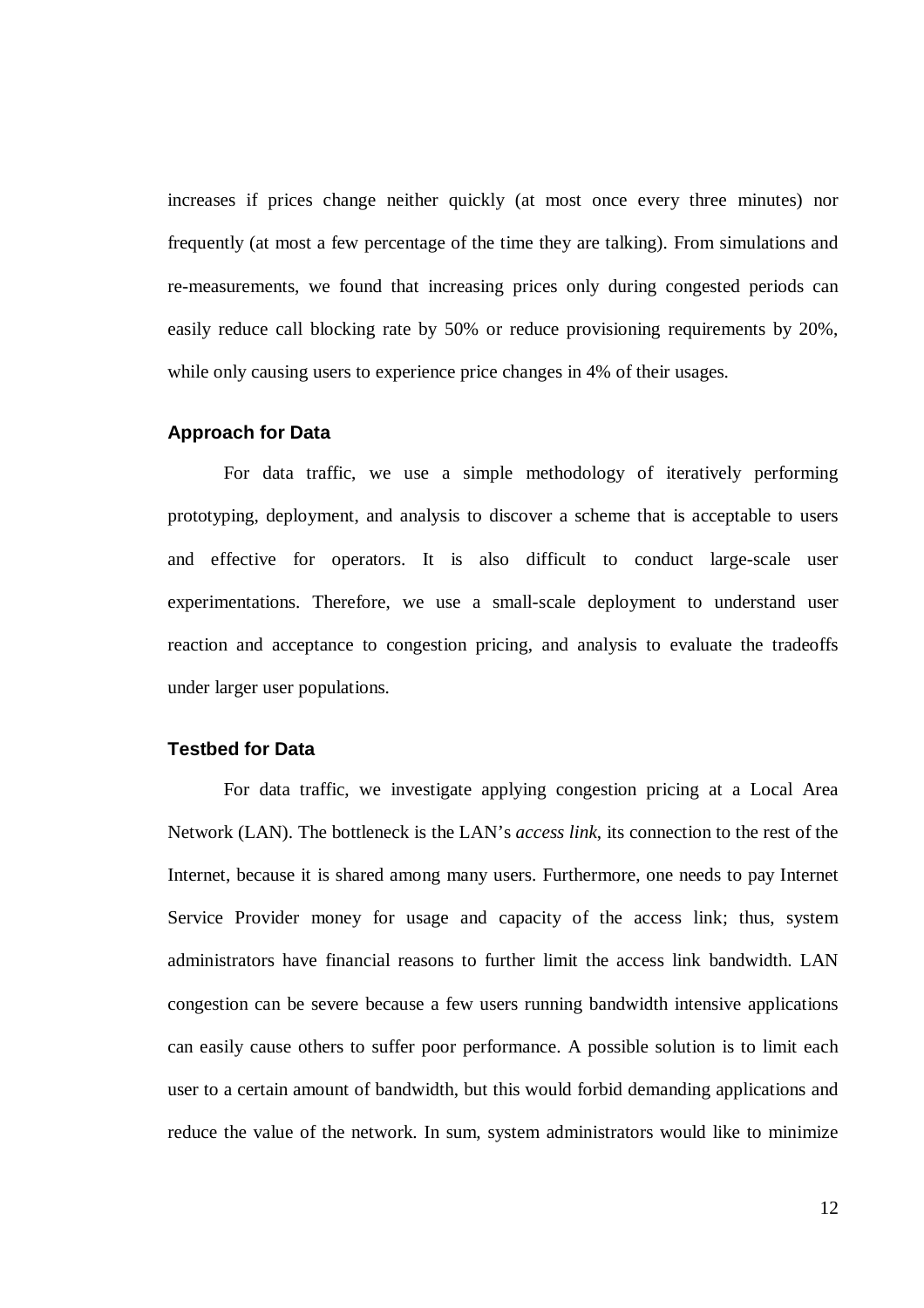congestion of a shared access link so that they can provide users with large and predictable bandwidth access.

### **Results for Data**

We conducted user experiments that use congestion pricing to allocate LAN bandwidth with about 10 users. We performed two iterations of experimental designprototyping, evaluation, and analysis. In the first iteration, we offered users three bandwidth choices and gave each user limited tokens each day for bandwidth purchases. We adjusted the sizes' prices according to load and allowed users to dynamically switch between the sizes. We found that using rate-limiting is not suitable for users because it is hard for them to adjust their bandwidth sizes to react to short duration bursts. In the second iteration, we offered users three Quality of Services (QoSs) differing by degree of traffic smoothing. Traffic smoothing removes short-term fluctuations and adjusts a user's traffic to his/her long-term average. We then charged users certain number of tokens for using a QoS for 15 minutes. We found that this scheme is both acceptable and effective. It is acceptable because users can obtain different levels of average performance with smoothing and users only need to make a purchasing decision at most once every 15 minutes. It is effective because we can easily entice users to select a lower QoS, one with more traffic smoothing, by raising the price of a higher QoS, one with less smoothing. Using simulations, we found that using a 15 minutes charging granularity would only slightly reduce the effectiveness of congestion pricing. Furthermore, we estimated that if half of the users in a large network can be enticed to have their traffic smoothed, then the overall burstiness at the network' access link can be reduced by 20-30%.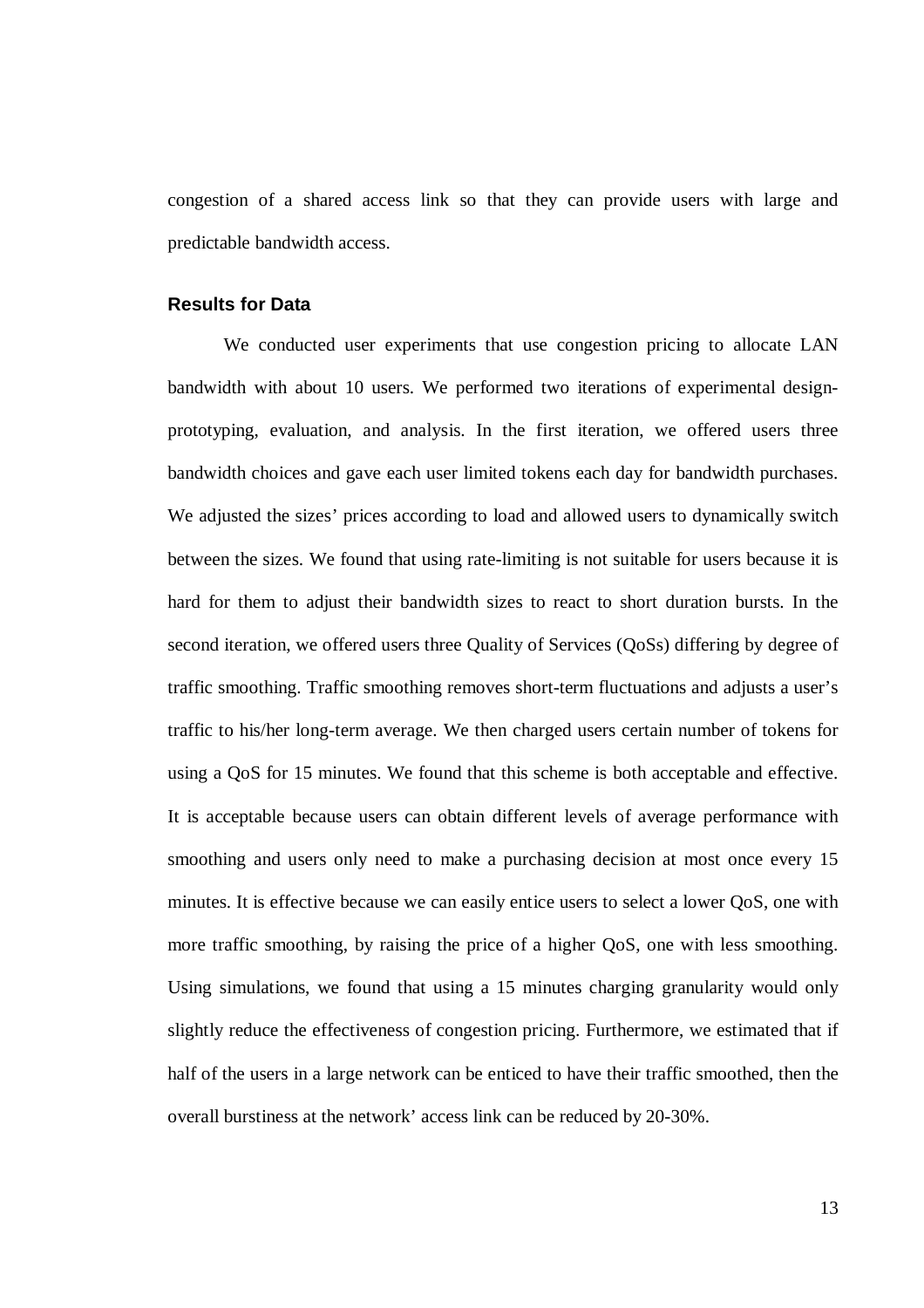## **1.4 Contributions**

We present a methodology for using a small-scale user study for evaluating a system meant to serve a much larger user population. Using the methodology, we showed that applying congestion pricing to voice calls can allow an operator to make a good tradeoff between system performance and user satisfaction. Prices only need to increase during occasional high loads, users would accept and respond to occasional price increases, and doing so in a large-scale service can greatly reduce call blocking rate or provisioning. For voice traffic, we also derived a user model based on user experimentation and formulated a set of rules for operators to manage congestion pricing when involving many users. For data traffic, we found that using traffic smoothing and charging once every 10-15 minutes is acceptable and effective in reducing access link bursts. In reaching these conclusions for voice and for data traffic, we present an acceptable and effective scheme of applying congestion pricing to users, and an estimate of the benefits and drawbacks of dynamic pricing.

## **1.5 Dissertation Roadmap**

In the next Chapter, we first review the related work on congestion pricing. In Chapter 3, we describe in more details our methodologies and testbeds for evaluating congestion pricing for voice and data traffic. In Chapters 4 through 6, we detail our effort in applying congestion pricing to voice traffic. In Chapter 4, we first explain how we rapidly prototype different computer-telephony features when building up a user community for a voice-over-IP gateway service. In Chapter 5, we discuss the various pricing policies we experimented with the user community using the service. In Chapter 6, we describe our simulation study for understanding the tradeoffs of congestion pricing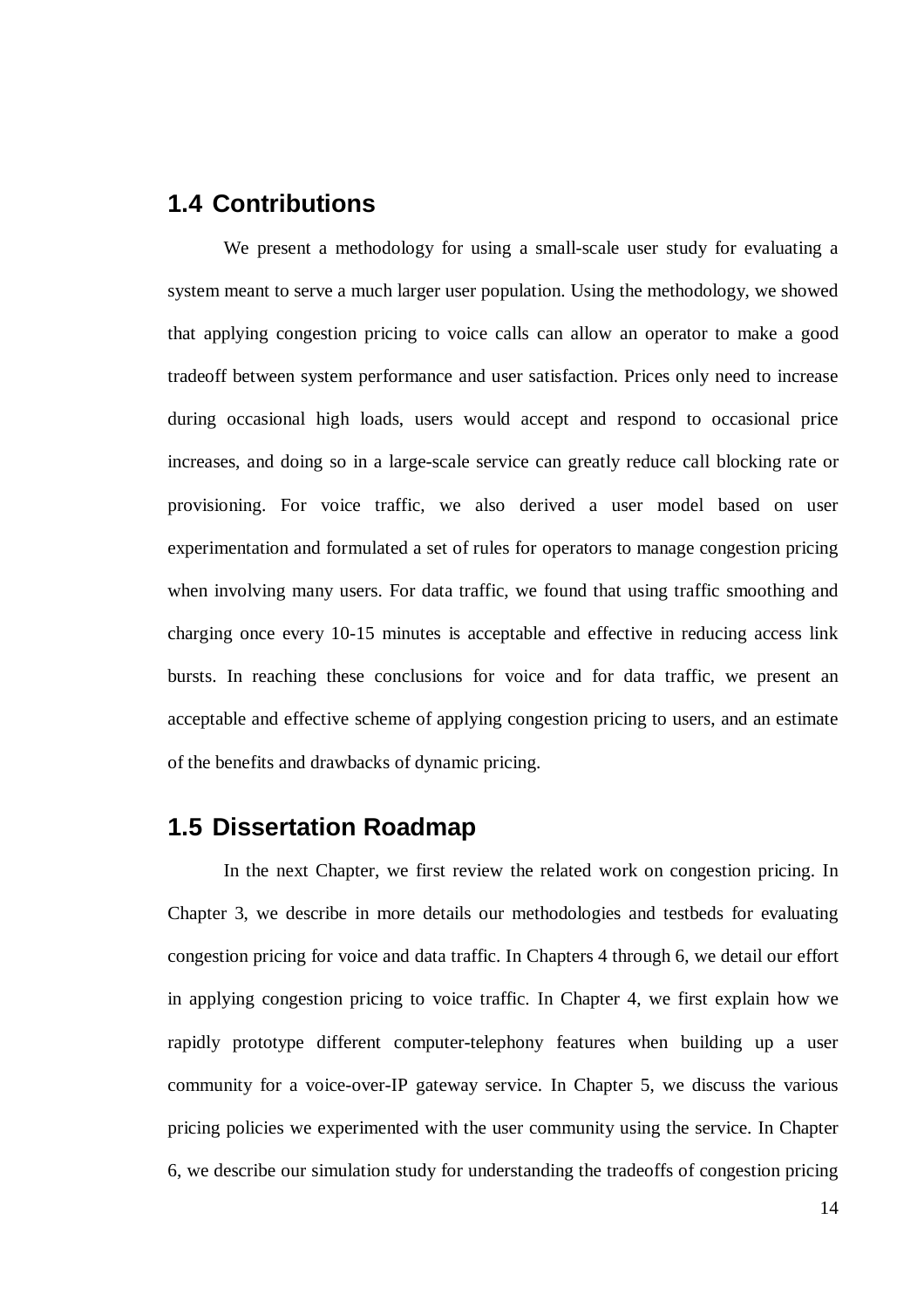on a larger scale, and how we verified the simulation results by combining user experiments with simulations. In Chapter 7, we report our experience in applying congestion pricing to data traffic. Finally, in Chapter 8, we conclude with our findings on congestion pricing.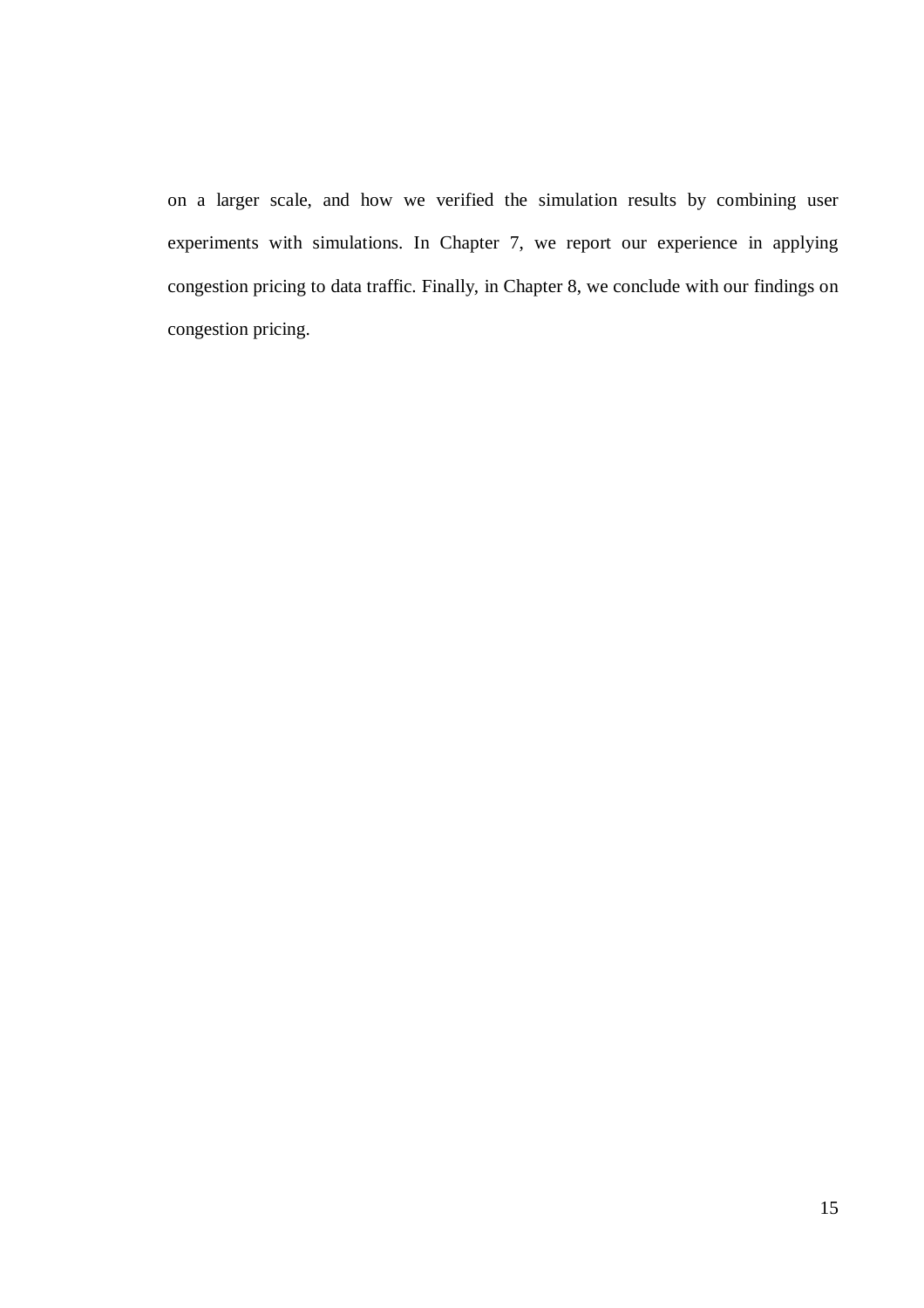## **Chapter 2 Related Work**

Research in Internet pricing started with papers [27, 37] that advocate for networks to offer multiple classes of service and to use usage-based pricing (static pricing) for providing users with incentives to choose among the classes. Next, several papers [24-26] emerged in favor of using dynamic pricing to more efficiently allocate scarce resources. Subsequently, several simulation studies [28, 31-33] performed comparisons between dynamic pricing and flat-rate pricing. Other simulation papers [17, 36, 41] evaluated the performance of dynamic pricing when applied in a distributed fashion across a network. At the same time, other papers [1, 2, 9, 12, 13, 16, 29, 38, 43] focused on implementation issues and used simulations to evaluate them. Afterwards, some prototyping efforts [14, 39, 42] demonstrated the feasibility of implementing dynamic pricing in real systems. Finally, some user studies [10, 11, 22, 35] have been conducted to better understand the effectiveness of pricing. However, from the existing work, it is still unclear how to actually apply and manage dynamic pricing in real systems.

We summarize a few overview papers [7, 20, 40] on using pricing for resource allocation in Section 2.1. In Sections 2.2 to 2.7, we describe in detail each of the groups of papers mentioned above. In Section 2.8, we conclude with the appropriate next step to take.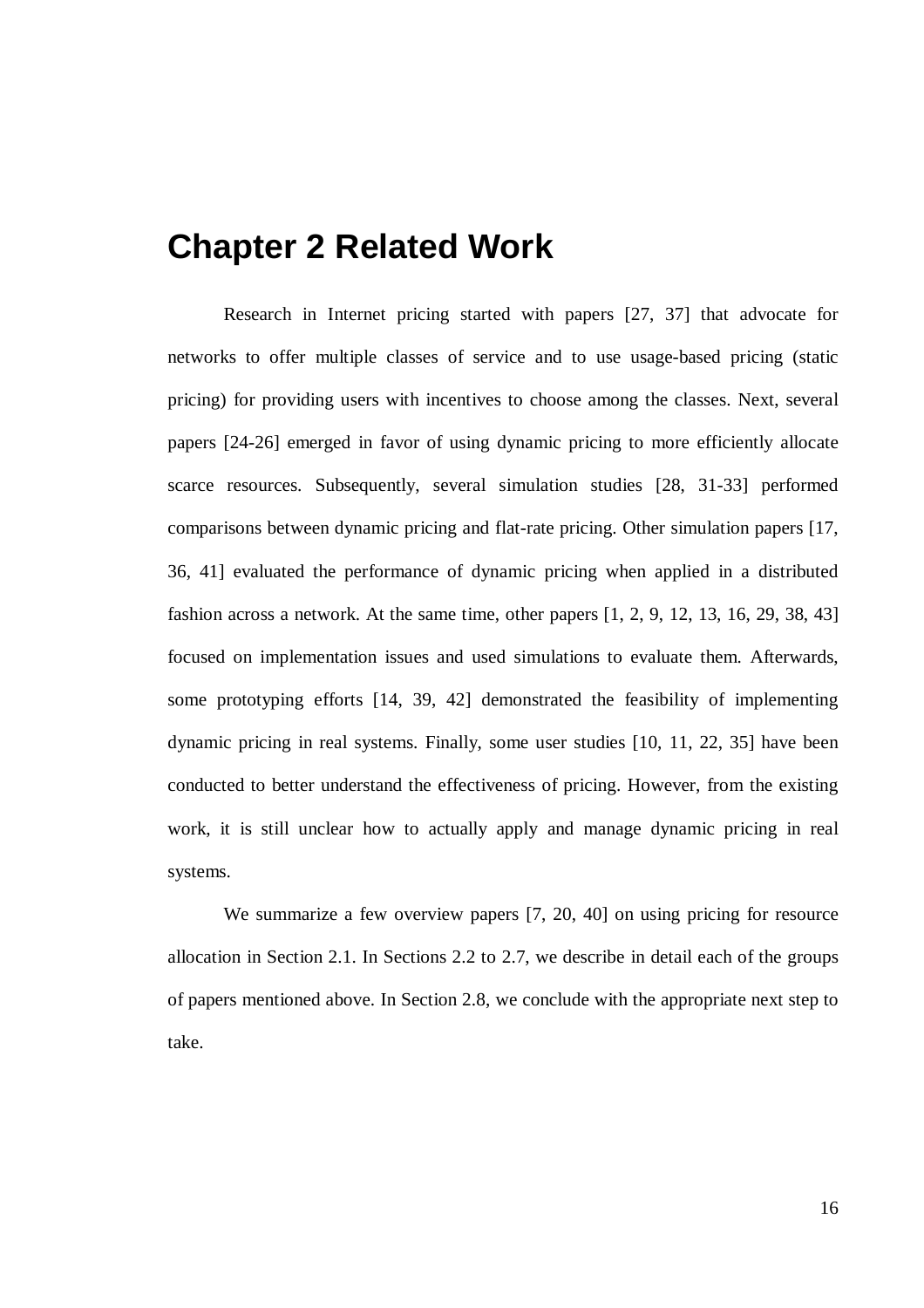## **2.1 Overview Papers**

Several overview papers [7, 20, 40] summarized the prior work on Internet pricing. Henderson, Crowcroft, and Bhatti [20] categorized different pricing schemes based on the network locations where charges are incurred. They mentioned that pricing can be applied at every node, at access links, or between service providers. In contrast, Chang and Petr [7] categorized the related work first into static versus dynamic pricing (see Figure 2.1). The difference between them is that static pricing is independent of realtime network utilization. For static pricing, they further divided the work into those advocating for per-byte, per-packet, per-time-of-day, per-connection, per-service-class, or per-volume (product of traffic rate and duration) pricing. For dynamic pricing, they separated the work into cases where users send best effort traffic (workload independent of prices), elastic traffic (workload dependent on prices), or guaranteed traffic (workload with stringent performance requirements). Using a more detailed classification scheme (see Figure 2.2), Stiller, Reichl, and Leinen [40] categorized different pricing schemes based on the following three dimensions:

- Technical dimension:
	- o Service categories (e.g., connection-oriented versus datagram, one service class versus multiple service classes, etc.).
	- o Charging parameters (e.g., based on peak, average, congestion, etc.).
- Economic dimension:
	- o Tariff components (e.g., access fee, setup fee, usage fee, etc.).
	- o Efficiency (e.g., maximize profit, maximize user utility, recover cost, etc.).
- Research dimension:
	- o Theoretically oriented.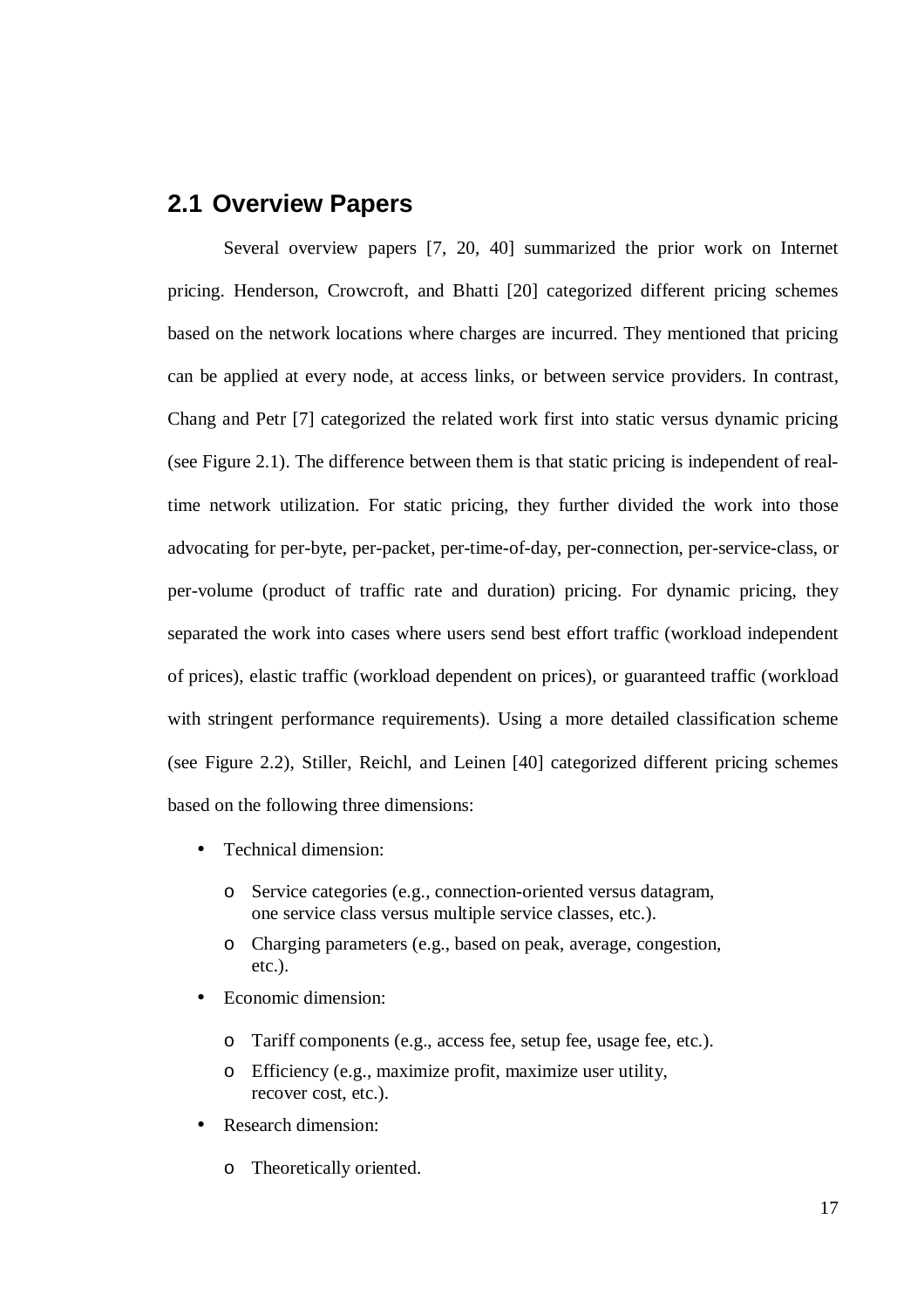#### o Application oriented.

Furthermore, they mentioned that different pricing models differ in application requirements (e.g., burstiness issues), technological and economical issues (e.g., sender or receiver based payment, marginal cost, congestion/responsive pricing), and practical issues (e.g., transparence, predictability, practicability, fairness, user acceptance, and user friendliness).



**Figure 2.1: Classification in [7] on the pricing related work.**



**Figure 2.2: Dimensions in [40] of the various pricing schemes.**

As a note, according to classification in Henderson, Crowcroft, and Bhatti [20], we focused on applying congestion pricing at access links. According to taxonomy in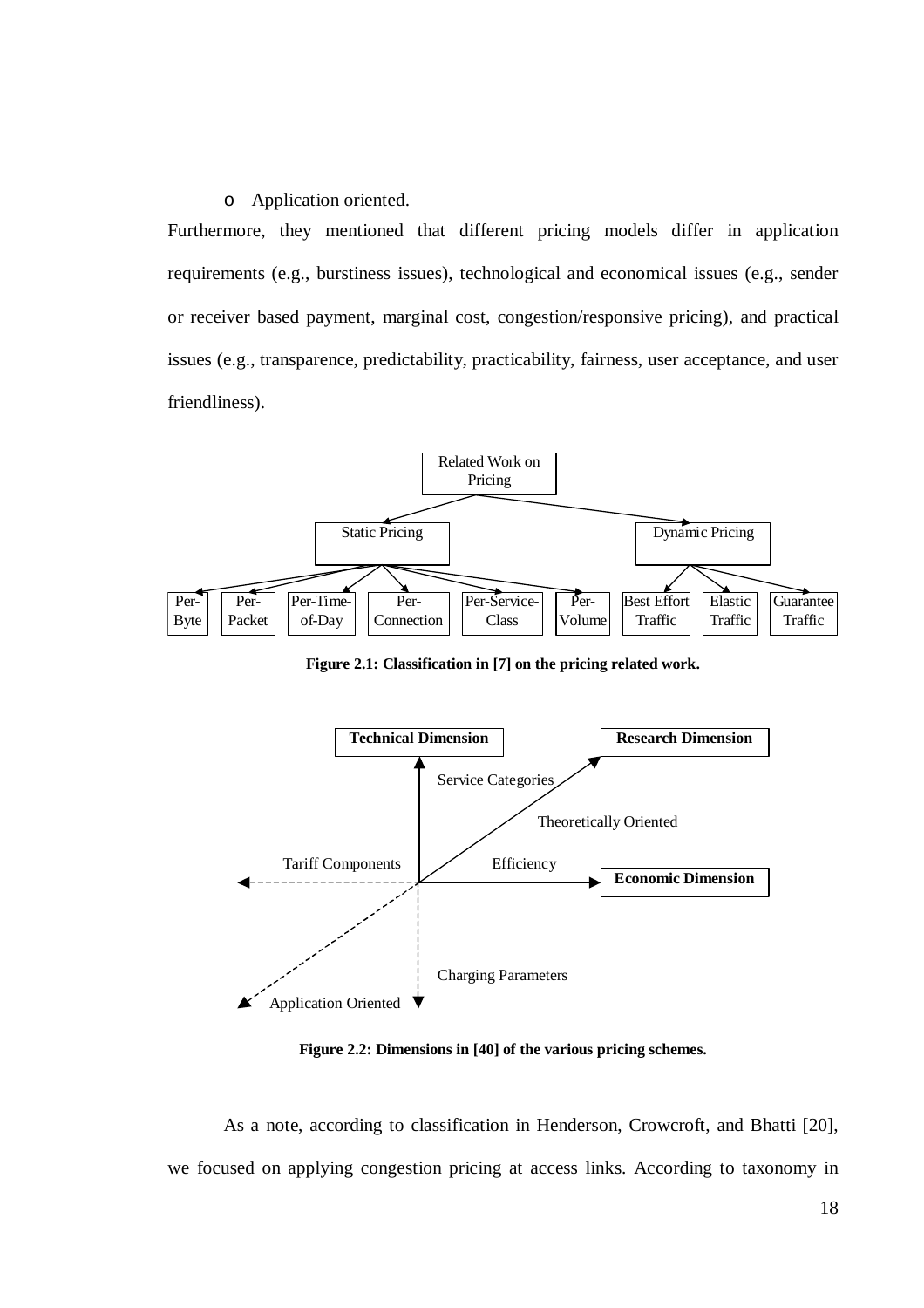Change and Petr [7], we investigated dynamic pricing for elastic traffic. For the dimensions in Stiller, Reichl, and Leinen [40], we studied the following:

- Technical dimension:
	- o Service categories: one service class for voice, and multiple service classes for data.
	- o Charging parameters: based on congestion.
- Economic dimension:
	- o Tariff components: variable usage fee.
	- o Efficiency: minimize capacity, maximize utilization, minimize congestion, and minimize user interruption.
- Research dimension:
	- o Application oriented: how to apply and manage congestion pricing for voice and data.

## **2.2 A Case for Usage-Based Pricing**

In an influential paper, Shenker [37] advocated for usage-based pricing so that networks can more efficiently meet application needs. More specifically, it recommended a *per-user, quality-of-service sensitive, usage-based* pricing. It favored per-user qualityof-service sensitive pricing so that networks can offer multiple classes of service and use pricing to provide users with incentives for specifying appropriate classes. It supported usage-based pricing so that users do not have reasons for reselling services to others. In another influential paper, MacKie-Mason and Varian [27] argued that usage-based pricing is desirable because it presents information to users about the true costs of their actions. They debunked several myths about usage-based pricing like hurting small users and increasing provider profits. Furthermore, they calculated that accounting cost for usage-based pricing, even though it is big compared to incremental cost, would be small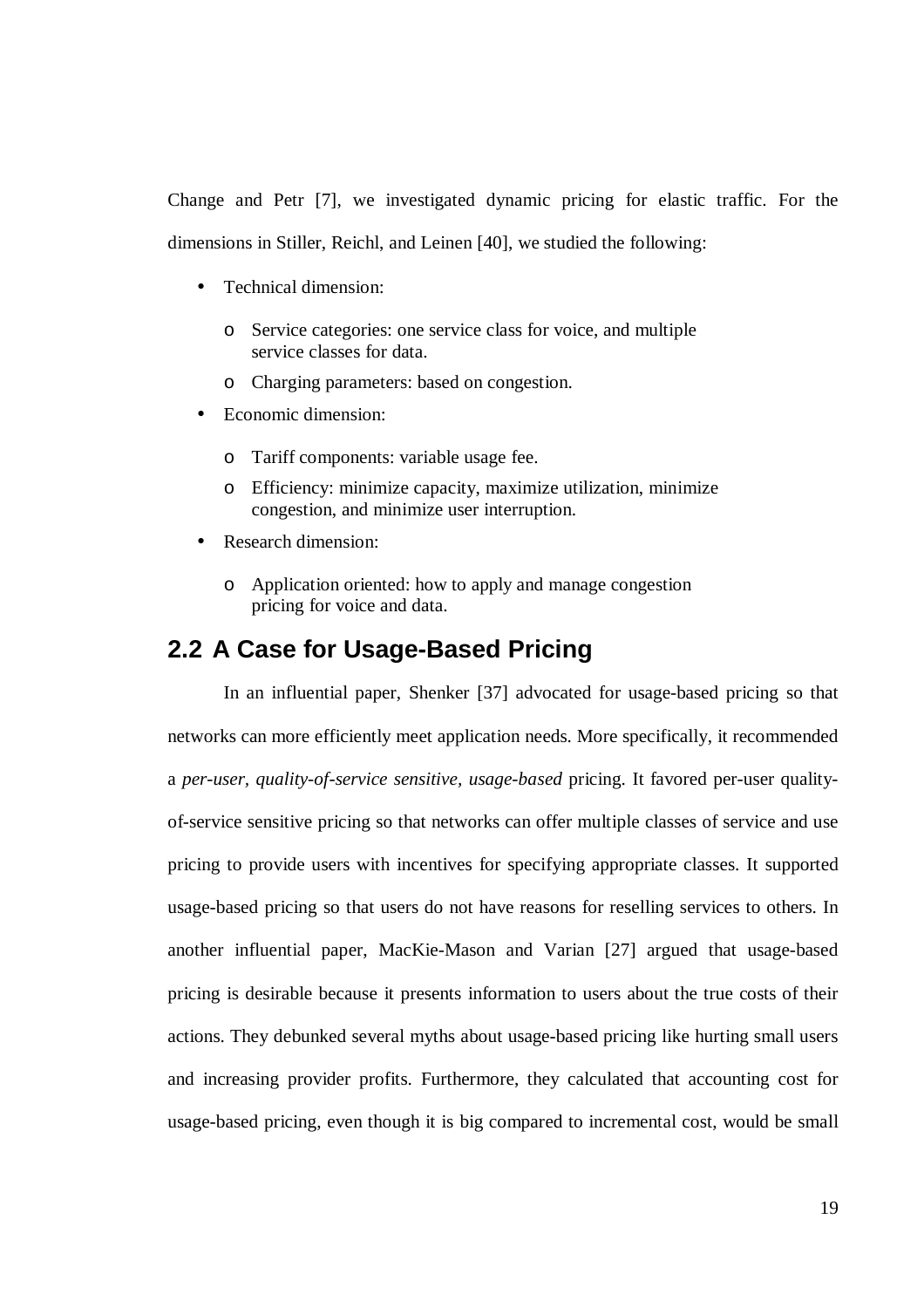compared to the total cost of providing a network. These two papers generated much of the initial discussions on Internet pricing.

From looking through many simulation studies on pricing, a general simulation framework for studying pricing can be characterized by four components, *network model*, *workload model*, *user model*, and *metrics* (see Figure 2.3). The network model describes network bottlenecks and causes of congestion. Congestion in turn affects prices and network performance. The workload model describes user usage regardless of prices. The user model then describes how users would behave in response to prices and network performance. Some simulations combine the workload model with the user model by describing the user workload in response to prices and network performance. Finally the metrics are dimensions used for comparison. In this chapter, we use these four components to describe all the simulation study setups.



**Figure 2.3: A general simulation framework for using pricing to allocate scarce resources.**

Several papers [8, 15, 30] employed simulations to understand the consequences of exploiting usage-based pricing. Table 2.1 summarizes the setups for the following two studies. Parris, Keshav, and Ferrari [30] found that peak-load pricing, like time-of-day pricing, can spread load evenly. Furthermore, they found that per-packet pricing can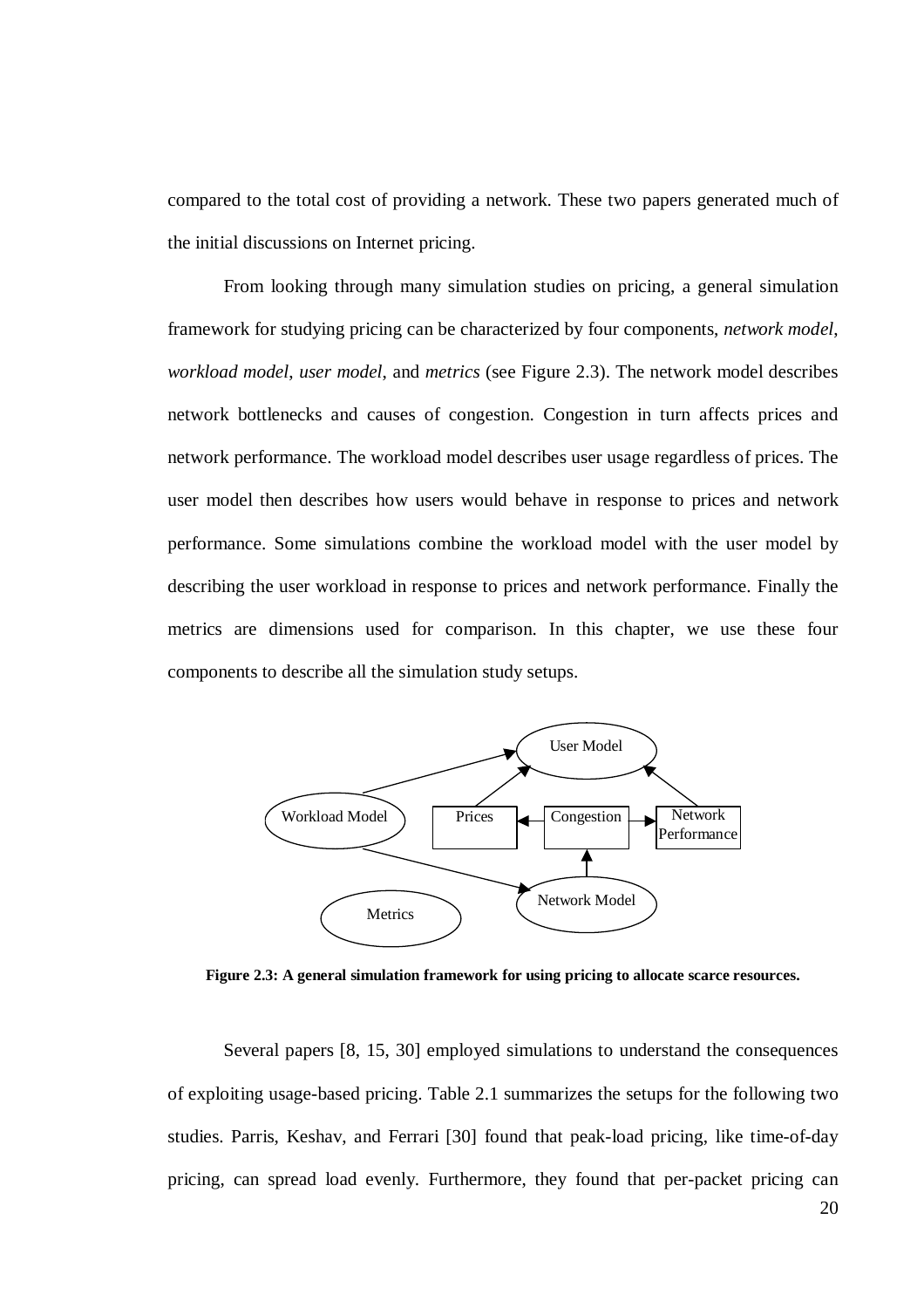cause an operator to charge a high price to serve only the high-value users instead of charging a low price to serve both the low-value and the high-value users. Cocchi et al. [8] used packet-level simulations to conclude that it is possible to set prices in a priority scheme so that the performance penalty received for requesting a less-than-optimal service class is offset by the reduced price of the service. They also found that priority prices can be set without making the optimal service class so expensive that even the performance-sensitive users do not use it. However, Fishburn and Odlyzko [15] used simulations to show that in an environment where demand increases rapidly and cost decreases quickly, building a single QoS network with flat-rate pricing is cheaper than building a network containing multiple QoSs with differential pricing. These simulations pointed out the possible benefits and drawbacks of usage-based pricing.

| <b>Authors</b> | <b>Network Model</b>  | <b>Workload Model</b>       | <b>User Model</b>          | <b>Metrics</b> |
|----------------|-----------------------|-----------------------------|----------------------------|----------------|
| Parris,        | One bottleneck.       | A fraction of the requests  | A fraction of the users is | Revenue.       |
| Keshav,        | Two service classes,  | is for phone calls and the  | rich and the other         | Blocking       |
| and Ferrari    | one for phone calls   | other fraction is for video | fraction is poor.          | probability.   |
|                | and the other for     | calls.                      | Each user makes a call if  | <b>Network</b> |
|                | video calls.          | Each request has Poisson    | he/she has enough          | utilization.   |
|                |                       | arrival rate and            | money.                     |                |
|                |                       | exponentially distributed   |                            |                |
|                |                       | duration.                   |                            |                |
| Cocchi et      | One bottleneck.       | Four applications.          | Each user has a utility    | User utility   |
| al.            | Four service classes. | Each application has a      | function that depends on   | function.      |
|                |                       | Poisson arrival rate and    | cost and application       |                |
|                |                       | exponentially distributed   | performance.               |                |
|                |                       | duration.                   | Each user selects a        |                |
|                |                       | A certain number of         | service class based on its |                |
|                |                       | users using each            | application requirement.   |                |
|                |                       | application.                |                            |                |

**Table 2.1: Summary of the simulation setups for usage-based pricing.**

For real world experience, there are reports of positive and negative experience with usage-based pricing. Brownlee [5] found that combining usage-based pricing with hierarchy-based pricing can easily recover the cost of an expensive link, like an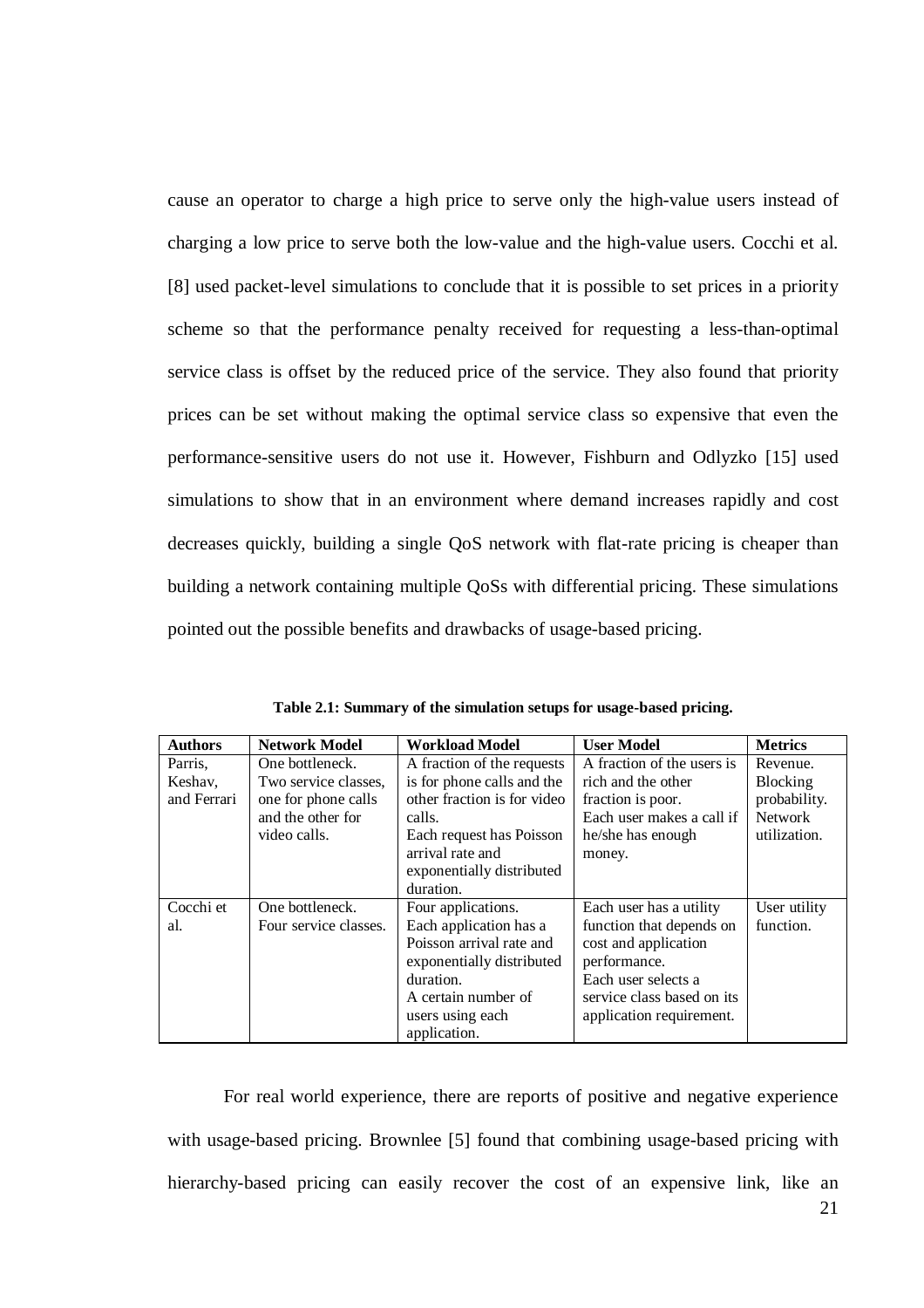international link. On the other hand, Baeza-Yates, Piquer, and Poblete [3] found several problems with usage-based pricing. First, they found that heavy users strongly protested when usage-based pricing is used. Second, they did not know how to deal with unsolicited incoming traffic, like public ftp traffic. Third, they could not peer with another network that charged flat-fee for its international link. When they peered, all the users preferred to route their traffic through the flat-fee link instead of their usage-based fee link. In retrospect, they mentioned that flat-fee pricing would only increase cost slightly from usage-based pricing. From their experience, they concluded that variable pricing like usage-based pricing would only work for a monopoly or on a global agreement basis.

#### **2.3 Papers on Congestion Pricing**

Several papers [24-26] describe the advantages of using congestion pricing, varying prices according to load, for allocating limited resources. For operators, congestion pricing can achieve *economic efficiency*, meaning that no user who is being denied of a resource would value it more than those who are currently using it. Congestion pricing can also help operators perform capacity expansion and load balancing. For capacity expansion, if prices are frequently high under congestion pricing, then capacity should be increased because users are willing to pay for better performance. On the other hand, when congestion is detected under flat-rate pricing, it is not clear whether users would actually be willing to pay more for better quality. For load balancing, congestion pricing can entice users to balance load across different nodes through varying prices. From users' perspective, the main benefit of congestion pricing is that they can make tradeoffs between prices and performance. Fluctuation in either prices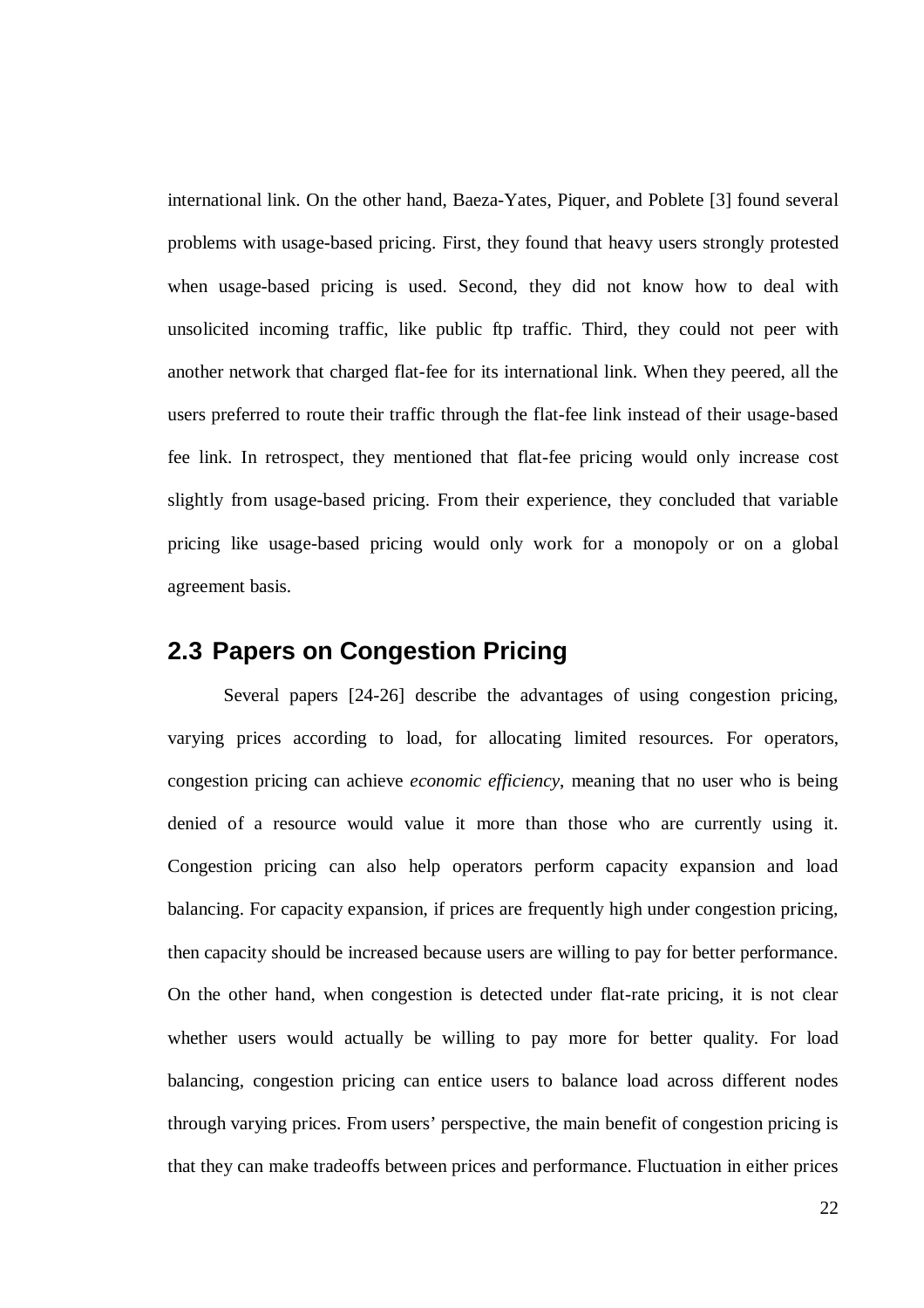or delay is unavoidable in a congested network. Thus those who are willing to pay can obtain good service quality while those who are willing to wait can save money. Congestion pricing also helps users solve the problem of *tragedy of commons*, where people utilize resources regardless of their impacts on others. Congestion pricing takes into account a user's actions on others by using prices to reflect the cost imposed on others. For example, in a packet network, congestion pricing can equate a user's willingness to pay for an additional packet with the marginal increase in the delay generated by that packet. Thus those who are willing to pay can compensate those who are willing to conserve. Other benefits for users are that no artificial performance limit needs to be placed, and no charge needs to be incurred when there is no congestion. Thus with congestion pricing, network operators can gain through improved network performance and increased user satisfaction while users can gain by obtaining services more closely match to their needs.

These papers [24-26] also mention several problems with congestion pricing. For operators, congestion pricing requires a more complicated accounting mechanism and is difficult to implement when locations of congestion can change rapidly. For users, congestion pricing offers less predictable prices and requires users in the control loop. Furthermore, congestion pricing creates opportunities for operators to take advantage of users by artificially introducing congestion or refusing to expand capacity.

#### **2.4 Simulation Studies**

#### **2.4.1 At a Single Point**

Several simulation studies [28, 31-33] worked with a simple scenario of a single bottleneck to compare dynamic pricing with flat-rate pricing; see Table 2.2 for the details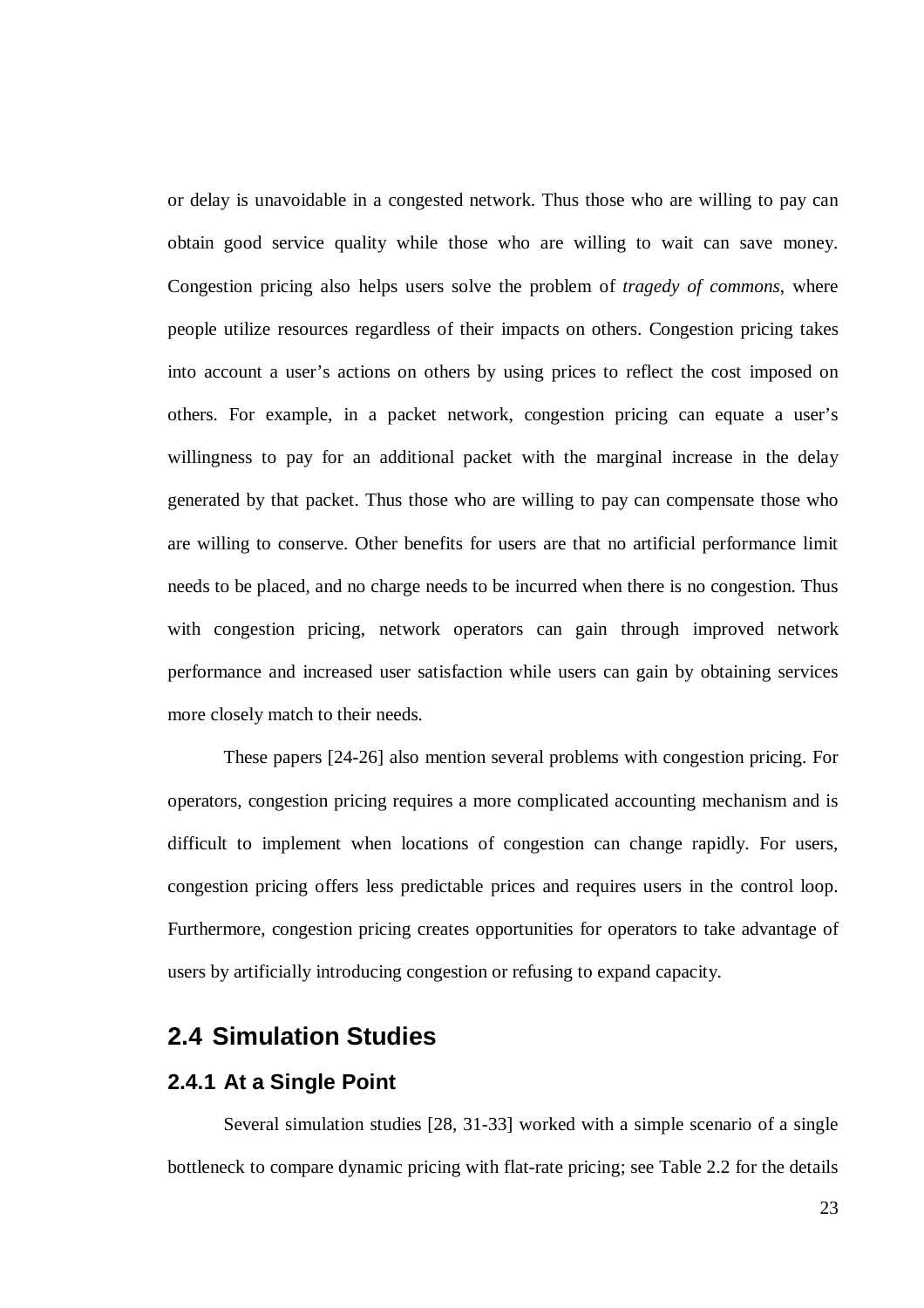of the simulation setups in the following four studies. Murphy, Murphy, and MacKie-Mason [28] showed that congestion pricing can allow a network to carry more traffic and that users would value their traffic more according to their utility functions. Peha [33] used packet-level simulations to show that congestion pricing is better than allocating everyone an equal share of the bandwidth when users value their traffic differently. Furthermore, Peha [33] showed that congestion pricing based on connections is almost as effective as congestion pricing based on packets. However, Paschalidis and Tsitsiklis [31] and Patek and Campos-Nanez [32] showed through their simulations that a static pricing policy, like time-of-day pricing, is almost as effective as congestion pricing. These studies reached different conclusions because they are strongly dependent on their workload models and user models. For the workload models, congestion pricing would be more effective if the workload can vary across a wide range. Thus in the first two studies that found congestion pricing to be effective, the workload models employed are bursty video sources. For the user models, congestion pricing would be more effective if users can quickly reduce their usages by a large amount in response to price changes. In the first two studies, there are users who can immediately adjust their loads according to prices. Thus simulations studies strongly depend on the workload models and the user models selected.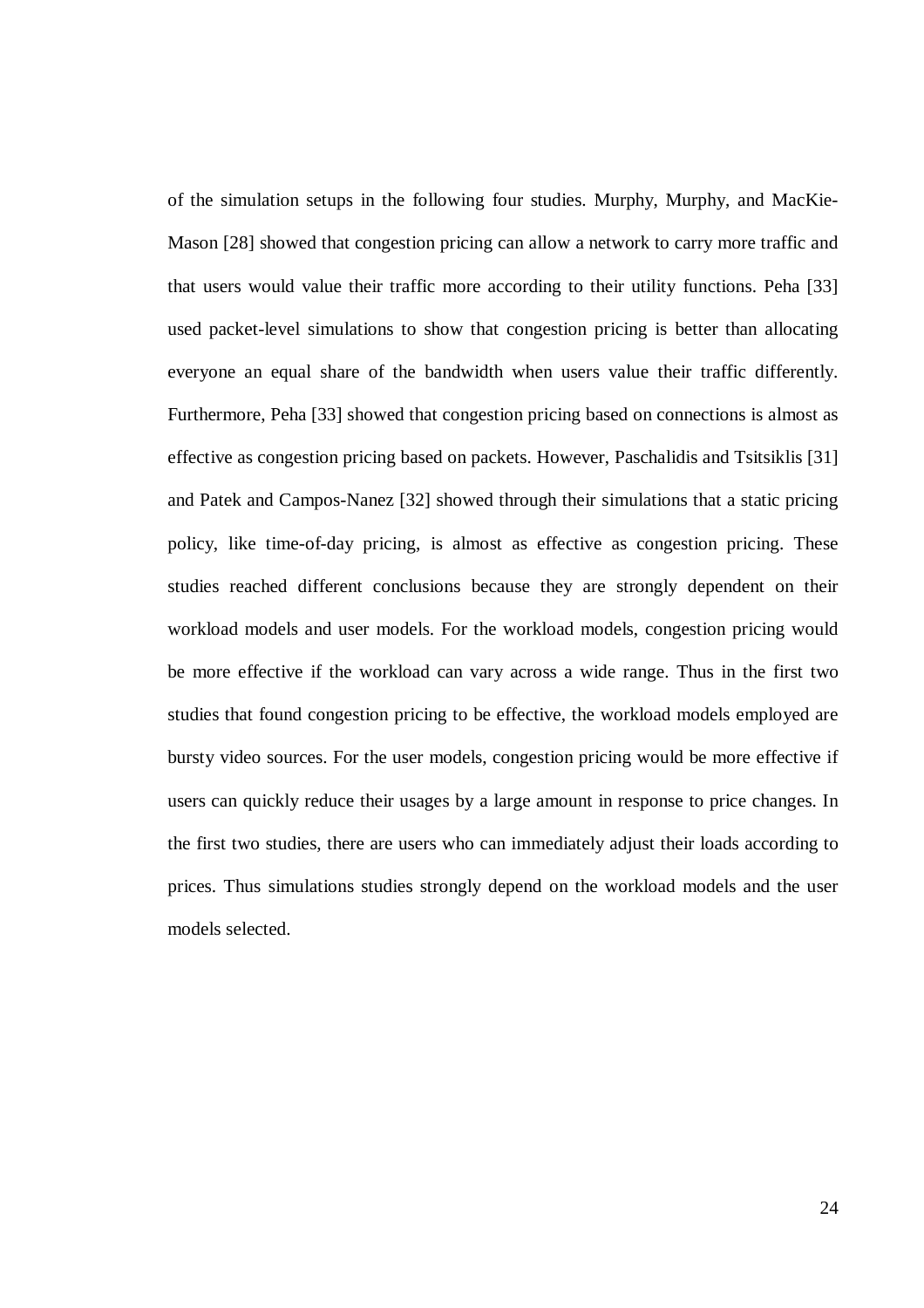| <b>Authors</b>                       | <b>Network Model</b>                                                                                                                                       | <b>Workload Model</b>                                                                                                                                                                                                                                                                                                                                      | <b>User Model</b>                                                                                                                                                                                 | <b>Metrics</b>                                      |
|--------------------------------------|------------------------------------------------------------------------------------------------------------------------------------------------------------|------------------------------------------------------------------------------------------------------------------------------------------------------------------------------------------------------------------------------------------------------------------------------------------------------------------------------------------------------------|---------------------------------------------------------------------------------------------------------------------------------------------------------------------------------------------------|-----------------------------------------------------|
| Murphy,<br>Murphy, and               | One bottleneck.<br>Two service                                                                                                                             | A fixed number of video<br>applications and a variable                                                                                                                                                                                                                                                                                                     | Video users have a<br>utility function                                                                                                                                                            | User net<br>utility.                                |
| MacKie-<br>Mason                     | classes, one for<br>video and the other<br>for data.                                                                                                       | number of data applications.<br>Current number of data<br>applications is uniformly<br>distributed.<br>Each application's size is<br>uniformly distributed.                                                                                                                                                                                                | that depends on<br>bandwidth.<br>Data users have a<br>utility function<br>that depends on<br>bandwidth and<br>delay.<br>If a user's utility is<br>more than cost,<br>then use the<br>application. | Packet loss.                                        |
| Peha                                 | One bottleneck.<br>Throughput<br>depends on<br>congestion.                                                                                                 | Fixed number of on-and-off<br>video sources.<br>Durations of on and off are<br>both exponentially<br>distributed.<br>When on, send at a certain<br>rate.                                                                                                                                                                                                   | Each user has a<br>slightly different<br>valuation of usage.<br>If valuation is<br>more than cost,<br>then use the<br>bandwidth.                                                                  | Value per<br>packet<br>multiplied by<br>throughput. |
| Paschalidis<br>and Tsisiklis         | One bottleneck.<br>A fixed number of<br>service classes.<br>Each class uses a<br>certain amount of<br>bandwidth.                                           | Each service class has a<br>Poisson arrival rate and<br>exponentially distributed<br>duration.<br>Each service class uses a<br>certain amount of<br>bandwidth.                                                                                                                                                                                             | Each user has a<br>uniformly random<br>valuation from a<br>range.<br>If utility is more<br>than cost, then use<br>the bandwidth.                                                                  | Revenue.<br>User utility.                           |
| Patek and<br>Campos-<br><b>Nanez</b> | One bottleneck<br>shared by a few<br>large institutional<br>users and many<br>small dialup users.<br>Congestion reduces<br>performance for<br>both groups. | Institutional users can send<br>at three different rates with<br>certain transitional<br>probability between the<br>rates, and exponentially<br>distributed duration at each<br>rate.<br>Dialup users can be in either<br>on or off state with<br>exponentially distributed<br>duration at each state.<br>When in the on state, send<br>at a certain rate. | Institutional users<br>get reimbursed for<br>experiencing<br>degraded service.<br>Dialup users send<br>at a Poisson rate<br>that depends on<br>price.                                             | Revenue.                                            |

**Table 2.2: Summary of the simulation setups for dynamic pricing at a single point.**

## **2.4.2 Across Multiple Points**

Several papers performed simulations to understand congestion pricing when used for resource allocation and load balancing across multiple points, see Table 2.3 and Table

2.4 for their simulation setups.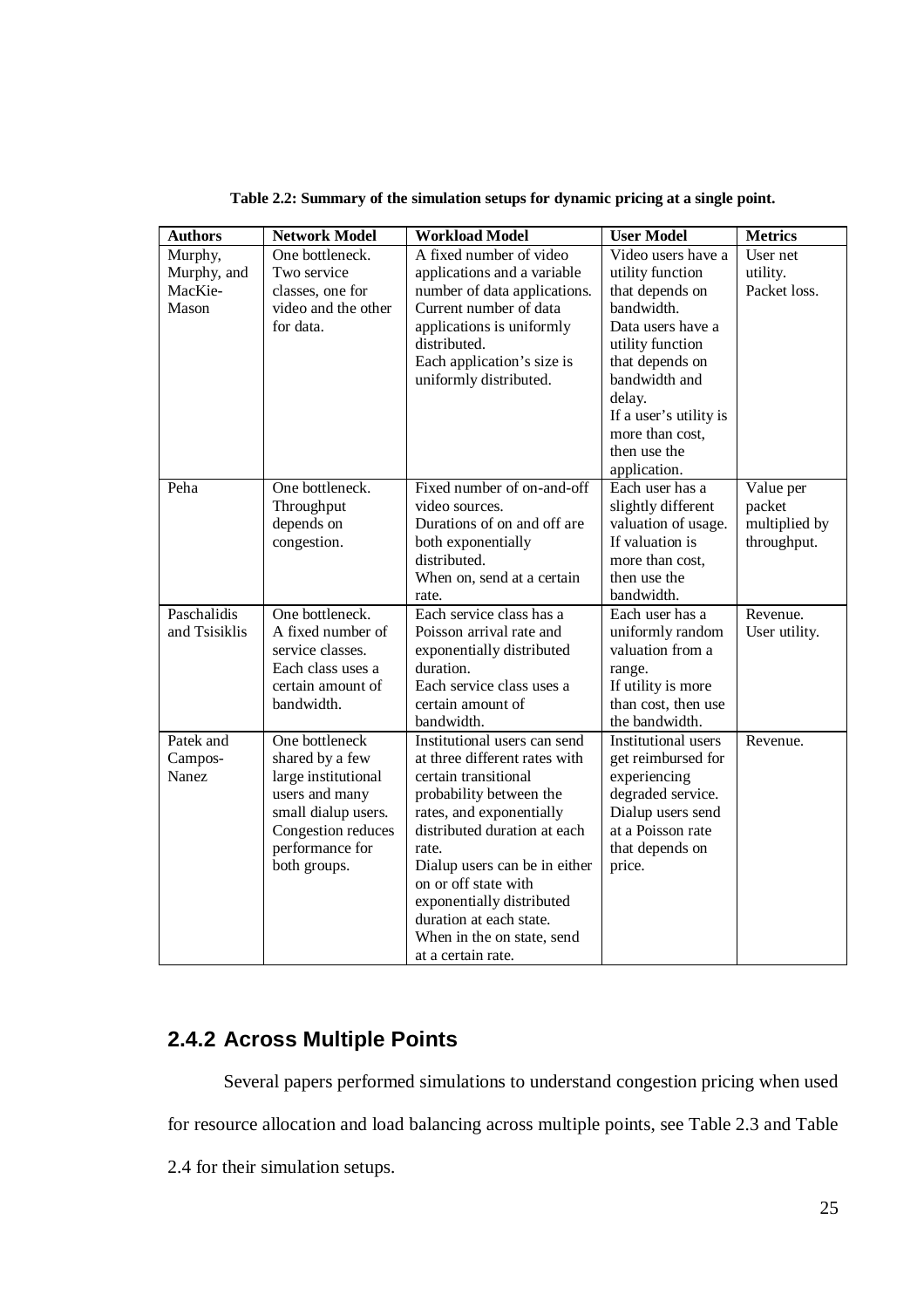For resource allocation across multiple nodes, Waldspurger et al. [41] investigated using auctions to allocate usages of a network of workstations. Each workstation would periodically perform auctions to determine who can use its resources. Using simulations, they found that auctions can achieve equilibrium in price and allocation, adjust to changes, and maintain price difference in accord to the difference between the types of workstation. For computer network resources, Semret et al. [36] investigated using auctions for brokers to maintain stable and consistent service level agreements when offering several classes of service across several domains. In their simulations, each domain has a raw bandwidth seller and a broker responsible for a particular class of service. They used second-price auction for the raw bandwidth seller to sell its bandwidth to all the brokers in its domain. Afterwards, a broker would also use second-price auction to sell its service to users in its domain and to neighboring brokers offering the same service. These auctions are conducted periodically on the order of hours. In simulations, they showed the existence of stable allocation points for brokers. They also showed that the stability of each service class is independent of other service classes. However, they found that oscillation of allocations is possible, and that in equilibrium, some service classes might not be offered because some brokers might decide not to offer them. Instead of using auctions, Fulp et al. [17] modeled a network as competitive markets where each link gradually adjusts its price to match demand to supply. Through simulations, they showed that dynamic pricing used in a distributed fashion can provide high utilization on all links and fair allocation according to user utility functions.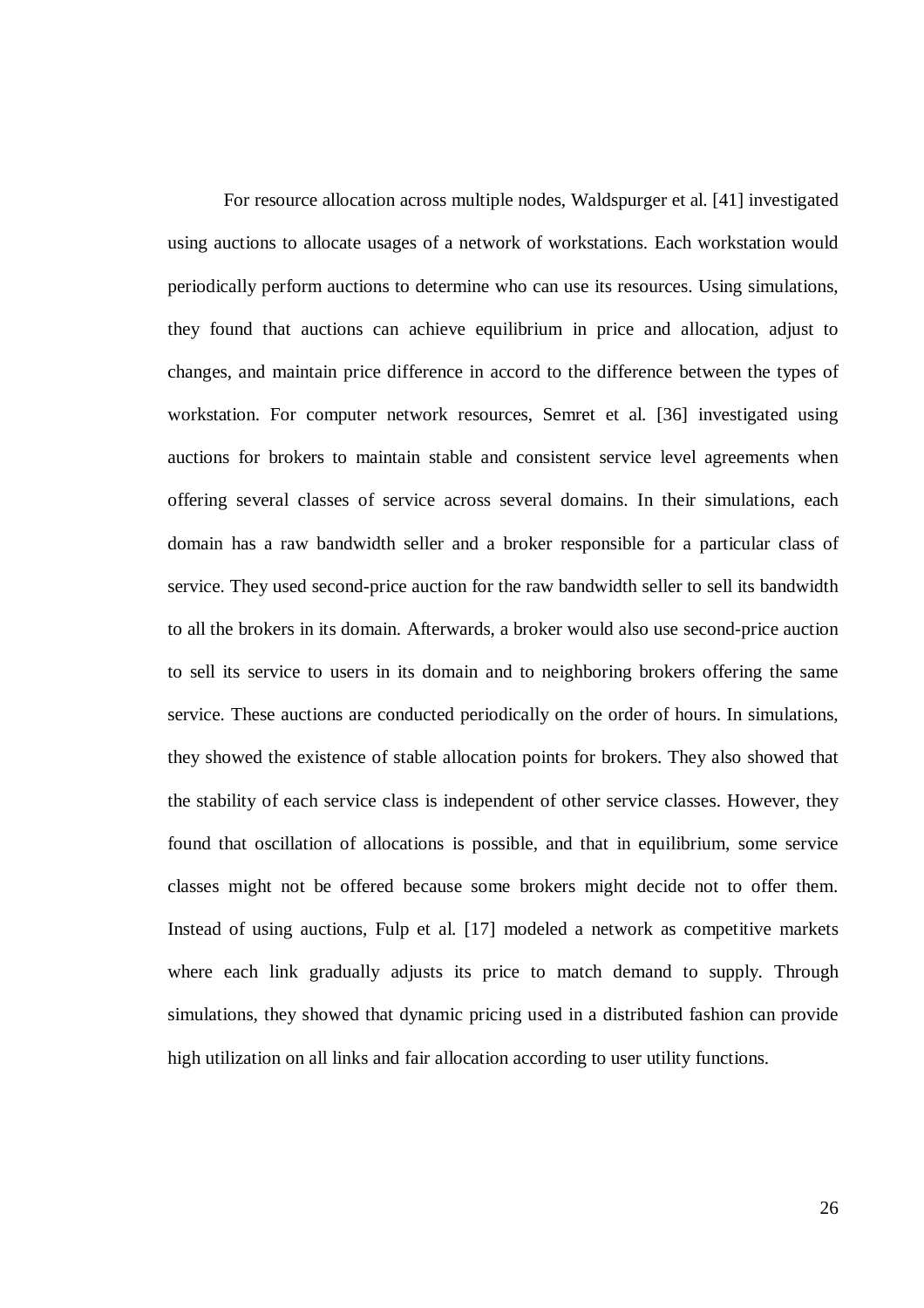**Table 2.3: Summary of the simulation setups for using dynamic pricing to allocate resources across multiple points.**

| <b>Authors</b>        | <b>Network Model</b>                                                                                                                                                 | <b>Workload Model</b>                                                                                                                                                                                    | <b>User Model</b>                                                                                                                                                                                                                          | <b>Metrics</b>                                                                                                                                        |
|-----------------------|----------------------------------------------------------------------------------------------------------------------------------------------------------------------|----------------------------------------------------------------------------------------------------------------------------------------------------------------------------------------------------------|--------------------------------------------------------------------------------------------------------------------------------------------------------------------------------------------------------------------------------------------|-------------------------------------------------------------------------------------------------------------------------------------------------------|
| Waldspurger<br>el at. | A group of<br>workstations.<br>Workstations<br>have different<br>speeds.                                                                                             | Several instances of<br>Monte Carlo<br>application.<br>Instances have different<br>funding levels.                                                                                                       | Each instance spawns a<br>tree of subtasks.<br>Each task bids all its<br>available funding on<br>the auction with the<br>earliest available time.<br>With remaining funds,<br>each task spawns two<br>more tasks and fund<br>them equally. | Overhead.<br>Fairness<br>according to<br>funding level.<br>Equilibrium of<br>price.<br>Transient<br>behavior of new<br>tasks entering<br>and exiting. |
| Semret el at.         | Three networks.<br>Two services<br>that span<br>multiple<br>networks.<br>One raw<br>capacity seller at<br>each network.<br>One broker per<br>service per<br>network. | 30 users per service.<br>Each user can be in<br>either on or off state<br>with exponentially<br>distributed durations at<br>each state.<br>Each user is randomly<br>connected to one of the<br>networks. | Each user has a<br>randomly generated<br>valuation curve.<br>Each user maximizes<br>its valuation subject to<br>price.<br>Each broker maximizes<br>profit.                                                                                 | Stability of<br>allocation.                                                                                                                           |
| Fulp and<br>Reeves    | A simple<br>topology with<br>several routers.                                                                                                                        | 55 users at different<br>locations of the<br>topology.<br>Each user runs a trace-<br>based video application.<br>Each application starts<br>at a random time from a<br>uniform distribution.             | Each user has a utility<br>function indicating<br>valuation for different<br>bandwidth.<br>A user spends all<br>available money across<br>all routers to obtain the<br>best end-to-end<br>performance.                                     | Link utilization.<br>Fairness<br>according to<br>utility.<br>Percentage<br>receiving certain<br>quality.                                              |

For load balancing across multiple nodes, Gupta, Stahl and Whinston [18] studied using dynamic pricing to allocate usages across a set of servers. In simulations, they set the price of a server as a function of its load. However, users cared about both the price and the expected network delay to a server. They found that at high utilization levels, congestion pricing can balance loads across servers and increase user benefits. Similarly, Caesar, Balaraman and Ghosal [6] studied various pricing policies for allocating usage across a set of voice-over-IP gateways. They found that when the price of a gateway is a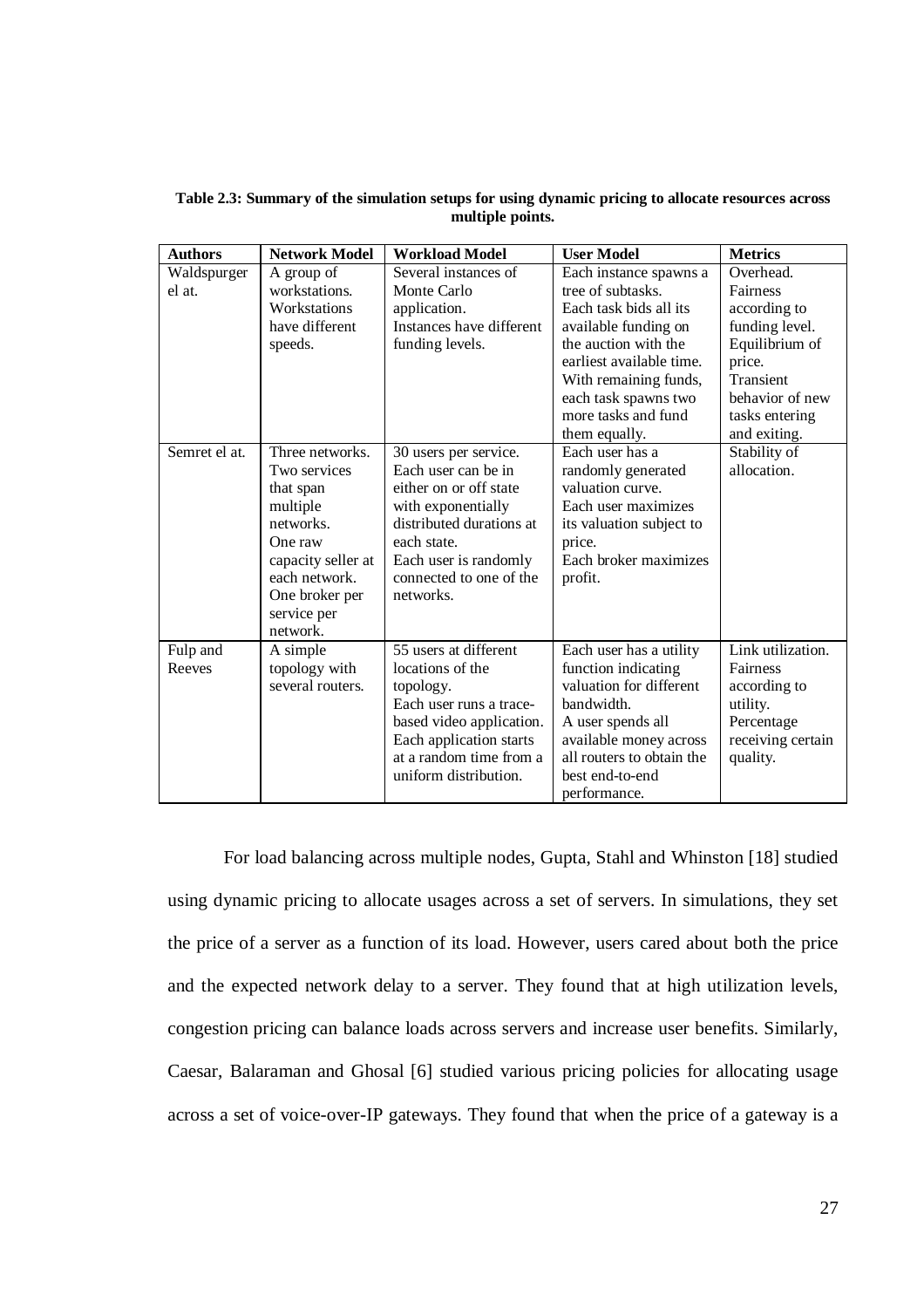function of both its load and its distance to a user, then dynamic pricing can provide both low blocking probability and short gateway distances.

| <b>Authors</b>   | <b>Network Model</b>  | <b>Workload Model</b>        | <b>User Model</b>     | <b>Metrics</b> |
|------------------|-----------------------|------------------------------|-----------------------|----------------|
| Gupta, Stahl     | 50 servers at access  | Users at an access           | Users have a normally | User           |
| and              | networks.             | network have a certain       | distributed valuation | valuation.     |
| Whinston         | Different delays to   | request rate for each        | for a request.        |                |
|                  | servers.              | service of a priority class. | Users want to         |                |
|                  | Each server offers    |                              | minimize cost (price  |                |
|                  | four priority classes |                              | and delay).           |                |
|                  | for running services. |                              |                       |                |
|                  | 100 services, each    |                              |                       |                |
|                  | service can run on    |                              |                       |                |
|                  | multiple servers.     |                              |                       |                |
| Caesar,          | 10 administrative     | Each group of users          | Half of the users     | Call           |
| <b>Balaraman</b> | domains.              | makes calls with a           | would always want to  | blocking       |
| and Ghosal       | Each domain with an   | Poisson arrival rate and     | use the closest       | rate.          |
|                  | Internet-to-PSTN      | exponentially distributed    | gateway.              | Distance to    |
|                  | gateway and a group   | duration.                    | The other half would  | gateway.       |
|                  | of users.             |                              | use the closest       |                |
|                  |                       |                              | gateway costing less  |                |
|                  |                       |                              | than a uniformly      |                |
|                  |                       |                              | distributed value.    |                |

**Table 2.4: Summary of the simulation setups for using dynamic pricing to balance loads across multiple points.**

# **2.5 Evaluation of Design Space**

Several papers [1, 2, 9, 12, 13, 38] discussed a range of design issues for congestion pricing. Estrin and Zhang [13] mentioned that the goal of usage feedback is to realize the benefits of efficient resource utilization according to user valuation while maintaining the benefits of statistical resource sharing. However, they mentioned three problems with usage feedback in a datagram network. First, there is neither resource reservation nor per-user state maintained in a pure datagram network. Second, applications are bursty and have various desired service requirements. Third, the unit of accounting is too small and too difficult for users to comprehend. For feedback channel,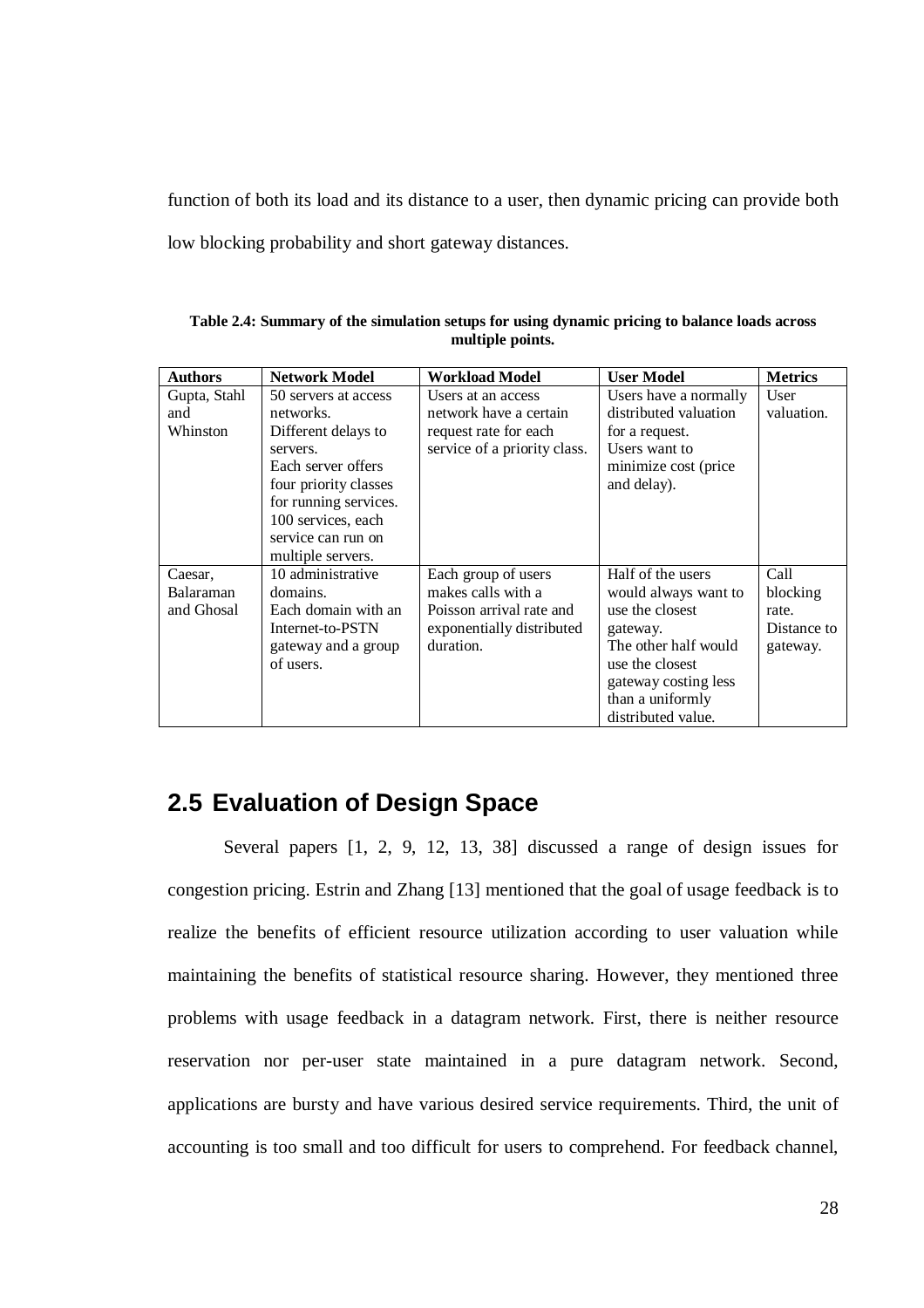they pointed out that it can be monetary, performance, or administrative. They suggested a combination of the three be used. For feedback policy, they mentioned that it can be based on packet, type-of-service, peak load, or priority. Finally, they listed several design issues to consider for usage feedback.

- Network mechanisms (e.g., first-come-first-serve, Diffserv [4], RSVP [44], etc.).
- Traffic and user accounting granularity (e.g., statistical accounting, peradministrative domain, etc.).
- Feedback frequency (e.g., seconds, hourly, monthly, etc.).
- Cost metrics (e.g., packet, hop, type-of-service, etc.).
- Capacity expansion issues (e.g., when to add, who to charge, etc.).
- Billing and accounting issues (e.g., authentication, authorization, verification, etc.).
- Coordination among providers (e.g., frequency of settlement, unit of accounting, nature of payment, etc.).
- Predictable prices (e.g., cost control, over expenditure, etc.).
- User interface issues (e.g., user acceptance, user involvement, etc.).

For network mechanisms, Edell, McKeown, and Varaiya [12] used real network traces to show that applying traffic smoothing, like a moving average over one second period, on each source can reduce aggregated peak load by 22%. For feedback frequency, Altmann et al. [1] suggested that prices for users can vary on a long time-scale (hourly, daily, or weekly) while rate-control mechanisms for dealing with network bursts can adjust on a short time-scale (seconds or faster). For coordination among providers, Shenker et al. [38] argued for local controls like edge pricing and service level agreements between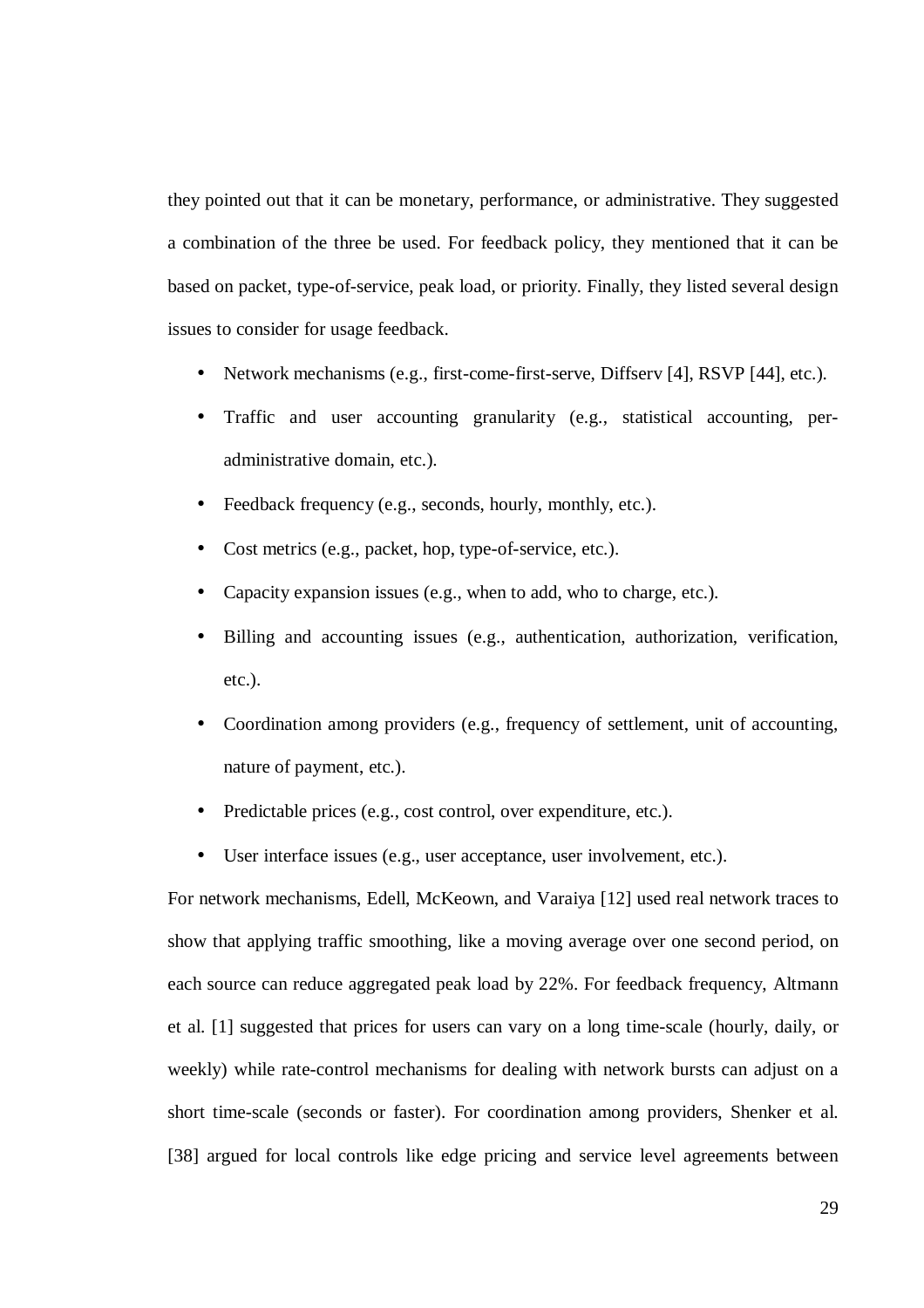peers because global pricing agreement for ensuring end-to-end performance is difficult to achieve. For user interface issues, Danielsen and Weiss [9] advocated that users should specify the most willing to pay instead of specifying performance metrics (like bandwidth, buffer, delay, etc.) or perceived quality (like response time, noise, etc.). With a different perspective, Altmann and Varaiya [2] favored using user agents instead of users to deal with rapid network changes. These works are just some of the papers that deal with the various design issues of congestion pricing.

Other papers [16, 29, 43] performed simulations to evaluate different design space of congestion pricing, see Table 2.5 for their simulation setups. Fitkov-Norris and Khanifar [16] explored how prices should be set as a function of load, whether they should change linearly or exponentially. They found that linear pricing is better for improving revenue and call blocking rate, while exponential pricing is better for ensuring high utilization. After a new price is determined, Xiaowei, Mingquan and Zhenming [43] investigated the issue that different users might receive the new price information at different time. They found that even if users have different round-trip-times to a bottleneck resource, congestion pricing can still allocate the resource according to willingness to pay. After an end node receives a new price update, Neugebauer and McAuley [29] studied how user agents acting on behalf of users should react to the new price, whether they should quickly or slowly adjust usages.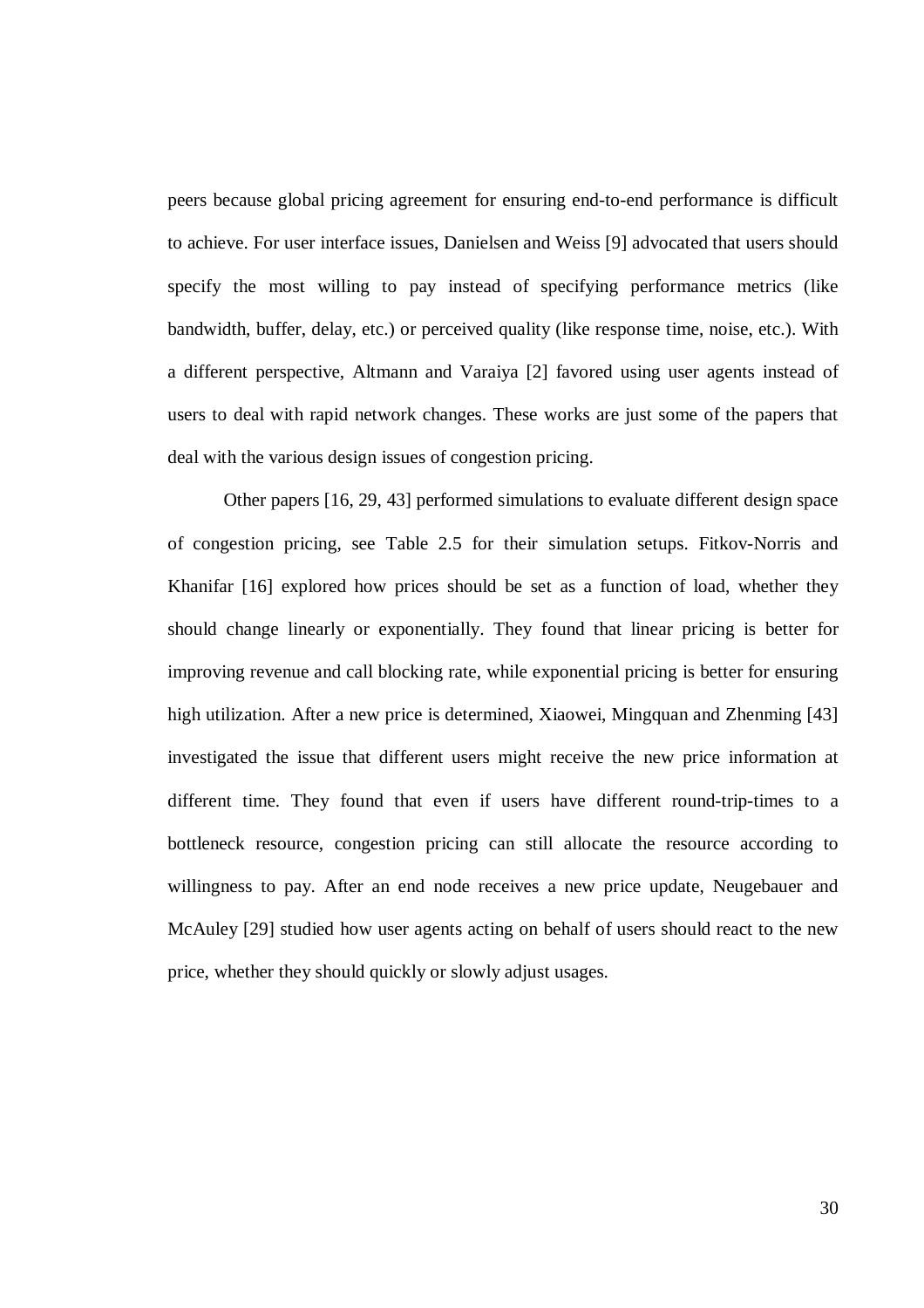| <b>Authors</b> | <b>Network</b> | <b>Workload Model</b>    | <b>User Model</b>         | <b>Metrics</b> |
|----------------|----------------|--------------------------|---------------------------|----------------|
|                | Model          |                          |                           |                |
| Fitkov-Norris  | <b>One</b>     | Users make calls with    | Rate and duration are     | Call blocking. |
| and Khanifar   | bottleneck.    | certain rate and certain | both a negative           | Revenue.       |
|                |                | duration.                | exponential function of   | <b>Network</b> |
|                |                |                          | price.                    | utilization.   |
| Xiaowei,       | <b>One</b>     | A fixed number of        | Each user has a log-based | Fairness       |
| Mingquan and   | bottleneck.    | users.                   | utility function based on | based on       |
| Zhenming       |                |                          | bandwidth sent.           | utility.       |
|                |                |                          | Each user maximizes       |                |
|                |                |                          | utility minus price.      |                |
| Neugebauer and | <b>One</b>     | A fixed number of        | Various strategies based  | Stability of   |
| McAuley        | bottleneck.    | users.                   | on the most a user is     | allocation.    |
|                | A surcharge    | Each user requests a     | willing to pay.           |                |
|                | when           | certain amount of        |                           |                |
|                | congested.     | bottleneck resource.     |                           |                |

**Table 2.5: Summary of the simulation setups to investigate different design space.**

## **2.6 Prototypes**

For prototyping efforts, Stiller et al. [39] implemented an IP-telephony charging scheme based on performing auctions at each router on a path. They used RSVP [44] signaling to send bid requests and acquire price information. The price of a path would equal to the sum of all the prices charged at all the routers along the path. The price would then be valid until the next reservation period. Instead of using auctions, Fankhauser, Stiller, and Blattner [14] allowed each link to determine its price when prototyping a testbed network offering several classes of service. They used RSVP [44] to dynamic acquire price information at each router. Using a similar design, Wang and Schulzrinne [42] implemented congestion pricing in real routers and assigned simulated users with utility functions to show that congestion pricing can share a network's bandwidth fairly between users according to user utility functions. Table 2.6 summarizes their simulation setup. These implementation efforts show that it is feasible to incorporate congestion pricing in real systems.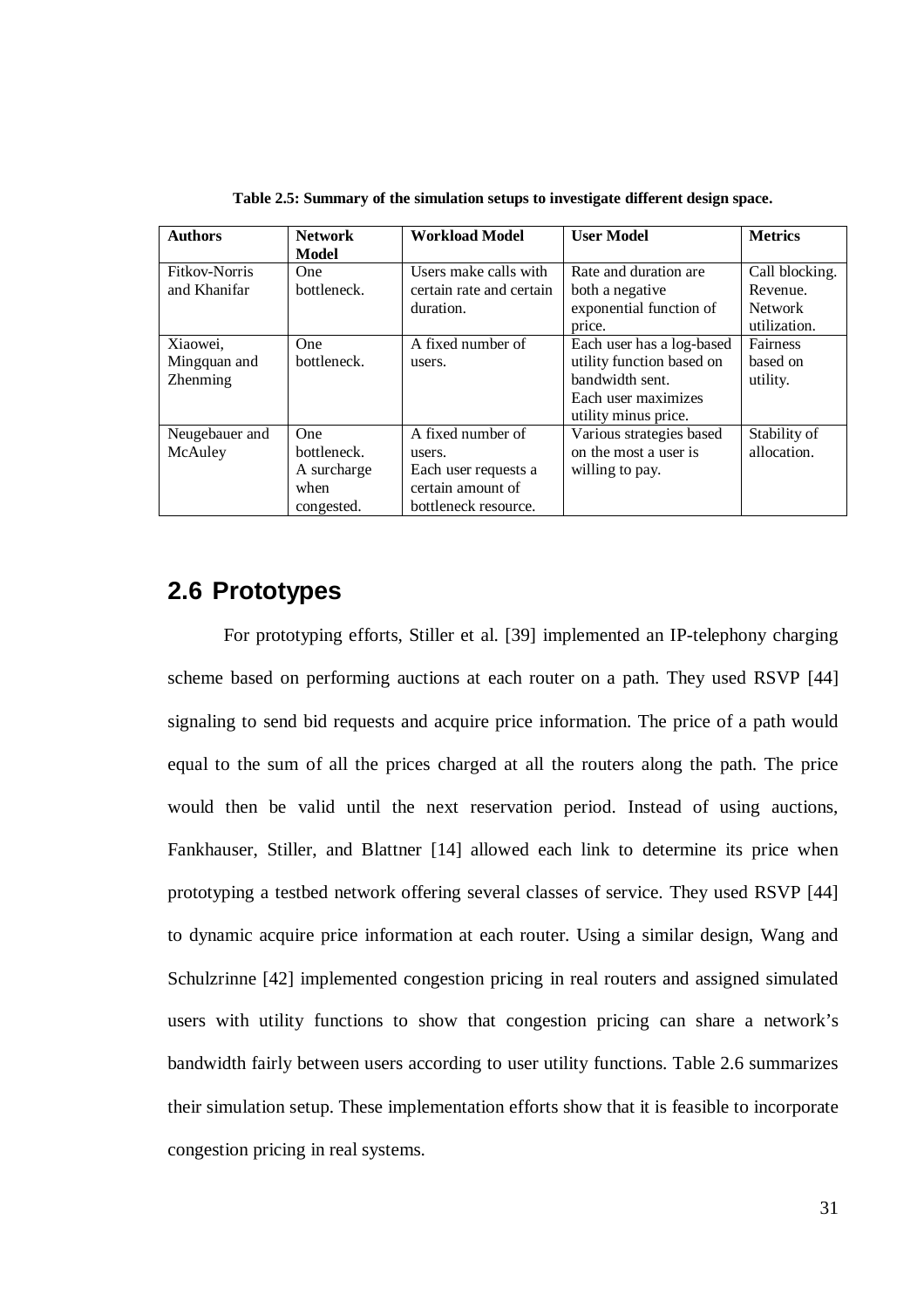| <b>Authors</b> | <b>Network</b> | <b>Workload Model</b> | <b>User Model</b>                | <b>Metrics</b> |
|----------------|----------------|-----------------------|----------------------------------|----------------|
|                | Model          |                       |                                  |                |
| Wang and       | <b>One</b>     | A fixed number of     | Each user has a utility function | Fairness based |
| Schulzrinne    | bottleneck.    | users.                | that depends on sending rate.    | on utility.    |
|                |                | Each user sends at    | Each user maximizes utility      |                |
|                |                | a certain rate.       | function minus price.            |                |

**Table 2.6: Summary of the simulation setup to verify a dynamic pricing implementation.**

#### **2.7 User Experiments**

Klausz, Croson and Croson [22] conducted simulated games to understand the effectiveness of using auctions for allocating modem usages. They assigned a small group of users different utility functions, some would indicate that users would be better off using modems during peak hours while others would indicate that users would be indifferent regarding the time of day. They limited each user to a certain number of tokens. Using this setup, they asked the users to participate in repeated auctions for modem usages. They found that auctions can improve utilization and blocking rate by smoothing out demand. Furthermore, they found that auctions can increase the utility of all types of users.

The INDEX project [10, 11, 35] performed an extensive user trial to understand the effectiveness of usage-based pricing. It recruited 80 users to measure their demands for bandwidth when using ISDN lines from home. The trial offered users several bandwidth choices with fixed prices and allowed them to change their choices at any time. It discovered that different policies, by volume or by connect time, can have a large impact on demand. For each pricing policy, it found that the demand is very sensitive to prices and that the difference among users is persistent and large. Furthermore, it noticed that users can quickly adapt to a new pricing policy. These findings for usage-based pricing are encouraging for conducting research on dynamic pricing.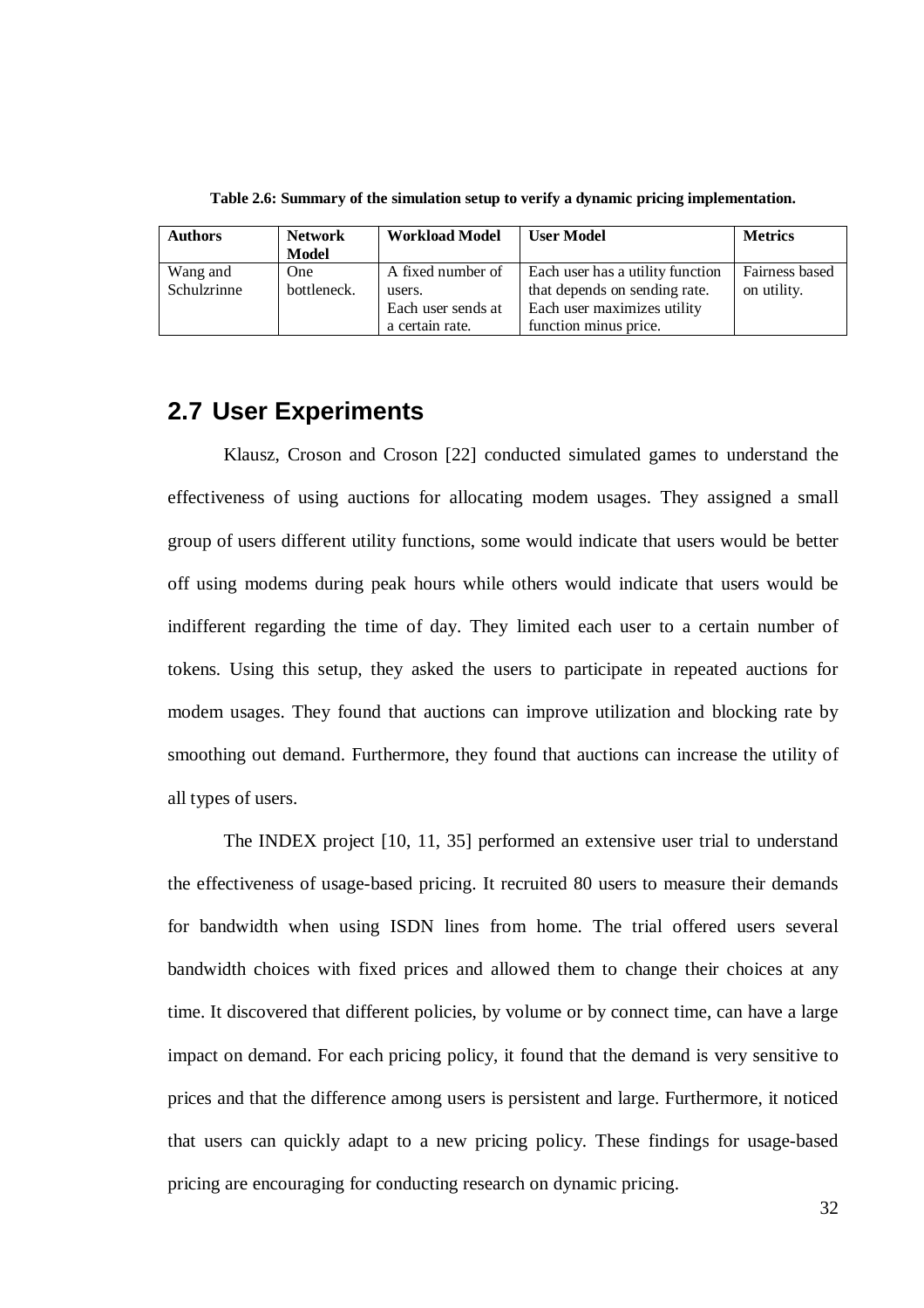#### **2.8 Summary**

The state-of-the-art on congestion pricing consists of papers [24-26] that analyze its advantages and disadvantages. Using simulations, other papers [28, 31-33] have shown that congestion pricing can be better or worse than flat-rate pricing depending on the workload model and the user model used. Congestion pricing would be more effective if the workload model is bursty and the user model enables rapid load adjustments to prices. Other simulations [17, 36, 41] have investigated the dynamics of applying congestion pricing distributely across multiple locations. With regard to implementation efforts, there are discussions and evaluations [1, 2, 9, 12, 13, 16, 29, 38, 43] of different design issues. There are also prototyping efforts [14, 39, 42] showing that it is feasible to implement congestion pricing in real systems. However, there are very few user studies [10, 11, 22, 35] that investigate the effectiveness of using pricing. In sum, simulation studies of congestion pricing strongly depend on the workload models and the user models used. There is little known about the practical engineering issues like how to apply congestion pricing to users and how to manage congestion pricing in real systems.

Operators need to understand more about the practical issues and the tradeoffs (e.g., expected reduction in provisioning, expected frequency of price changes, etc.) of congestion pricing before they are willing to use it in their networks. Thus more deployment efforts are needed to design the appropriate service, pricing scheme, and user interface, and to verify the feasibility, performance gains, and user acceptance of congestion pricing. With deployments of effective schemes, we can also use the results to formulate realistic user models for simulation studies. Thus the next step for congestion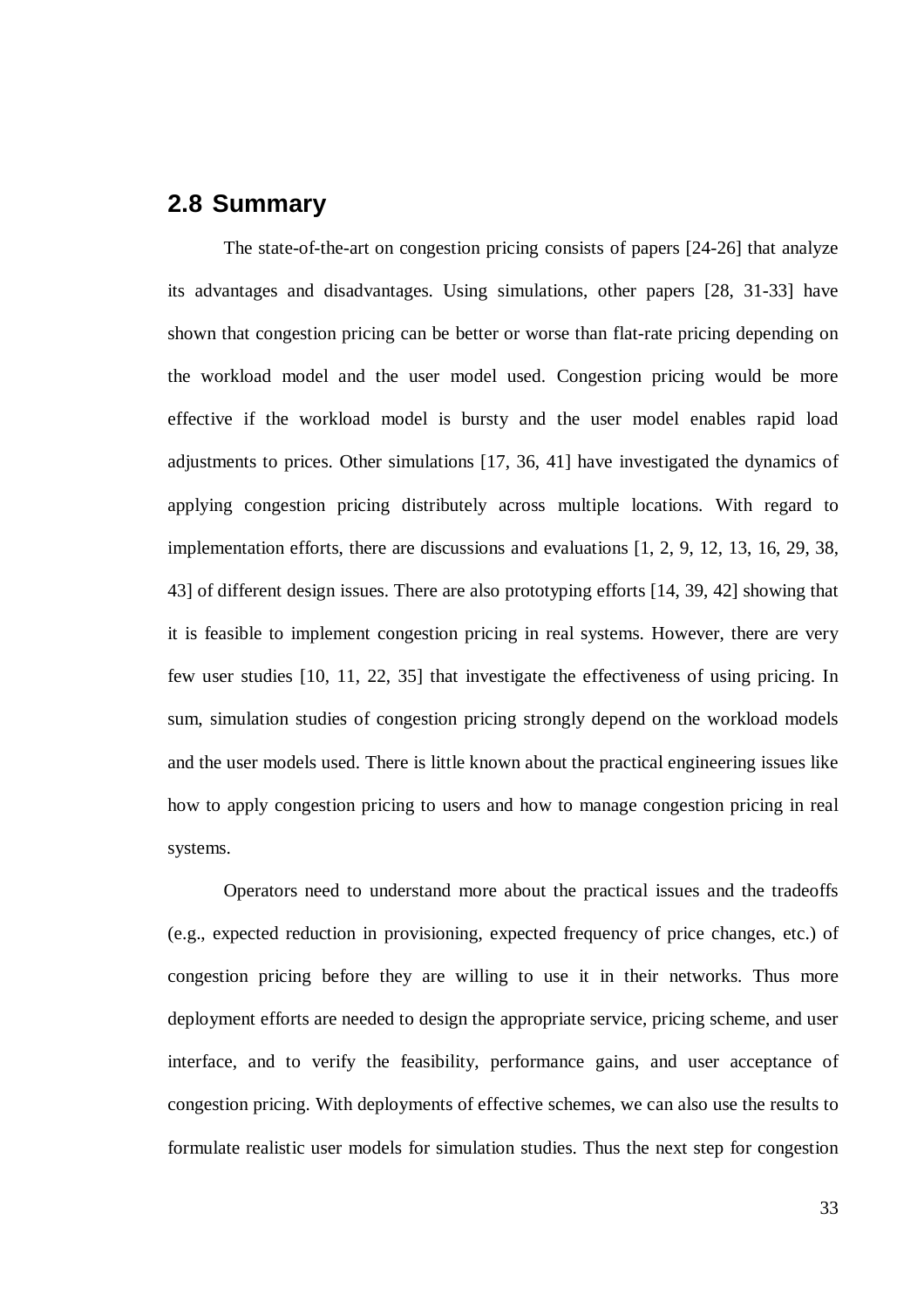pricing research is to deploy real testbeds with real users to examine the issues and the tradeoffs involved. In the next chapter, we will discuss the methodologies and the testbeds for conducting our user trials of applying congestion pricing to voice and data traffic.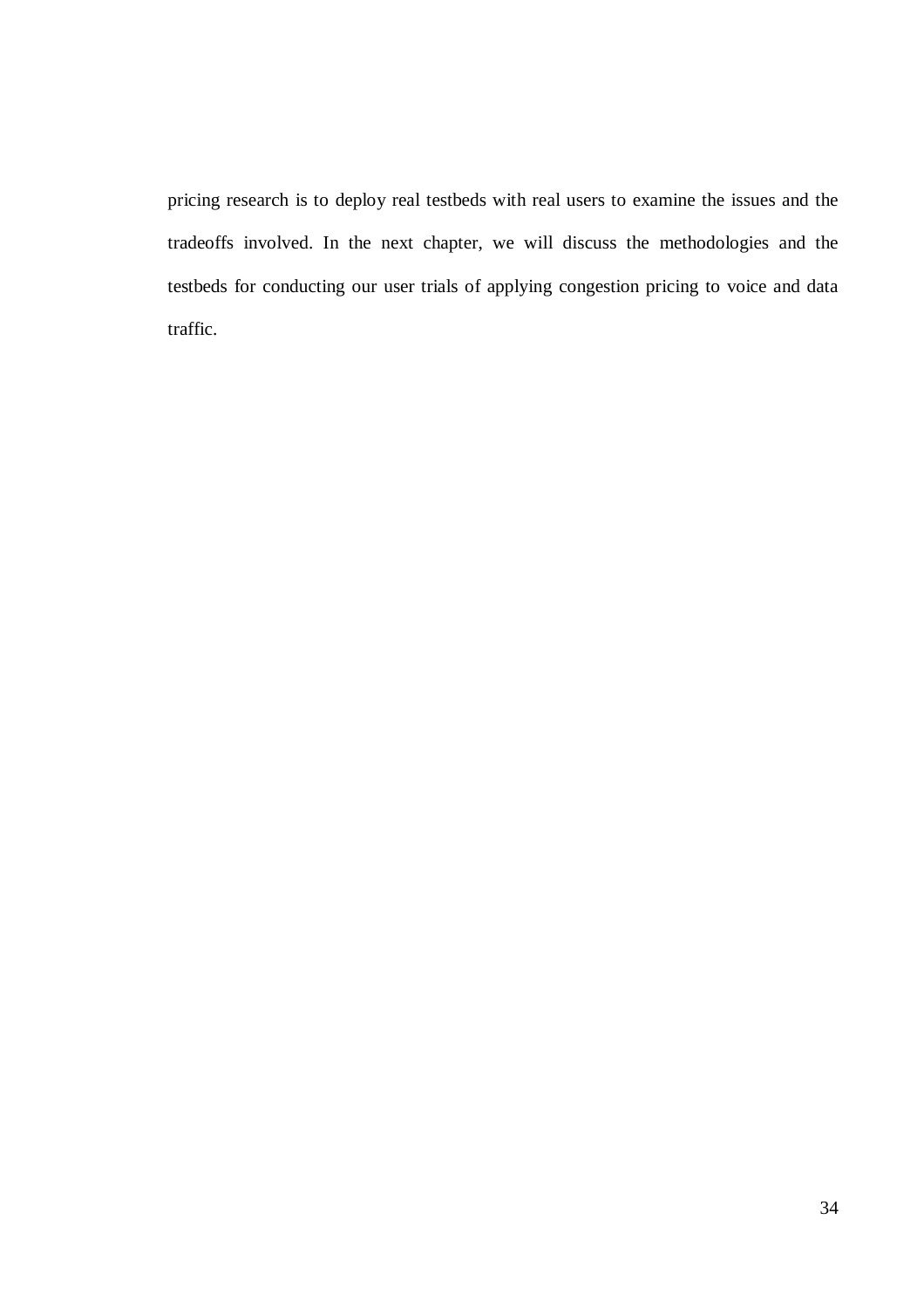# **Chapter 3 Methodologies and Testbeds**

From surveying the related work on using pricing as a mechanism for resource allocation, more user evaluations are needed to understand the practical issues and the tradeoffs of applying congestion pricing in real systems. We would like to conduct user evaluations for both voice and data traffic. For voice, a typical operator has at least thousands of customers sharing a bottleneck resource like a central office. Thus, we need a voice testbed involving thousands to evaluate the tradeoffs of congestion pricing under the appropriate scale. However, arranging a large-scale testbed is nearly impossible. One approach is to find a voice operator willing to let researchers experiment with his/her customers and networks, but operators are justifiably leery of such a proposition. So researchers are left with the option of developing their own voice services. To develop a service for thousands of users is both expensive and time-consuming. But a more manageable goal is to develop a service for a small group of users, like 100 people. Thus with a small-scale user study, the challenge is to propose a methodology that can make the results convincing when scaled to thousands of users. For data traffic, the scaling issue is less of a concern because many instances of usage have a smaller group of users sharing a bottleneck resource like an access point. Nonetheless, finding a testbed and scaling the results from a small-scale study still pose challenges. However, the real challenge for data traffic is that users are not used to dealing directly with dynamic prices. Thus finding a scheme that is acceptable to users and effective for operators becomes the challenge. In sum, for voice traffic, the main challenge for congestion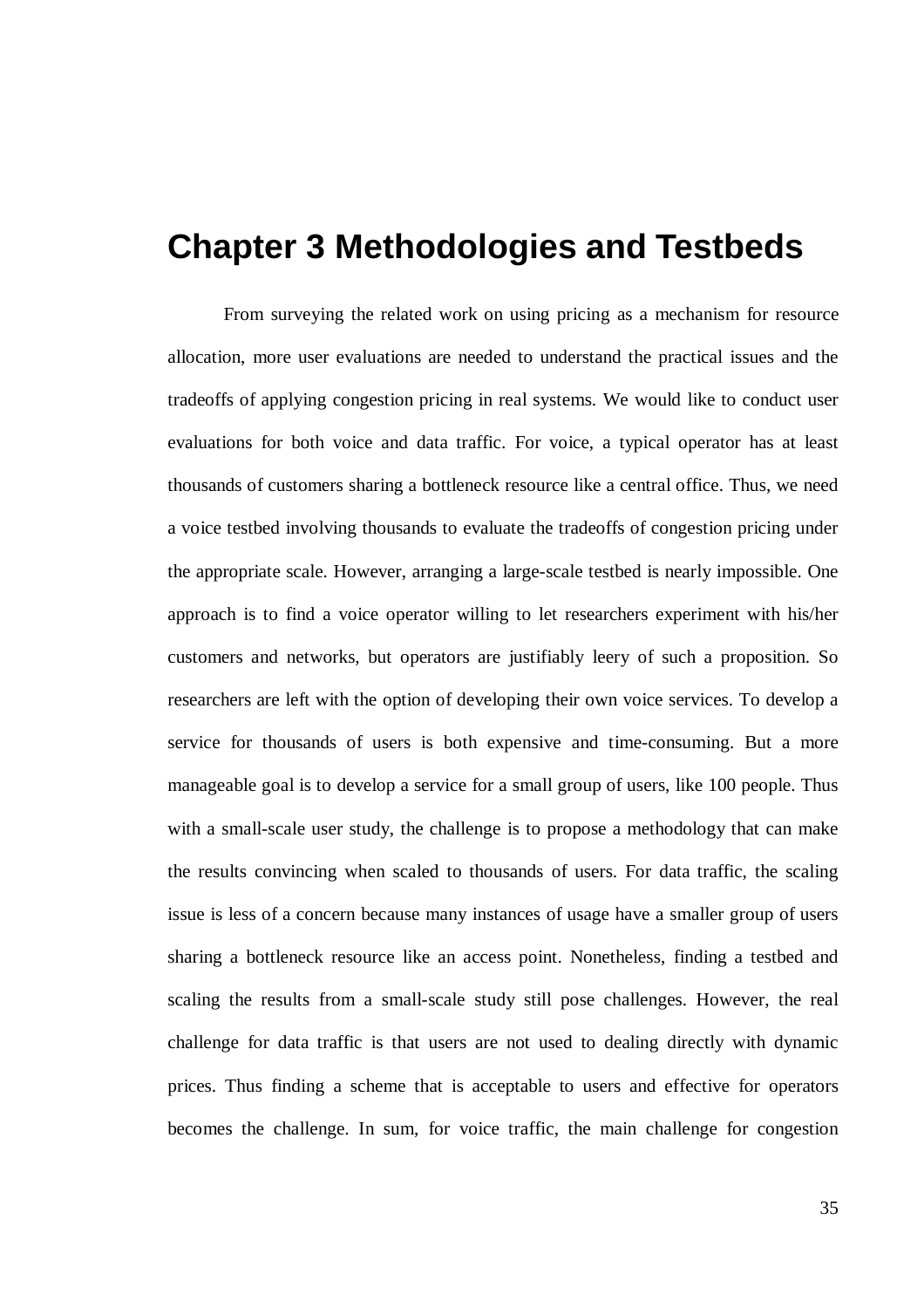pricing is to evaluate its performance under large-scale; and for data traffic, the main challenge is to investigate its acceptance by users.

For this chapter, in Section 3.1, we first discuss how we measure effectiveness and acceptance of a scheme. In Section 3.2 and 3.3, we present our methodology and testbed for tackling the challenge for voice traffic. In Section 3.4 and 3.5, we present our methodology and testbed for data traffic. In Section 3.6, we point out where the methodologies and testbeds are applied in the rest of this thesis.

### **3.1 Metrics for Effectiveness and Acceptance**

We would like to measure how effective congestion pricing is for improving system performance and how acceptable it is for users. For effectiveness, we first measure how congestion pricing can affect user behavior. For voice calls, we measure effectiveness by how able changing prices can cause users to talk shorter, talk at another time, or talk using a lower quality. For data traffic, we measure effectiveness by how well dynamic pricing can entice users to accept more delay, jitter, or loss in their traffic. After measuring user reaction to price changes, we then measure effectiveness by the overall system improvement in performance and capacity. Ideally, a system would have a minimal capacity that is highly utilized without any congestion. For voice calls, we measure performance by call blocking rate. For data traffic, we measure performance by burstiness, with less burstiness indicating that less packets are being dropped and delayed. For user acceptance, we use both objective and subjective measurements. For objective measures, we measure how frequently prices need to change or how frequently users need to make a decision. For subjective measures, we use interviews, focus groups, and surveys, to understand the acceptability of congestion pricing (e.g., how users like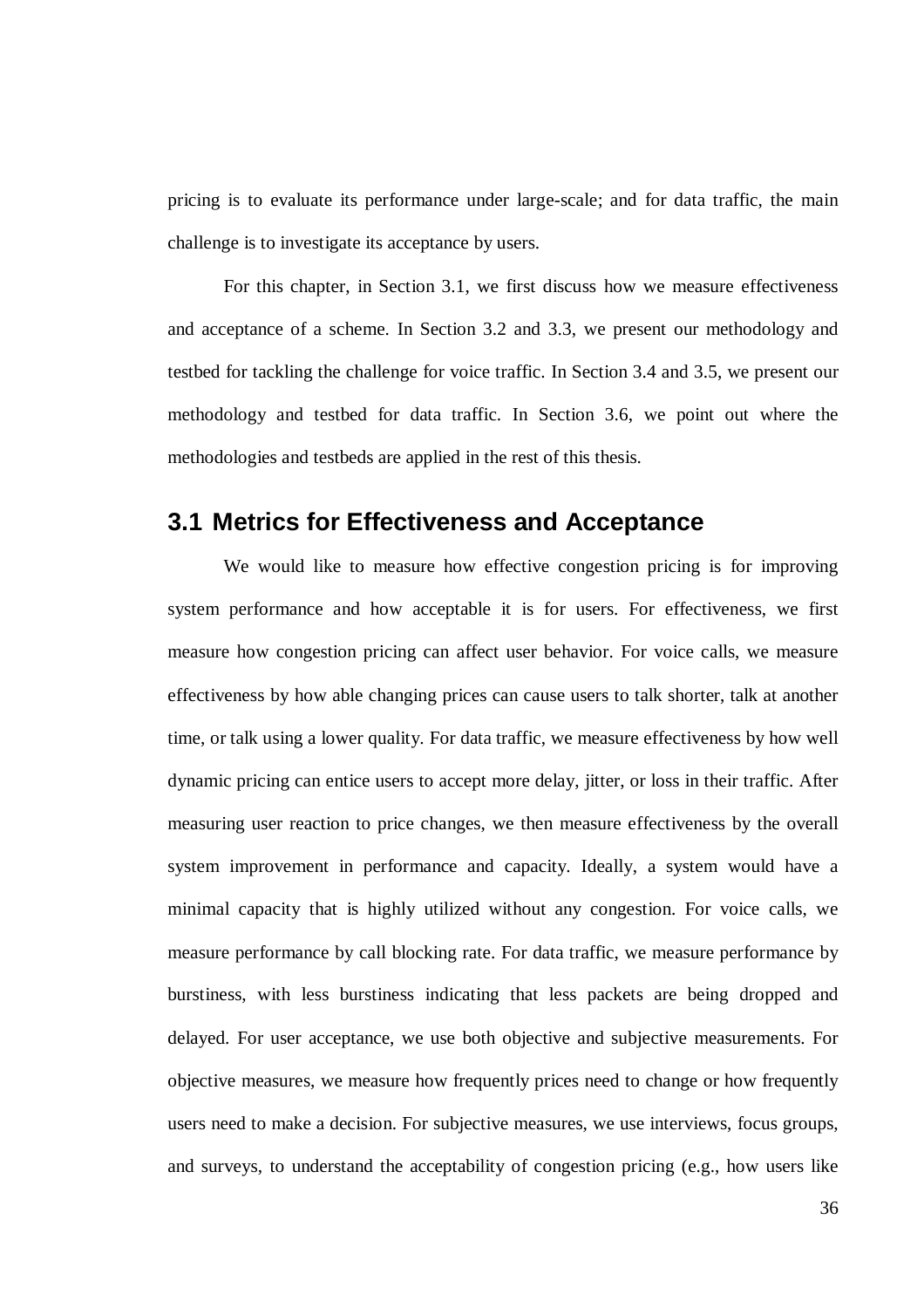the overall scheme and how they feel about the price changes) and how much incentive is required to entice users to choose congestion pricing over flat-rate pricing. With these metrics for effectiveness and acceptance, we can then better understand the practical issues and the tradeoffs of applying congestion pricing to users.

## **3.2 Methodology for Voice**

To understand the tradeoffs of congestion pricing for thousands of users using a small-scale user study, ideally, we would like users to react to price changes of a largescale service. To start, we first use a small group of users to understand the feasibility and user acceptance of different congestion pricing schemes. After fine-tuning an appropriate scheme, we then conduct further small-scale user experiments to measure user reaction to price changes. In these experiments, prices are set using certain heuristics. With the experimental results, we can derive a user model for performing large-scale simulations to understand how an operator should manage congestion pricing and the tradeoffs it would face. The simulation results will strongly depend on the user model and its parameters, which in turn depend on the user experiments when the prices are set artificially. However, with a user model and an understanding of the operator behavior, we can emulate a large-scale service. With it, we can conduct further small-scale user experiments where users are reacting to the price changes of a large-scale service. Thus, this approach verifies the user model by re-measuring user response in as realistic setting to a large-scale system as possible while only requiring a small-scale user study. However, one drawback is that the small group of users might not represent the general public. However, the results from the small group can give us better insight into how the general public would respond and react to dynamic pricing.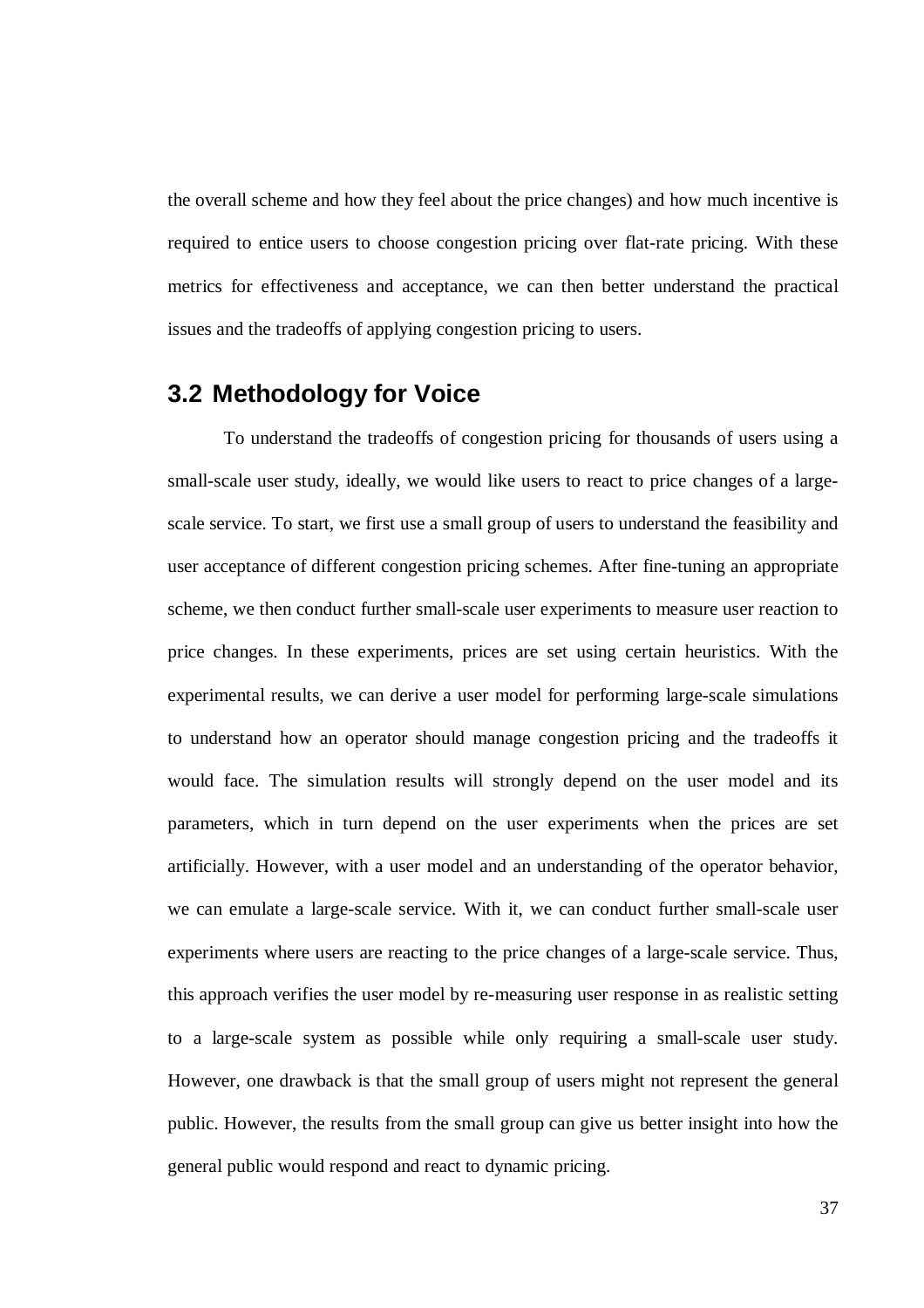The above approach can be formalized as a four-step methodology shown in Figure 3.1. In the first step, we develop a voice service that can attract a large group of users to use it over a long period of time. With the service and the user base, we can then explore the complexity and the overhead of using congestion pricing.



**Figure 3.1: A four-step methodology for evaluating the scaling issues of congestion pricing.**

In the second step, we deploy the service to users for conducting pricing experiments to observe how users would react to price changes during phone calls. With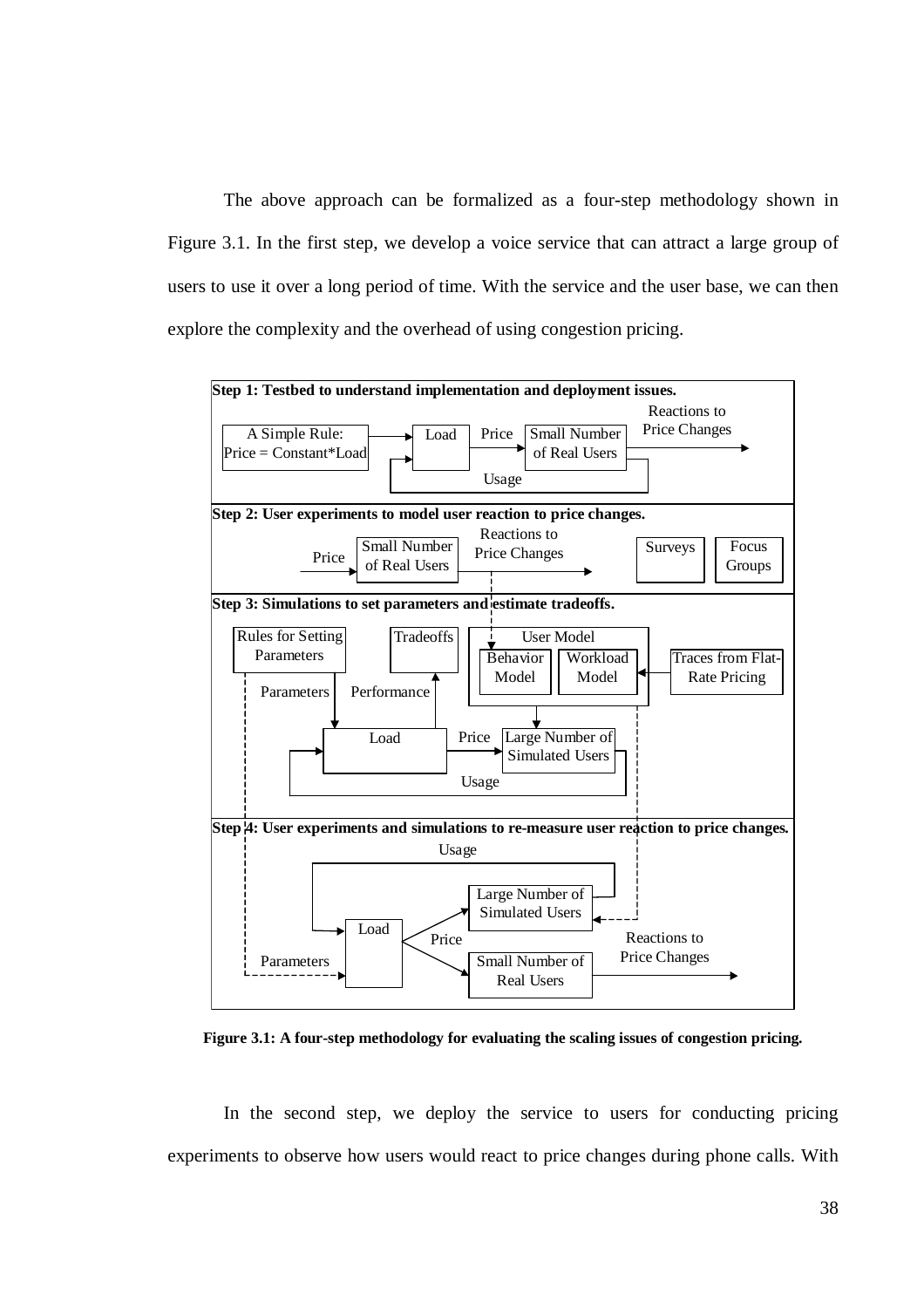users, we experiment with different ways of applying congestion pricing, measure user sensitivity to price increases, and use focus groups and surveys to further understand user acceptance to congestion pricing.

After understanding user response to price changes, in the third step, we perform simulations to measure the effectiveness of congestion pricing when there are many users using the service. In the simulations, we use traces from flat-rate pricing to generate a user's workload model and observations from the user experiments to model his/her response to price changes. We first determine the optimal parameter settings an operator should use when applying congestion pricing to thousands of users. Then using the appropriate settings, we estimate the potential benefits and drawbacks (e.g., improvement in system performance and reduction in user satisfaction) of congestion pricing.

Our estimates strongly depend on the form and the parameters of the user model that is derived when the prices are set using a heuristic, so in the fourth step, we remeasure the user model by having a new group of users test the service along with a large number of simulated users. The simulated users would make calls and react to price changes according to the model, the operator of the service would use the appropriate parameters to manage congestion pricing, and we would observe real users' reactions to price changes under this setting (e.g., how likely a user would terminate his/her call after a price increase). Thus, if users' reactions match that of the model, then we can be more confident of the estimates based on the model.

#### **3.3 Testbed for Voice**

The architecture of our voice testbed, a voice-over-IP gateway service, is shown in Figure 3.2. It is based on the H.323 protocol [21] and uses a Motorola Vanguard 6560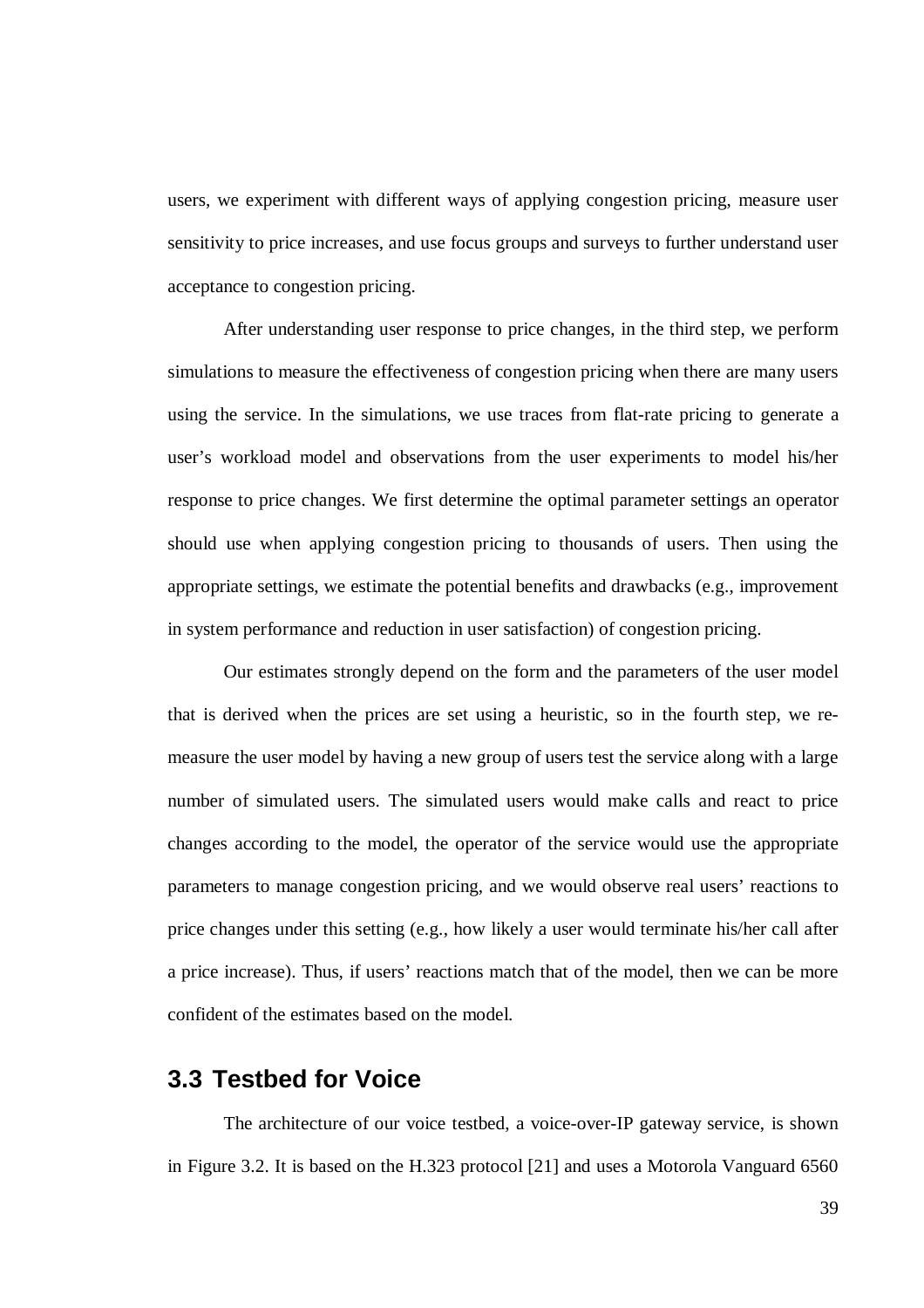as a H.323 gateway for connecting the Internet to the PSTN. The gateway has a Primary Rate ISDN line connection to the PSTN for supporting 23 simultaneous calls. The service is then built on top of an H.323 proxy (for the gateway) for performing functions like monitoring, admission control, accounting, and price setting. Users on their computers then interact with a web browser in conjuncture with a H.323 client like the Microsoft NetMeeting to make calls through the gateway via the proxy. See Figure 3.3 for the web interface.



**Figure 3.2: Architecture for a voice-over-IP gateway service.**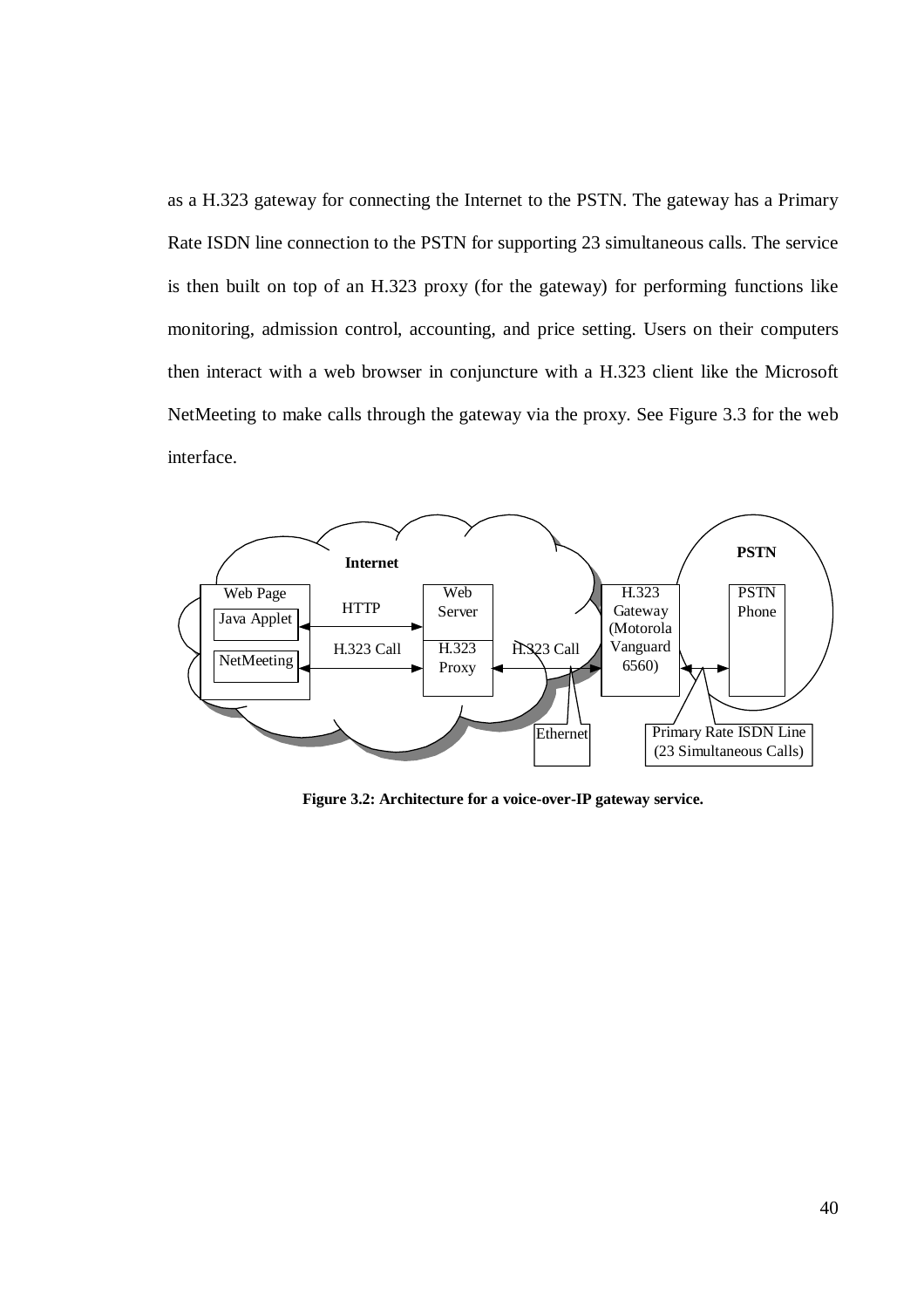|                                                                                        | Welcome to the ICEBERG Computer Telephony Service (CTS)                                            |             |                                 |             |                                                                      |
|----------------------------------------------------------------------------------------|----------------------------------------------------------------------------------------------------|-------------|---------------------------------|-------------|----------------------------------------------------------------------|
| UserID                                                                                 | Password:                                                                                          | Login       | Logout                          |             | For adjusting volume only.<br>ŵ                                      |
|                                                                                        |                                                                                                    |             |                                 |             | B<br>떃                                                               |
|                                                                                        |                                                                                                    |             |                                 |             | $^{\circledR}$<br><b>NNO</b><br>GHI<br>紫<br><b>WKY</b><br><b>TUV</b> |
|                                                                                        |                                                                                                    |             | For generating DTMF tones only. |             | org n                                                                |
|                                                                                        | (E.g. (510) 6425707 or (CTS) 3000).                                                                |             | 2ABC                            | <b>JDEF</b> | $F \times$                                                           |
|                                                                                        | Submit  <br>Hangup                                                                                 | <b>KGHI</b> | S.BL                            | <b>BMNO</b> |                                                                      |
| Forward Autobio-<br>NeuthlandeFlide - Tokend eft -<br>Enter a mimber to call.<br>510 E | Enter a number to forward mcoming calls when<br>not logged-on or select 'blank' to leave it blank. | 7 PRS       | 8.TUV                           | <b>BMWY</b> | ロゴ                                                                   |

**Figure 3.3: Web interface for making and receiving phone calls.**

Users can invoke the service to make and receive phone calls from their computers or phones. From a computer, users access a web page, log in, and then enter the numbers they wish to call. When originating their calls from a computer, users are able to see real-time pricing information, like the current rate, the call duration, and the money left, presented on the web page. When accessing the service via a phone, users can call a phone number, enter their user IDs and PINs, and then enter the numbers they want to reach. The phone interface is very similar to using a calling card. When using a phone, users will hear the current price at the beginning of a call and whenever the price changes. Users can also use the service to receive incoming calls from any computer or phone and then redirect them to their computers or phones as they choose.

In Chapter 4, we will describe in more detail how the service is implemented and deployed. With regard to implementing congestion pricing, we found that there are only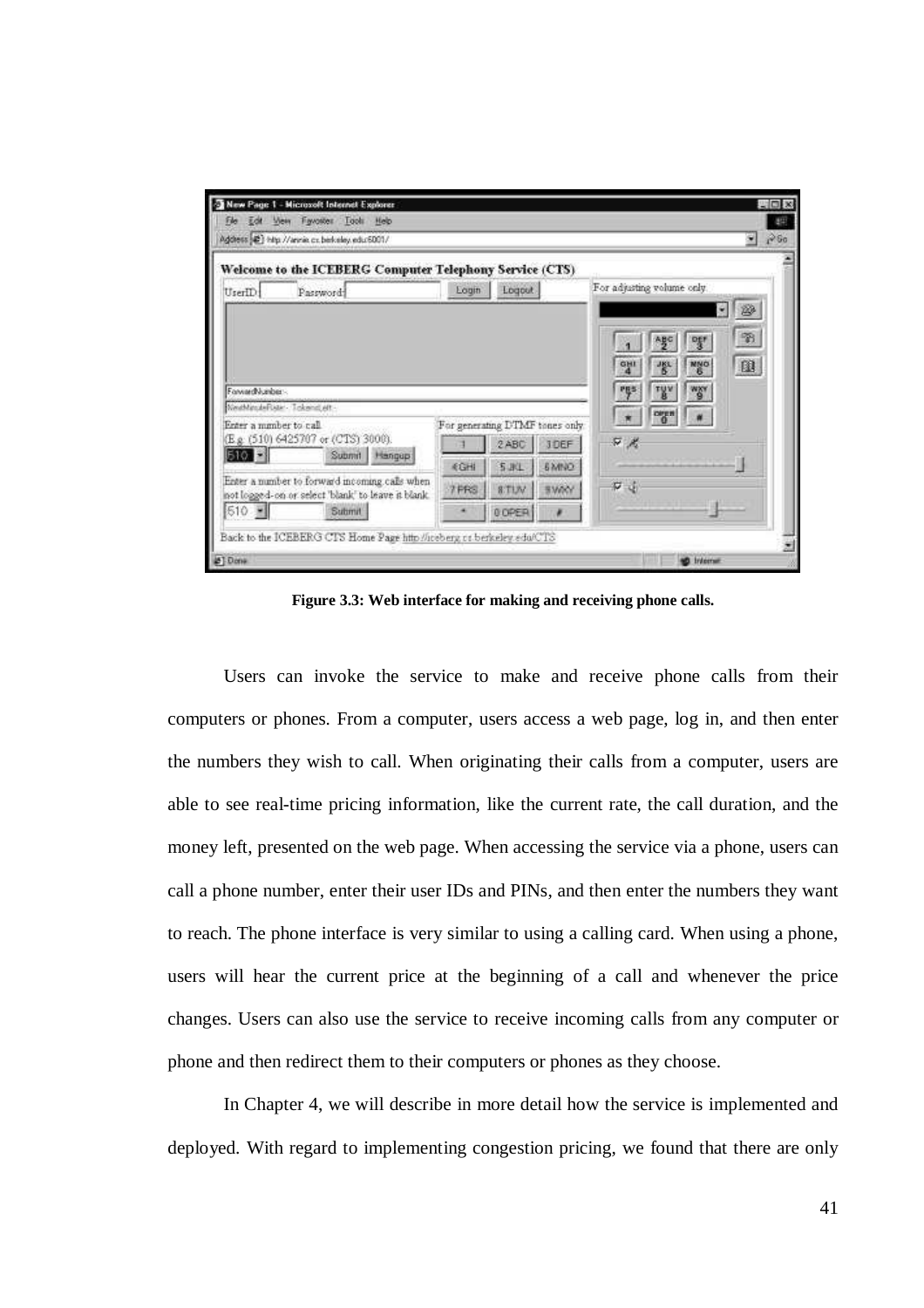two modifications needed for adding congestion pricing to an existing flat-rate priced service. First we needed to modify the accounting mechanism on the H.323 proxy to generate an accounting record every charging period instead of every call to support dynamic prices. Second, we needed to modify the proxy to provide real-time pricing information to users either as updates on their computers' web pages or as inserted messages in their phone calls. Thus the complexity and the overhead of implementing congestion pricing on top of a voice service is minimal.

## **3.4 Methodology for Data**

Our approach for understanding how congestion pricing can best be applied for data traffic employ a methodology of iterative prototyping, evaluation, and analysis (see Figure 3.4). Since there is no existing congestion pricing scheme to analyze, we first quickly prototype a scheme and deploy it to a small group of users. After understanding the issues involved, we use simulations to analyze the tradeoffs of different congestion pricing schemes when there are more users involved. We then repeat the cycle by prototyping a new scheme, deploying it to users, and analyzing possible improvements. Thus we use user studies to understand user reaction and acceptance, and simulations to understand scaling issues. We will describe in more detail the prototypes, the user experiments, and the simulations in Chapter 7.



**Figure 3.4: Methodology for applying congestion pricing to data traffic.**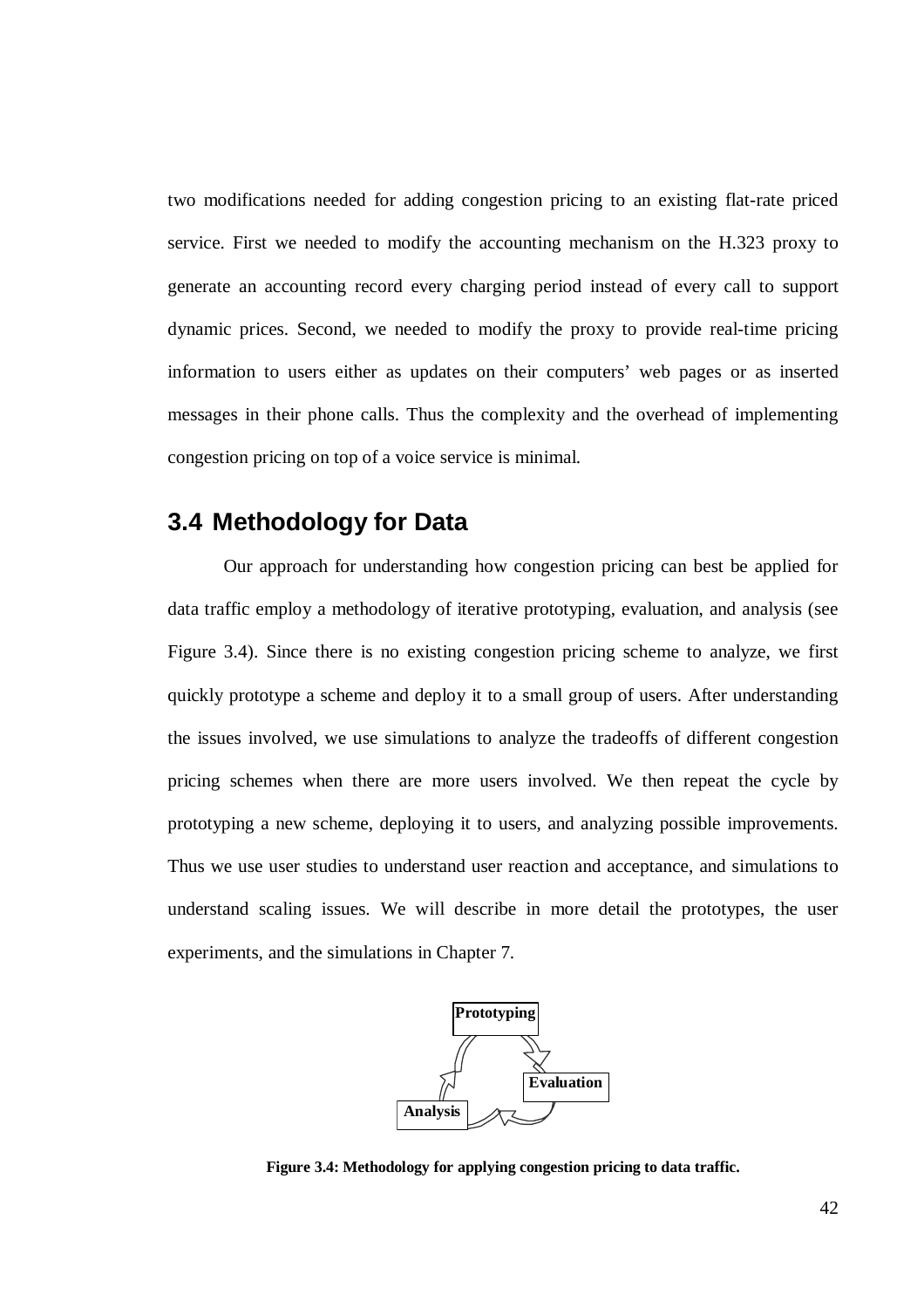## **3.5 Testbed for Data**

The data testbed for allocating bandwidth at a 100Mbps LAN is shown in Figure 3.5. The bottleneck is the access link to the Internet. The testbed has two components. First, a Packeteer PacketShaper, a commercial traffic shaping appliance, that can monitor and shape all incoming and outgoing flows through  $it^3$ . It is placed at the access link to alleviate the bandwidth mismatch between the larger load on the LAN and the smaller connection to the Internet. Thus, it can dynamically apply different rate limits for the incoming and the outgoing traffic to each computer, an IP address, on the LAN. The second component, a proxy for the PacketShaper, provides users with a web interface and performs accounting functionalities. It uses a Java applet for users to receive real-time pricing and usage information, and to send purchasing commands (see Figure 3.6). In turn, it acquires real-time usage information and issues bandwidth setting commands to the PacketShaper. The proxy is placed outside the LAN so that when the LAN is congested, the PacketShaper can restrict the LAN traffic so as to guarantee a certain amount of bandwidth for the control traffic to the proxy. If the proxy is inside the LAN, then the traffic in the LAN can easily overwhelm the control traffic to the proxy and cause the proxy to be unresponsive to user commands.



**Figure 3.5: Architecture for applying congestion pricing to a LAN.**

<sup>&</sup>lt;sup>3</sup> See http://www.packeteer.com for more information.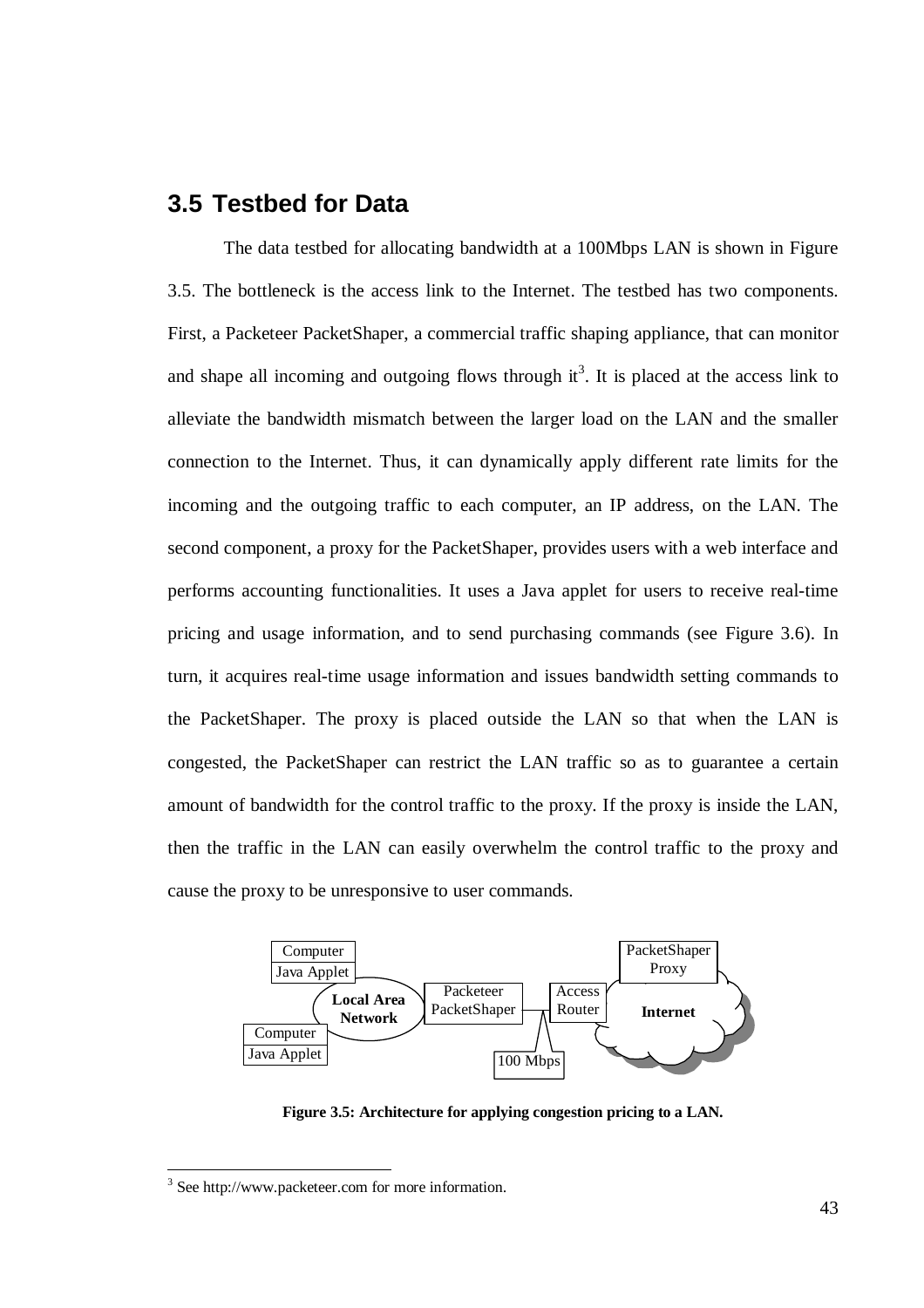| <b>Applet Viewer: AppletServer.class</b>                   |                |              | $ \Box$ $\times$ |
|------------------------------------------------------------|----------------|--------------|------------------|
| Applet                                                     |                |              |                  |
|                                                            | Download (bps) | Upload (bps) |                  |
| Current rate:                                              | 58.9k          | 23.6k        |                  |
| Last minute average:                                       | 20.1k          | 4.88k        |                  |
| Current purchase:150k(0T) Time left:18s Tokens(T)left:1000 |                |              |                  |
| Select: 0 150k(0T) ( 5M(0T) ( 10M(0T)                      |                |              | Logout           |
| jshih1 logged in.                                          |                |              |                  |
| Applet started.                                            |                |              |                  |

**Figure 3.6: User interface for requesting different bandwidth.**

When the proxy starts, it first establishes a permanent telnet connection to the PacketShaper. Through the connection, the proxy periodically polls the PacketShaper to obtain the current access link usage by each computer on the LAN. The frequency is at most once every few seconds because of the overhead in the PacketShaper in reporting the usage information. When a user on a LAN-attached computer wants to purchase more bandwidth, he/she would first use a web browser to download a Java applet from the proxy. Through the applet, the user would see his/her current bandwidth usage and the current prices. When the user makes a purchase through the proxy, the proxy first performs accounting and then sends a command to the PacketShaper to adjust the bandwidth limits on that user' computer.

Using only two components, the proxy and the PacketShaper, the tesbed was easy to build and deploy. The proxy was easy to implement because the PacketShaper provides a telnet connection for interfacing with it. To deploy the components, we were able to obtain permission from our system administrators in part because the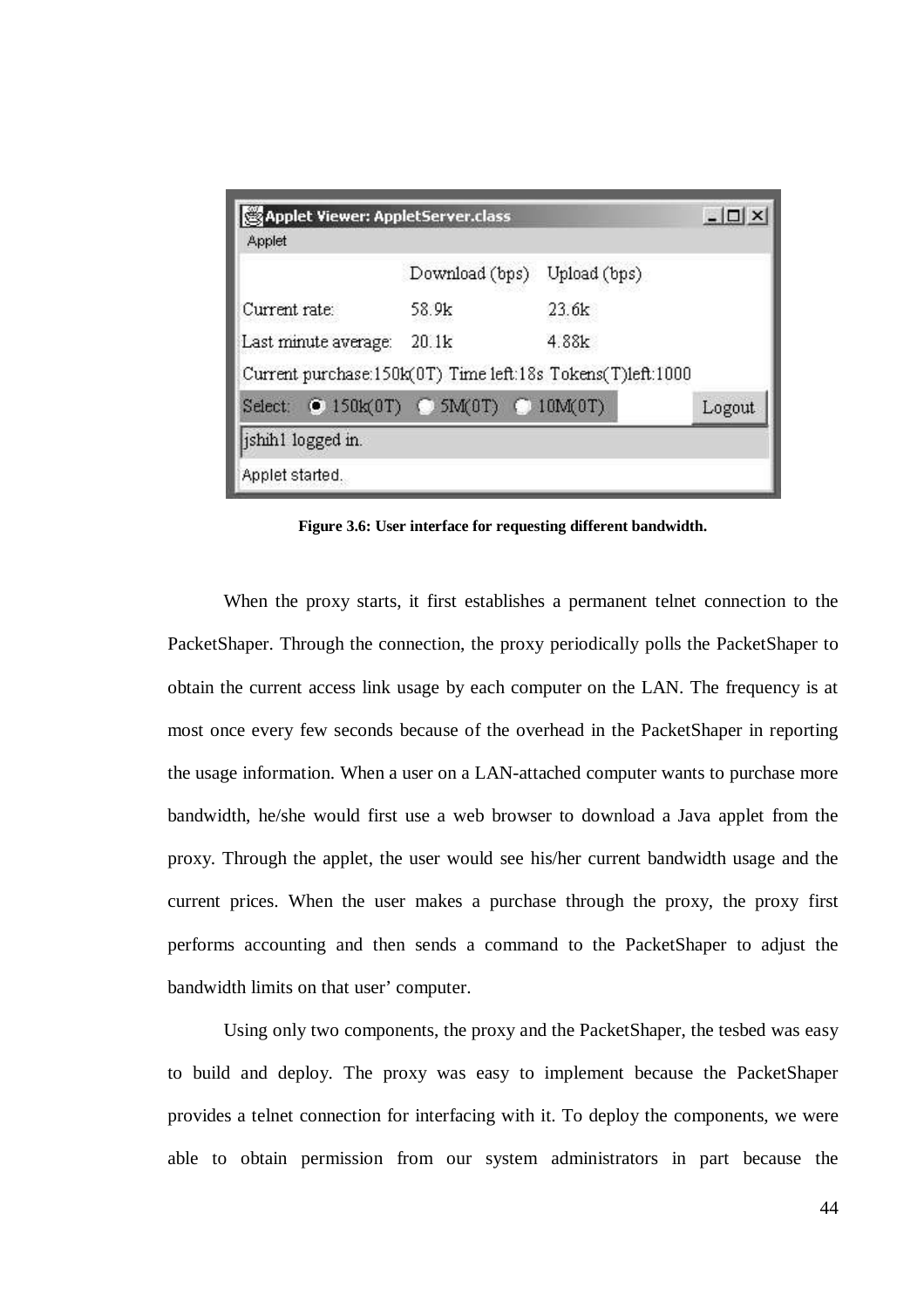PacketShaper appliance has many built-in safety features to alleviate their concerns like outages and security. Thus with the availability of a commercial traffic shaping appliance, implementing and deploying a testbed to evaluate congestion pricing for data traffic becomes simple.

#### **3.6 Roadmap**

In Chapter 4 through Chapter 6, we describe applying the four-step methodology for evaluating the scaling issues of congestion pricing for voice traffic. In Chapter 4, as the first step of the methodology, we describe our effort in implementing and deploying a voice-over-IP gateway service. After deploying the service and building a user community, in Chapter 5, we utilize them to conduct pricing experiments for understanding user reaction to price changes. In Chapter 6, we apply the third and the fourth step to evaluate and verify the results of congestion pricing when applied to thousands of users. For data traffic, in Chapter 7, we report how we use the iterative process of prototyping, evaluation, and analysis to discover a congestion pricing scheme that is acceptable to users and effective for operators.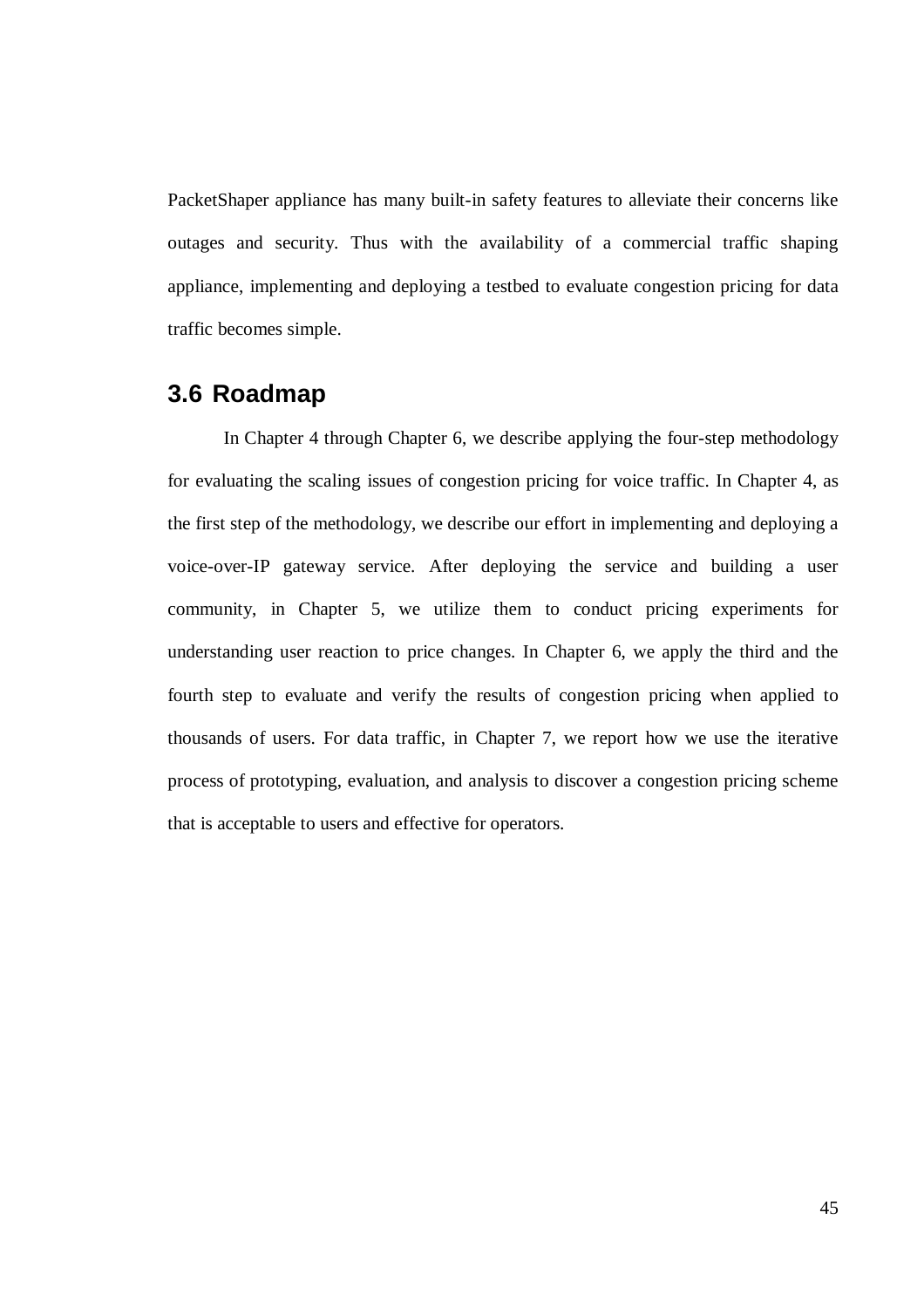# **Chapter 4 Voice Traffic Testbed Development**

To use a voice-over-IP gateway service for investigating congestion pricing, we needed to first develop a service that can attract a large number of users who will continue to use it for the duration of our experiments stretching across several months. The best way to attract users is to incorporate desirable features that users want. Perhaps the most overriding consideration in keeping users is to deploy and maintain a reliable service. Once the user community is well established, to study congestion pricing, we needed to quickly introduce various pricing policies. We found that we can rapidly prototype new functions and reliably deploy them within our voice testbed by modeling a voice call as a simple four-state Finite State Machine (FSM). We then only needed to add control logic at these four states to implement new functions. Using this general FSM, we could rapidly prototype a service, deploy it to users, and then quickly evolve the service for the next deployment. Through three successive prototypes, basic, intermediate, and final, we gradually incorporated functions like admission control, accounting, call redirection, and handoff. After the third version, we were able to sign up and retain 100 users who have actively used our service.

In Section 4.1, we first provide some background on the H.323 protocol. In Section 4.2, we explain our main design decision of using a H.323 proxy to implement new functionalities. In Section 4.3, we describe the proxy architecture and the use of the four-state FSM. In Sections 4.4 to 4.6, we illustrate using the FSM to rapidly prototype various features by describing the three iterations of development and deployment.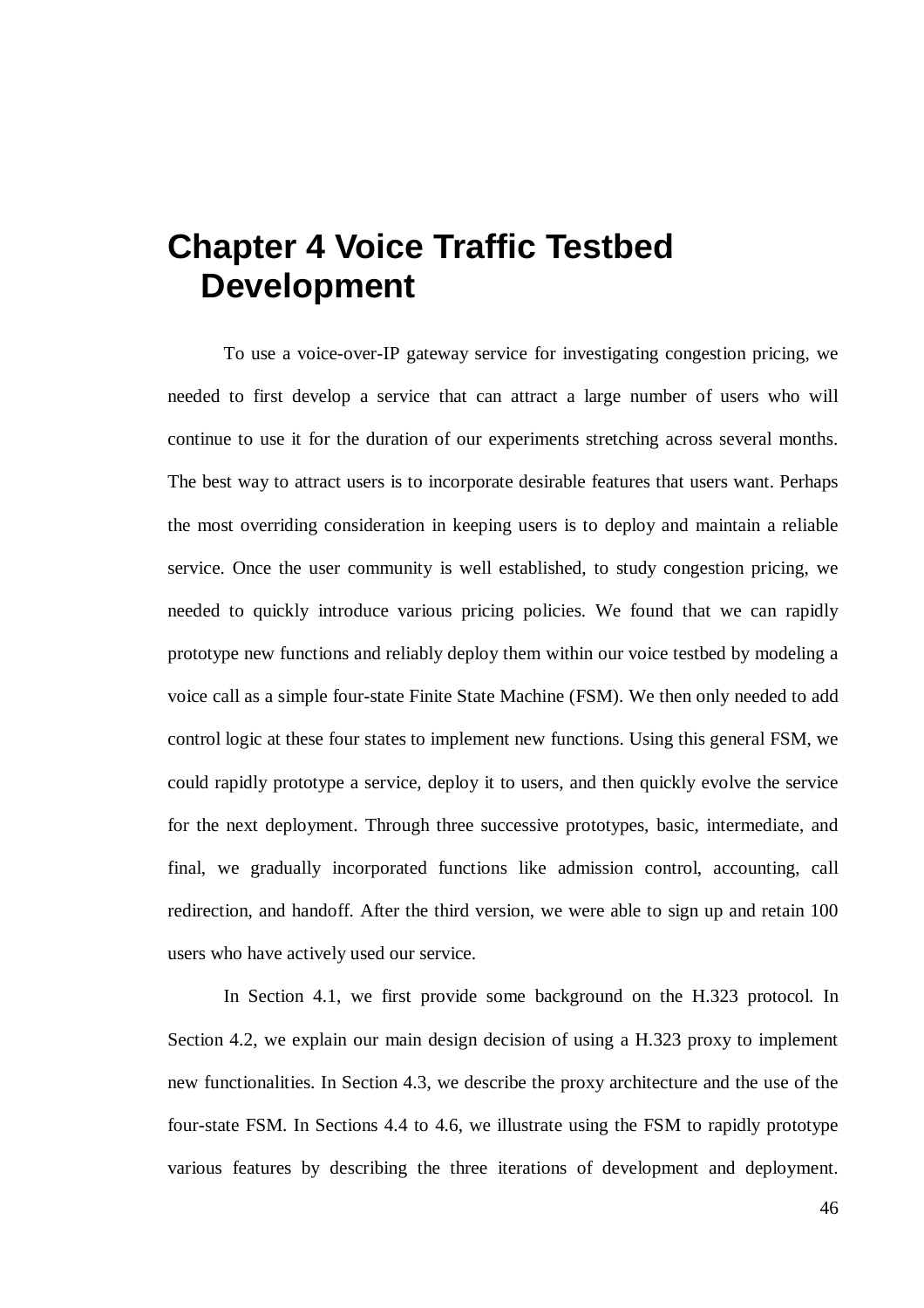Finally, in Section 4.7, we conclude with the lessons learned from the voice-over-IP gateway testbed development.

## **4.1 Background on H.323**

The International Telecommunication Union (ITU) H.323 protocol [21] consists of five components, all shown in Figure 4.1. Two of the components, the H.323 gateway and the H.323 client, are required while the other three, the H.323 gatekeeper, the Multipoint Control Unit (MCU), and the Multipoint Processor (MP), are optional. The H.323 gateway is used to connect the Internet with the PSTN. The H.323 client is used to make and receive telephone calls through the gateway. The H.323 gatekeeper is an optional agent on the Internet that can perform management functions like admission control and address translation. Finally, the MCU and the MP are optional components for supporting conference calls.



**Figure 4.1: Components of the H.323 architecture.**

### **4.2 Design Decisions**

Our first design decision was to use the H.323 protocol to develop a voice-over-IP gateway service. We chose H.323 instead of other protocols like SIP [19] because in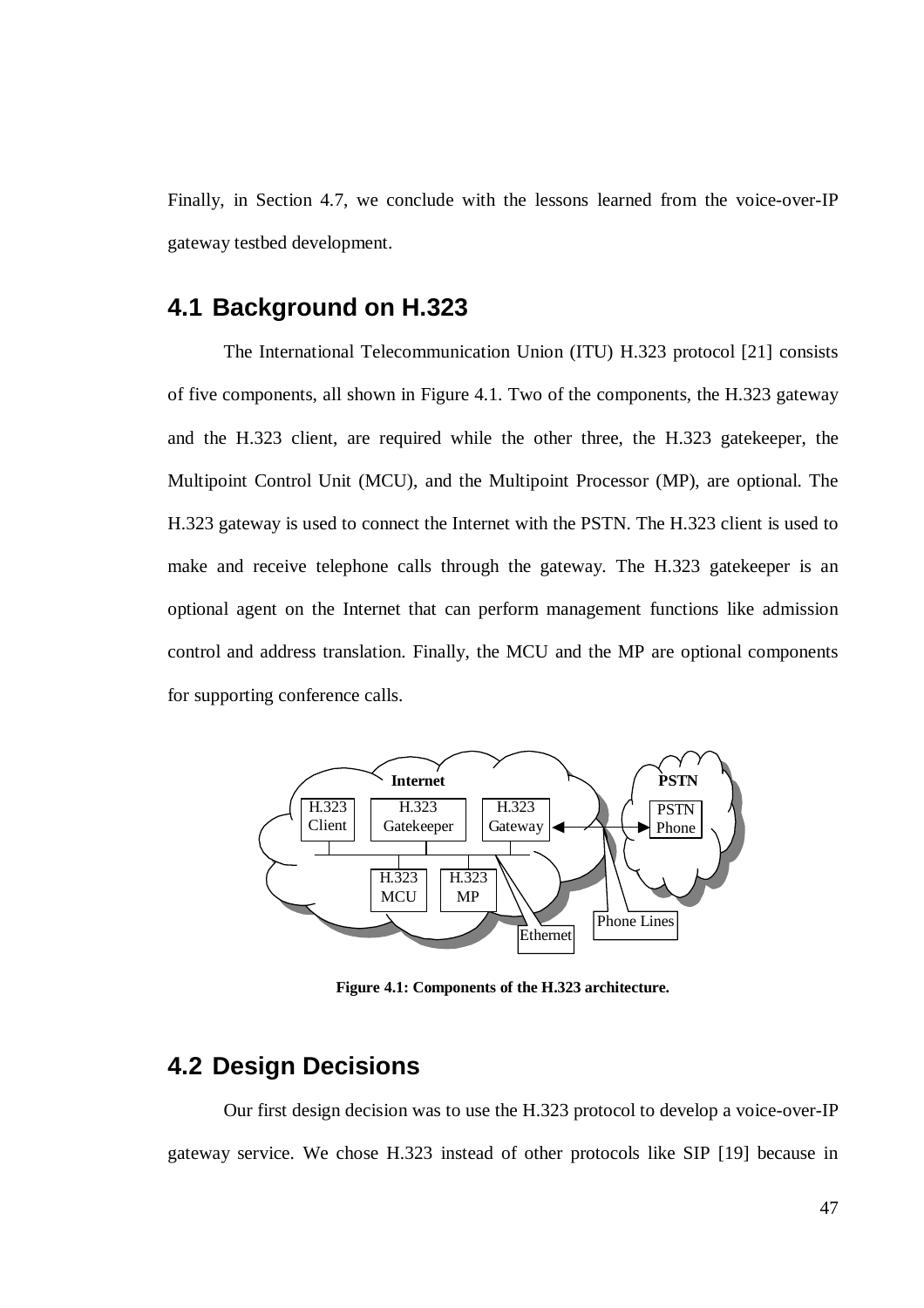1998, when we were developing the service, H.323 was the dominant standard for IPtelephony. Many vendors were selling H.323 gateways and H.323 protocol stacks for developing computer-telephony applications. Protocol stacks are software libraries that allow developers to program with high-level interfaces instead of low-level H.323 bits when communicating between H.323 components. Furthermore, Microsoft NetMeeting, a multimedia collaboration tool, is a H.323 client that is freely available on all Windows platforms. Thus using H.323 allowed us to quickly develop and deploy a service.

Our next design decision was to use an application level proxy to implement basic control functions like admission control, accounting, and call redirection. The proxy (see Figure 4.2) sits infront of a H.323 gateway and breaks a H.323 call in two. For example, when a user makes a call from a H.323 client, he/she would first make a H.323 call to the proxy. The proxy would then perform the control functions before placing another H.323 call through the gateway. We used a proxy because it allows us to easily add new control functionalities without changing end points like clients and gateways. If we had followed the H.323 protocol which recommends adding control functionalities at a H.323 gatekeeper as part of a single H.323 call (see Figure 4.3), we would either be restricted to the functions defined for a gatekeeper or we would need to change the H.323 signaling and the end points when adding new features. Thus a proxy approach provides simplicity and flexibility at the cost of efficiency when having to deal with two calls.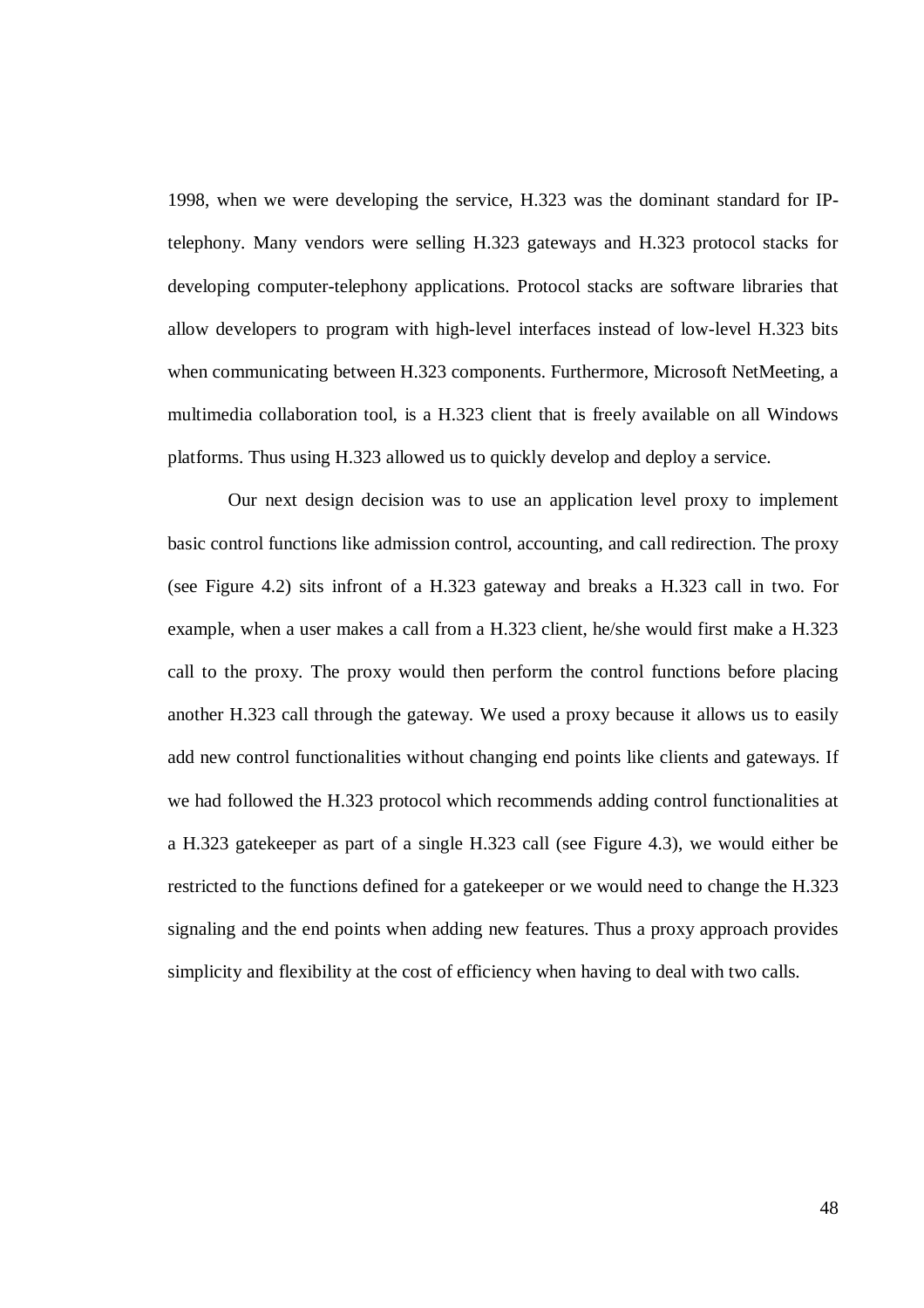

**Figure 4.2: View of using an application level proxy.**



**Figure 4.3: View of using a H.323 gatekeeper.**

# **4.3 Proxy Architecture**

The structure of the proxy (see Figure 4.4) consists of a  $C_{++}$  program and a H.323 protocol stack from Lucent Elemedia<sup>4</sup>. The structure is based on a sample H.323 client program that came with the Elemedia H.323 protocol stack. The C++ program contains two types of thread, a Main thread and a Call thread. The Main thread is responsible for managing global resources like IP ports assignment. When the Main thread wants to make a call, it creates a Call thread to initiate and handle a new H.323 call. The Call thread then interacts with the H.323 protocol stack to send and receive H.323 messages. Similarly, when the H.323 protocol stack receives an incoming call, it first notifies the Main thread. Afterwards, the Main thread creates a new Call Thread to handle the

<sup>4</sup> See http://www.elemedia.com for more information.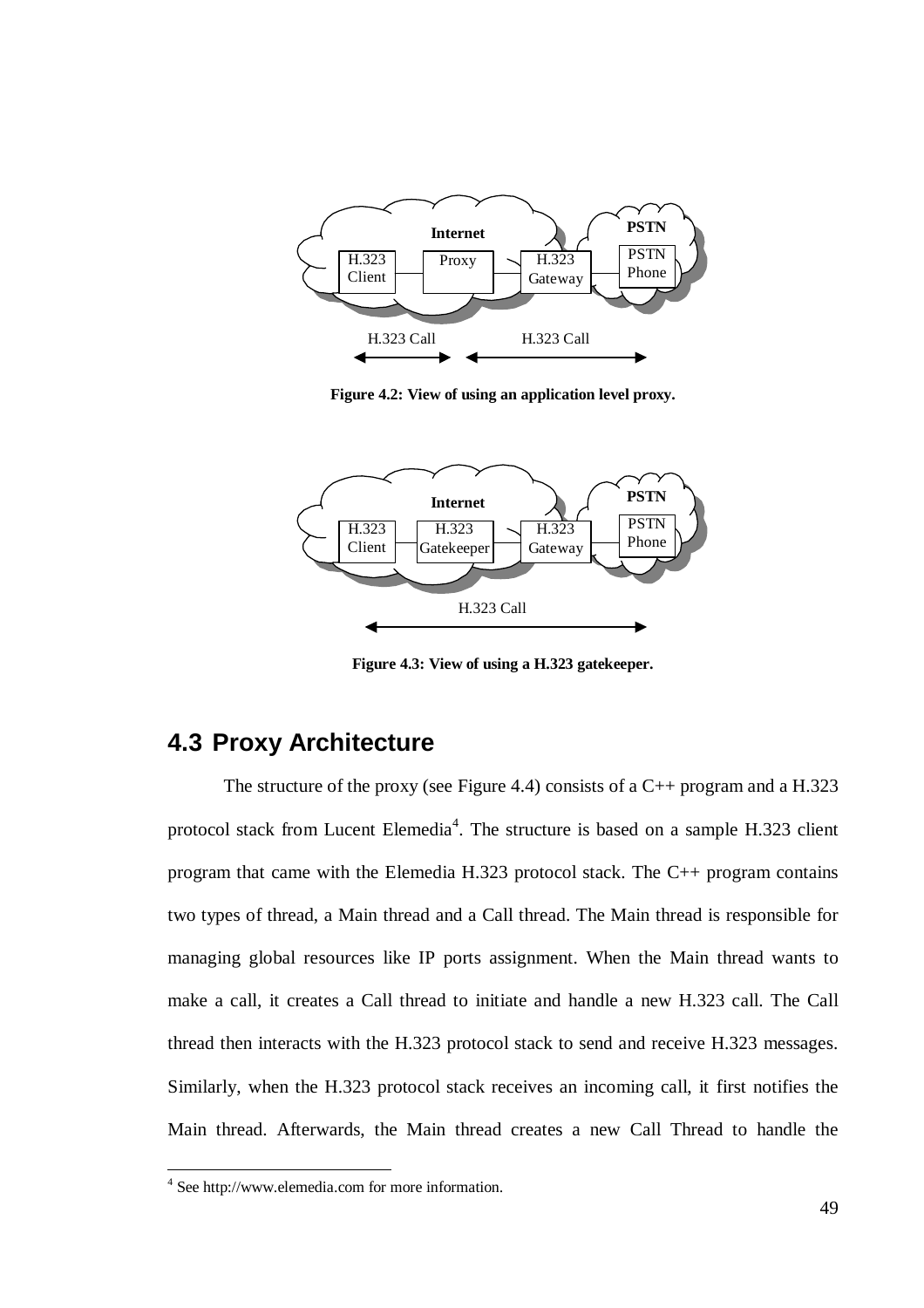incoming call. Thus using the protocol stack makes developing H.323 components like a proxy manageable.



**Figure 4.4: Structure o**f **the H.323 proxy.**

To allow rapid prototyping, we found that we can abstract the complicated H.323 call interface provided by the protocol stack into a simple four-state FSM. We could then quickly implement various features in a proxy by adding control logic in each state. The four states of an abstracted H.323 call are shown in Figure 4.5. The first state, for performing initialization, is just right after a Call thread has started handling a new call. The second state, for performing control functionalities, is right after the Call thread has established both the control and the data channel of the H.323 call, but before any audio packet is sent and received. The third state, for performing monitoring functionalities, is when audio packets are sent and received. Finally, the fourth state, for performing cleanup, is right after a call has terminated. We will illustrate how we used the four-state FSM abstraction to implement various computer-telephony features when describing the three prototyping efforts next.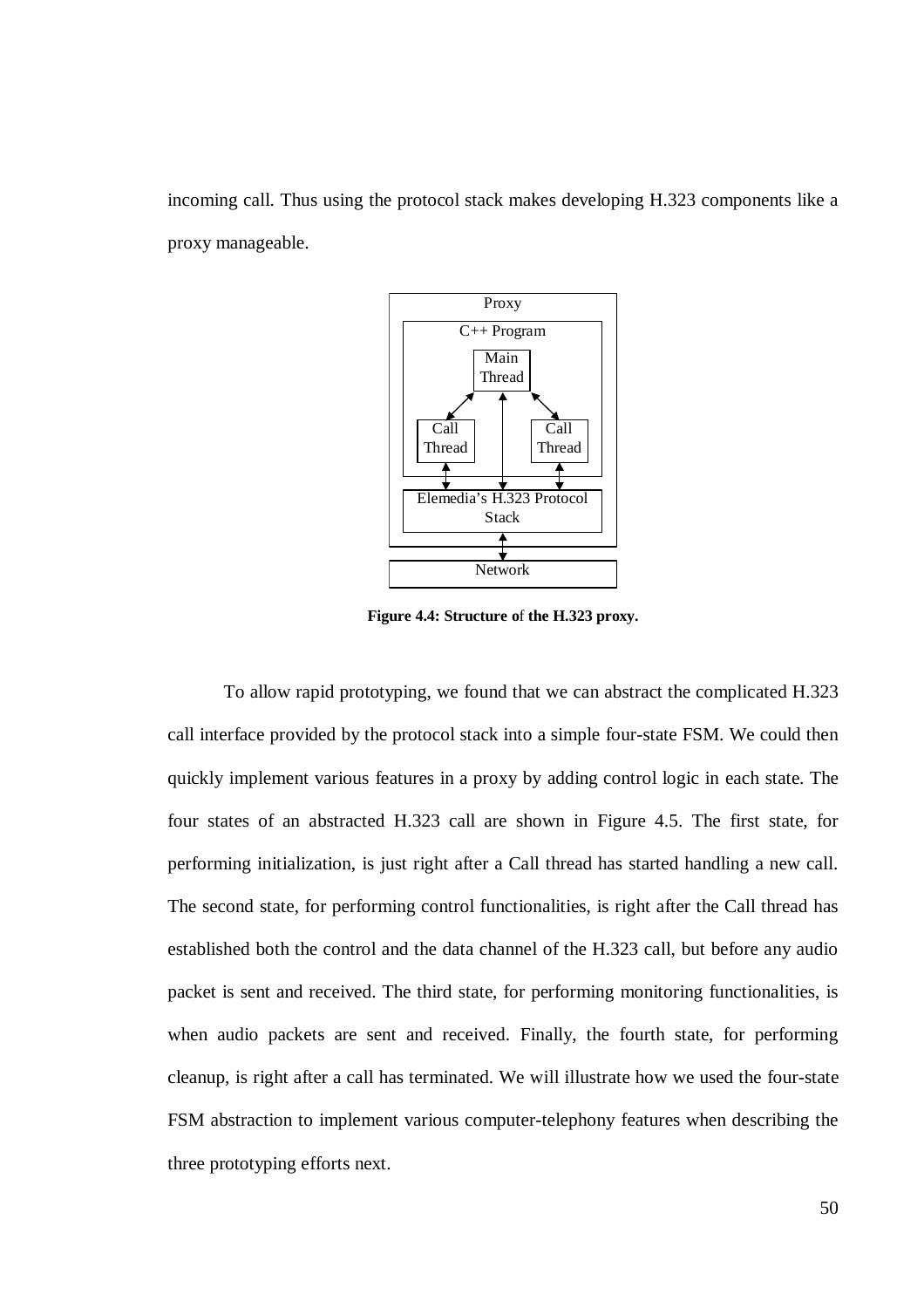

**Figure 4.5: A four-state FSM model of a H.323 call.**

## **4.4 First Prototype**

#### **4.4.1 Requirements**

For the first prototype, we wanted to quickly deploy a minimal service to people in our research group to understand the issues of attracting users and conducting pricing experiments. As a minimum, we needed to implement outgoing calls, incoming calls, and accounting. For outgoing calls, we could easily allow users to use any computer to make calls. Thus, we would also like to allow users to use any computer to receive calls. However, a typical user in our group has more than one computer. Thus, we needed to dynamically update users' current computer locations to support incoming calls. Our initial solution for location update is to simply allow users to dynamically specify which computers for receiving their calls. For accounting, we needed it to experiment with different pricing policies. Our approach for accounting is to limit each user to a certain number of tokens and charge a certain token rate per minute. With location update and accounting, we aimed to deliver a basic service to users.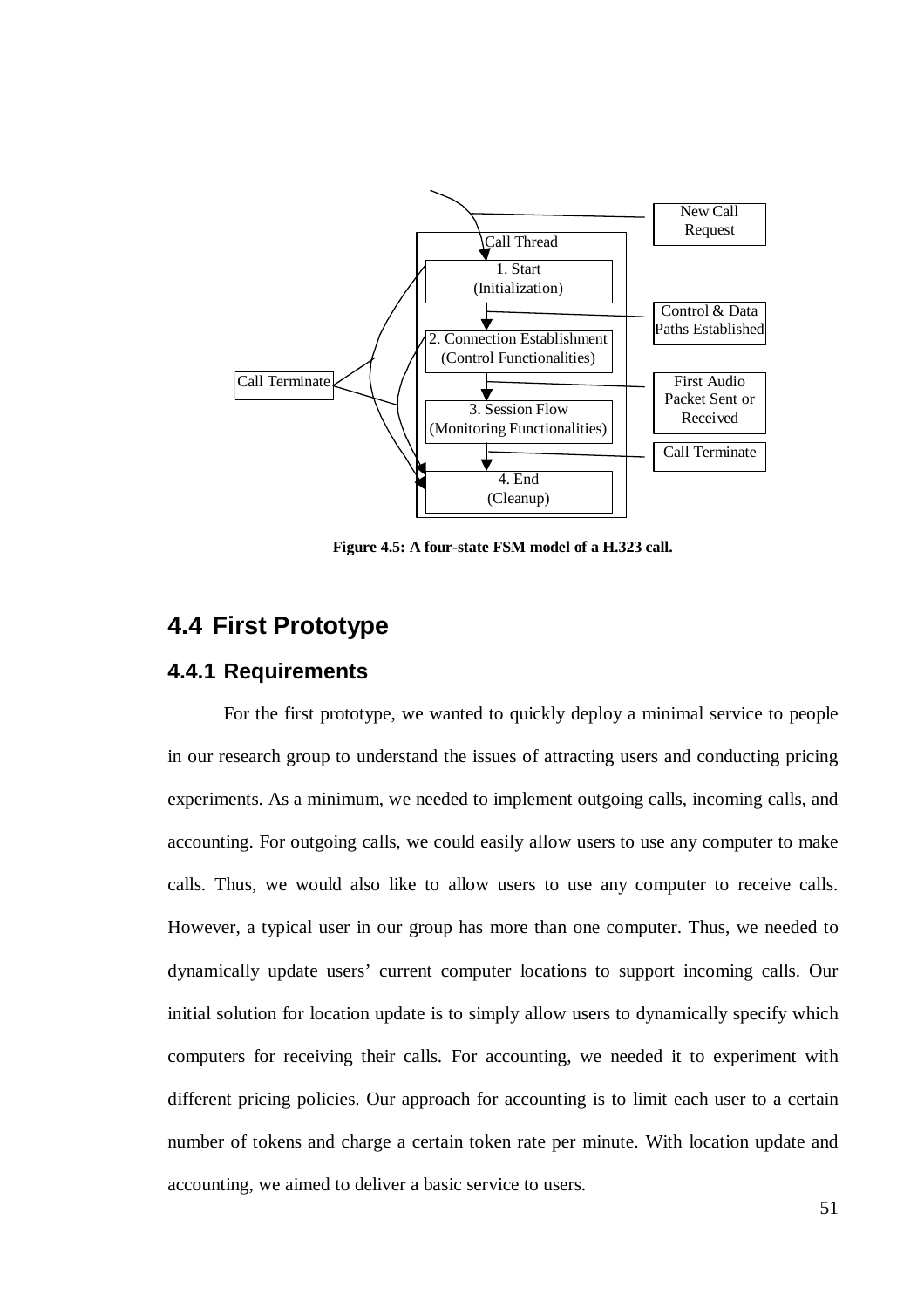#### **4.4.2 Architecture**

Our architecture (see Figure 4.6) consists of a Microsoft NetMeeting as the H.323 client, a proxy, and a Motorola H.323 gateway. The NetMeeting's user interface is shown in Figure 4.7. The gateway initially has two phone lines connected to the PSTN. Through the proxy, users can use the gateway to make and receive calls between the Internet and the PSTN.



**Figure 4.6: First prototype's architecture.**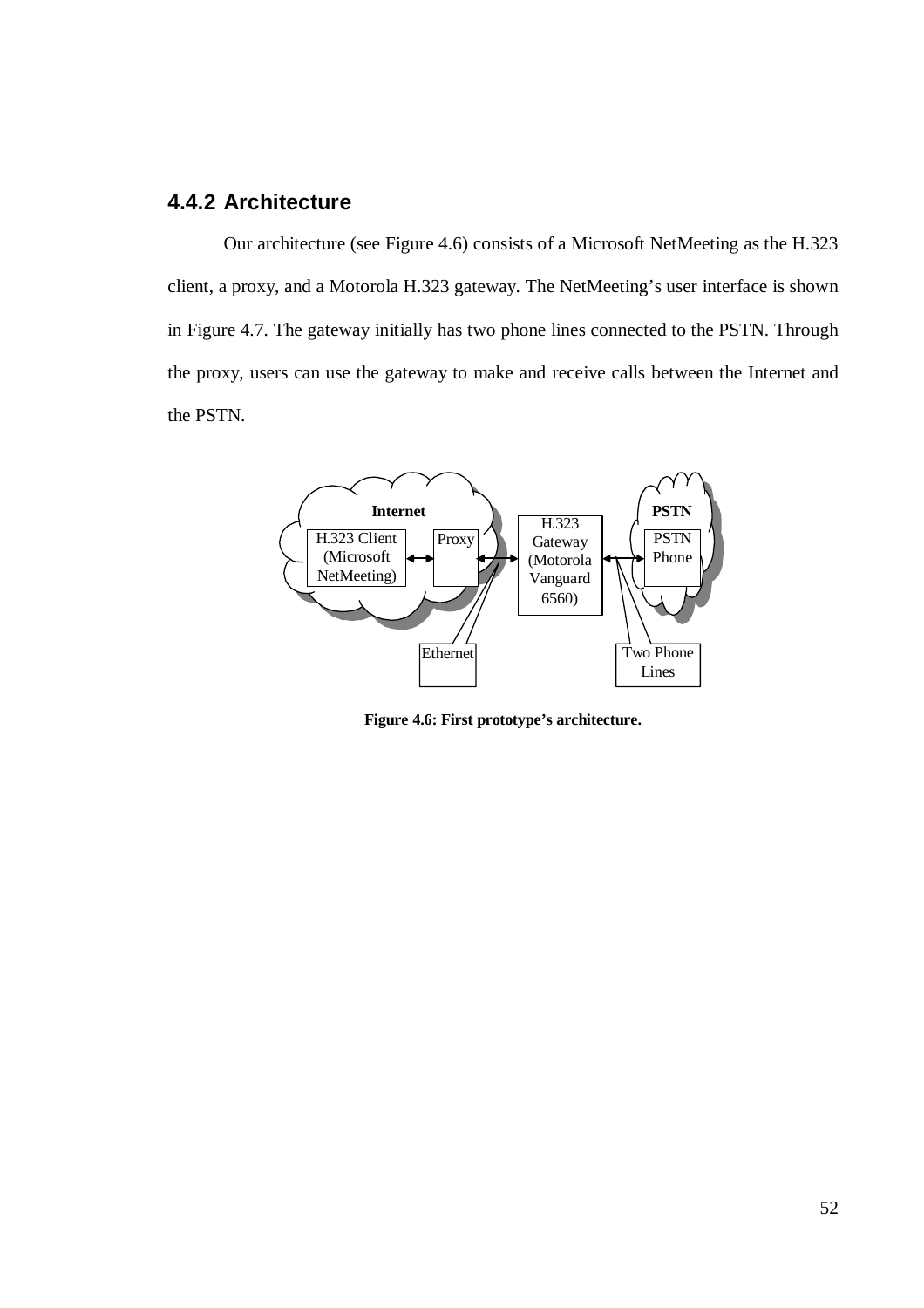| Call | View          | A NetMeeting - Not in a Call<br>Tools | Help          | $ \Box$ $\times$ |
|------|---------------|---------------------------------------|---------------|------------------|
|      |               |                                       |               | ☎                |
|      |               |                                       |               | B                |
|      |               |                                       |               | <b>B</b>         |
|      |               |                                       | eeting        |                  |
|      |               |                                       |               |                  |
|      | $\frac{1}{2}$ | Ē                                     | $\mathcal{P}$ |                  |
|      | Name          |                                       |               |                  |
|      |               |                                       |               |                  |
|      |               |                                       |               |                  |
|      | L,            |                                       | ø             | 로탈               |
|      | Not in a call |                                       |               | 电质               |

**Figure 4.7: NetMeeting's user interface.**

When a user wants to make a call from his/her computer, she/he would need to run NetMeeting and then enter as the phone number his/her user ID and the callee's number. When the proxy receives the call from the NetMeeting, it will use the user ID for admission control and accounting, and then use the callee's number to generate another H.323 call to the gateway to reach the callee. When the callee answers, the proxy will then connect the two H.323 calls by asking each call to forward its incoming audio packets to the other call's end point. To receive incoming calls on a new computer location, a user would need to first perform a location update by encoding his/her user ID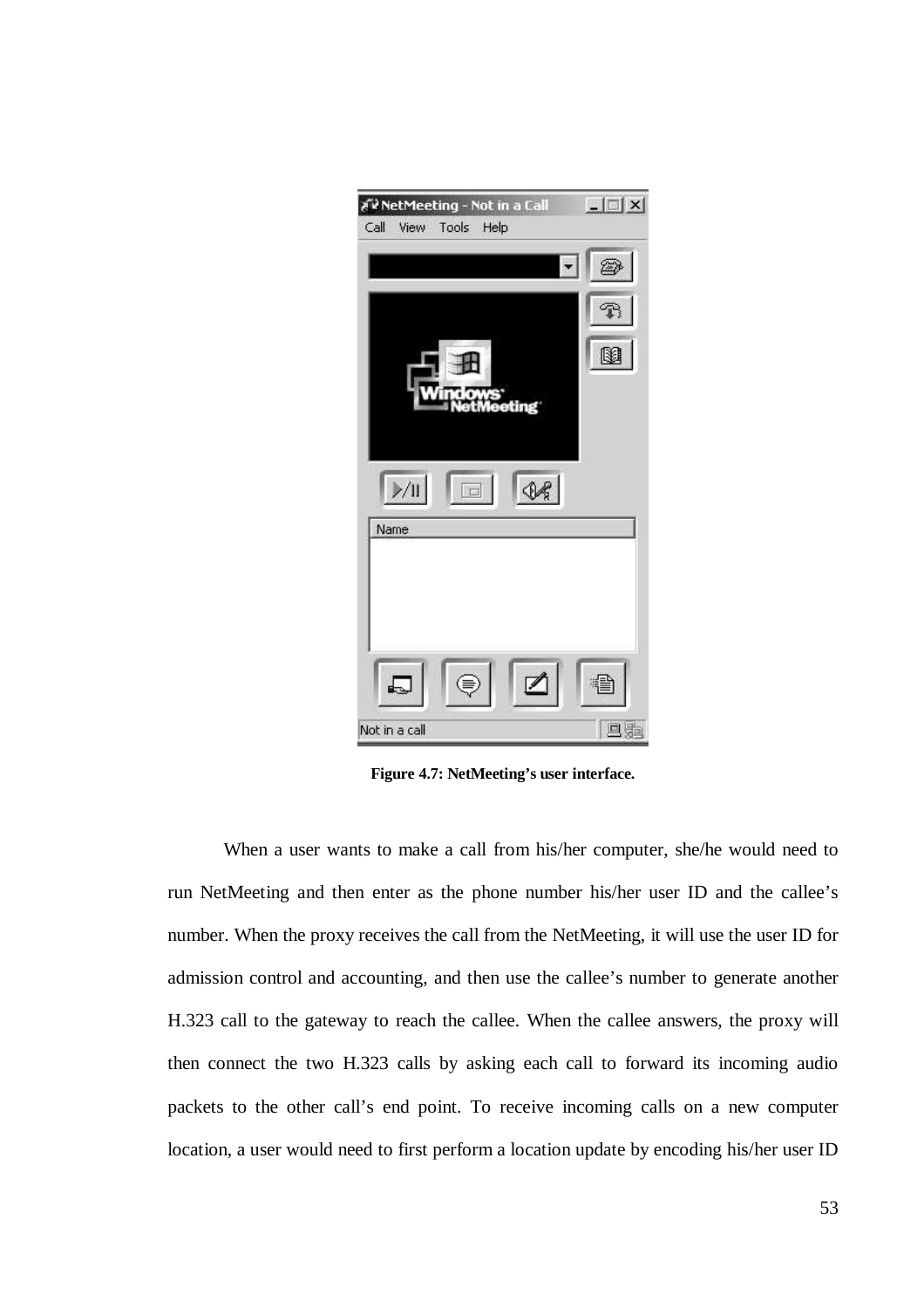and the new IP address as the phone number. When the proxy receives the call, it will update the user's computer location. Later on, when the proxy receives an incoming H.323 call (from the PSTN) for that user, it will issue another H.323 call to the user's computer. A NetMeeting demon running on the computer will prompt the user to answer. After answering, the proxy will then connect the two H.323 calls together. Thus it is relatively straightforward to redirect calls using a proxy.

#### **4.4.3 Proxy Implementation Details**

We found that we can easily connect two H.323 calls together in a proxy by adding a small amount of control logic at each state of a simple four-state FSM call (see Figure 4.8). When the proxy first receives an incoming call from either a gateway or a client, the handling Call thread first obtains its call identifier at the first state. Then at the second state, the handling Call thread performs admission control and accounting<sup>5</sup>, and then asks the Main thread to generate a second Call thread to complete the call. When the second Call thread reaches its first state, it obtains its call identifier, associates the two Call threads together with their call identifiers, and then performs accounting for its call. After the second Call thread reaches its second state, it uses the call identifiers to setup both Call Threads to forward incoming audio packets to each other's end point. Finally, when one Call thread terminates, it first performs accounting on its call, and then asks the Main thread to cause the other Call thread to terminate. All accounting information relevant to each call are kept in its Call thread and all data relevant to each user, like the current computer location and the number of tokens that the user has left, are kept in the Main thread.

 $<sup>5</sup>$  Accounting is performed by keeping accounting states with each Call thread and then once every minute</sup> generating an accounting record based on the states.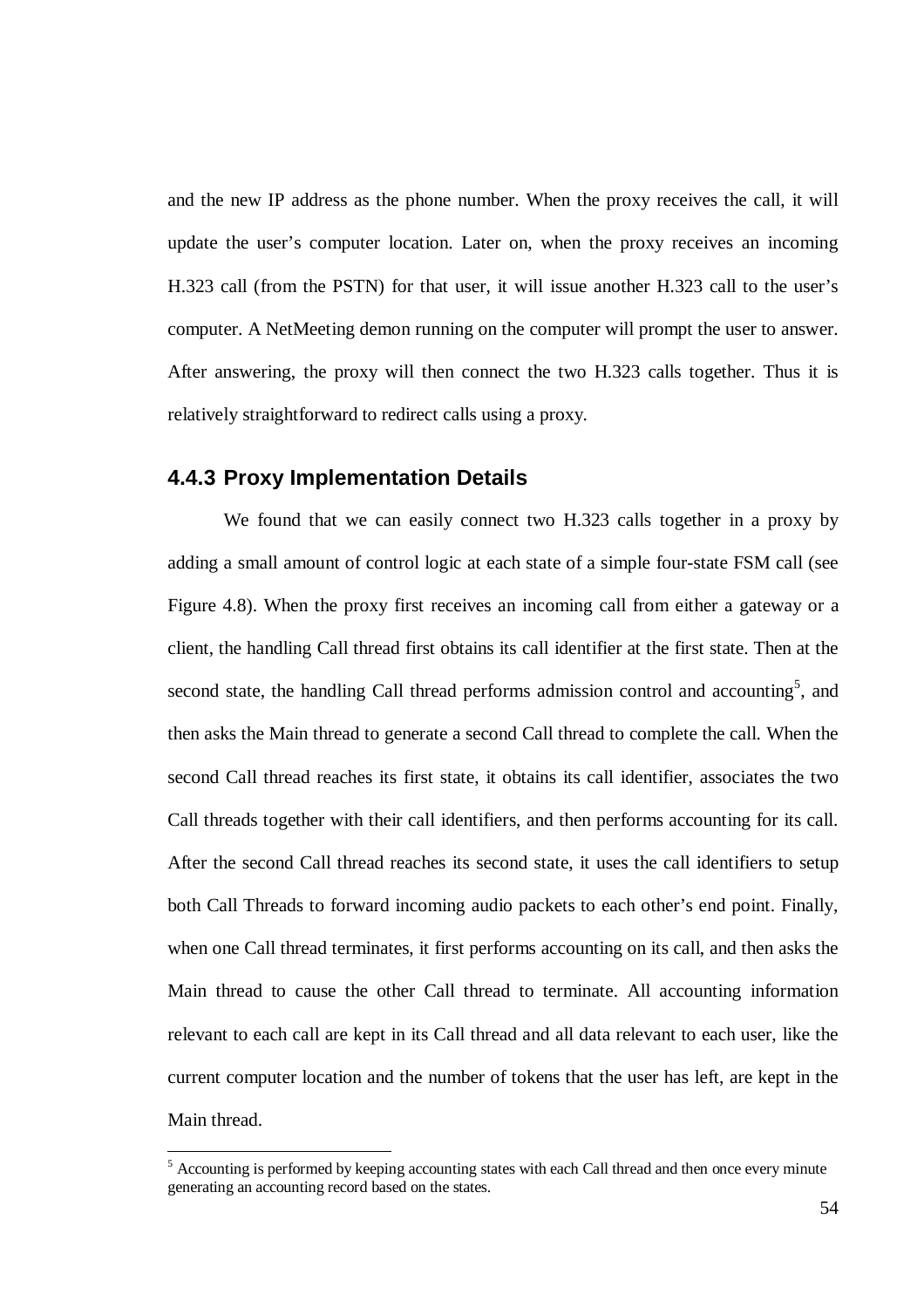

**Figure 4.8: Implementation of the first prototype using the four-state FSM.**

#### **4.4.4 Deployment**

We offered the service to 12 people in our research group during the Fall of 1999<sup>6</sup>. We assigned each user a four-digit user ID for making and receiving phone calls. We limited the outgoing calls to local numbers in the Berkeley area. To receive an incoming call, callers can call one of the two phone lines for the gateway and then enter the user ID of the user they want to reach. We created a simple directory service by placing users' IDs on a web page so that people in our group can call each other.

<sup>6</sup> Our users have shared PSTN phones in their offices that can call anywhere.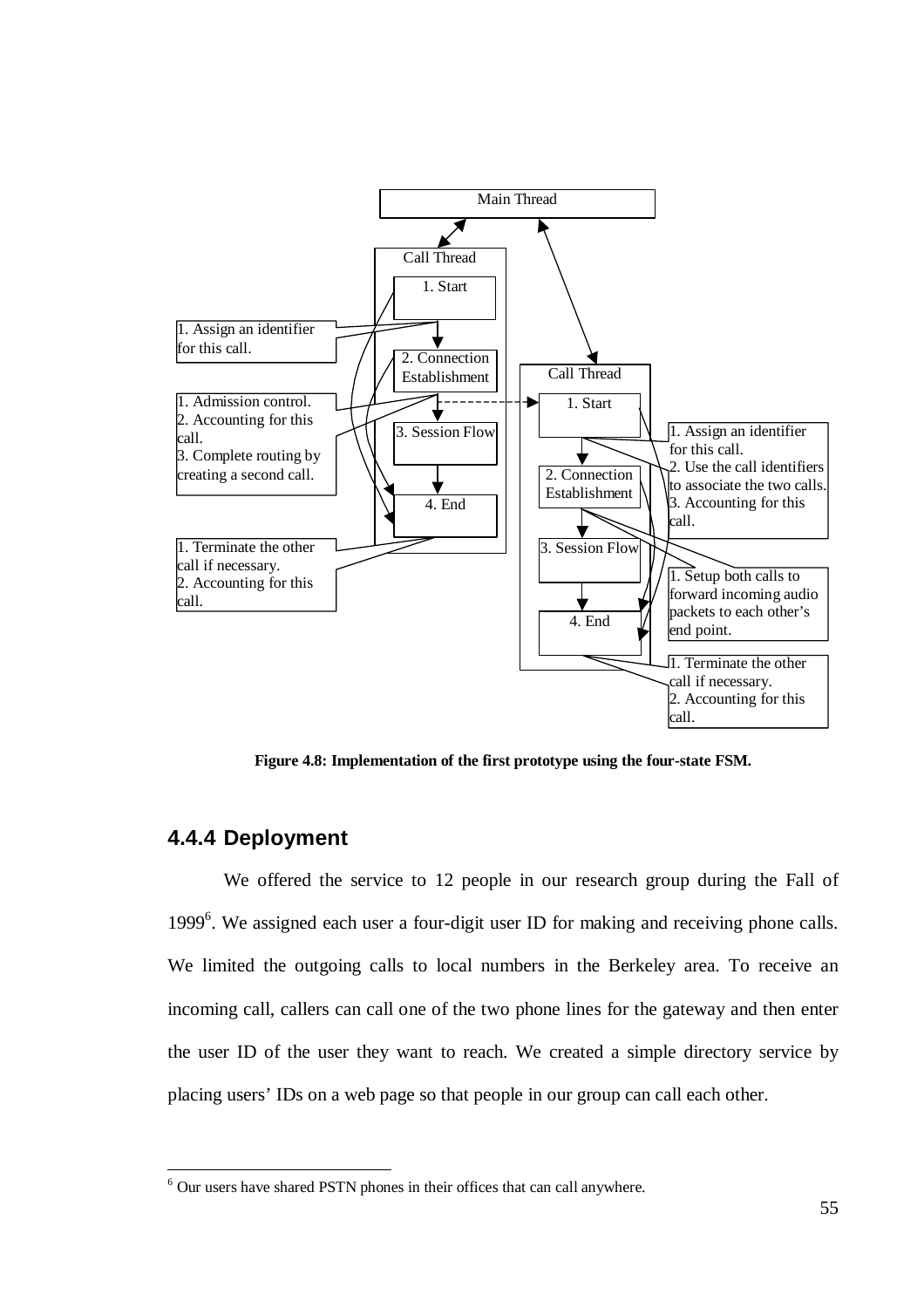We obtained lots of usage during the first week because users were curious. However, during the second week, usage quickly declined. We tried to encourage users to make more phone calls during the third week; however, usage remained low the following weeks. See Figure 4.9 for the weekly usage chart.



**Figure 4.9: Weekly usage of the first deployment.**

#### **4.4.5 Lessons**

We found that we can abstract the complicated H.323 call into a simple four-state FSM and quickly implement functions like admission control, accounting, and call redirection in a proxy by adding control logic at each state. Using a simple four-state FSM also made debugging and testing the proxy simple.

The service was easy to deploy and maintain. To deploy it, we only needed to ask users to download and install NetMeeting on their computers. To maintain it, we only needed to reboot the proxy machine once a week for precaution. Otherwise, the proxy was available all the time. The service was reliable because the four-state FSM abstraction allowed us to reliably add and test new functionalities.

This deployment experience taught us that it is not easy to convince users to use their computers instead of phones. Based on surveys, users stated that they stop using the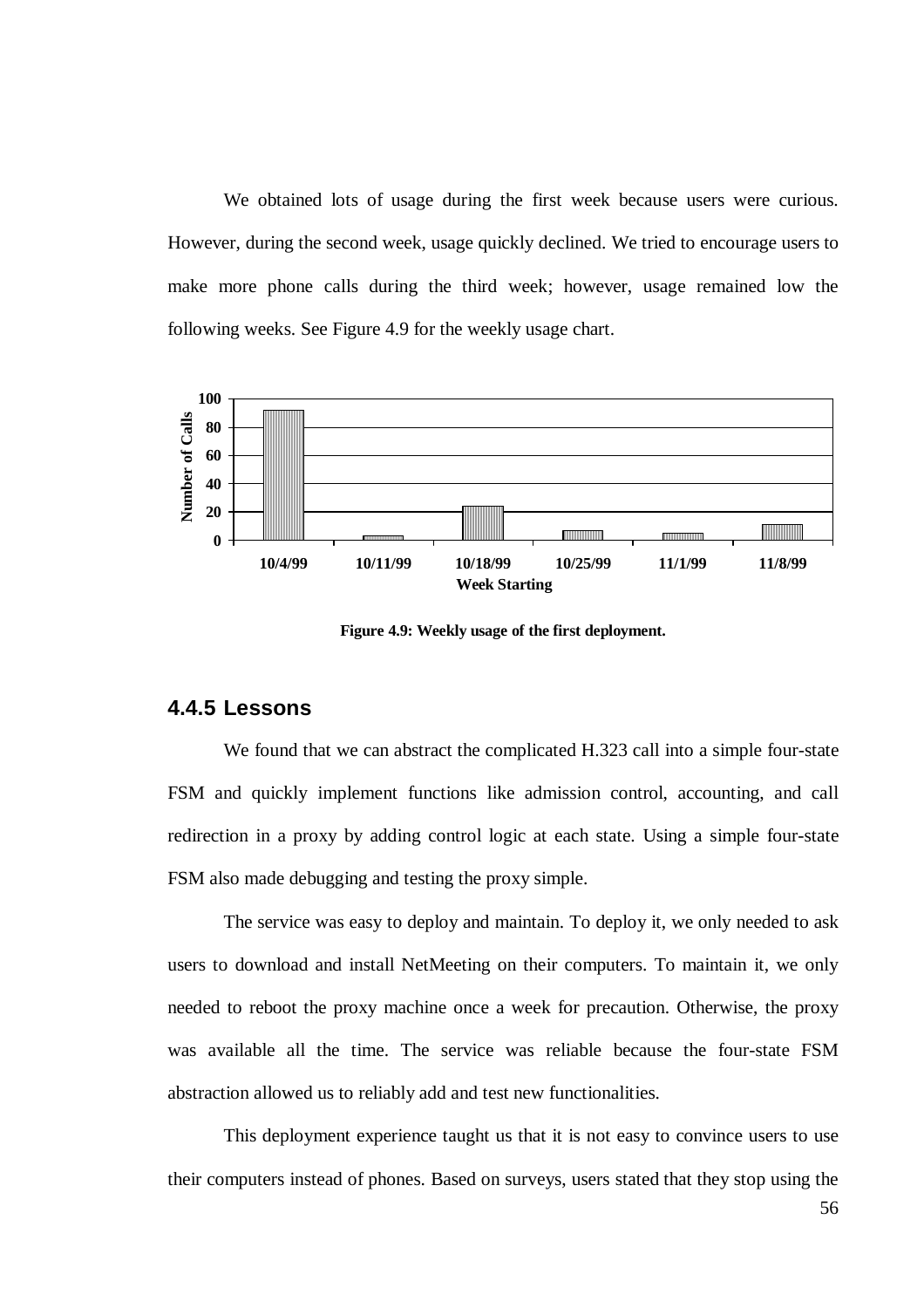service because they need to use a headphone, run NetMeeting, and adjust sound before they can make a call. Users indicated that they are hesitant to use the service for receiving incoming calls because they need to give out new phone numbers. Finally, with location update, users found that it is hard to remember to update their computer locations whenever they switch computers.

## **4.5 Second Prototype**

#### **4.5.1 Requirements**

The goal of the second prototype was to attract a larger user community. We decided to target the undergraduates in our department because they only have access to pay phones when they are in school. We believed that it would be easier to build a user community for those who do not have easy access to phones. Based on the lessons learned in the first prototype (and to attract and retain more users), we decided to support the following features to make the service more usable. For outgoing calls, we wanted to allow users to use any computer in the undergraduate computer cluster. After logging in with a password, they can enter either phone numbers or user IDs of the people they want to call. To increase incoming calls, we wanted to forward calls to users' computers if they are logged on, and forward them to phone numbers chosen by users otherwise. Using logins to indicate where the users are, we eliminated the issue of requiring users to dynamically specify which computers for receiving their calls. Forwarding incoming calls to phone numbers when users are not logged on saves us the work of implementing a voice mail service. During a call, we would like users to be able to send DTMF tones<sup>7</sup> from their computers to check their answering machines for messages. Furthermore, we

 $\frac{7}{7}$  DTMF tones are touch tones on phones that allow users to dial numbers and send & receive control tones during a call.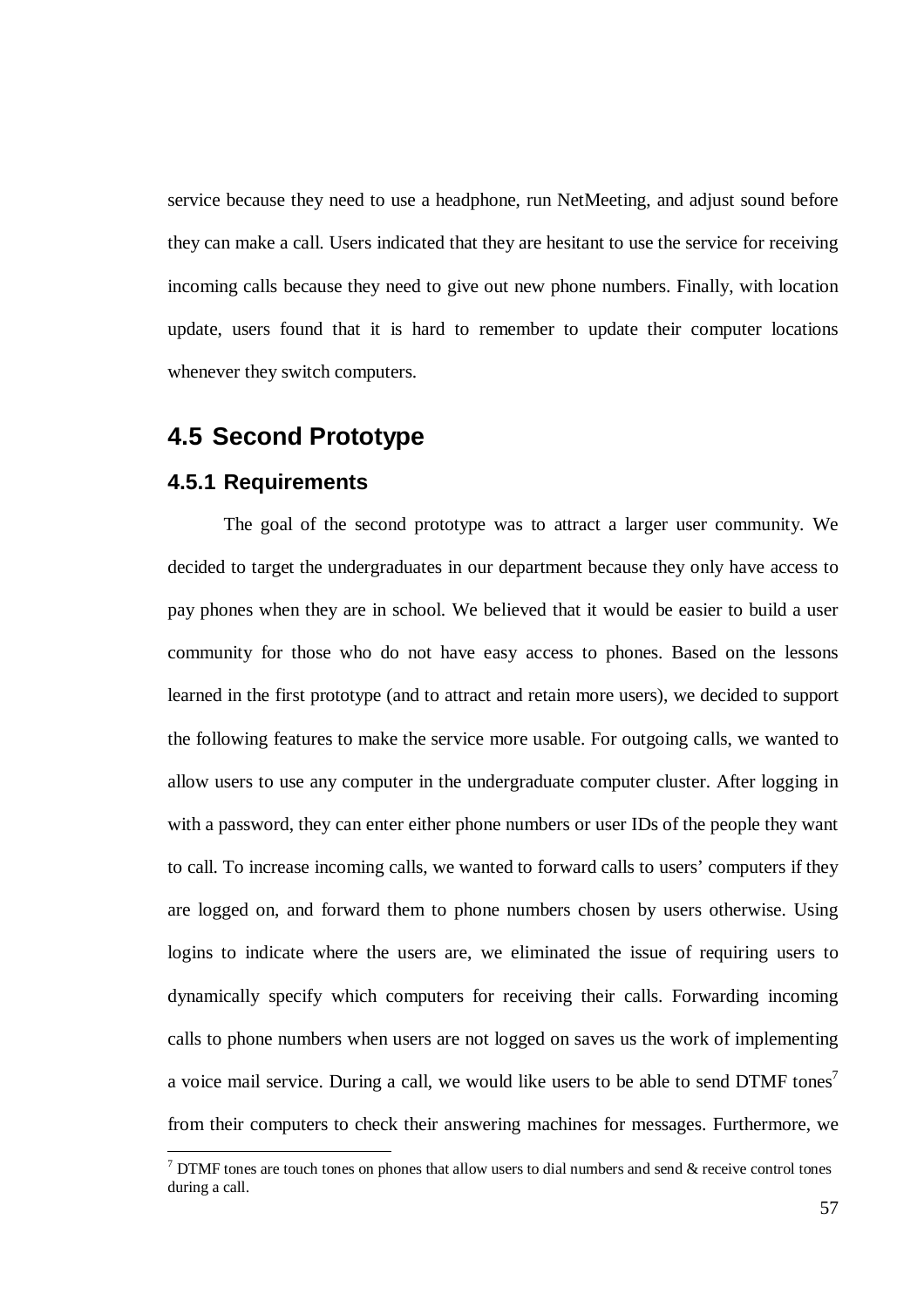would like to provide users on their computers with real-time pricing and accounting information. With these features, we hoped that the undergraduates in our department would find the service useful.

#### **4.5.2 Architecture**

Our architecture now consists of a web page, a web server, a proxy, and the Motorola gateway (see Figure 4.10). We upgraded the Motorola gateway with a Primary Rate ISDN line that can support 23 simultaneous calls between the Internet and the PSTN. For incoming calls, we setup a hunt group for the 23 lines so that callers on the PSTN only need to dial one phone number to locate an available line. For the user interface, since NetMeeting does not support text display or DTMF, we decided to use a web page (see Figure 4.11) to provide users with better and more flexible inputs and outputs, like real-time prices and DTMF. To simplify development, we reused NetMeeting as the H.323 client by incorporating it inside the web page.



**Figure 4.10: Second prototype's architecture.**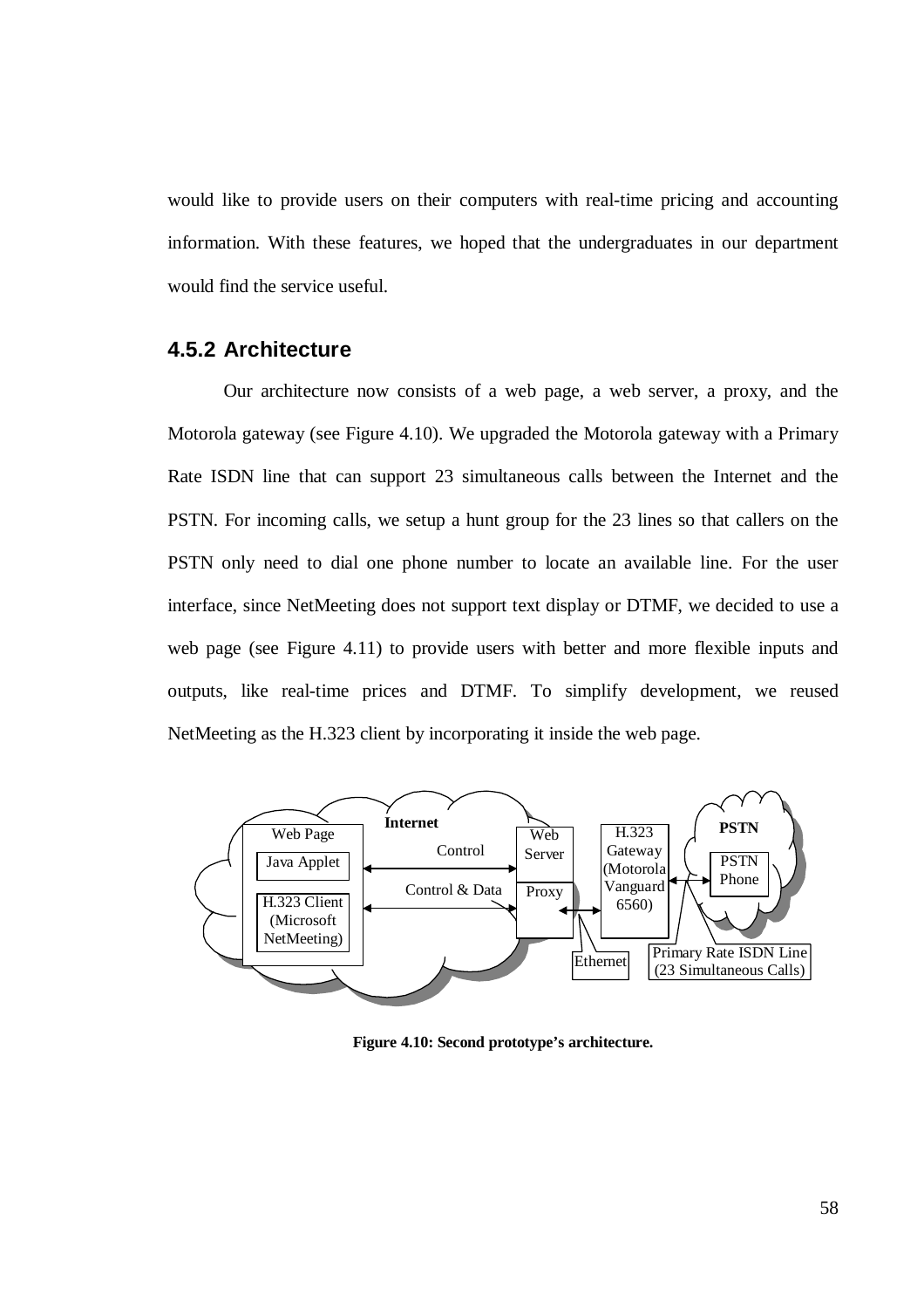| Welcome to the ICEBERG Computer Telephony Service (CTS)                                                                                                                                                                           |       |                                 |             |                                              |
|-----------------------------------------------------------------------------------------------------------------------------------------------------------------------------------------------------------------------------------|-------|---------------------------------|-------------|----------------------------------------------|
| UserID<br>Password                                                                                                                                                                                                                | Login | Logout                          |             | For adjusting volume only.<br>ŵ              |
|                                                                                                                                                                                                                                   |       |                                 |             | B<br>먷<br>480<br>国<br><b>NNO</b><br>GHI<br>紫 |
|                                                                                                                                                                                                                                   |       |                                 |             | TUV<br>wgw                                   |
|                                                                                                                                                                                                                                   |       | For generating DTMF tones only. |             | $\frac{\text{const}}{6}$                     |
|                                                                                                                                                                                                                                   |       | 2ABC                            | 3 DEF       | 中光                                           |
| Submit Hengup                                                                                                                                                                                                                     | 4GH   | 5 JKL                           | 6 MAGO      |                                              |
| ForwardNumber-<br>NewMinuteRistic - TokensLeft -<br>Enter a number to call.<br>(E.g. (510) 6425707 or (CTS) 3000).<br>510 E<br>Enter a member to forward incoming calls when<br>not logged-on or select 'blank' to leave a blank. | 7 PRS | 8 TLW                           | <b>SMAY</b> | $\sqrt{2}$                                   |

**Figure 4.11: Second prototype's web interface.**

When a user wants to use a computer to make a call, he/she first needs to login through the web page using his/her user ID and password. The web server will then pass the login request to the proxy. After the proxy authenticates the user, it will generate a cookie and ask the web server to pass it back to the web page for storage. When the user wants to make a call, he/she would enter the phone number or the user ID of the person she/he wants to reach. The web page would then combine the cookie with the number when using NetMeeting to make a H.323 call to the proxy. When the proxy receives the call, it uses the cookie for admission control and accounting, and uses the number to issue a second H.323 call to the callee. When the callee answers, the proxy then connects the two H.323 calls together. For incoming calls, the proxy will forward the calls to users' computers if they are logged on. If not, the proxy will forward them to PSTN numbers chosen by users. During a call, users on their computers can send and receive DTMF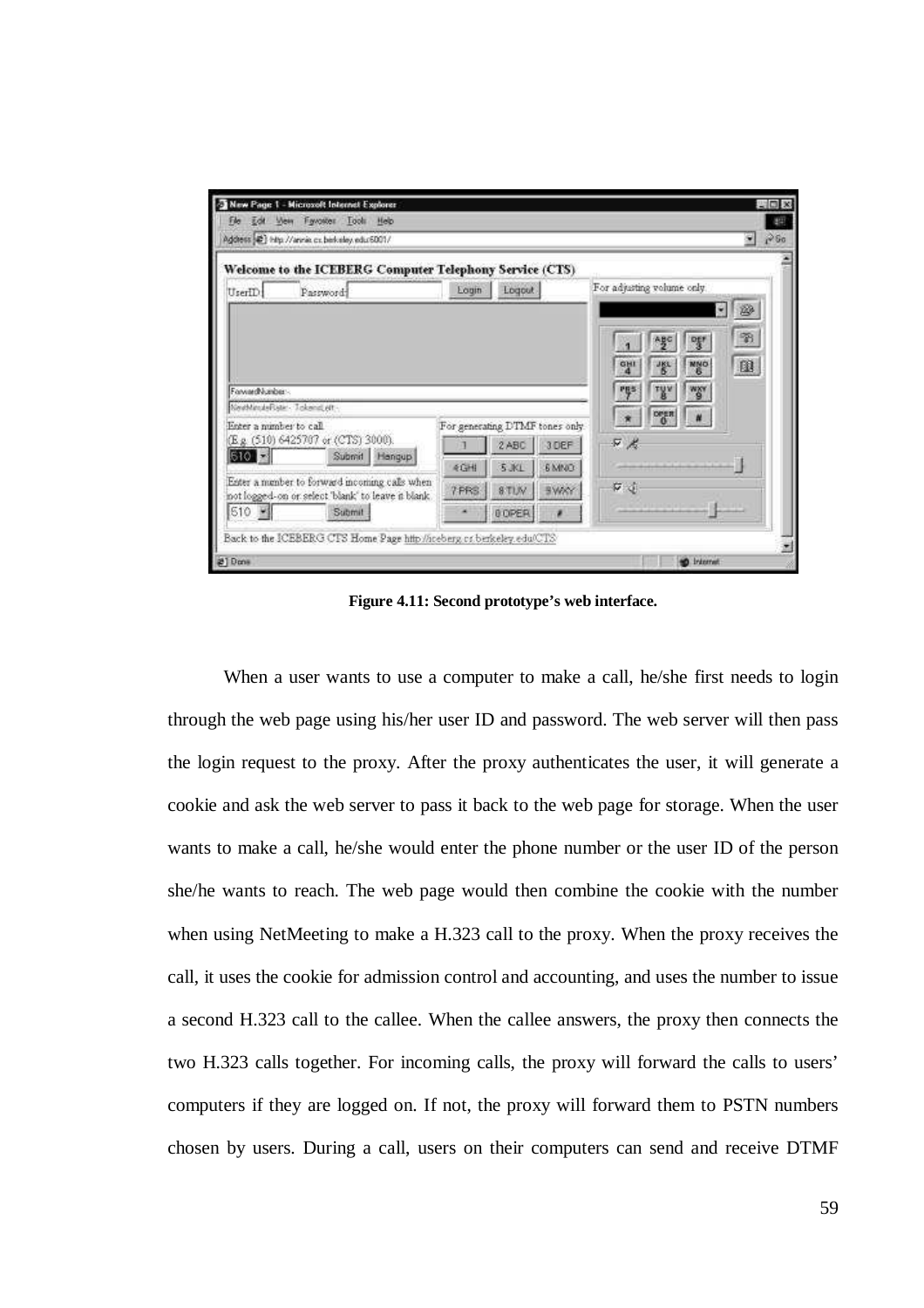tones. When the proxy receives a DTMF request from a web page via the web server, it will generate a DTMF tone to the other end point. Similarly, when the proxy receives a DTMF tone from the other end point, it will ask the web server to forward it as a text message to the web page. During a call, the proxy will periodically ask the web server to display status messages like the current price information on the web page. Thus the web interface acts as an out-of-band control channel complementing the H.323 protocol.

## **4.5.3 Proxy Implementation Details**

Only one additional thread, the WebServer thread, needs to be added in the proxy software to interface with all the web pages (see Figure 4.12). When the WebServer thread receives control messages from the web pages, it can forward them to the Main thread or the Call threads. Similarly, when the WebServer thread receives control messages from the Main thread or the Call threads, it can forward them to the appropriate web pages.



**Figure 4.12: Program structure of the H.323 proxy for the second prototype.**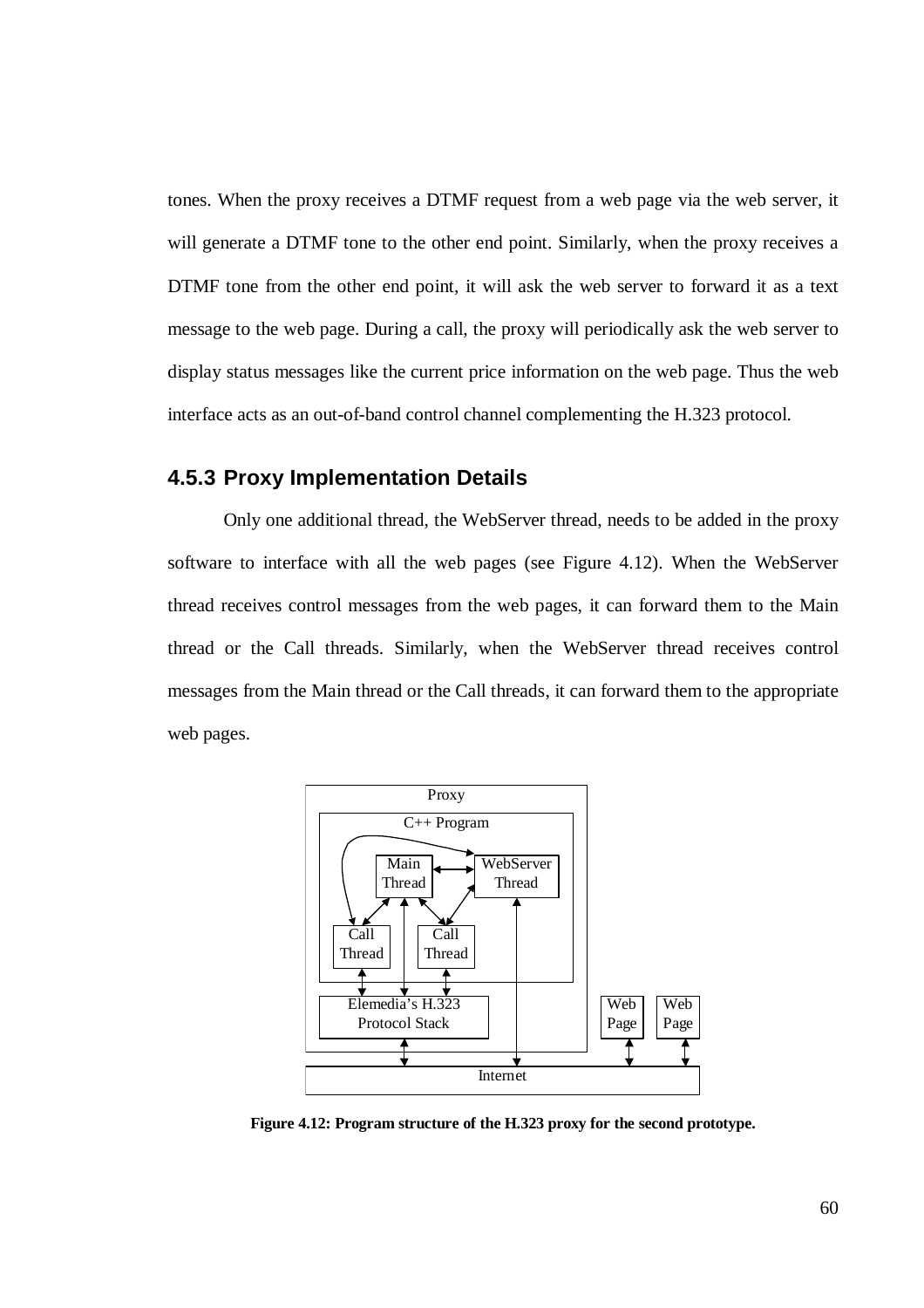To support interaction with the WebServer thread, the control logic of the fourstate FSM used by the Call thread only needs to be modified at two places (see Figure 4.13). First, after the Call thread reaches the first state, it needs to ask the Main thread to associate its call ID with the caller's or callee's user ID. Second, after the Call thread reaches the fourth state, it needs to ask the Main thread to dissociate itself from the user ID. Thus the WebServer thread can use the call-ID-to-user-ID association in the Main thread to locate a Call thread, and the Call thread can also use the association to send messages to a particular web page. As a note, in the second prototype, the control logic is simplified by only having the first Call thread perform accounting. We found that we can keep all the accounting state in the first Call thread and still be able to keep track of who to charge (caller and/or callee) $^{8}$ .

<sup>&</sup>lt;sup>8</sup>In the first prototype, we thought that we had to keep accounting states in both Call threads. For outgoing calls, the person to charge is at the first Call thread; and for incoming calls, the person to charge is at the second Call thread.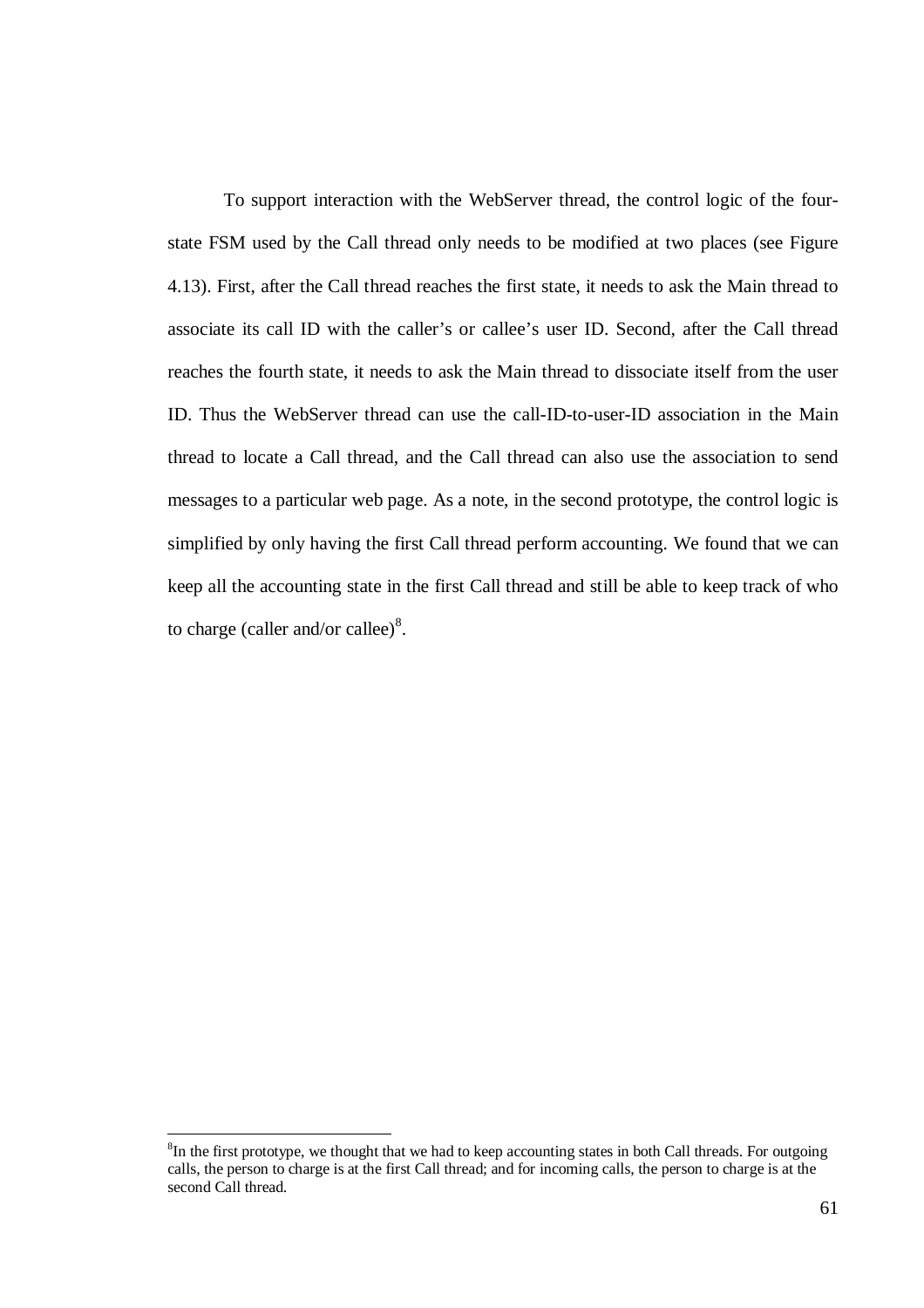

**Figure 4.13: Implementation of the second prototype using the four-state FSM.**

#### **4.5.4 Dep**l**oyment**

We offered the second prototype to 50 students in our department in the Spring of 2000. 25 graduate students and 25 undergraduate students signed up. We assigned each user a four-digit user ID and allowed them to place their IDs on a web page serving as a phone directory. We setup our service in one undergraduate computer cluster containing 29 Windows NT machines and on five information kiosks in our building. Thus the students could use these public computers, as well as their own computers, to make and receive phone calls. We limited the outgoing calls to local numbers around Berkeley.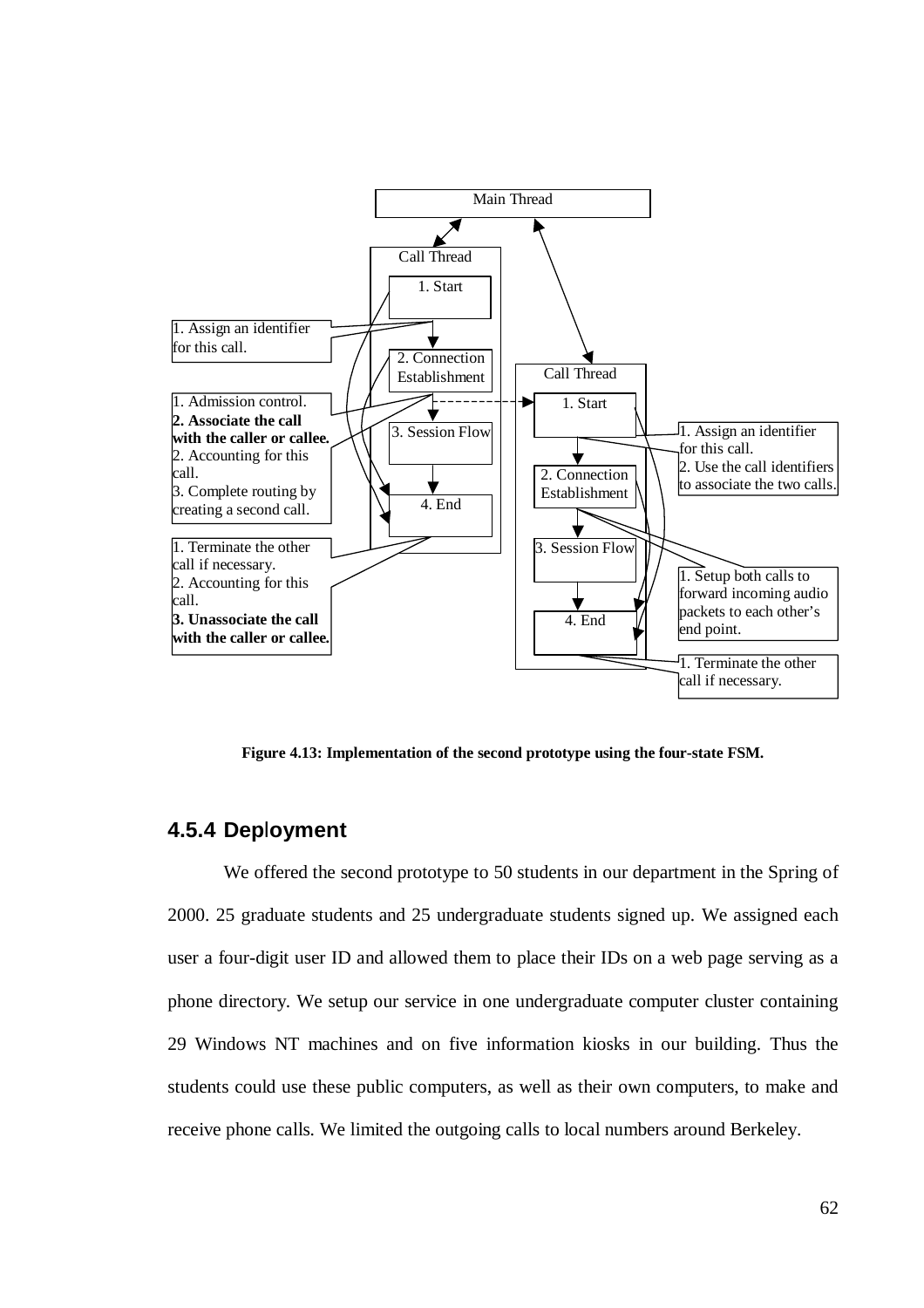We did not obtain as much usage as we had hoped and only half of the users who signed up used the service. Figure 4.14 shows the weekly usage. During the Spring Break (week of 3/27/00), we modified the service to allow outgoing calls to all Bay area. With the expanded call coverage, we were only able to maintain the same usage level as before.



**Figure 4.14: Weekly usage of the second deployment 9 .**

#### **4.5.5 Lessons**

We found that it is easy to integrate the H.323 protocol with an out-of-band control channel like a web interface when the H.323 call is abstracted as a simple fourstate FSM. During deployment, the service was again easy to deploy and maintain. Users only needed to install NetMeeting to access the service through a web page. The service was available all the time except for the weekly maintenance reboot. From deployment, we still found that it is hard to replace phones with computers. Through usage, we found that we can attract users to make calls from their computers. We even enticed some users to use the service to receive incoming calls on their phones. However it is hard to persuade users to receive incoming calls on their computers. During the service, we sent

<sup>9</sup> We did not have all 50 students sign up until after 3/13/00.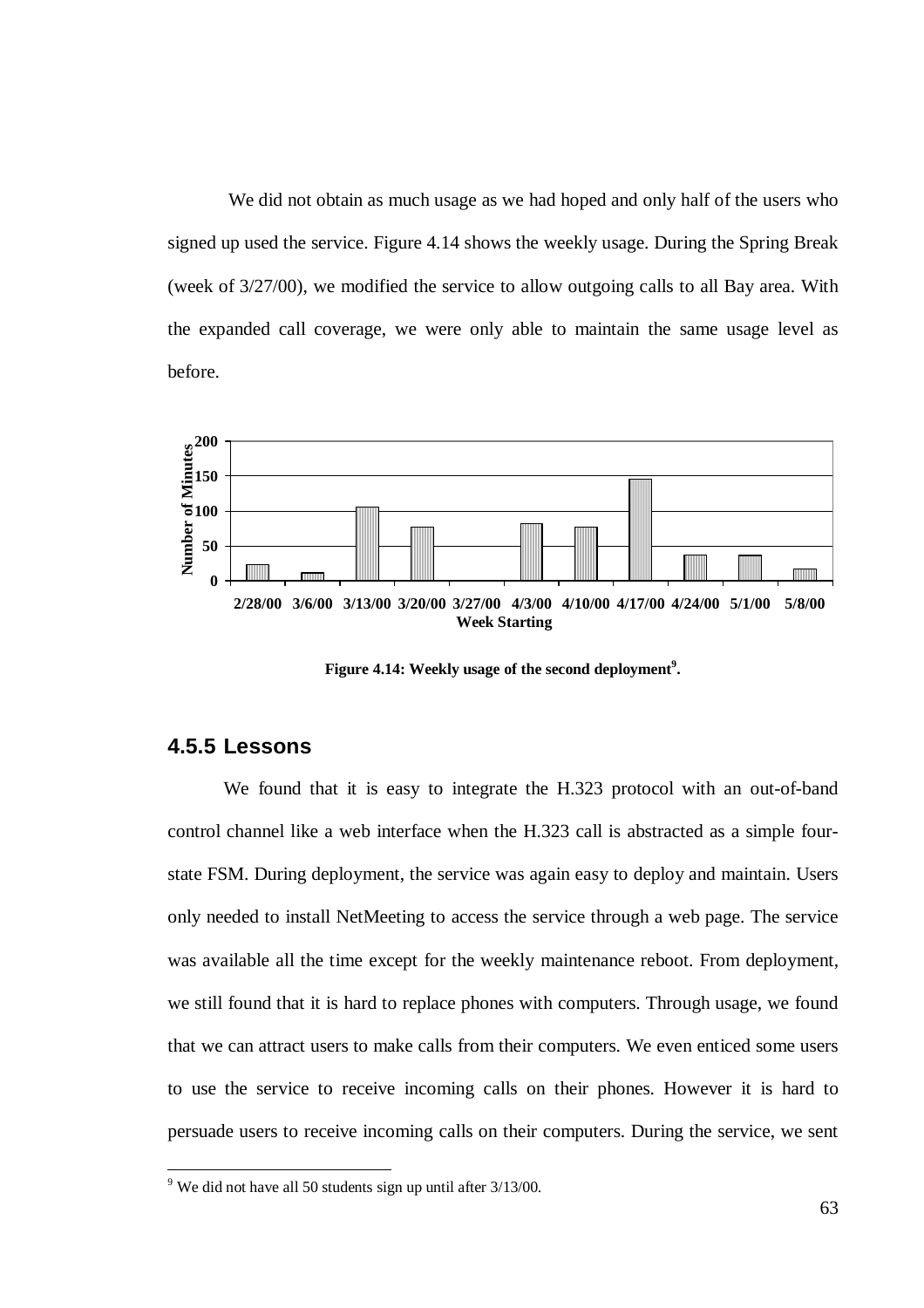out surveys and held focus groups. In general, users stated that the service and the web interface are easy to use. However, they suggested several improvements like adding dial tone, ringing, etc. Students said that they do not really need to make many calls while at school. At home, they stated that they can easily use free Internet-telephony services like Dialpad and Net2Phone instead of our service. Finally, users indicated that they are reluctant to use a computer-telephony service because the voice quality on the Internet can be poor sometime.

## **4.6 Third Prototype**

#### **4.6.1 Requirements**

The goal for our third prototype was again to obtain more usage to enable user experiments. We decided to target students in the dormitories because they have highspeed Internet connections (Ethernet) and would make lots of calls in their rooms. Based on the lessons learned from the first two deployments, we decided to support the following features.

For outgoing calls, we would like to allow users to use their computers or phones to make PSTN calls. From a computer, users would use a web interface as before. From a phone, users would first call the gateway and use an Interactive Voice Response system to enter their user IDs and PINs followed by the phone numbers they want to call. The phone interface would be similar to using a calling card. By allowing users to make calls from a phone, we offered a function that the free Internet-telephony services do not have.

For incoming calls, we would like to forward users' calls to their computers when they are logged on, and to their chosen PSTN numbers when they are not. To make it easier to receive incoming calls, users can receive them from any phone or any computer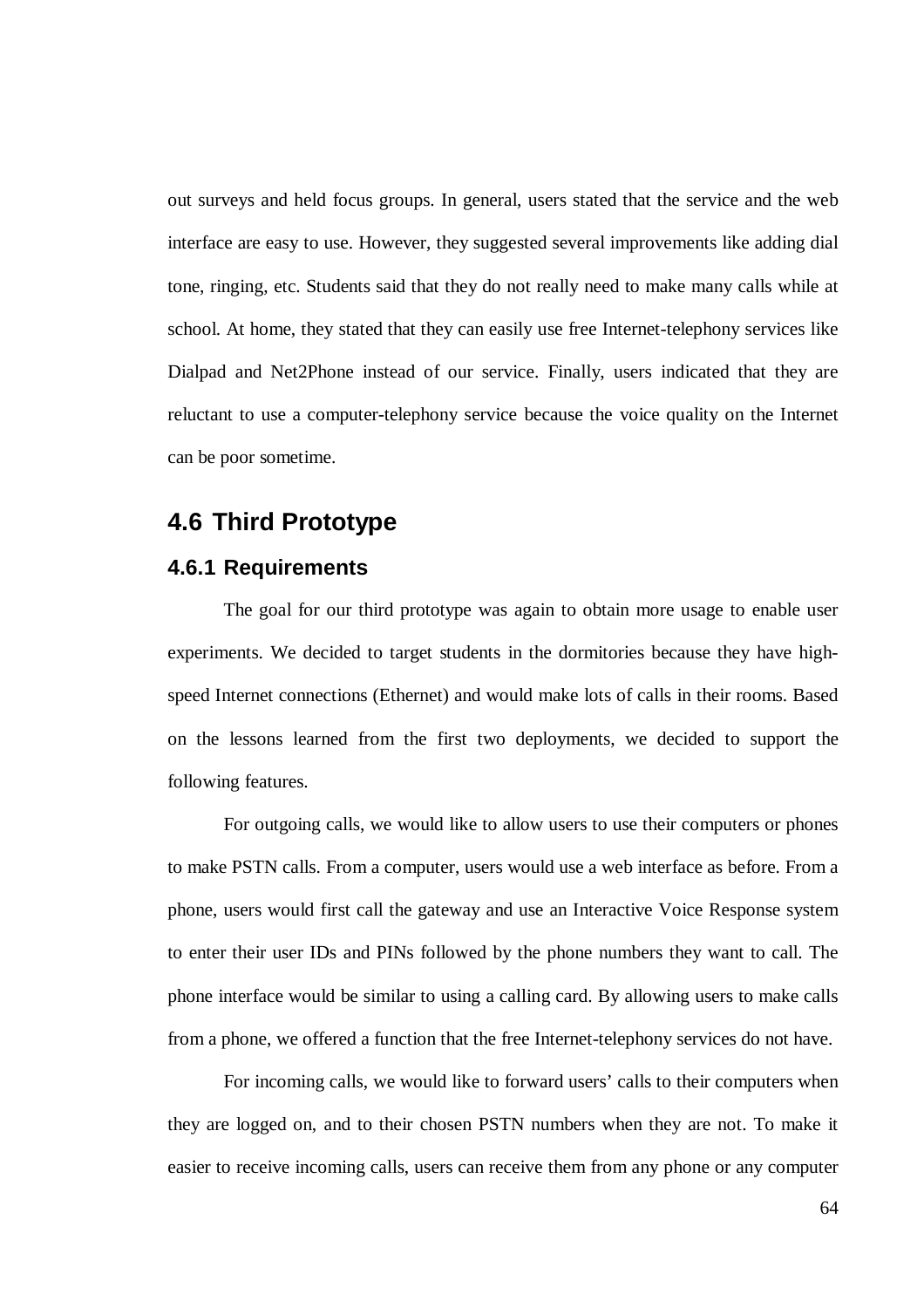running NetMeeting. Thus anyone can use their computers or phones to call our users. As a note, free Internet-telephony services do not support incoming calls.

During calls, we would like to provide users with an option when experiencing poor voice quality by transferring an active call from a computer to a phone. Furthermore, during calls, we would also like to allow users to send and receive DTMF tones, hear in-band voice messages, and receive real-time connection quality and pricing information. Again, at the time of the prototype, these features are not supported by the free Internet-telephony services.

#### **4.6.2 Architect**u**re**

The architecture is the same as the one shown in Figure 4.10 except that anyone using NetMeeting can also call the proxy to reach users. Calls from the Internet to the PSTN work as before. However, calls from the PSTN now contain an extra step. When a user calls the proxy from a phone, he will first hear a recorded voice message from the proxy like "welcome, enter your user ID and PIN, or enter the user ID of the person you want to reach". Then based on the DTMF tones that the user presses, the proxy will play out other recorded messages like "enter the phone number", "not enough tokens", "user not reachable", etc. Finally, after gathering enough information, the proxy will then route the call.

For call transfer, we decided to automatically transfer a user's active call to the last device he is accessing from. Call transfer works slightly differently depending on whether a user wants to transfer his call to a computer or to a phone. To transfer his active call to a computer, the user first needs to login to the web page at that computer. When the proxy receives the login request from the computer, it will notice that the user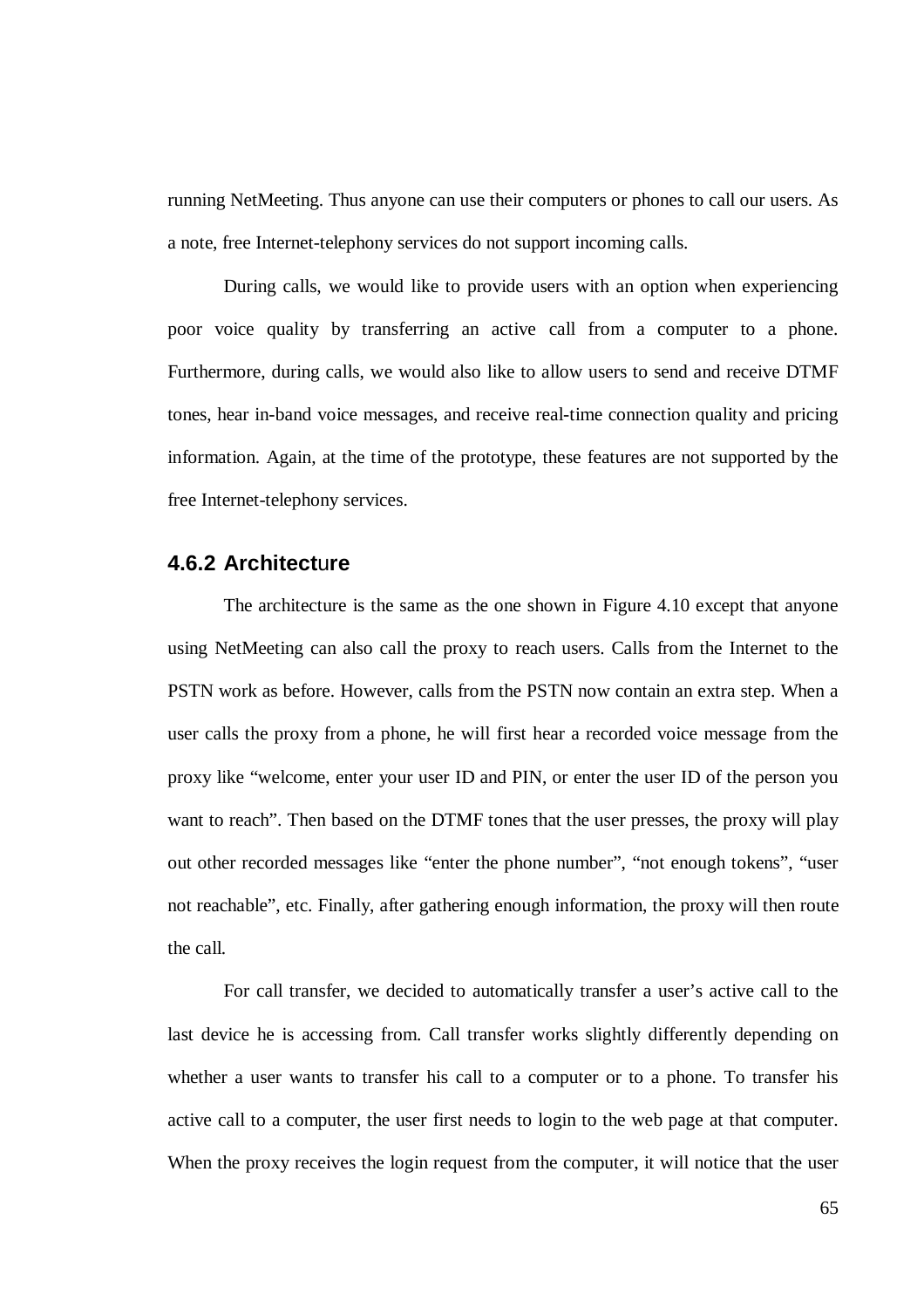is already in an active call. Thus the proxy will disconnect the user at his old location and ring the user at the computer. When the user answers, the proxy will then connect him to his active call. For the other scenario of a user wanting to transfer his active call to a phone, he will need to first use the phone to call the gateway. After entering his user ID and PIN through the phone, the proxy will notice that the user is already in an active call. Thus the proxy will immediately disconnect the user at his old location and connect his active call to the phone.

#### **4.6.3 Proxy Implementation Details**

The control logic for implementing the third prototype is the same as the one shown in Figure 4.13 except at one place. For calls coming from the PSTN, the first Call thread at the second state needs to first play out recorded messages and receive DTMF tones before continuing with admission control, accounting, and routing.

To support call transfers between devices, we found that we needed to clearly define the control functions added at each state of the four-state FSM so that we can easily change a Call thread's state. To illustrate, we will use the more complicated scenario of a user wanting to transfer his active call from his phone to his computer. When the proxy receives a login request from the computer, it will notice that the user is already in an active call. Thus the proxy will first terminate the Call thread handling the user's phone and then roll back the other Call thread to the first state of a first Call thread. Thus the rolled back Call thread can ask the Main thread to create a new Call thread to connect to the user's computer. After the computer answers, the proxy will then connect the two Call threads together to complete the call transfer. With the actions at each state clearly defined, we can easily roll a Call thread forward or backward through the four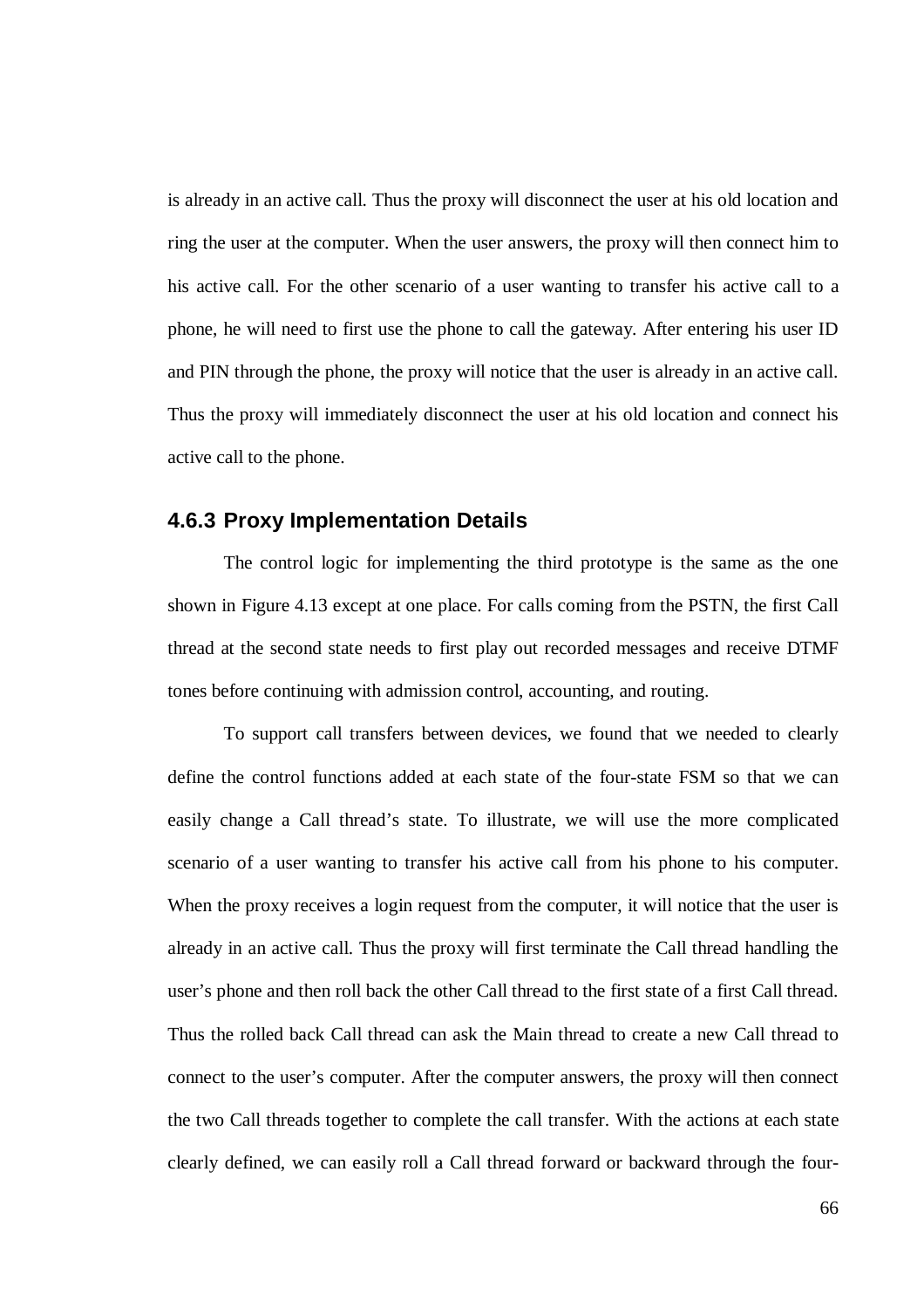state FSM to connect two existing Call threads for supporting call transfers. As a note, in the third prototype, we found that it is cumbersome to move the accounting states at the first Call thread to a new first Call thread. Thus we placed the accounting states with each user record in the Main thread and access them through a pointer (call-ID-to-user-ID association).

## **4.6.4 Deployment**

We deployed the service to students in the dormitories during the 2000-2001 academic year and were able to sign up 100 users at the end. Figure 4.15 shows the weekly usage for the Fall of 2000. We were able to use the service to conduct various pricing experiments.



**Figure 4.15: Weekly usage of the third deployment.**

## **4.6.5 Lessons**

We found that we can use our abstract FSM to easily implement device handoff. To handoff a call, we needed to clearly specify the control logic added at each state so that we can easily roll a call forward or backward through the four-state FSM. The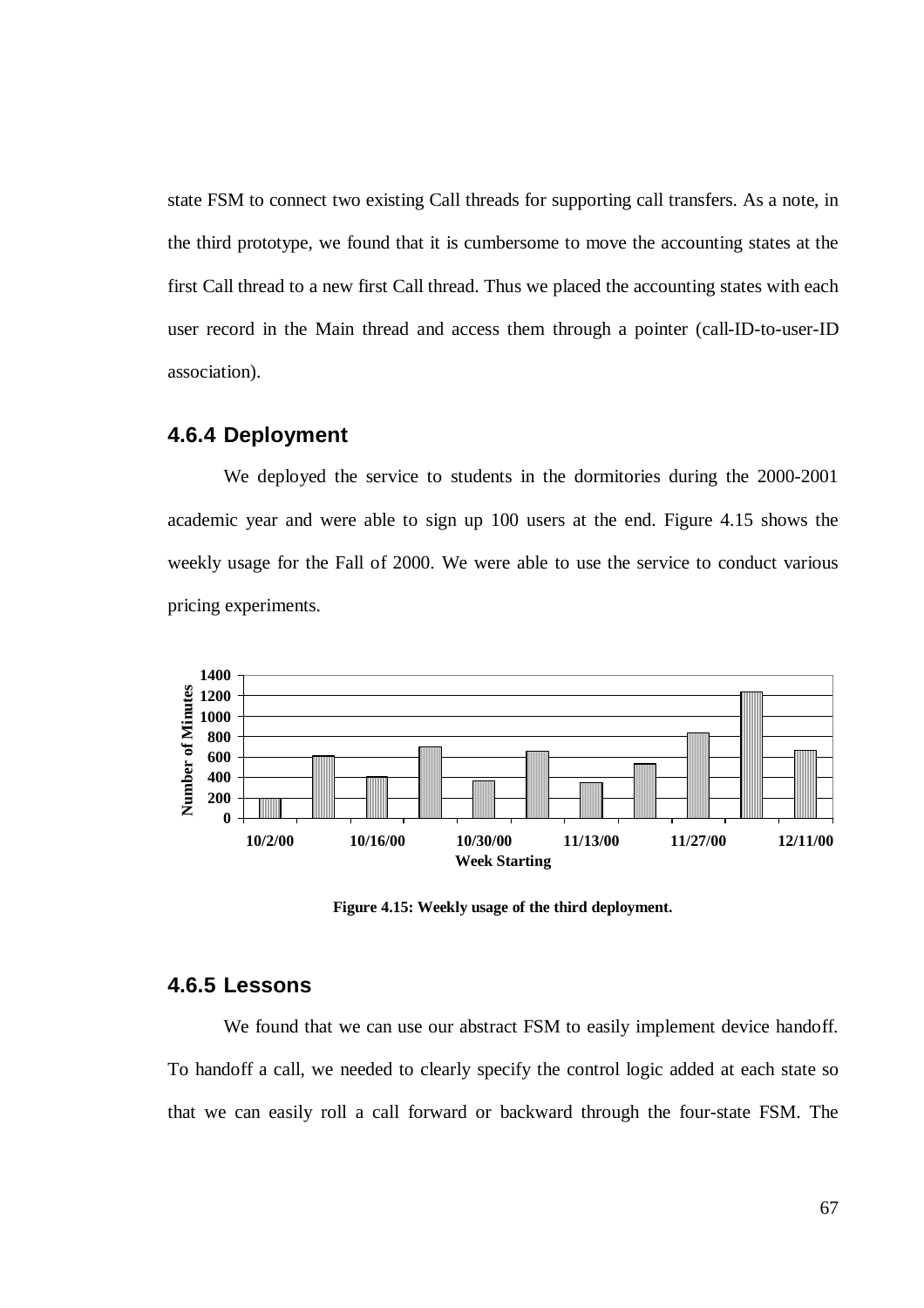deployment was again easy with the use of NetMeeting and web interface, and the service was available all the time except for the two-minute weekly maintenance reboot.

## **4.7 Conclusion**

From prototyping three versions of a voice-over-IP gateway service, we found that we can easily implement various features like admission control, accounting, call redirection, and handoff in a proxy. In the first version, we found that we can rapidly prototype various features in the proxy by viewing a H.323 call as a four-state FSM and adding simple control logic at each state. In the second version, to extend user interface for supporting additional inputs and outputs, we found that we can easily use the FSM to integrate the H.323 protocol with an out-of-band control channel like the web interface. In the third prototype, to provide users with an option when the voice quality on the Internet becomes poor, we found that we can support call transfer between a phone and a computer by clearly specifying the control logic added at each state of the four-state FSM and rolling a call forward or backward through the states.

There are several lessons we learned from our deployment efforts. First, it is not easy to entice users to use their computers instead of phones. We found that it is especially difficult to persuade users to use their computers for receiving incoming calls. To make using a computer-telephony service more attractive, we needed to inform users the call status all the time and provide them with an option, like switching to a PSTN phone, when the voice quality on the Internet becomes poor. After successfully attracting a large group of users to our service, in the next Chapter, we will describe how we used the service and the users to conduct various pricing experiments.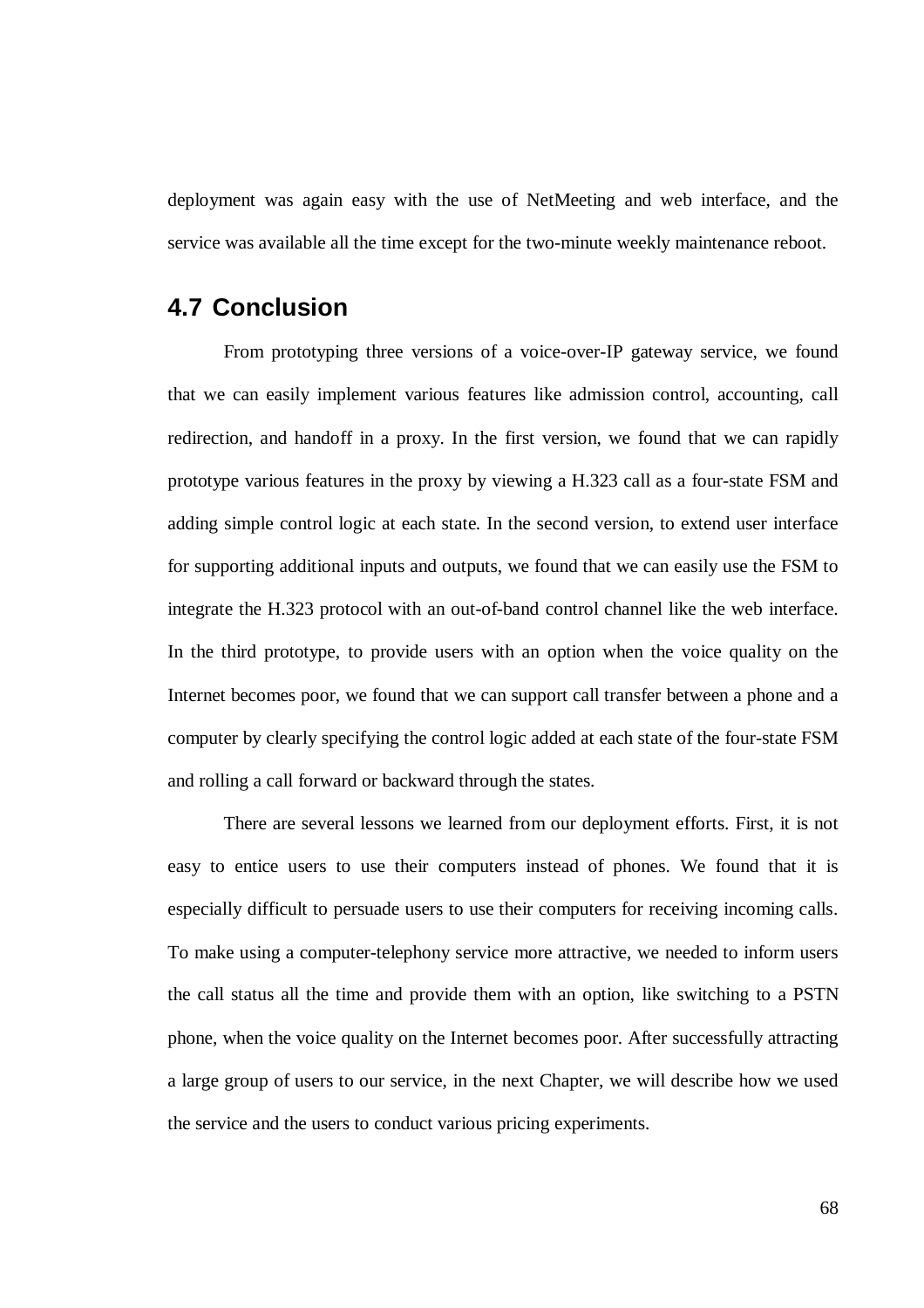# **Chapter 5 Voice Traffic Pricing Experiments**

As the second step of the four-step methodology for voice traffic described in Chapter 3, we used the voice-over-IP gateway service developed in Chapter 4 to conduct pricing experiments with a small number of users. Our goal for this step is to understand how dynamic pricing can modify user behaviors in a desirable way. For example, can it encourage user sessions to become shorter, be deferred, or accept a lower quality of service. To investigate dynamic pricing, we first conducted user experiments to find a scheme that is most effective in changing user behavior. Afterwards, we conducted further experiments to measure the scheme's performance and user acceptance. The critical performance metrics are the effects of the size and the frequency of price changes on user behaviors. To determine user acceptance, we surveyed users about their experience and preferences with dynamic pricing. Among the answers we sought is how much monetary incentive is needed to entice users to choose congestion pricing over flatrate pricing. With a better understanding of user response and acceptance to price changes, we can formulate a user model for simulation studies to quantify the tradeoff between system performance and user satisfaction.

In Section 5.1, we first describe the setup of the user experiments. We explain the design of the experiments for verifying the setup and measuring the effects of dynamic pricing in Section 5.2. In Section 5.3, we summarize the results of the experiments. We report the user surveys conducted after the experiments in Section 5.4. Finally, in Section 5.5, we conclude with the lessons learned from the user study.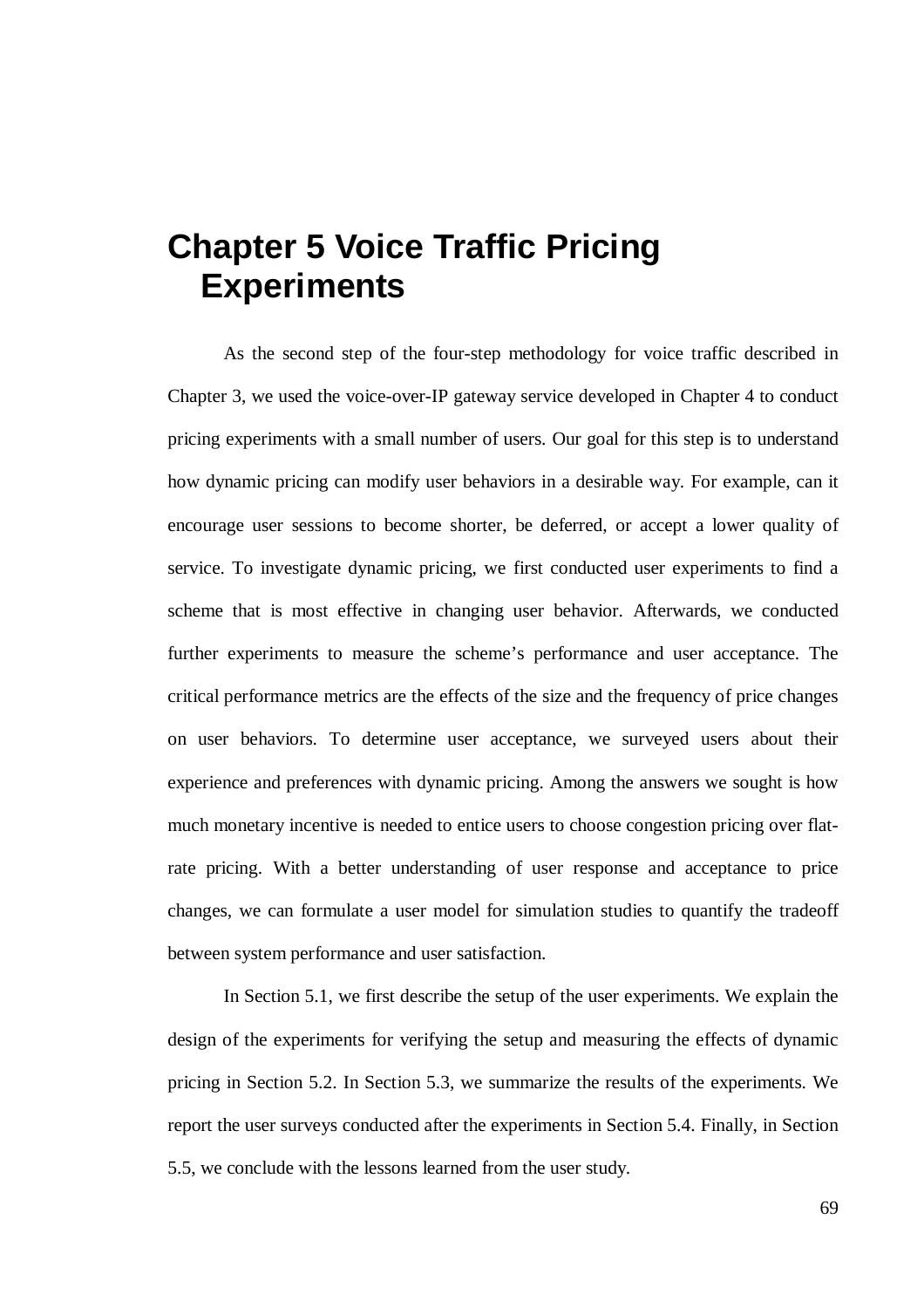## **5.1 Experimental Setup**

We targeted the voice-over-IP service to dormitory students because they have high-speed Internet connections (Ethernet) and regular PSTN phones in their rooms. Furthermore, these students are familiar with using computers and like to talk on the phone. The students who signed up for the experiments are mostly freshmen and sophomores, and come from a wide variety of intended majors. Admittedly, our users had many options for making and receiving phone calls. On their computers, they could use free Internet-telephony services like Dialpad and Net2Phone to make free long distance calls to anywhere in the U.S. However, our service has better voice quality because it is on the same local area network as their computers. From their room phones, users could make free local calls and could pay additional for long distance calls. Furthermore, half of our users also had a cell phone. These outside phone options made it more challenging for us to build a user community in order to conduct statistically significant pricing experiments. However, with all these outside phone options, we can better understand how to apply dynamic pricing so that it would be acceptable and effective.

To constrain users, we used a token system that limits each user to 1000 free tokens a week and charges him/her a certain token rate per minute. We chose the charging rates so that an average user will run out of tokens by the end of a week. The unused tokens disappear at the end of a week so that we can perform a different pricing experiment each week. However, having tokens disappear makes them less valuable and might cause users to be less responsive to price changes. Users might even attempt to use all of their remaining tokens near the end of a week. We did not charge users real money because it would have complicated the approval process for conducting our user study in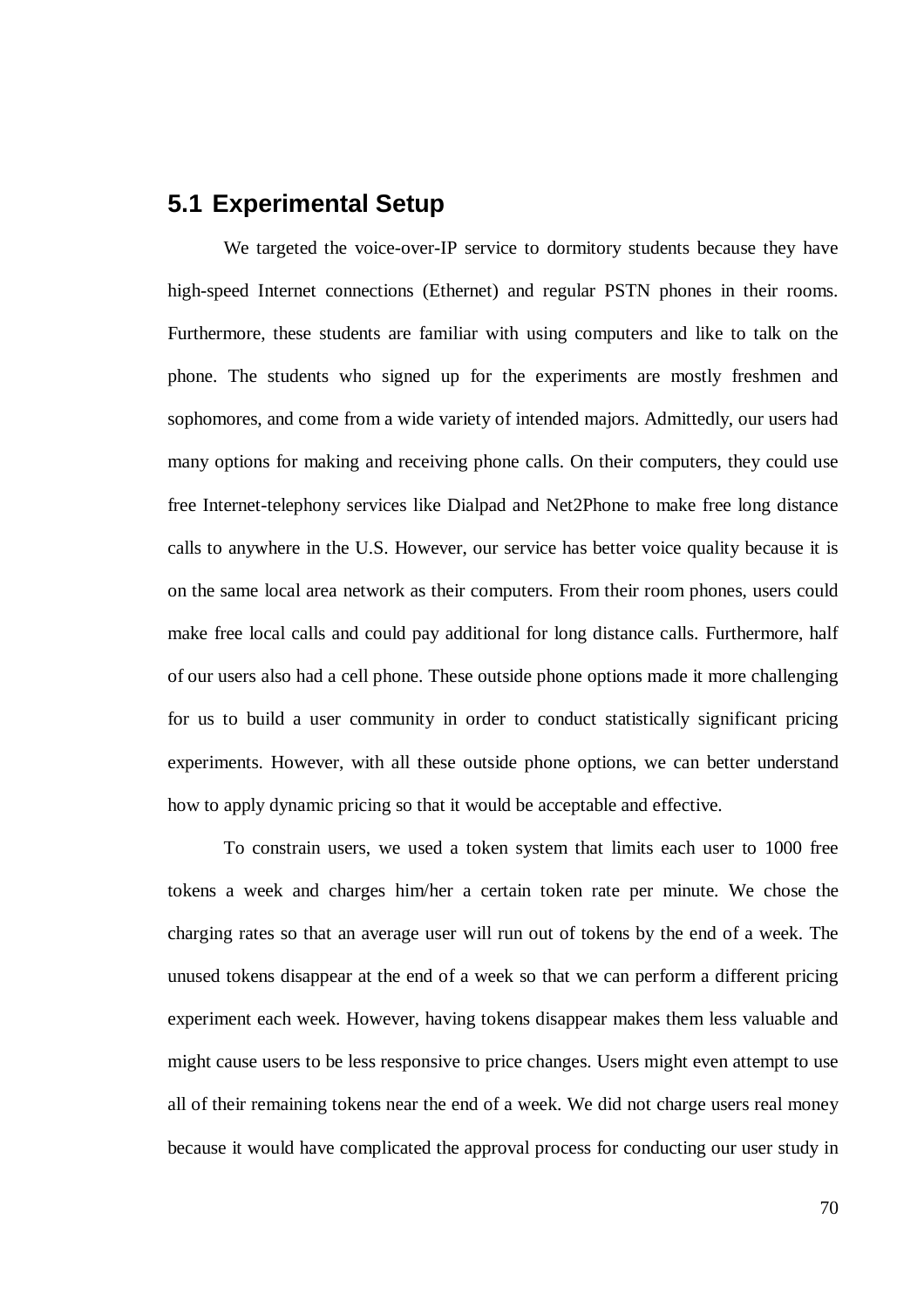the dormitories. Thus we needed to ensure that using our token system can place a constraint on users.

When users are using the web interface from a computer, they will see the current rate, the next minute rate, the call duration, the total call charge, and the tokens left (see Figure 5.1). When users are using the service from a phone, they will hear the current price at the beginning of a call and whenever it changes. We used these real-time pricing information to encourage users to talk less, talk at another time, or talk using a lower connection quality after a price increase.

| Fevories Tools Help<br>Edit<br>View<br>Film<br>Address # 1-Mp //annie.cx.berkeley.educ6001/                                                                                        |                                 |        |             | P60                         |
|------------------------------------------------------------------------------------------------------------------------------------------------------------------------------------|---------------------------------|--------|-------------|-----------------------------|
| Welcome to the ICEBERG Computer Telephony Service (CTS)                                                                                                                            |                                 |        |             |                             |
| UserID:<br>Password:                                                                                                                                                               | Login                           | Logout |             | For adjusting volume only.  |
|                                                                                                                                                                                    |                                 |        |             | ₩                           |
|                                                                                                                                                                                    |                                 |        |             | $\mathfrak{B}$<br>먷<br>행이   |
|                                                                                                                                                                                    |                                 |        |             | 0<br><b>MNO</b><br>赏<br>GHI |
| Forward Aumber-                                                                                                                                                                    |                                 |        |             |                             |
| Neid-Manufa-Füster - Trokennt eft -                                                                                                                                                |                                 |        |             | TXV<br>"S"                  |
|                                                                                                                                                                                    |                                 |        |             |                             |
|                                                                                                                                                                                    | For generating DTMF tones only. |        |             | $o_{\text{sym}}$            |
|                                                                                                                                                                                    |                                 | 2 ABC  | <b>JDEF</b> | $F \times$                  |
| Submit Hangup:                                                                                                                                                                     | <b>EGHI</b>                     | S JKL  | CAM48       |                             |
| Enter a mimber to call.<br>(Eg (510) 6425707 or (CTS) 3000).<br>510 <b>E</b><br>Enter a number to forward mooming calls when<br>not logged-on or select 'blank' to leave it blank. | T PRS                           | 8.TLW  | <b>SVAN</b> | 口道                          |

**Figure 5.1: Web interface for making calls.**

We started the experiments during the Fall of 2000. At the time, we only allowed outgoing calls to the Bay area and had only 40 users signed up. All the users face the same pricing policy each week. The policies are announced several weeks beforehand and users are reminded of the current policy in the beginning of a week through email.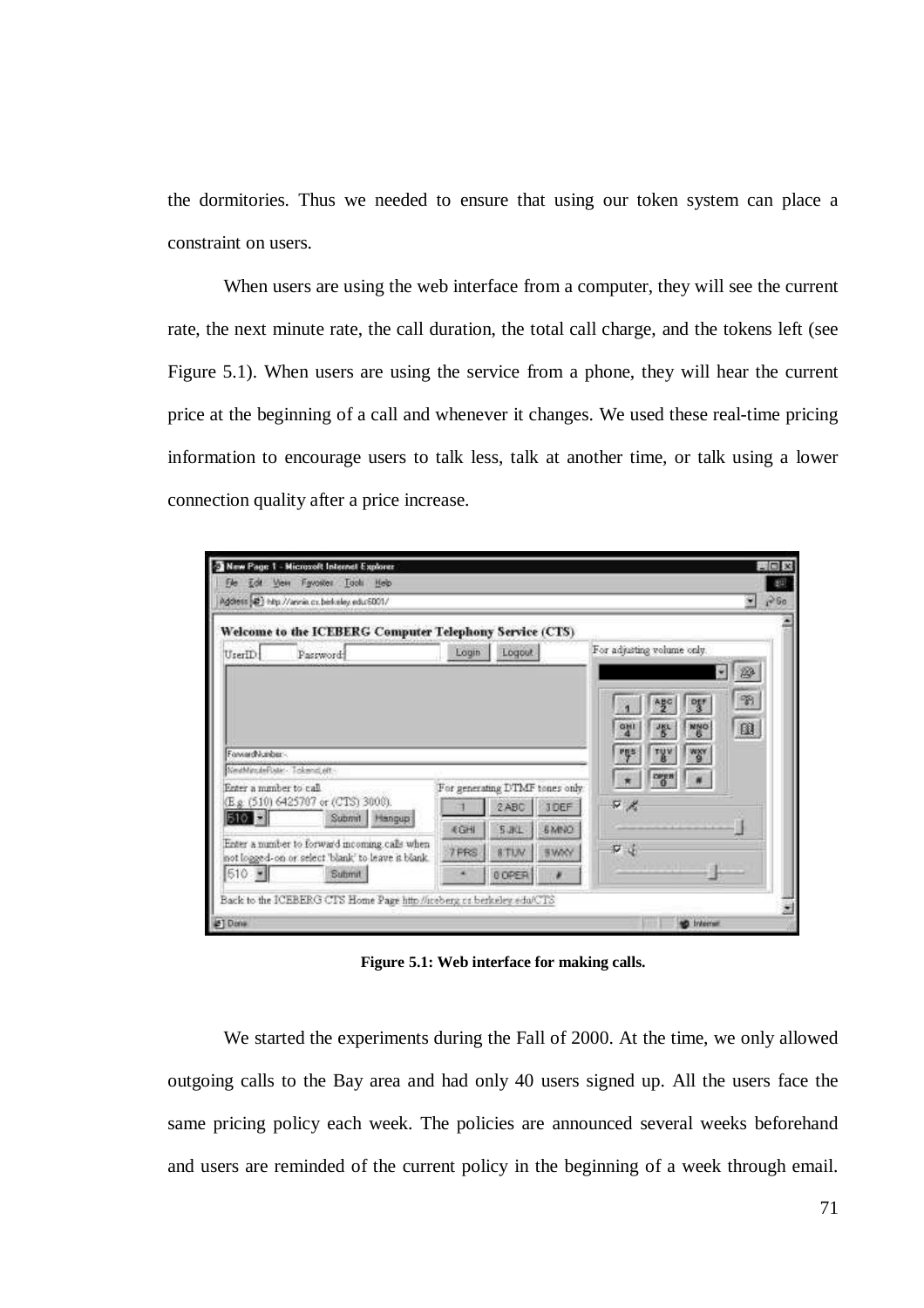During the week, users can access up-to-date accounting information. At the end of a week, users receive email statements summarizing their usages. Thus users can look at how quickly they used up their tokens to better understand how they should react to price changes in the coming week.

## **5.2 Experimental Design**

Our approach is to first experiment with static pricing policies, where users know ahead of the time the charging schedules, to verify that our experimental setup (target users, token system, and user interface) can affect user behavior. Afterwards, we will use the same setup to investigate dynamic pricing.

During the Fall of 2000, we decided to use the third prototype of the voice-over-IP gateway service described in Chapter 4 to experiment with the following five policies:

- *Flat-rate pricing* same rate all the time.
- *Time-of-day pricing* a higher rate during peak hours.
- *Call-duration pricing* a higher rate as a call lasts longer.
- *Access-device pricing* a higher rate when using a phone and a lower rate when using a computer.
- *Congestion pricing* a rate that rises and falls with the total number of active calls.

The first four policies are *static*, meaning users know ahead of the time the charging schedules. We used *flat-rate pricing* as a baseline for comparison with *congestion pricing*. We selected *time-of-day pricing* and *call-duration pricing* because they are static pricing policies that have the benefits of *congestion pricing*. *Time-of-day pricing* encourages users to talk at another time while *call-duration pricing* encourages users to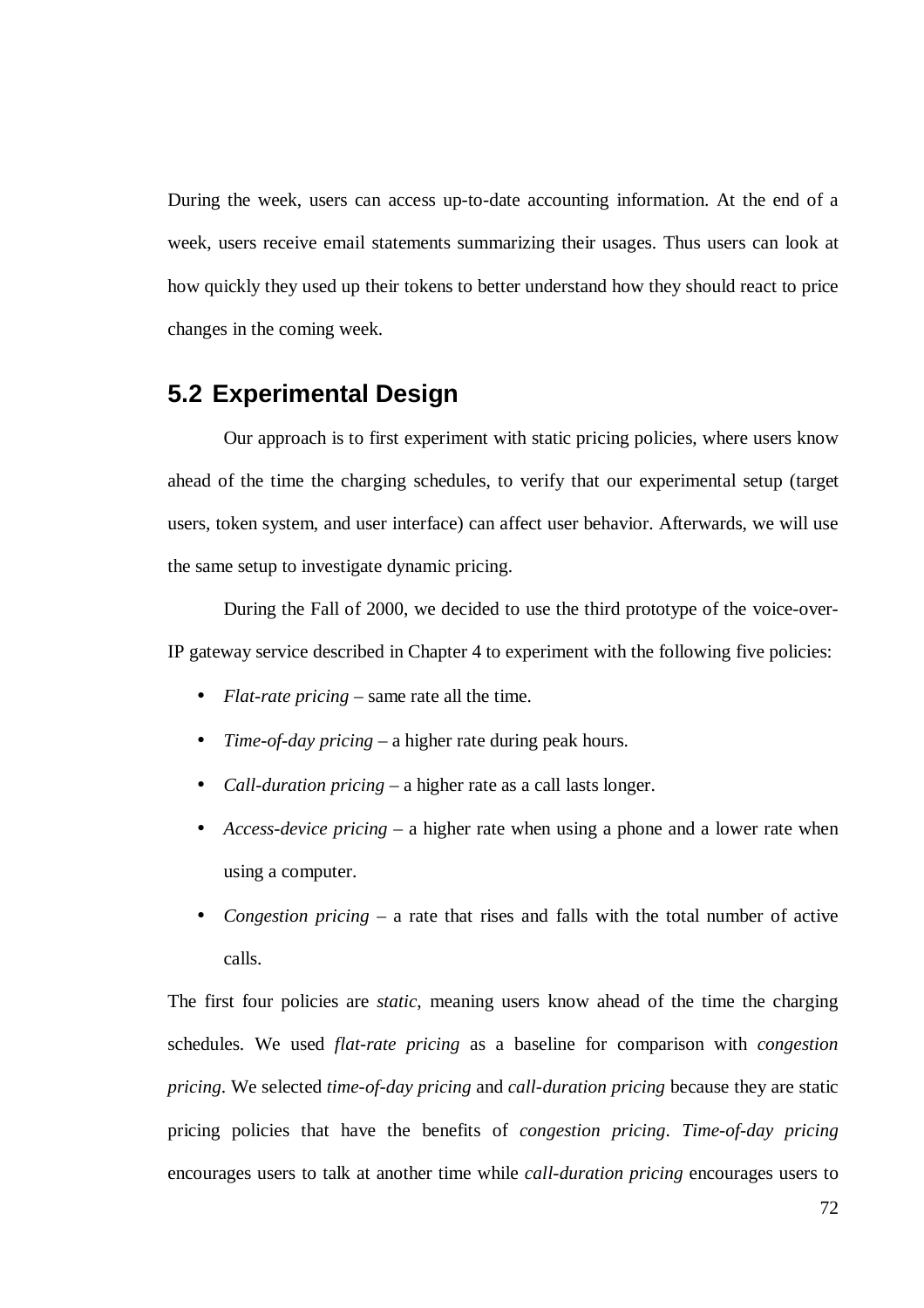shorten their call sessions. We experimented with *access-device pricing* to understand if pricing can encourage users to call from their computers instead of phones. We attracted users to use our service instead of other computer-telephony services because we allowed them to make calls from their phones. Thus, we were curious to determine if pricing can encourage users to use their computers or to transfer their active calls from their phones to their computers. More importantly, by enticing users to use their computers instead of phones, *access-device pricing* helps reduce the demand on our service's bottleneck, the phone lines to the PSTN.

Our general approach for conducting user experiments was to take one small step at a time. Table 5.1 lists the experiments conducted during the Fall of 2000. We started with *flat-rate pricing* of 10 tokens/min to observe users' basic usage like calling time and call duration. With 1000 tokens and 10 tokens/min, users can talk 100 minutes a week. Thus we also wanted to observe if our users would consume sufficient minutes so that the tokens represent an adequate constraint. Afterwards, we decided to experiment with *access-device pricing* because it is the simplest policy for users to understand, a higher price for making calls from a phone and a lower price from a computer. Afterwards, we extended the experiment with *time-of-day pricing*, where users are charged a higher price during the peak hours from 7pm-11pm, because users are already familiar with such policy. We found that we can easily cause users to shift their calling pattern depending on the peak-hour price. Thus *time-of-day pricing* gave us confidence that using a free but limited token scheme can influence user behavior. We then decided to experiment with *call-duration pricing* to determine if we can entice users to limit their call durations. We were also curious to understand whether users would value the first few minutes of a call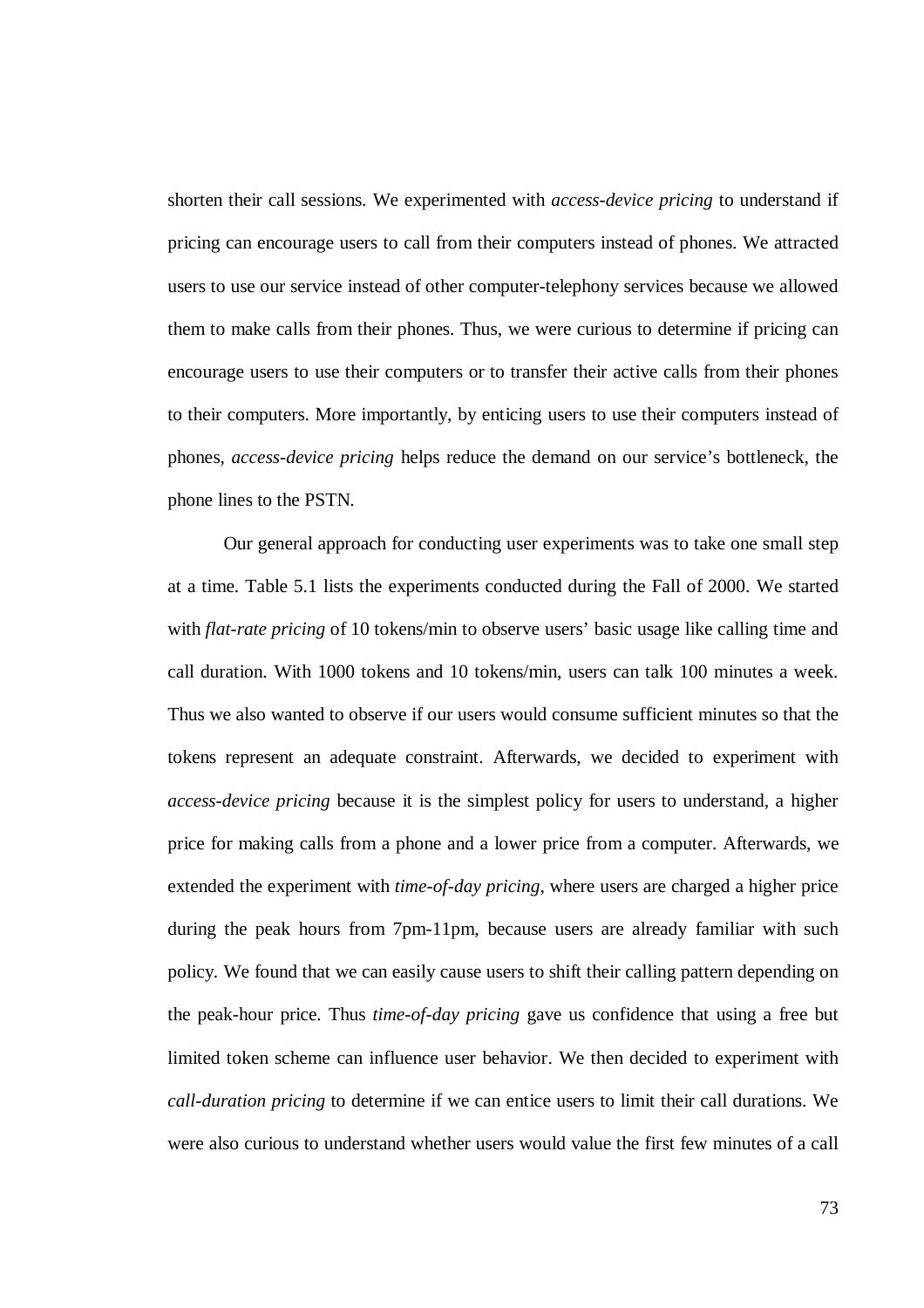differently from the later minutes. After obtaining positive results from these two static policies, *time-of-day* and *call-duration*, we moved on to experiment with *congestion pricing* where the price depends on the actual number of calls using the service. During the last week, we decided to experiment with *flat-rate pricing* of 5 tokens/min to observe if users would make more calls. If users do, then it would confirm that charging 10 tokens/min do place a reasonable constraint on users.

| Week            | <b>Pricing Policy</b>          | <b>Total</b> | <b>Active</b> | <b>Total</b> | <b>Total</b>   |
|-----------------|--------------------------------|--------------|---------------|--------------|----------------|
| <b>Starting</b> |                                | <b>Users</b> | <b>Users</b>  | Calls        | <b>Minutes</b> |
| 10/2/00         | Flat-rate: 10 tokens/min       | 22           | 12            | 66           | 190            |
| 10/9/00         | Flat-rate: 10 tokens/min       | 32           | 12            | 102          | 612            |
| 10/16/00        | Access-device:                 |              |               |              |                |
|                 | Computer: 10 tokens/min        |              |               |              |                |
|                 | Phone: 20 tokens/min           | 32           | 15            | 91           | 406            |
| 10/23/00        | Access-device:                 |              |               |              |                |
|                 | Computer: 10 tokens/min        |              |               |              |                |
|                 | Phone: 10 tokens/min           | 35           | 12            | 92           | 702            |
| 10/30/00        | Access-device:                 |              |               |              |                |
|                 | Computer: 10 tokens/min        |              |               |              |                |
|                 | Phone: 30 tokens/min           | 37           | 12            | 61           | 367            |
| 11/6/00         | Time-of-day:                   |              |               |              |                |
|                 | 11pm-7pm: 10 tokens/min        |              |               |              |                |
|                 | 7pm-11pm: 30 tokens/min        | 28           | 13            | 117          | 657            |
| 11/13/00        | Call-duration:                 |              |               |              |                |
|                 | $1st - 3rd$ min: 10 tokens/min |              |               |              |                |
|                 | $4th$ min on: 30 tokens/min    | 41           | 12            | 59           | 349            |
| 11/20/00        | Congestion: 10X tokens/min     |              |               |              |                |
| Thanksgiving    | X: number of active calls      | 41           | 10            | 63           | 530            |
| 11/27/00        | Congestion: 10X tokens/min     |              |               |              |                |
|                 | X: number of active calls      | 41           | 14            | 85           | 837            |
| 12/4/00         | Flat-rate: 5 tokens/min        | 41           | 12            | 110          | 1238           |

**Table 5.1: Experiments during the Fall of 2000.**

We did not obtain enough samples for the *congestion pricing* experiments conducted during the Fall because with a small user group, there were only a few instances of more than one user using the service. Thus during the Spring of 2001, we decided to extend the call coverage to all California and were eventually able to enlist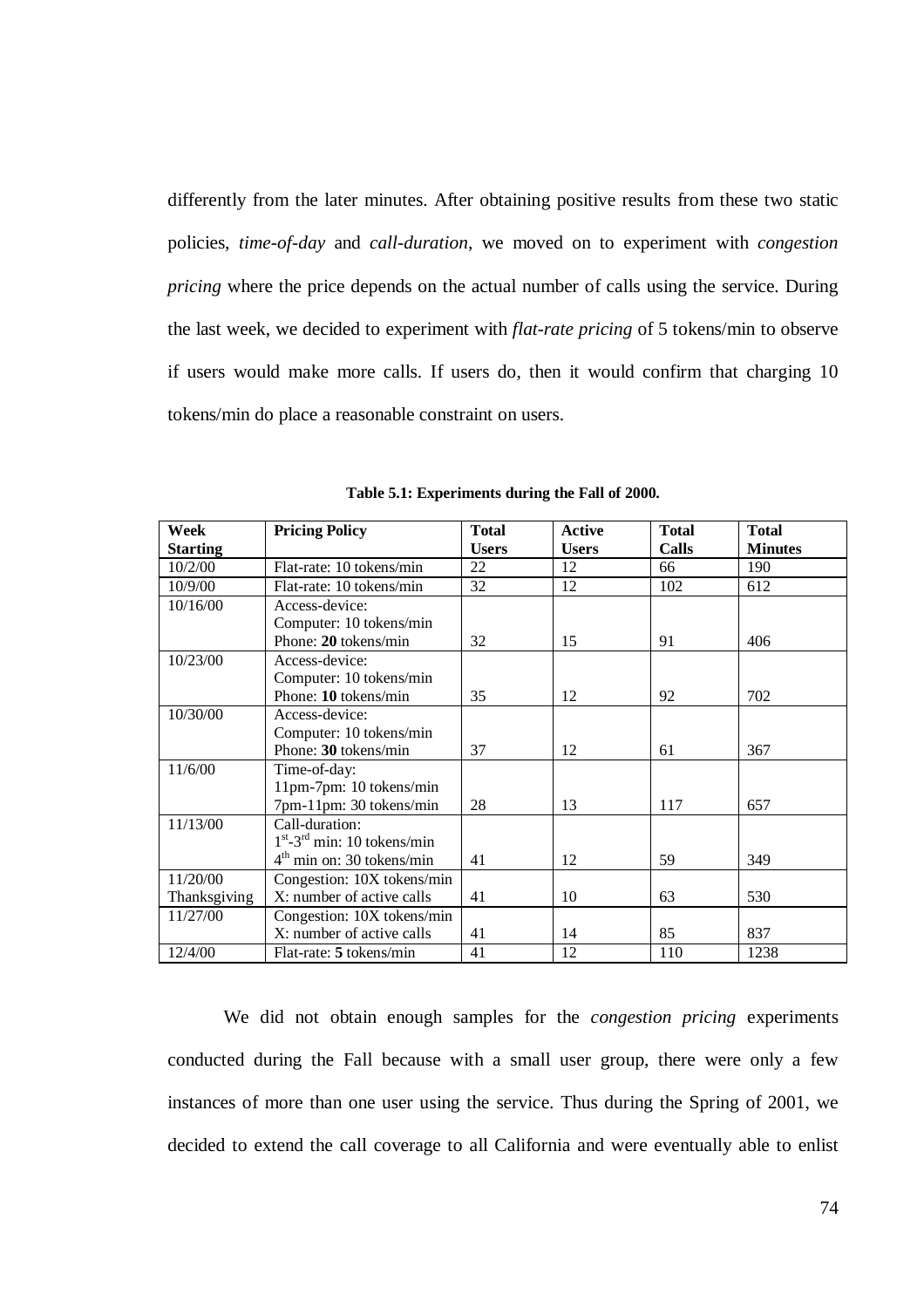100 users. During the first part of the Spring (see Table 5.2), we experimented with static policies (*flat-rate*, *time-of-day*, and *call-duration*) to confirm their results before experimenting with *congestion pricing*. For *congestion pricing*, we were surprised that changing prices had no influence on user behavior even though *time-of-day pricing* was able to cause users to defer their usages to another time and *call-duration pricing* was able to entice users to shorten their calls. Through surveys, we found that when we allowed prices to change from one minute to the next according to load, users did not terminate their calls early because their past experience suggested that prices would drop in the next few minutes. Thus users did not respond to price changes.

| Week            | <b>Pricing Policy</b>                          | <b>Total</b> | <b>Active</b> | <b>Total</b> | <b>Total</b>   |
|-----------------|------------------------------------------------|--------------|---------------|--------------|----------------|
| <b>Starting</b> |                                                | <b>Users</b> | <b>Users</b>  | Calls        | <b>Minutes</b> |
| 2/5/01          | Flat-rate: 10 tokens/min                       | 45           | 15            | 74           | 553            |
| 2/12/01         | Time-of-day:                                   |              |               |              |                |
|                 | 11pm-7pm: 10 tokens/min                        |              |               |              |                |
|                 | 7pm-11pm: 30 tokens/min                        | 60           | 21            | 133          | 927            |
| 2/19/01         | Call-duration:                                 |              |               |              |                |
|                 | $1st - 3rd$ min: 5 tokens/min                  |              |               |              |                |
|                 | $4th$ -10 <sup>th</sup> min: 10 tokens/min     |              |               |              |                |
|                 | $11th$ -20 <sup>th</sup> min: 20 tokens/min    |              |               |              |                |
|                 | $21st$ min on: 30 tokens/min                   | 70           | 31            | 128          | 961            |
| 2/26/01         | Flat-rate: 10 tokens/min                       | 76           | 41            | 196          | 1925           |
| 3/5/01          | Congestion: $10X$ tokens/min                   |              |               |              |                |
|                 | X: number of active calls                      | 81           | 42            | 251          | 2078           |
| 3/12/01         | Congestion: $5X$ tokens/min                    |              |               |              |                |
|                 | X: number of active calls                      | 87           | 42            | 282          | 2445           |
| 3/19/01         | Flat-rate: 5 tokens/min                        | 88           | 40            | 296          | 2441           |
| 3/26/01         | Call-duration:                                 |              |               |              |                |
| <b>Spring</b>   | $1st - 5th$ min: 5 tokens/min                  |              |               |              |                |
| <b>Break</b>    | $6th - 15th$ min: 10 tokens/min                |              |               |              |                |
|                 | $16^{th}$ -23 <sup>rd</sup> min: 20 tokens/min |              |               |              |                |
|                 | $26th$ min on: 30 tokens/min                   | 91           | 28            | 134          | 660            |

**Table 5.2: Experiments during the first part of the Spring of 2001.**

For the second part of the Spring semester (see Table 5.3), we experimented with making each price increase under *congestion pricing* more costly. For example, we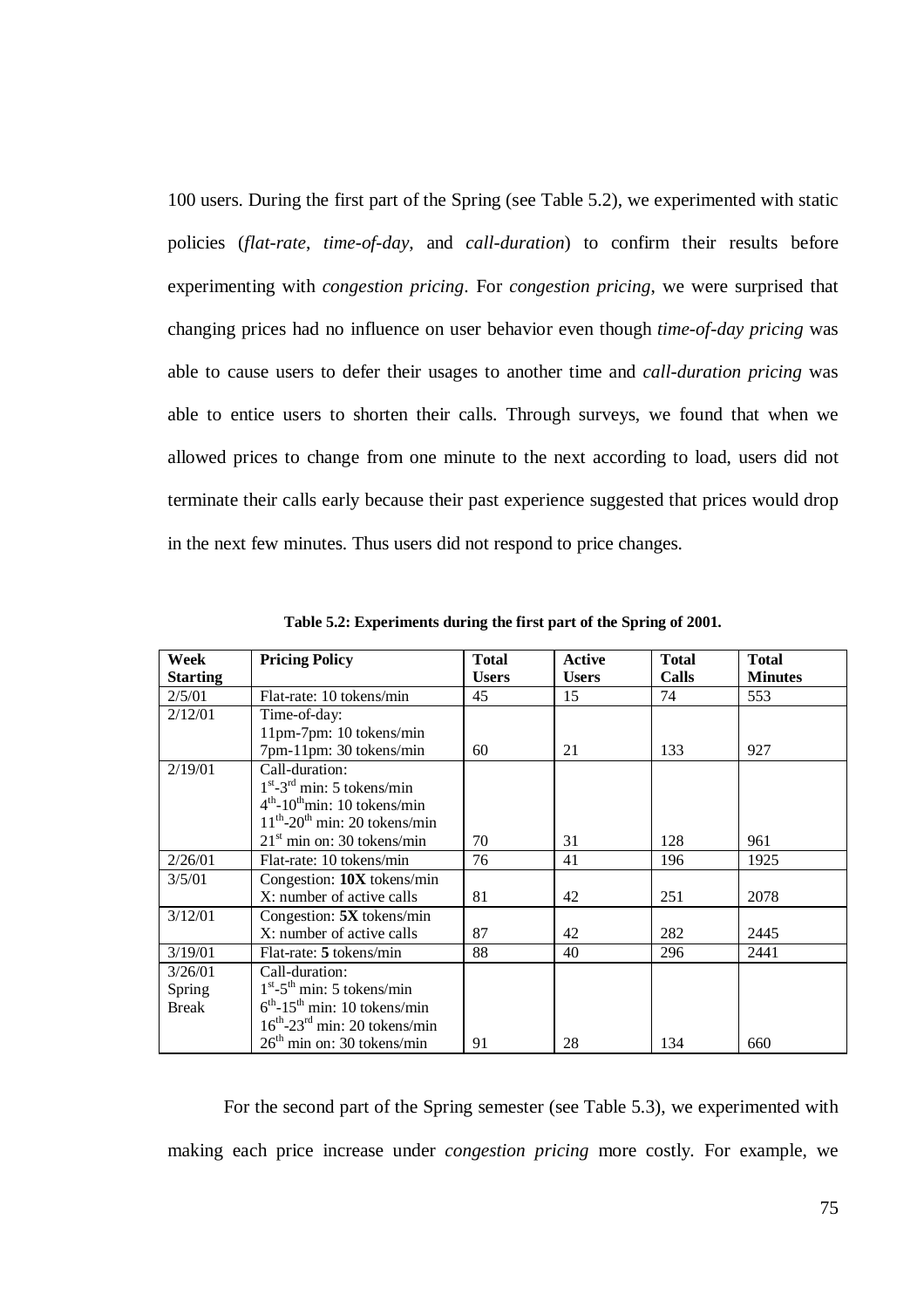experimented with dynamic pricing where prices would only increase during a call or where each price increase would last at least a few minutes before changing again. In these experiments, we decided to use heuristics to set prices instead of setting them according to load to ensure that we have enough samples each week. During this period, we had more users and decided to divide them into two groups so that we can experiment with more variations of *congestion pricing*. After finding a *congestion pricing* scheme that can change user behavior, we then conducted further experiments to measure the effects of different price increases in causing users to terminate their calls early. Near the end of the semester, we decided to experiment with *quality-based pricing*, where users would pay a higher rate for a higher quality, to encourage users to use a lower connection quality. Thus if there are two gateways, one closer that has higher quality and one further away that has lower quality, pricing can be used to encourage users to use the gateway further away when the nearby gateway is congested.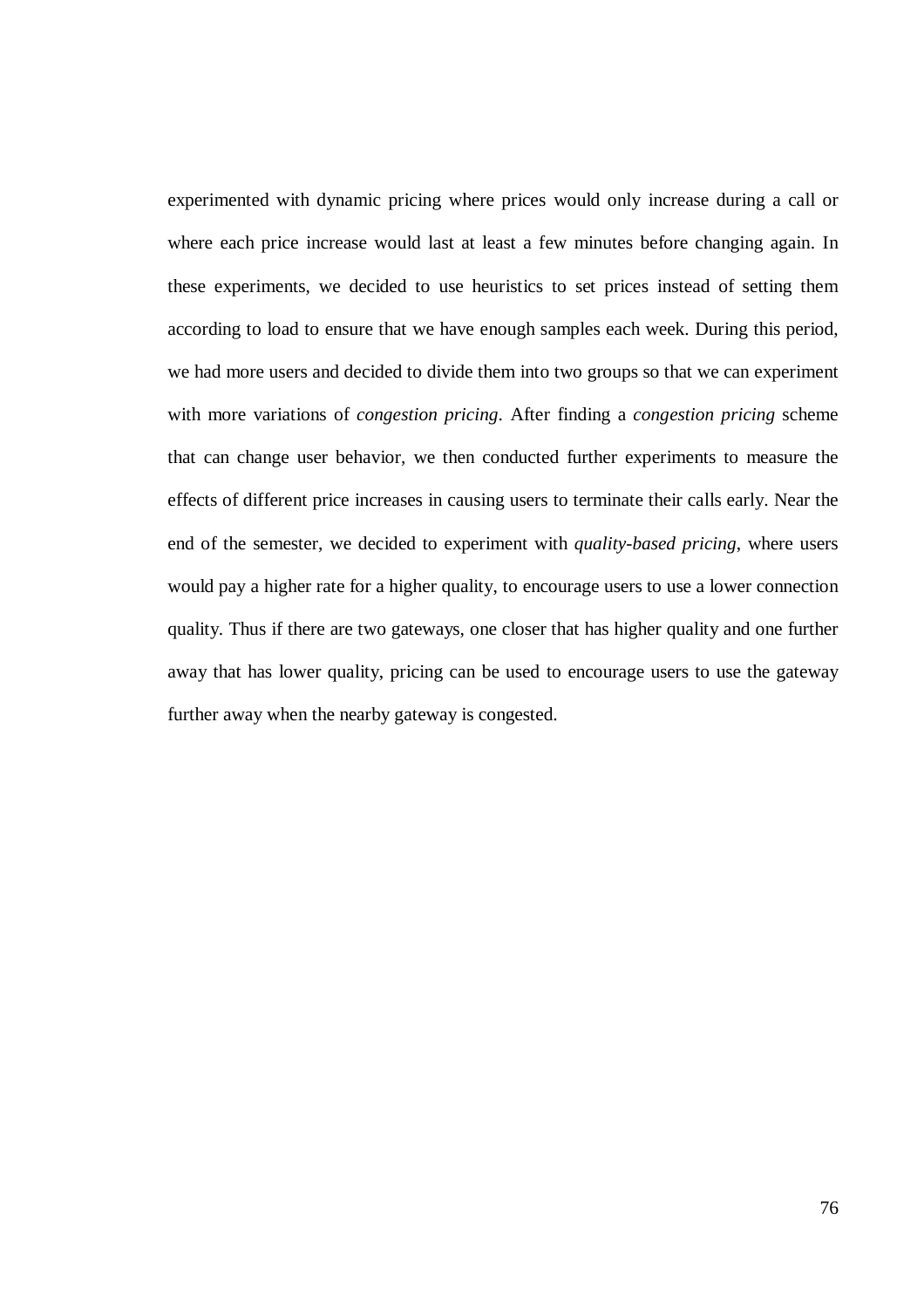| Week              | <b>Group 1 Policy</b>                          | <b>Group 2 Policy</b>                          | Group 1           | Group 2           |
|-------------------|------------------------------------------------|------------------------------------------------|-------------------|-------------------|
|                   |                                                |                                                | <b>Statistics</b> | <b>Statistics</b> |
|                   |                                                |                                                | (Total            | (Total            |
|                   |                                                |                                                | User/             | User/             |
|                   |                                                |                                                | <b>Active</b>     | <b>Active</b>     |
|                   |                                                |                                                | User/             | <b>User/Total</b> |
|                   |                                                |                                                | <b>Total</b>      | Calls/            |
|                   |                                                |                                                | Calls/            | <b>Total</b>      |
|                   |                                                |                                                | <b>Total</b>      | <b>Minutes</b> )  |
|                   |                                                |                                                | <b>Minutes</b> )  |                   |
| 4/2/01            | Time-of-day:                                   | Time-of-day:                                   | (46/17/           | (47/24/           |
|                   | 11pm-7pm: 10 tokens/min                        | 11pm-7pm: 10 tokens/min                        | 94/772)           | 198/1253)         |
|                   | 7pm-11pm: 20 tokens/min                        | 7pm-11pm: 15 tokens/min                        |                   |                   |
| 4/9/01            | Call-duration:                                 | Call-duration:                                 | (46/17/           | (47/25/           |
|                   | $1st - 5th$ min: 5 tokens/min                  | $1st - 5th min: 20 tokens/min$                 | 109/913           | 178/1261)         |
|                   | $6th - 15th$ min: 10 tokens/min                | $6th - 15th$ min: 15 tokens/min                |                   |                   |
|                   | $16^{th}$ -25 <sup>th</sup> min: 15 tokens/min | $16^{th}$ -25 <sup>th</sup> min: 10 tokens/min |                   |                   |
|                   | $26th$ min on: 20 tokens/min                   | $26th$ min on: 5 tokens/min                    |                   |                   |
| 4/16/01           | Congestion:                                    | Congestion:                                    | (47/18/           | (47/27/           |
|                   | Initial rate: 10 tokens/min.                   | Initial rate: 10 tokens/min.                   | 129/907)          | 223/1280)         |
|                   | Rate increases by 10 tokens and                | Rate can only increase, by 5                   |                   |                   |
|                   | then decreases by 10 tokens.                   | tokens each time, with a                       |                   |                   |
|                   | Rate can change from one                       | maximum rate of 25 tokens/min.                 |                   |                   |
|                   | minute to the next, but on                     | Rate can increase from one                     |                   |                   |
|                   | average once every 10 minutes.                 | minute to the next, but on                     |                   |                   |
|                   |                                                | average once every 10 minutes.                 |                   |                   |
| $\frac{4}{23/01}$ | Congestion:                                    | Congestion:                                    | (47/18)           | (48/25/           |
|                   | Initial rate: 10 tokens/min.                   | Initial rate: 10 tokens/min.                   | 101/627           | 202/1084)         |
|                   | Rate increases by 10 tokens and                | Rate increases by 10 tokens and                |                   |                   |
|                   | then decreases by 10 tokens.                   | then decreases by 10 tokens.                   |                   |                   |
|                   | Rate can change at most once                   | Rate can change at most once                   |                   |                   |
|                   | every 3 minutes, but on average                | every 5 minutes, but on average                |                   |                   |
|                   | once every 10 minutes.                         | once every 10 minutes.                         |                   |                   |
| 4/30/01           | Congestion:                                    | $\overline{\text{Cong}}$ :                     | (48/18)           | (49/26)           |
|                   | Initial rate: 10 tokens/min.                   | Initial rate: 10 tokens/min.                   | 125/765           | 196/1498)         |
|                   | Rate increases by 5 tokens and                 | Rate increases by 15 tokens and                |                   |                   |
|                   | then decreases by 5 tokens.                    | then decreases by 15 tokens.                   |                   |                   |
|                   | Rate can change at most once                   | Rate can change at most once                   |                   |                   |
|                   | every 3 minutes, but on average                | every 3 minutes, but on average                |                   |                   |
|                   | once every 10 minutes.                         | once every 10 minutes.                         |                   |                   |
| 5/7/01            | Quality-based:                                 | Quality-based:                                 | (49/21/           | (49/29/           |
|                   | Low quality: 10 tokens/min                     | Low quality: 10 tokens/min                     | 106/833           | 164/1048)         |
|                   | High quality: 20 tokens/min                    | High quality: 20 tokens/min                    |                   |                   |
| 5/14/01           | Quality-based:                                 | Quality-based:                                 | (49/18)           | (49/26)           |
|                   | Low quality: 10 tokens/min                     | Low quality: 10 tokens/min                     | 81/562            | 169/892           |
|                   | High quality: 15 tokens/min                    | High quality: 25 tokens/min                    |                   |                   |

**Table 5.3: Experiments during the second part of the Spring of 2001.**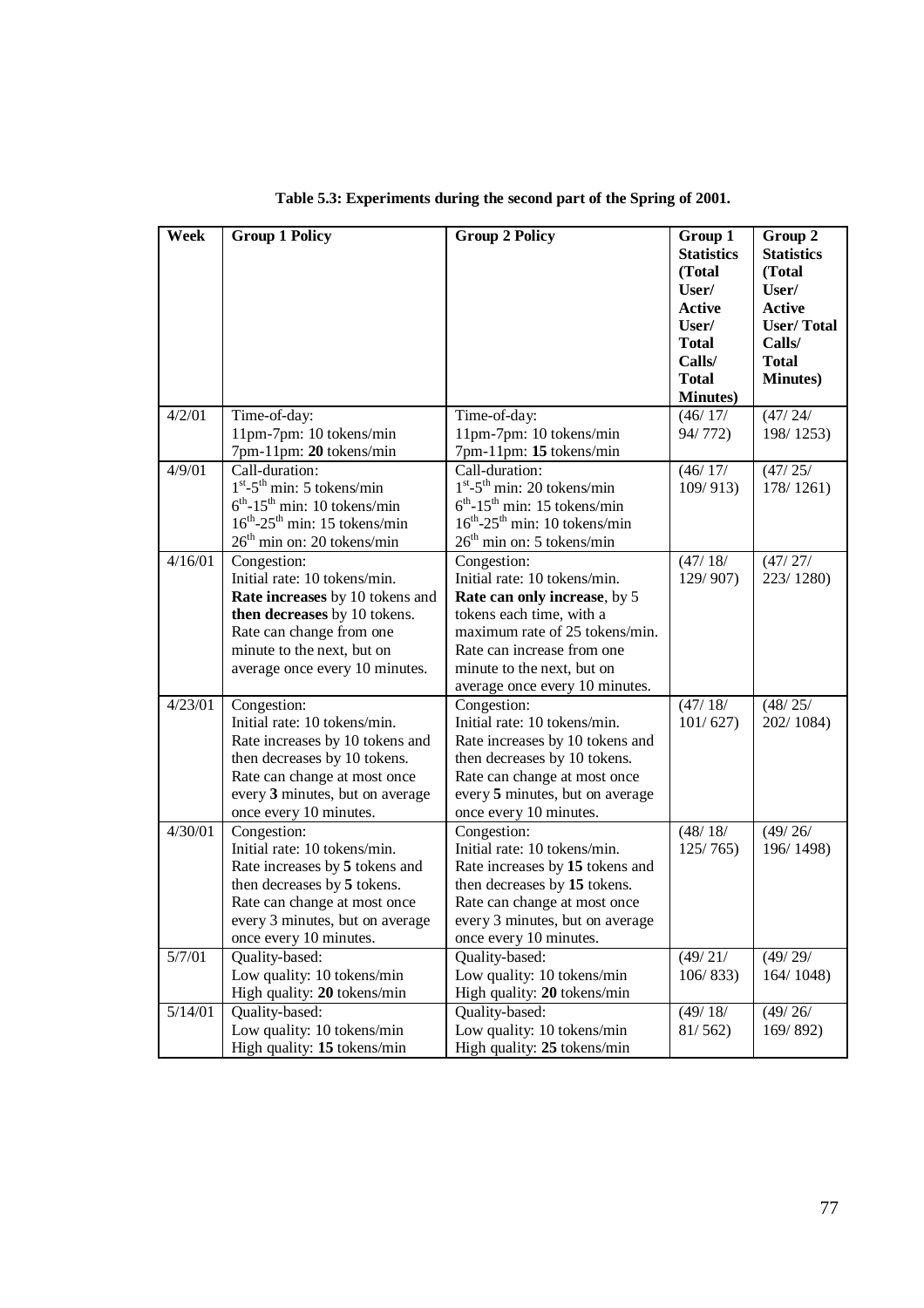## **5.3 Results**

In this section, we will summary the results for each of the pricing policies, starting with the static policies.

## **5.3.1 Flat-Rate Pricing**

We used *flat-rate pricing* to calibrate our price levels. As we decreased the price from 10 tokens/min to 5 tokens/min, users in general talked a third more in a week. This suggested that we did place a constraint on users by limiting each to 1000 tokens a week and charging about 10 tokens/min.

*Flat-rate pricing* also provided us with a better understanding of user usage. Figure 5.2 shows the calling pattern of all the calls (1140 calls totaling 9299 minutes) under *flat-rate pricing*. From the figure, users tend to call between 7pm-11pm. This period accounts for 54% of the usages. There is also a slight variation of the calling pattern between weekdays and weekends. For call durations, Figure 5.3 graphs the percentage of the calls that are longer than a certain duration. As shown in the figure, 30% of the calls are longer than 5 minutes, 20% longer than 11 minutes, and 10% longer than 23 minutes. Thus we can also calculate the probability that a user will hang up after a certain duration (see Figure 5.4). We found that after the  $3<sup>rd</sup>$  minute of a call, the probability that the call will end in the next minute is a constant, 5.8%, with a small standard error of 0.4%. These statistics about *flat-rate pricing* are useful for comparison with other policies later on.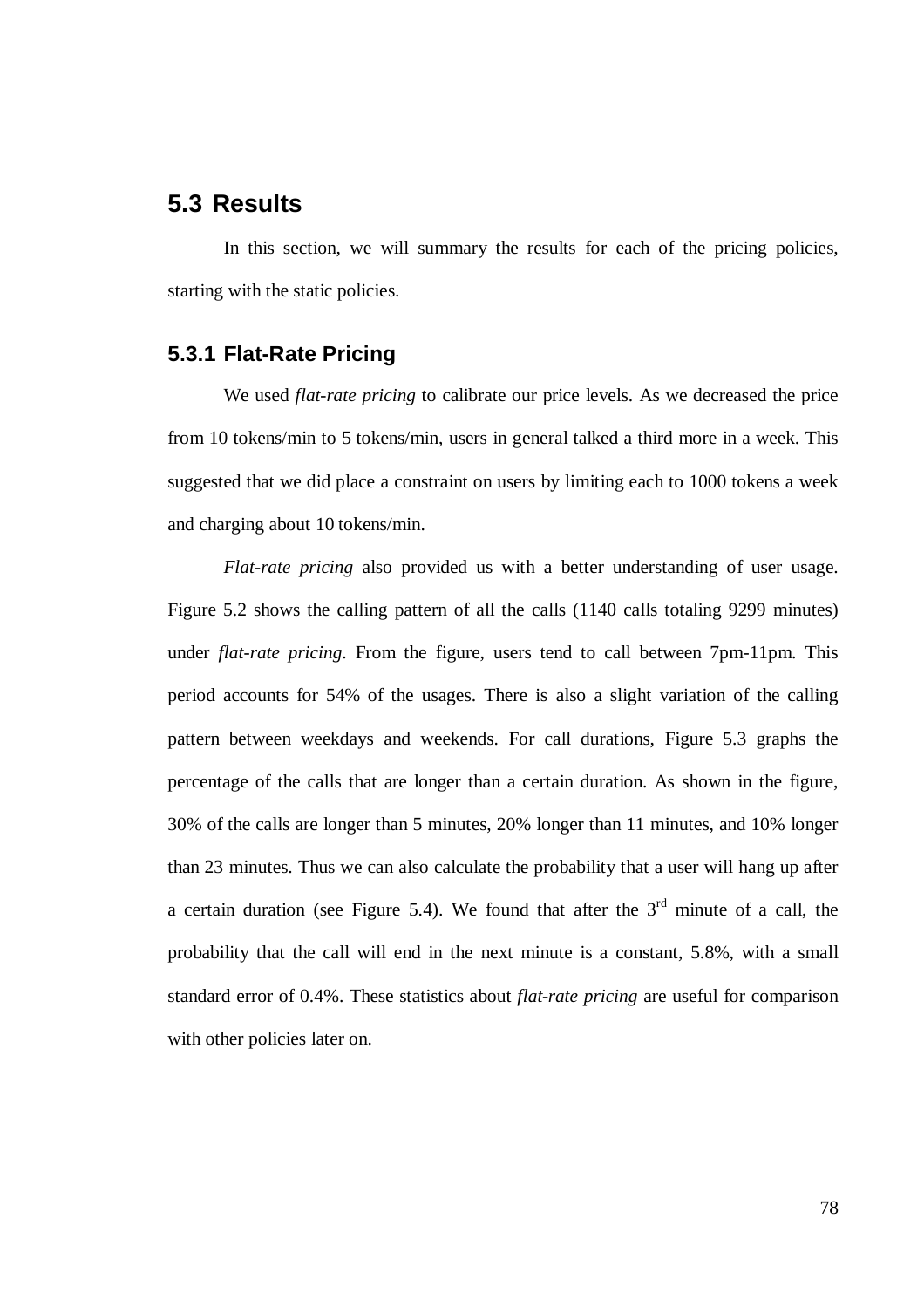

**Figure 5.2: Calling pattern under flat-rate pricing.**



**Figure 5.3: Percentage of calls longer than a certain duration.**



**Figure 5.4: Probability of a call terminating after a certain duration.**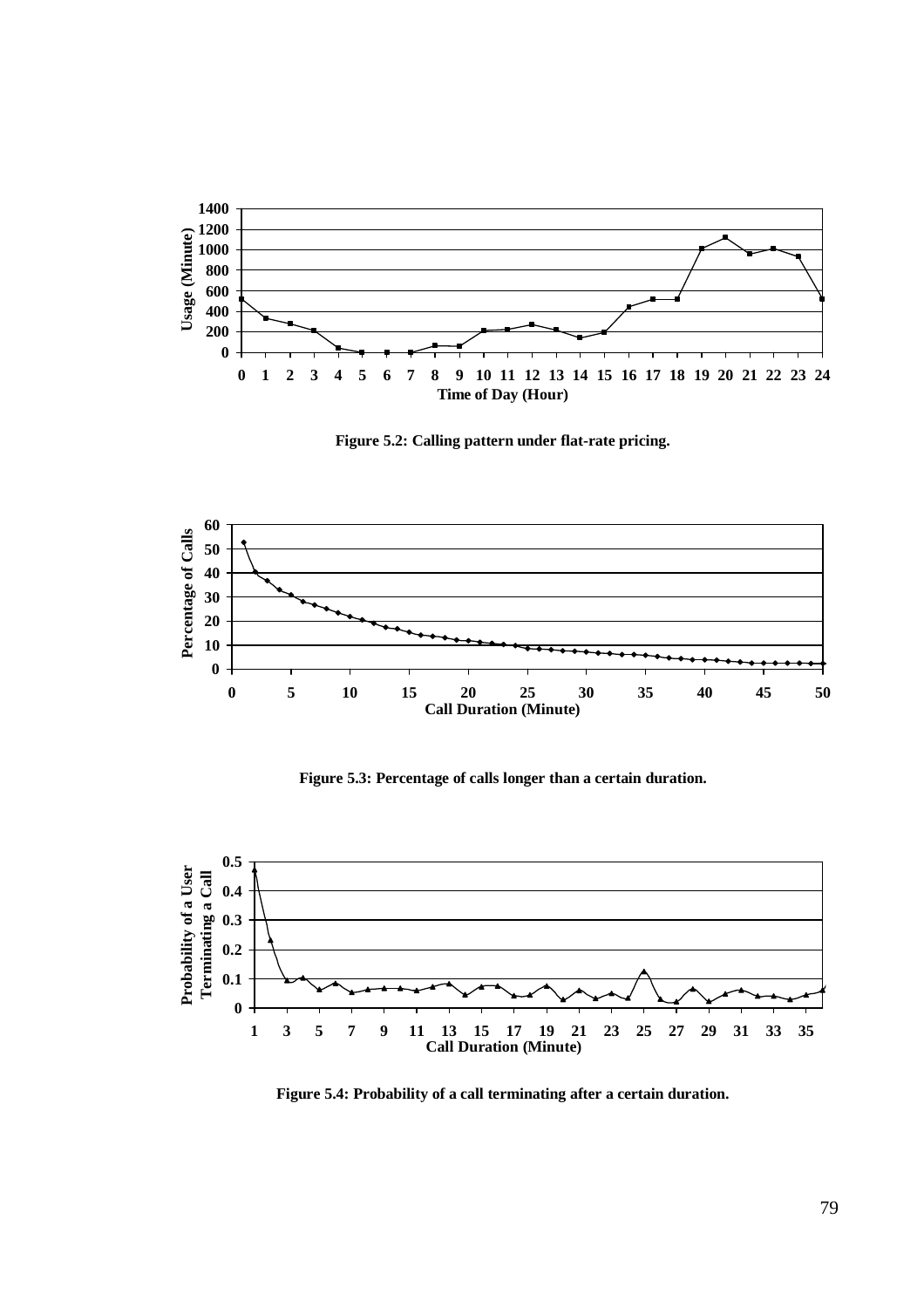#### **5.3.2 Time-of-Day Pricing**

For *time-of-day pricing*, we first experimented with charging 30 tokens during the peak hours, 7pm-11pm, and 10 tokens during the off-peak hours, 11pm-7pm. We selected 30 tokens because we wanted a big price difference to measure how much users would shift their usages. The experiment was conducted twice, once in the Fall and once in the Spring. When comparing with *flat-rate pricing*, we found that *time-of-day pricing* can encourage users to shift about 30% of their usages from the peak to the off-peak hours (see Figure 5.5). In the figure, all the calls from all the users in the two *time-of-day* experiments are combined and scaled to overlay with the *flat-rate* calling pattern. With the 20 token price difference, the peak usage shifted to just before and after the peak high-priced hours. There was also a small peak around 11am due to calls made during the weekends. Figure 5.6 and Figure 5.7 show the effects of *time-of-day pricing* when the price difference is smaller. These results from the *time-of-day* experiments demonstrated that our token scheme can entice users to call at another time.



**Figure 5.5: Time-of-day pricing with 30 tokens/min from 7-11pm and 10 tokens/min otherwise.**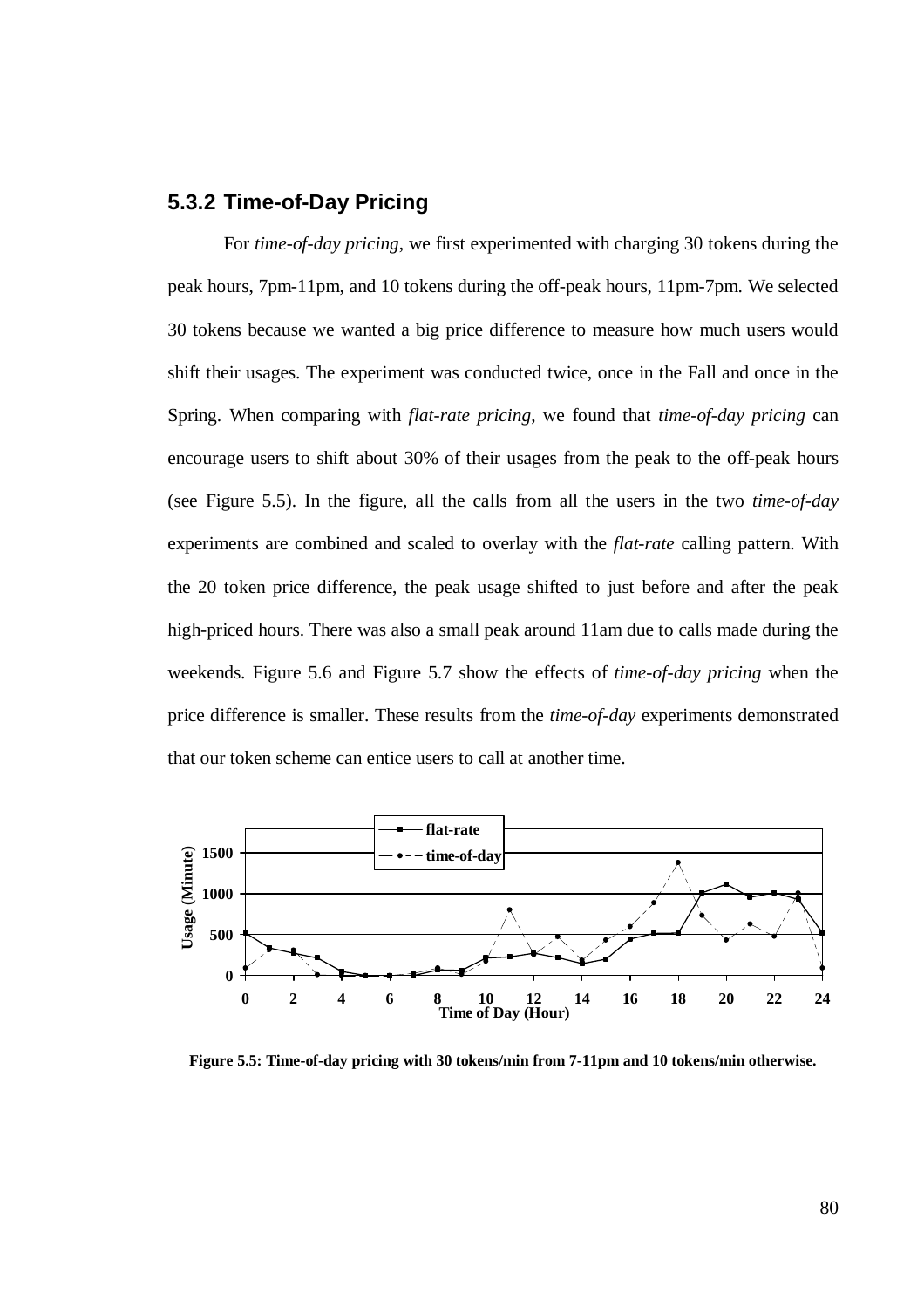

**Figure 5.6: Time-of-day pricing with 25 tokens/min from 7-11pm and 10 tokens/min otherwise.**



**Figure 5.7: Time-of-day pricing with 20 tokens/min from 7-11pm and 10 tokens/min otherwise.**

## **5.3.3 Call-Duration Pricing**

We experimented with different parameters for *call-duration pricing* and found that it can encourage users to talk less. For all the experiments, we informed users in the beginning of the week when a price increase would occur during a call. In the first experiment, we increased the price after the  $3<sup>rd</sup>$  minute and could not cause more calls to terminate. In the second experiment, we increased the price after the  $3<sup>rd</sup>$ , the  $10<sup>th</sup>$ , and the  $20<sup>th</sup>$  minute. We found that the price increase after the  $3<sup>rd</sup>$  minute again had no effect, but the price increases after the  $10<sup>th</sup>$  and the  $20<sup>th</sup>$  minute caused about three times as many calls, 18% instead of 5.6%, to terminate in the next minute (see Figure 5.8). In the third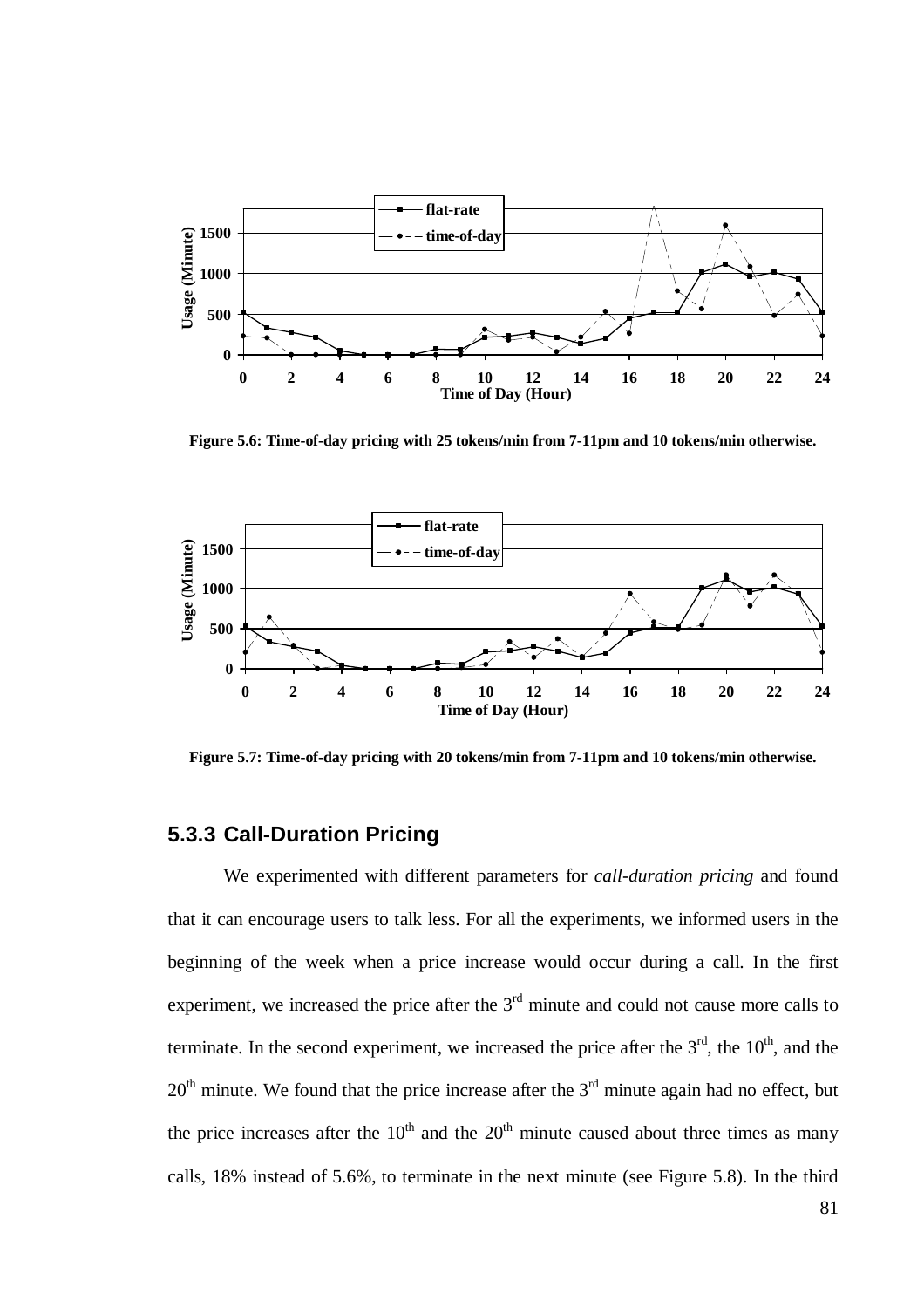experiment, the price is increased after the  $5<sup>th</sup>$ , the  $15<sup>th</sup>$ , and the  $25<sup>th</sup>$  minute. Each price increase is again able to cause about three times as many calls to terminate when compare to *flat-rate pricing* (see Figure 5.9). These results indicate that the first few minutes of a call are important to users, but increasing prices after the first few minutes can easily entice users to talk less.



Figure 5.8: Call-duration pricing (week of 2/19/01) with a price increase after the  $3^{\text{rd}},$  the  $10^{\text{th}},$  and **the 20 th minute of a call.**



Figure 5.9: Call-duration pricing (week of 3/26/01) with a price increase after the 5<sup>th</sup>, the 15<sup>th</sup>, and the **25 th minute of a call.**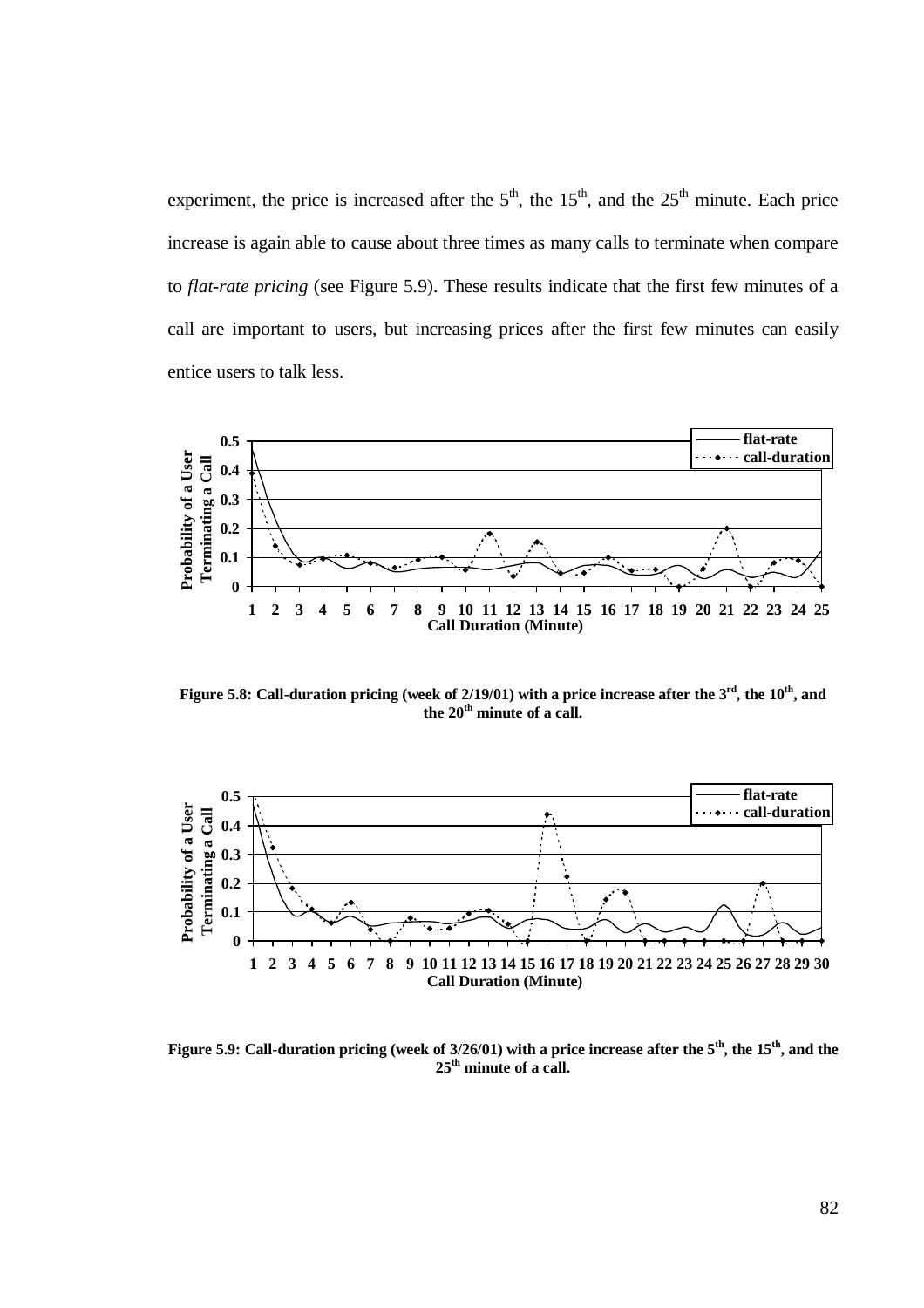### **5.3.4 Access-Device Pricing**

For *access-device pricing*, we found that it is not easy to entice users to use their computers instead of phones (see Table 5.4). With a 20 token price difference, 76% of the users still preferred to use their phones. Using surveys, users indicated that if they want to use their computers, then they can easily use free computer-telephony services like Dialpad and Net2Phone. Thus with free outside phone options, it was difficult to entice users to shift their usages from phones to computers.

| Table 5.4: Results from access-device pricing. |  |
|------------------------------------------------|--|
|------------------------------------------------|--|

| <b>Rate Using a Phone</b> | Rate Using a    | <b>Minutes</b> | <b>Minutes Using a</b> | % Minutes          |
|---------------------------|-----------------|----------------|------------------------|--------------------|
| (Tokens/Min)              | <b>Computer</b> | Using a        | Computer               | <b>Using Phone</b> |
|                           | (Tokens/Min)    | <b>Phone</b>   |                        |                    |
| 10                        | 10              | 668            | 34                     | 95%                |
| 20                        | 10              | 347            | 59                     | 85%                |
| 30                        | 10              | 278            | 89                     | 76%                |

#### **5.3.5 Quality-Based Pricing**

For *quality-based pricing*, we also found that it is difficult to convince users to use a lower quality (see Table 5.5). For the lower quality, we added one second of delay to model playout buffer for absorbing delay and jitter when using a gateway further away. We selected one second because we wanted to be sure that users can easily distinguish between the two qualities. We verified with a few users that they can still use the lower quality to carry on their conversations. However, with a 20 token difference, 77% of the users still preferred to use the higher quality. Thus, users were reluctant to use a lower quality that had an extra second of delay.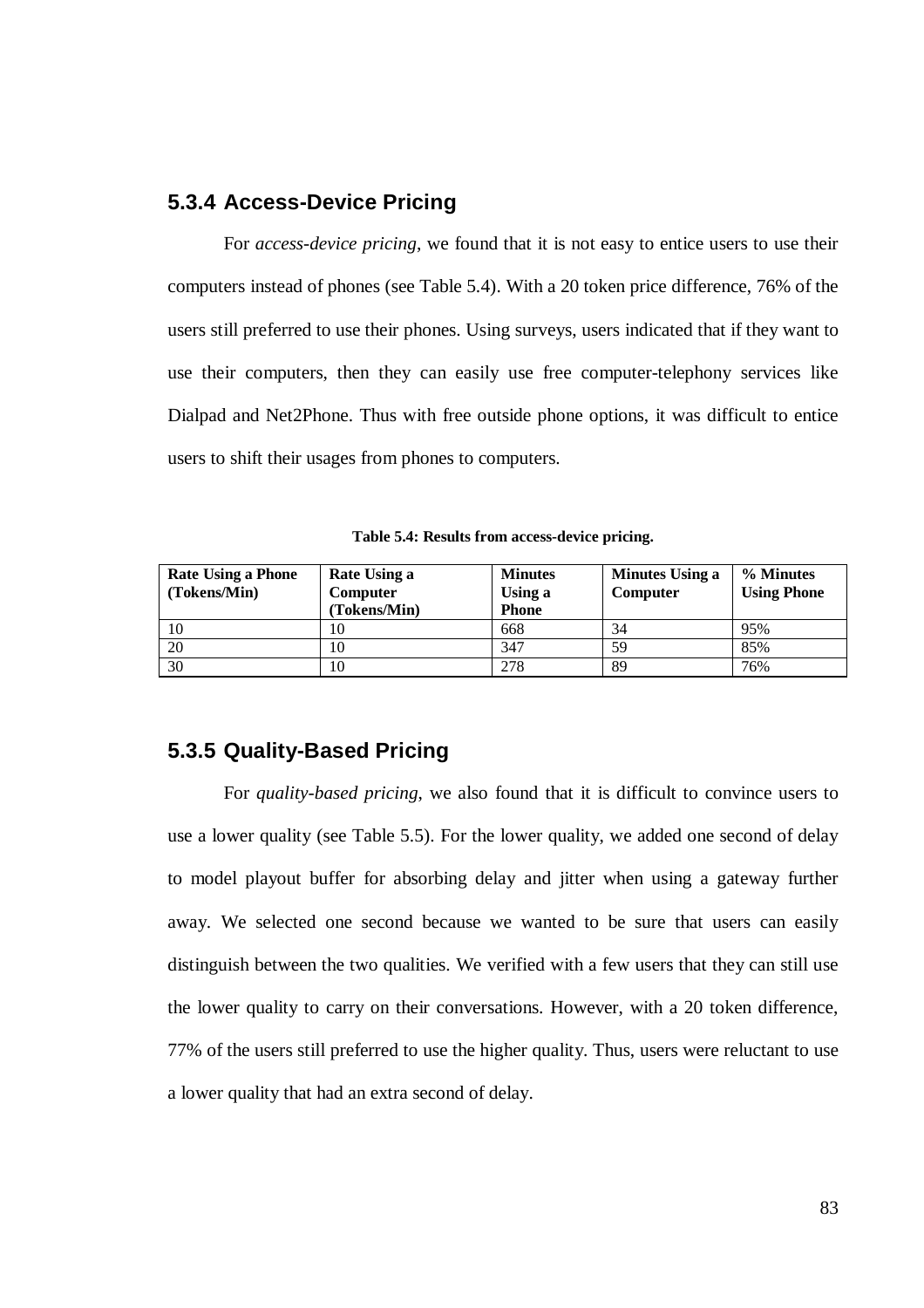| <b>Rate of High Quality</b><br>(Tokens/Min) | <b>Rate of Low Quality</b><br>(Tokens/Min) | <b>Minutes Using</b><br><b>High Quality</b> | <b>Minutes Using</b><br><b>Low Quality</b> | % Minutes<br><b>Using High</b><br><b>Quality</b> |
|---------------------------------------------|--------------------------------------------|---------------------------------------------|--------------------------------------------|--------------------------------------------------|
| 15                                          | 10                                         | 549                                         | 13                                         | 98%                                              |
| 20                                          | 10                                         | 571                                         | 310                                        | 84%                                              |
| 25                                          | 10                                         | 685                                         | 207                                        | 77%                                              |

**Table 5.5: Results from quality-based pricing.**

## **5.3.6 Congestion Pricing**

For *congestion pricing*, we set the current rate as a function of the number of simultaneous calls using the service. Thus the rate increases when more people are calling and decreases when less are. We conducted two *congestion pricing* experiments during the Spring semester. In the first experiment, we set the price equal to ten times the number of simultaneous calls. In the second experiment, we set it to five times. During the experiments, we had up to five people calling at the same time. During the first experiment when prices are set according to load, a price increase was announced 57 times and a price decrease was announced 56 times. During the second experiment, a price increase was announced 80 times and a decrease was announced 79 times. There are usually several minutes between price changes. However, in both experiments, we found that after a price increase or decrease, the percentage of calls that terminate in the next few minutes remains unchanged at around 6% (see Figure 5.10 and Figure 5.11). We expected to observe a higher percentage of calls terminating after a price increase and a lower percentage after a decrease. From surveying users, they mentioned that they did not react to price changes because they do not know how long the price increases or decreases would last. Whenever they noticed a price increase, they just hope that the increase is only temporary. Thus to make *congestion pricing* effective, price changes need to be more permanent to better entice users to change their behaviors.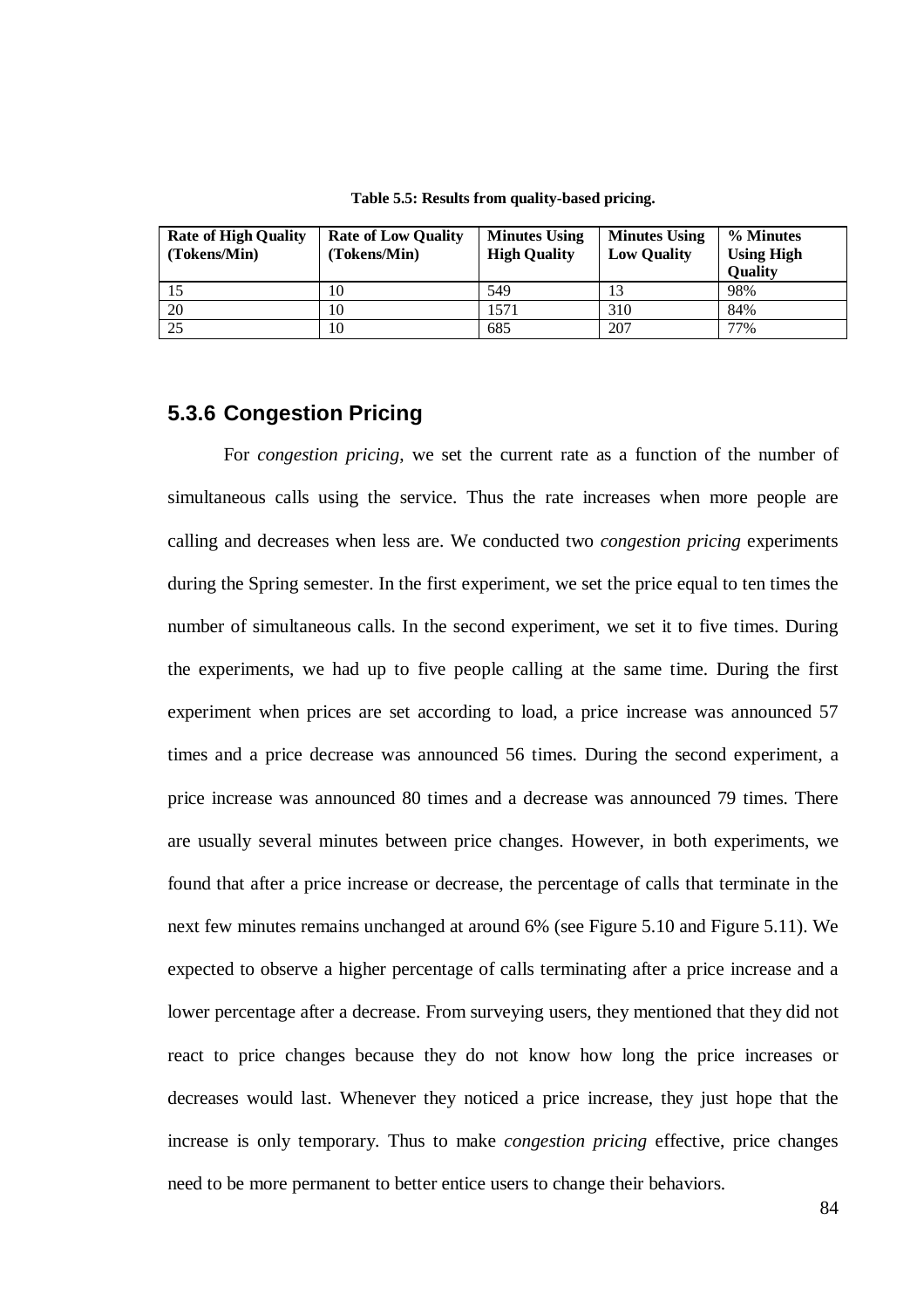

**Figure 5.10: Percentage of calls terminating after a price increase.**



**Figure 5.11: Percentage of calls terminating after a price decrease.**

We then experimented with *congestion pricing* by informing users that prices would change at most once every three minutes. We artificially increased the price by a certain increment from an initial rate and then decreased it back. The price changes on the average once every 10 minutes. Users did not know that the price is adjusted artificially. We found that depending on the price increment, we can easily get different percentage of the active calls to terminate right away (see Figure 5.12). Thus based on user experiments and surveys, it is important that when prices change, they do not change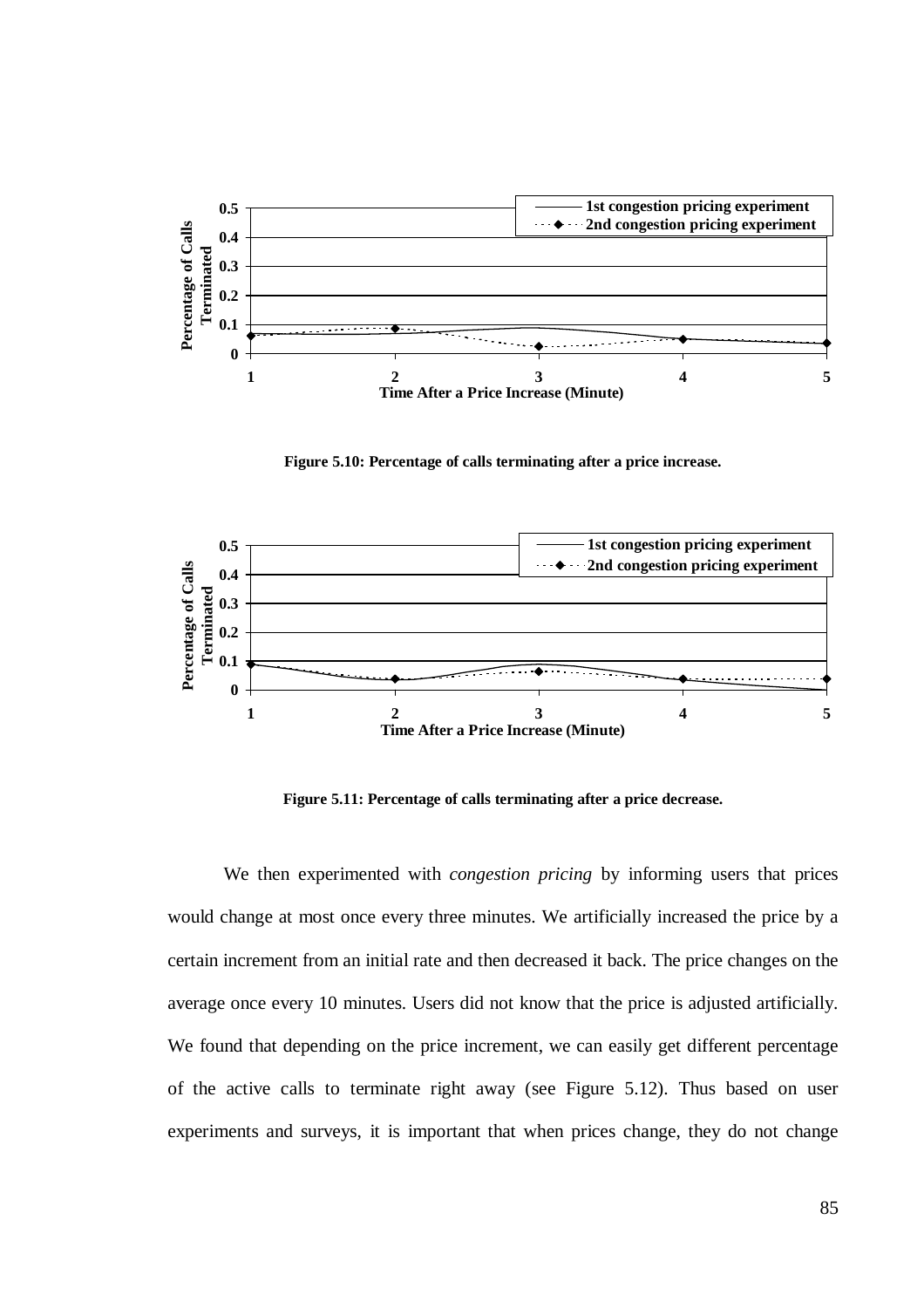from one minute to the next so that users can better predict the cost of not terminating their calls earlier.



**Figure 5.12: Prices can change at most once every three minutes 10**

There are three other interesting results we found from our experiments when prices change at most once every three minutes. For the price decreases associated with Figure 5.12, we found that we still have close to 5.8% of the calls terminating the next minute instead of a percentage like 1% or 2% (see Figure 5.13). Thus users did not try to talk longer after a price decrease. Based on a follow-up survey, users indicated that they feel there is no need to talk longer after a price decrease. Thus price decreases can occur without generating extra demand. Second, we found that the higher the price increase is, the more likely users would hang up and call back within a minute to obtain the lower initial rate (see Figure 5.14). Thus this behavior further confirms that users do react to price increases. However, this behavior also reduces the effectiveness of *congestion pricing*. Thus we might want to either eliminate the initial lower rate or set the period of the initial lower rate small. Third, we found that *congestion pricing* causes the peak

 $10$  Data fluctuates because it contains only 47 samples of price increase of 15 tokens, 68 samples of price increase of 10 tokens, and 91 samples of price increase of 5 tokens. These price increases occurred in 6.2% of the minutes used by users and their associated price decreases occurred in another 2.6%.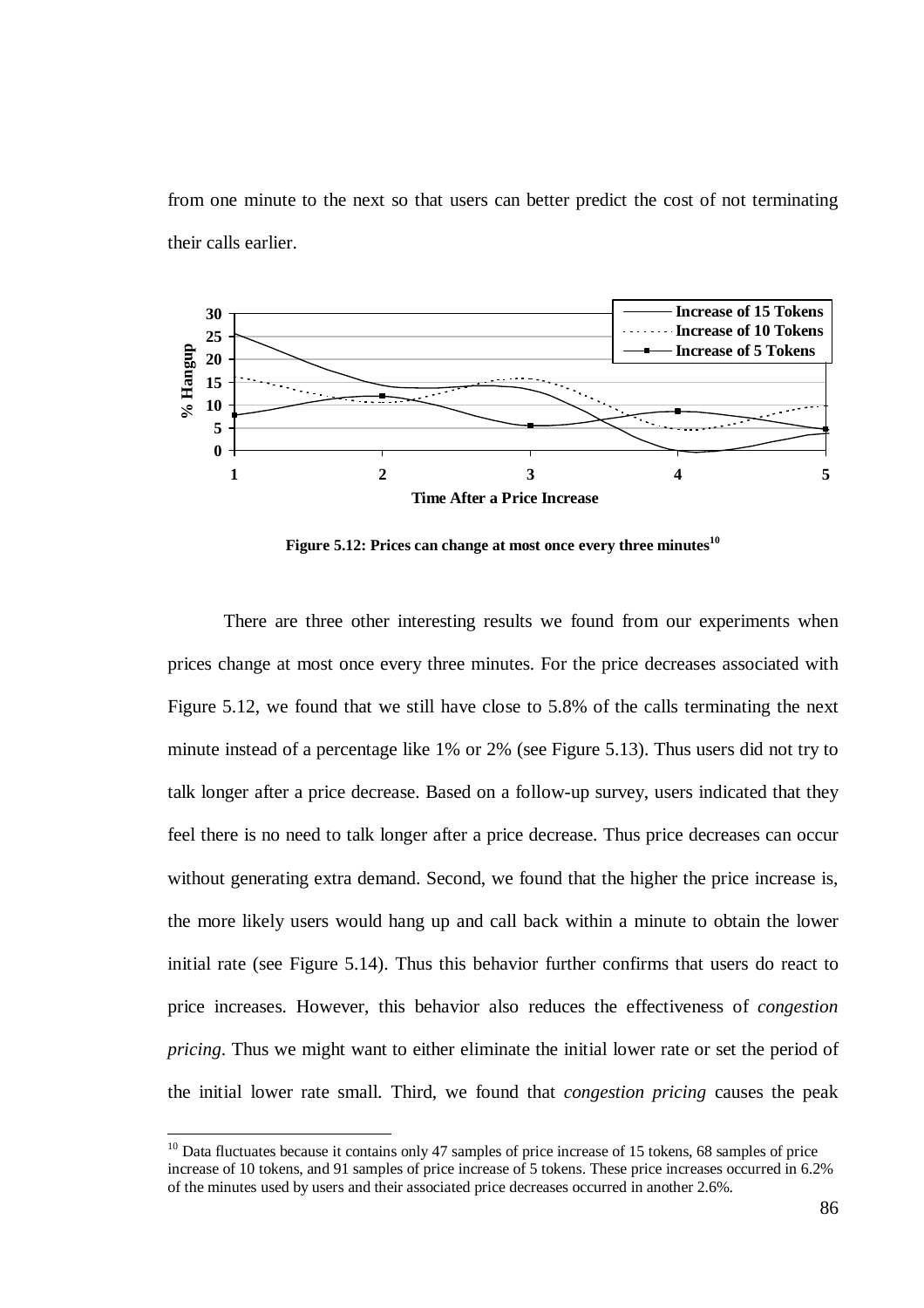period to shorten from that of *flat-rate pricing* (see Figure 5.15) 11 . Thus *congestion pricing* can also reduce congestion by enticing users to defer some of their peak usages to another time so that they would encounter less price changes. Therefore, the general calling pattern of users can be shifted by the use of dynamic pricing.



**Figure 5.13: Percentage hang up after a price decrease 12 .**



**Figure 5.14: Breakdown of calls that terminate within a minute of a price increase.**

 $11$  In the figure, the peak under congestion pricing is higher than the peak under flat-rate pricing assuming both pricing policies handle the same number of minutes. However, based on our later simulation results, we estimate that congestion pricing can reduce the peak load by 20%, thus making both peaks the same.

 $^{12}$  Data contains 86 price decrease.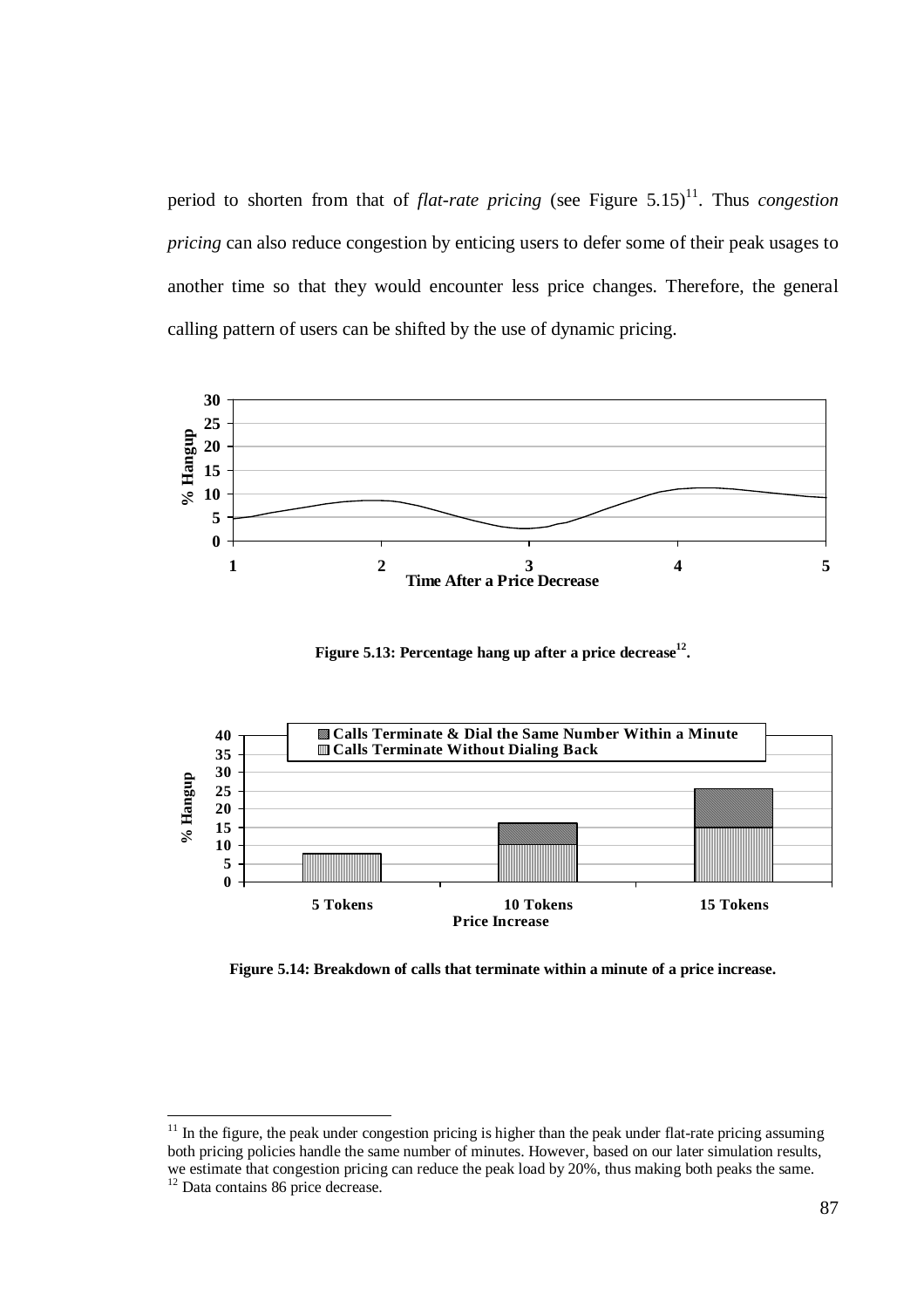

**Figure 5.15: Flat-rate and congestion pricing calling pattern 13 .**

## **5.4 Surveys**

After the experiments, we used a follow-up survey to confirm the results of our observations. We received 23 responses. From the survey, we wanted to find out more about user acceptance to dynamic prices, financial incentives for choosing *congestion pricing*, and stated behaviors to price changes. Appendix A contains the survey questions and additional written responses.

For user acceptance, we first asked users whether they prefer *congestion pricing*. Most of the users did not like it because of the disrupt effects of the price-change announcements. However, when we pointed out that *congestion pricing* can reduce call blocking rate or make prices cheaper, more users preferred it. We also asked users how they would like *congestion pricing* if we use beeps, instead of recorded messages, to indicate the current prices. For example, 1 beep for 10 tokens, 2 beeps for 20 tokens, etc. We found that more users would accept *congestion pricing* if the user interface is not as disruptive as inserting recorded messages in the middle of phone calls. Thus, from the

<sup>&</sup>lt;sup>13</sup> Data contains 9,299 minutes of calls under flat-rate pricing and 3,347 minutes of calls under congestion pricing. The data from the congestion pricing is scaled to the data of the flat-rate pricing for comparison.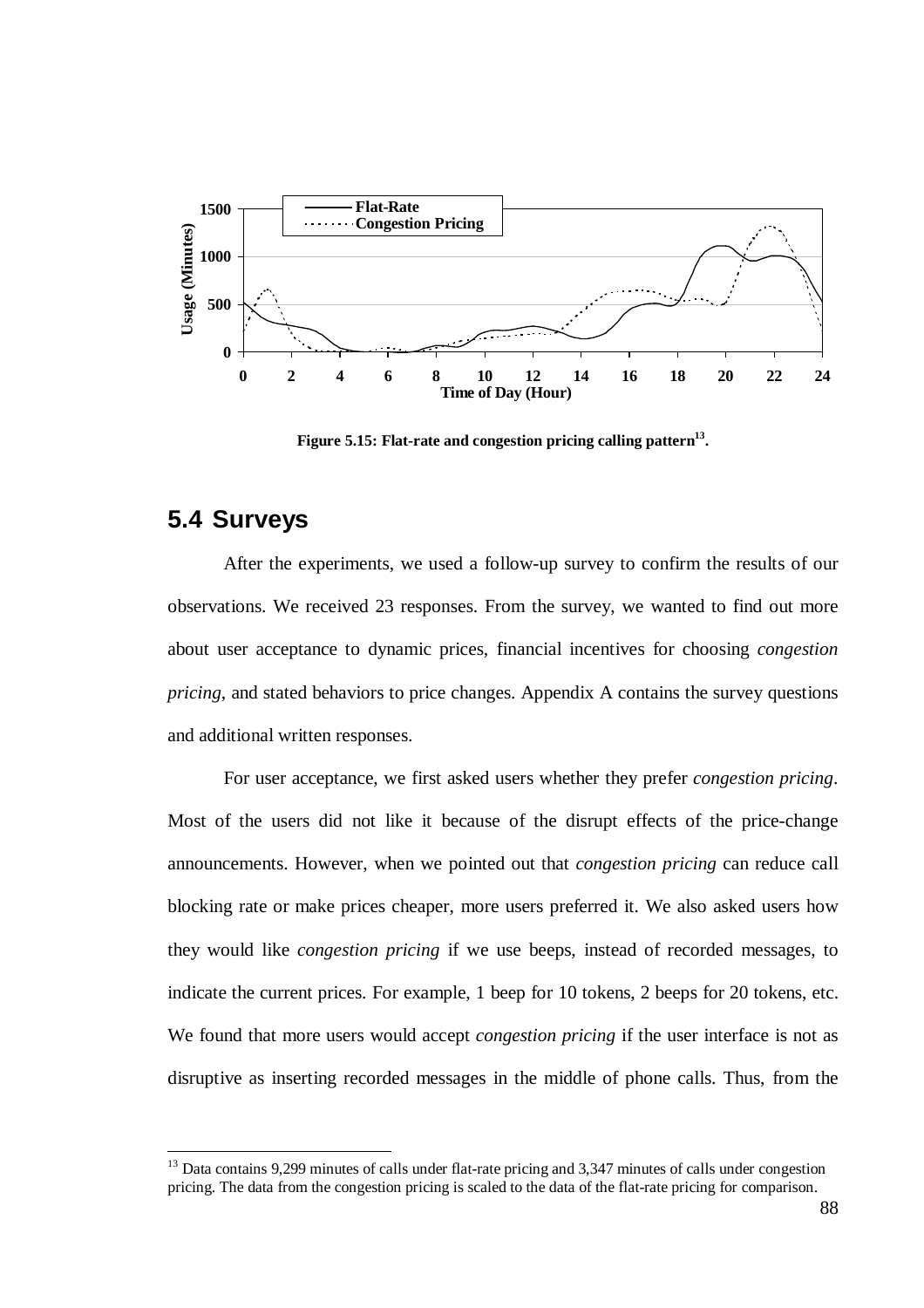survey, we believe that *congestion pricing* can be designed to be acceptable to users. See Table 5.6 for the questions and their average scores.

| From a score of 1-5 (5:like it a lot, 4:like it, 3:OK, 2:dislike it, 1:dislike it a lot), | <b>Average Score</b><br>(Standard Error) |
|-------------------------------------------------------------------------------------------|------------------------------------------|
| How do you like congestion pricing?                                                       | 2.61(.19)                                |
| What if it can reduce the chance that your calls might be blocked?                        | 3.04(.20)                                |
| What if it can make it cheaper for you to use the service?                                | 3.91(.16)                                |
| What if there is a less disruptive way of announcing price changes like using beeps?      | 4.70(0.12)                               |

For the financial incentives for choosing *congestion pricing*, we wanted to know how much discount in tokens we need to offer to users for them to choose *congestion pricing* over *flat-rate pricing*. In the survey, we asked the users to choose between a *congestion pricing* policy of a certain average rate or a *flat-rate pricing* of a certain rate, see Table 5.7 for the choices. As the rate under *flat-rate pricing* increases, we can easily entice more users to choose *congestion pricing* over *flat-rate pricing*. This indicates that the users would be willing to use *congestion pricing* if given a small discount as an incentive.

| Do you prefer congestion pricing with an average rate of 12.5 | 0 for congestion pricing and 1 for    |
|---------------------------------------------------------------|---------------------------------------|
| tokens/min (80% 10 tokens, 15% 20 tokens, and 5% 30           | flat-rate pricing.                    |
| tokens) or                                                    | <b>Average Score (Standard Error)</b> |
| flat-rate of 12.5 tokens/min?                                 | 0.89(0.07)                            |
| flat-rate of 15 tokens/min?                                   | 0.37(0.11)                            |
| flat-rate of 20 tokens/min?                                   | 0.11(0.07)                            |
| flat-rate of 25 tokens/min?                                   | 0.05(0.5)                             |

Finally, for the stated behaviors to price changes, we questioned our users how they would react to a price change. Most users answered that they would talk shorter after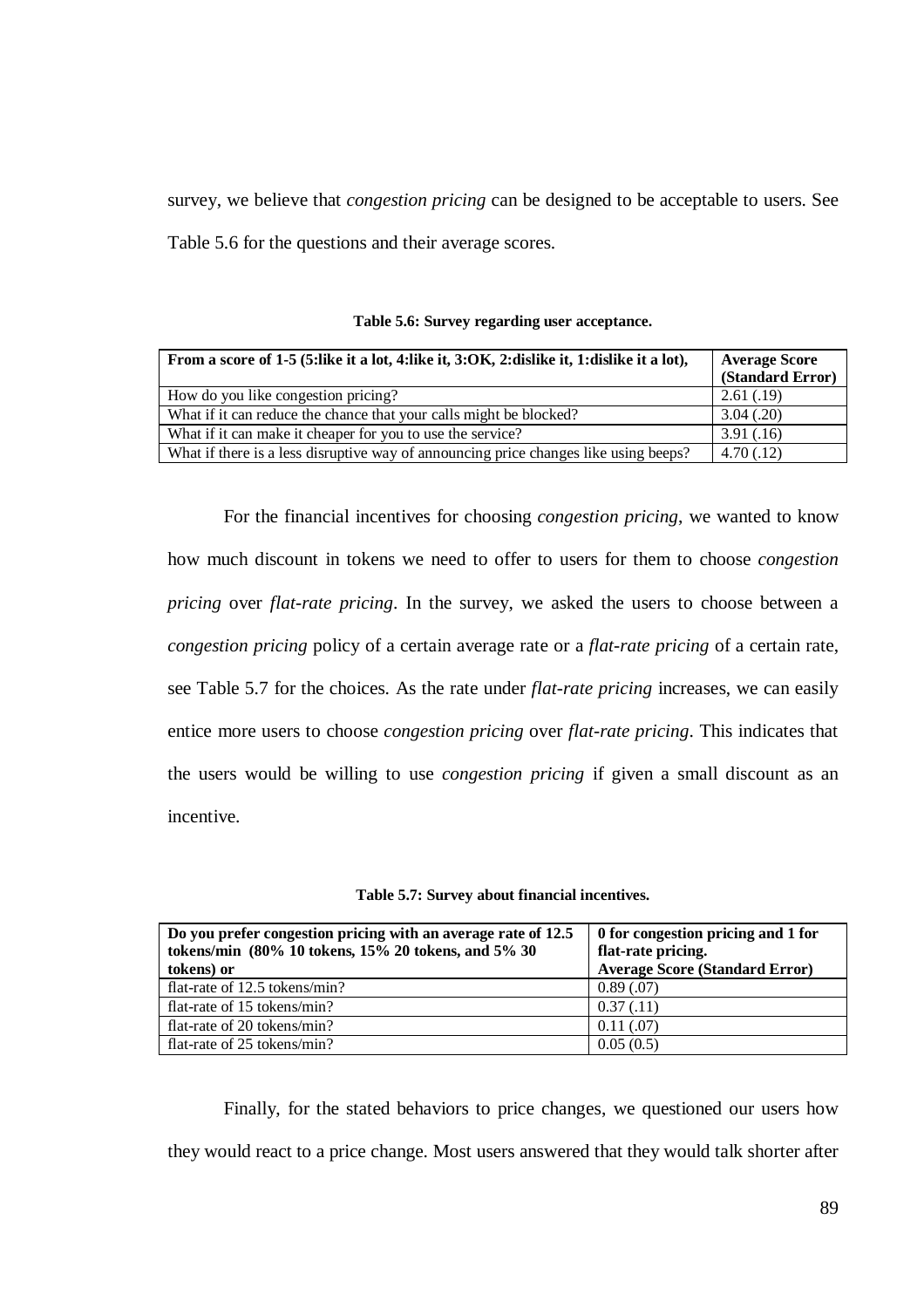a price increase, but not longer after a price decrease. However, our users stated that they would behave about the same whether the price changes from one minute to the next or changes at most once every three minutes. Thus from using surveys, it is difficult to distinguish the effects of the frequency of price changes. See Table 5.8 for the questions and their average scores.

| When the price can change                                                  | 1 for yes and 0 for no.<br><b>Average Score (Standard</b><br>Error) |
|----------------------------------------------------------------------------|---------------------------------------------------------------------|
| from one minute to the next, would a price increase affect your behavior?  | 0.36(0.13)                                                          |
| from one minute to the next, would a price decrease affect your behavior?  | 0.21(0.11)                                                          |
| at most once every 3 minutes, would a price increase affect your behavior? | 0.32(0.12)                                                          |
| at most once every 3 minutes, would a price decrease affect your behavior? | 0.14(0.10)                                                          |

**Table 5.8: Survey on stated user behaviors.**

## **5.5 Conclusion**

We used a voice-over-IP gateway service to study the effects of pricing on user behavior. We deployed the service for two semesters and signed up about 100 users. Each user is limited to a certain number of free tokens a week and charged a certain token rate per minute when using the service. With this setup, we found that we can easily use static pricing policies, like *time-of-day pricing* and *call-duration pricing*, to entice users to talk shorter or at another time. However, we had more difficulty using this setup to encourage users to talk using a lower quality. For *congestion pricing*, we found that it can entice users to talk both shorter and at another time if prices do not change rapidly, e.g., at most once every three minutes. Using surveys, we found that when prices change slowly and infrequently, dynamic pricing can be designed to be acceptable to users. With this work, we demonstrated a scheme that varies prices in the middle of phone calls to affect user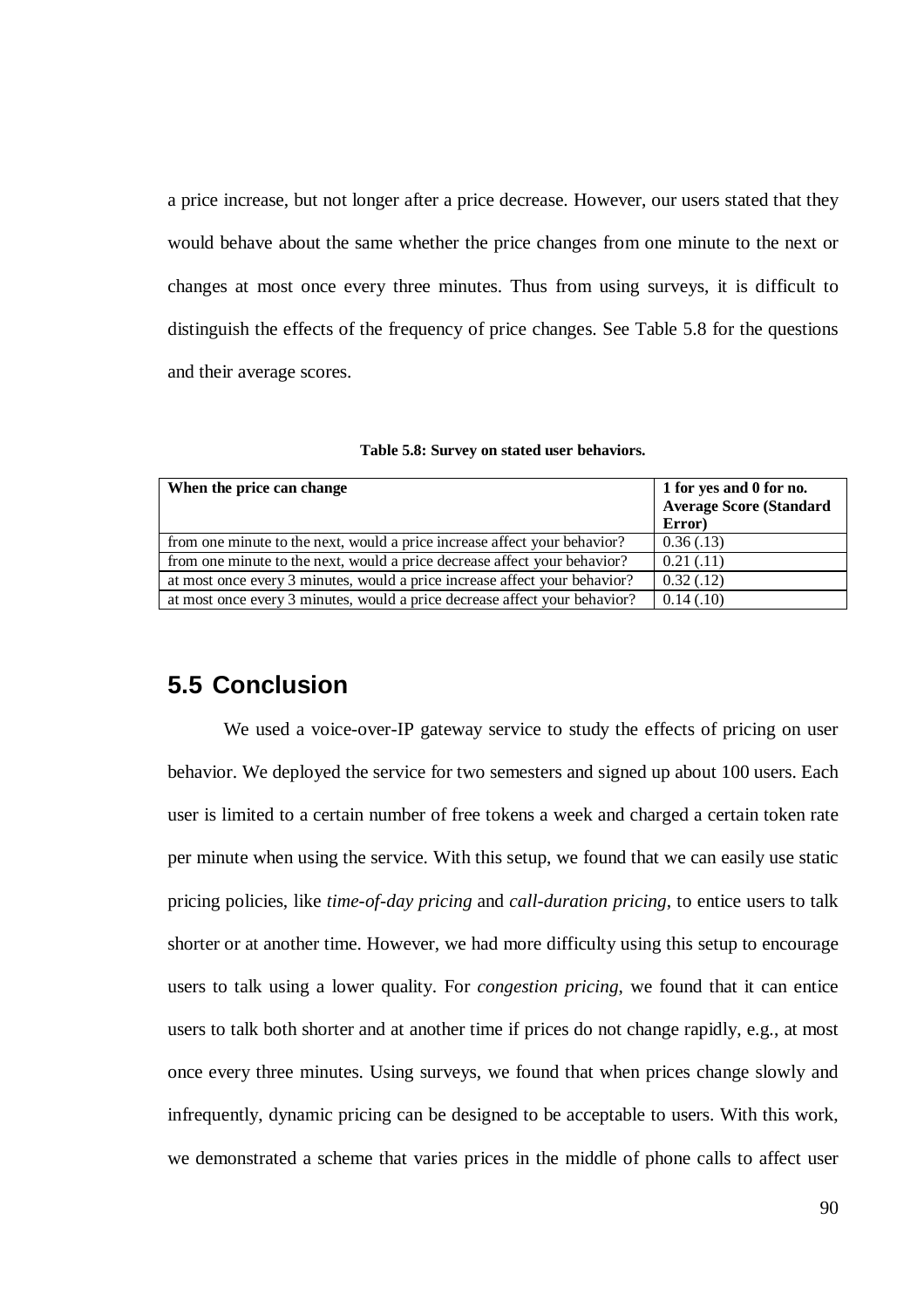behavior. In the next chapter, we will describe how we use the results to formulate a user model to drive simulation studies and conduct further user experiments.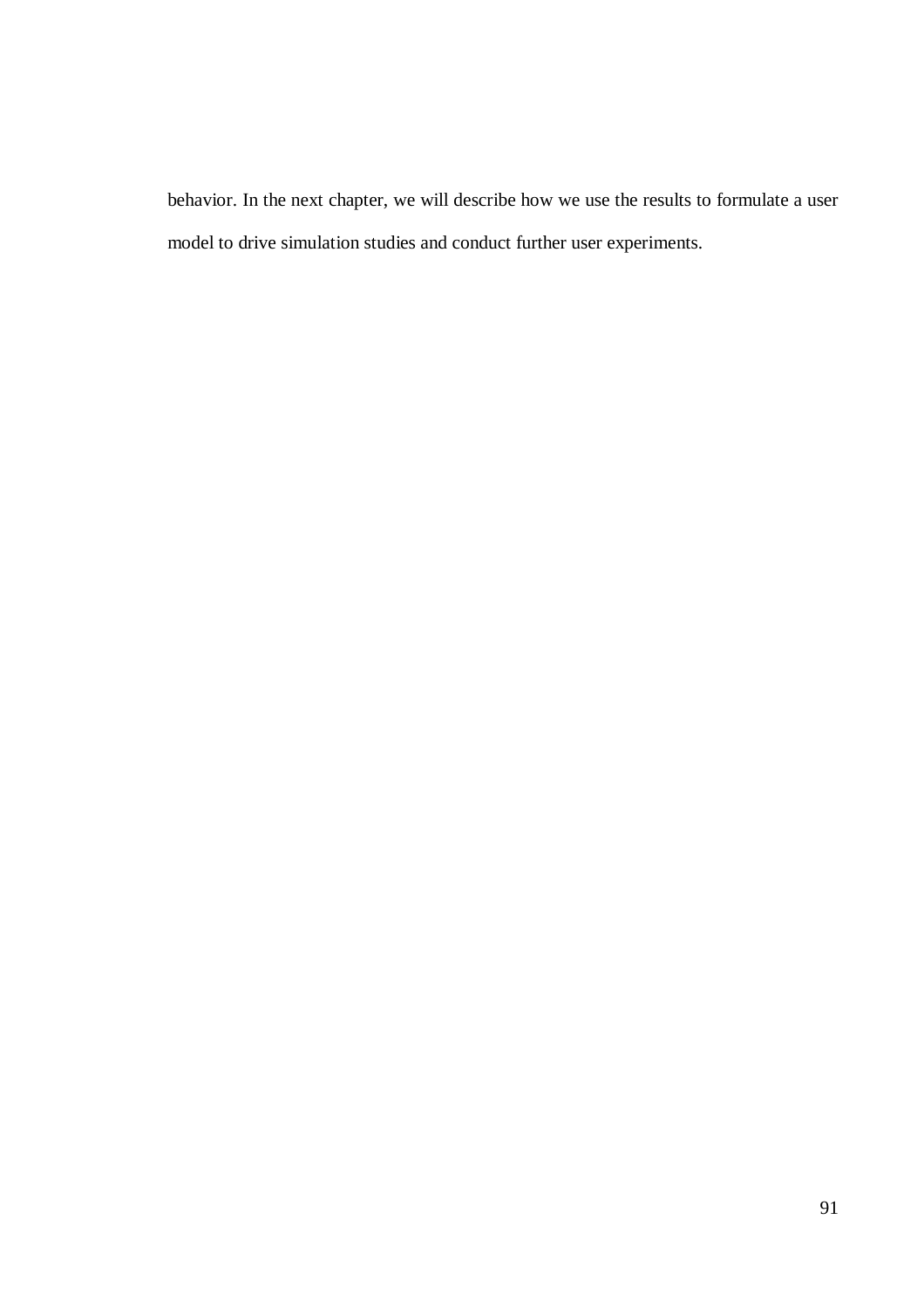## **Chapter 6 Voice Traffic Simulation Study**

Voice operators typically have thousands of subscribers sharing an access point. When managing expensive shared resources, operators would like to minimize capacity, maximize utilization, reduce congestion, and increase user satisfaction<sup>14</sup>. Thus operators would like to understand the potential benefits and drawbacks of applying congestion pricing to a large user population. The benefits of congestion pricing are that it can reduce capacity, increase utilization, and reduce congestion. However, congestion pricing improves these dimensions by decreasing user satisfaction through price changes. Thus operators would like to know the expected improvement in provisioning or call blocking rate, and the expected frequency of price changes. There is always a tension between system performance and user satisfaction when applying congestion pricing. Flat-rate pricing is one extreme where users are very satisfied because prices do not vary, but resource management is expensive or difficult. Operators would either need to overprovision resources or subject users to poor and unpredictable quality during congestion. The other extreme is when prices vary frequently and user annoyance is high, but operators can efficiently allocate available resources to the highest paying subscribers. Thus operators can use congestion pricing to make a tradeoff between system performance and user satisfaction.

To investigate the tradeoff on a larger scale, we continued with the third step and the fourth step of the four-step methodology described in Chapter 3. In the third step, we

<sup>&</sup>lt;sup>14</sup> Operators would also like to maximize profit, but this has more to do with their market power than dynamic pricing. Thus we assume that operators rely on access fees to maximize profit and use dynamic pricing as a feedback mechanism to efficiently allocate scarce resources.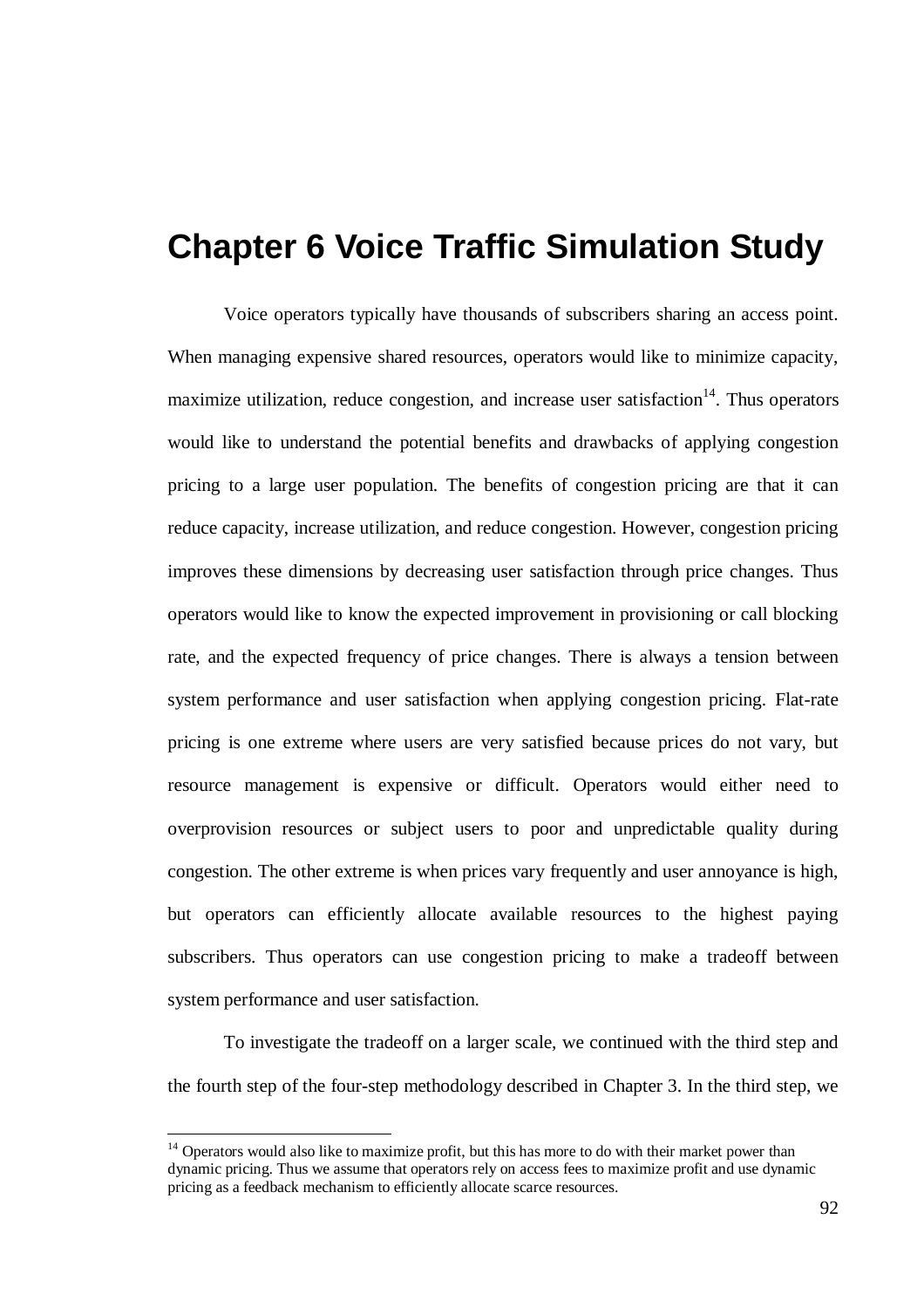used the results from the user experiments conducted in Chapter 5 to develop a user behavioral model for large-scale simulation studies. Using simulations, we proposed a set of rules for configuring the parameters that operators can vary when managing congestion pricing to achieve large-scale performance. These rules include when and how quickly operators should adjust prices. By using the suggested values for the parameters, we estimated the tradeoff between call blocking rate (or required provisioning) and price announcement rate. Our estimates strongly depend on our derived user model, so in the fourth step of the methodology, we further re-measured the model by combining user experiments with simulations. We did so by subjecting real users to price changes set by an operator, who in turn responded to the load and the reactions of many simulated users. Thus the time and the increment of the price changes mimic that of a large-scale service. As a consequence, we performed user measurements when users are reacting to price changes of a large-scale emulated service. With these two steps, we present a user model for modeling user reaction to price changes, a set of rules for operators to manage congestion pricing, and an estimate of the benefits and drawbacks of congestion pricing. We found that operators can effectively use congestion pricing for voice calls because they can significantly reduce call blocking rate or save resource provisioning while only submitting users to occasional price changes.

In Section 6.1, we describe the models used for simulations. Then in Section 6.2, we describe the simulation setup followed by the results in Section 6.3. In Section 6.4, we describe how we re-measure the models and calculate the confidence of our user measurements. Finally, in Section 6.5, we present our conclusions and findings on using congestion pricing for a large-scale voice service.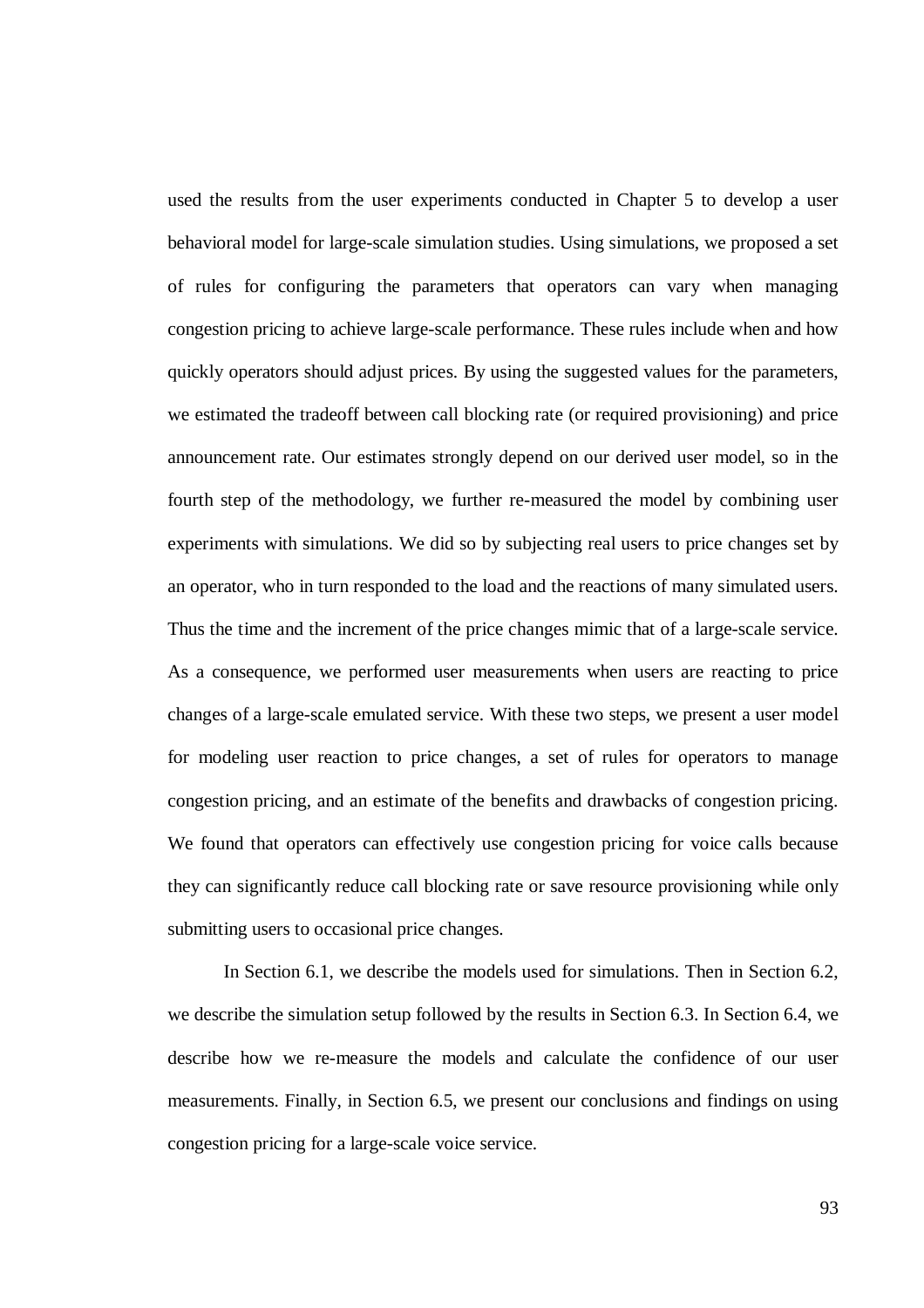# **6.1 Modeling**

#### **6.1.1 Operator Model**

We would like to understand how an operator should set the following four parameters for managing the limited resource, the number of phone lines to the PSTN, at a voice-over-IP gateway service.

- *Capacity* how many phone lines at the Internet-to-PSTN gateway to purchase.
- *Threshold* at what load level should congestion pricing be applied.
- *Interval* how quickly should prices be allowed to change.
- *Init* how long to wait on new calls before applying congestion pricing to them.

We modeled the operator by assuming that he/she has a limited *capacity* of phone lines to the PSTN. When all the phone lines are used, the operator would need to block new calls. However, the operator can adjust prices to affect load. To limit fluctuation of prices, we assumed that there is a minimum and a maximum rate. The operator would charge the minimum rate most of the time. However, when the load is above a *threshold* value, the operator would increase prices to everyone, and when the load is below it, the operator would decrease prices. We also assumed that the operator changes prices by the same increment each time. Finally, the operator sets *interval* and *init* to limit the frequency of price changes.

Each of these four parameters provides operators with a tradeoff between system performance and user satisfaction. If *capacity* is too high, then most of the phone lines would be idle and users would rarely encounter congestion. On the other hand, if *capacity* is too low, then utilization would improve, but contention would increase. For the *threshold* value, if it is set too low, then prices would start increasing even when there is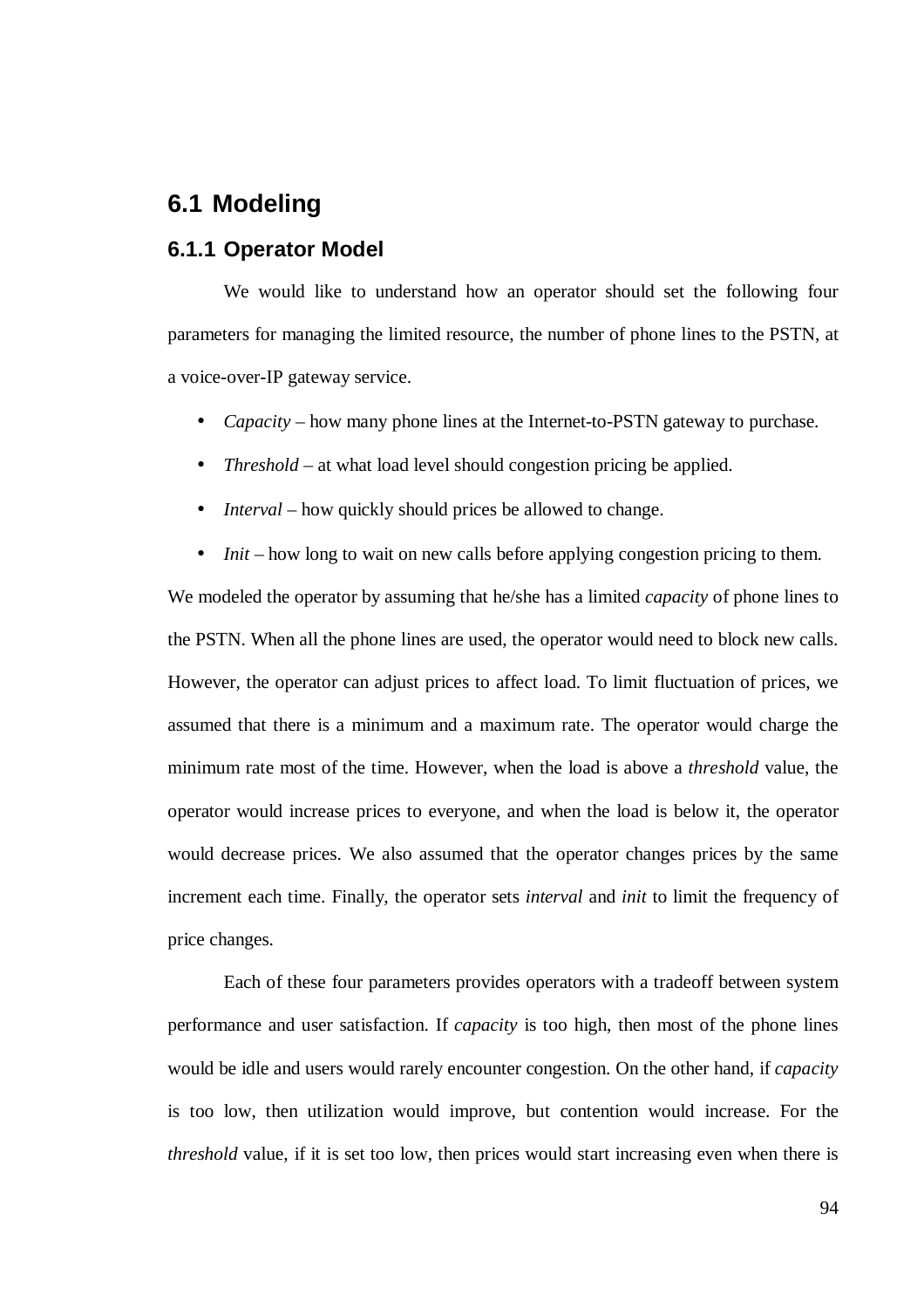plenty of available resources. However, if the *threshold* is set too high, then calls might be blocked due to congestion. For the *interval*, if it is set too small, then users would be annoyed and might not even respond to price changes. On the other hand, if the *interval* is too large, then operators might not be able to change prices in response to sudden changes in load. For the *init* value, if it is set too small, then users would be annoyed and unresponsive because the first few minutes of a call are important. On the other hand, if *init* is set too large, then users might hang up and call back to obtain the lower initial rate; thus, rendering congestion pricing ineffective for reducing the load on the system. Thus, these four parameters need to be set appropriately to fully achieve the benefits of congestion pricing.

#### **6.1.2 User Model**

There are two parts to modeling a user's behavior. The first is the pattern of making calls, and the second is the reaction to price changes. For both parts, we modeled the user when he/she is limited to 1000 tokens a week so that we can exploit the results from our user experiments.

For a user's calling pattern, we used traces from flat-rate pricing instead of congestion pricing because we wanted a calling pattern that is not yet affected by dynamic pricing. Thus, the calling pattern does not take into account that a user might shift his/her calling pattern due to variable prices. For flat-rate pricing, we had traces of 1140 calls totaling 9299 minutes. These calls were made by 175 users in a week. Thus to generate a user's workload, we randomly selected from the traces the number of calls he/she would make in a week (see Figure 6.1), when these calls would be made (see Figure 6.2), and how long these calls would last (see Figure 6.3). For example, Figure 6.4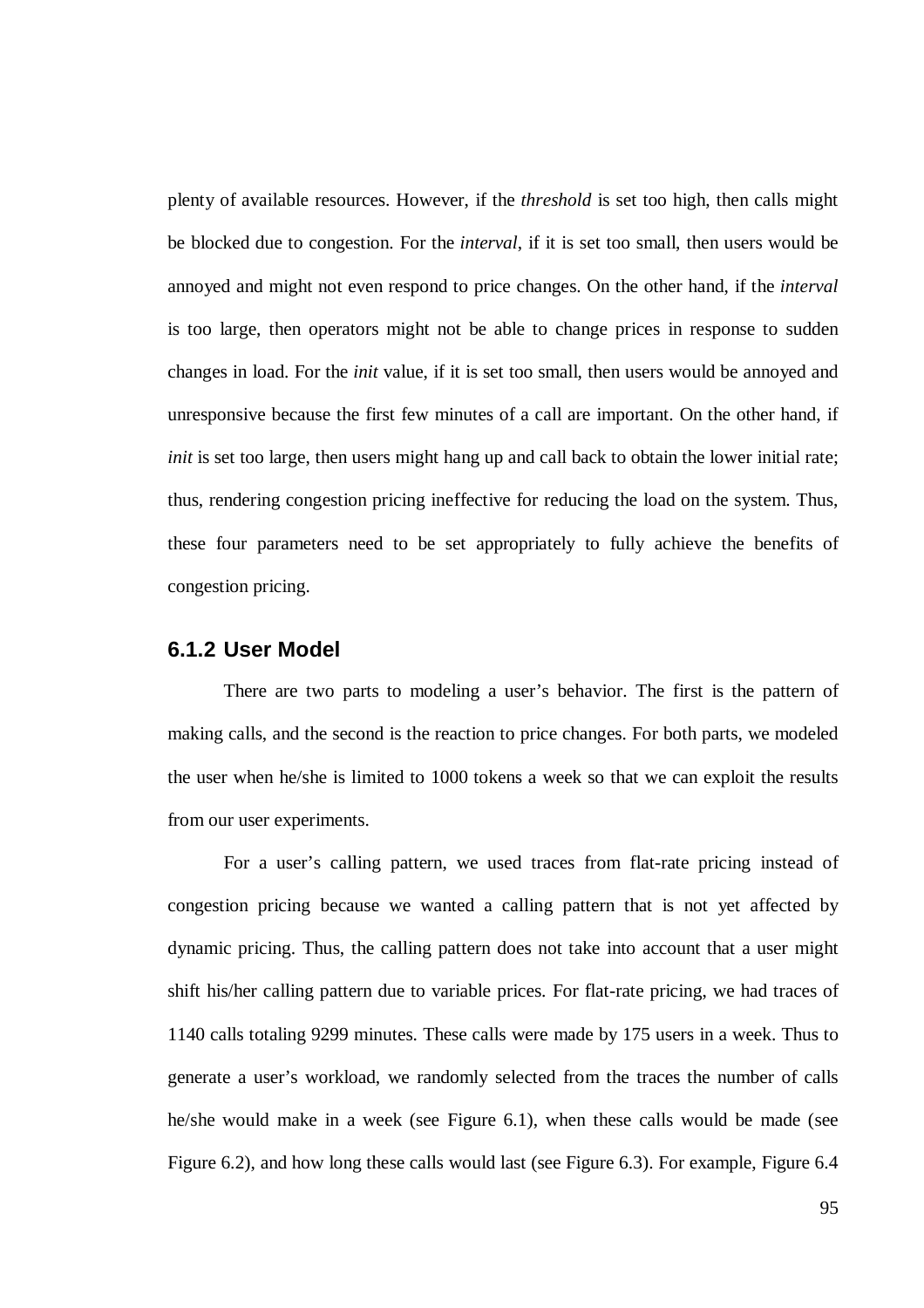shows an instance of the aggregated load made by 10,000 simulated users in a week. The load in the figure exhibits periods of high utilization followed by low utilization.



**Figure 6.1: Traces of the number of calls a user makes a week.**



**Figure 6.2: Traces of call starting times.**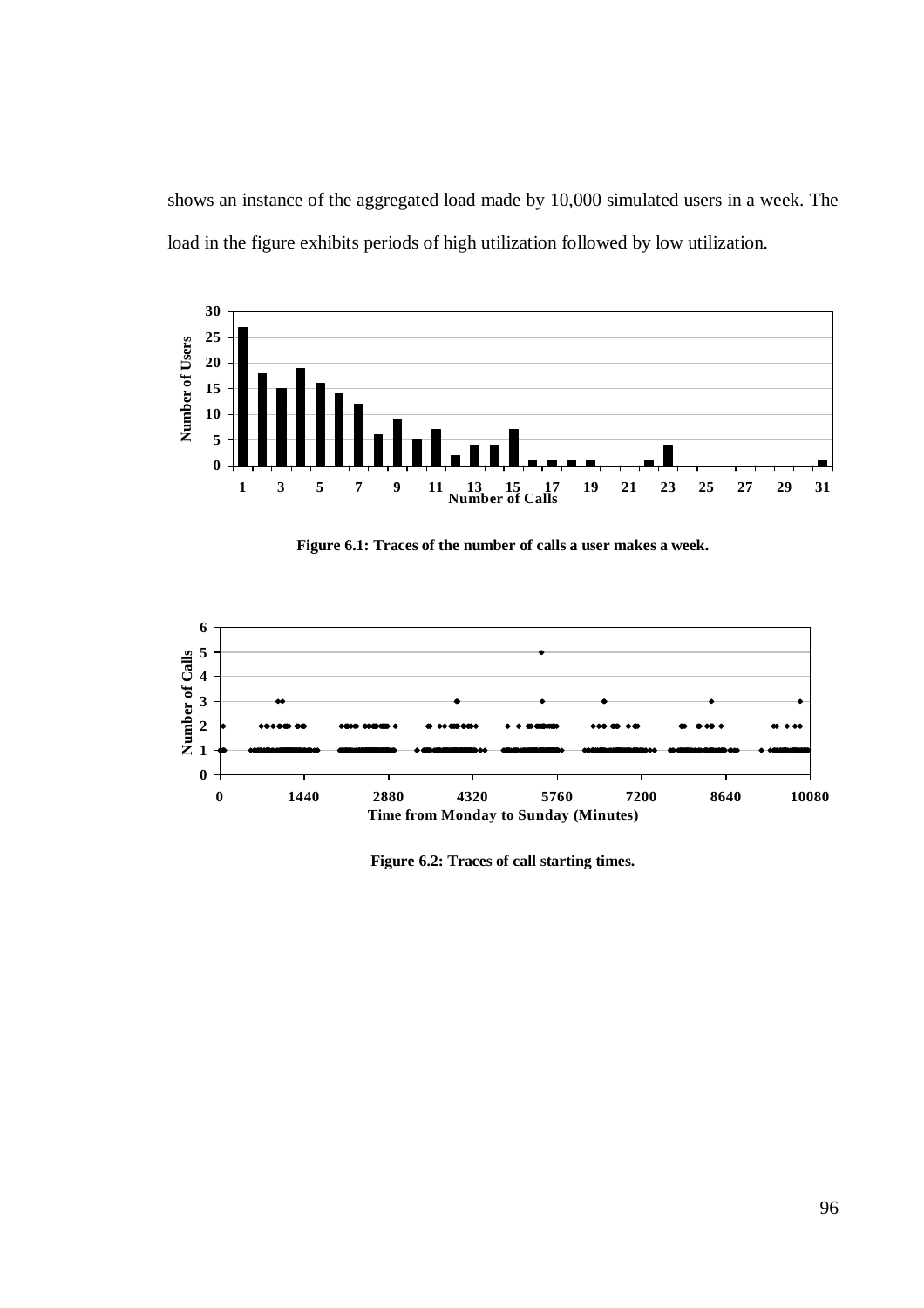

**Figure 6.3: Traces of call durations 15 .**



**Figure 6.4: One week of calling pattern by 10,000 simulated users 16 .**

The second part of the user model is how a user would react to changing prices. We assumed that users know the minimum rate and the maximum rate for the price. Users also know that the price would not change in the first few minutes of a call, when it changes, it would change at most once every few minutes with a fixed increment each time. Users also know that the price increases only due to occasional congestion. With

<sup>&</sup>lt;sup>15</sup> Not shown are calls lasting one minute (539 calls) and two minutes (139 calls). <sup>16</sup> In the figure, users make 64,510 calls totaling 516,235 minutes.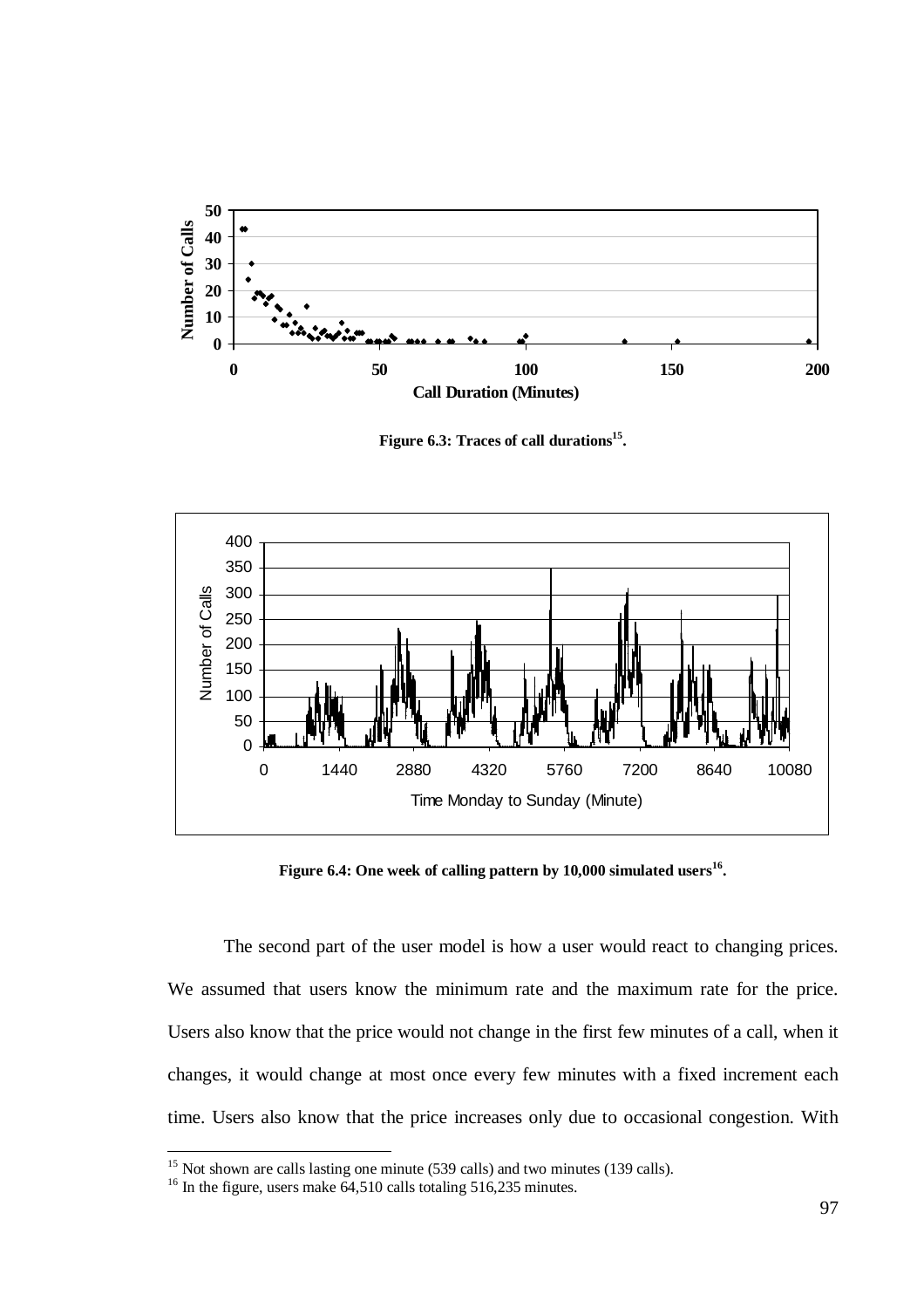this knowledge about the pricing policy, we assumed that a user would terminate his/her call with a certain probability after a price increase. Based on prior user experiments, we assumed that the probability is strongly dependent on the price increment<sup>17</sup>. Furthermore, we assumed that the user would not talk longer after a price decrease. Later on, we will conduct further user experiments to verify these assumptions about the user model. See Figure 6.5 below for a summary of the user model.



**Figure 6.5: Summary of the user model.**

# **6.2 Simulation Setup**

For the workload model, we simulated the effects of congestion pricing when there is 5,000, 10,000, 50,000, and 100,000 users. For the pricing policy, we set the minimum rate to 10 tokens, the maximum rate to 40 tokens, and the price increment to 10 tokens. Based on prior user experiments, we expected that the probability a user would end his/her call within a minute of a 10 token price increase, *probability\_end\_10token*, to be 15%. However, we also experimented with *probability\_end\_10token* of 12% and 20%.

 $17$  A more detail model would have the probability depend on both the price increment and the price level.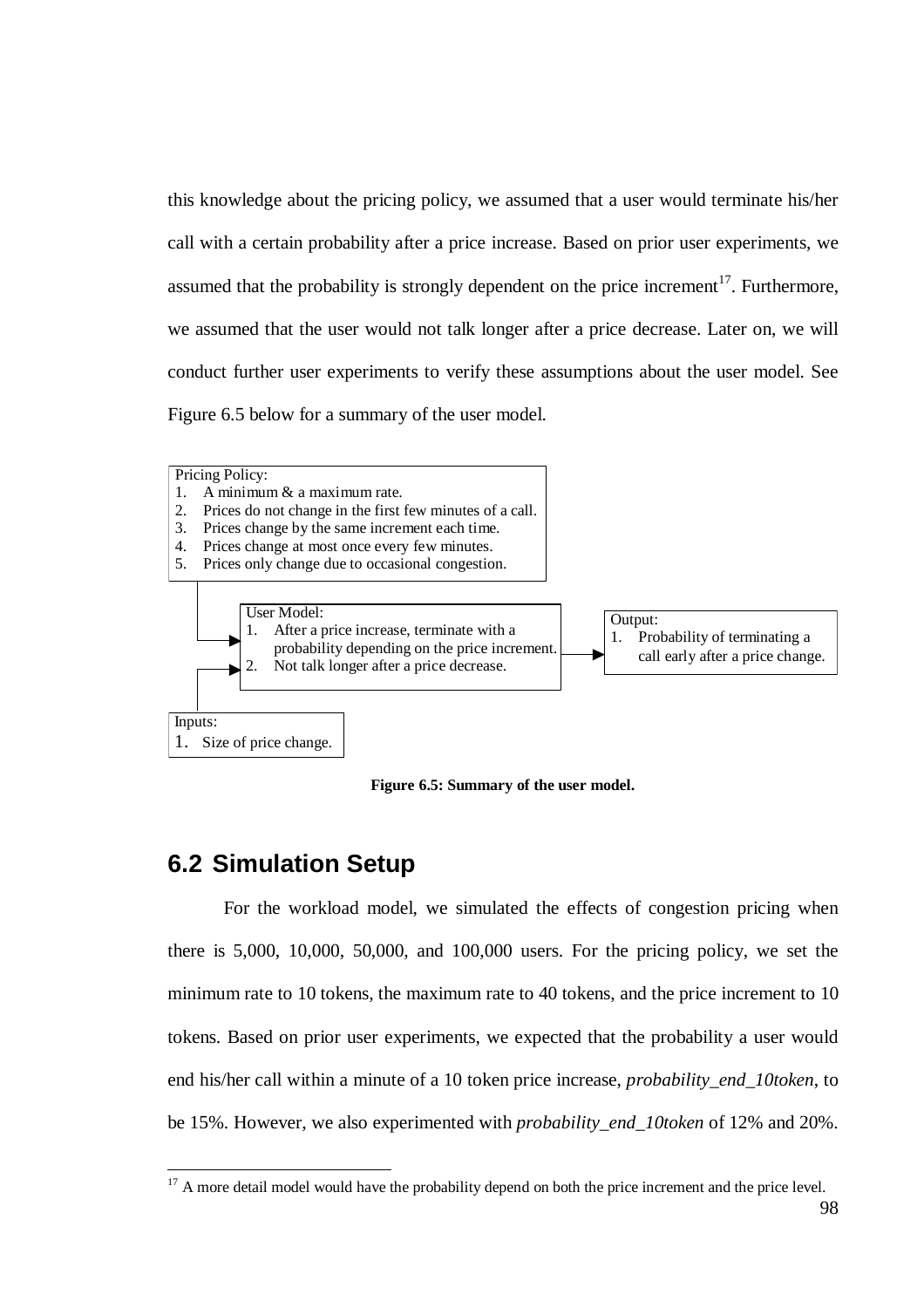In simulations, we varied the four parameters, *capacity*, *threshold*, *interval*, and *init*, and measured the overall call blocking rate and the percentage of the minutes used by users that would encounter a price change. See Table 6.1 for the settings of the simulation variables and the ranges of the parameters.

| Workload                | Range                                     |
|-------------------------|-------------------------------------------|
| Number of users         | 5,000, 10,000, 50,000, 100,000            |
| <b>Pricing Policy</b>   | Value                                     |
| Minimum rate            | 10 tokens/min                             |
| Maximum rate            | 40 tokens/min                             |
| Price increment         | 10 tokens                                 |
| <b>User Model</b>       | Range                                     |
| Probability_end_10token | 12%, 15%, 20%                             |
| <b>Parameters</b>       | Range                                     |
| Capacity                | 1 to maximum number of simultaneous calls |
| Threshold               | 0-100% of capacity                        |
| Interval                | 1-5 minutes                               |
| Init                    | 1-5 minutes                               |

**Table 6.1: Summary of the simulation variables and the parameter ranges.**

## **6.3 Simulation Results**

The most important parameter we found for affecting performance is the *threshold* value. We found that operators should set the *threshold* to 90% of the *capacity*. In general, congestion control mechanisms should only be applied when the load is close to *capacity*. Figure 6.6 shows the simulation results when there are 10,000 users, the *probability\_end\_10token* is set to 15%, the *interval* is set to three minutes, and the *init* is also set to three minutes. If a lower *threshold* value is used, then there would not be much improvement in call blocking rate. Call blocking rate cannot be reduced because of the sudden surges in load. On the other hand, if a higher *threshold* value is used, then the call blocking rate would quickly increase. Thus by setting the *threshold* value to 90% of the *capacity*, operators would not need to change prices frequently and would still be able to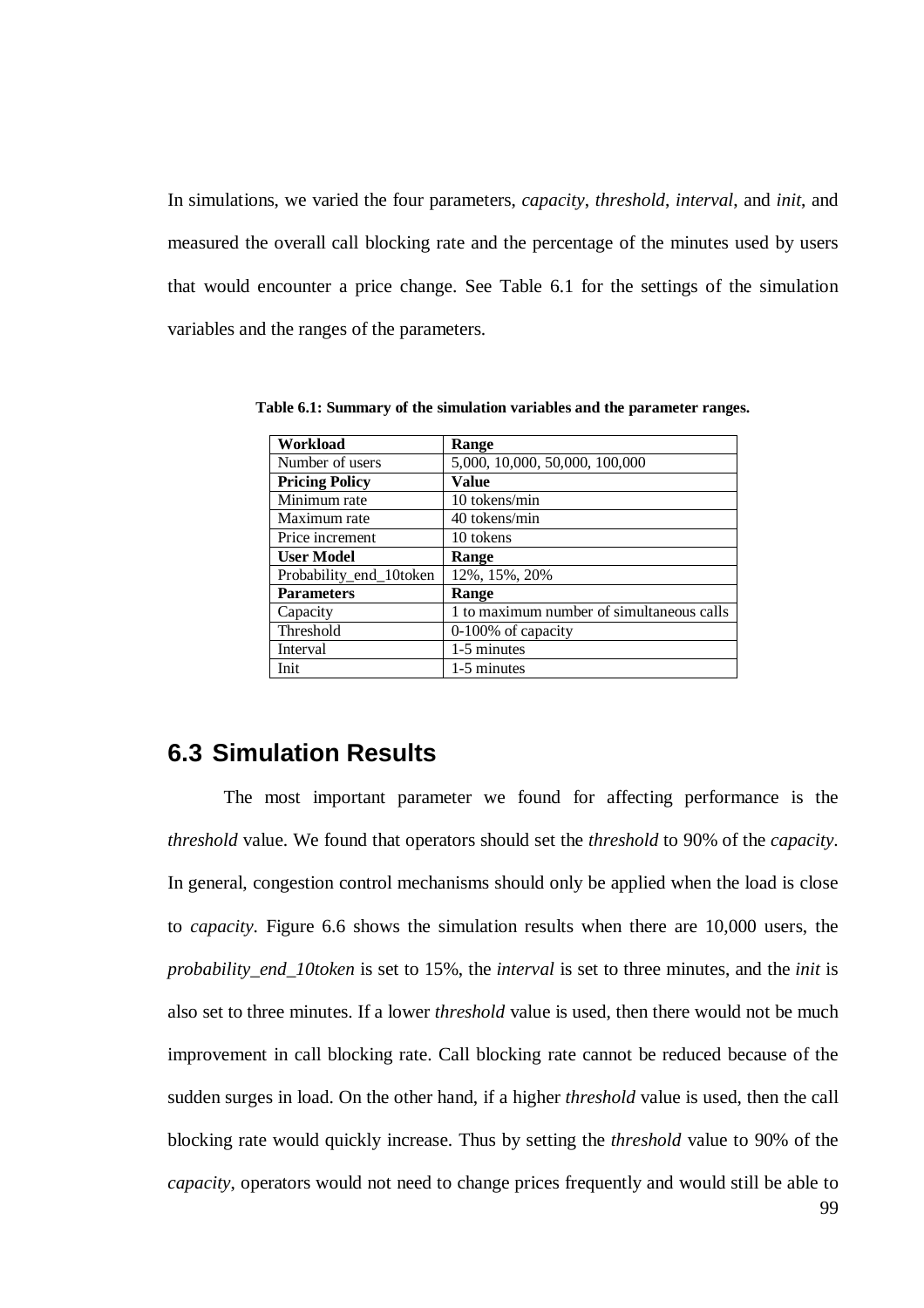obtain the lowest call blocking rate. We also found that there is a tension between call blocking rate and price announcement rate. If one wants to sharply reduce the price announcement rate, one would need to use a *threshold* value higher than 90%, but the call blocking rate would quickly increase. Figure 6.7 graphs the price announcement rate as the *threshold* value changes under the same settings.



**Figure 6.6: Call blocking rate for different threshold values.**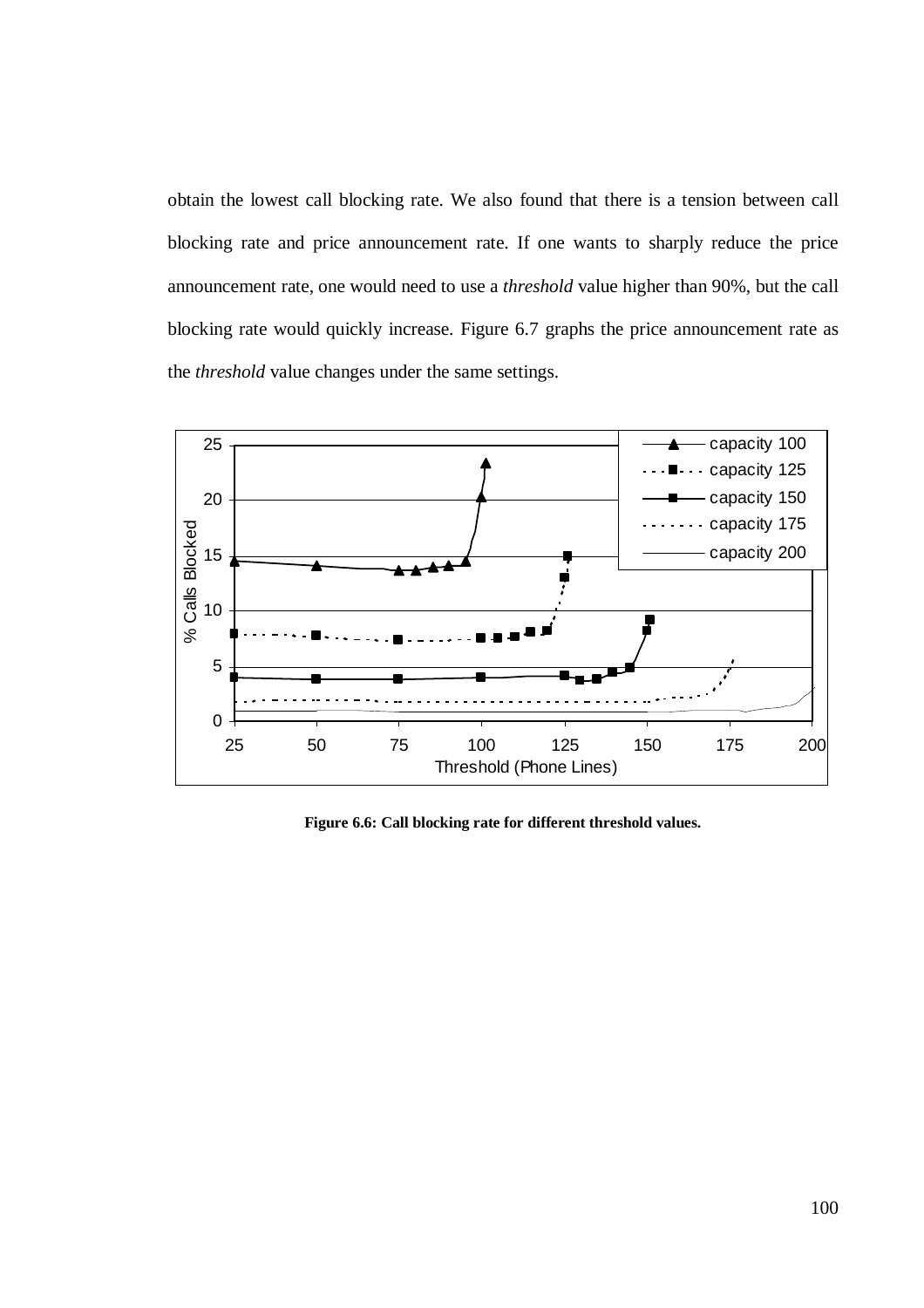

**Figure 6.7: Price announcement rate for different threshold values.**

We then varied the *interval* and the *init* parameters to observe their effects on performance. Figure 6.8 and Figure 6.9 show the call blocking rate and the price announcement rate as the *interval* and the *init* vary. In the figures, there are 10,000 users, the *probability\_end\_10token* is set to 15%, the *capacity* is set to 150 phone lines, the *threshold* is set to 90% of the *capacity*, the *interval* varies from 4 minutes to 2 minutes, and the *init* also varies from 4 minutes to 2 minutes. As we vary the *interval* and the *init*, we can gradually decrease the call blocking rate from 4.8% to 3.4%, but at the same time gradually increase the price announcement rate from 3.6% to 5.0%. From simulations and user experiments, a good setting for the *interval* is three minutes because it can cause users to respond to price changes while only slightly reduce the ability of dynamic pricing to reduce call blocking rate. For the *init*, three minutes is also a good compromise because it allows users to obtain low rates for short duration calls while reducing the incentives for users to hang up and call back again.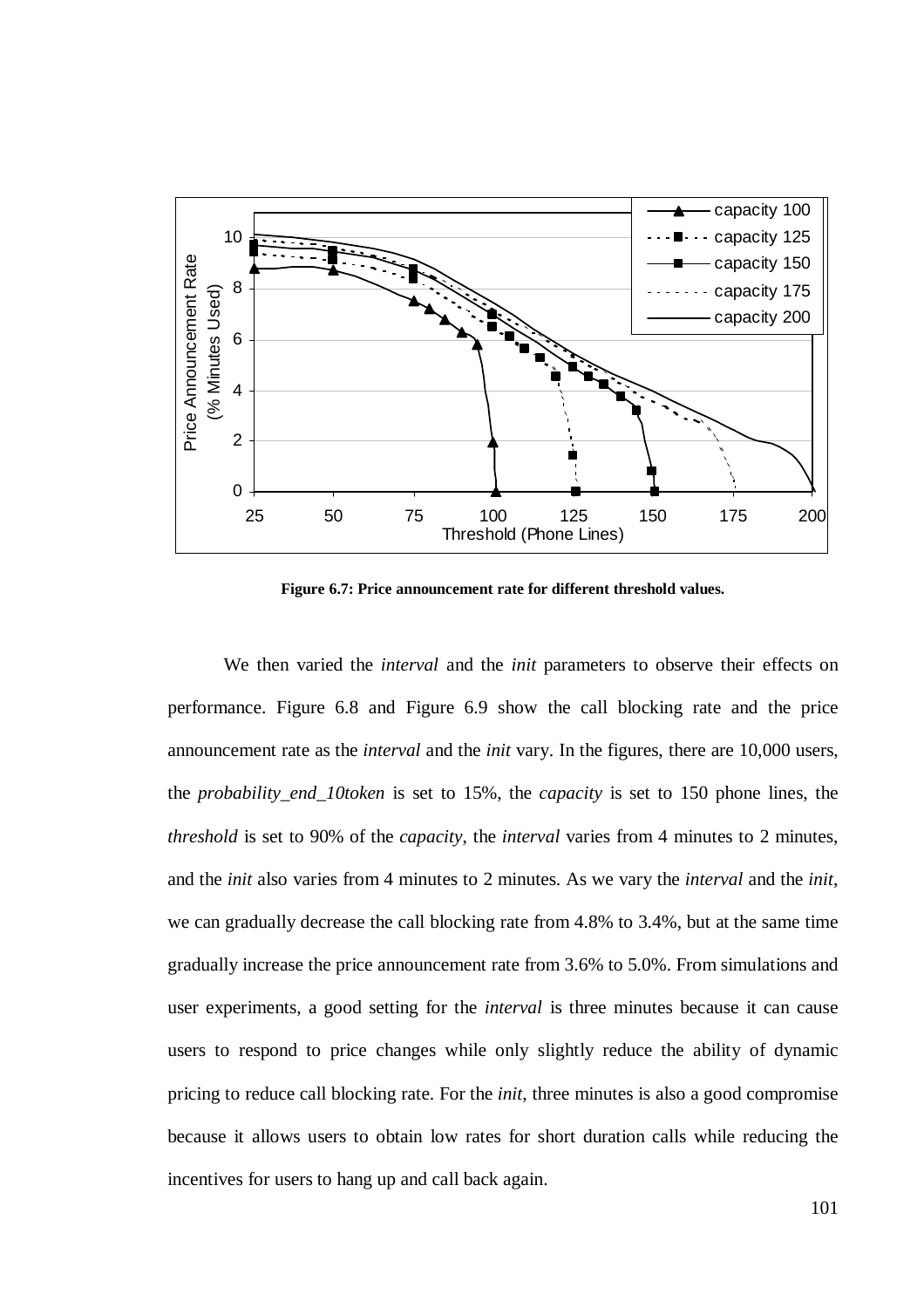

**Figure 6.8: Call blocking rate as the interval and the init change.**



**Figure 6.9: Price announcement rate as the interval and the init change.**

Finally, operators should choose a *capacity* to meet their call blocking rate and price announcement rate requirements. In Figure 6.10 and Figure 6.11, we graph the call blocking rate and the price announcement rate that operators can expect when there are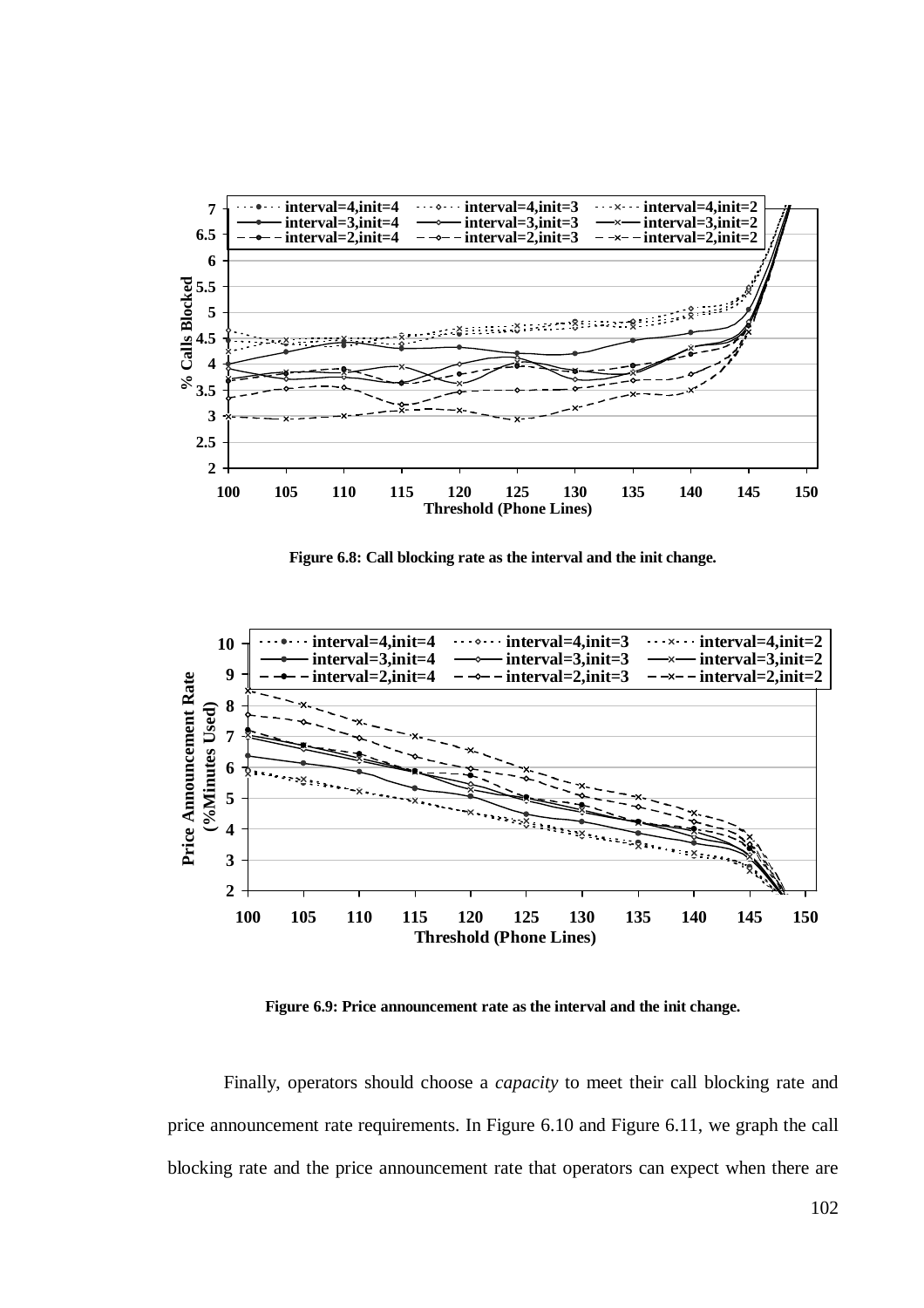10,000 users, the *probability\_end\_10token* is 15%, the *threshold* is set to 90% of the *capacity*, the *interval* is set to three minutes, and the *init* is also set to three minutes. For example, with 150 phone lines, an operator can expect a call blocking rate of 4.1% and a price announcement rate of  $4.2\%$ <sup>18</sup>. For the range of the user workload listed in Table 6.1, Table 6.2 summarizes the rules for operators to set the four parameters for managing congestion pricing.



**Figure 6.10: Call blocking rate for flat-rate and different probability\_end\_10token values under congestion pricing.**

<sup>&</sup>lt;sup>18</sup> Breakdown of the 4.2% is 2.9% for price increases and 1.3% for price decreases.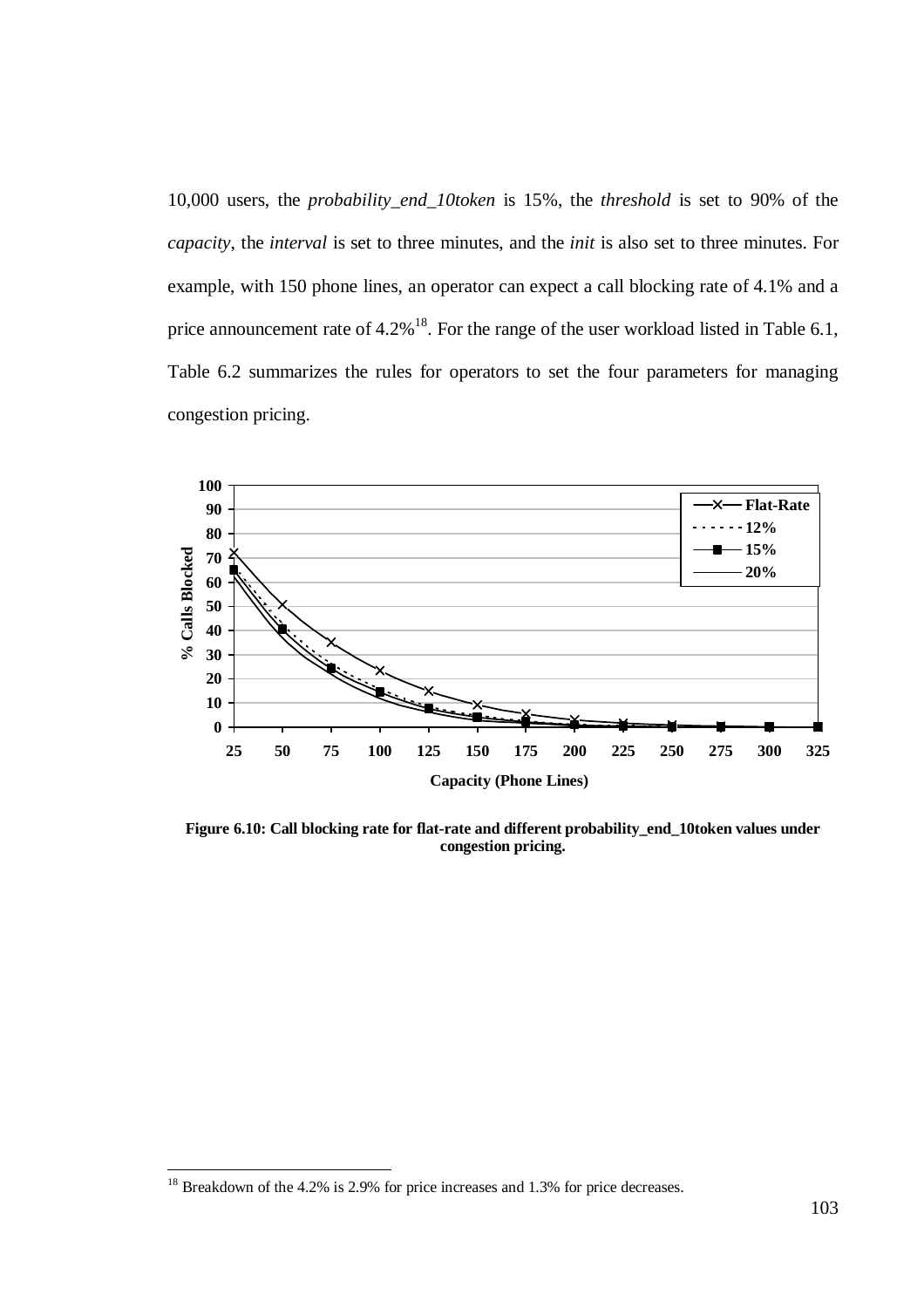

**Figure 6.11: Price announcement rate for different probability\_end\_10token values under congestion pricing.**

| Table 6.2: Summary of the rules for operators. |  |  |
|------------------------------------------------|--|--|
|------------------------------------------------|--|--|

| <b>Parameters</b> | <b>Rules</b>                                                                                   |
|-------------------|------------------------------------------------------------------------------------------------|
| Capacity          | Look at figures like Figure 6.10 to determine the capacity to support a certain call blocking  |
|                   | rate for a given user population.                                                              |
| Threshold         | Set to 90% of capacity because it can effectively reduce call blocking rate without causing    |
|                   | unnecessary price increases.                                                                   |
| Interval          | Use three minutes because it is long enough to change user behavior and short enough to        |
|                   | respond to congestion.                                                                         |
| Init              | Use three minutes because even though the first five minutes of a call are important to users, |
|                   | too long of a duration can encourage users to hang up and call back again.                     |

Figure 6.10 and Figure 6.11 also show the expected benefits and drawbacks of congestion pricing over flat-rate pricing. For example, when there are 10,000 users, the *probability\_end\_10token* is 15%, an operator has 150 lines, he/she can expect the call blocking rate to be reduced by 50% (from 9.2% to 4.1%) or can save provisioning by 20% (from 150 lines to 120 lines). In terms of the price announcement rate, he/she can expect that the users would experience price changes in 4.2% of their usages. As shown in the figures, the call blocking rate and the price announcement rate are not very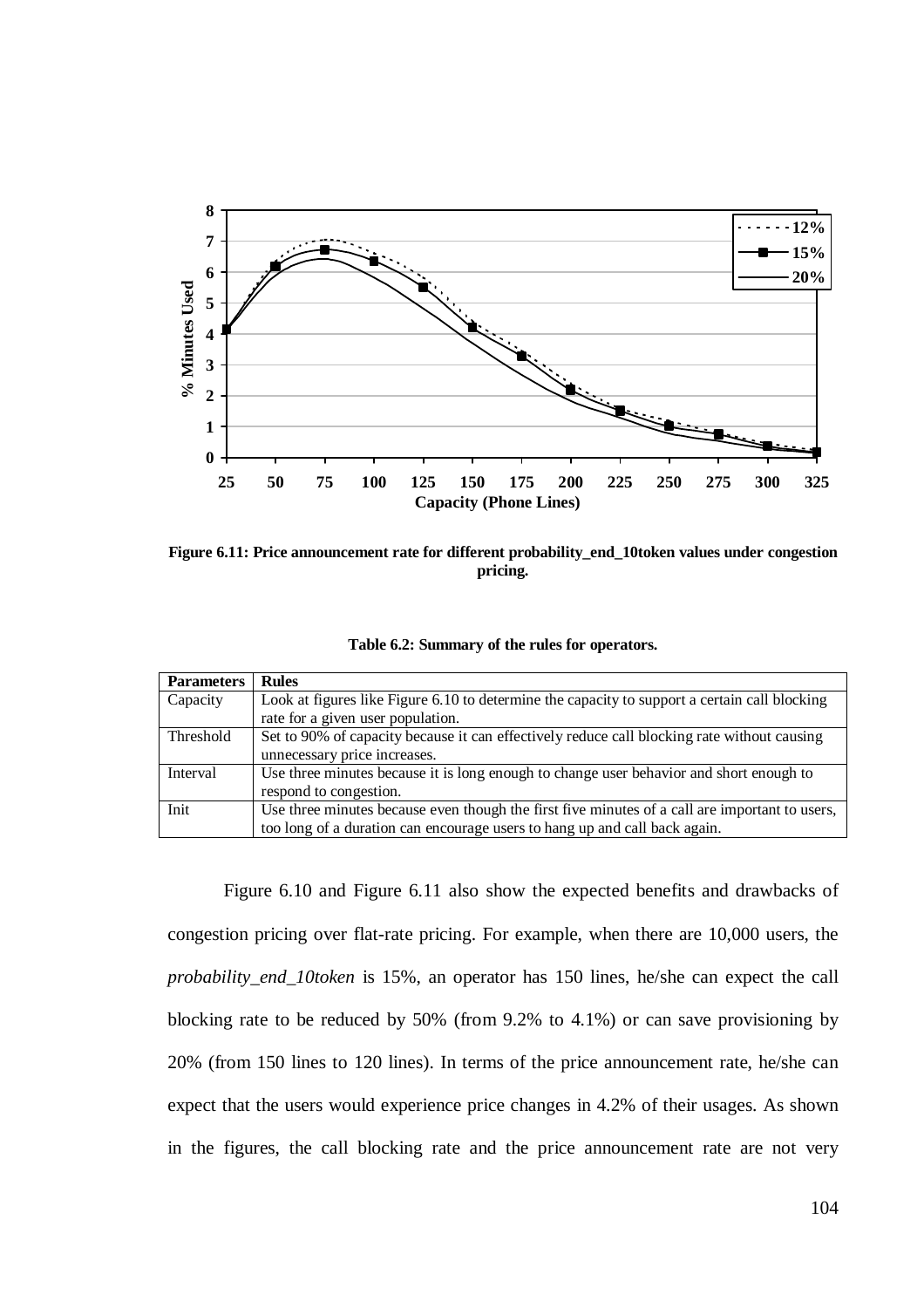sensitive to the *probability\_end\_10token* parameter in the user model. The benefits and drawbacks are limited because each day has only a few periods of extremely high utilization compared to the average, and price announcements can only be applied to calls longer than three minutes and have not had their prices changed in the last three minutes. Thus by using the appropriate parameters, congestion pricing will not cause many price changes, and at the same time would only be able to improve performance by a certain extent.

## **6.4 Validation**

Our estimates of the benefits and drawbacks strongly depend on the form and the parameter of the user model derived when we randomly increased the price from an initial rate and then decreased it back. So we would like to further verify them by conducting user experiments where users would react to price changes under a more realistic setting (see Figure 6.12). More specifically, we would like the price changes to be caused by the actions of a large number of simulated users, O(10,000), and a small number of real users, O(100). However, the price changes are mainly determined by the actions of the simulated users because of their size. The simulated users would use the user model to make calls and react to price changes. As the operator, we would apply the appropriate congestion pricing parameters when managing many users and allow prices to slowly vary between a minimum rate and a maximum rate. Then we would observe if the real users still behave as predicted by the model.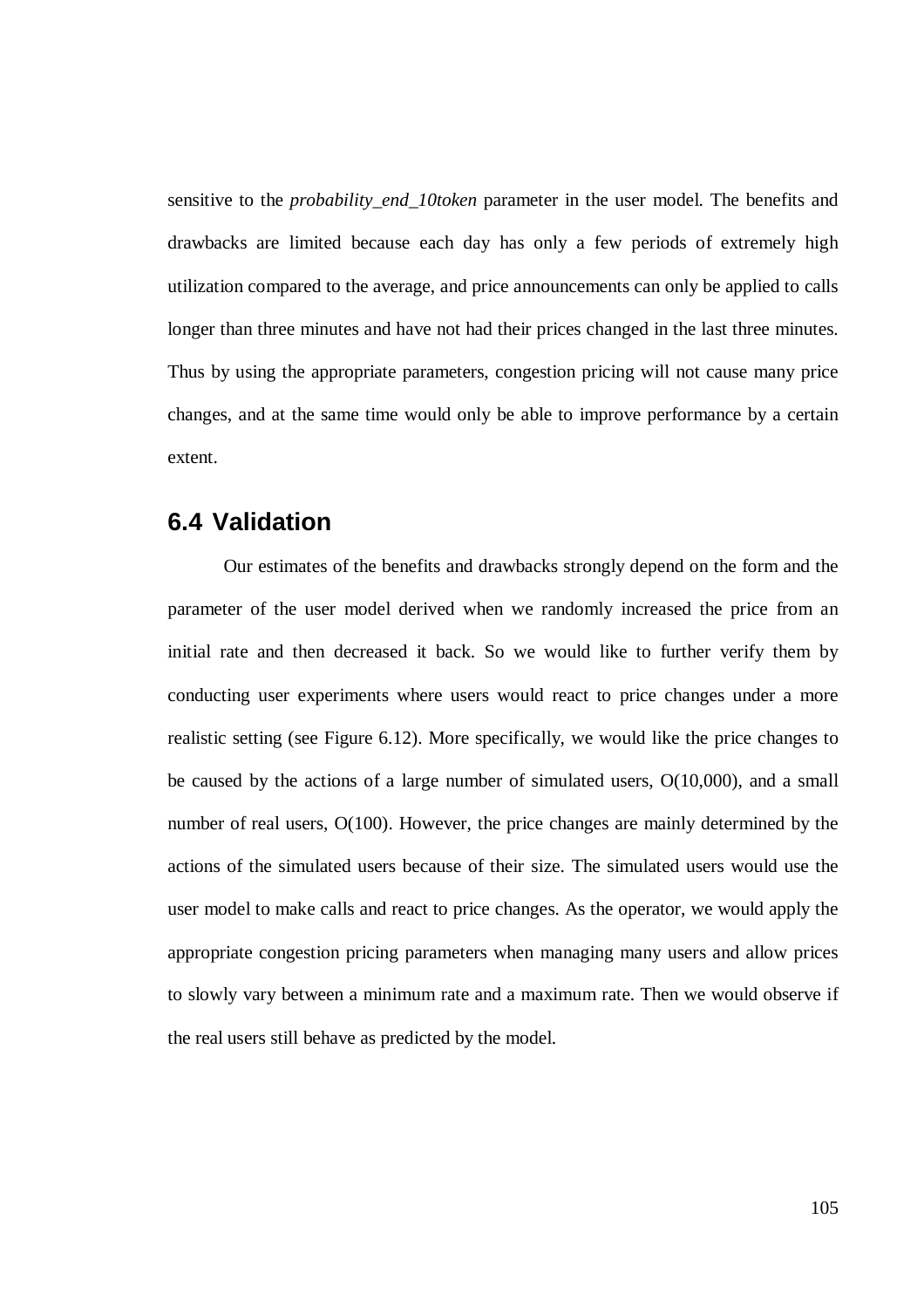

**Figure 6.12: Setup for re-measuring user reactions to price changes.**

In our re-measurement, we had 140 new dormitory students using the service along with 10,000 simulated users. We divided the real users into two groups, a test group and a control group, for conducting experiments (see Table 6.3). For the pricing policy, we set the minimum rate to 10 tokens, the maximum rate to 40 tokens, and the price increment to 10 tokens. We assumed that 15% of the time, a simulated user would terminate his/her call after a price increase. For the four parameters, we allocated the *capacity* with 150 phone lines, set the *threshold* at 135 phone lines (90% of the *capacity*), set the *interval* to three minutes, and set the *init* to three minutes. During the experiments, we observed the percentage of the real users' calls terminating after a price increase. From the real users, we had about 85 active users making 500 calls totaling 5000 minutes each week.

**Table 6.3: Pricing policies for re-measuring the user model.**

| Base case: | Initial rate of 10 tokens/min, minimum rate of 10 tokens/min, & maximum rate of 40 tokens/min.<br>Prices change at most once every 3 minutes by 10 tokens each time. |                       |
|------------|----------------------------------------------------------------------------------------------------------------------------------------------------------------------|-----------------------|
| Week       | <b>Group 1 Policy</b>                                                                                                                                                | <b>Group 2 Policy</b> |
| 10/1/01    | Base case.                                                                                                                                                           | Base case.            |
| 10/29/01   | Base case except price changes by 5 tokens each time.                                                                                                                | Base case.            |
| 11/5/01    | Base case except price change by 15 tokens each time.                                                                                                                | Base case.            |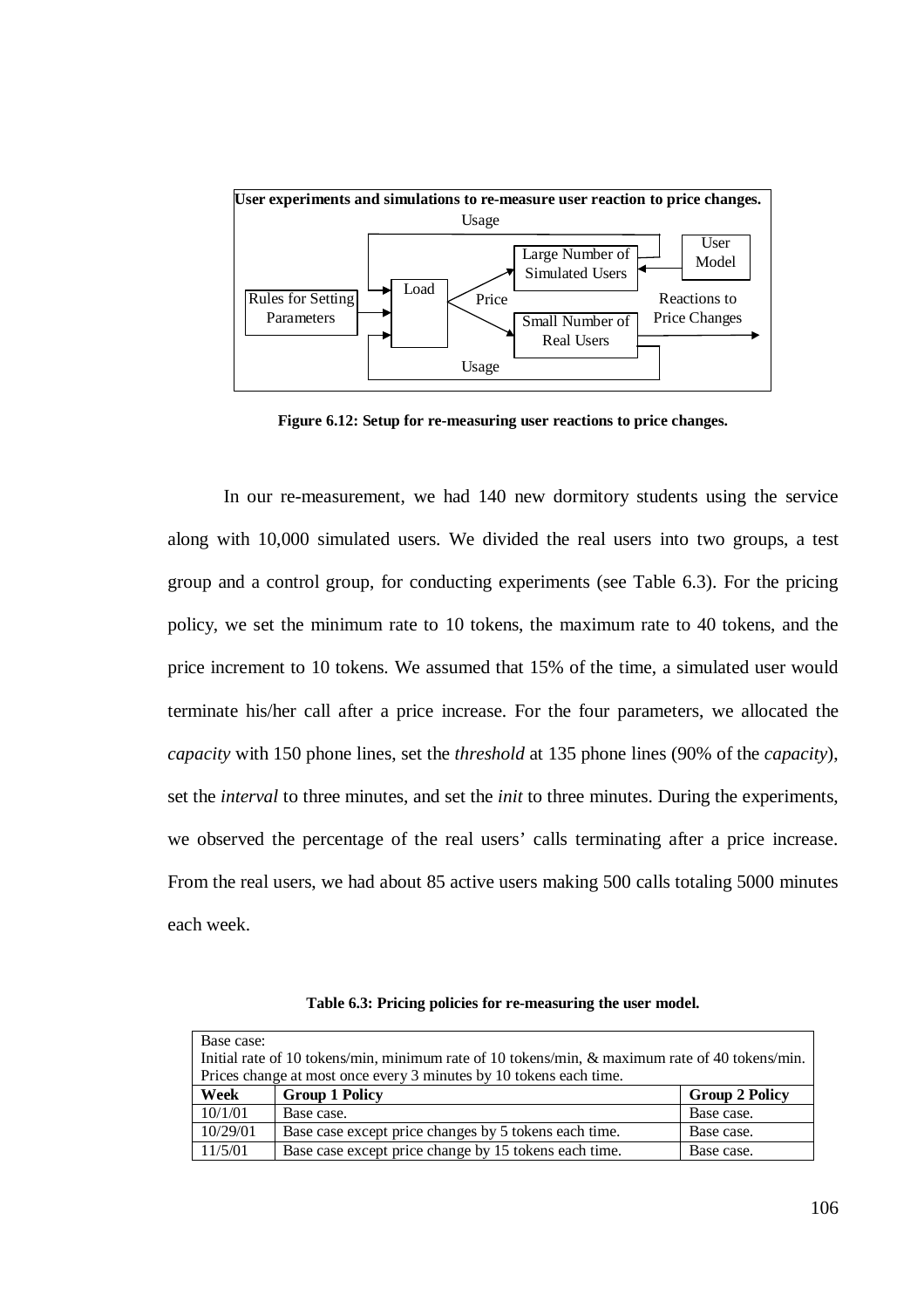Our results further confirmed the form of our user model in that we can easily entice users to terminate their calls after a price increase if prices change slowly, not in the first three minutes, at most once every three minutes, and infrequently. During the experiments, users only encountered price announcements, price increases and price decreases, in about 4% of their usages. Furthermore, during the experiments, users did not talk longer after a price decrease. For the parameter of the user model, Group 1 terminated its calls more with a higher price increase (see Table 6.4 and Figure 6.13). With a price increase of 10 tokens, Group 1 terminated its calls early 15.7% of the time. However, during the same time, the control group, Group 2, consistently terminated its calls around 10% after a price increase of 10 tokens. Thus, to make a price increase of 10 tokens more effective, the price increment should vary instead of always being constant. Finally, Figure 6.14 compares the calling pattern during the experiments with that of flatrate pricing. The figure further confirms that congestion pricing can also encourage users to defer some of their usages from peak times to off-peak times<sup>19</sup>.

<sup>&</sup>lt;sup>19</sup> The figure assumes both congestion pricing and flat-rate pricing carry the same number of minutes. However, as shown in our simulations, we estimate that congestion pricing can reduce peak-time traffic by 20%.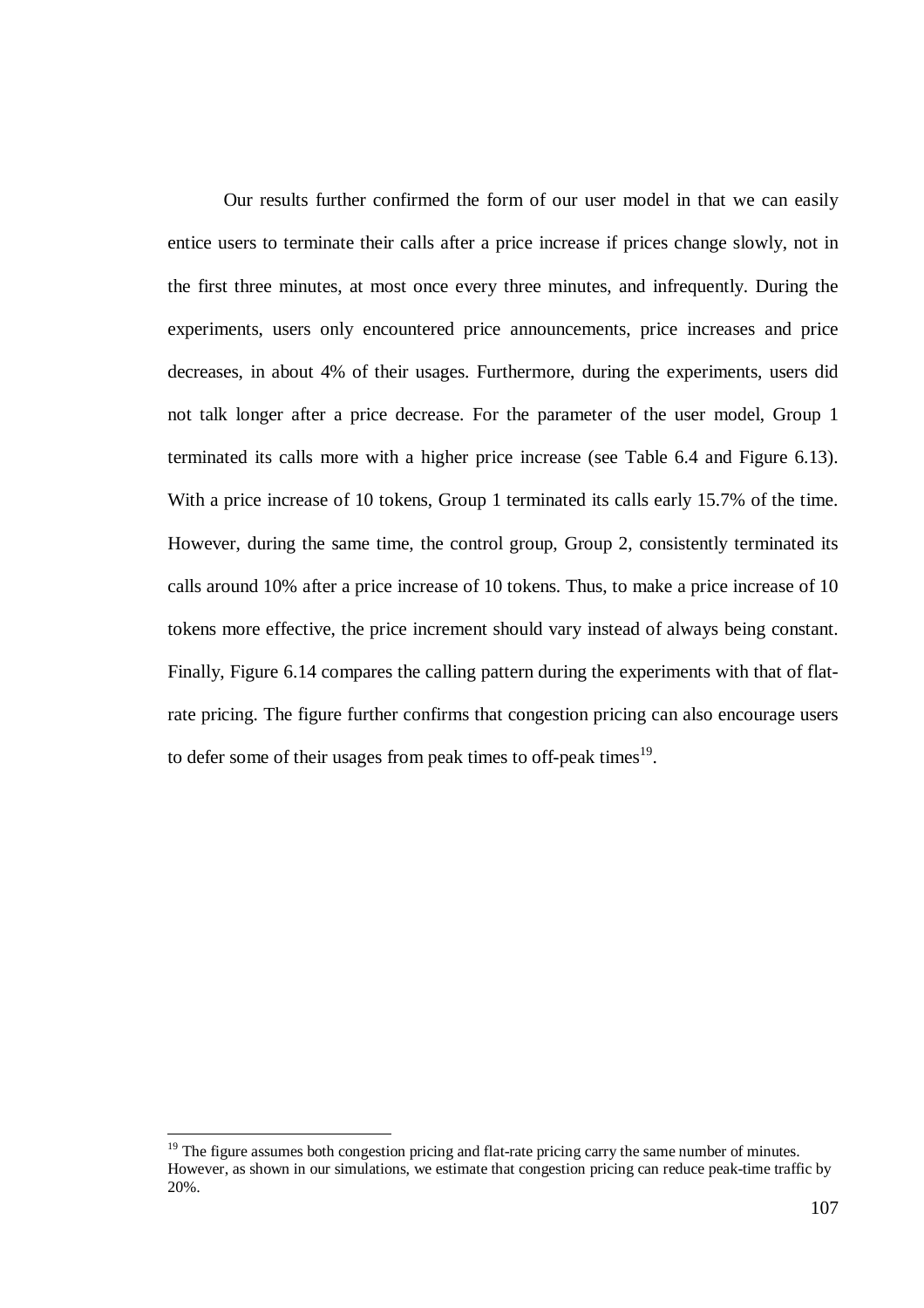| Time After a<br><b>Price Increase</b> | $\mathbf{1}$ | $\overline{2}$ | 3    | 4    | 5    | <b>Number</b><br>of Price<br><b>Increases</b><br>% of<br><b>Minutes</b> ) | <b>Number</b><br>of Price<br><b>Decreases</b><br>% of<br><b>Minutes</b> ) | Number of<br><b>Price</b><br><b>Changes</b><br>% of<br><b>Minutes</b> ) |
|---------------------------------------|--------------|----------------|------|------|------|---------------------------------------------------------------------------|---------------------------------------------------------------------------|-------------------------------------------------------------------------|
| Group1 $(11/5/01)$                    |              |                |      |      |      |                                                                           |                                                                           |                                                                         |
| %Hang up After                        |              |                |      |      |      |                                                                           |                                                                           |                                                                         |
| an Increase of 15                     | 25.00        | 2.08           | 6.38 | 0.00 | 0.00 | 64 (2.38)                                                                 | 32(1.19)                                                                  | 96 (3.57)                                                               |
| Group1 $(10/1/01)$                    |              |                |      |      |      |                                                                           |                                                                           |                                                                         |
| %Hang up After<br>an Increase of 10   | 15.73        | 12.00          | 9.09 | 0.00 | 6.67 | 89 (2.56)                                                                 | 40(1.15)                                                                  | 129(3.71)                                                               |
| Group1 (10/29/01)                     |              |                |      |      |      |                                                                           |                                                                           |                                                                         |
| %Hang up After                        |              |                |      |      |      |                                                                           |                                                                           |                                                                         |
| an Increase of 5                      | 10.53        | 10.29          | 6.56 | 0.00 | 0.00 | 76(3.12)                                                                  | 20(0.82)                                                                  | 96 (3.94)                                                               |
| Group2 (11/5/01)                      |              |                |      |      |      |                                                                           |                                                                           |                                                                         |
| %Hang up After                        |              |                |      |      |      |                                                                           |                                                                           |                                                                         |
| an Increase of 10                     | 10.20        | 13.64          | 2.63 | 2.70 | 0.00 | 49 (3.00)                                                                 | 18(1.10)                                                                  | 67 (4.11)                                                               |
| Group2 $(10/1/01)$                    |              |                |      |      |      |                                                                           |                                                                           |                                                                         |
| %Hang up After                        |              |                |      |      |      |                                                                           |                                                                           |                                                                         |
| an Increase of 10                     | 8.33         | 3.90           | 5.41 | 5.71 | 1.52 | 84 (3.72)                                                                 | 52(2.30)                                                                  | 136 (6.02)                                                              |
| Group2 (10/29/01)                     |              |                |      |      |      |                                                                           |                                                                           |                                                                         |
| %Hang up After                        |              |                |      |      |      |                                                                           |                                                                           |                                                                         |
| an Increase of 10                     | 11.76        | 10.00          | 3.70 | 0.00 | 0.00 | 34(2.10)                                                                  | 15(0.92)                                                                  | 49 (3.02)                                                               |

**Table 6.4: Group 1's and Group 2' reaction to price increases.**



**Figure 6.13: Group 1's reaction to different price increases.**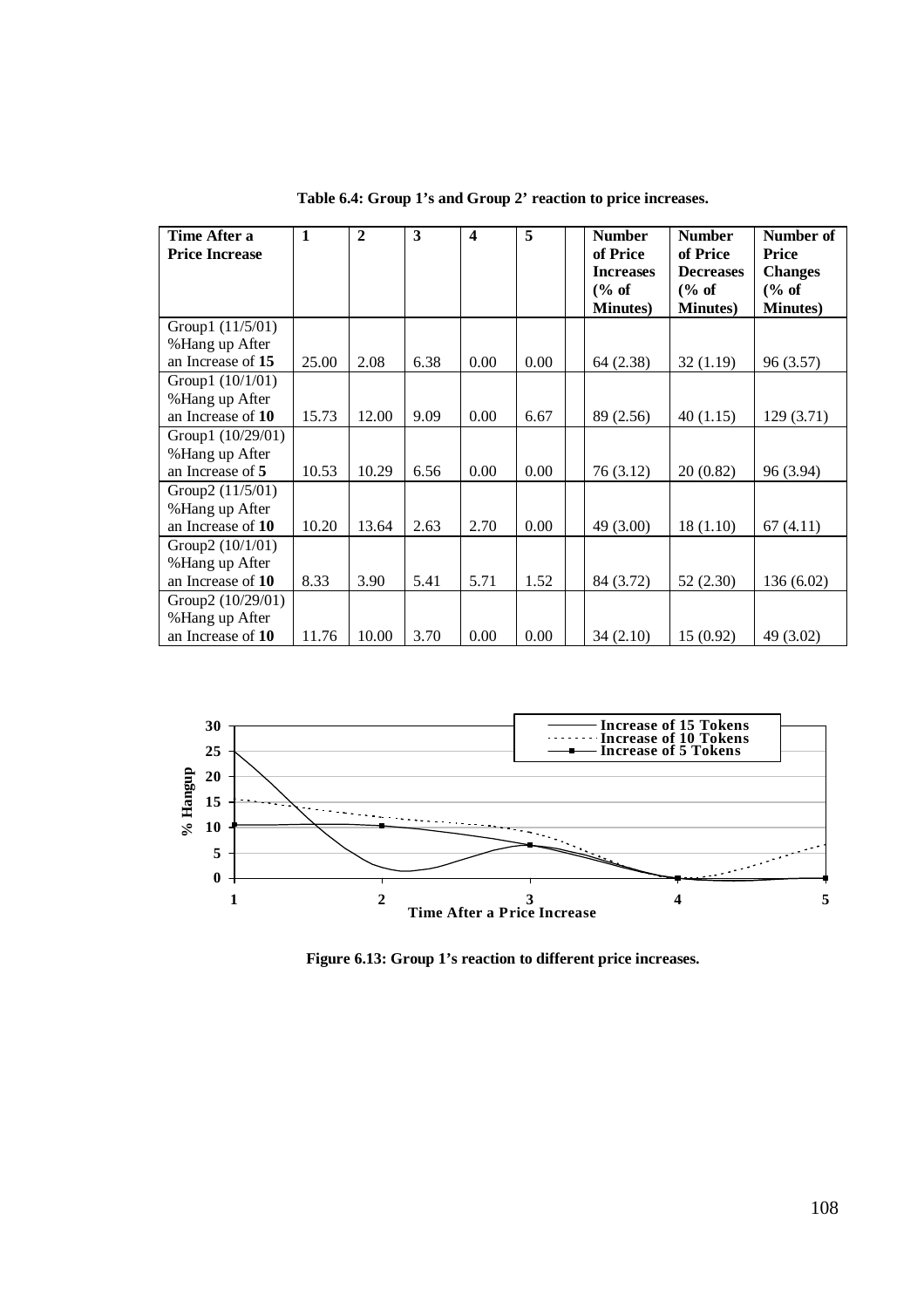

**Figure 6.14: Flat-rate and congestion pricing calling pattern 20 .**

The estimates of the benefits and drawbacks (Figure 6.10 and Figure 6.11) depend on the *probability\_end\_10token*. Thus we would like to calculate the confidence of our measurements of user response to different price increases. For a certain price increase, let:

- N: number of samples of a price increase.
- X: number of samples that hang up within a minute of a price increase.
- P: probability that a user will terminate his/her call after a price increase.

By assuming each sample is independent of others and that the underlying probability distribution for all users is the same, then we can view P as a binomial process. From elementary statistics, the sample mean of P is  $X/N$  and the standard error of P is  $\sqrt{(X/N)(1-(X/N))/N}$ . In Table 6.5, we show the sample mean and the standard error of P, and also the number of samples required so that the sample mean of P will be at least two standard errors away from the mean of the lower price increase. Thus, we can

be confident that users do react differently to different price increases. For the table, we

 $20$  Data contains 9,299 minutes of calls under flat-rate pricing and 14,110 minutes of calls under congestion pricing. The data from the congestion pricing is scaled to the data of the flat-rate pricing for comparison.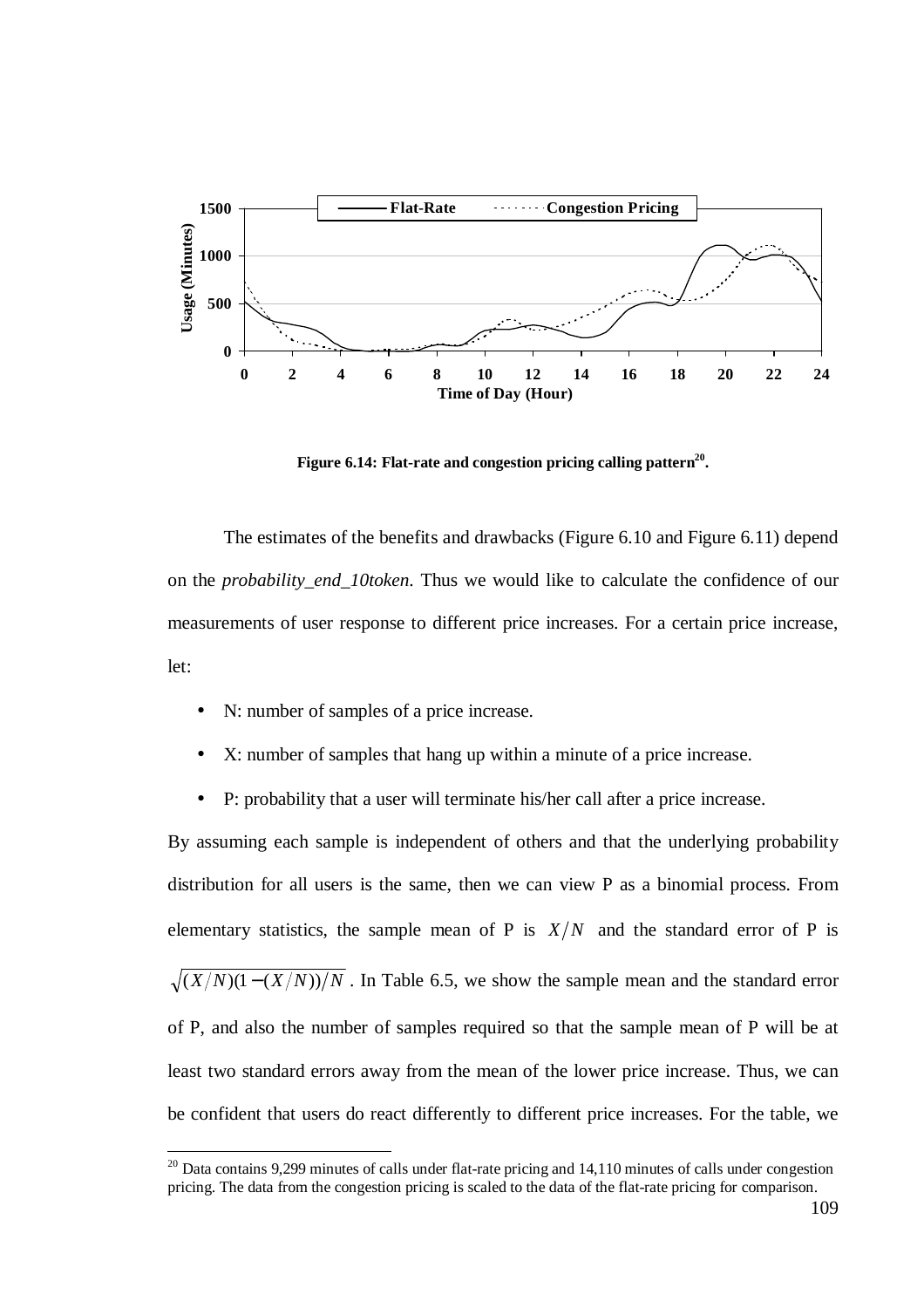combine the data from Group 1 with the data from the Spring 2000 semester since both groups experience various price increases and have the same estimates for P. The standard errors of the measurements are small, thus we are confident of using 15% for the *probability\_end\_10token* in the user model.

**Table 6.5: Sample mean and standard error of the probability that a user will terminate his/her call after a price increase.**

| Price           | Number of      | <b>Probability of a User Terminating</b> | <b>Samples Required to be Two</b>    |
|-----------------|----------------|------------------------------------------|--------------------------------------|
| <b>Increase</b> | <b>Samples</b> | His/Her Call. Sample Mean                | <b>Standard Errors Away from the</b> |
|                 |                | (Standard Error)                         | <b>Next Lower Price Increase.</b>    |
| 15 tokens       | 111            | 25.2% (4.1%)                             | 88                                   |
| 10 tokens       | 157            | 15.9% (2.9%)                             | 113                                  |
| 5 tokens        | 167            | $9.0\%$ (2.2%)                           | 320                                  |
| No increase     |                | $5.8\%$ $(0.4\%)$                        |                                      |

# **6.5 Conclusion**

We performed simulations to evaluate congestion pricing when there are many users using a voice-over-IP gateway service under a token constraint. We used the data from the prior user experiments to model when a user would make calls and how he/she would react to a price change. From simulations, we determined how we should set the congestion pricing parameters for managing thousands of users. Using the appropriate parameters, we estimated that congestion pricing can reduce call blocking rate by 50% or save provisioning by 20% while causing users to experience price changes in 4% of their usages. We further re-measured the user model by having real users using the service along with simulated users. We found that the real users' reactions to price changes is the same as specified in our user model. Furthermore, the user measurements confirm the parameter setting (*probability\_end\_10token*) in the user model. Thus, these results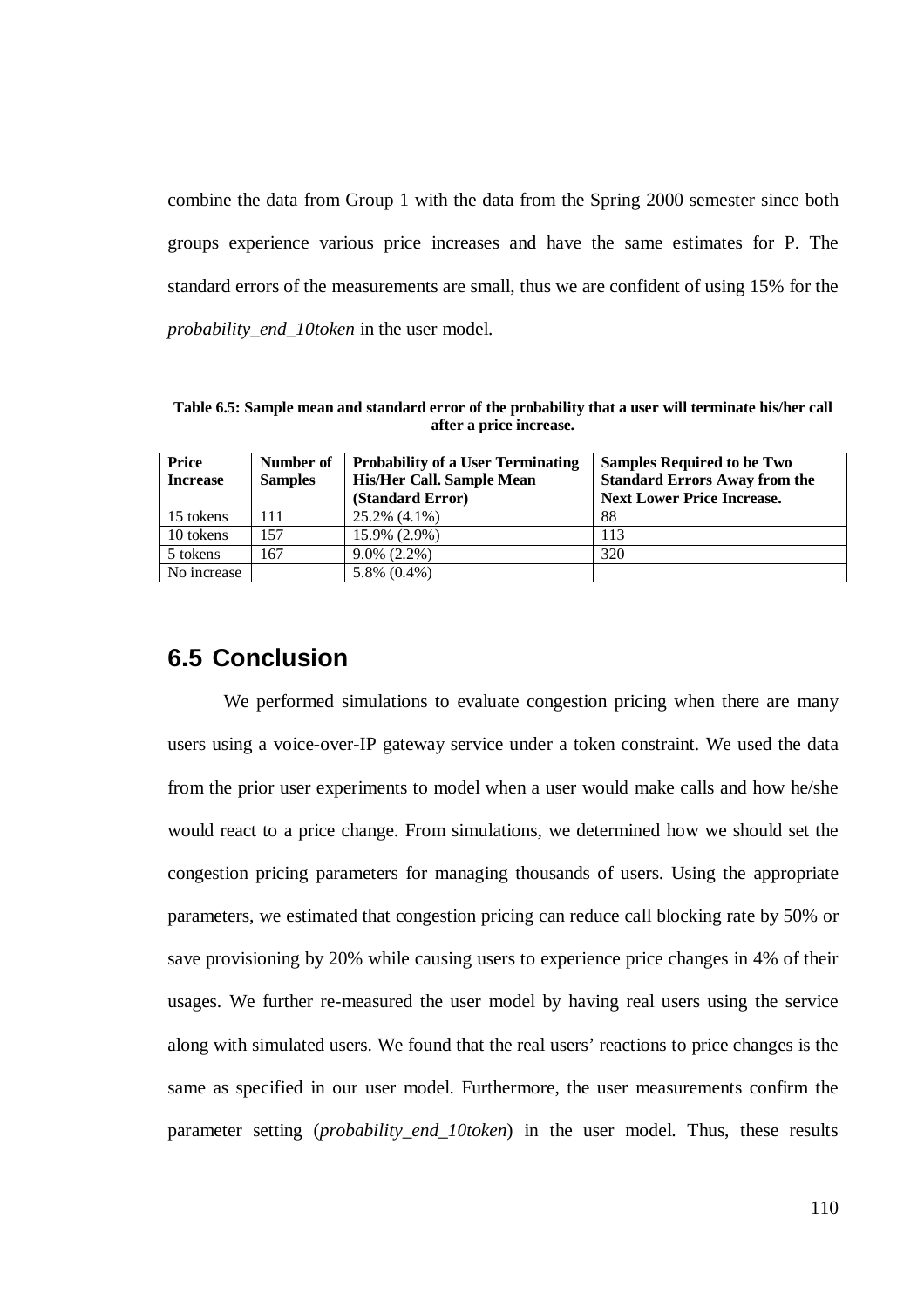increase our confidence in using the user model to estimate the benefits and drawbacks of congestion pricing.

Our study indicates that congestion pricing can be effective for voice calls because of users' calling pattern and reactions to price changes. The calling pattern is very bursty, is characterized by periods of high utilization and low utilization, and is dominated by short duration calls. Thus congestion pricing only needs to be applied during high utilization and to long duration calls. For reactions to price changes, from our user experiments, we found that a price increase can easily entice users to terminate their calls early if prices change neither rapidly nor in the first few minutes of a call. Furthermore, from simulations, if prices change slowly, it would only slightly reduce the effectiveness of congestion pricing. Thus operators can use congestion pricing to improve system performance (reduce call blocking rate by 50% or provisioning by 20%) at the cost of slight annoyance to users (encounter price changes 4% of the time). After finding congestion pricing to be effective for voice traffic, a single service class with fixed bandwidth requirement, we will apply congestion pricing to data traffic, multiple service classes with variable bandwidth demand, in the next Chapter.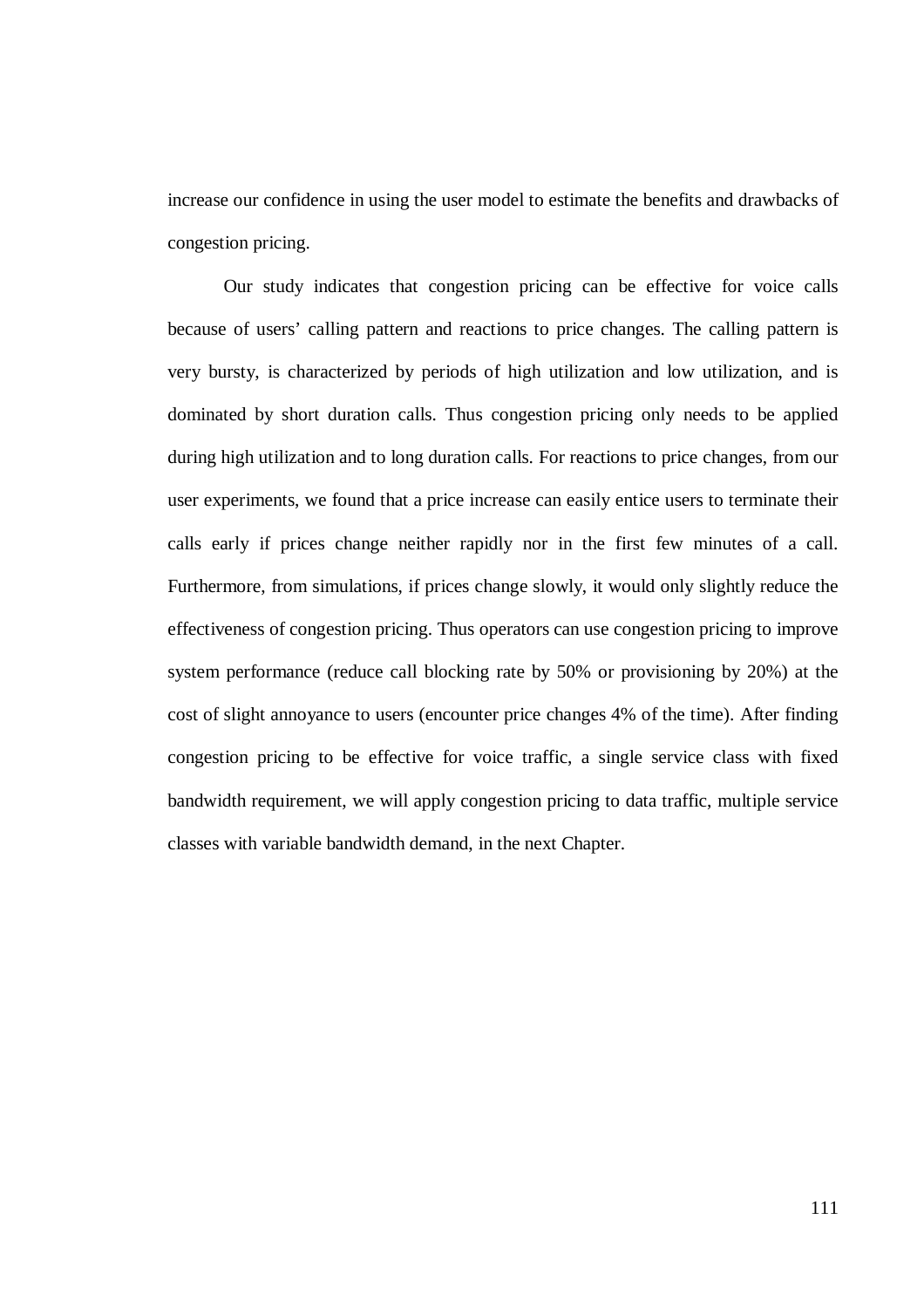# **Chapter 7 Applying Congestion Pricing to Data Traffic**

We would like to understand how to apply congestion pricing to data traffic so that it would be acceptable to users and effective for operators. To investigate congestion pricing, we applied it to the simplest scenario of allocating access link bandwidth in a LAN. We prototyped two congestion pricing schemes and then deployed them to about 10 users. In the first prototype, we offered users three rate-limit sizes and charged users by the minute. We found that rate-limiting is too difficult of a mechanism for users to deal with short bursts and that charging by the minute places too much burden on users. After analyzing user usage pattern, in the second prototype, we offered users three levels of QoS that differ on degree of traffic smoothing and charged users at most once every 15 minutes. Traffic smoothing is different from rate-limiting in that it removes short-term fluctuations so that a user's load is closer to its long-term average. We found that this scheme is both effective and acceptable. It can effectively entice users to select a lower QoS, one with more traffic smoothing, by raising the price of a higher QoS. Based on surveys, users stated that selecting QoSs that differ on average performance and making purchases at most once every 15 minutes is acceptable. Using simulations, we estimated that in a LAN involving more users, if an operator can entice half of the users to have their traffic smoothed during congestion, then he/she can reduce the burstiness at the LAN access link by 20-30%.

In this Chapter, we report in detail the two congestion pricing schemes in Section 7.1 and Section 7.2. For each scheme, we describe the prototype, the evaluation, and the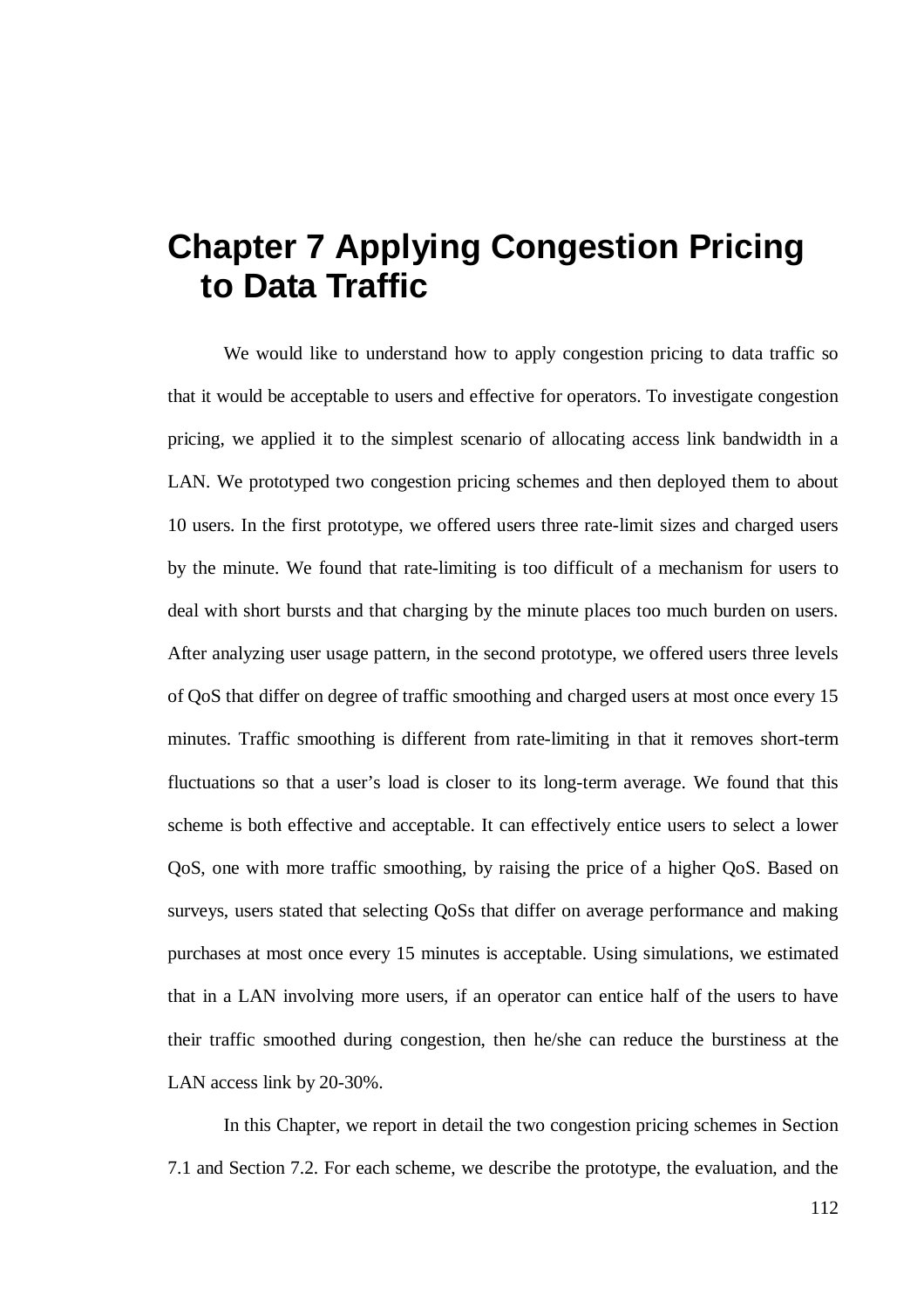follow-up analysis. After describing the two schemes, we conclude in Section 7.3 with the lessons learned.

# **7.1 First Experiment**

### **7.1.1 Prototyping**

#### **General Scheme**

In the first prototype aiming to quickly understand the issues involved, we offered users three sizes of connectivity to the Internet, SMALL, MEDIUM, and LARGE, and allowed them to switch between the sizes at anytime. We used bandwidth sizes because it is something easy and natural for users to understand. Using traces of our LAN under no traffic shaping, we calibrated the SMALL to  $150K<sup>21</sup>$ , the MEDIUM to 5M, and the LARGE to 10M. We selected these values because 150K would cover the majority of the bursts in the traces, 5M would then include another large fraction, and finally 10M would include almost all the bursts. The connectivity sizes are symmetric. Thus the SMALL allocation provides users with 150K for upload and another 150K for download.

To place a constraint on users, we decided to constrain users with free but limited tokens instead of charging real money<sup>22</sup>. Our experience from the voice traffic indicates that a free but limited token scheme can affect user behavior. However, we decided to constrain each user to 1000 tokens a day instead of a week<sup>23</sup>. Daily allocation of tokens is an appropriate length of time because it is not too long for users to wait if they run out of tokens. Furthermore, it is also not too short because it can still constrain user behavior by motivating them to conserve tokens over the allocation period. Thus, we replenished each

 $21$  All the bandwidth units are in bit per second.

<sup>&</sup>lt;sup>22</sup> Charging real money would have made it difficult to find users to participate in our experiments.

<sup>&</sup>lt;sup>23</sup> We will adjust prices so that 1000 tokens a day is a constraint to users.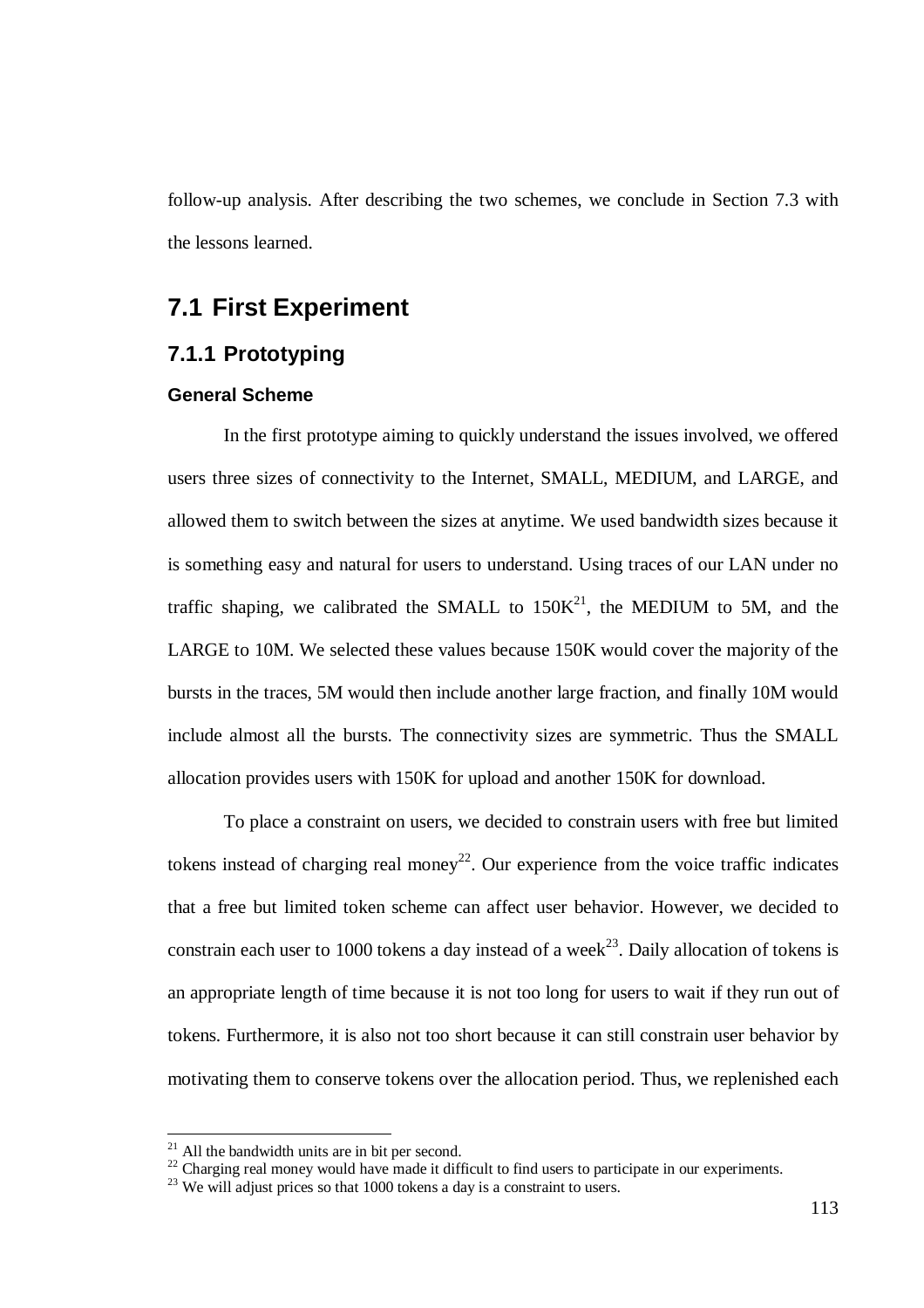user's tokens at 6AM. However, we decided to have the unused tokens from the previous day disappear to make congestion pricing more effective. There is a strong daily variation in a user' usages. Some days, a user would be a heavy user of bandwidth while others he/she would be a light user. Thus by not allowing tokens to accumulate, we can encourage the heavy users of a day to conserve during congestion while providing the light users with good quality. Thus we limited each user to at most a certain number of tokens a day for purchasing bandwidth.

#### **Pricing Scheme**

For the pricing scheme, the SMALL size is always free and users receive this allocation by default. We selected this strategy because with the chosen rate-limit levels, we expected that users would only need to occasionally request the MEDIUM or the LARGE. When using the larger sizes, users would then be charged with a certain number of tokens per minute. The charging rates for the MEDIUM and the LARGE are set so that most users would only have a few tokens left at the end of each day. Based on our experience with the voice traffic, we decided to use a charging granularity of one minute. If the charging granularity is too short, then users would need to continuously make purchases. If it is too long, then it could not modify user behavior enough to be effective in reducing congestion. To charge users, we defined a *charging session* as when a user has requested something other than the SMALL and ends when the user is using the SMALL allocation again. During a charging session, a user would be charged by the minute using the price at the beginning of a minute.

Users can make and change their purchases at anytime. However, charges are synchronized to the beginning of a charging minute to make accounting simple. Thus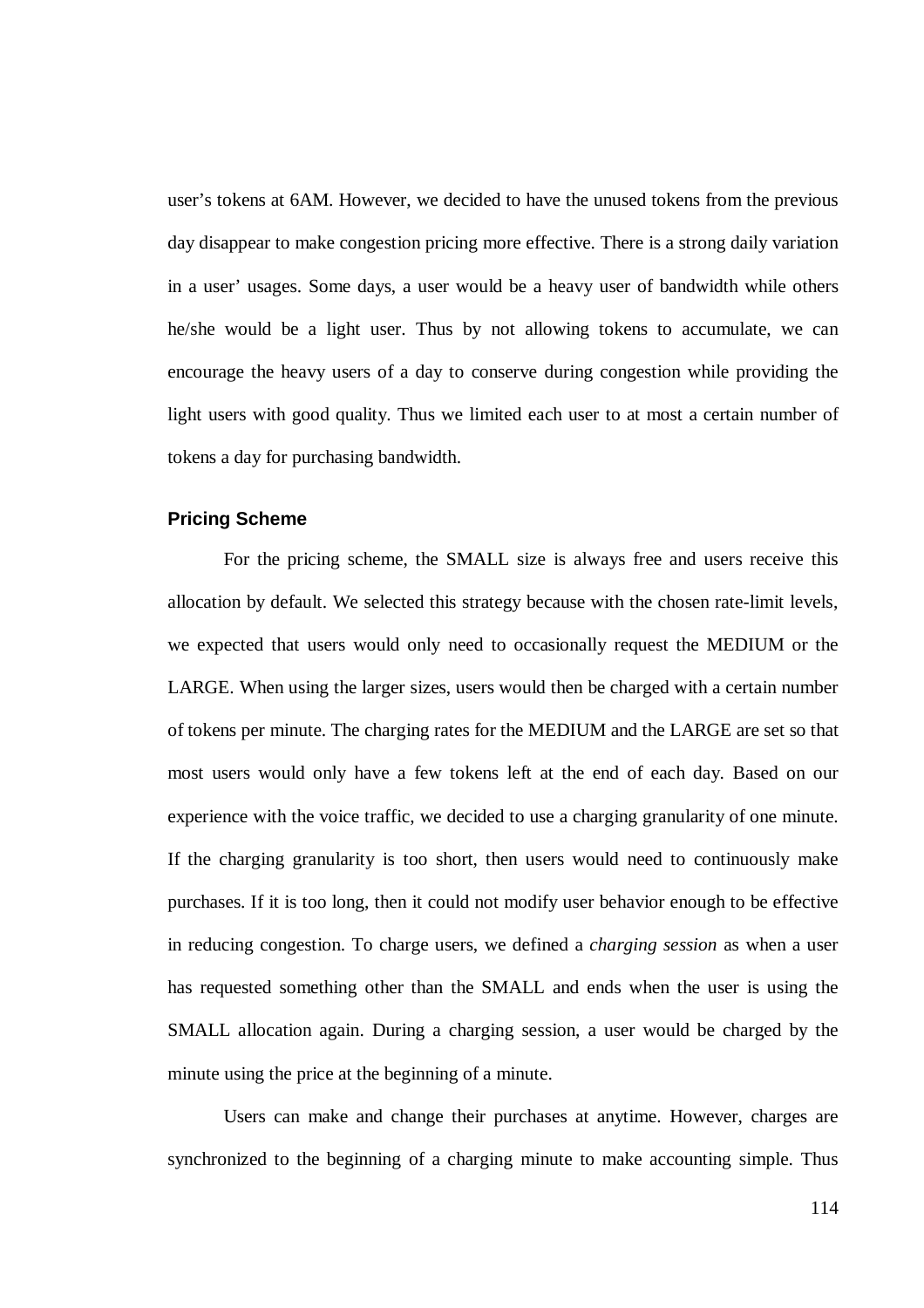when a user performs an upgrade, it would occur immediately and the user would be charged as if he/she has requested the upgrade at the beginning of the current charging minute. On the other hand, when a user selects a downgrade, it would take effect the next minute because the user has already paid for the current minute. To minimize user involvement, we decided to keep charging users at the current size until they have made a change. However, after some initial usage trials, we found that it is easy for users to request upgrades, but harder for them to remember to downgrade. Thus, in addition of being able to select the SMALL at anytime, users would be automatically downgraded to the SMALL if their usages have been idle. After fine-tuning with a few users, we set the idle as when both the upload traffic and the download traffic have been less than 80% of the SMALL for more than three minutes<sup>24</sup>.

We decided to experiment with two variations of dynamic pricing, *per-session* congestion pricing and *per-minute* congestion pricing to understand if the frequency of price changes might cause users to become unresponsive to dynamic pricing as was the case for voice traffic. Prices charged under the *per-session* congestion pricing will remain the same throughout a charging session while prices charged under the *per-minute* congestion pricing can be different for each minute of a session. The prices for both variations are set according to the load, incoming plus outgoing traffic, of the access link as shown in Table 7.1 and Table 7.2. The price levels are chosen initially based on the access link load traces. However, we planned to adjust the price levels after obtaining some user evaluation. To make it easier for users to remember the prices, we decided to make the price of the MEDIUM always half of the LARGE. For the *per-session*

<sup>&</sup>lt;sup>24</sup> Later on, users indicated that it would be better if they can dynamically change the idle interval to suit their needs.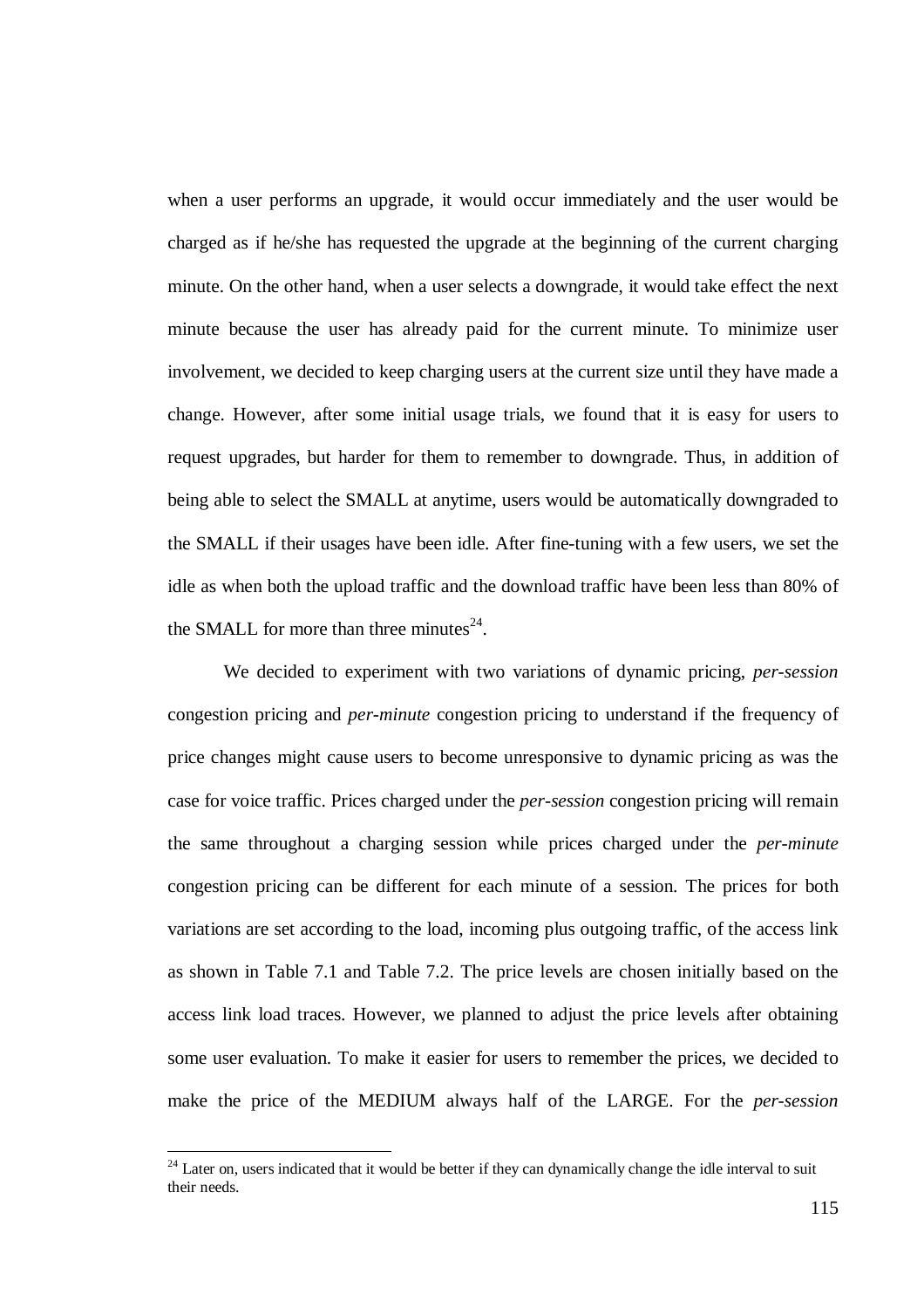congestion pricing, users are charged with some amount for all the access link load levels because a charging session can last for a while. However, for the *per-minute* congestion pricing, we can charge users zero when the access link load is low because the charge only applies to the current minute. The access link load is updated once every five seconds due to a data testbed limitation<sup>25</sup>. To provide users with more time to reflect on a price change, e.g., when the users are at the SMALL, we made each price change last at least ten seconds before allowing to change again.

**Table 7.1: Prices and color indicators of the per-session congestion pricing as a function of the access link load.**

| <b>Access Link Load</b><br>(Mbps) | Small<br>(Tokens/Min) | <b>Medium</b><br>(Tokens/Min) | Large<br>(Tokens/Min) | <b>Color</b>  |
|-----------------------------------|-----------------------|-------------------------------|-----------------------|---------------|
| $0 - 5$                           |                       | 10                            | 20                    | <b>GREEN</b>  |
| $5-10$                            |                       |                               | 30                    | <b>YELLOW</b> |
| $10-20$                           |                       | 20                            | 40                    | <b>ORANGE</b> |
| 20-100                            |                       | 25                            | 50                    | <b>RED</b>    |

| Table 7.2: Prices and color indicators of the per-minute congestion pricing as a function of the access |  |
|---------------------------------------------------------------------------------------------------------|--|
| link load.                                                                                              |  |

| <b>Access Link Load</b><br>(Mbps) | <b>Small</b><br>(Tokens/Min) | <b>Medium</b><br>(Tokens/Min) | Large<br>(Tokens/Min) | <b>Color</b>  |
|-----------------------------------|------------------------------|-------------------------------|-----------------------|---------------|
| $0 - 1$                           |                              |                               |                       | <b>GREEN</b>  |
| $1 - 5$                           |                              | 10                            | 20                    | <b>YELLOW</b> |
| $5-10$                            |                              | 20                            | 40                    | <b>ORANGE</b> |
| $10-100$                          |                              | 30                            | 60                    | <b>RED</b>    |

#### **User Interface**

The user interface after a user has logged in is shown in Figure 7.1. It provides the user with his/her current rate and last minute average for both download and upload

<sup>&</sup>lt;sup>25</sup> As explained in Chapter 3, the update frequency for the data testbed is limited by the processing on the PacketShaper, the traffic shaping appliance.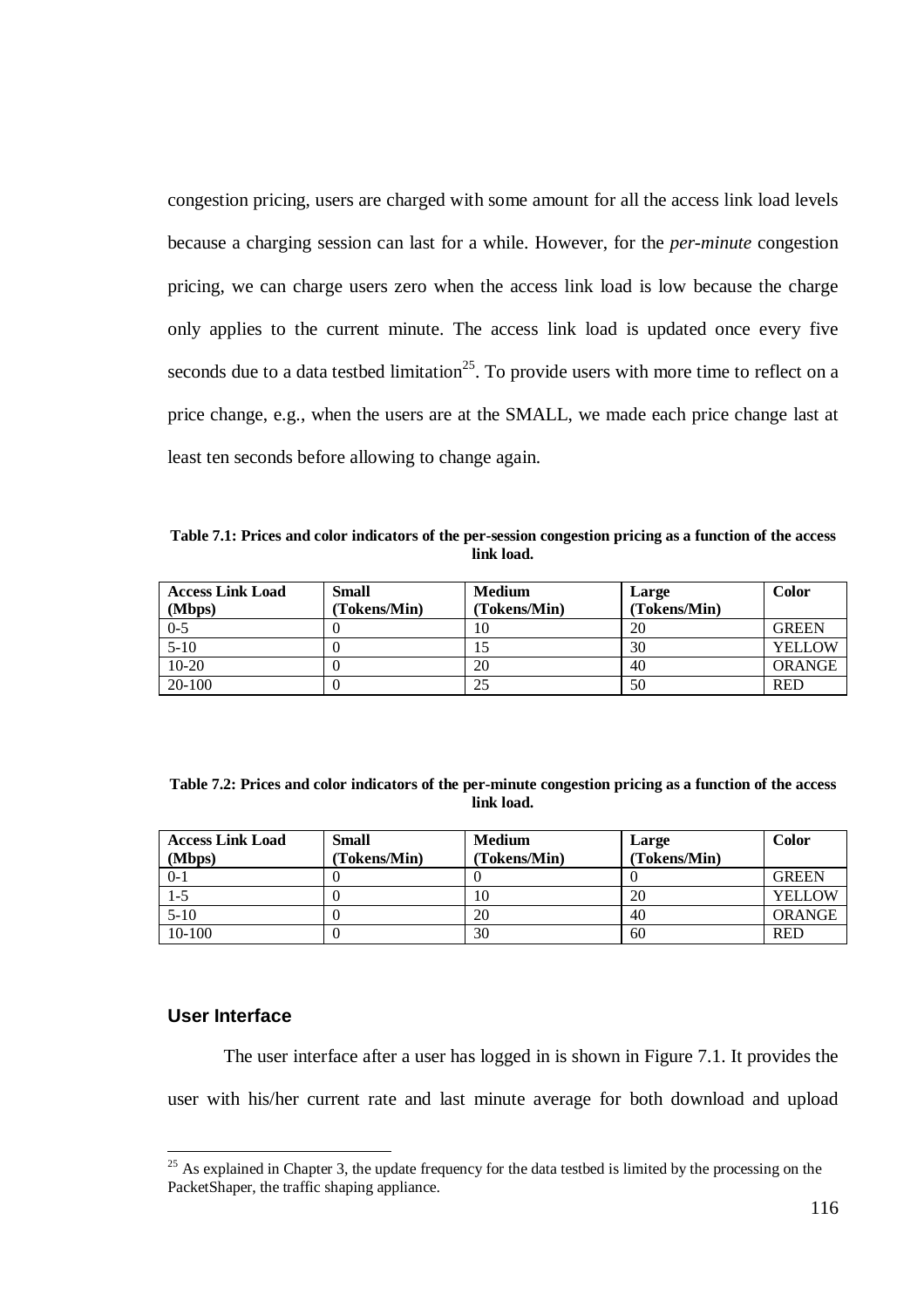traffic. It also indicates to the user his/her current purchase, current charge, time left on the current purchase, and tokens left. The information on the user interface is updated once every five seconds.

| Applet Viewer: AppletServer.class                        |                |              | $ \Box$ $\times$ |
|----------------------------------------------------------|----------------|--------------|------------------|
| Applet                                                   |                |              |                  |
|                                                          | Download (bps) | Upload (bps) |                  |
| Current rate:                                            | 124k           | 6.72k        |                  |
| Last minute average:                                     | 14.9k          | 1.98k        |                  |
| Current purchase:150k(0T) Time left:- Tokens(T)left:1000 |                |              |                  |
| Need More Bandwidth                                      |                |              | Logout           |
| jshih1 logged in.                                        |                |              |                  |
| Applet started.                                          |                |              |                  |

**Figure 7.1: Initial user interface of the first prototype.**

When a user wants to increase his/her bandwidth allocation from the SMALL, she/he will need to press a "Need More Bandwidth" button to see the current prices of the MEDIUM and the LARGE (see Figure 7.2). The prices will also be indicated by the colors mentioned in Table 7.1 and Table 7.2. The button will reappear if the user has been at the SMALL for more than one minute without making a purchase. We required users to press the button because we wanted to measure the user response time between looking at prices and making purchases. With the response time, we measured how responsive congestion pricing can be for dealing with network traffic bursts.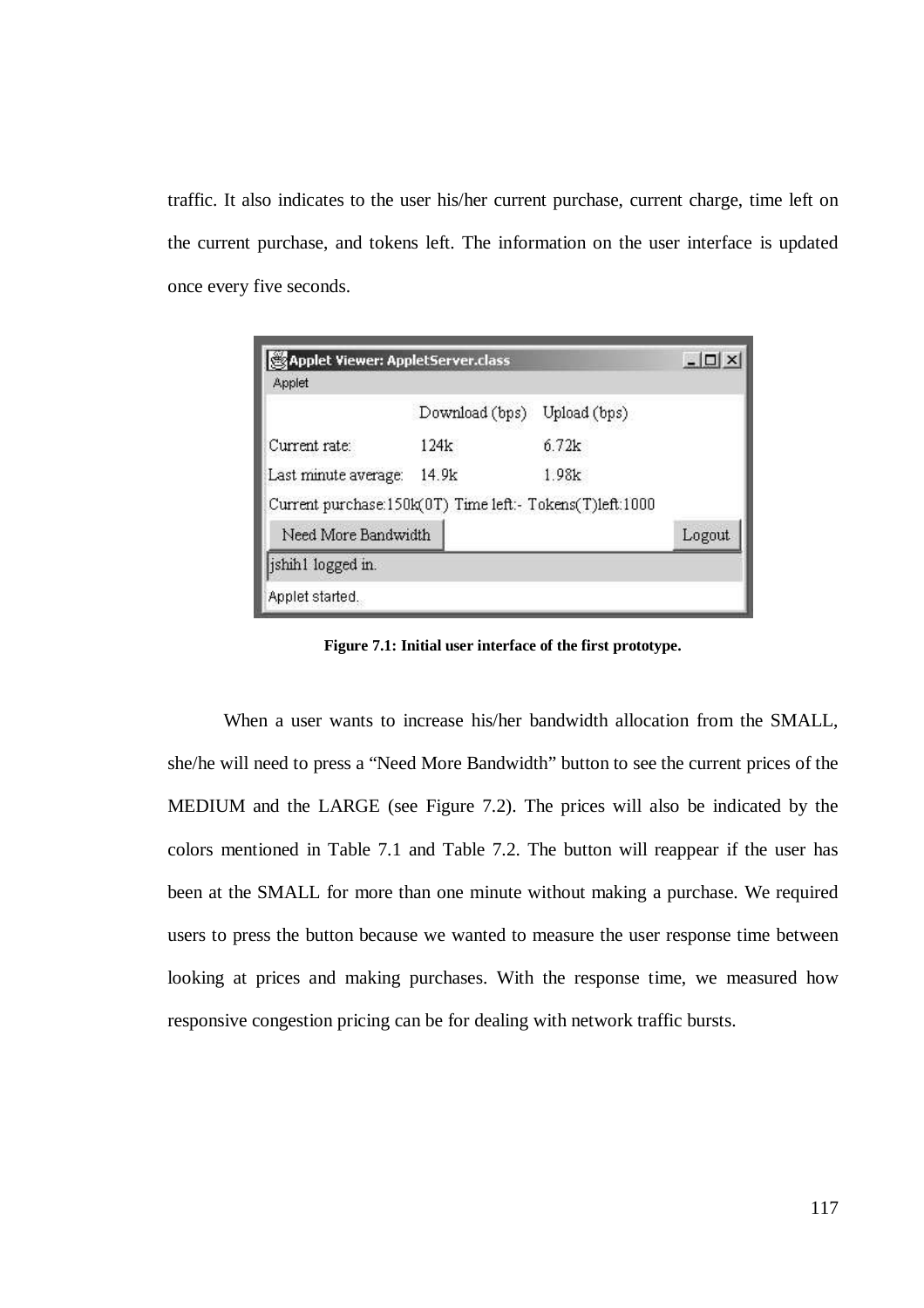| Applet Viewer: AppletServer.class                          |                             |       | $ \Box$ $\times$ |
|------------------------------------------------------------|-----------------------------|-------|------------------|
| Applet                                                     |                             |       |                  |
|                                                            | Download (bps) Upload (bps) |       |                  |
| Current rate:                                              | 58.9k                       | 23.6k |                  |
| Last minute average:                                       | 20.1k                       | 4.88k |                  |
| Current purchase:150k(0T) Time left:18s Tokens(T)left:1000 |                             |       |                  |
| Select: 0 150k(0T) (0 5M(0T) (0 10M(0T)                    |                             |       | Logout           |
| ishihl logged in.                                          |                             |       |                  |
| Applet started.                                            |                             |       |                  |

**Figure 7.2: User interface of the first prototype after pressing the "Need More Bandwidth" button.**

Since we automatically downgraded users to the SMALL when they are idle, we also wanted to remind them whenever they might want to upgrade. Thus we provided users with a pop-up window (see Figure 7.3) whenever their usages, either upload or download traffic, go from 80% to 90% of their current purchases. The pop-up window will disappear after one minute if users have not already closed it.

|                    | 3169.229.62/63 Subnet Ba<br>$\times$ |
|--------------------|--------------------------------------|
|                    | Reaching 90% of bandwidth limit.     |
|                    | Okay                                 |
| Java Applet Window |                                      |

**Figure 7.3: Pop-up window of the first prototype to remind users to upgrade.**

## **7.1.2 Evaluation**

Using the initial prototype, we had 12 users of our LAN testbed, graduate students and professors from our research group, agreed to participate in our study. We did not provide them with any special benefit for participating and they can drop out of the study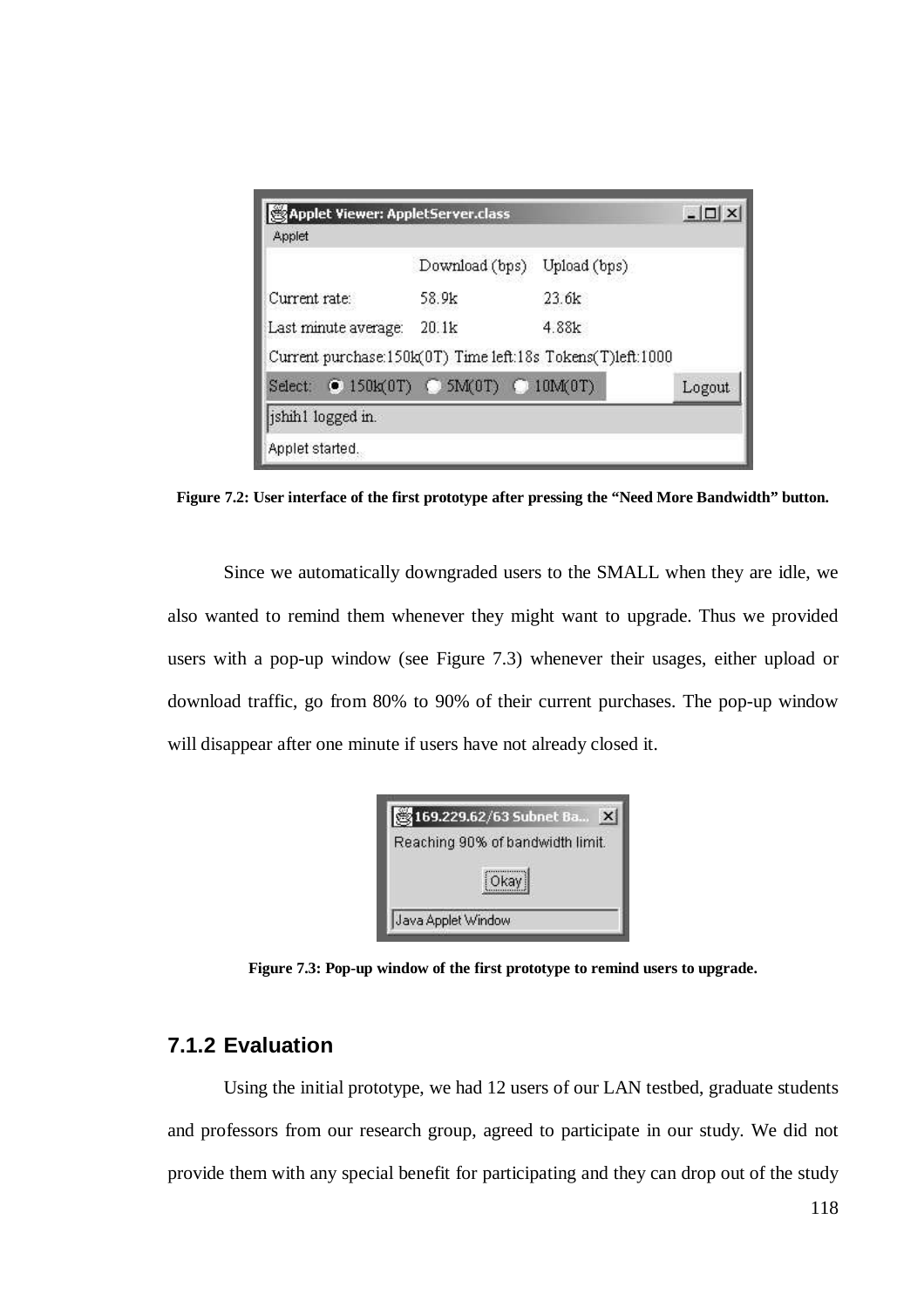for any reason, e.g., if they feel that it is disrupting their work. We asked them to participate for four weeks, two weeks under unlimited tokens to get familiar with the user interface, one week under *per-session* congestion pricing, and one week under *per-minute* congestion pricing. We used the data from the first two weeks to calibrate the price levels for the last two weeks. We did so by observing how frequent users would request the MEDIUM and the LARGE to determine if the 1000 token allocation and the price levels are a constraint. At the end, we had 10 users completed all four weeks of the evaluation<sup>26</sup>.

There were two main problems with our scheme of using rate-limiting and charging once every minute. First, users were not able to accurately adjust their purchases to their usages. Most of our users' usages were short bursts around ten seconds followed by long idle time. However, it took users some time to realize that they need more bandwidth and need to make purchases<sup>27</sup>. There were many instances when users' short bursts ended just before bandwidth purchases. There were also many instances when users requested upgrades anticipating a burst, but the burst never occurred. Thus the correlation between usages and purchases was surprisingly low. There was even a lower correlation between usages and the correct level of purchases. Typically, users would know that they need to make an upgrade, however it is hard for them to really know whether they need a MEDIUM or a LARGE. Thus offering several rate-limiting levels did not meet user needs. Our experience suggests that we need to provide users with tools to help them make purchases. For example, rules to automatically purchase the first minute when usage is above a certain level and visualizations to help users decide which

<sup>&</sup>lt;sup>26</sup> One user dropped out because he/she needs to perform network measurements under no traffic shaping. Another dropped out because of a security concern not related to the experiment.

<sup>&</sup>lt;sup>27</sup> As a note, after a user realizes that he/she needs more bandwidth and presses the "Need More" Bandwidth" button, it usually takes only 1-2 seconds for her/him to decide on a purchase.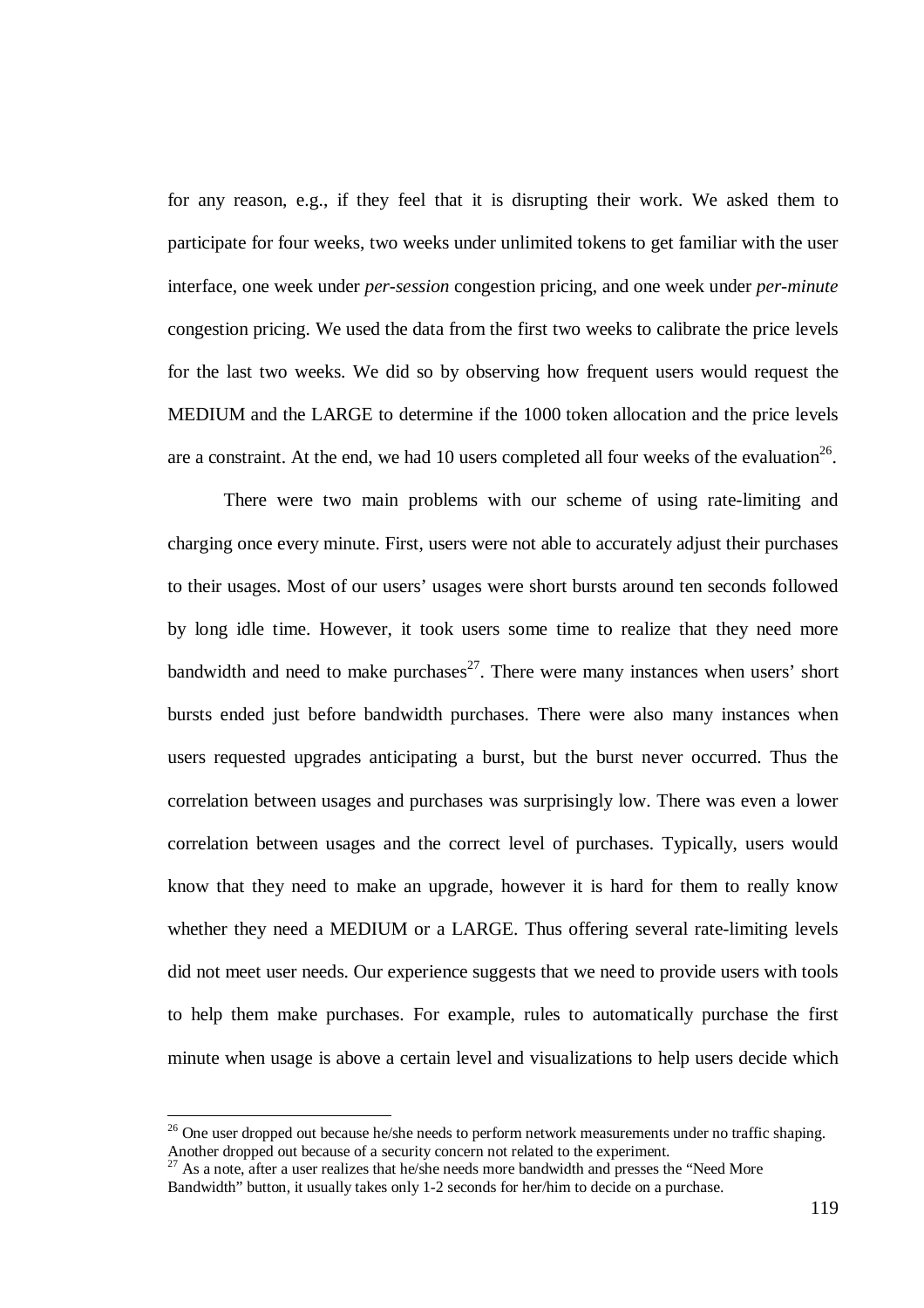bandwidth sizes they need. The second problem with our scheme was that charging users once every minute required too much user involvement. Some of our users needed to request 20-35 purchases a day. From surveying the users, they complained that with a charging granularity of one minute, they needed to constantly worry about the price levels and tokens left. See Appendix B for the survey questions and responses. Thus, users did not like our initial scheme and strongly asked for tools to automate their purchasing decisions.

There were three other problems with our initial prototype. First, users did not like being rate-limited to the SMALL when they are out of tokens. Second, some users complained that their automatic jobs, e.g., daily backups, could not be run using the SMALL allocation if they are not around to make purchases. Third, some users were running web servers or ftp servers on their computers; they were concerned that traffic to these servers might be constrained<sup>28</sup>.

#### **7.1.3 Analysis**

There are two issues with automating purchases. First, it is not simple to come up with rules that are easy for users to specify. The rules would need to depend on the current usage, price levels, tokens left, time till token refresh, etc. Furthermore, the rules would need to take into account tasks users are performing when estimating how users would value bandwidth. Second, for congestion pricing to work well with automated rules, there must be enough heterogeneity among users so that they would specify different preferences. For example, it would only work if heavy users of bandwidth would specify in their preferences to conserve when prices are high while light users of

<sup>&</sup>lt;sup>28</sup> Thus, in the second experiment, we configured the PacketShaper not to count the traffic to users' web servers or ftp servers.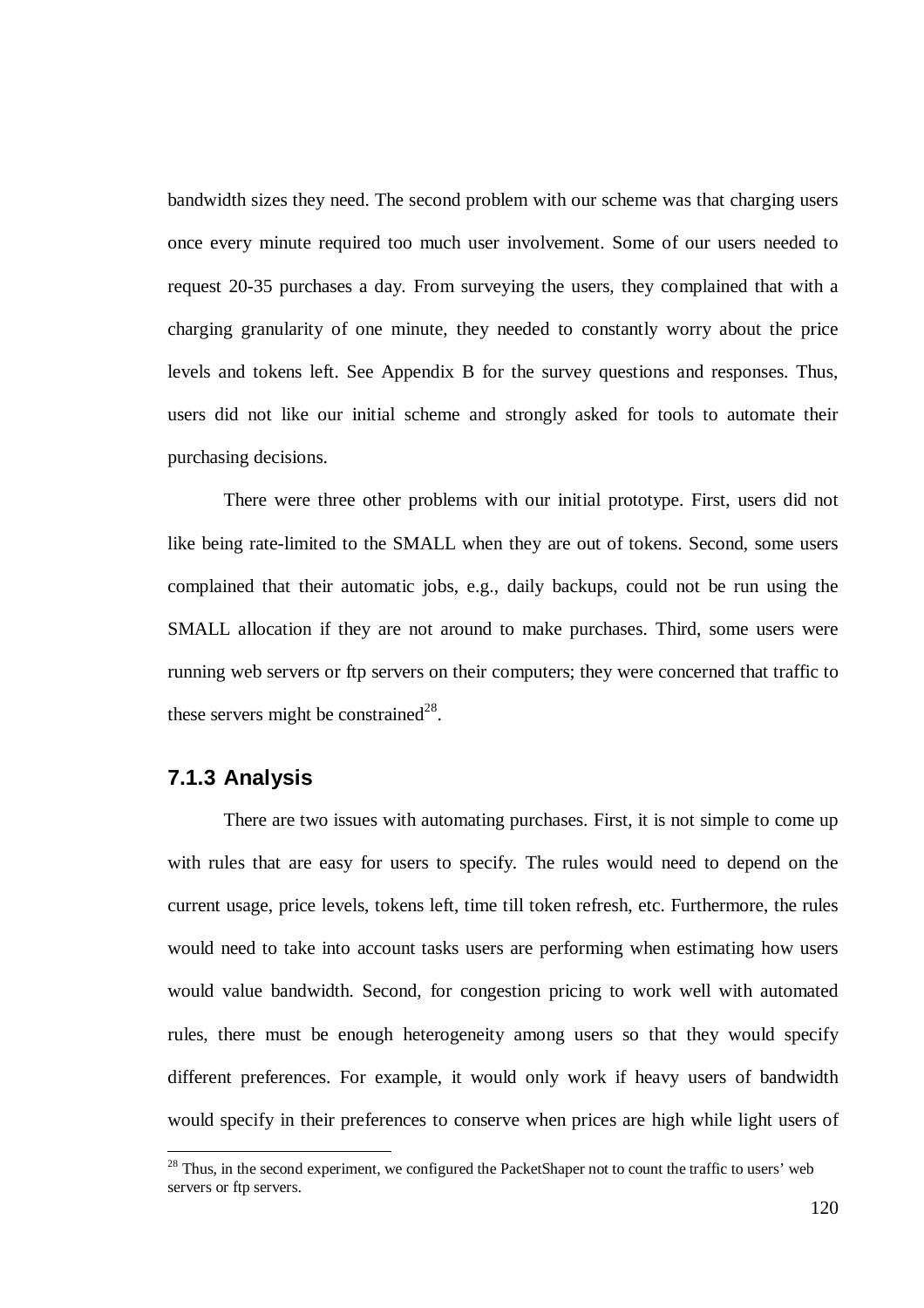bandwidth would specify to continue no matter the prices. With our user group, we were not sure if there is enough heterogeneity in their preferences because their usages are quite similar. Thus it is not easy to use rules or preferences to remove users from the control loop and still have dynamic pricing be effective.

We then decided to explore a different design space of using traffic smoothing. Instead of offering different connectivity sizes and automating purchasing rules, we investigated using traffic smoothing to better handle the bursty nature of our users' traffic, short-duration bursts lasting about ten seconds. From analyzing user traffic, we found that congestion at an Ethernet access link is usually caused by large, but shortduration, bursts generated by one or two sources at a time. Based on usage data, a source would normally generate bursts less than 500Kbits. These small bursts do not cause problem for the access link. However, once in a while, a source would generate a large burst greater than 1M. It is these large bursts that are causing the access link to be bursty. Thus, if these large bursts can be smoothed out over a longer time period, but not too long so that they do not frequently overlap with other large bursts, then the access link bursts can be reduced.

To understand the effects of smoothing for a larger user group, we performed simulations using a self-similar Ethernet traffic generator from Glen Kramer at UC Davis<sup>29</sup>. Using the generator, we simulated an environment where we have 40 users on a 100Mbps Ethernet where the average network utilization is 30%. After generating one million packets, we first aggregated the traffic from each user on a 10ms granularity. We then removed the first 200 samples to eliminate the cold start effect and kept the

<sup>&</sup>lt;sup>29</sup> It generates self-similar traffic by aggregating multiple sources of Pareto-distributed on and off periods. See http://www.csif.cs.ucdavis.edu/~kramer/code/trf\_gen1.html for more information.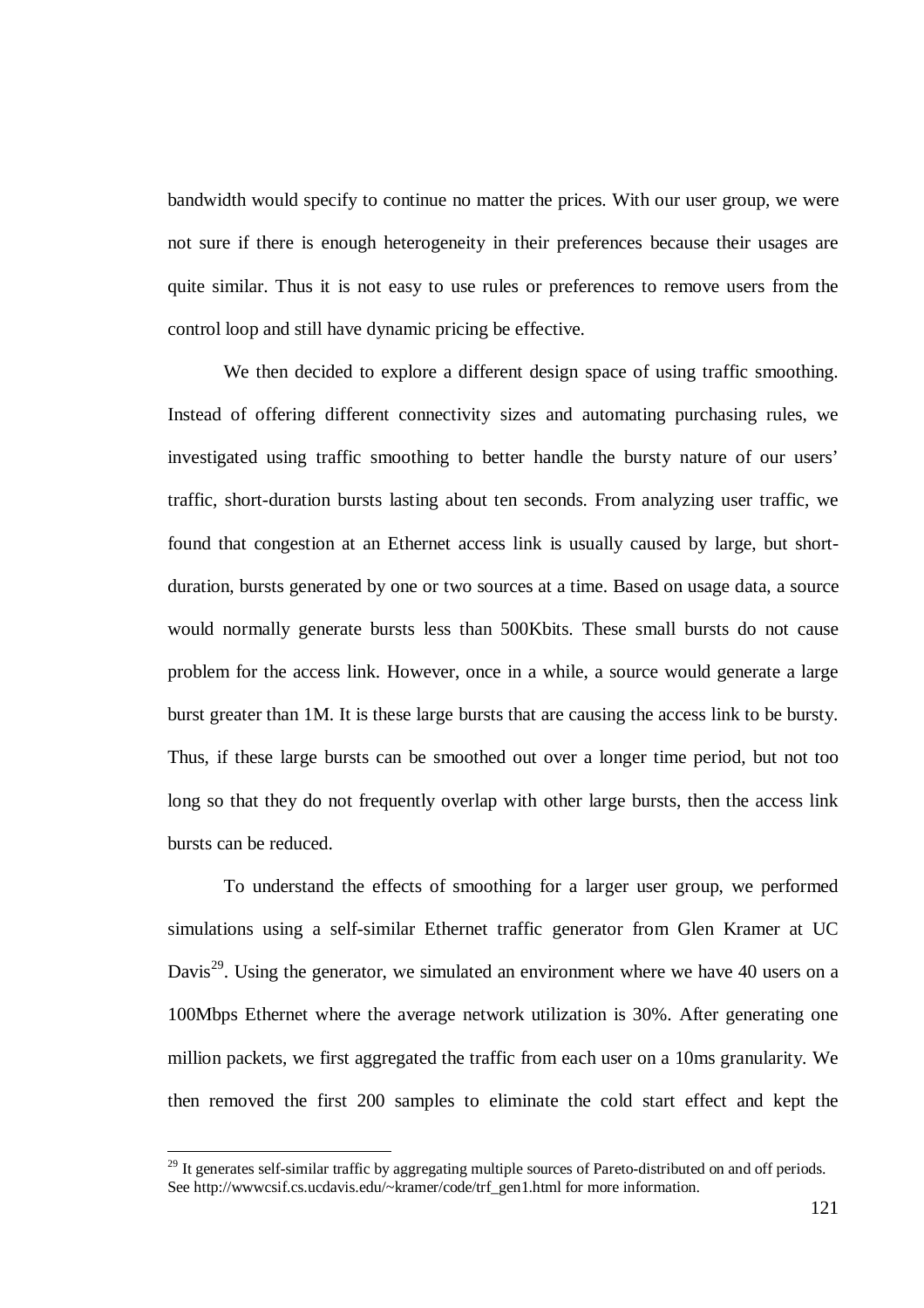remaining 13657 samples. We used this data set for our analysis because the generator does not produce good self-similar traffic on larger time-scales like seconds and minutes. Since Ethernet traffic is self-similar on many time-scales [23], the data set can be used to represent bursts at larger scales by changing each sample's time-scale.

We first simulated how well smoothing function like exponential average [34] would work. An exponential average sets the current burst limit as a weighted average of the current load and the last burst limit.

Limit  $_{t} = \alpha$  Load  $_{t} + (1-\alpha)$  Limit  $_{t-1}$ 

If the current load is greater than the current burst limit, then the unsent load is added to the next period's load. Thus the exponential average smoothes out short-term fluctuations, so users can still send the same amount of traffic as under no smoothing. We found that by applying the exponential average to each user's traffic, we can easily reduce the access link bursts by 6-60% (see Table 7.3 and Figure 7.4). In the figure, the black lines are load when there is no smoothing and the white lines are load when smoothing is applied. The figure shows that smoothing can generally reduce the peak and the burstiness of the access link load. Our simulation experiments indicated that if we only apply the exponential average with  $\alpha$  equals to 0.1 to half of the users, representing those who are responsive to price increases, then we can still reduce the access link bursts by 20%. Furthermore, if we apply a heavy smoothing,  $\alpha$  equals to 0.1, to half of the users who are responsive, and light smoothing,  $\alpha$  varies from 1.0 to 0.7, to the other half who refuse to respond, then we can reduce the bursts by 20-30% (see Table 7.4 and Figure 7.5). Other researchers [12] have also found similar performance improvements when applying traffic smoothing to actual Ethernet traces.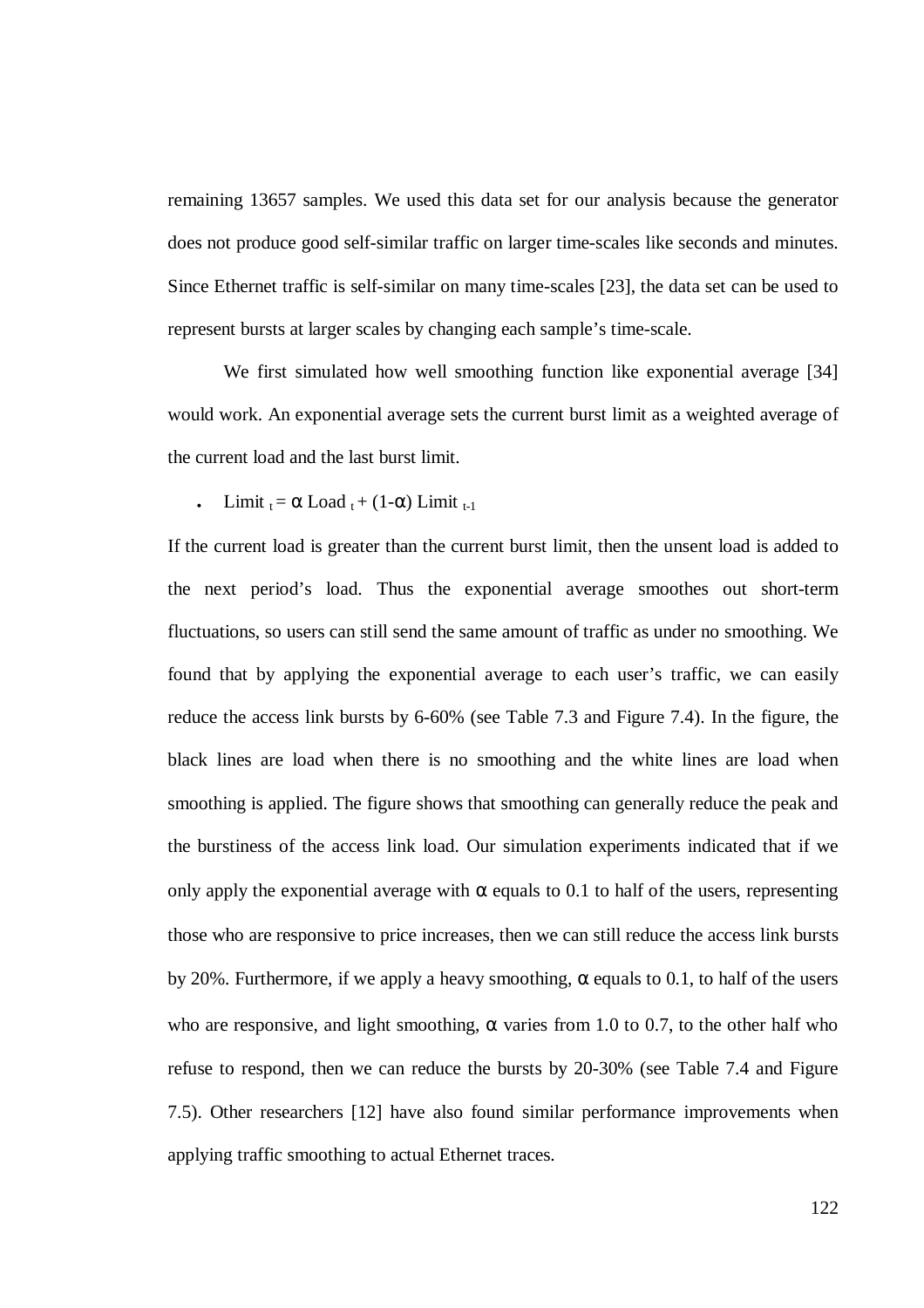**Table 7.3: Effect of traffic smoothing when varying** α **of the exponential average.**

| $\alpha$ | <b>Reduction in Standard Deviation of Bursts at Access Link</b> |
|----------|-----------------------------------------------------------------|
| 0.9      | $6.0\%$                                                         |
| 0.7      | 17.2%                                                           |
| 0.5      | 28.3%                                                           |
| 0.3      | 41.0%                                                           |
|          | 59.8%                                                           |



**Figure 7.4: Illustration of traffic smoothing when** α **equals 0.3.**

| Table 7.4: Effect of traffic smoothing when half of the users are responsive to price increases and the |
|---------------------------------------------------------------------------------------------------------|
| other half are unresponsive.                                                                            |

| $Resposure(\alpha)$ | Unresponsive $(\alpha)$ | <b>Reduction in Standard Deviation of Bursts at Access Link</b> |
|---------------------|-------------------------|-----------------------------------------------------------------|
|                     |                         | 22.3%                                                           |
| 0.1                 | 0.9                     | 26.5%                                                           |
|                     | 0.8                     | 30.4%                                                           |
|                     |                         | 34.1%                                                           |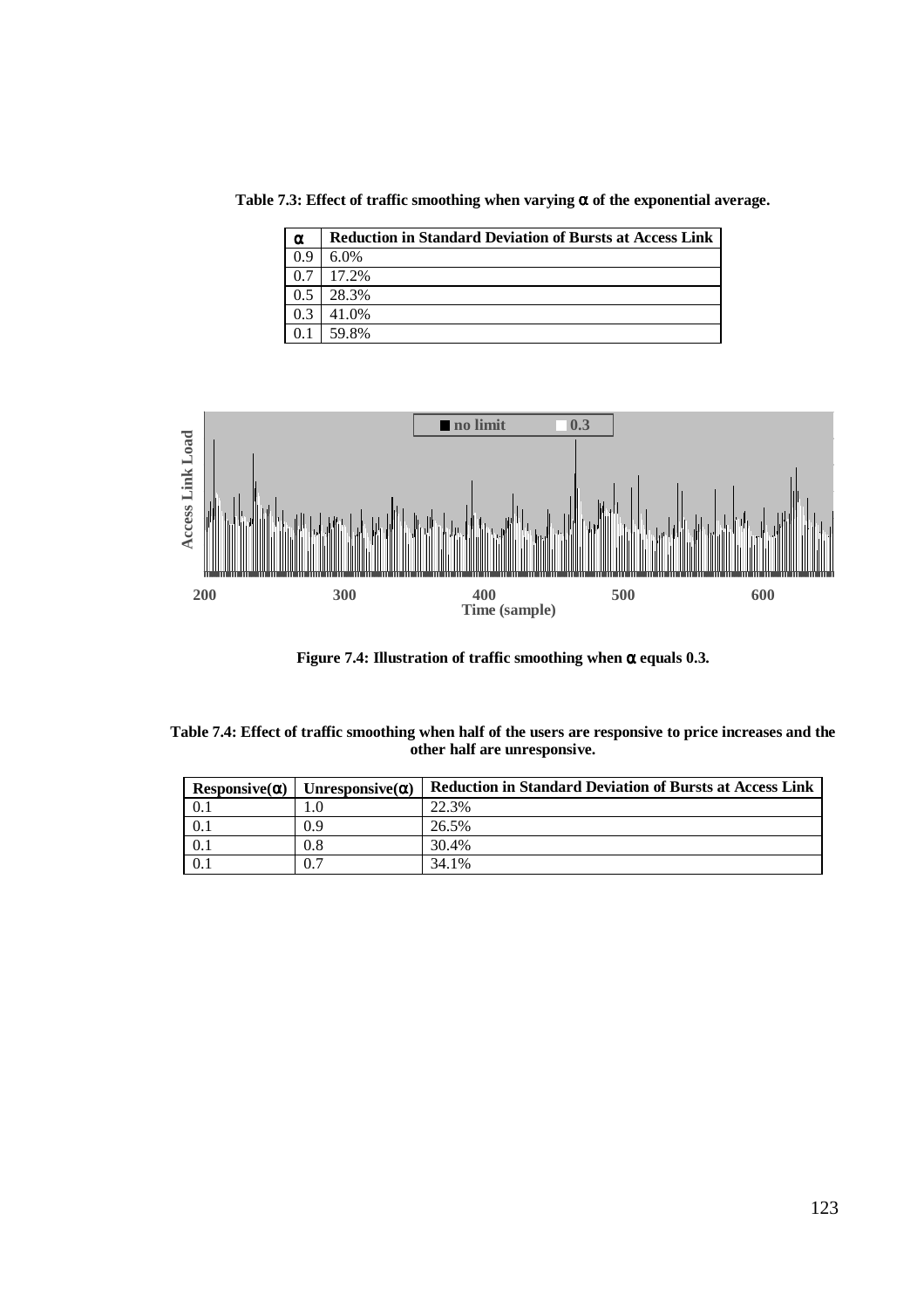

**Figure** 7.5: Illustration of traffic smoothing when half of the users are responsive  $(\alpha=0.1)$  to price **increases** and the other half are unresponsive  $(\alpha=0.8)$ .

Our Packeteer PacketShaper, the traffic shaping appliance in our data testbed, does not have a smoothing function like an exponential average, however, it can adjust the rate limits applied to each source once every few seconds. Thus we performed simulations to determine if we can emulate traffic smoothing using our PacketShaper. We used a finite set of rate-limit levels so that we do not need to change the rate limits at the PacketShaper frequently. We set the levels to 100K, 200K, 400K, 800K, 1.6M, 3.2M, 6.4M, 12.8M, 25.6M, 51.2M, 102.4M, doubling each time. Figure 7.6 summarizes the algorithm for emulating smoothing with our PacketShaper. When load increases, we would stay at each level for a few seconds before moving up to the next level. Similarly, when load decreases, we would stay at each level for a few seconds before moving down. We performed simulations assuming that each sample of our data set is one second. We found that by adjusting the length of time at each level when load increases, we can easily emulate different degree of traffic smoothing (see Table 7.5 and Figure 7.7).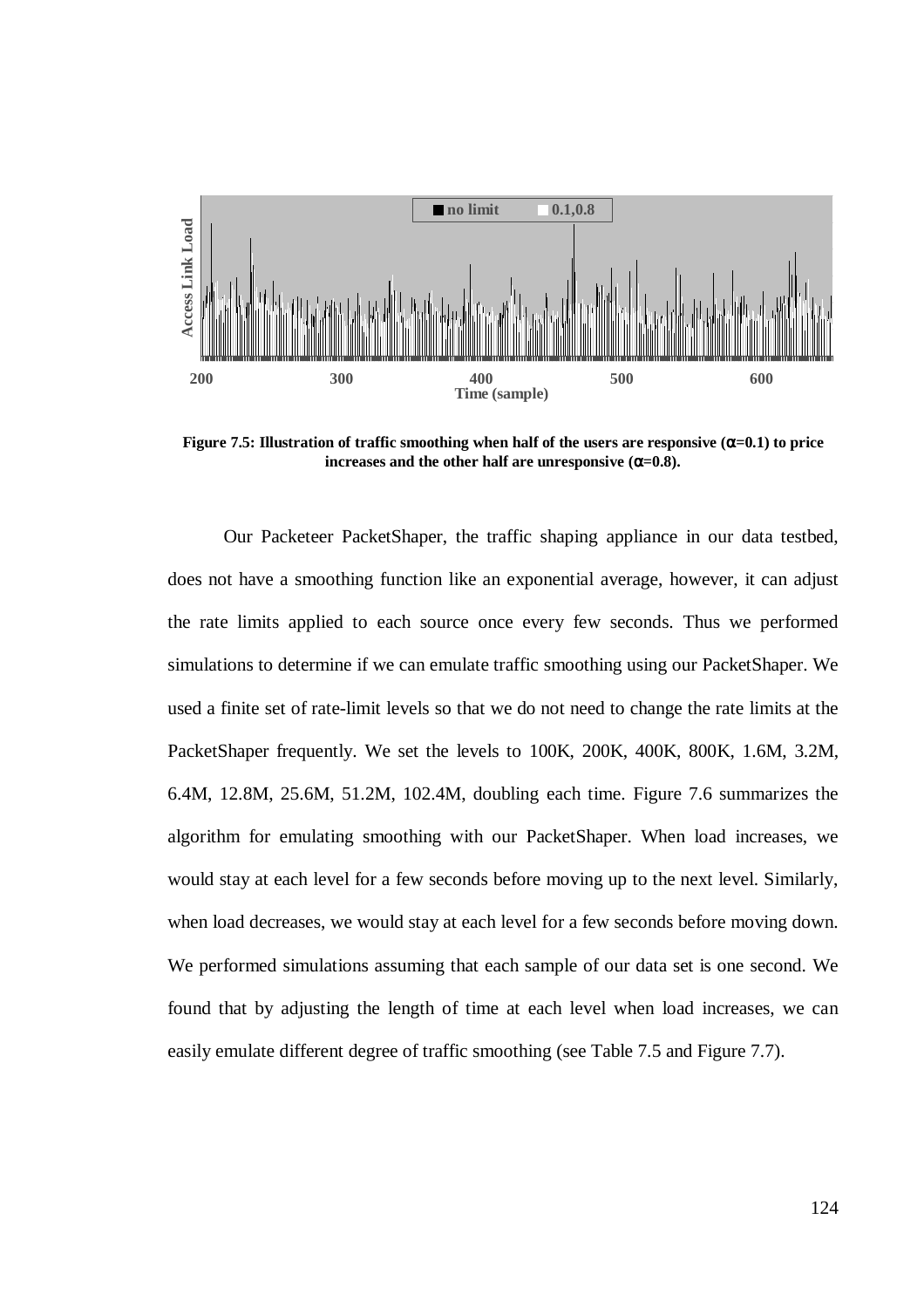

**Figure 7.6: Algorithm for emulating smoothing using the PacketShaper.**

**Table 7.5: Effect of traffic smoothing by spending different amount of time at each rate-limiting level.**

| Time at Each Level When     | Time at Each Level When     | <b>Reduction in Standard Deviation of</b> |  |  |  |
|-----------------------------|-----------------------------|-------------------------------------------|--|--|--|
| <b>Load Increases</b> (Sec) | <b>Load Decreases (Sec)</b> | <b>Bursts at Access Link</b>              |  |  |  |
|                             |                             | 9.8%                                      |  |  |  |
|                             |                             | 25.5%                                     |  |  |  |
|                             |                             | 30.8%                                     |  |  |  |
|                             |                             | 38.4%                                     |  |  |  |



**Figure 7.7: Illustration of traffic smoothing by spending 5 seconds at each level when load increases and 1 second at each level when load decreases.**

We then performed simulations to understand the appropriate charging granularity to use. Using traces from the *per-session* congestion pricing and the *per-minute* congestion pricing, we assumed that a user is active if his/her upload or download traffic is above 120K. We picked 120K because all the bursts in the traces under the SMALL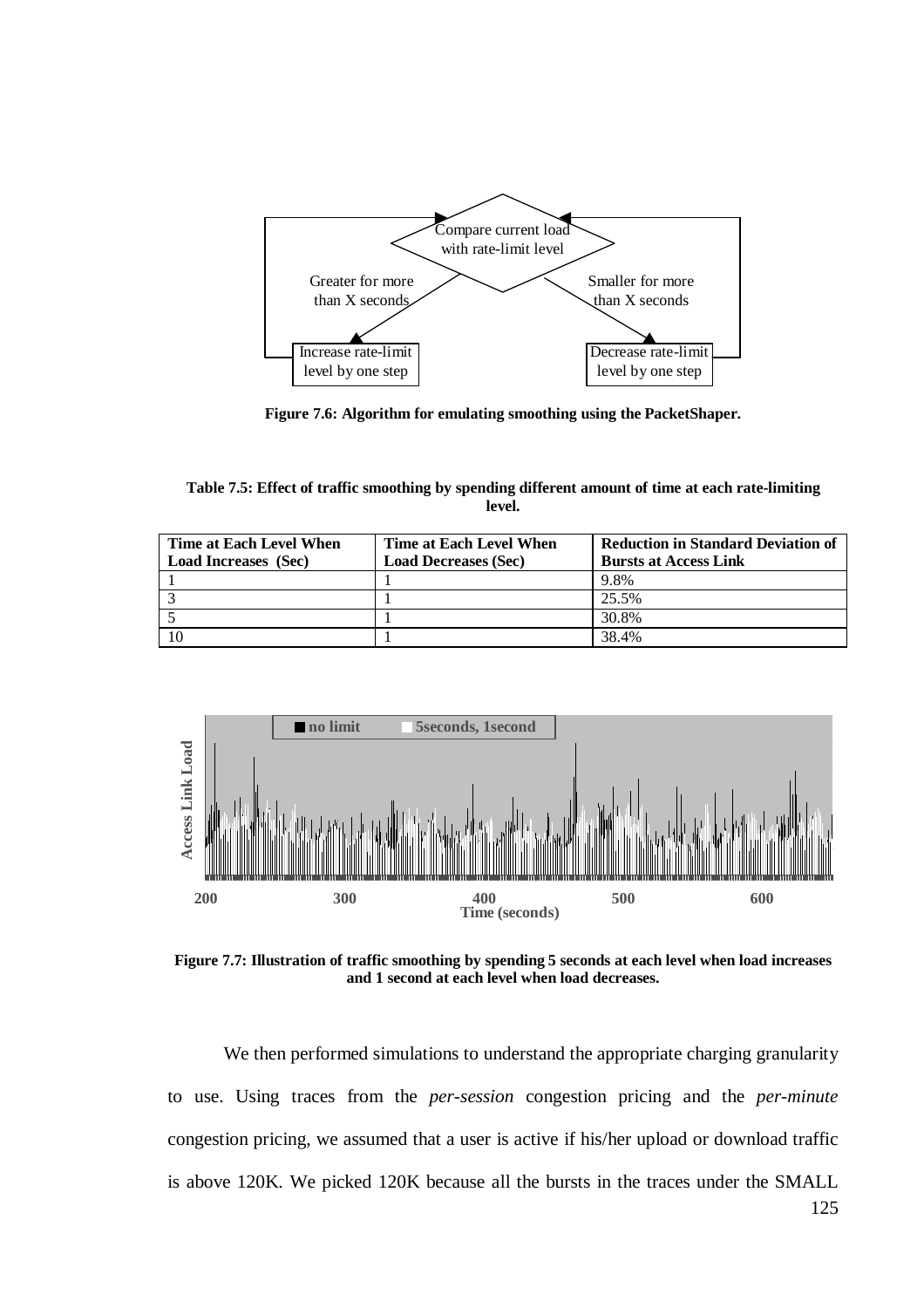limit, 150K, are not shaped. For a rough estimate, we assumed that a user would make a purchase if his/her usage is active. Then for different charging granularity, we wanted to know how often a user would need to make another purchase within a minute of the end of a purchase. We found that charging users once every 10-15 minutes is reasonable because users would not need to make frequent repeated purchases (see Table 7.6).

**Charging Granularity (Min) Active Within 1 Min (Per-Session Trace) Active Within 1 Min (Per-Minute Trace)** 1 48.6% 58.2% 5 25.1% 32.5% 10 20.1% 26.2% 15 15.1% 18.9% 20 16.2% 16.2%

**Table 7.6: Effect of different charging granularity on likelihood of a repeat purchase.**

We also performed simulations to understand the effect of a longer charging granularity on operators' ability to reduce access link bursts. We assumed that in the beginning of a charging session, an operator can use prices to entice users to have their traffic shaped. When applying shaping, the operator uses a moving average with  $\alpha$  equals to 0.1. We assumed that the operator uses a simple heuristic, like if the current access link load is above 30% of the link capacity, to decide whether to entice users to have their traffic smoothed. Thus, when there is no congestion, no traffic shaping is used, but when there is congestion, the operator will start applying shaping to users. Using the generated Ethernet traces of 40 users mentioned before, we found that by changing user behavior once every 10-15 minutes as opposed to once every minute, operators only slightly reduce the effectiveness of dynamic pricing (see Table 7.7). Furthermore, a 10-15 minutes charging granularity is effective for operators because Ethernet traffic is observed to be bursty even at these time-scales [23].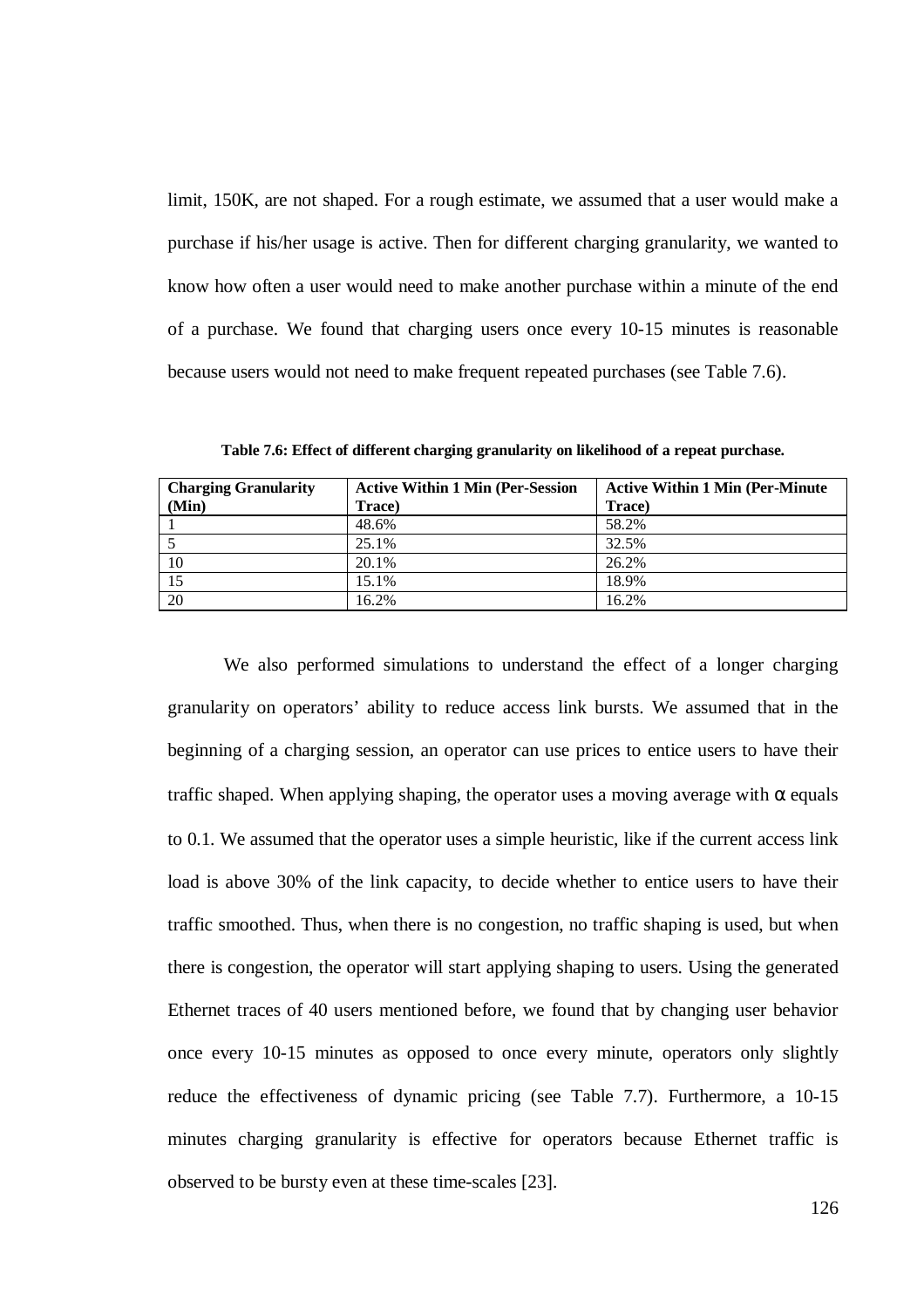| <b>Charging Granularity (Min)</b> | <b>Reduction in Standard Deviation of Bursts at Access Link</b> |
|-----------------------------------|-----------------------------------------------------------------|
|                                   | 44.6%                                                           |
|                                   | 39.9%                                                           |
| 10                                | 37.0%                                                           |
|                                   | 35.1%                                                           |
| 20                                | 34.2%                                                           |

**Table 7.7: Effect of different charging granularity on reducing access link bursts.**

In summary, from analyzing data and performing simulations, we decided to use our PacketShaper to emulate traffic smoothing and charging once every 10-15 minutes for the next experiment.

# **7.2 Second Experiment**

## **7.2.1 Prototyping**

#### **General Scheme**

In the second prototype, users are given three classes of service, RESPONSIVE, MODERATE, and SLOW-GOING, that differ on degree of traffic smoothing. These classes are based on a common set of rate-limit levels, but differ on the amount of time spent at each level when load increases (see Table 7.8). These levels and time durations are fine-tuned so that our users can easily differentiate between the three classes. 49K, 70K, and 140K are added so that users can better distinguish between the classes under low bursts. The levels are capped at 12.8M because our users rarely send bursts higher than that. For the time durations, when load increases, the RESPONSIVE stays at each level for 3 seconds before increasing to the next level. For the MODERATE, it stays about 6 seconds, and for the SLOW-GOING, it stays about 9 seconds. When load decreases, all three service classes stay at each level for only 3 seconds before dropping to the next lower level. The performance charts of the three service classes are shown in Figure 7.8 and Figure 7.9. For example, to transfer a 500Kbits web page when usage is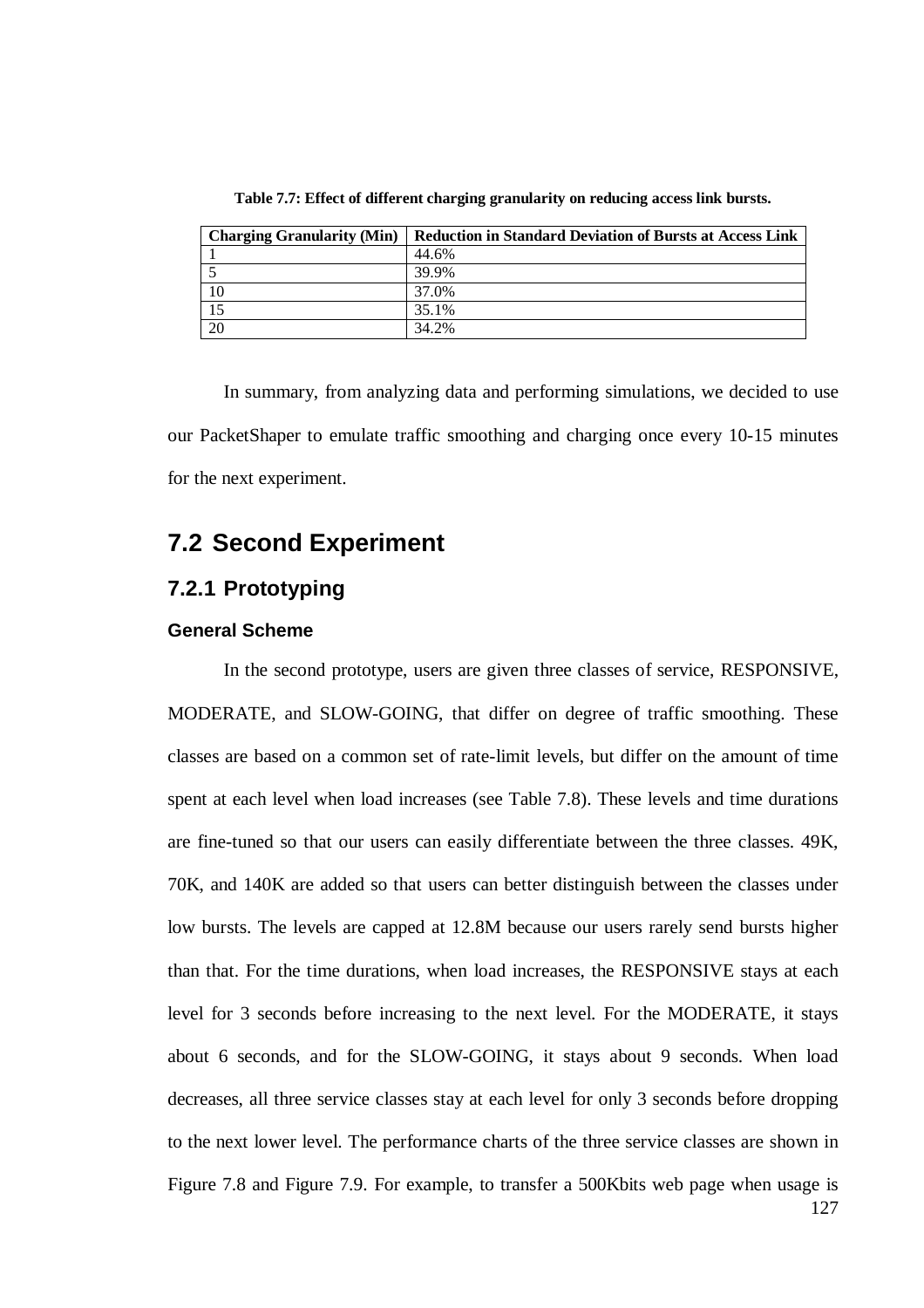idle, the RESPONSIVE allocation will take four seconds, the MODERATE one will take six seconds, and the SLOW-GOING one will take nine seconds.

| Level (Mbps)     | 0.049 | 0.07 | 0.14 | 0.2 | 0.4 | 0.8      | 1.6 | J.4 | 6.4 | 12.8 |
|------------------|-------|------|------|-----|-----|----------|-----|-----|-----|------|
| SLOW-GOING (Sec) |       |      |      |     |     | $\Omega$ |     |     |     |      |
| MODERATE (Sec)   |       |      |      |     |     |          |     |     |     |      |
| RESPONSIVE (Sec) |       |      |      |     |     |          |     |     |     |      |

**Table 7.8: Time in seconds at each level when load increases.**



**Figure 7.8: Performance of different QoSs when transferring less than 1M.**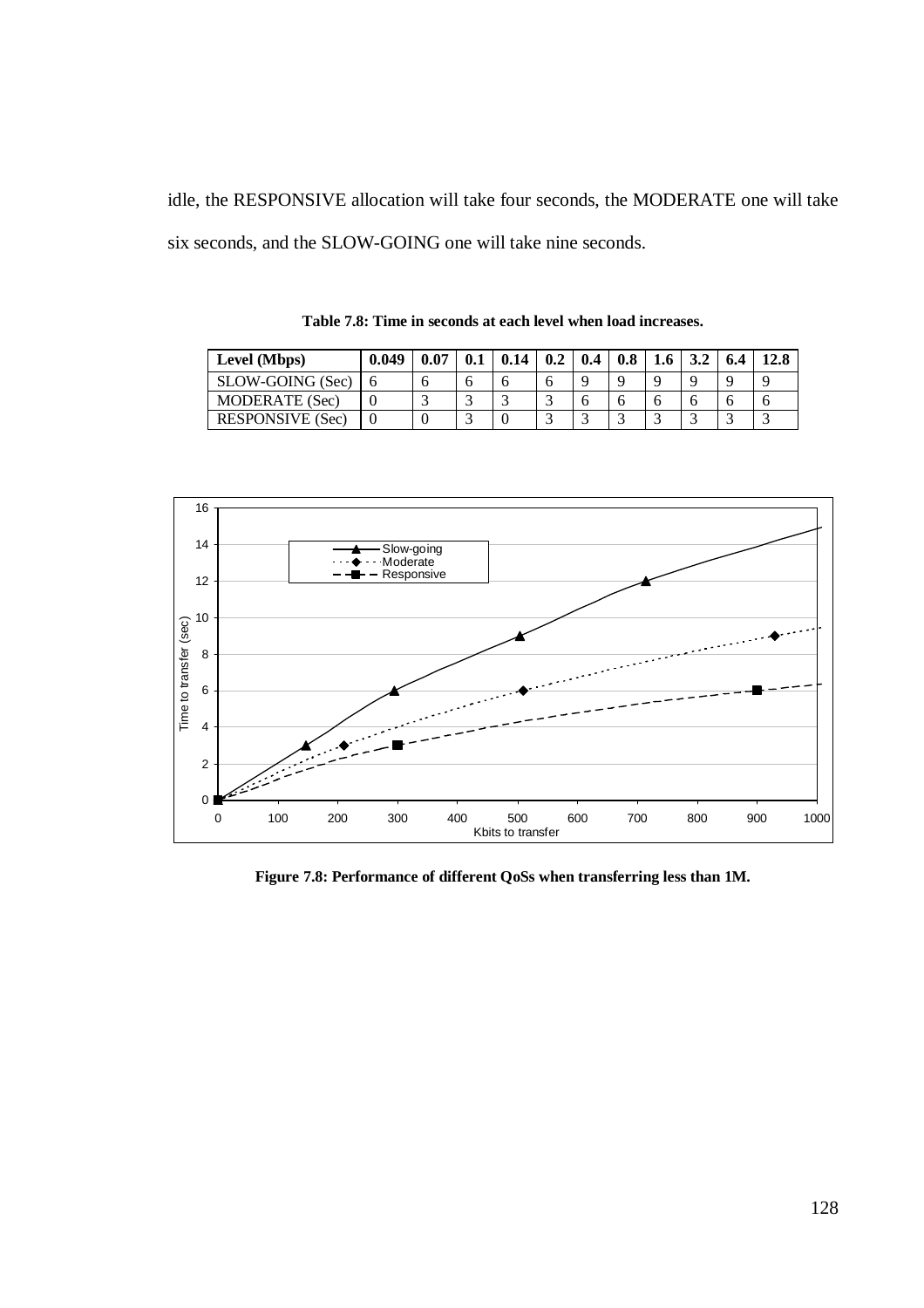

**Figure 7.9: Performance of different QoSs when transferring less than 10M.**

#### **Pricing Scheme**

Based on prior analysis, we conservatively set the charging granularity to 15 minutes to minimize user involvement. Thus once a user has purchased a QoS, he/she would have that QoS for the next 15 minutes. Each user is given 24 tokens a day. We decided to use a small token amount and price levels so that users can better anticipate how long their budgets would last. We found that using a large number like 1000 tokens in the first evaluation makes it harder for users to really understand their purchasing limits. The SLOW-GOING is always free and users are allocated with it by default and whenever they run out of tokens. We decided to keep the MODERATE price constant and just vary the RESPONSIVE price to entice users to change their purchases. By varying just one price, users are better able to comprehend dynamic pricing. Thus we charged the MODERATE 1 token/15 min. With 24 tokens, a user can purchase 6 hours of the MODERATE. We then charged the RESPONSIVE between 2 to 6 tokens/15min.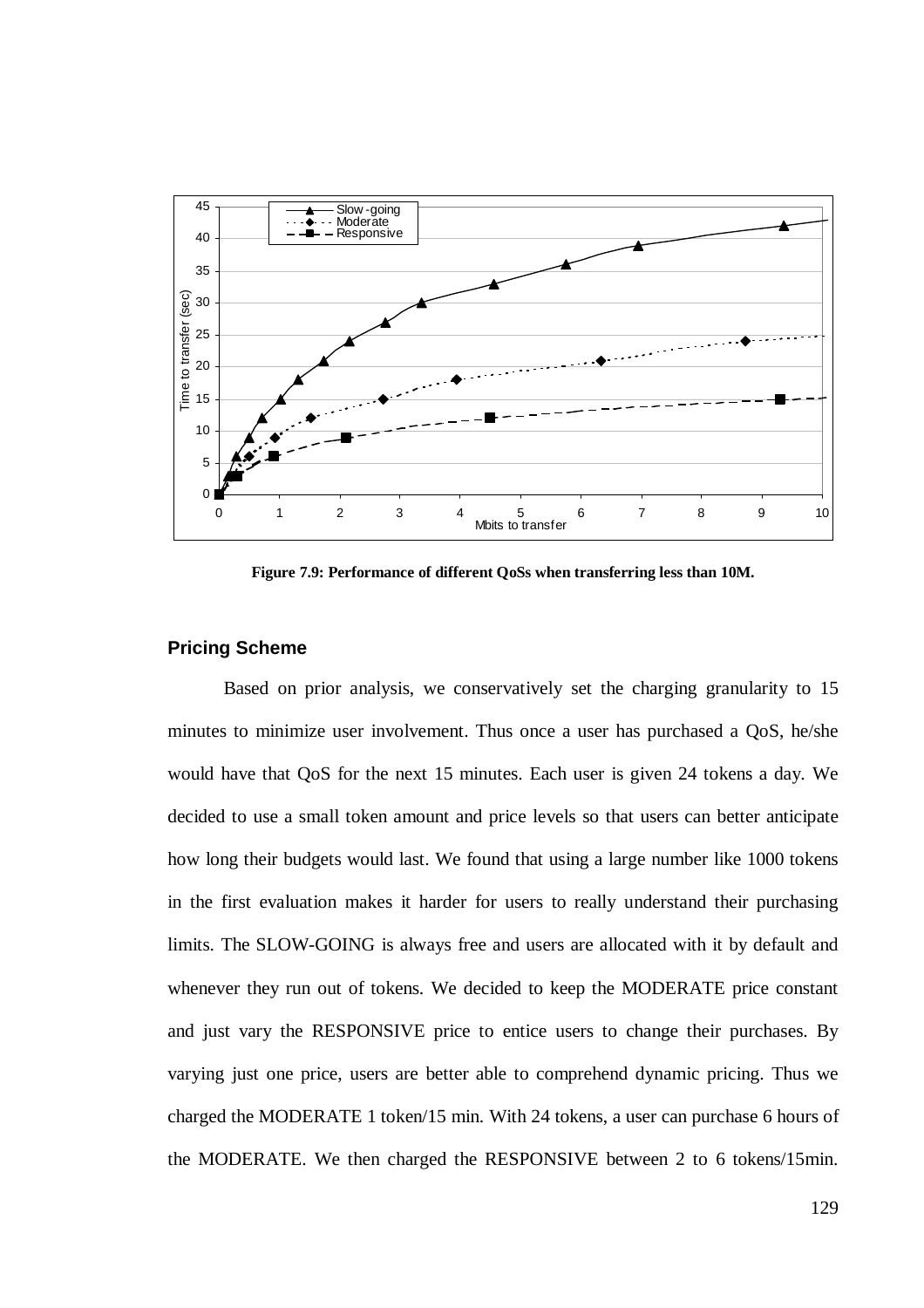Thus with 24 tokens, a user can purchase 1 to 3 hours of the RESPONSIVE. Finally, when the price of the RESPONSIVE changes, e.g., when users are using the SLOW-GOING, we made sure that it changes to a user at most once every 15 minutes.

Users can make purchases or upgrades at anytime. When upgrades occur, they take affect immediately and users are charged as if they have made the upgrades since the beginning of their purchases. When downgrades occur, they have no effect because users already paid for the higher qualities. By rounding charges to a charging period, accounting becomes simpler. After a purchase expires, users are automatically returned to the SLOW-GOING. We made this design decision because from our analysis in the first experiment, we do not expect users to have to make frequent repeated purchases.

#### **User Interface**

The user interface provides users with real-time status information as shown in Figure 7.10. First, each user can observe his/her download and upload rate. Furthermore, each user can also see the current rate limit that the PacketShaper is using to shape his/her traffic. Thus the user can know whether his/her slowdown is due to shaping at the access link or elsewhere on the Internet. Finally, each user is informed of his/her current purchase, current charge, time left on the current purchase, and tokens left. The information on the user interface is updated once every 3 seconds<sup>30</sup>.

<sup>&</sup>lt;sup>30</sup> The frequency is limited by the rate the information can be polled from the PacketShaper.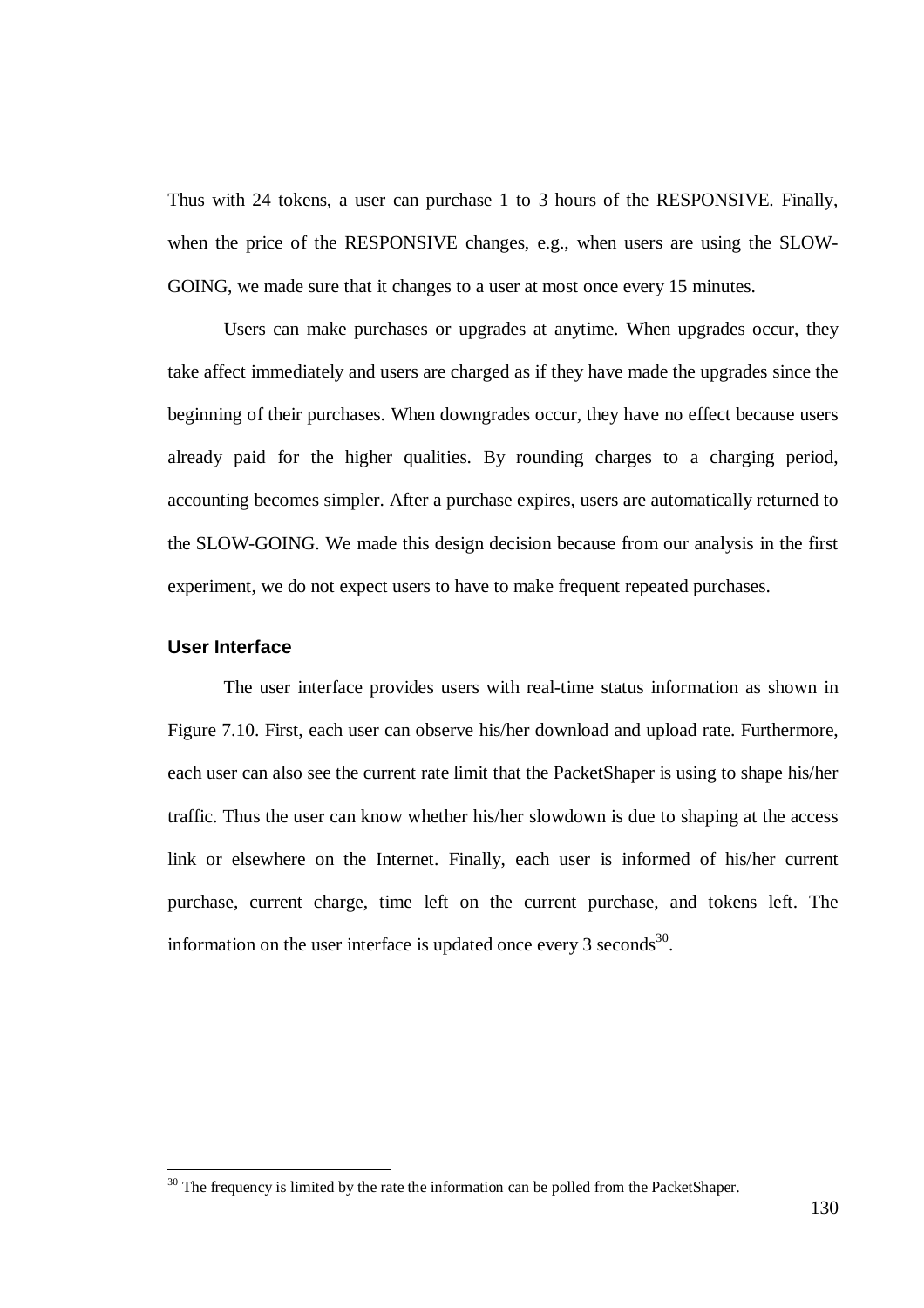| Applet Viewer: AppletServer.class<br>Applet                |  |
|------------------------------------------------------------|--|
| Current shaping:100k Download rate:62.8k Upload rate:23.6k |  |
| Current:Slow-going(0T) Time left:- Tokens left:24T         |  |
| Need Higher Qos                                            |  |
| Applet started.                                            |  |

**Figure 7.10: Initial user interface of the second prototype.**

Users need to press a "Need Higher QoS" button to make purchases. After pressing the button, users will see the price for the RESPONSIVE and can make purchases (see Figure 7.11). To help users notice the RESPONSIVE price, colors listed in Table 7.9 are used to help indicate the RESPONSIVE price level. The button will reappear after one minute if users have not made a purchase. There were several reasons for using the button. First, we wanted to measure the user response time between looking at the RESPONSIVE price and making a purchase. Second, we wanted to hide the price so that users do not need to constantly think about  $it<sup>31</sup>$ . Third, we did not want to use intrusive mechanisms, like beeps or flashes, to inform users whenever the price has changed. It is much simpler for users to request the RESPONSIVE price when they want to make a purchase.

<sup>&</sup>lt;sup>31</sup> Based on the first experiments, some users indicated that it is stressful to have prices changing in a background window.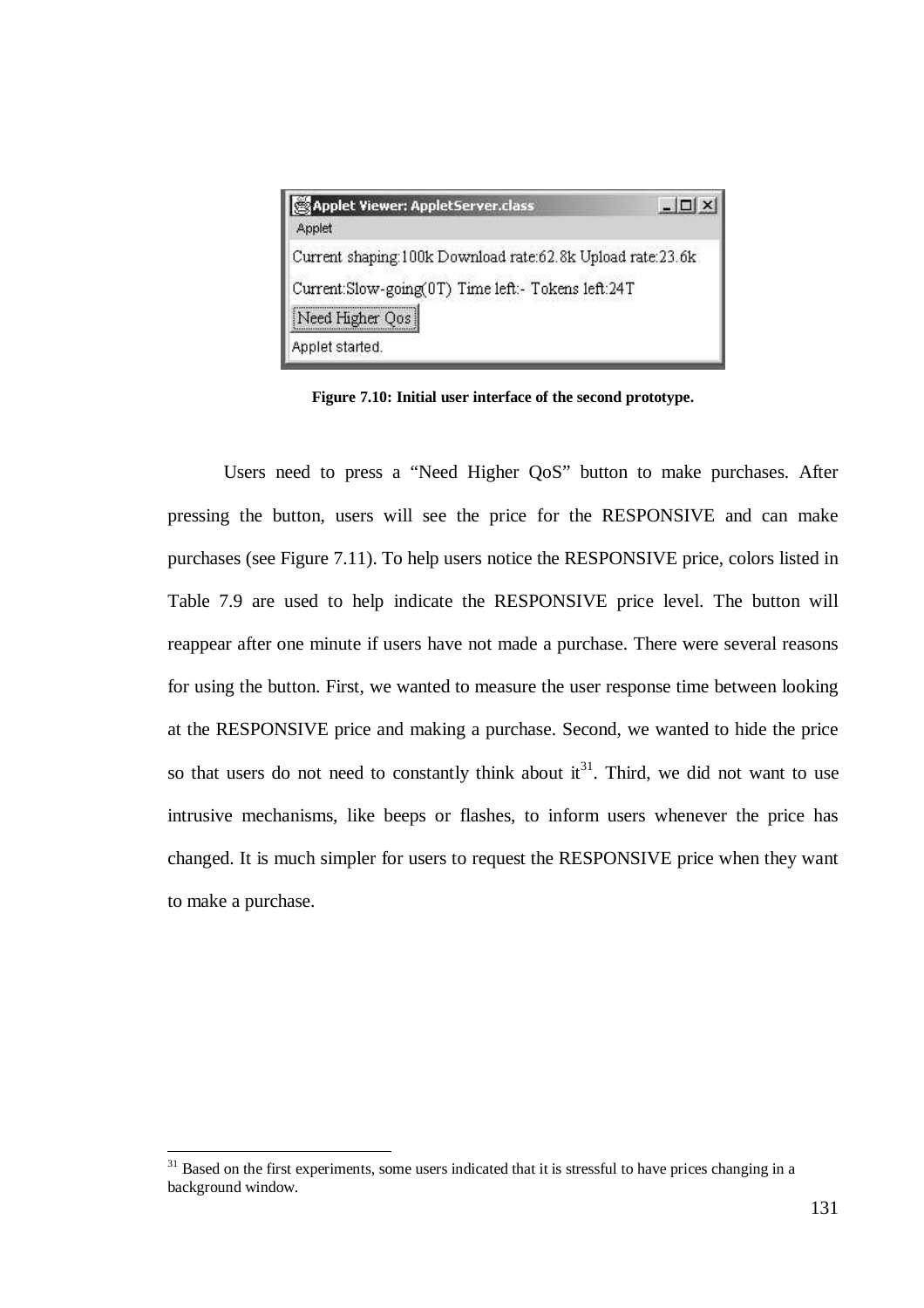| Applet Viewer: AppletServer.class                           |  |
|-------------------------------------------------------------|--|
| Applet                                                      |  |
| Current shaping:200k Download rate:158k Upload rate:14.4k   |  |
| Current:Responsive(2T) Time left:14min29sec Tokens left:22T |  |
| C Slow-going(0T) C Moderate(1T) C Responsive(2T)            |  |
| Applet started.                                             |  |

**Figure 7.11: User interface of the second prototype after pressing the "Need Higher QoS" button.**

| <b>Responsive Price (Tokens/15Min)   Color</b> |               |
|------------------------------------------------|---------------|
|                                                | <b>GREEN</b>  |
|                                                | <b>YELLOW</b> |
|                                                | RED           |

**Table 7.9: Colors used to indicate the RESPONSIVE prices.**

For convenience, after a purchase has expired, a pop-up window will appear to inform users of the change in the RESPONSIVE price and to allow them to make another purchase (see Figure 7.12). The pop-up window will disappear after one minute if users have not already closed it.

| 3169.229.62/63 Subnet QoS Purchase                            |  |
|---------------------------------------------------------------|--|
| Last purchase has expired.                                    |  |
| The price for Responsive has INCREASED by 2T. Tokens left:22T |  |
| G Slow-going(0T) C Moderate(1T) C Responsive(4T)              |  |
| Java Applet Window                                            |  |

**Figure 7.12: Pop-up window in the second prototype after a purchase has expired.**

### **7.2.2 Evaluation**

For the second prototype, we had eight users, once again students and professors, who agreed to participate. We had fewer users because it was closer to the end of the semester and many people were busy. We asked them to use the service for a few days to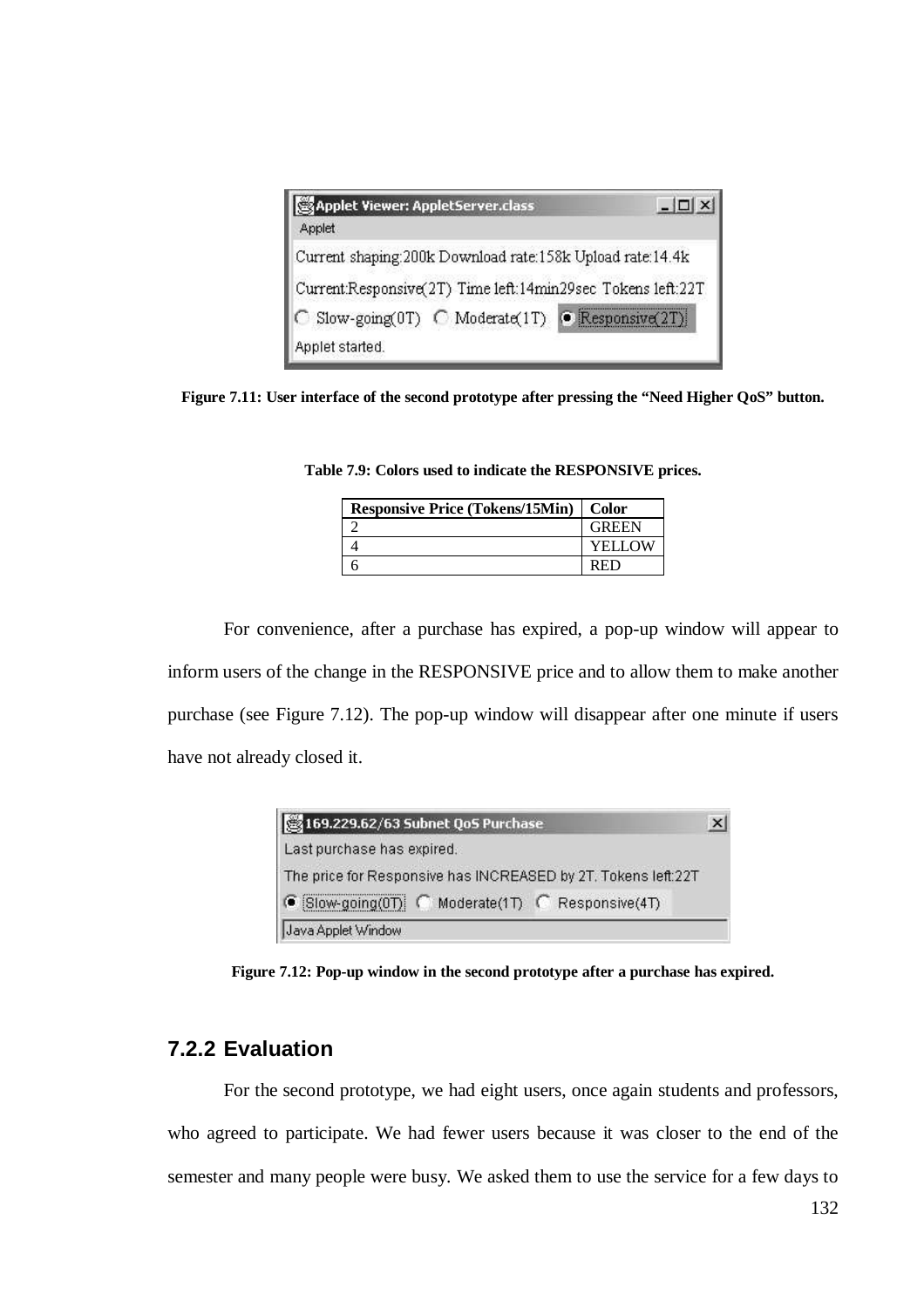get familiar with the congestion pricing scheme and a week for us to collect detailed data. All eight users completed the experiment.

The goal of the experiment was to understand if varying prices can entice users to change their behavior. Since we were offering users QoSs with known average performance, we decided not to worry about adjusting prices according to access link load and instead change them using a heuristic. We set the price of the RESPONSIVE so that 50% of the time, it would be 2 tokens/15min, 25% of the time, it would be 4 tokens/min, and 25% of the time, it would be 6 tokens/15min. However, we did not inform users that the prices are set artificially. With the above setup, we found that we can easily entice users to choose a lower QoS, MODERATE, by increasing the price of a higher QoS, RESPONSIVE (see Table 7.10). During the experiment, heavy users of bandwidth were more sensitive to prices while light users, with lots of tokens available, selected the RESPONSIVE most of the time. Thus by changing prices, we could easily entice the heavy users to select a lower QoS that has more traffic smoothing.

| Price of the RESPONSIVE (Tokens/15Min) | <b>Number of Samples</b> | % Purchase the RESPONSIVE |
|----------------------------------------|--------------------------|---------------------------|
|                                        |                          | 55.1%                     |
|                                        | 4                        | 23.4%                     |
|                                        | 60                       | 3.8%                      |

**Table 7.10: Percentage purchasing the RESPONSIVE at different prices.**

Using surveys, users did like this new scheme more and would be willing to use it. They stated that they would use it if their DSL or cable modem providers offer similar pricing scheme. They liked having to interact with the service at most once every 15 minutes and only have to select from three levels of QoS. From the surveys, users indicated that they do look at the RESPONSIVE price, mainly by its color indicator, and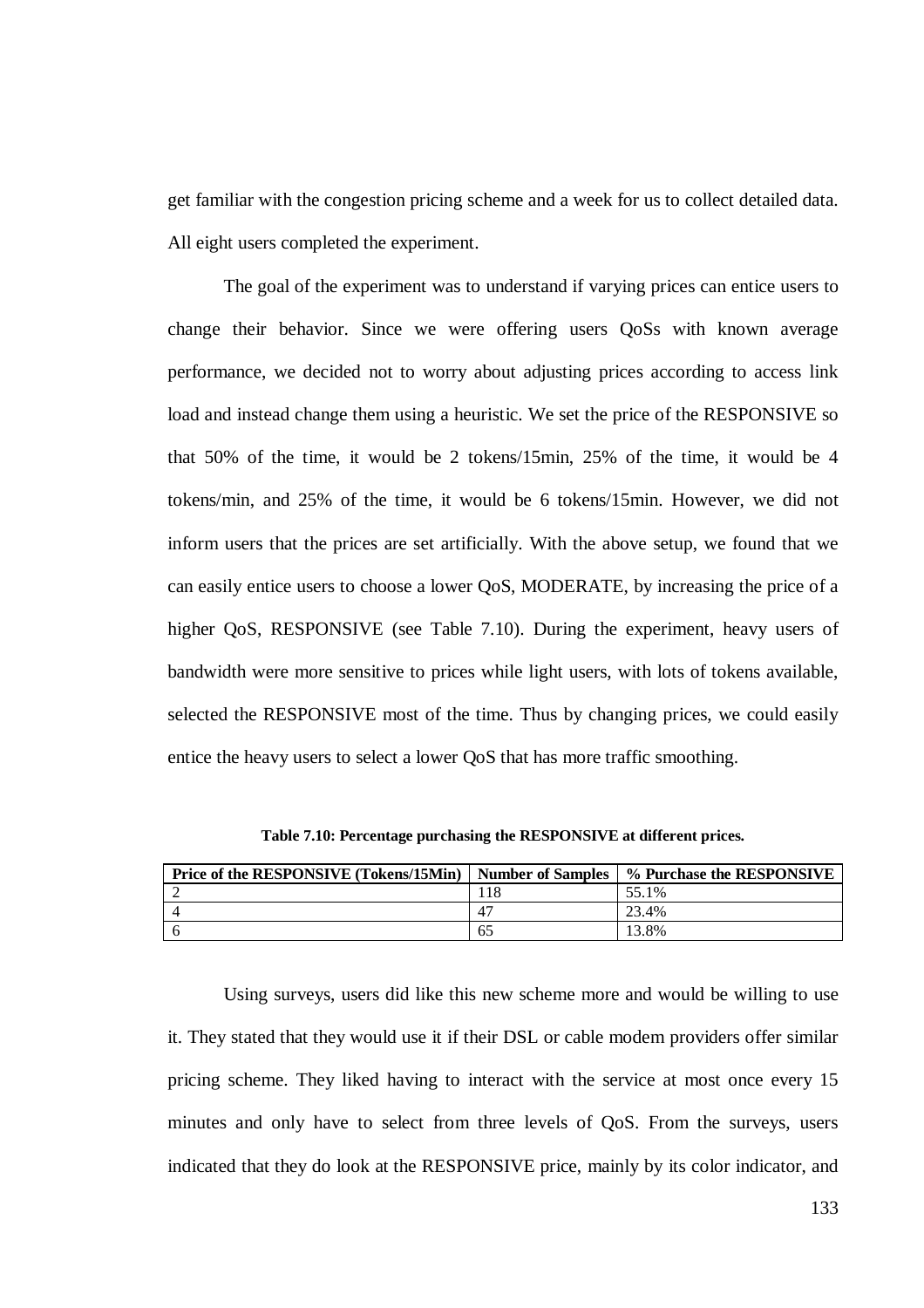the tokens left when making purchases. From the usage data, most of the users judiciously used their tokens, knowing that unused tokens will disappear at the end of a day, so as to just have a few tokens left each day. Users also mentioned that 24 tokens a day and the price levels do place a reasonable, but not burdensome, constraint on them. See Appendix B for the survey questions and responses.

There are also a few other benefits of using traffic smoothing. First, users are more willing to use the SLOW-GOING when out of tokens because eventually they would be able to download large files. Second, with the gradual ramp up of traffic smoothing, users can still use the SLOW-GOING to run background jobs when they are not in their offices to make purchases.

#### **7.2.3 Analysis**

We used traffic smoothing instead of rate-limiting because our users' usages were dominated by short-duration bursts. However, in a large network with more users, user usages would have both short-duration bursts, like web surfing, and long-duration bursts, like downloads. So a more appropriate congestion pricing scheme would be to combine traffic smoothing with rate-limiting. One approach for combining them is to set a lower QoS with more smoothing and lower rate-limit level than a higher QoS. Using the same simulation setup as in the first experiment, we found that using this approach can effectively reduce access link bursts. In simulations, we let the three levels of QoS, SLOW-GOING, MODERATE, and RESPONSIVE, have the same traffic smoothing as before, but capped the SLOW-GOING at 1M, the MODERATE at 10M, and the RESPONSIVE at 100M (see Table 7.11). We found that the RESPONSIVE can reduce the access link bursts by 7.7% and the MODERATE by 40.7% (see Table 7.12). Thus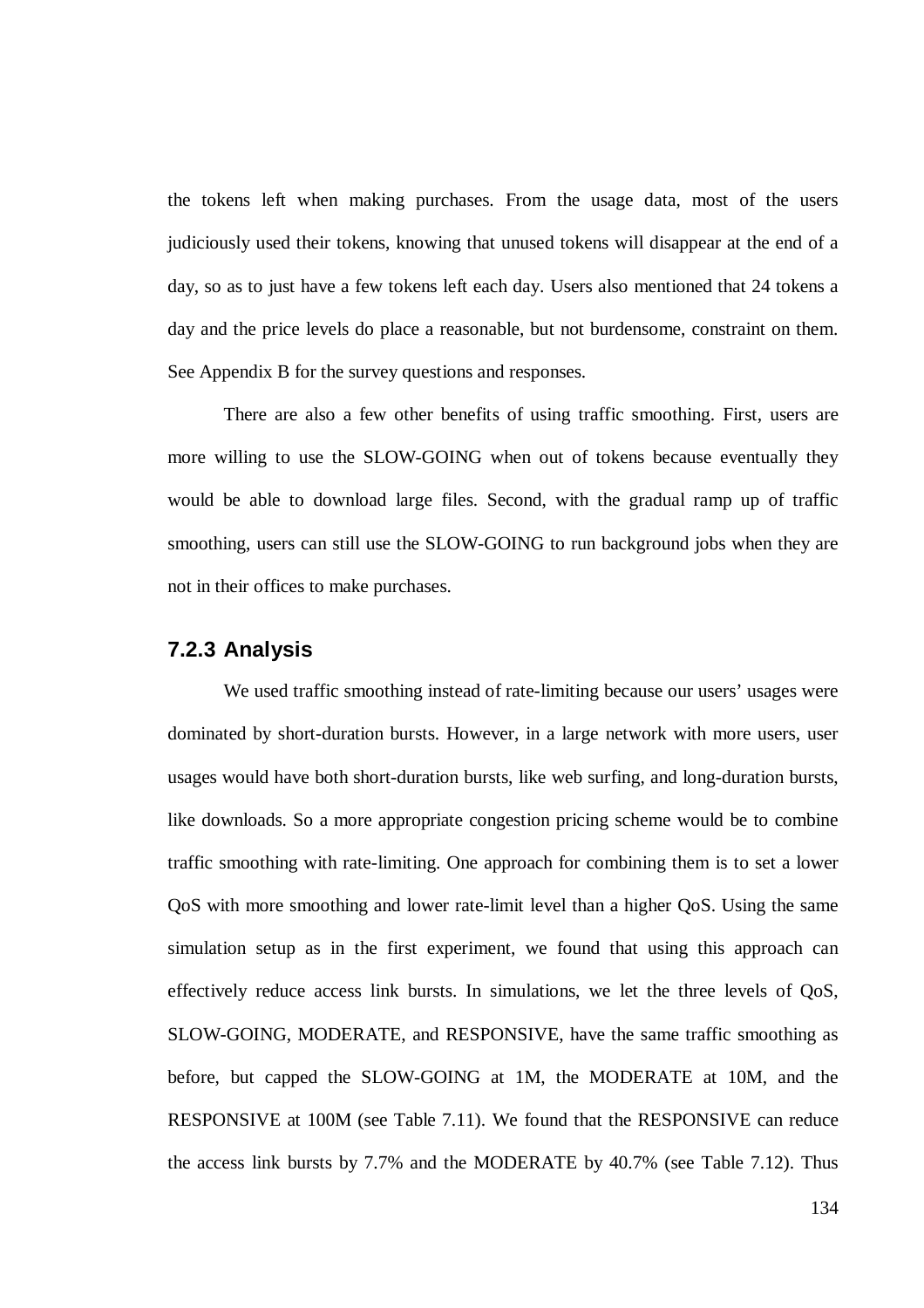when there is no congestion, the price of the RESPONSIVE can be set so low that most of the users can afford it. However, when there is congestion, its price can be increased to encourage users to use the MODERATE, thereby, reducing the access link bursts further by possibly another 33% (7.7% to 40.7%).

**Table 7.11: Time at each level when load increases- when combining traffic smoothing with ratelimiting.**

| Level (Mbps)      | 0.049    | 0.07 | 0.1 | 0.14 | 0.2     | 0.4          | 0.8 | 1.6 | 3.2            | 6.4          | 12.8 | 25.6 | 51.2 | 102.4 |
|-------------------|----------|------|-----|------|---------|--------------|-----|-----|----------------|--------------|------|------|------|-------|
| SLOW-             | o        | o    | h.  | h    | 6       | 9            | 9   | 9   |                |              |      |      |      |       |
| GOING (Sec)       |          |      |     |      |         |              |     |     |                |              |      |      |      |       |
| <b>MODERATE</b>   |          |      |     |      | ⌒<br>لہ | 6            | 6   | 6   | $\mathfrak{h}$ | $\mathbf{a}$ | 6    |      |      |       |
| (Sec)             |          |      |     |      |         |              |     |     |                |              |      |      |      |       |
| <b>RESPONSIVE</b> | $\Omega$ | 0    |     |      | ◠<br>ت  | $\sim$<br>J. | 3   | 3   | ⌒<br>Ć         | 3            | 2    |      |      | لى    |
| (Sec)             |          |      |     |      |         |              |     |     |                |              |      |      |      |       |

**Table 7.12: Effectiveness of different QoSs on reducing access link bursts when combining traffic smoothing with rate-limiting.**

| <b>Quality</b>     | <b>Reduction in Standard Deviation of Bursts at Access Link</b> |
|--------------------|-----------------------------------------------------------------|
| SLOW-GOING   68.0% |                                                                 |
| MODERATE           | 40.7%                                                           |
| RESPONSIVE         | $17.7\%$                                                        |

### **7.3 Conclusion**

Using two experiments of prototyping, evaluation, and analysis, we found a congestion pricing scheme that is acceptable to users and effective for operators in allocating LAN access link bandwidth. In the first experiment, we offered 12 users three sizes of bandwidth and gave each user certain number of tokens a day. We then adjusted the prices of the three sizes according to load and charged by the minute. We found that this scheme did not work well because user usages were dominated by short bursts. Ratelimiting was not effective given the pattern of short bursts. Furthermore, charging by the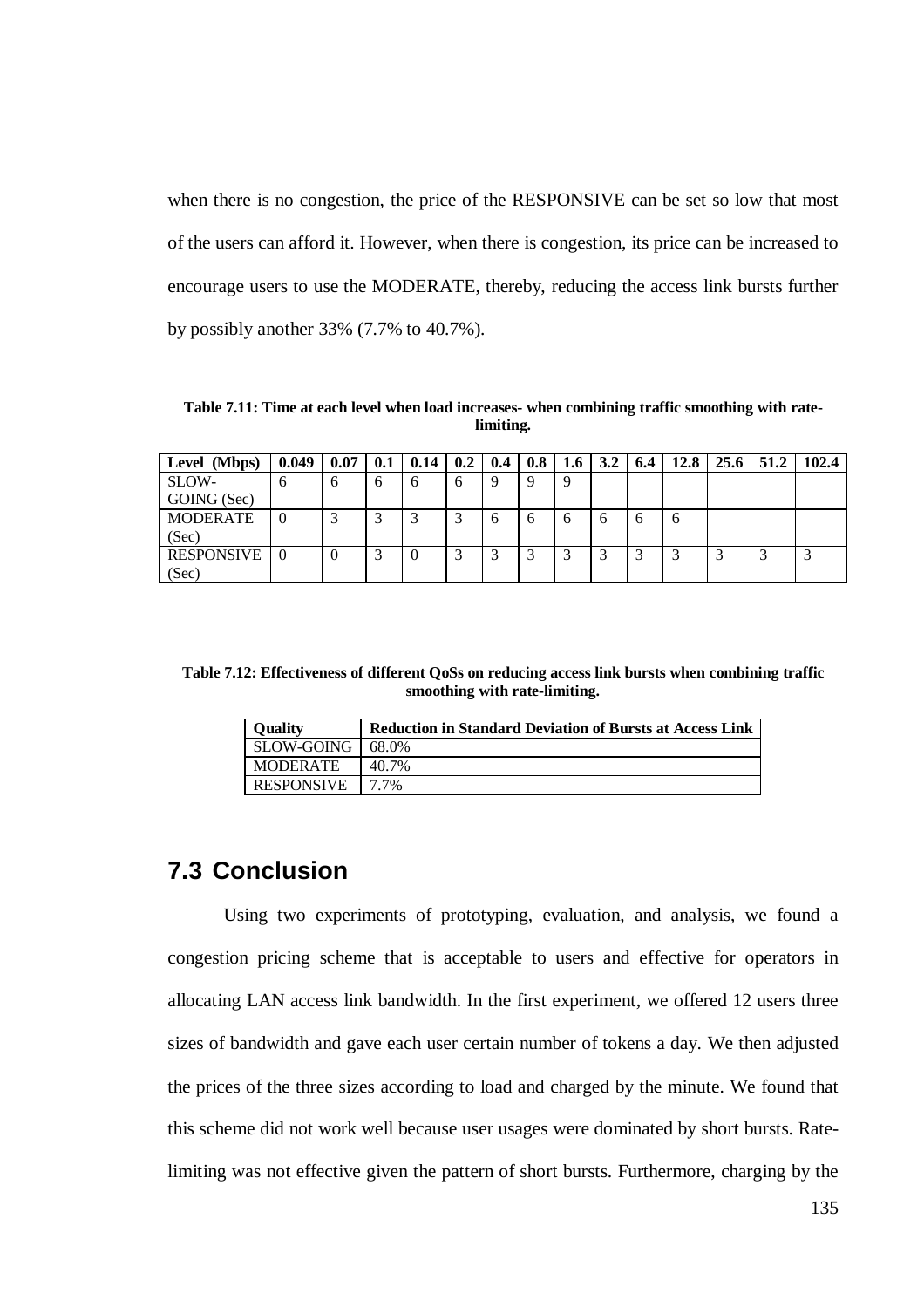minute was very taxing on user involvement. From analyzing usage pattern, we found that charging users once every 10-15 minutes would be more reasonable and that using traffic smoothing would be very effective for dealing with short bursts. More specifically, if half of the users of a large network can be enticed to have their traffic smoothed, then the burstiness at its access link can be reduced by 20-30%. In the second experiment, we offered 8 users three levels of QoS that differ on degree of traffic smoothing and used a charging granularity of 15 minutes. We found that this scheme is effective because we can easily entice users to select a lower QoS, one with more smoothing, by increasing the price of a higher QoS. It is also acceptable because users only need to make a purchasing decision at most once every 15 minutes. Finally, for usages containing both shortduration bursts (web surfing) and long-duration bursts (downloads), we found through simulations that combining traffic smoothing with rate-limiting can be very effective for congestion pricing<sup>32</sup>.

 $32$  It does not make sense to try this scheme with our user group because their usages contain very few long downloads. Thus we need a group whose usages contain both short-duration bursts and long-duration bursts.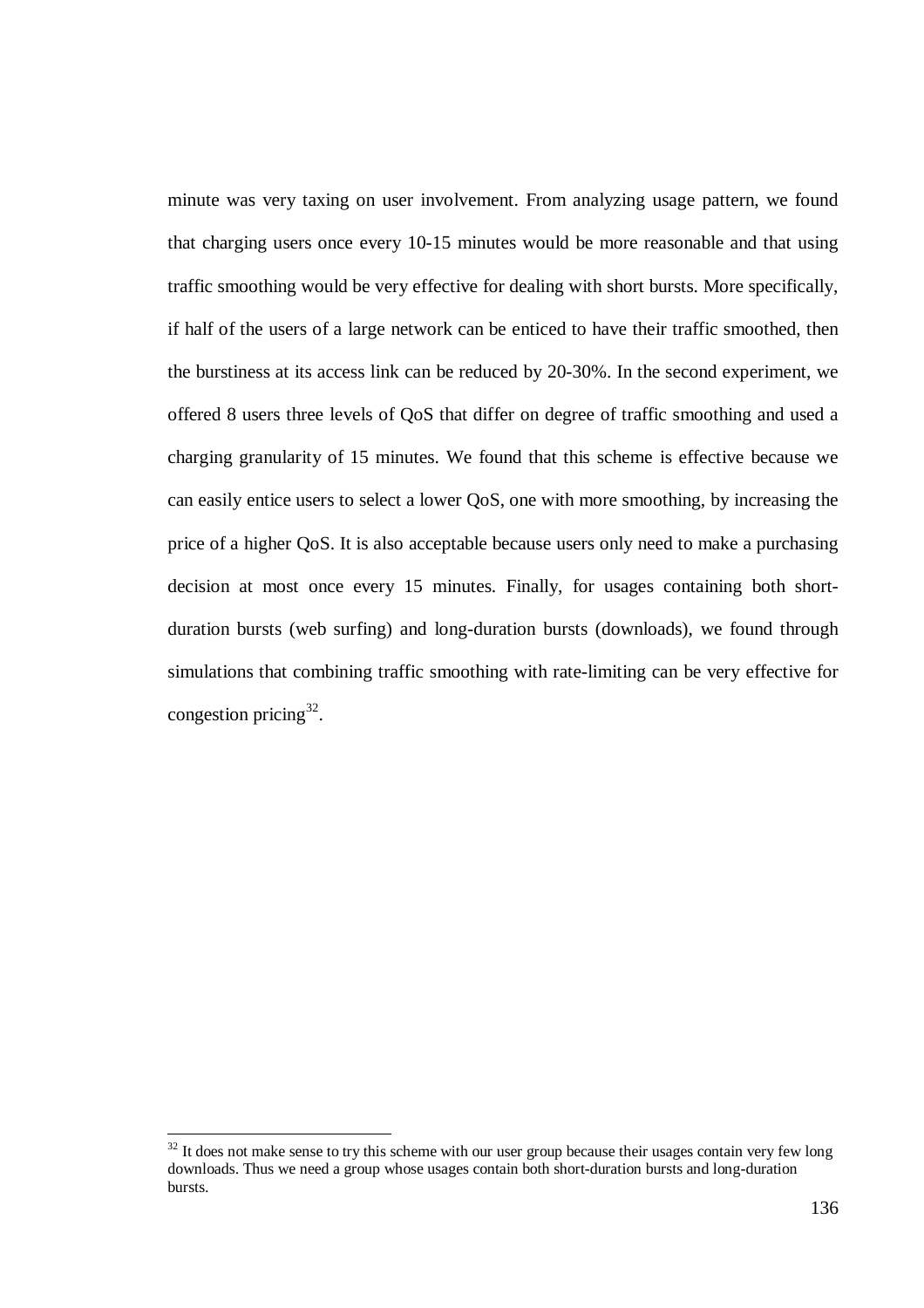# **Chapter 8 Conclusion**

Congestion pricing, that is, the varying of prices according to load, can efficiently allocate bursty usage of scarce network resources. During peak usages, it can allocate resources according to user valuation by involving users in allocation decisions. However, there is a lack of detailed evaluations with dynamic pricing on user resource demands. Therefore, we conducted user experiments with real systems to understand how to apply dynamic pricing for voice and data traffic. We discovered that there is no obvious congestion pricing scheme that is both acceptable to users and effective for operators. Many user interface and system issues must be considered. However, we also confirmed that a good scheme can potentially be very effective for solving congestion. Our work should be viewed as an initial user study of applying congestion pricing to allocate network resources like voice and data bandwidth.

In Section 8.1, we review the motivations and the challenges of dynamic pricing. In Section 8.2, we summarize our work on voice and data traffic. In Section 8.3, we generalize our findings on applying dynamic pricing to network resources. In Section 8.4, we provide a critique of our work. In Section 8.5, we suggest future research. Finally, in Section 8.6, we conclude with a list of our contributions.

### **8.1 Motivations and Challenges**

Congestion pricing is a resource allocation mechanism that varies prices to affect user demand. It can help operators achieve economic efficiency by allocating resources according to user valuation. It is especially useful for resources whose average utilization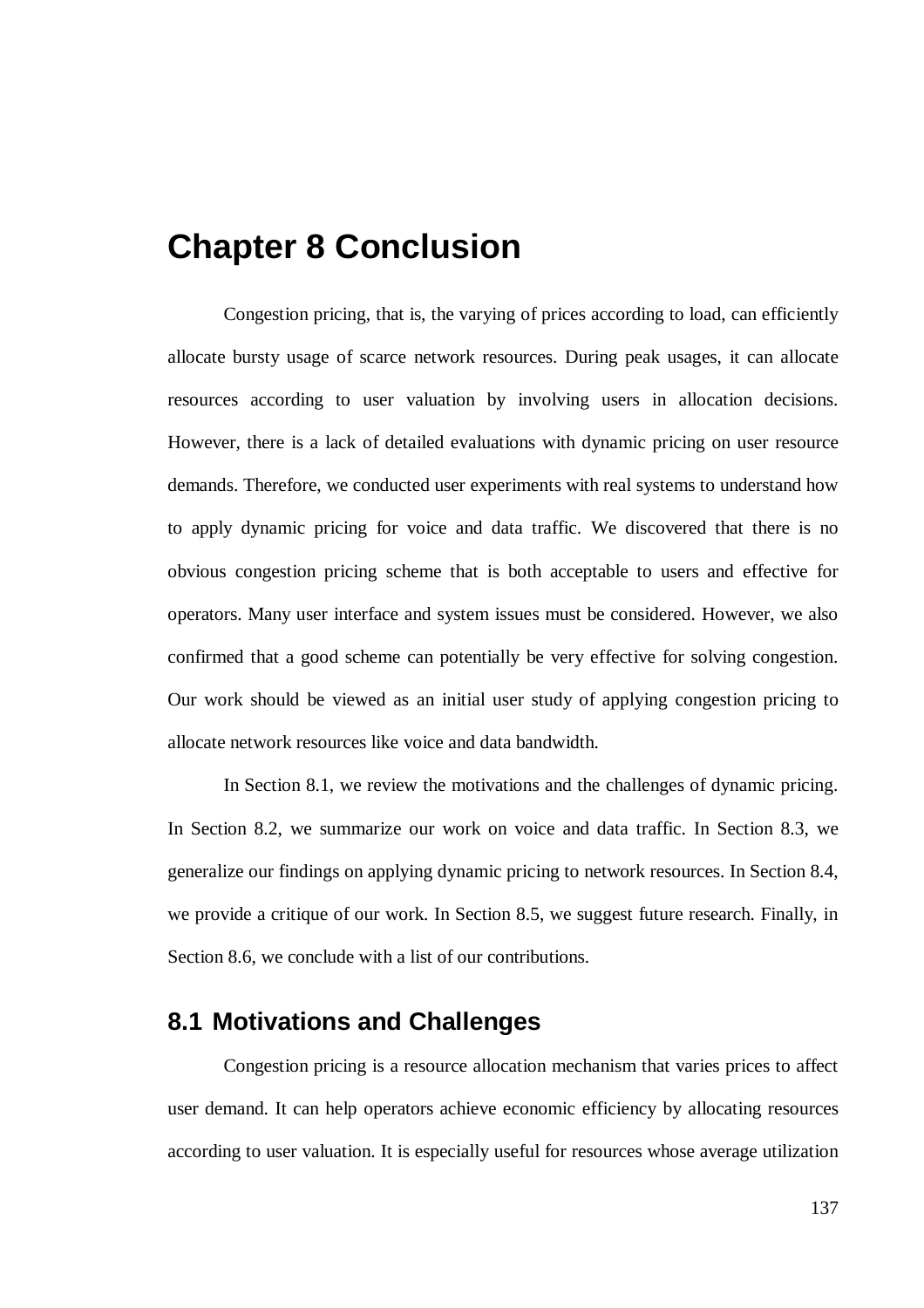is low, but peak usage is high and unpredictable. It can also benefit users by providing them with an option to obtain good service quality during periods of congestion. However, the main drawback is that it requires user involvement, and too much involvement can become annoying and lead to the loss of the ability to influence user behavior. Simulations studies on congestion pricing reach different conclusions because they strongly depend on the workload models and the user models used. Thus user evaluations with real systems are needed to prove its efficacy. In our user evaluations, we focus on applying dynamic pricing at access points for voice and data traffic.

The goal of congestion pricing research is to determine whether dynamic pricing can be acceptable to users and effective for operators. For voice traffic, user acceptance is easier because they are familiar with paying by the minute when making calls. However, we still need to verify that changing prices during a call can affect user behavior and not cause excessive user grievance. Understanding just how effective congestion pricing can be for voice traffic is more challenging. Operators are really concerned about the tradeoffs when involving thousands of users. However, large-scale user studies are difficult to arrange and simulation studies are strongly dependent on user models. Thus we need a methodology that can make believable the results scaled up from a small-scale user study. For data traffic, user acceptance of dynamic pricing is more difficult because users have not needed to deal directly with prices before. Furthermore, there are many variations of congestion pricing to explore. For example, one can allocate resources based on rate-limiting, quality-of-service, etc. After finding a scheme that users can understand and accept, we still need to ensure that they would actually respond to changing prices. Afterwards, having some users respond to price changes would need to actually be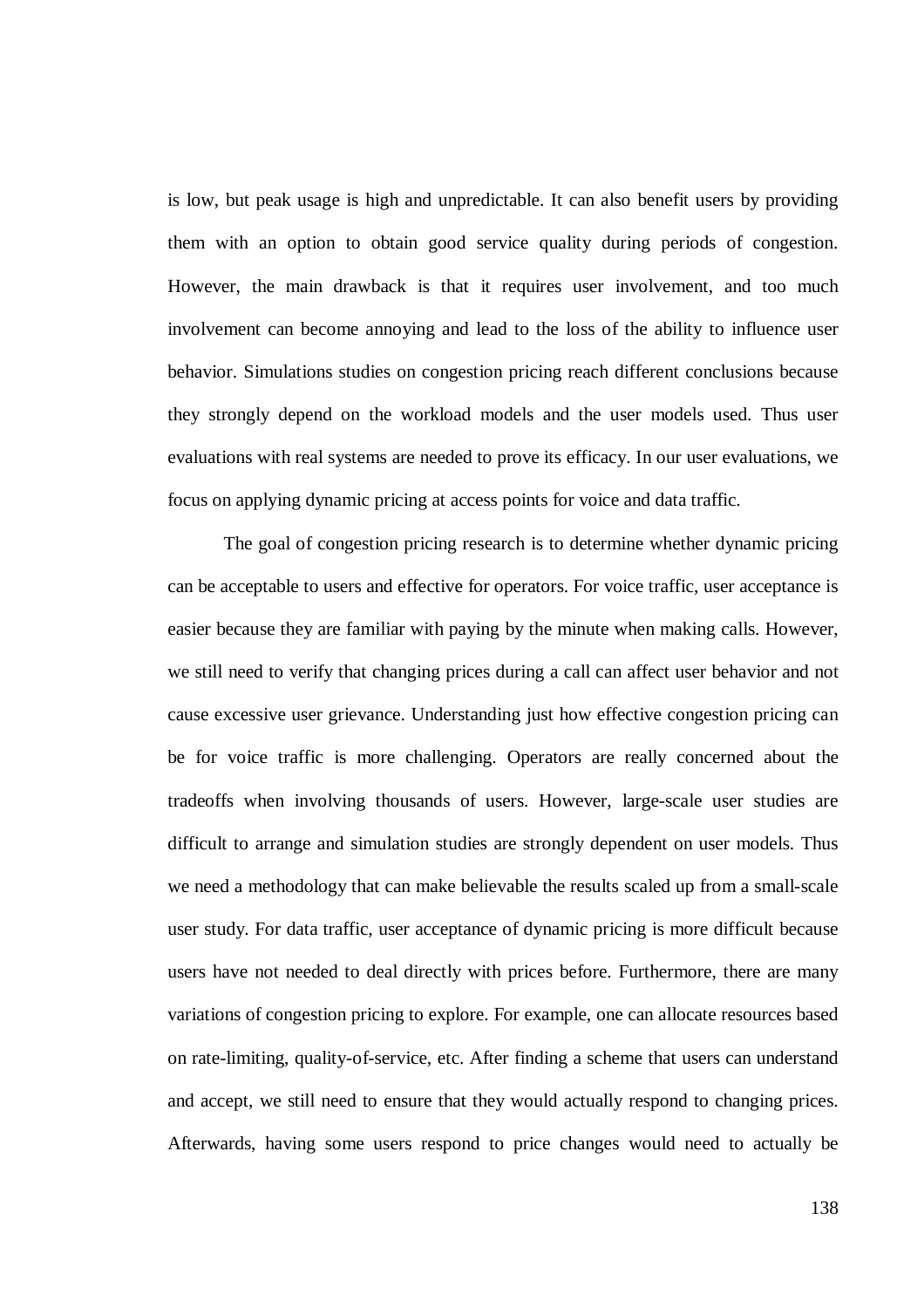effective in reducing overall congestion. Thus for congestion pricing, one needs to view the problem from both users' and operators' perspective, keeping in mind both user interface and system issues like acceptance and performance, and consider scaling issues.

### **8.2 Summary of Work**

To evaluate congestion pricing when there are many users, we propose a methodology that combines small-scale user studies with large-scale simulations. First, user studies are conducted to understand user acceptance and user response to price changes. Next, we use these results to model user behavior for performing large-scale simulations. Such simulations allow us to propose rules for managing congestion pricing and estimate tradeoffs between system performance and user satisfaction. The tradeoffs strongly depend on the form and the parameter of the user model. Thus, we verify them by exploiting the user model and the rules for managing congestion pricing to emulate a large-scale service, and re-measuring user reactions to price changes under such setting.

We applied the above methodology to evaluate the effectiveness of congestion pricing for voice traffic using a voice-over-IP gateway service. To attract users to the service, we realized a full-featured service was necessary. We used a four-state FSM to quickly prototype enhanced computer-telephony features, such as incoming call redirection and device handoff. After attracting 100 users, we used the service to conduct experiments for over one year to observe the effects of various pricing policies. During the experiments, each user was given a certain number of free tokens a week and charged a certain token rate a minute. We found that if prices change neither quickly nor frequently, then users can easily be enticed to shorten their sessions after a price increase. Using surveys, we found that users would accept dynamic pricing if given a small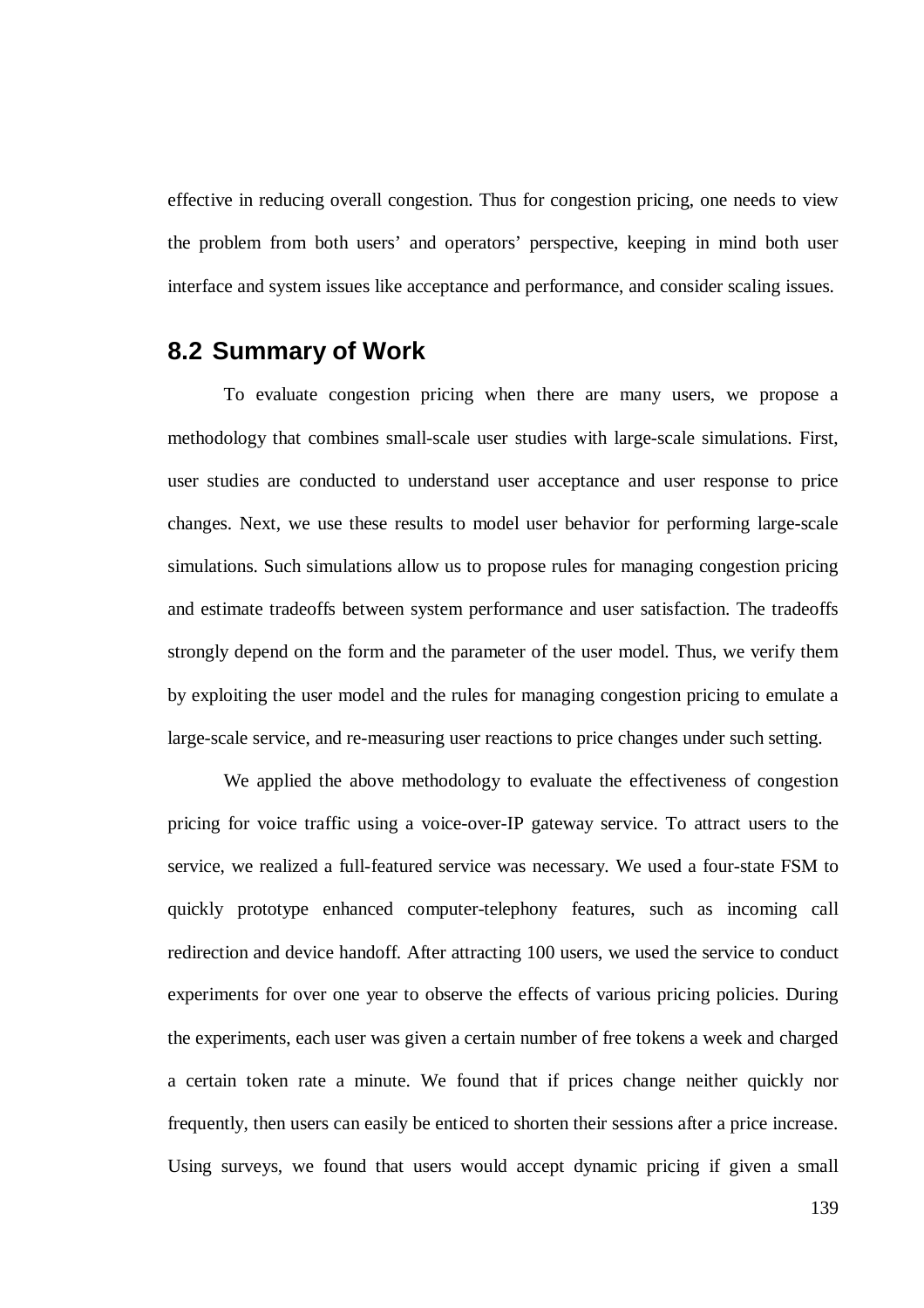discount. To understand large-scale issues, we used a simple user model to simulate the effects of congestion pricing for voice calls when there are many users using a voiceover-IP gateway service. Using simulations, we proposed a set of rules for operators to most effectively set parameters for managing congestion pricing at scale. By setting the parameters to appropriate values, we estimated that congestion pricing can reduce call blocking rate by 50% or save on provisioning costs by 20%, while only causing users to experience a price change in 4% of their usages. Finally, we verified the user model by re-measuring user reaction to price changes under an emulated large-scale service.

We believe that dynamic pricing can be effective for allocating bandwidth for voice traffic. When applying congestion pricing, we recommend that prices should change neither quickly nor frequently so that users know the cost of extending their calls. From our observations of calling patterns, we see that there are only a few congested periods in a given day, albeit difficult to predict. Nevertheless, resources need to be provisioned for the peak usages. Thus applying congestion pricing during the congested periods can dramatically reduce provisioning while only requiring users to experience price changes occasionally.

For data traffic, we used congestion pricing to allocate bandwidth of a LAN access link. We performed two iterations of prototyping, evaluation, and analysis, and found an acceptable and effective scheme. In the first iteration, we offered 12 users three sizes of bandwidth and gave each user a certain number of tokens a day. The prices of the three sizes are varied according to load, and users are charged by the minute. This scheme did not work well because it was difficult for users to request different sizes to adjust their usages of mostly short duration bursts. In the second iteration, we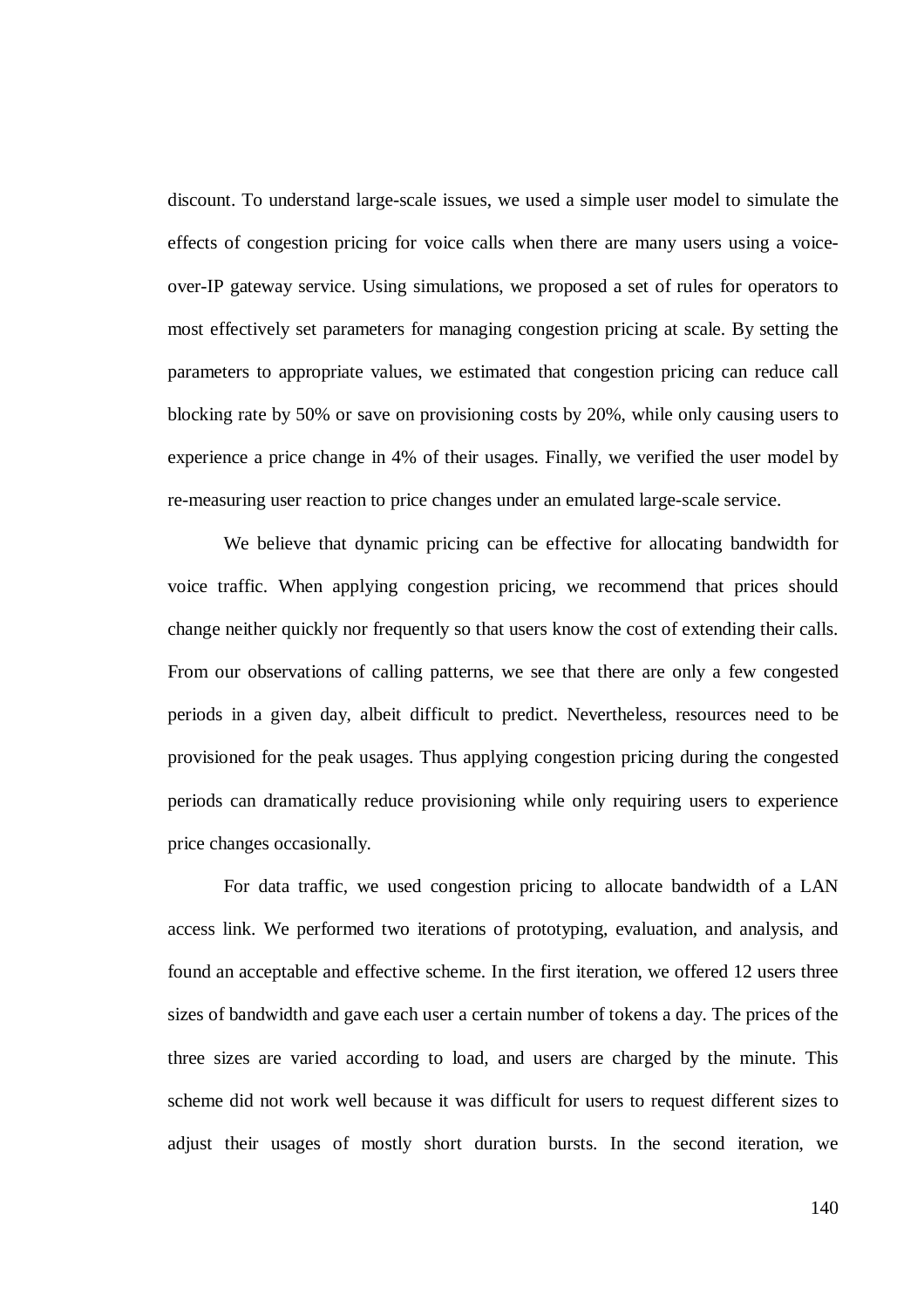experimented with offering users different classes of service, based on traffic smoothing, and charged users only once every 15 minutes. Through experimentation, we found that the scheme can be used to easily entice users to select a lower service class by increasing the price of a higher class. It is acceptable to users because they only need to make a purchasing decision periodically. Furthermore, based on our simulations, if half of the users of a large network can be enticed to have their traffic smoothed during congestion, then the burstiness at its access link can be reduced by 20-30%.

With demand for data traffic growing rapidly, we believe that congestion pricing should be considered as a method for resource allocation because it can more efficiently allocate scarce bandwidth. When applying congestion pricing at access points, we recommend offering users three classes of service based on traffic smoothing and ratelimiting. The quality for each class should be predictable so that users know the services they are purchasing. To minimize user concerns, there should be a cap for the price and users should only have to make a purchasing decision at most once every 10-15 minutes.

#### **8.3 Generalization**

Finding an acceptable and effective scheme strongly depends on the resource involved, the cause of congestion, and the desired user responses. For voice traffic, the resource is session-oriented and a typical session lasts on the order of minutes. The first few minutes of a session are important to users, but the later minutes are more optional. Furthermore, for voice traffic, only one service class is required and each session utilizes the same amount of resources. Congestion is difficult to predict: it can occasionally occur unexpectedly, though utilization is low most of the time. For phone calls, users want to call when they need to and call blocking is undesirable. Thus to avoid blocking or to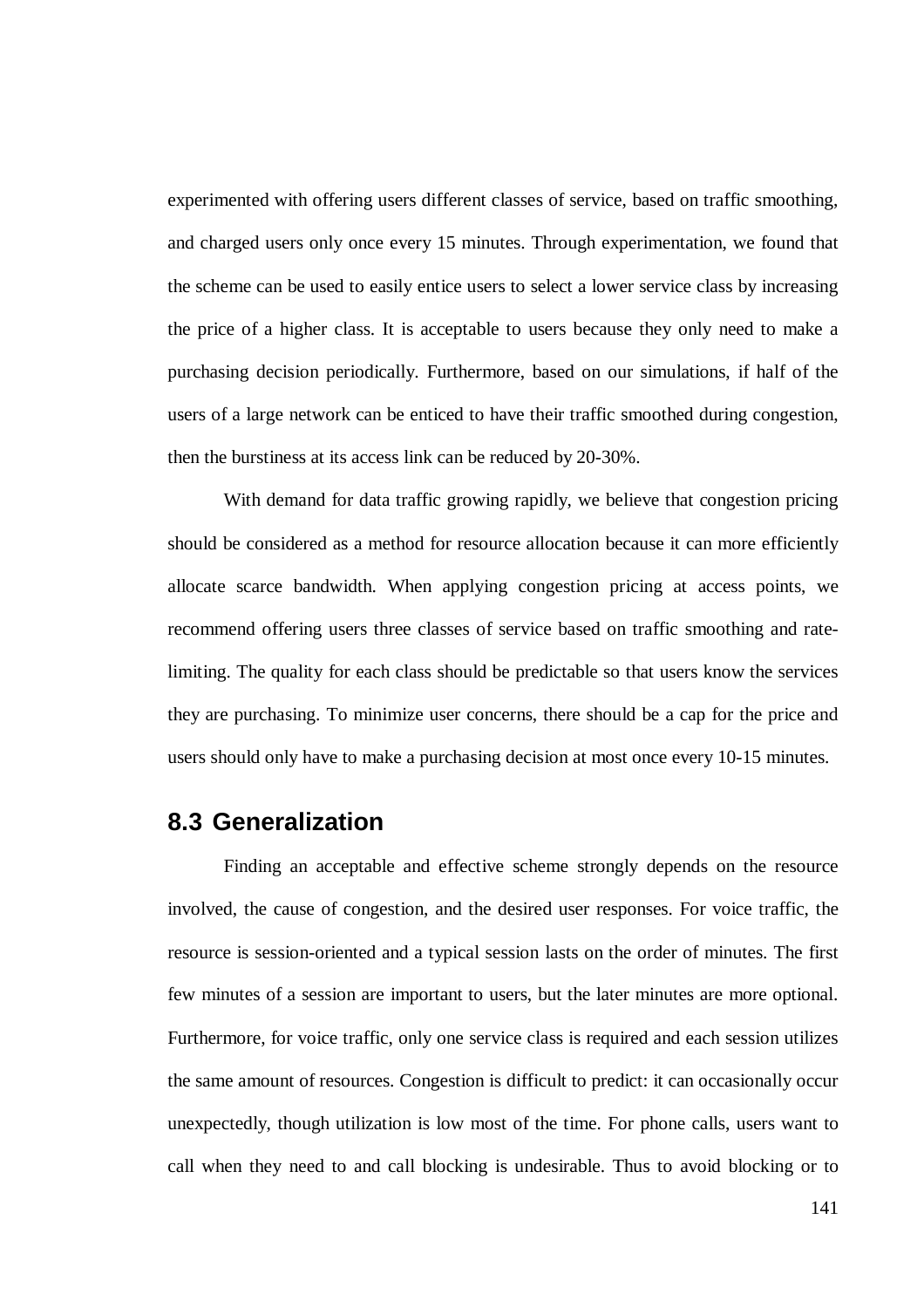reduce provisioning, one can use prices to encourage users to use less resources during periods of congestion. Congestion pricing can be applied to network resources, like dialup modems, that have the above characteristics.

For data traffic, the resource is shared by many people. Each user's usage is bursty in time and volume. Users have multiple service requirements. Some users can tolerate more delay or loss than others. At the same time, some users would prefer predictable or higher service quality. Congestion can occur all of a sudden, however, with feedbacks, users can quickly adjust their usages by a large amount. Furthermore, users can tolerate occasional involvement. Thus, we believe that our results at a LAN can also be applied to other scarce bottlenecks like wireless bandwidth.

### **8.4 Critiques**

One criticism of our user studies is that our subjects are mostly students. For voice traffic, we experimented with about 100 dormitory students. Yet, they are from various majors, and certainly not all of them are computer experts. Based on our experience, surveys, and focus groups, we found that occasional price changes during phone calls are acceptable. For data traffic, we only evaluated our system using 10 users in our research group. However, we conducted our study when users have committed to use dynamic pricing to access bandwidth for their everyday work. Under such a situation, we found that users can tolerate dynamic pricing. Thus even though our subjects are not representative of the general public, our studies indicate that congestion pricing can be designed to be acceptable to users.

Another issue with our setup is that we did not charge users with real money. For congestion control purpose, we believe that using free but limited tokens is an effective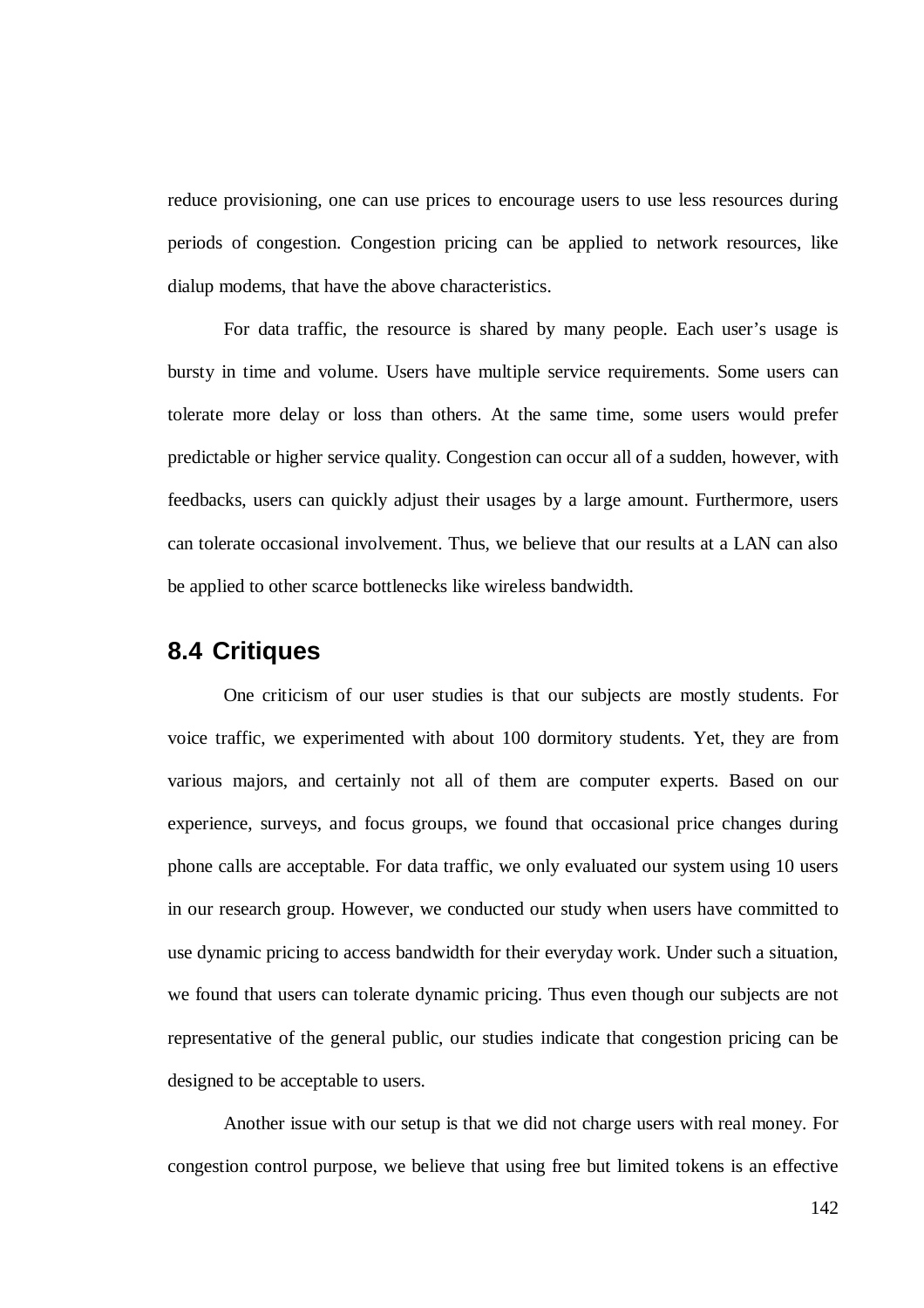constraint. In the real world, one would need to allocate users different amount of tokens. Thus some real money might need to be exchanged for tokens. However, if real money is used, we believe that dynamic pricing would be even more effective because users would care more when prices change.

#### **8.5 Next Steps**

To our knowledge, our work is the most extensive evaluation of user reaction to congestion pricing. Nevertheless, more evaluations with more and various user groups are needed. There are still many design decisions to explore for both voice and data traffic. Examples include different user interface designs, different incentive schemes, etc. Regarding pricing policies, it would be interesting to offer users different policies, e.g., flat-rate, per-session dynamic pricing, and per-minute dynamic pricing, and observe which policies they choose. Thus the next step would be to work with a voice operator or an ISP (or even the network administrator of a large academic or corporate campus) to experiment dynamic pricing with more users. With a larger group, one can conduct control experiments to compare dynamic pricing with a static policy like time-of-day pricing. For future user studies, one can utilize the methodology presented in this thesis to verify the estimated tradeoffs of congestion pricing for different user groups or other scarce resources. After investigating congestion pricing at access points, research should be expanded to applying congestion pricing across multiple bottlenecks.

### **8.6 Contributions**

To encapsulate, the main contributions of our congestion pricing investigation are: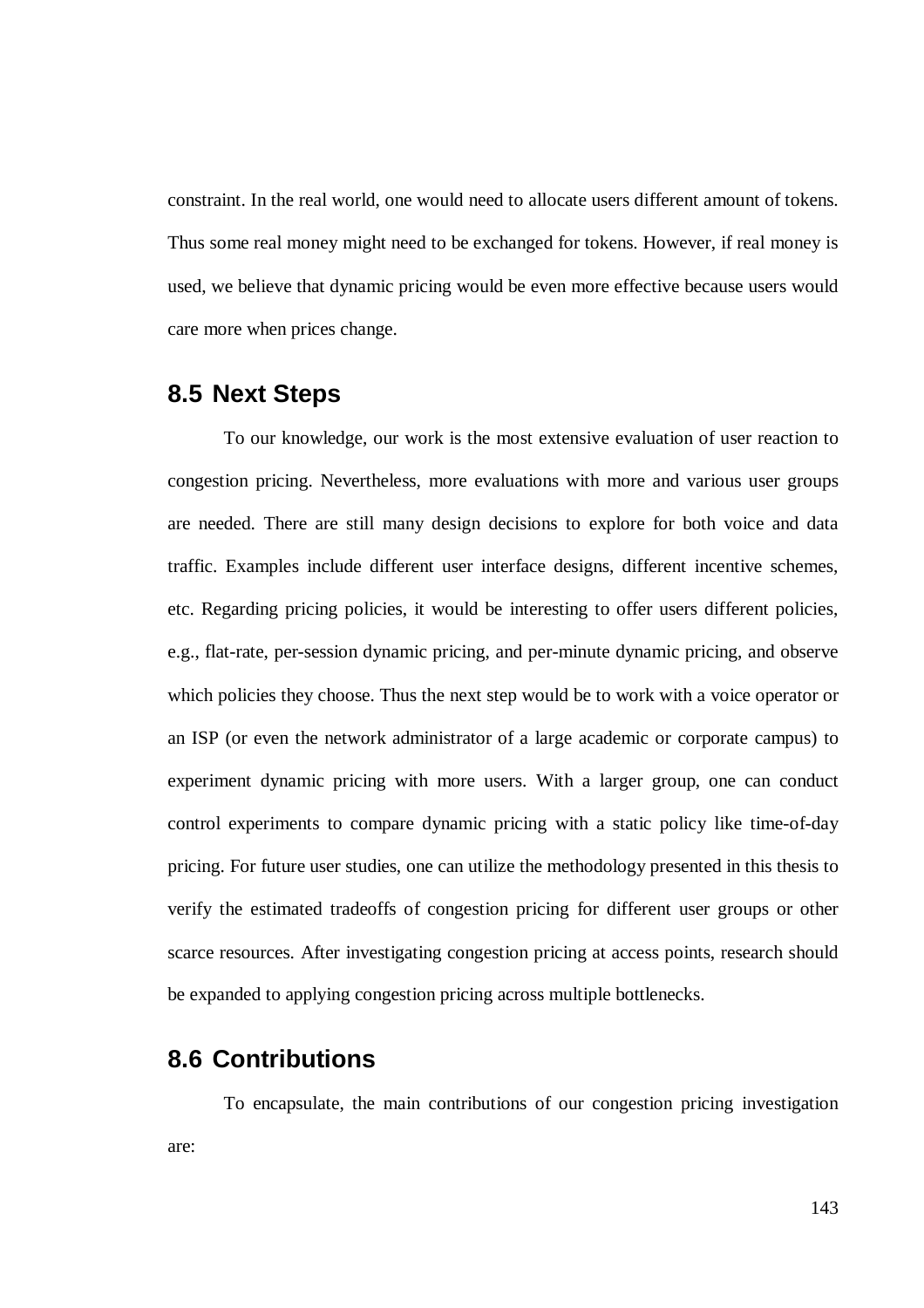- A methodology for scaling the results from a small-scale user study.
- Real implementations and deployments of systems using dynamic pricing.
- Effective schemes of applying dynamic pricing to users for voice and data traffic.
- Measurements of user response and acceptance to dynamic pricing.
- User models based on user experimentations.
- Simulations of the benefits and drawbacks of congestion pricing under large scales.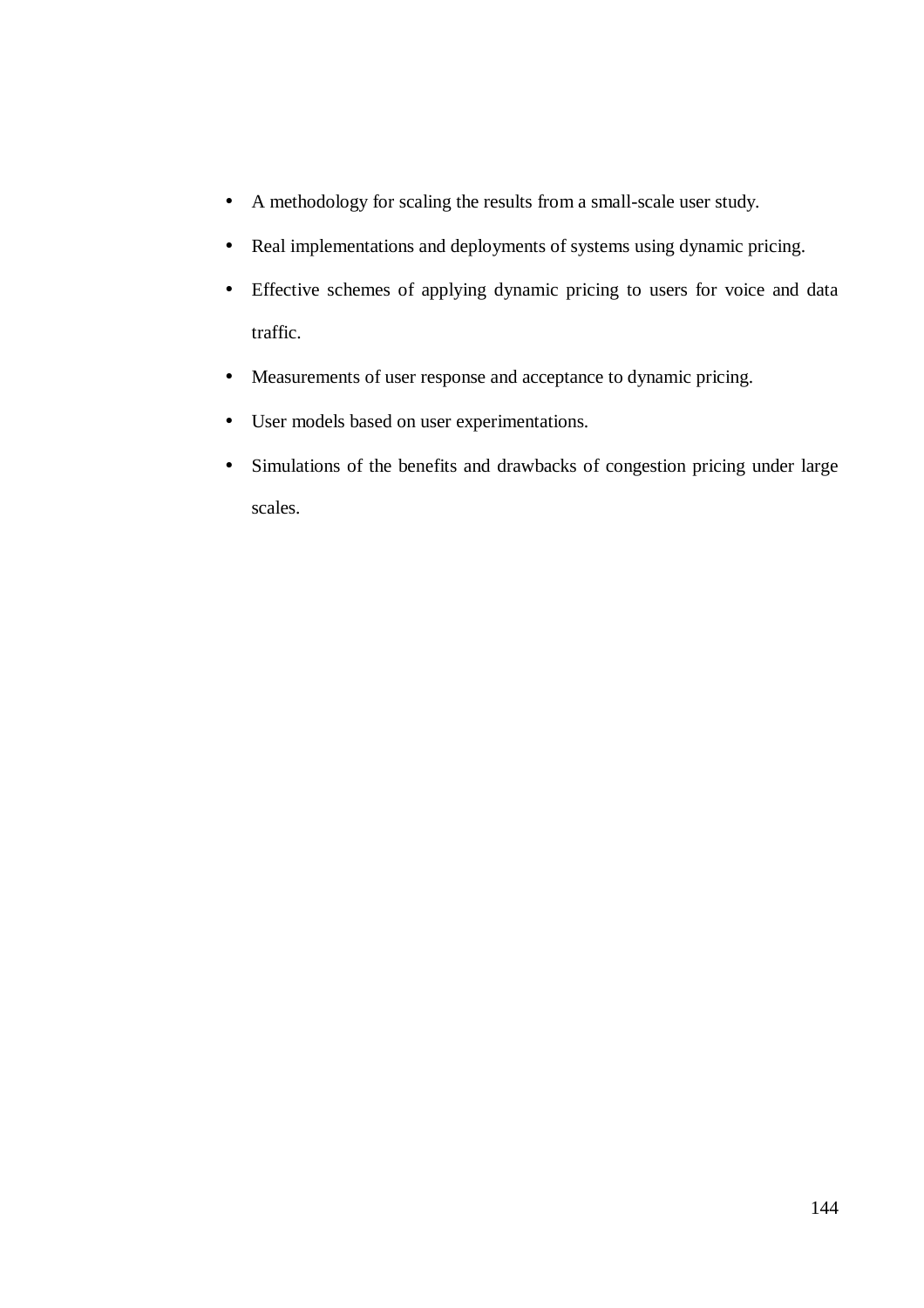# **Bibliography**

- [1] Altmann, J.; Daanen, H.; Oliver, H.; Suárez, A.S. **How to market-manage a QoS network**. Proceedings IEEE INFOCOM 2002. Conference on Computer Communications, June 2002.
- [2] Altmann, J.; Varaiya, P. **INDEX project: user support for buying QoS with regard to user's preferences**. 1998 Sixth International Workshop on Quality of Service, 1998. p.101-4.
- [3] Baeza-Yates, R.; Piquer, J.M.; Poblete, P.V. **The Chilean Internet connection, or I never promised you a rose garden**. Proceedings of INET'93, 1993.
- [4] Blake, S.; Black, D.; Carlson, M.; Davies, E.; Wang, Z.; Weiss, W. **An architecture for differentiated services.** Internet Engineering Task Force, Request for Comments 2475, Dec. 1998.
- [5] Brownlee, N. **New Zealand experiences with network traffic charging**. Connexions, vol.8, (no.12), Dec. 1994. p.12-19.
- [6] Caesar, M.C.; Balaraman, S.; Ghosal, D. **A comparative study of pricing strategies for IP telephony**. IEEE Global Telecommunications Conference, vol.1, 2000. p.344-9.
- [7] Chang, X.; Petr, D.W. **A survey of pricing for integrated service networks**. Computer Communications, vol.24, (no.18), Dec. 2001. p.1808-18.
- [8] Cocchi R.; Estrin, D.; Shenker, S.; Zhang, L. **A study of priority pricing in multiple service class networks**. Computer Communication Review, vol.21, (no.4), Sept. 1991. p.123-30.
- [9] Danielsen, K.; Weiss, M. **User control and IP allocation**. Internet Economics, ed. Lee McKnight and Joseph Bailey, Cambridge, Mass.: MIT Press, 1995.
- [10] Edell, R.; Varaiya, P. **Demand for quality-differentiated network services**. Proceedings of the 36th IEEE Conference on Decision and Control, vol.3, 1997. p.2922-7.
- [11] Edell, R.; Varaiya, P. **Providing Internet access: what we learn from INDEX**. IEEE Network, vol.13, (no.5), Sept.-Oct. 1999. p.18-25.
- [12] Edell, R.J.; McKeown, N.; Varaiya, P.P. **Billing users and pricing for TCP**. IEEE Journal on Selected Areas in Communications, vol.13, (no.7), Sept. 1995. p.1162-75.
- [13] Estrin, D.; Zhang, L. **Design considerations for usage accounting and feedback in internetworks**. Computer Communication Review, vol.20, (no.5), Oct. 1990. p.56-66.
- [14] Fankhauser, G.; Stiller, B.; Blattner, B. **Arrow: a flexible architecture for an accounting and charging infrastructure in the next-generation Internet**. NETNOMICS: Economic Research & Electronic Networking, vol.1, (no.2), 1999. p.201-23.
- [15] Fishburn, P.C.; Odlyzko, A.M. **Dynamic behavior of differential pricing and quality of service options for the Internet**. Decision Support Systems, vol.28, (no.1-2), March 2000. p.123-36.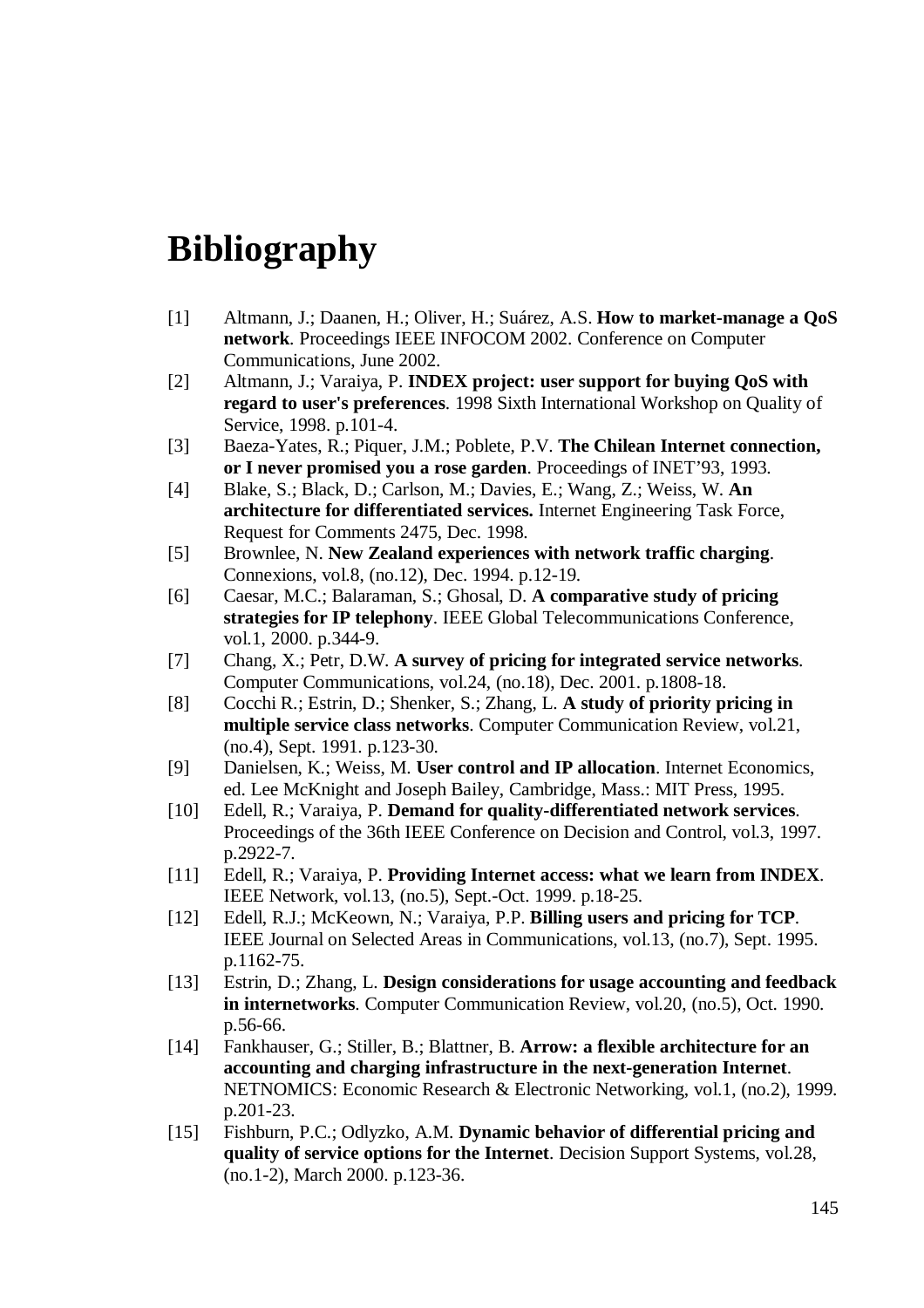- [16] Fitkov-Norris, E.D.; Khanifar, A. **Dynamic pricing in cellular networks, a mobility model with a provider-oriented approach**. Second International Conference on 3G Mobile Communication Technologies, 2001. p.63-7.
- [17] Fulp, E.W.; Ott, M.; Reininger, D.; Reeves, D.S. **Paying for QoS: an optimal distributed algorithm for pricing network resources**. 1998 Sixth International Workshop on Quality of Service, 1998. p.75-84.
- [18] Gupta, A.; Stahl, D.O.; Whinston, A.B. **Priority pricing of integrated services networks**. Internet Economics, ed. Lee McKnight and Joseph Bailey, Cambridge, Mass.: MIT Press, 1995.
- [19] Handley, M.; Schulzrinne, H.; Schooler, E.; Rosenberg, J. **SIP: session initiation protocol**. Internet Engineering Task Force, Request for Comments 2543, March, 1999.
- [20] Henderson, T.; Crowcroft, J.; Bhatti, S. **Congestion pricing paying your way in communication networks**. IEEE Internet Computing, vol.5, (no.5), Sept.-Oct. 2001. p.85-9.
- [21] ITU-T Recommendation H.323. **Packet based multimedia communication system**. 1988.
- [22] Klausz, F.J.; Croson, D.C.; Croson, R.T.A. **An experimental auction to allocate congested IT resources: the case of the University of Pennsylvania modem pool**. Proceedings of the Thirty-First Hawaii International Conference on System Sciences, vol.6, 1998. p.363-73.
- [23] Leland, W.E.; Willinger, W.; Taqqu, M.S.; Wilson, D.V. **On the self-similar nature of Ethernet traffic**. Computer Communication Review, vol.23, (no.4), Oct. 1993. p.183-93.
- [24] MacKie-Mason, J.K.; Murphy, L.; Murphy, J. **The role of responsive pricing on the Internet**. Internet Economics, ed. Lee McKnight and Joseph Bailey, Cambridge, Mass.: MIT Press, 1995.
- [25] MacKie-Mason, J.K.; Varian, H.R. **Pricing the Internet**. Public access to the Internet, ed. Brian Kahin and James Keller, Englewood Cliffs, N.J.: Prentice-Hall, 1995.
- [26] MacKie-Mason, J.K.; Varian, H.R. **Some economics of the Internet**. Networks, infrastructure and the new task for regulation, ed. Werner Sichel, Ann Arbor, Mich.: University of Michigan Press, 1995.
- [27] MacKie-Mason, J.K.; Varian, H.R. **Some FAQs about usage-based pricing**. Computer Networks & ISDN Systems, vol.28, (no.1-2), Dec. 1995. p.257-65.
- [28] Murphy, L.; Murphy, J.; MacKie-Mason, J.K. **Feedback and efficiency in ATM networks**. 1995 IEEE International Conference on Communications. Converging Technologies for Tomorrow's Applications, vol.2, 1996. p.1045-9.
- [29] Neugebauer, R.; McAuley, D. **Congestion prices as feedback signals: an approach to QoS management**. Proceedings of the 9th ACM SIGOPS European Workshop, Sept. 2000. p.91-96.
- [30] Parris, C.; Keshav, S.; Ferrari, D. **A framework for the study of pricing in integrated networks**. Tech. Rept. TR-92-016, International Computer Science Institute, Berkeley, California, 1992.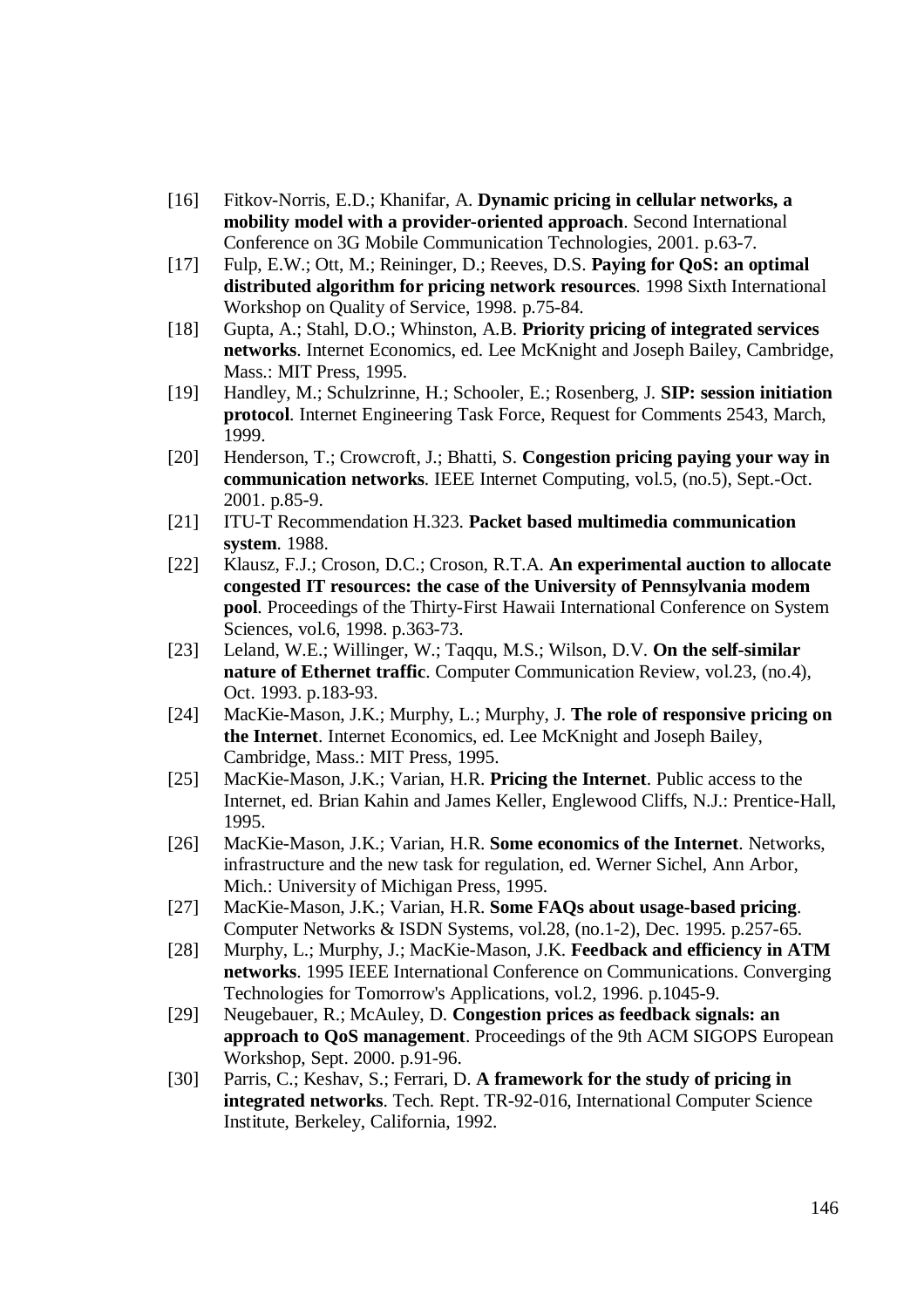- [31] Paschalidis, I.Ch.; Tsitsiklis, J.N. **Congestion-dependent pricing of network services**. IEEE/ACM Transactions on Networking, vol.8, (no.2), April 2000. p.171-84.
- [32] Patek, S.D.; Campos-Nanez, E. **Pricing of dialup services: an example of congestion-dependent pricing in the Internet**. Proceedings of the 39th IEEE Conference on Decision and Control, vol.3, 2000. p.2296-301.
- [33] Peha, J.M. **Dynamic pricing as congestion control in ATM networks**. IEEE Global Telecommunications Conference, vol.3, 1997. p.1367-72.
- [34] Pindyck, R.S.; Rubinfeld, D.L. **Econometric models and economic forecasts**. 3 rd ed. New York: McGraw-Hill, 1991.
- [35] Rupp, B.; Edell, R.; Chand, H.; Varaiya, P. **INDEX: a platform for determining how people value the quality of their Internet access**. 1998 Sixth International Workshop on Quality of Service, 1998. p.85-90.
- [36] Semret, N.; Liao, R.R.-F.; Campbell, A.T.; Lazar, A.A. **Peering and provisioning of differentiated Internet services**. Proceedings IEEE INFOCOM 2000. Conference on Computer Communications, vol.2, 2000. p.414-20.
- [37] Shenker, S. **Service models and pricing policies for an integrated services Internet**. Public access to the Internet, ed. Brian Kahin and James Keller, Englewood Cliffs, N.J.: Prentice-Hall, 1995.
- [38] Shenker, S.; Clark, D.; Estrin, D.; Herzog, S. **Pricing in computer networks: reshaping the research agenda**. Computer Communication Review, vol.26, (no.2), April 1996. p.19-43.
- [39] Stiller, B.; Fankhauser, G.; Joller, G.; Reichl, P.; Weiler, N. **Open charging and QoS interfaces for IP telephony**. The Internet Summit, San Jose, California, June 1999.
- [40] Stiller, B.; Reichl, P.; Leinen, S. **Pricing and cost recovery for Internet services: practical review, classification, and application of relevant models**. NETNOMICS: Economic Research & Electronic Networking, vol.3, (no.2), 2001. p.149-71.
- [41] Waldspurger, C.A.; Hogg, T.; Huberman, B.A.; Kephart, J.O.; Stornetta, W.S. **Spawn: a distributed computational economy**. IEEE Transactions on Software Engineering, vol.18, (no.2), Feb. 1992. p.103-17.
- [42] Wang, X.; Schulzrinne, H. **An integrated resource negotiation, pricing, and QoS adaptation framework for multimedia applications**. IEEE Journal on Selected Areas in Communications, vol.18, (no.12), Dec. 2000. p.2514-29.
- [43] Xiaowei, C.; Mingquan, L.; Zhenming, F. **A model based on congestion pricing for QoS**. Proceedings 2001 International Conference on Computer Networks and Mobile Computing, 2001. p.243-7.
- [44] Zhang, L.; Deering, S.; Estrin, D.; Shenker, S.; Zappala, D. **RSVP: a new resource reservation protocol**. IEEE Network, vol.7, (no.5), Sept. 1993. p.8-18.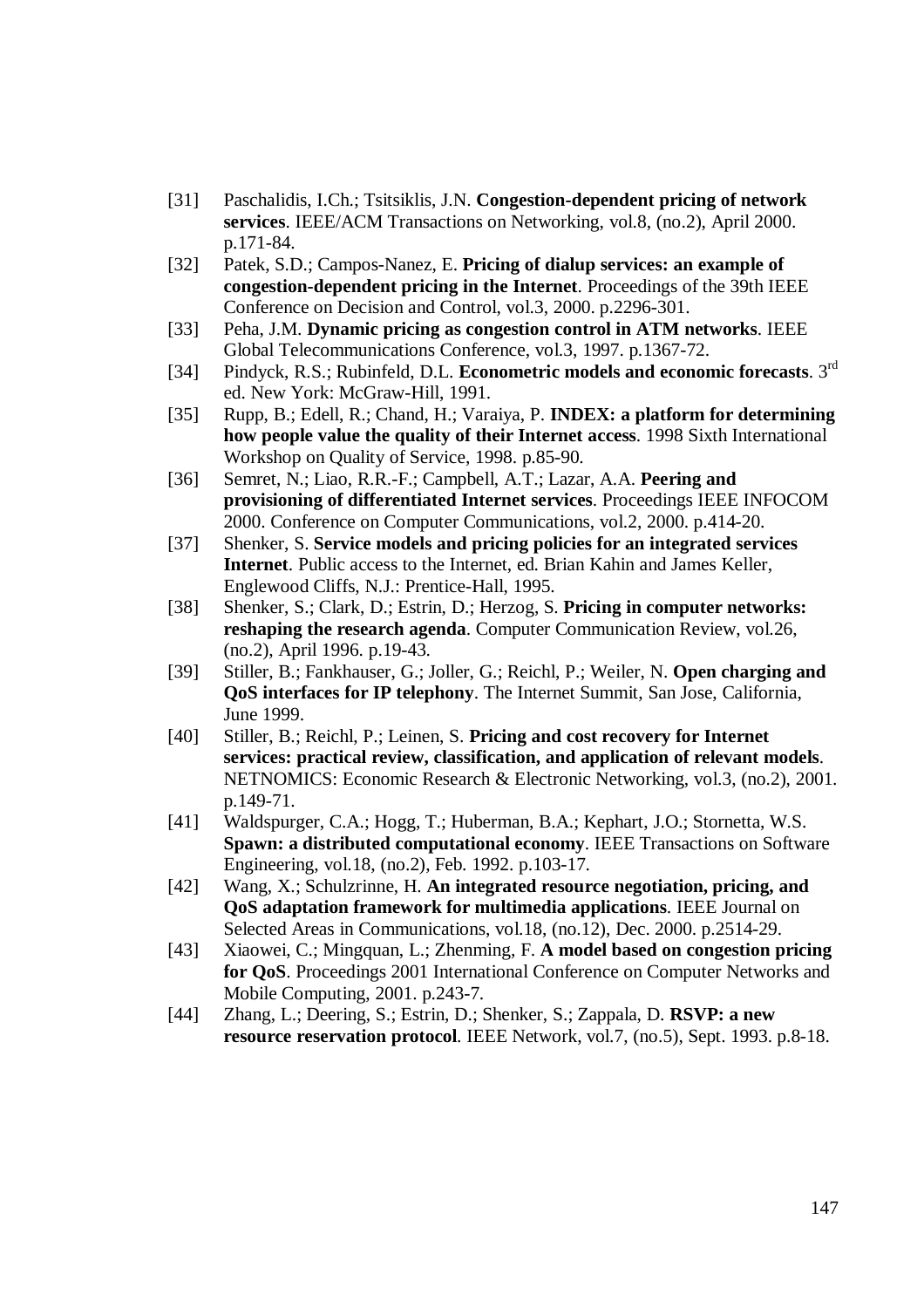# **Appendix A: Survey Questions and Answers for Voice Experiments**

## **Survey 1**

#### **Date: 10/10/00**

#### **Questions:**

- 1. Have you used the service from a computer and a phone to make outgoing calls? If not, can you tell us why?
- 2. Would you continue using the service to make outgoing calls? If not, can you tell us why?
- 3. Any suggestion for improving the service?
- 4. We would like to sign up more students at Foothill and Stern. Any suggestion on how we should advertise our service? E.g., would having an informational table next to the cafeteria in one of the evenings help?

#### **Sample Answers to Question 1:**

"I have used the service and is pretty satisfied with it."

"I like hand-held phones better."

"All of my soundcard's output plugs are used up by speakers since I have surround sound so it would be a hassle to unplug my speakers and plug in the microphone."

"I haven't gotten the chance to go to CompUSA to buy the sound card yet."

#### **Sample Answers to Question 2:**

"The service is great mainly because it is free."

"The voice quality is actually very good, much better than other Internet-based calling services."

"Because it has been working well."

"It's been pretty convenient."

"If the service wasn't free, I doubt I'd use it."

"I will continue using the service because I found the reception to be very clear. It sounded like a cell phone."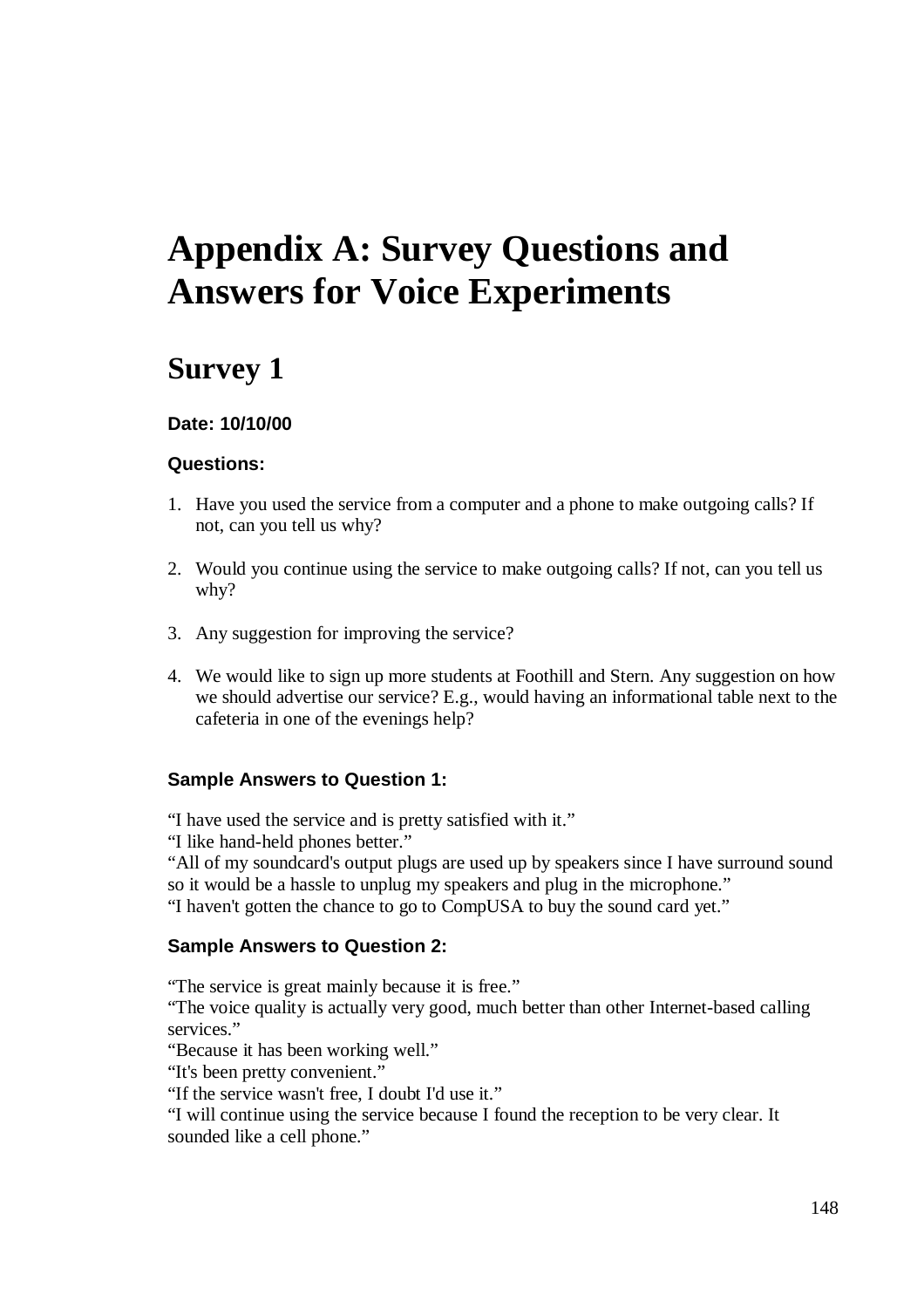#### **Sample Answers to Questions 3:**

"The microphone volume threshold of the incoming sound is too low."

"The main problem with the service, and with every other voice-over-IP service, is the half-second lag time between transmissions."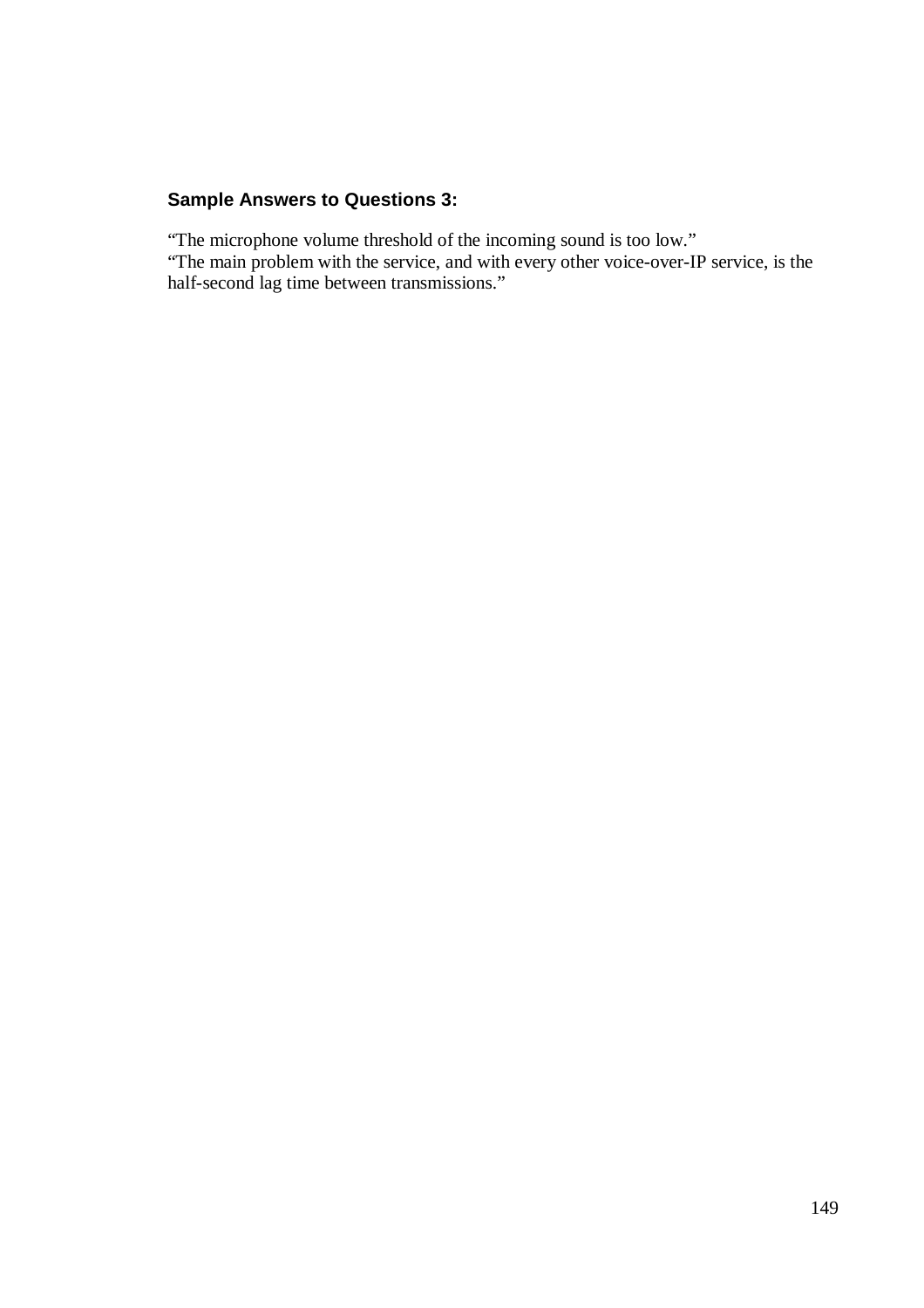#### **Date: 11/03/00**

#### **Question:**

Currently only half of the users who signed up are using the service. I would like to find out why. If you are not using the service, can you send me an email telling me why?

#### **Sample Answers:**

"Because I don't have that many non-local (i.e. already free) calls to make in the Bay Area."

"I haven't used the service within the last two weeks because I haven't had a reason to call long distance."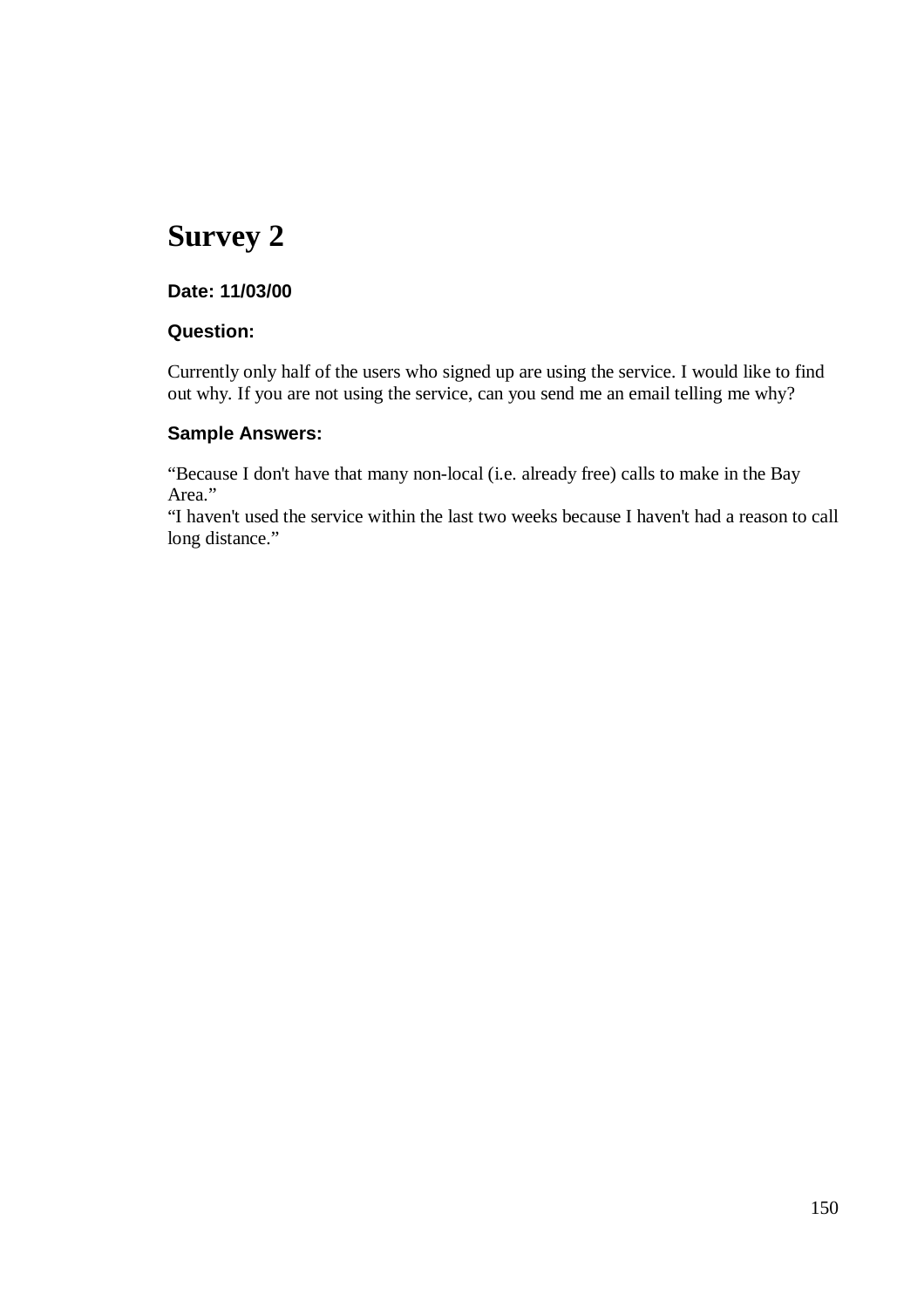#### **Date: 12/8/00**

#### **Question:**

According to our record, you have used the computer-telephony service in the past two weeks when congestion pricing was used. Congestion pricing charges users 10\*X tokens a minute, where X is the number of people using the service. According to our record, 93% of the minutes got charged 10 tokens a minute and 7% of the minutes got charged 20 tokens a minute. I am wondering if you can send me an email to the following question.

1. For a similar congestion level, do you prefer a flat rate of 15 tokens a minute or congestion pricing of  $10^*$ X tokens a minute, where X is the number of people using the service.

#### **Sample Answers:**

"I would rather have congestion pricing if that annoying voice wouldn't come on every time it changes. I wish it just wouldn't tell me. Otherwise, I'd rather have flat-rate without the voice."

"But the only annoying thing about it is that it would stop my conversation just to tell me what the rate is."

"I prefer congestion pricing. However, during holiday times (Xmas), a flat rate pricing scheme might be better."

"Because the chance of running into more than 1 people using the system isn't that high." "Seems it would be more likely to give a lower rate."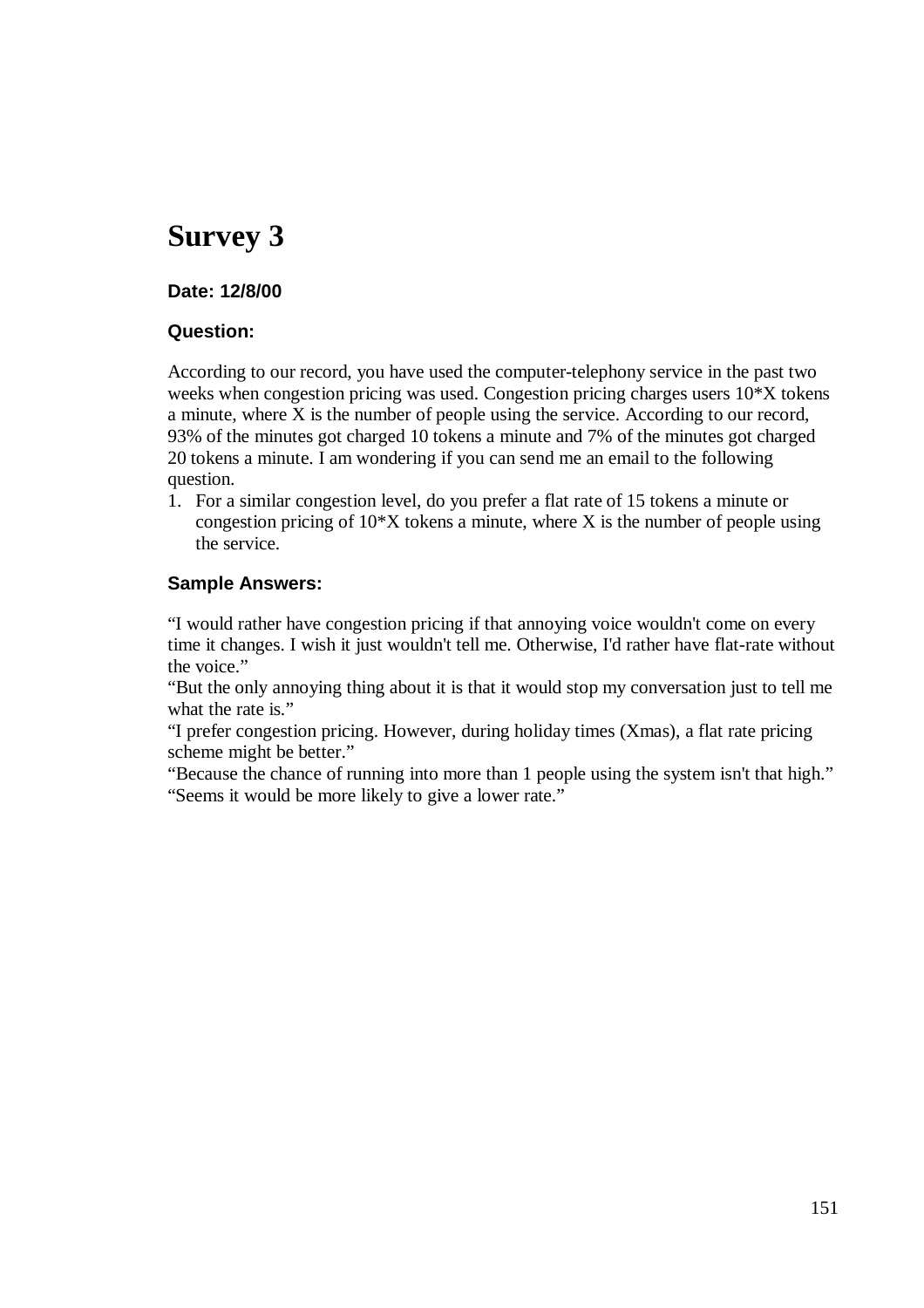#### **Date: 12/18/00**

#### **Questions**

- 1. We would like to have more dormitory users sign up for the service next Spring semester. Which methods below would you recommend for advertising our service?
	- a. put flyers in students' mail boxes.
	- b. put posters around the dorms.
	- c. hold small info sessions at the dorms.
	- d. hold a big info session at Soda Hall (computer science building).
	- e. Others...
- 2. We would like to get the existing users to use the service more? Which methods below would make you use the service more?
	- a. increase call coverage to allow calls to anywhere in California.
	- b. add extra features like voice mail.
	- c. Others...
- 3. How can we get users to use their computers to make phone calls. We found that we really couldn't use prices to encourage users to use their computers instead of phones. If you strongly prefer to use your phone instead of your computer, can you tell us why?
	- a. you just prefer to use a phone instead of a computer.
	- b. you don't have your computer setup to make phone calls.
	- a. you are using other Internet phone services, like Dialpad and Net2Phone, on your computer.
	- b. Others...
- 4. Finally, any other suggestion or comment about the service?

#### **Sample Answers to Question 1:**

"Extend the service to a larger area." "Give current users an incentive to get other users to join." "A mailing list of students would also work."

#### **Sample Answers to Question 2:**

"More call minutes." "Allow calls out of state as well." "To the rest of the US would be outstanding." "Make rates cheaper."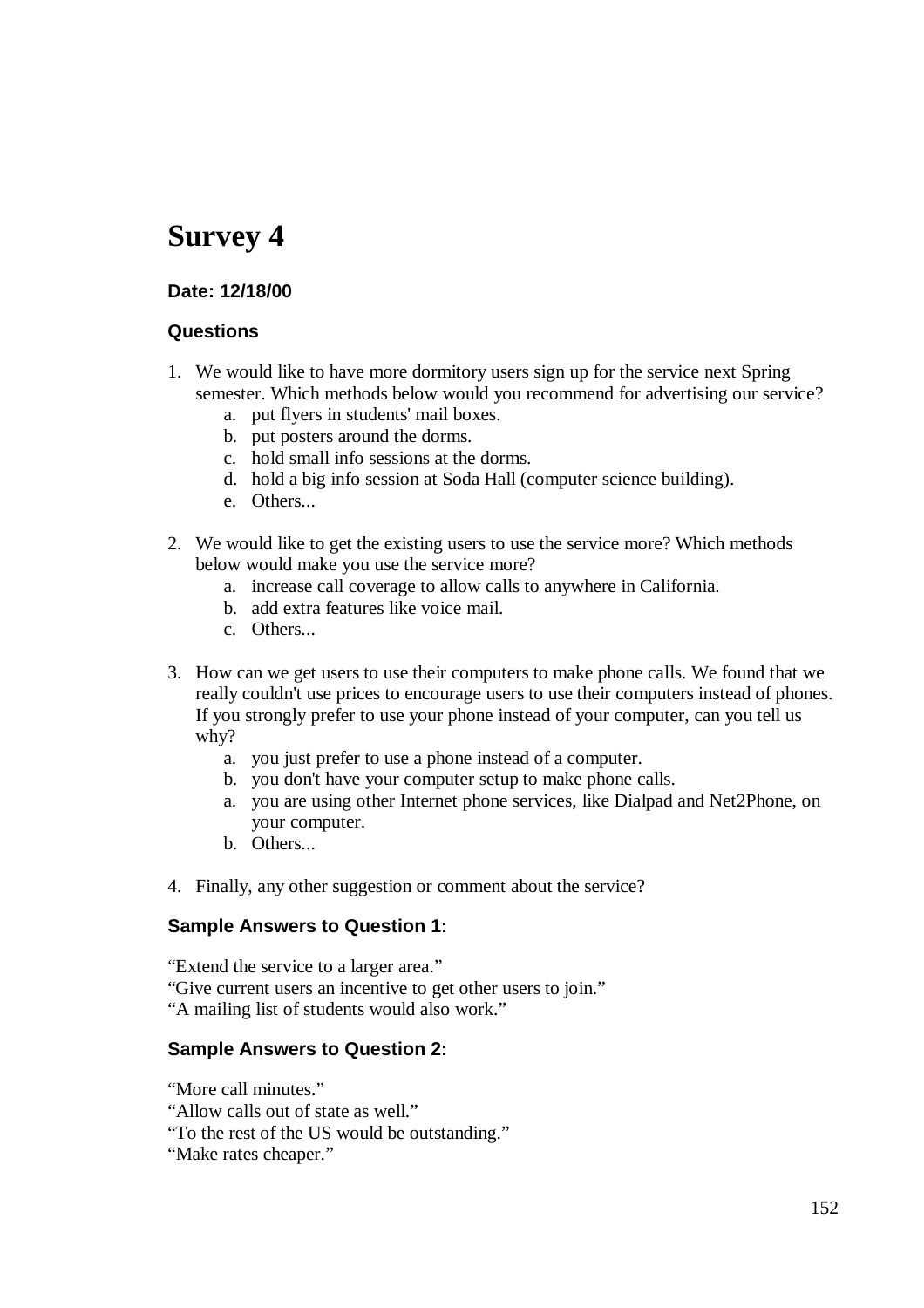"Internet calls are still not a good alternative to normal phone calls because of the lag time."

#### **Sample Answers to Question 3:**

"You can walk around and do stuff with the phone."

"I strongly prefer using the phone because all of the output slots on my sound card are already taken up, it would be a hassle to unplug some of them to plug in the microphone headset each time I need to make a call."

"Using the computer doesn't work for some reason, even though it's set up and everything."

"It was a bit too complicated to set it up through NetMeeting."

"It's difficult to do, and too much of a pain - the phone is much easier."

#### **Sample Answers to Question 4:**

"I have to dial a lot of numbers for one phone call. Anyway to reduce the amount of numbers to be punched in?"

"I learned that when using the service, the quality of the connection is less than normal. It sounds like talking on a cell phone, static-ky."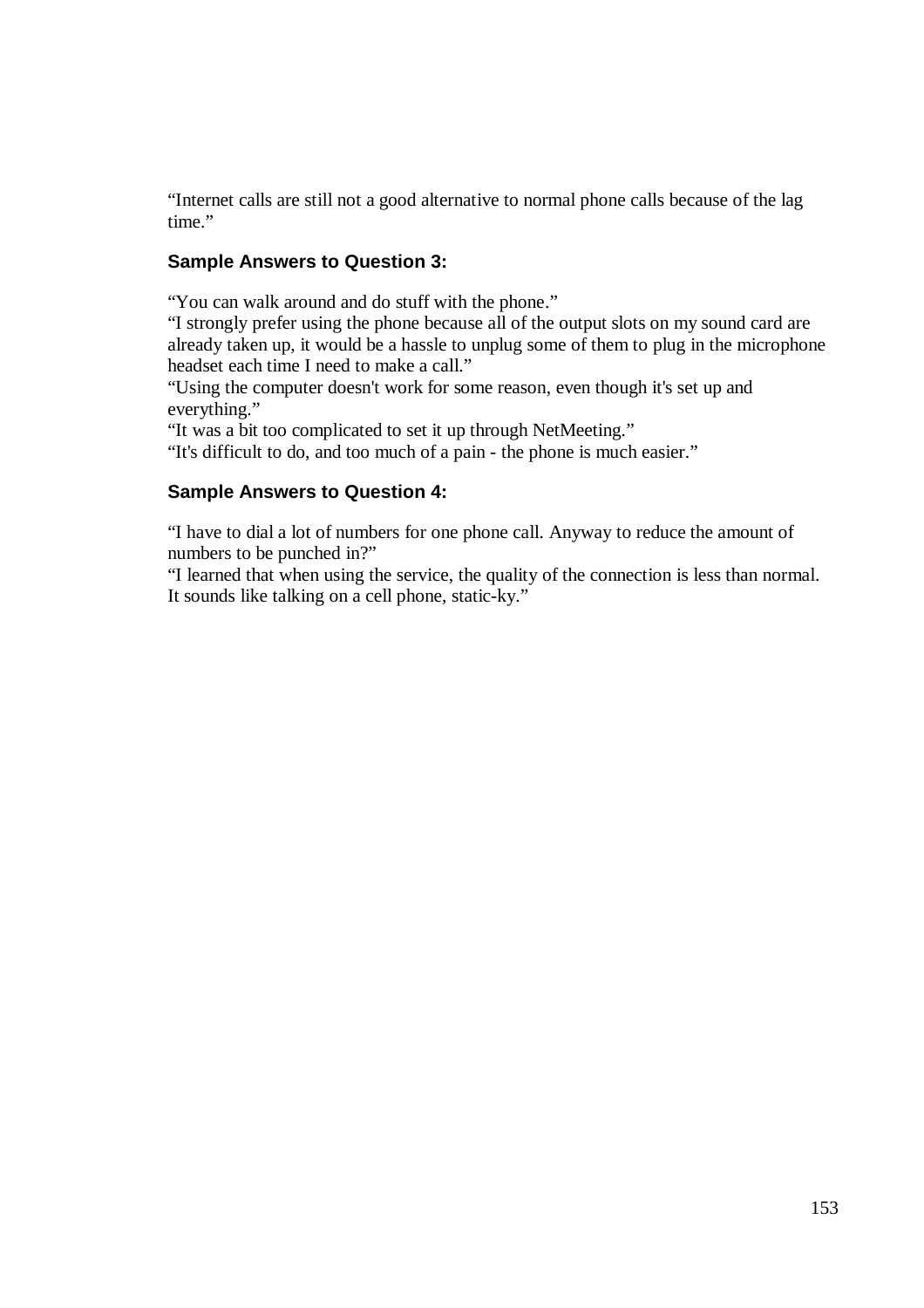#### **Date: 3/6/01**

#### **Demographic Questions:**

- 1. What is your gender? (Male (M) or Female (F))
- 2. What is your major & year? (E.g., EECS/junior)

#### **Communication Pattern Questions:**

- 1. Do you have access to a computer (laptop or desktop) in your room? (Yes (Y) or No (N))
	- a. How many emails do you send & receive? (E.g., 10 a day, 100 a week)
	- b. How many instant messages do you send & receive? (E.g., 10 a day, 100 a week)
	- c. How often do you use other Internet-telephony services, like Dialpad and Net2Phone? (E.g., 10 a day, 100 a week)
- 2. Do you have access to a cell-phone? (Yes (Y) or No (N)) If Yes,
	- a. What is your average monthly phone bill? (E.g., \$25 a month)
	- b. What percentage of your calls is personal (family & friends) versus business (banking, etc)? (E.g., 60/40: 60% personal & 40% business)
- 3. For the phone in your room?
	- a. What is your average monthly phone bill? (E.g., \$40 a month)
	- b. What percentage of your calls is personal (family & friends) versus business (banking, etc)? (E.g., 60/40: 60% personal & 40% business)

ICEBERG Computer Telephony Service Questions:

- 1. Have you used the service from a phone? (Yes (Y) or No (N))
	- a. If Yes, on a scale of 1-5, how do you like the service? (5:very satisfied, 4:satisfied, 3:OK, 2:dissatisfied, 1:very dissatisfied) And why? (...)
	- b. If No, why not?  $(...)$  And would you use it soon? (Yes  $(Y)$  or No  $(N)$ )
- 2. Have you used the service from a computer? (Yes  $(Y)$  or No  $(N)$ )
	- a. If Yes, on a scale of 1-5, how do you like the service? (5:very satisfied, 4:satisfied, 3:OK, 2:dissatisfied, 1:very dissatisfied) And why? (...)
	- b. If No, why not?  $(...)$  And would you use it soon? (Yes  $(Y)$  or No  $(N)$ )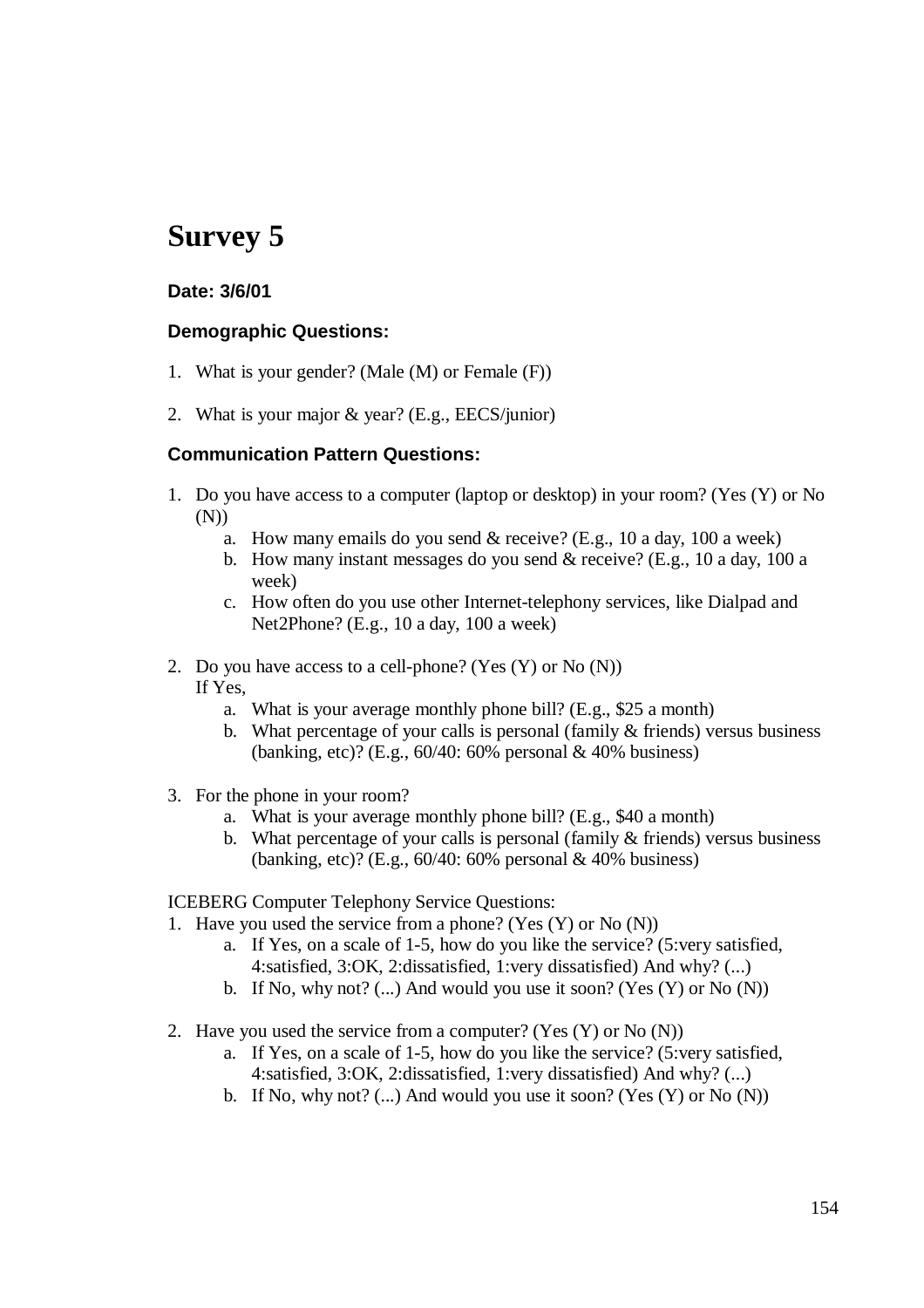#### **Pricing Policies Questions:**

- 1. On a scale of 1-5, how do you like time-of-day pricing that charges less during the off-peak hours and more during the peak hours? (5:like it a lot, 4:like it, 3:OK, 2:dislike it, 1:dislike it a lot) And why? (...)
	- a. Compare with a time-of-day pricing of 10 tokens/min from 11pm-7pm and 30 tokens/min from 7pm-11pm, do you prefer:
		- i. Flat rate  $(F)$  of 15 tokens/min or the time-of-day  $(T)$ ? (F or T)
		- ii. Flat rate  $(F)$  of 20 tokens/min or the time-of-day  $(T)$ ? (F or T)
		- iii. Flat rate  $(F)$  of 25 tokens/min or the time-of-day  $(T)$ ?  $(F$  or  $T)$
- 2. On a scale of 1-5, how do you like call-duration based pricing that charges less for a short duration call and more for a long duration call? (5:like it a lot, 4:like it, 3:OK, 2:dislike it, 1:dislike it a lot) And why? (...)
	- a. Compare with a call-duration pricing of 5 tokens/min from  $1<sup>st</sup>$  to  $3<sup>rd</sup>$  minute, 10 tokens/min from  $4<sup>th</sup>$  to  $10<sup>th</sup>$  minute, 20 tokens/min from  $11<sup>th</sup>$  to  $20<sup>th</sup>$ minutes,  $\&$  30 tokens/min from  $21<sup>st</sup>$  minute on, do you prefer:
		- i. Flat rate  $(F)$  of 10 tokens/min or the call-duration  $(C)$ ? (F or C)
		- ii. Flat rate  $(F)$  of 15 tokens/min or the call-duration  $(C)$ ? (F or C)
		- iii. Flat rate  $(F)$  of 20 tokens/min or the call-duration  $(C)$ ? (F or C)
		- iv. Flat rate  $(F)$  of 25 tokens/min or the call-duration  $(C)$ ? (F or C)
- 3. On a scale from 1-5, how intrusive is the price announcement in the middle of a call? (5:very intrusive, 4:intrusive, 3:tolerable, 2:slightly intrusive, 1:not intrusive)
	- a. If a call costs 10 tokens/min, how much discount would it take so that you would not mind receiving a price announcement once in a while (at most once a minute)? (E.g., never, discount of 1 token/min, discount of 2tokens/min)
- 4. Any other suggestion or comment?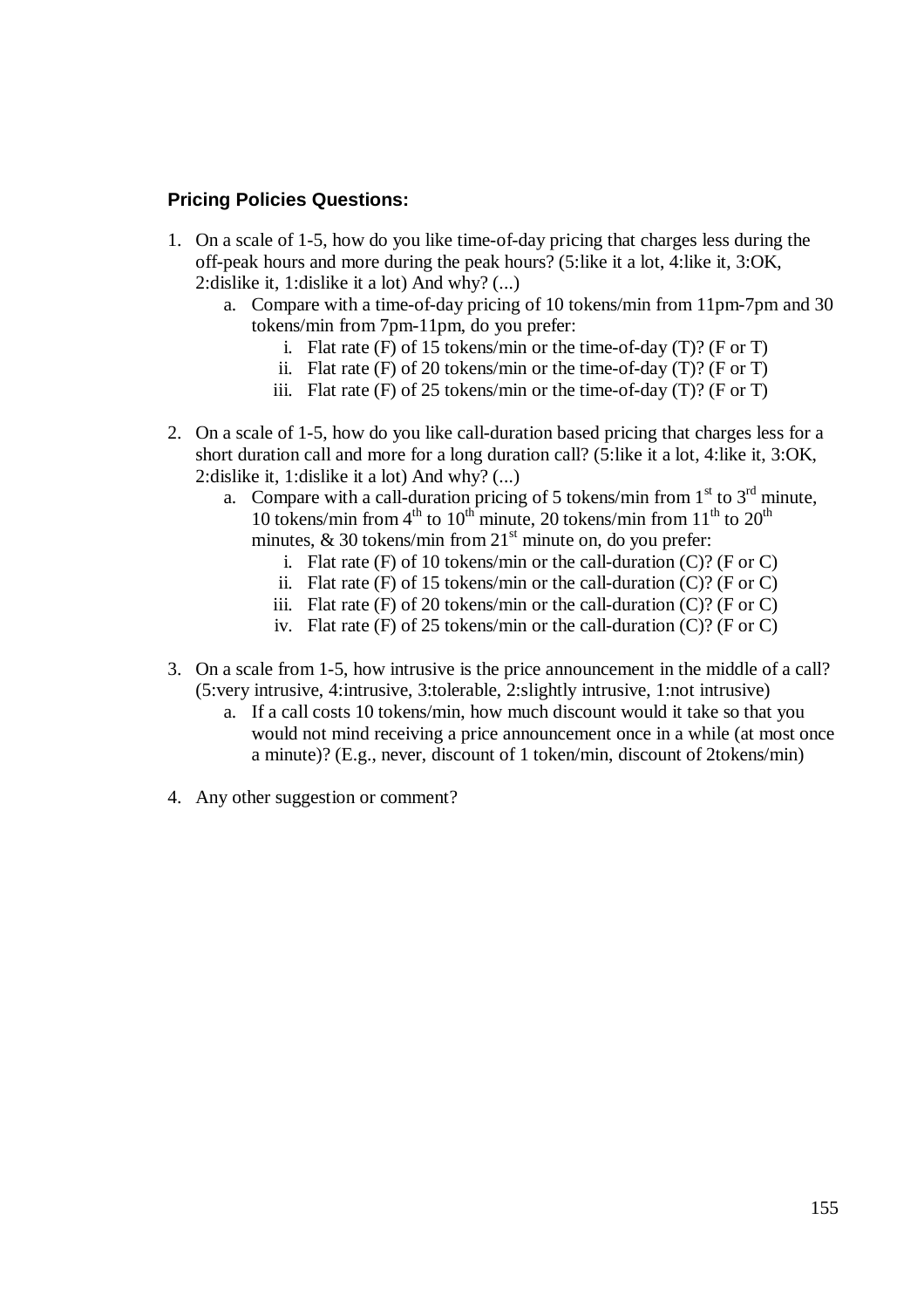#### **Date: 5/4/01**

#### **Demographic Questions:**

- 1. What is your gender? (Male (M) or Female (F))
- 2. What is your major & year? (E.g., EECS/junior)

#### **Congestion Pricing Questions:**

- 1. On a scale of 1-5, how do you like congestion pricing that charges more when more people are using a service and less when less people are using it? (5:like it a lot, 4:like it, 3:OK, 2:dislike it, 1:dislike it a lot) And why?
- 2. What if congestion pricing can reduce the chance that your call might be blocked because all the phone lines are busy? (5:like it a lot, 4:like it, 3:OK, 2:dislike it, 1:dislike it a lot)
- 3. What if congestion pricing can make it cheaper for you to use the service because the service provider can support more users with the same number of phone lines? (5:like it a lot, 4:like it, 3:OK, 2:dislike it, 1:dislike it a lot)
- 4. If the average rate under congestion pricing is 12.5 tokens/min (80% of the time:10 tokens/min, 15% of the time:20 tokens/min, and 5% of the time:30 tokens/min), do you prefer:
	- a. Congestion pricing (C) with an average rate of 12.5 tokens/min or a flat-rate (F) of 12.5 tokens/min? (C or F)
	- b. Congestion pricing (C) with an average rate of 12.5 tokens/min or a flat-rate (F) of 15 tokens/min? (C or F)
	- c. Congestion pricing (C) with an average rate of 12.5 tokens/min or a flat-rate (F) of 20 tokens/min? (C or F)
	- d. Congestion pricing (C) with an average rate of 12.5 tokens/min or a flat-rate (F) of 25 tokens/min? (C or F)
- 5. If the prices under congestion pricing can change (increase or decrease) from one minute to the next, would a price INCREASE affect your behavior? Why or why not?
- 6. If the prices under congestion pricing can change (increase or decrease) from one minute to the next, would a price DECREASE affect your behavior? Why or why not?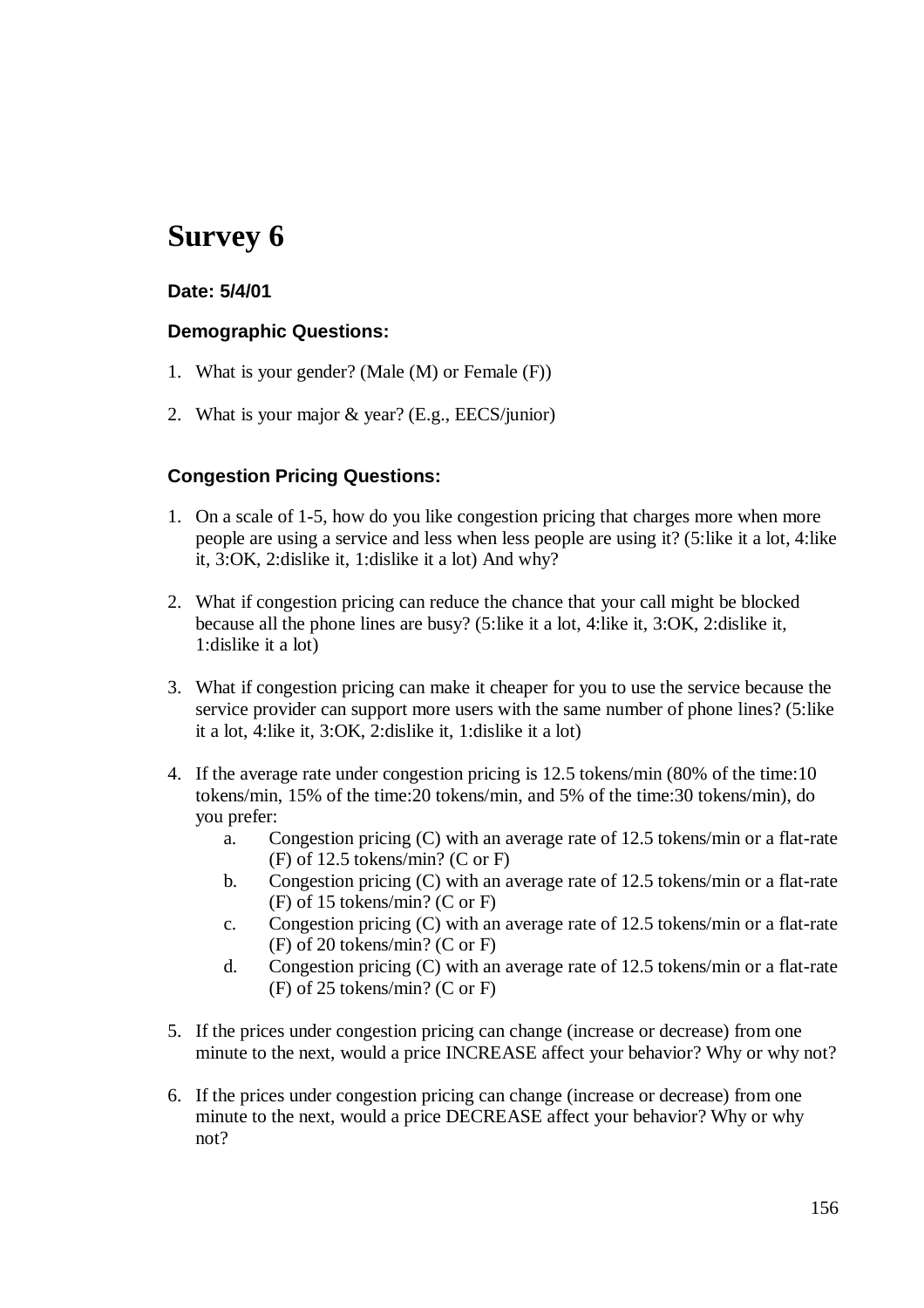- 7. If the prices under congestion pricing will ONLY INCREASE during a call, would a price increase affect your behavior? Why or why not?
- 8. If each price change (increase or decrease) under congestion pricing will last at least three minutes, would a price INCREASE affect your behavior? Why or why not?
- 9. If each price change (increase or decreases) under congestion pricing will last at least three minutes, would a price DECREASE affect your behavior? Why or why not?

#### **Quality-Based Pricing Questions:**

- 1. On a scale of 1-5, how do you like quality-based pricing where in the beginning of a call, you can choose between a high-quality-connection at a higher price or a lowquality-connection at a lower price? (5:like it a lot, 4:like it, 3:OK, 2:dislike it, 1:dislike it a lot) And why?
- 2. For those who have used Internet-telephony services like Dialpad and Net2Phone, if the high-quality-connection is the telephone quality and the low-quality-connection in the Internet-telephony quality, do you prefer:
	- a. The high-quality-connection (H) at 30 tokens/min or the low-qualityconnection (L) at 25 tokens/min? (H or L)
	- b. The high quality-connection (H) at 30 tokens/min or the low-qualityconnection (L) at 20 tokens/min? (H or L)
	- c. The high-quality-connection (H) at 30 tokens/min or the low-qualityconnection (L) at 15 tokens/min? (H or L)
	- d. The high-quality-connection (H) at 30 tokens/min or the low-qualityconnection (L) at 10 tokens/min? (H or L)
- 1. Any other suggestion or comment about the service or the pricing experiments?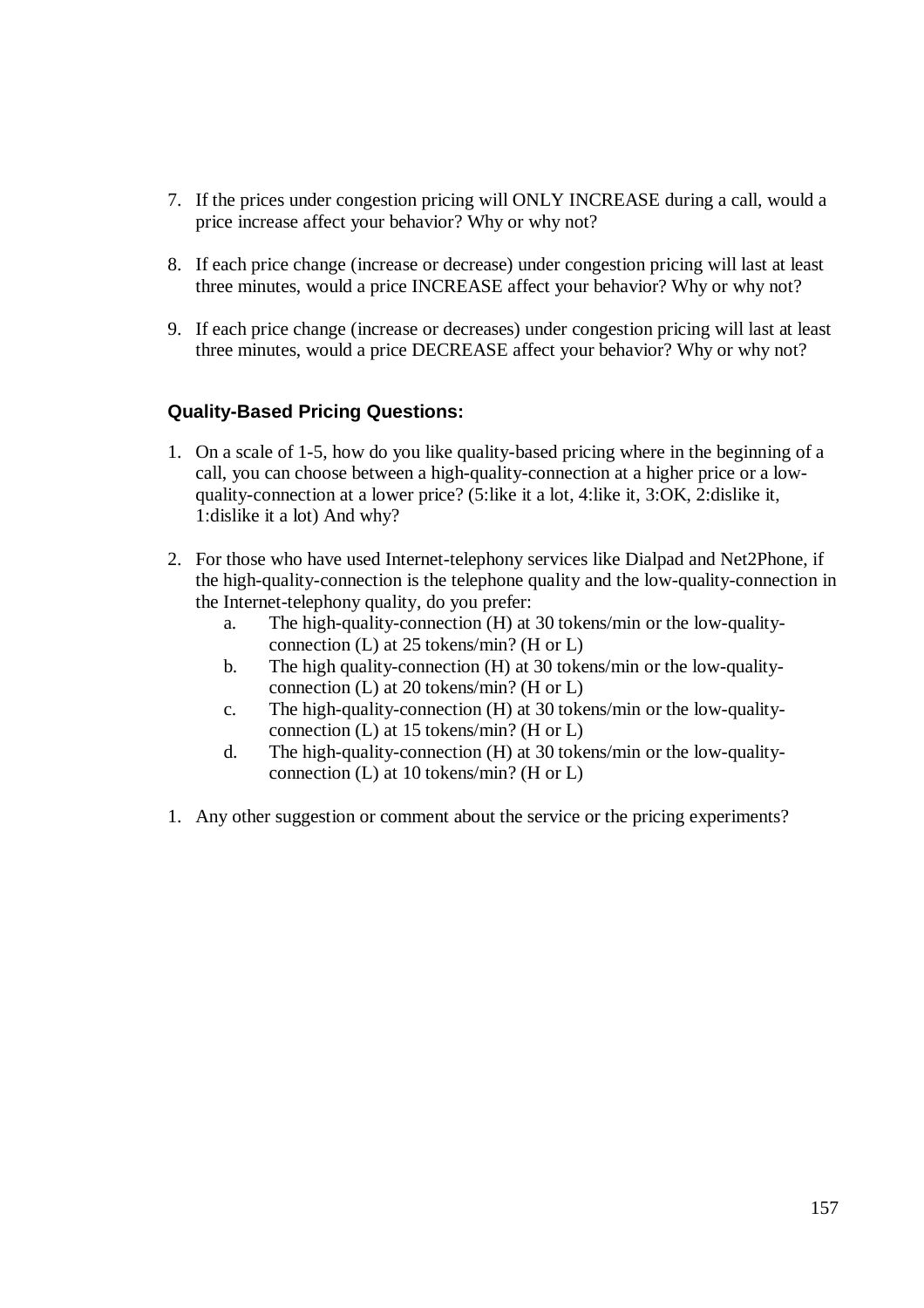#### **Date: 10/22/01**

#### **Demographic Questions:**

- 1. What is your gender? (Male (M) or Female (F))
- 2. What is your major & year? (E.g., EECS/junior)

#### **Stated Preference Questions:**

- 1. On a scale of 1-5, how do you like congestion pricing that charges more when more people are using a service and less when less people are using it? (5:like it a lot, 4:like it, 3:OK, 2:dislike it, 1:dislike it a lot) And why?
- 2. What if congestion pricing can reduce the chance that your call might be blocked because all the phone lines are busy? (5:like it a lot, 4:like it, 3:OK, 2:dislike it, 1:dislike it a lot)
- 3. What if congestion pricing can make it cheaper for you to use the service because the service provider can support more users with the same number of phone lines? (5:like it a lot, 4:like it, 3:OK, 2:dislike it, 1:dislike it a lot)
- 4. What if there is a less disruptive way of indicating the current price? For example, 1 beep for 10 tokens, 2 beeps for 20 tokens, etc. (5:like it a lot, 4:like it, 3:OK, 2:dislike it, 1:dislike it a lot)
- 5. If the average rate under congestion pricing is 12.5 tokens/min (80% of the time:10 tokens/min, 15% of the time:20 tokens/min, and 5% of the time:30 tokens/min), do you prefer:
	- a. Congestion pricing (C) with an average rate of 12.5 tokens/min or a flat-rate (F) of 12.5 tokens/min? (C or F)
	- b. Congestion pricing (C) with an average rate of 12.5 tokens/min or a flat-rate (F) of 15 tokens/min? (C or F)
	- c. Congestion pricing (C) with an average rate of 12.5 tokens/min or a flat-rate (F) of 20 tokens/min? (C or F)
	- d. Congestion pricing (C) with an average rate of 12.5 tokens/min or a flat-rate (F) of 25 tokens/min? (C or F)
- 6. If the prices under congestion pricing can change (increase or decrease) from one minute to the next, would a price INCREASE affect your behavior? Why or why not?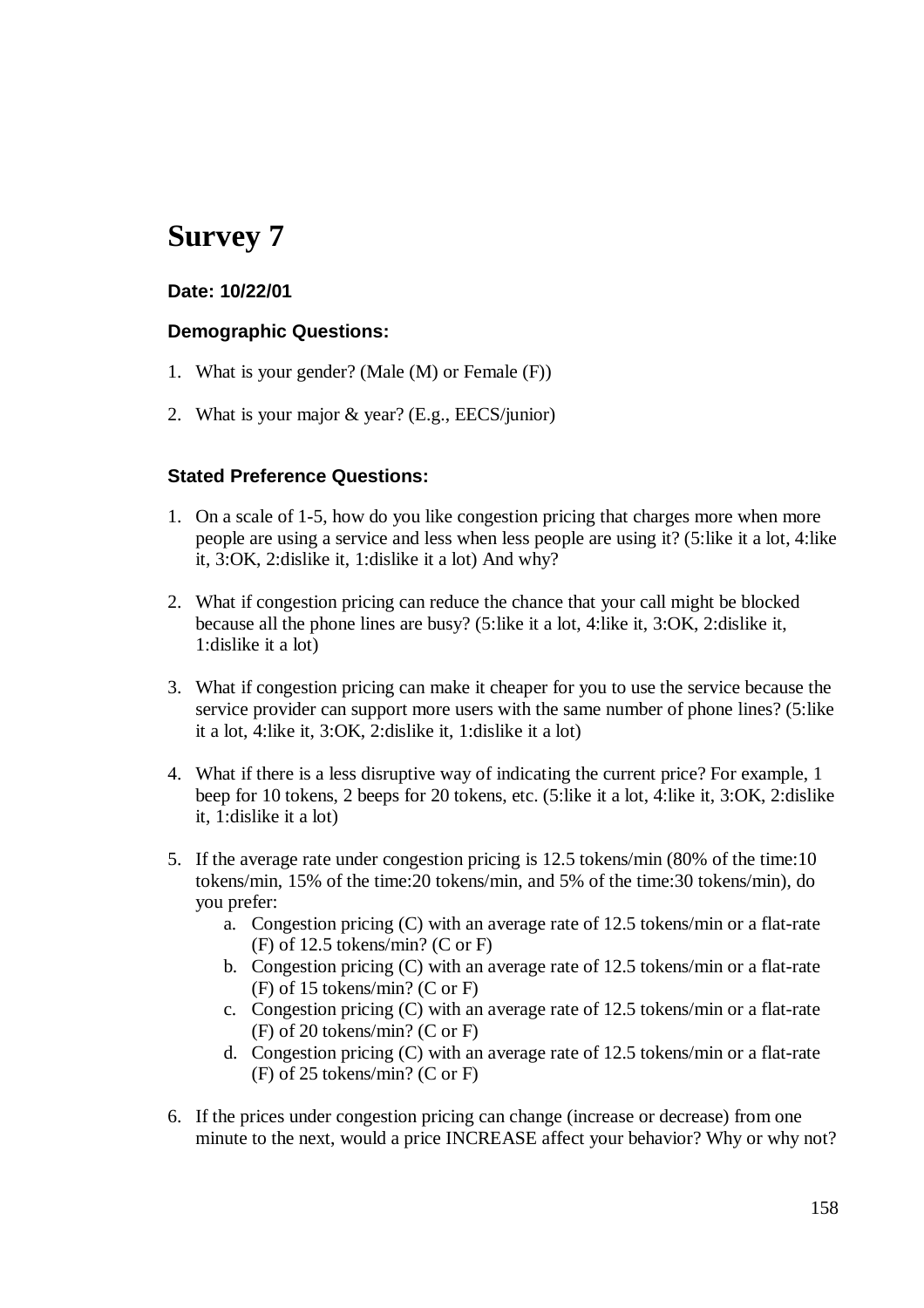- 7. If the prices under congestion pricing can change (increase or decrease) from one minute to the next, would a price DECREASE affect your behavior? Why or why not?
- 8. If each price change (increase or decrease) under congestion pricing will last at least three minutes, would a price INCREASE affect your behavior? Why or why not?
- 9. If each price change (increase or decreases) under congestion pricing will last at least three minutes, would a price DECREASE affect your behavior? Why or why not?

Any other suggestion or comment about the service or the pricing experiments?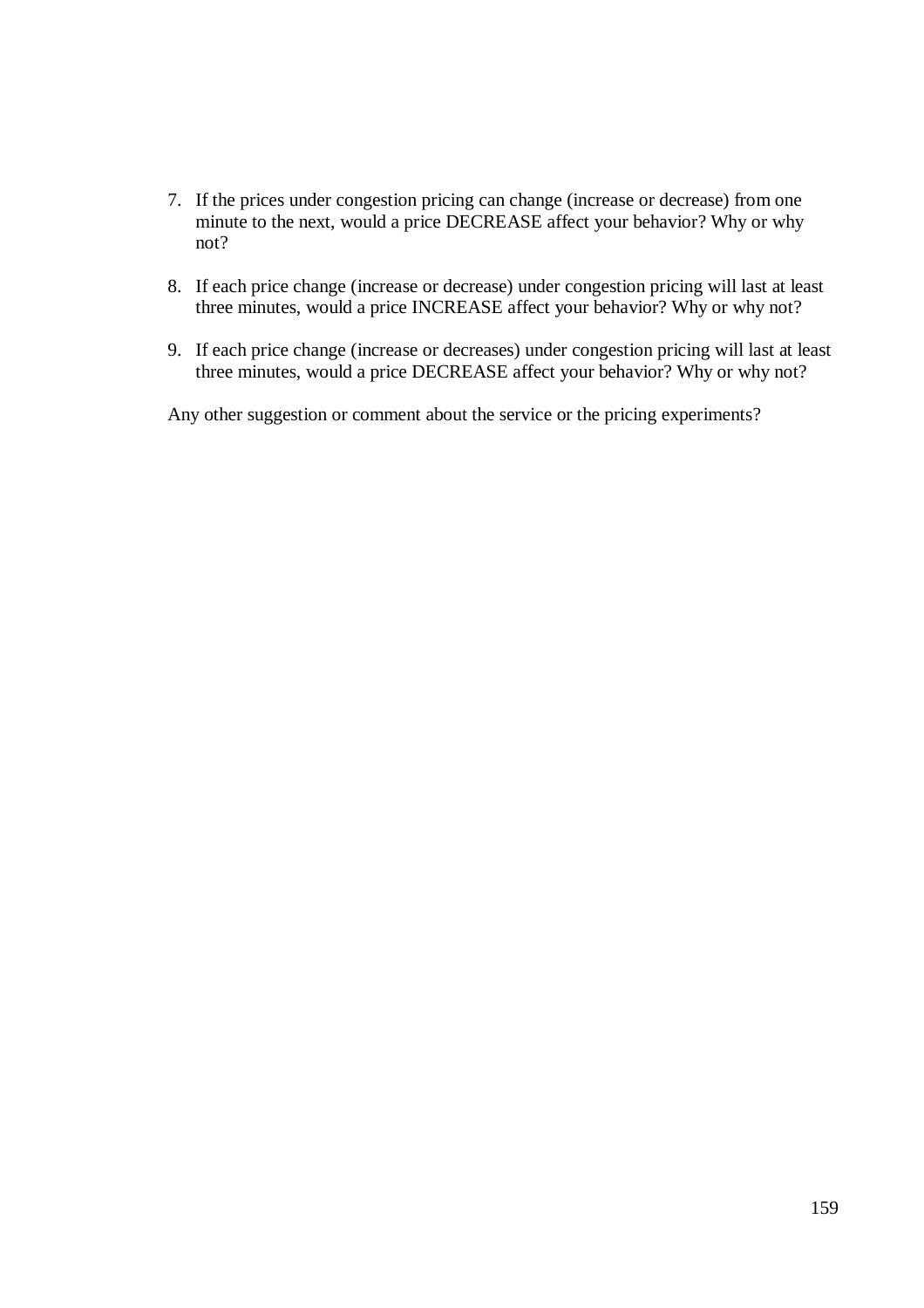# **Appendix B: Survey Questions and Answers for Data Experiments**

## **Survey 1**

#### **Date: 3/5/02**

#### **Bandwidth Rate-Limiting Questions:**

Please use the following scale to answer the following questions. (1:dislike it a lot, 2:dislike it, 3:OK, 4:like it, 5:like it a lot)

- 1. From a scale of 1-5, how do you like the existing best-effort service (no bandwidth rate-limiting, no prices, but no bandwidth guarantees)?
- 2. From a scale of 1-5, how do you like a service where you need to go through a user interface to request additional bandwidth but can obtain guaranteed bandwidth? Why this rating?
- 3. Currently, there are three choices of bandwidth selection. Is three OK or should there be more or less choices?
- 4. Currently, the three bandwidth choices are 150K, 5M, and 10M. Is the middle choice OK or should it be higher or lower?

#### **Congestion Pricing Questions:**

- 5. From a scale of 1-5, how do you like per-session congestion pricing where prices for the different amount of bandwidth can change each session? Why this rating?
- 6. From a scale of 1-5, how do you like per-minute congestion pricing where the price charged for bandwidth can vary each minute? Why this rating?
- 7. Did having limited number of tokens affect your bandwidth purchase decisions?
- 8. Did having limited number of tokens affect the durations of your purchases?
- 9. Is charging by the minute OK or do you prefer a smaller or a longer charging interval? And why?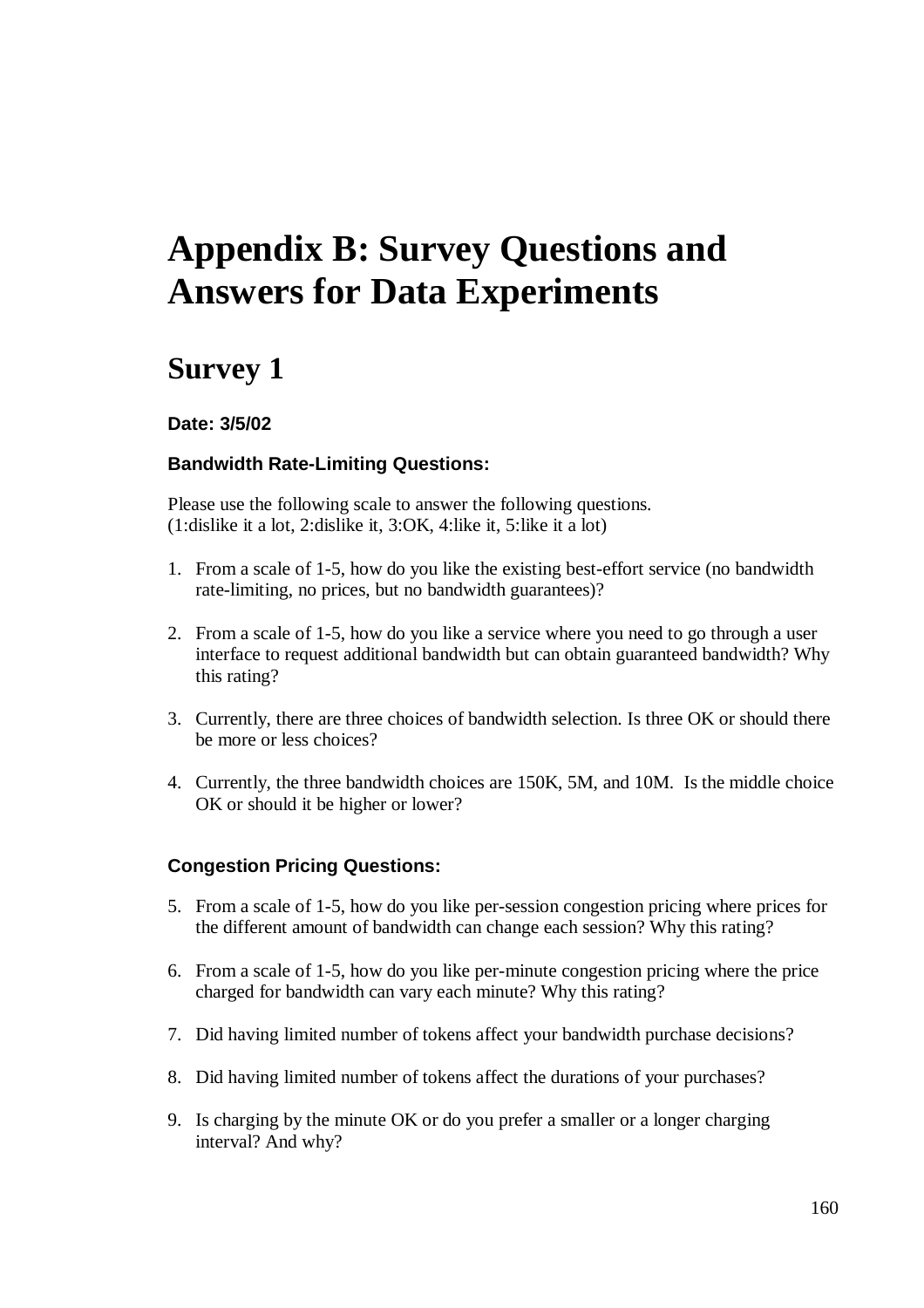- 10. During the week that per-minute congestion pricing is used, do you feel that prices were changing too frequently?
- 11. From a scale of 1-5, how do you like the following changes to congestion pricing?
	- a. No charge and no rate-limiting when no congestion.
	- b. Users can specify simple rules for making purchases. E.g., if reaching a limit, have more than X tokens, and price is less than Y, then upgrade.
	- c. Users can specify the timeout period for the idle timer.
- 12. Comments or suggestions on congestion pricing, user interface, experimental setup, etc?

#### **Sample Answers to Question 2:**

"4, prefer to make it explicit that I want better than best-effort service."

- "4, if it gives me \*additional\* bandwidth, that's naturally an advantage."
- "1, just gets in the way."

"2, most important, I cannot get used to it. Every time, I feel about congestion, then I recalled that I need to go and buy more bandwidth. That adds extra efforts. Further, by the time that I purchased the bandwidth, I probably have been limited by 1 min or so already. And the congestion probably will be almost gone by the time I got the b/w." "I hate to have to interact with the interface to request bandwidth."

"3, for a few reasons:

- It takes time for me to request bandwidth, which forces short transactions such as if I need to check a web page take much longer.

- It's inconvenient to have to remember to request bandwidth.

- It's difficult or impossible to request bandwidth for certain uses. For example, if I want to use my machine as a web server when I'm not at the machine the user must suffer low bandwidth.

However: I see your work as developing two things (1) a congestion pricing mechanism and (2) an agent that can send requests on behalf of the user. A more powerful agent that could adapt policy to user specifications could fix all of these problems."

#### **Sample Answers to Question 3:**

"The choices are good enough."

"Three is reasonable, more would be confusing."

"I can't distinguish between 5 and 10 meg for my usage, and sometimes choose randomly."

"2 choices--cheap and expensive!"

#### **Sample Answers to Question 4:**

"I think they are pretty good, actually."

#### **Sample Answers to Question 5:**

"2, wasted money when not using or when thinking."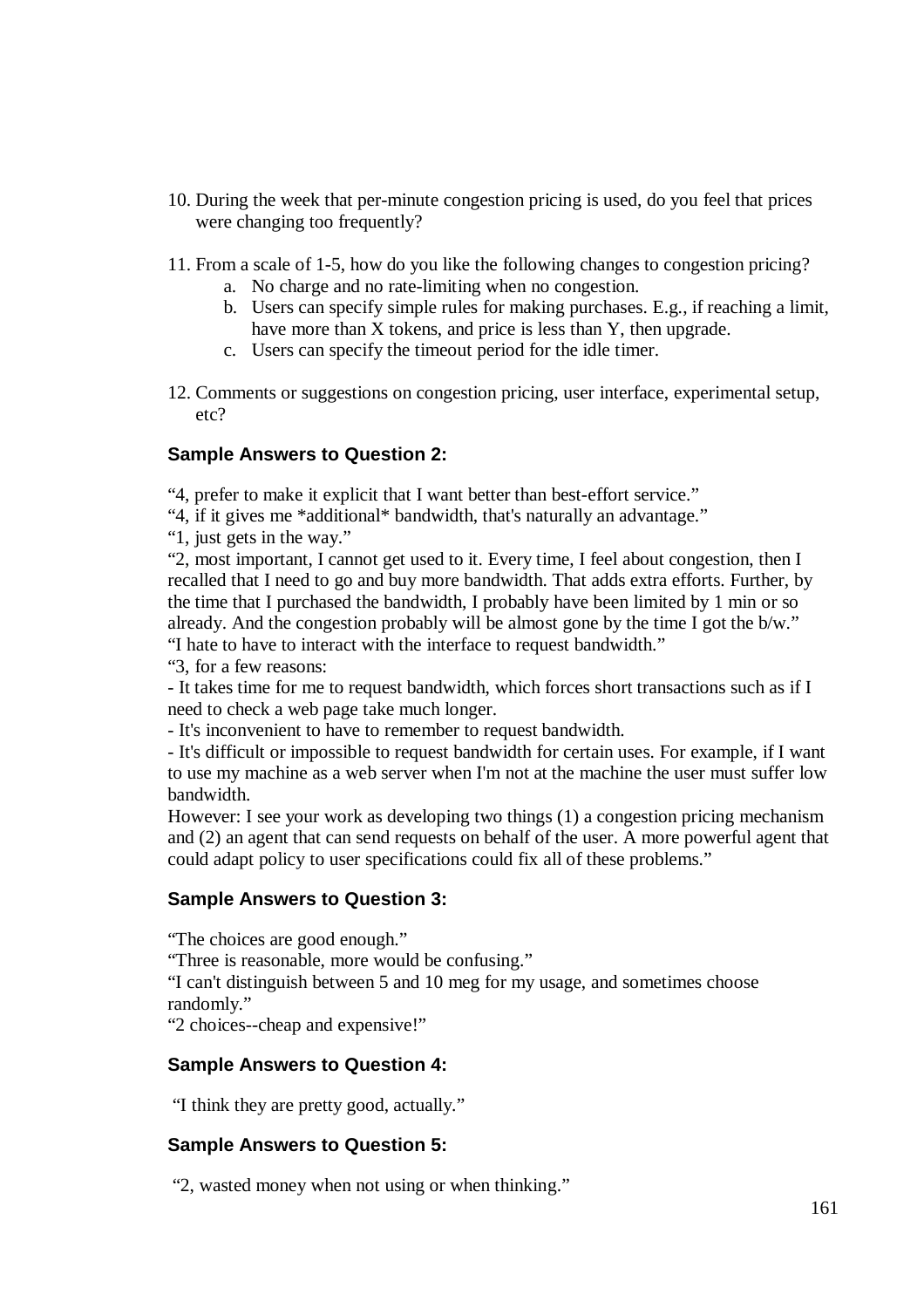#### **Sample Answers to Question 6:**

"4, easy to use bandwidth on demand."

#### **Sample Answers to Question 7:**

"YES!"

"Yes, I attempted to conserve (although I never came close to running out)."

#### **Sample Answers to Question 8:**

"Yes, to a certain extent."

#### **Sample Answers to Question 9:**

"The fewer interactions with the system the better."

"Per-minute is OK, reasonable balance between frequent UI interactions and cost." "I would prefer longer interval. As I said, the bandwidth interval for me is more than 1-5 mins. That is, I have to go and buy bandwidth almost every time."

"Charging by the minute is perfect for me, as most of my requests are short and I don't want to be charged for bandwidth I don't use."

"2-3 minutes would be better. I usually want to buy bandwidth before say, a print job, which requires bandwidth from my computer. Often times, 1 minute is too small for me to switch windows, look at the PS file, and then click print."

#### **Sample Answers to Question 11:**

"4, and it will be REALLY cool if we can automate it."

"I can adjust it to match w/ my traffic patterns."

"Definitely an improvement, but might be inconvenient to learn the policy language."

#### **Sample Answers to Question 12:**

"One big suggestion is that if the tool can automatically detect the congestion and buy the b/w for me, it will be fantastic. I really feel awkward to go buy the bandwidth every time when I re-compile the paper (on Coeus file server), then buy the b/w before I can refresh the PS file display on my machine."

"User involvement in the order of once a minute is infeasible for me. Having me specify rules would be good."

"Perhaps making the above policies more obvious to the users."

"Having some meters in the UI that would indicate how busy the network is."

"Better awareness of accounting actions and how the tokens are being spent."

"Overall, it's less convenient than free access to bandwidth (of course) but very usable to me. I would definitely use this system if PacBell used it for my DSL line at home and would limit my usage to save \$\$\$."

"Allow me to pick from a set of "rules" for automatically paying for bandwidth." "Emit a beep every time I come close to 90%. I should have an option of choosing between popping up a window, or emitting a beep, or both."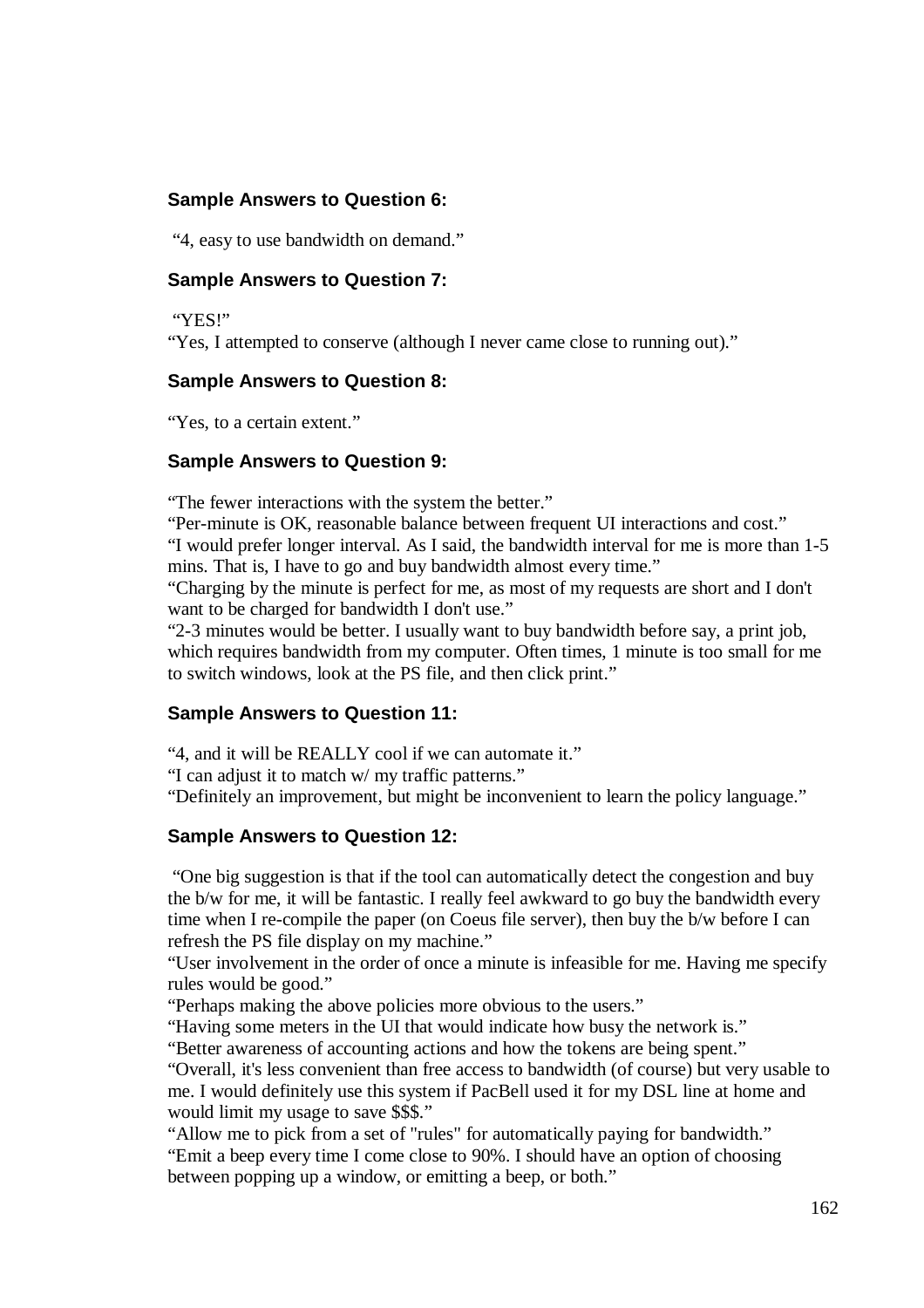"Allow me to buy bandwidth for a variable amount of time. Sometimes, I want to use bandwidth, and I click on the button. But before I do the preparation for the high bandwidth transfer, the minute runs out. Or, in the middle of a five minutes high bandwidth usage, I might have a 2 minutes low bandwidth usage. I should not have to go back to that window and click again."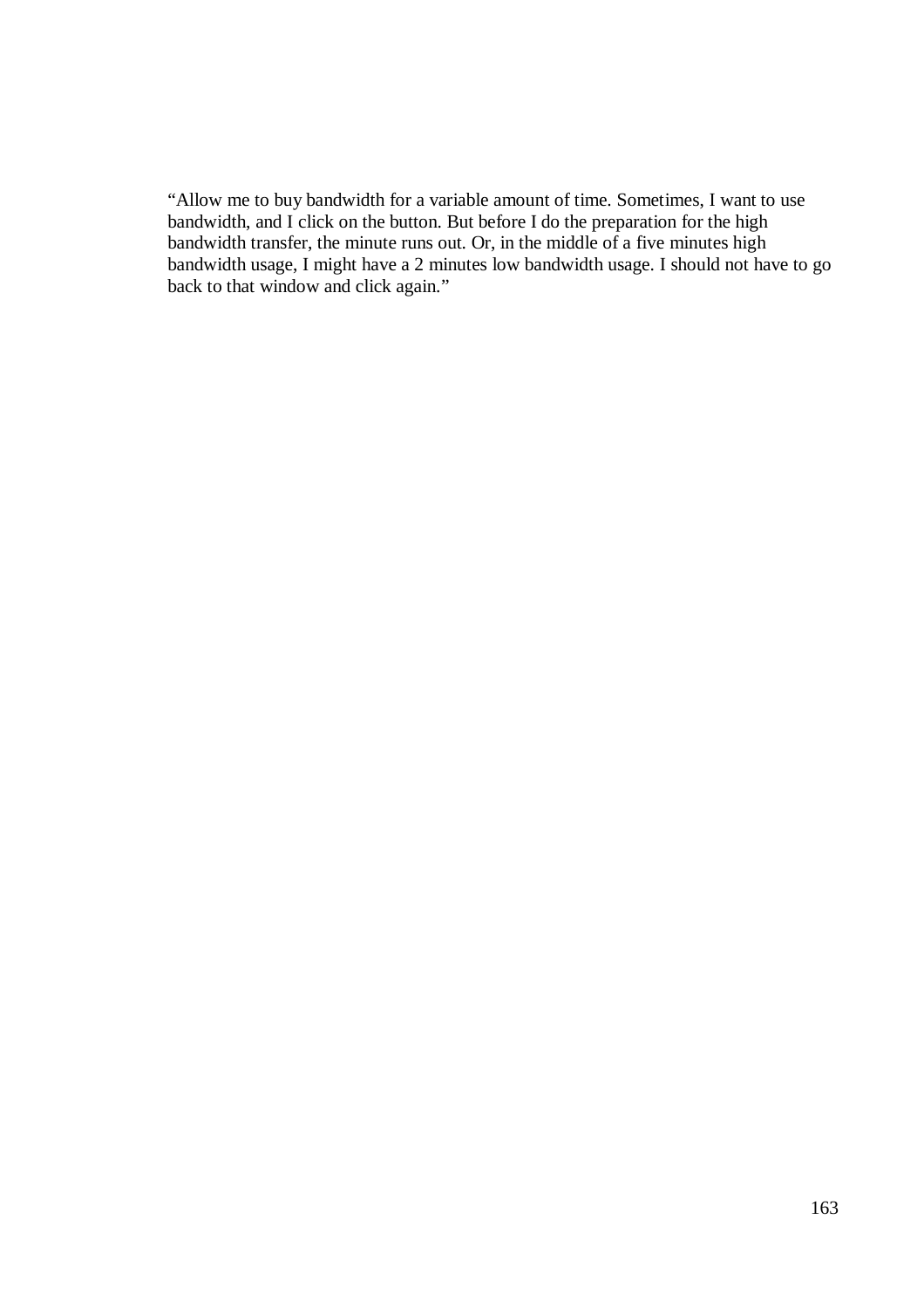#### **Date: 4/30/02**

#### **Questions:**

Please use the following scale to answer the following questions. (1:dislike it a lot, 2:dislike it, 3:OK, 4:like it, 5:like it a lot)

- 1. From a scale of 1-5, how do you like the overall bandwidth allocation scheme where you need to request different QoSs (in terms of delay) at most once every 15 minutes?
- 2. From a scale of 1-5, how do you like it when the QoS is in terms of delay instead of peak bandwidth (like in the first experiment back in March)?
- 3. From a scale of 1-5, how do you like it when the charging granularity is once every 15 minutes instead of once every minute?
- 4. Should any of the 3 QoSs (RESPONSIVE, MODERATE, SLOW-GOING) be changed? (E.g., SLOW-GOING slower, MODERATE slower, RESPONSIVE more responsive, etc.)
- 5. Should there be more or less than 3 price levels (RED, YELLOW, GREEN) for the RESPONSIVE?
- 6. Did having only 24 tokens a day affect your purchasing decision? Should there be more or less tokens?
- 7. Any other comment about the user interface, experiments, etc?

#### **Sample Answers to Question 1:**

"4, meaning I like it better than the previous experiment." "2, on the other hand, if I have slow connection at home, I may want to use it at the time of emergency. It will be more useful in that environment."

#### **Sample Answers to Question 2:**

"3, I don't have very strong feelings about it. I think mostly it is because that I always use "moderate" to save token, so that I don't really enjoy much for the "responsive"."

#### **Sample Answers to Question 3:**

"5, that help saves lots of click."